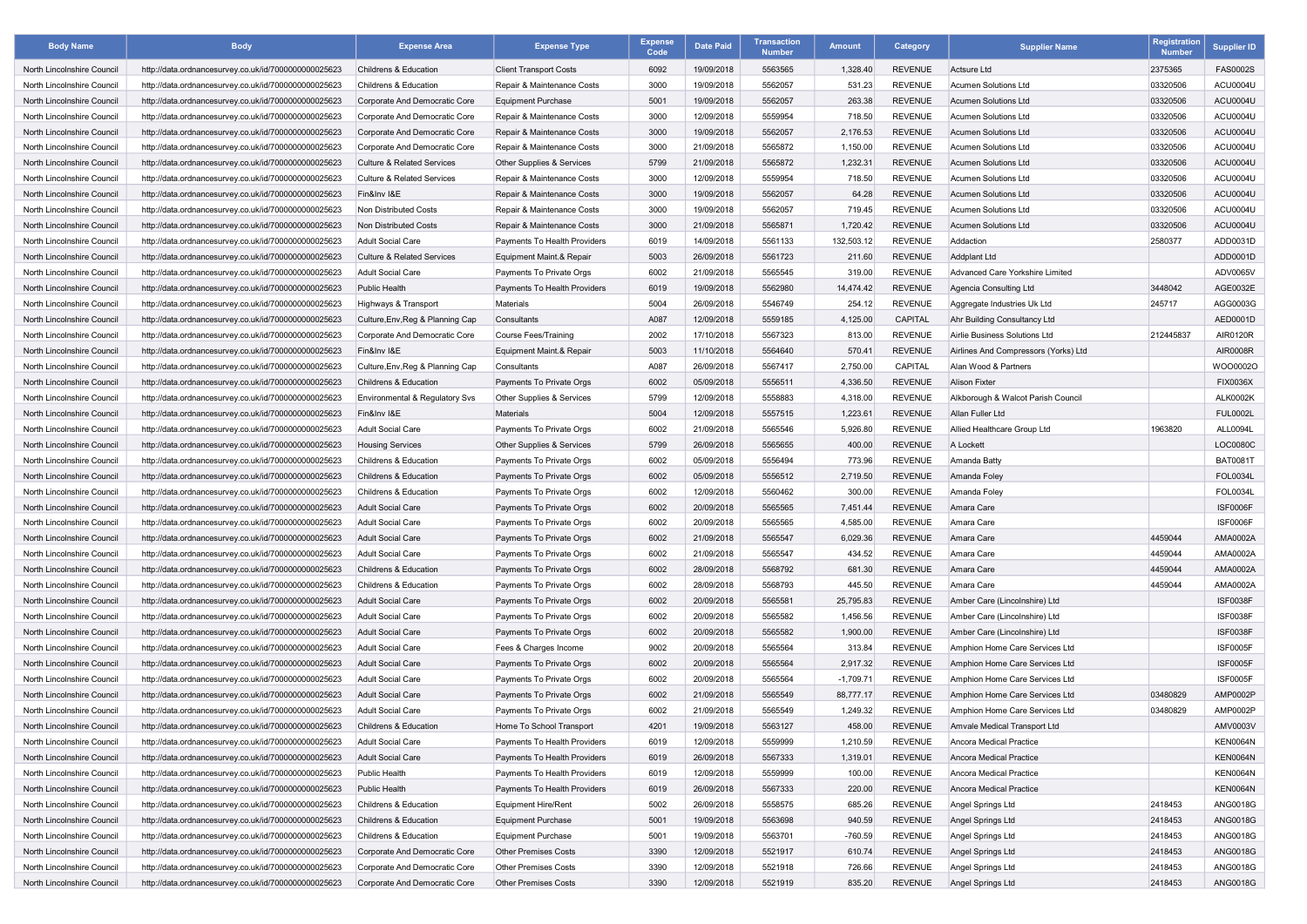| North Lincolnshire Council | http://data.ordnancesurvey.co.uk/id/7000000000025623 | Childrens & Education                 | Payments To Private Orgs       | 6002 | 05/09/2018 | 5556485 | 15,458.61 | REVENUE        | Apple Tree Day Nursery Ltd              |          | APP0007P        |
|----------------------------|------------------------------------------------------|---------------------------------------|--------------------------------|------|------------|---------|-----------|----------------|-----------------------------------------|----------|-----------------|
| North Lincolnshire Council | http://data.ordnancesurvey.co.uk/id/7000000000025623 | Childrens & Education                 | Payments To Private Orgs       | 6002 | 05/09/2018 | 5556486 | 28,138.96 | <b>REVENUE</b> | Apple Tree Day Nursery Ltd              |          | APP0024P        |
| North Lincolnshire Council | http://data.ordnancesurvey.co.uk/id/7000000000025623 | Environmental & Regulatory Svs        | Other Supplies & Services      | 5799 | 12/10/2018 | 5565967 | 1,166.50  | <b>REVENUE</b> | Apps Uk Ltd.                            |          | APP0031P        |
| North Lincolnshire Council | http://data.ordnancesurvey.co.uk/id/7000000000025623 | Childrens & Education                 | Payments To Private Orgs       | 6002 | 05/09/2018 | 5556487 | 1,161.30  | <b>REVENUE</b> | Arc Childminding                        |          | ARC0011C        |
| North Lincolnshire Council | http://data.ordnancesurvey.co.uk/id/7000000000025623 | <b>Adult Social Care</b>              | <b>Equipment Purchase</b>      | 5001 | 21/09/2018 | 5558633 | 25.74     | <b>REVENUE</b> | Arco Ltd                                | 133804   | ARC0001C        |
| North Lincolnshire Council | http://data.ordnancesurvey.co.uk/id/7000000000025623 | Childrens & Education                 | <b>Equipment Purchase</b>      | 5001 | 21/09/2018 | 5558633 | 340.61    | <b>REVENUE</b> | Arco Ltd                                | 133804   | ARC0001C        |
| North Lincolnshire Council | http://data.ordnancesurvey.co.uk/id/7000000000025623 | Highways & Transport                  | <b>Concessionary Fares</b>     | 6010 | 10/10/2018 | 5560447 | 1,204.71  | <b>REVENUE</b> | Arriva Rail Northern Ltd                | 04337712 | <b>NOR0761R</b> |
| North Lincolnshire Council | http://data.ordnancesurvey.co.uk/id/7000000000025623 | Childrens & Education                 | <b>Client Related Costs</b>    | 5534 | 12/09/2018 | 5558591 | 272.08    | <b>REVENUE</b> | <b>Arties Mil</b>                       |          | <b>ART0028T</b> |
| North Lincolnshire Council | http://data.ordnancesurvey.co.uk/id/7000000000025623 | <b>Housing Services</b>               | Other Supplies & Services      | 5799 | 07/09/2018 | 5557544 | 328.33    | <b>REVENUE</b> | <b>Arties Mil</b>                       |          | ART0028T        |
| North Lincolnshire Council | http://data.ordnancesurvey.co.uk/id/7000000000025623 | <b>Housing Services</b>               | Other Supplies & Services      | 5799 | 07/09/2018 | 5557546 | 332.67    | <b>REVENUE</b> | <b>Arties Mil</b>                       |          | ART0028T        |
| North Lincolnshire Council | http://data.ordnancesurvey.co.uk/id/7000000000025623 | <b>Housing Services</b>               | Other Supplies & Services      | 5799 | 07/09/2018 | 5557548 | 233.33    | <b>REVENUE</b> | <b>Arties Mill</b>                      |          | <b>ART0028T</b> |
| North Lincolnshire Council | http://data.ordnancesurvey.co.uk/id/7000000000025623 | <b>Housing Services</b>               | Other Supplies & Services      | 5799 | 07/09/2018 | 5557549 | 233.33    | <b>REVENUE</b> | <b>Arties Mill</b>                      |          | <b>ART0028T</b> |
| North Lincolnshire Council | http://data.ordnancesurvey.co.uk/id/7000000000025623 | <b>Housing Services</b>               | Other Supplies & Services      | 5799 | 14/09/2018 | 5560481 | 233.33    | <b>REVENUE</b> | <b>Arties Mil</b>                       |          | <b>ART0028T</b> |
| North Lincolnshire Council | http://data.ordnancesurvey.co.uk/id/7000000000025623 | <b>Housing Services</b>               | Other Supplies & Services      | 5799 | 19/09/2018 | 5561911 | 233.33    | <b>REVENUE</b> | <b>Arties Mill</b>                      |          | <b>ART0028T</b> |
| North Lincolnshire Council | http://data.ordnancesurvey.co.uk/id/7000000000025623 | <b>Housing Services</b>               | Other Supplies & Services      | 5799 | 19/09/2018 | 5561917 | 233.33    | <b>REVENUE</b> | <b>Arties Mil</b>                       |          | ART0028T        |
|                            |                                                      |                                       |                                |      | 26/09/2018 | 5565653 |           | <b>REVENUE</b> |                                         |          |                 |
| North Lincolnshire Council | http://data.ordnancesurvey.co.uk/id/7000000000025623 | <b>Housing Services</b>               | Other Supplies & Services      | 5799 |            |         | 233.33    |                | <b>Arties Mil</b>                       |          | ART0028T        |
| North Lincolnshire Council | http://data.ordnancesurvey.co.uk/id/7000000000025623 | <b>Housing Services</b>               | Other Supplies & Services      | 5799 | 26/09/2018 | 5565654 | 233.33    | <b>REVENUE</b> | <b>Arties Mil</b>                       |          | <b>ART0028T</b> |
| North Lincolnshire Council | http://data.ordnancesurvey.co.uk/id/7000000000025623 | <b>Housing Services</b>               | Other Supplies & Services      | 5799 | 28/09/2018 | 5568782 | 233.33    | <b>REVENUE</b> | <b>Arties Mill</b>                      |          | <b>ART0028T</b> |
| North Lincolnshire Council | http://data.ordnancesurvey.co.uk/id/7000000000025623 | <b>Housing Services</b>               | Other Supplies & Services      | 5799 | 28/09/2018 | 5568784 | 233.33    | <b>REVENUE</b> | <b>Arties Mill</b>                      |          | <b>ART0028T</b> |
| North Lincolnshire Council | http://data.ordnancesurvey.co.uk/id/7000000000025623 | <b>Adult Social Care</b>              | Payments To Private Orgs       | 6002 | 20/09/2018 | 5565578 | 416.00    | <b>REVENUE</b> | Ashby Meadows (Hica)                    |          | <b>ISF0033F</b> |
| North Lincolnshire Council | http://data.ordnancesurvey.co.uk/id/7000000000025623 | <b>Adult Social Care</b>              | Payments To Private Orgs       | 6002 | 20/09/2018 | 5565578 | 14,754.70 | <b>REVENUE</b> | Ashby Meadows (Hica)                    |          | <b>ISF0033F</b> |
| North Lincolnshire Council | http://data.ordnancesurvey.co.uk/id/7000000000025623 | <b>Adult Social Care</b>              | Payments To Health Providers   | 6019 | 12/09/2018 | 5560003 | 721.05    | <b>REVENUE</b> | Ashby Turn Primary Care Partners        |          | ASH0208H        |
| North Lincolnshire Council | http://data.ordnancesurvey.co.uk/id/7000000000025623 | <b>Adult Social Care</b>              | Payments To Health Providers   | 6019 | 26/09/2018 | 5567268 | 515.64    | <b>REVENUE</b> | Ashby Turn Primary Care Partners        |          | ASH0208H        |
| North Lincolnshire Council | http://data.ordnancesurvey.co.uk/id/7000000000025623 | Public Health                         | Payments To Health Providers   | 6019 | 12/09/2018 | 5560003 | 260.00    | <b>REVENUE</b> | Ashby Turn Primary Care Partners        |          | ASH0208H        |
| North Lincolnshire Council | http://data.ordnancesurvey.co.uk/id/7000000000025623 | Public Health                         | Payments To Health Providers   | 6019 | 26/09/2018 | 5567268 | 120.00    | <b>REVENUE</b> | Ashby Turn Primary Care Partners        |          | ASH0208H        |
| North Lincolnshire Council | http://data.ordnancesurvey.co.uk/id/7000000000025623 | Environmental & Regulatory Svs        | <b>Other Professional Fees</b> | 5829 | 12/09/2018 | 5547692 | 600.03    | <b>REVENUE</b> | Ashes To Glasses                        |          | ASH0420H        |
| North Lincolnshire Council | http://data.ordnancesurvey.co.uk/id/7000000000025623 | Fin&Inv I&E                           | <b>Telephone Rent/Calls</b>    | 5403 | 07/09/2018 | 5557881 | 1,600.00  | <b>REVENUE</b> | Ask4 Business Ltd                       | 0361466  | <b>ASK0163K</b> |
| North Lincolnshire Council | http://data.ordnancesurvey.co.uk/id/7000000000025623 | Fin&Inv I&E                           | <b>Telephone Rent/Calls</b>    | 5403 | 07/09/2018 | 5557883 | 417.00    | <b>REVENUE</b> | Ask4 Business Ltd                       | 03614661 | <b>ASK0163K</b> |
| North Lincolnshire Council | http://data.ordnancesurvey.co.uk/id/7000000000025623 | Fin&Inv I&E                           | <b>Equipment Purchase</b>      | 5001 | 05/09/2018 | 5557723 | 415.15    | <b>REVENUE</b> | Askas                                   |          | <b>ASK0006K</b> |
| North Lincolnshire Council | http://data.ordnancesurvey.co.uk/id/7000000000025623 | Corporate And Democratic Core         | <b>Course Fees/Training</b>    | 2002 | 07/09/2018 | 5557603 | 440.00    | <b>REVENUE</b> | Assoc. Of Democratice Services Officers |          | ASS0126S        |
| North Lincolnshire Council | http://data.ordnancesurvey.co.uk/id/7000000000025623 | Childrens & Education                 | <b>Equipment Purchase</b>      | 5001 | 19/09/2018 | 5556585 | 5,485.00  | <b>REVENUE</b> | Astroworld Ltd                          |          | AST0094T        |
| North Lincolnshire Council | http://data.ordnancesurvey.co.uk/id/7000000000025623 | <b>Adult Social Care</b>              | Payments To Private Orgs       | 6002 | 20/09/2018 | 5565566 | 11,722.96 | <b>REVENUE</b> | A.T.C.S. Ltd                            |          | <b>ISF0007F</b> |
| North Lincolnshire Council | http://data.ordnancesurvey.co.uk/id/7000000000025623 | <b>Adult Social Care</b>              | Payments To Private Orgs       | 6002 | 20/09/2018 | 5565566 | 8,532.08  | <b>REVENUE</b> | A.T.C.S. Ltd                            |          | <b>ISF0007F</b> |
| North Lincolnshire Council | http://data.ordnancesurvey.co.uk/id/7000000000025623 | <b>Adult Social Care</b>              | Payments To Private Orgs       | 6002 | 21/09/2018 | 5565550 | 4,633.24  | <b>REVENUE</b> | A.T.C.S. Ltd                            | 05057212 | ATC0006C        |
| North Lincolnshire Council |                                                      | Fin&Inv I&E                           | Other Vehicle Costs            | 4005 | 14/09/2018 | 5557370 | 472.00    | <b>REVENUE</b> | B A Bush & Sons Ltd                     |          | <b>BUS0283S</b> |
|                            | http://data.ordnancesurvey.co.uk/id/7000000000025623 |                                       |                                |      |            |         |           |                |                                         |          |                 |
| North Lincolnshire Council | http://data.ordnancesurvey.co.uk/id/7000000000025623 | Fin&Inv I&E                           | Other Vehicle Costs            | 4005 | 14/09/2018 | 5557382 | 707.20    | <b>REVENUE</b> | B A Bush & Sons Ltd                     |          | <b>BUS0283S</b> |
| North Lincolnshire Council | http://data.ordnancesurvey.co.uk/id/7000000000025623 | Fin&Inv I&E                           | Other Vehicle Costs            | 4005 | 14/09/2018 | 5557383 | 708.00    | <b>REVENUE</b> | B A Bush & Sons Ltd                     |          | <b>BUS0283S</b> |
| North Lincolnshire Council | http://data.ordnancesurvey.co.uk/id/7000000000025623 | Fin&Inv I&E                           | <b>Other Vehicle Costs</b>     | 4005 | 14/09/2018 | 5557385 | 235.20    | <b>REVENUE</b> | B A Bush & Sons Ltd                     |          | <b>BUS0283S</b> |
| North Lincolnshire Council | http://data.ordnancesurvey.co.uk/id/7000000000025623 | Fin&Inv I&E                           | <b>Other Vehicle Costs</b>     | 4005 | 14/09/2018 | 5557388 | 235.20    | <b>REVENUE</b> | B A Bush & Sons Ltd                     |          | <b>BUS0283S</b> |
| North Lincolnshire Council | http://data.ordnancesurvey.co.uk/id/7000000000025623 | Fin&Inv I&E                           | <b>Other Vehicle Costs</b>     | 4005 | 14/09/2018 | 5557389 | 472.00    | <b>REVENUE</b> | B A Bush & Sons Ltd                     |          | <b>BUS0283S</b> |
| North Lincolnshire Council | http://data.ordnancesurvey.co.uk/id/7000000000025623 | Fin&Inv I&E                           | <b>Other Vehicle Costs</b>     | 4005 | 14/09/2018 | 5557391 | 942.40    | <b>REVENUE</b> | B A Bush & Sons Ltd                     |          | <b>BUS0283S</b> |
| North Lincolnshire Council | http://data.ordnancesurvey.co.uk/id/7000000000025623 | Fin&Inv I&E                           | <b>Other Vehicle Costs</b>     | 4005 | 19/09/2018 | 5557401 | 472.00    | <b>REVENUE</b> | B A Bush & Sons Ltd                     |          | <b>BUS0283S</b> |
| North Lincolnshire Council | http://data.ordnancesurvey.co.uk/id/7000000000025623 | Fin&Inv I&E                           | Other Vehicle Costs            | 4005 | 19/09/2018 | 5557406 | 390.12    | <b>REVENUE</b> | B A Bush & Sons Ltd                     |          | <b>BUS0283S</b> |
| North Lincolnshire Council | http://data.ordnancesurvey.co.uk/id/7000000000025623 | Fin&Inv I&E                           | <b>Other Vehicle Costs</b>     | 4005 | 19/09/2018 | 5557409 | 472.00    | <b>REVENUE</b> | B A Bush & Sons Ltd                     |          | <b>BUS0283S</b> |
| North Lincolnshire Council | http://data.ordnancesurvey.co.uk/id/7000000000025623 | Fin&Inv I&E                           | Other Vehicle Costs            | 4005 | 19/09/2018 | 5557410 | 559.19    | REVENUE        | B A Bush & Sons Ltd                     |          | <b>BUS0283S</b> |
| North Lincolnshire Council | http://data.ordnancesurvey.co.uk/id/7000000000025623 | Fin&Inv I&E                           | <b>Other Vehicle Costs</b>     | 4005 | 28/09/2018 | 5558751 | 472.00    | <b>REVENUE</b> | B A Bush & Sons Ltd                     |          | <b>BUS0283S</b> |
| North Lincolnshire Council | http://data.ordnancesurvey.co.uk/id/7000000000025623 | Fin&Inv I&E                           | Other Vehicle Costs            | 4005 | 28/09/2018 | 5558759 | 242.30    | <b>REVENUE</b> | B A Bush & Sons Ltd                     |          | <b>BUS0283S</b> |
| North Lincolnshire Council | http://data.ordnancesurvey.co.uk/id/7000000000025623 | Fin&Inv I&E                           | <b>Other Vehicle Costs</b>     | 4005 | 28/09/2018 | 5558761 | 472.00    | <b>REVENUE</b> | B A Bush & Sons Ltd                     |          | <b>BUS0283S</b> |
| North Lincolnshire Council | http://data.ordnancesurvey.co.uk/id/7000000000025623 | Fin&Inv I&E                           | Other Vehicle Costs            | 4005 | 28/09/2018 | 5558763 | 472.00    | REVENUE        | B A Bush & Sons Ltd                     |          | <b>BUS0283S</b> |
| North Lincolnshire Council | http://data.ordnancesurvey.co.uk/id/7000000000025623 | Fin&Inv I&E                           | Other Vehicle Costs            | 4005 | 28/09/2018 | 5558766 | 242.30    | <b>REVENUE</b> | B A Bush & Sons Ltd                     |          | <b>BUS0283S</b> |
| North Lincolnshire Council | http://data.ordnancesurvey.co.uk/id/7000000000025623 | Fin&Inv I&E                           | Other Vehicle Costs            | 4005 | 28/09/2018 | 5558767 | 251.79    | REVENUE        | B A Bush & Sons Ltd                     |          | <b>BUS0283S</b> |
| North Lincolnshire Council | http://data.ordnancesurvey.co.uk/id/7000000000025623 | Fin&Inv I&E                           | Other Vehicle Costs            | 4005 | 28/09/2018 | 5558769 | 235.20    | <b>REVENUE</b> | B A Bush & Sons Ltd                     |          | <b>BUS0283S</b> |
| North Lincolnshire Council | http://data.ordnancesurvey.co.uk/id/7000000000025623 | <b>Culture &amp; Related Services</b> | Stock Purchases & Adjustments  | 5030 | 05/09/2018 | 5557318 | 1,325.00  | REVENUE        | <b>Badger Badges</b>                    |          | <b>BAD0014D</b> |
| North Lincolnshire Council | http://data.ordnancesurvey.co.uk/id/7000000000025623 | Childrens & Education                 | Gen Office Exp (Incl Postage)  | 5603 | 26/09/2018 | 5567039 | 1,783.33  | REVENUE        | Barnardo Services Ltd                   | 1227919  | <b>BAR0120R</b> |
| North Lincolnshire Council | http://data.ordnancesurvey.co.uk/id/7000000000025623 | Childrens & Education                 | Payments To Voluntary Orgs     | 6001 | 05/09/2018 | 5556492 | 8,061.12  | <b>REVENUE</b> | <b>Barnetby Under Fives Playgroup</b>   |          | BAR0021R        |
|                            |                                                      |                                       | Repair & Maintenance Costs     |      |            |         |           |                |                                         |          |                 |
| North Lincolnshire Council | http://data.ordnancesurvey.co.uk/id/7000000000025623 | <b>Culture &amp; Related Services</b> |                                | 3000 | 11/10/2018 | 5565866 | 1,128.00  | REVENUE        | <b>Barrier Security</b>                 |          | <b>BAR0421R</b> |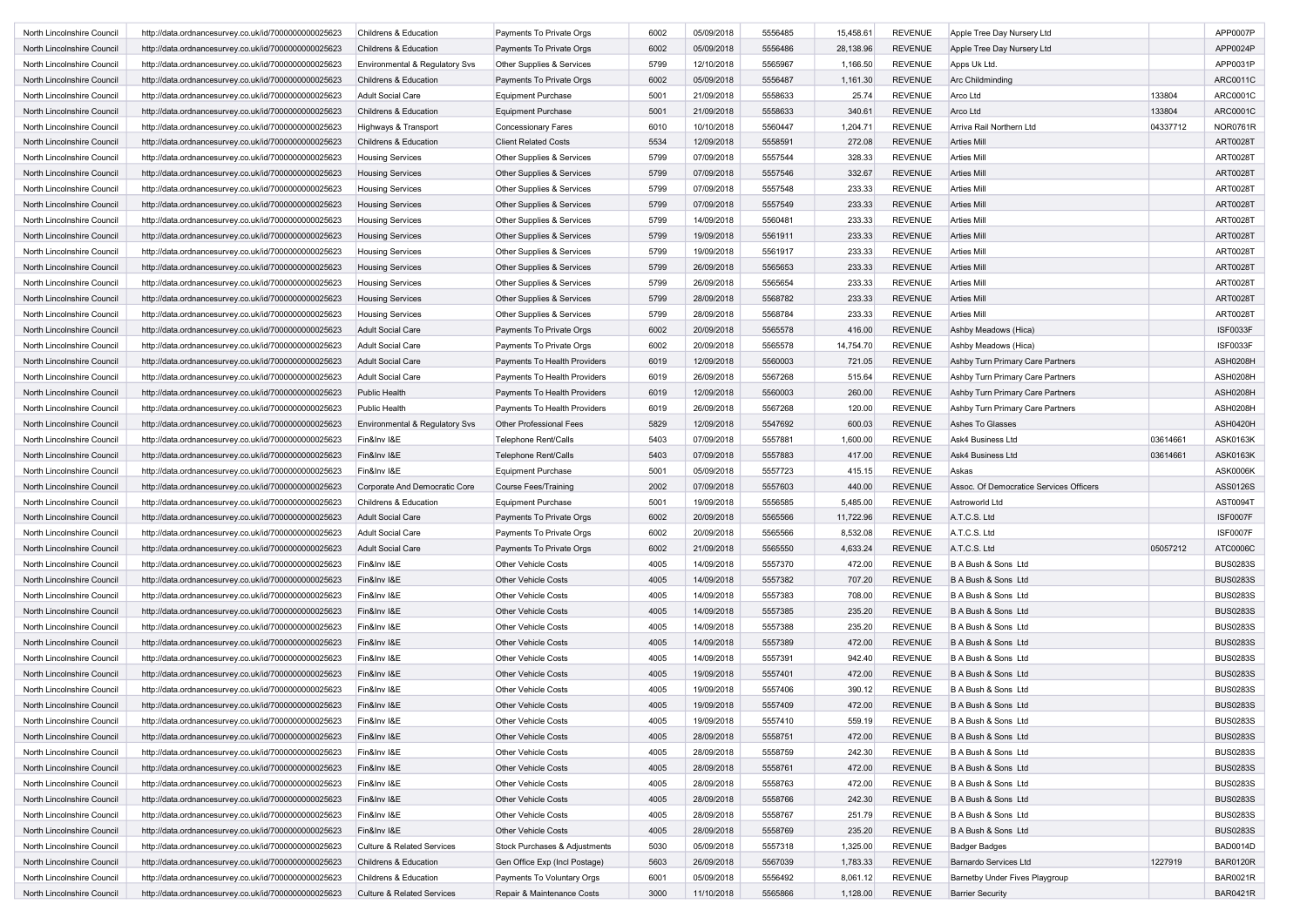| North Lincolnshire Council | http://data.ordnancesurvey.co.uk/id/7000000000025623 | Childrens & Education                 | Payments To Voluntary Orgs      | 6001 | 05/09/2018 | 5556493 | 21,122.81 | <b>REVENUE</b> | <b>Barrow Preschool Playgroup</b>     |          | <b>BAR0072R</b> |
|----------------------------|------------------------------------------------------|---------------------------------------|---------------------------------|------|------------|---------|-----------|----------------|---------------------------------------|----------|-----------------|
| North Lincolnshire Council | http://data.ordnancesurvey.co.uk/id/7000000000025623 | Childrens & Education                 | <b>Client Transport Costs</b>   | 6092 | 19/09/2018 | 5563590 | 4,577.00  | <b>REVENUE</b> | <b>Barton Tt Taxis Ltd</b>            | 07405760 | <b>BAR0888R</b> |
| North Lincolnshire Council | http://data.ordnancesurvey.co.uk/id/7000000000025623 | Childrens & Education                 | <b>Examination Fees</b>         | 5730 | 28/09/2018 | 5558372 | 500.00    | <b>REVENUE</b> | Bcs Learning & Development Ltd        | 1005485  | <b>BRI06641</b> |
| North Lincolnshire Council | http://data.ordnancesurvey.co.uk/id/7000000000025623 | Childrens & Education                 | Payments To Voluntary Orgs      | 6001 | 05/09/2018 | 5556543 | 2,857.68  | <b>REVENUE</b> | <b>Belwood Playgroup</b>              |          | <b>PLA0049A</b> |
| North Lincolnshire Council | http://data.ordnancesurvey.co.uk/id/7000000000025623 | Environmental & Regulatory Svs        | Other Supplies & Services       | 5799 | 15/10/2018 | 5565989 | 295.00    | <b>REVENUE</b> | <b>Best Evidence Technology</b>       | SC357656 | <b>BES0061S</b> |
| North Lincolnshire Council | http://data.ordnancesurvey.co.uk/id/7000000000025623 | Childrens & Education                 | Payments To Private Orgs        | 6002 | 12/09/2018 | 5560046 | 9,500.00  | <b>REVENUE</b> | <b>Best Futures School</b>            |          | <b>BFS0001S</b> |
| North Lincolnshire Council | http://data.ordnancesurvey.co.uk/id/7000000000025623 | Childrens & Education                 | Payments To Private Orgs        | 6002 | 12/09/2018 | 5560049 | 7,500.00  | <b>REVENUE</b> | <b>Best Futures School</b>            |          | <b>BFS0001S</b> |
| North Lincolnshire Council | http://data.ordnancesurvey.co.uk/id/7000000000025623 | Childrens & Education                 | Payments To Private Orgs        | 6002 | 12/09/2018 | 5560051 | 7,866.99  | <b>REVENUE</b> | <b>Best Futures School</b>            |          | <b>BFS0001S</b> |
| North Lincolnshire Council | http://data.ordnancesurvey.co.uk/id/7000000000025623 | Childrens & Education                 | Payments To Private Orgs        | 6002 | 12/09/2018 | 5560053 | 9,500.00  | <b>REVENUE</b> | <b>Best Futures School</b>            |          | <b>BFS0001S</b> |
| North Lincolnshire Council | http://data.ordnancesurvey.co.uk/id/7000000000025623 | Gen Fund Housing Capital              | Other Costs                     | A085 | 19/09/2018 | 5561141 | 1,709.60  | CAPITAL        | Bevan Brittan Llp Client Account      |          | <b>BEV0120V</b> |
| North Lincolnshire Council | http://data.ordnancesurvey.co.uk/id/7000000000025623 | Environmental & Regulatory Svs        | Payments To Private Orgs        | 6002 | 26/09/2018 | 5567127 | 863.89    | <b>REVENUE</b> | Biffa Waste Services Plc              | 00946107 | <b>BIF0005F</b> |
| North Lincolnshire Council | http://data.ordnancesurvey.co.uk/id/7000000000025623 | Environmental & Regulatory Svs        | Payments To Private Orgs        | 6002 | 10/10/2018 | 5565969 | 708.00    | <b>REVENUE</b> | Binwashers Llp T/A The Bin Washing Co | OC348052 | <b>BIN0019N</b> |
| North Lincolnshire Council | http://data.ordnancesurvey.co.uk/id/7000000000025623 | Environmental & Regulatory Svs        | Payments To Private Orgs        | 6002 | 20/10/2018 | 5565958 | 716.00    | <b>REVENUE</b> | Binwashers Llp T/A The Bin Washing Co | OC348052 | <b>BIN0019N</b> |
| North Lincolnshire Council | http://data.ordnancesurvey.co.uk/id/7000000000025623 | Environmental & Regulatory Svs        | Payments To Private Orgs        | 6002 | 19/09/2018 | 5561868 | 9,621.03  | <b>REVENUE</b> | <b>Biowise Ltd</b>                    | 04305295 | <b>BIO0014O</b> |
| North Lincolnshire Council | http://data.ordnancesurvey.co.uk/id/7000000000025623 | Environmental & Regulatory Svs        | Payments To Private Orgs        | 6002 | 26/09/2018 | 5565960 | 9,344.51  | <b>REVENUE</b> | <b>Biowise Ltd</b>                    | 04305295 | <b>BIO0014O</b> |
| North Lincolnshire Council | http://data.ordnancesurvey.co.uk/id/7000000000025623 | Environmental & Regulatory Svs        | Payments To Private Orgs        | 6002 | 26/09/2018 | 5565965 | 38,981.78 | <b>REVENUE</b> | <b>Biowise Ltd</b>                    | 04305295 | <b>BIO0014O</b> |
| North Lincolnshire Council | http://data.ordnancesurvey.co.uk/id/7000000000025623 | Environmental & Regulatory Svs        | Payments To Private Orgs        | 6002 | 26/09/2018 | 5566023 | 4,487.94  | <b>REVENUE</b> | <b>Biowise Ltd</b>                    | 04305295 | <b>BIO0014O</b> |
| North Lincolnshire Council | http://data.ordnancesurvey.co.uk/id/7000000000025623 | Environmental & Regulatory Svs        | Payments To Private Orgs        | 6002 | 26/09/2018 | 5567129 | 28,919.74 | <b>REVENUE</b> | <b>Biowise Ltd</b>                    | 04305295 | <b>BIO0014O</b> |
| North Lincolnshire Council | http://data.ordnancesurvey.co.uk/id/7000000000025623 | Environmental & Regulatory Svs        | Payments To Private Orgs        | 6002 | 26/09/2018 | 5567131 | 1,583.78  | <b>REVENUE</b> | <b>Biowise Ltd</b>                    | 04305295 | <b>BIO0014O</b> |
| North Lincolnshire Council | http://data.ordnancesurvey.co.uk/id/7000000000025623 | Highways & Transport                  | Passenger Transport             | 6011 | 12/09/2018 | 5560443 | 4,372.80  | <b>REVENUE</b> | <b>Black And White Coaches</b>        |          | <b>BLA0209A</b> |
| North Lincolnshire Council | http://data.ordnancesurvey.co.uk/id/7000000000025623 | Childrens & Education                 | Payments To Voluntary Orgs      | 6001 | 05/09/2018 | 5556495 | 5,517.65  | <b>REVENUE</b> | <b>Bonby Pre-School</b>               |          | <b>BON0005N</b> |
| North Lincolnshire Council | http://data.ordnancesurvey.co.uk/id/7000000000025623 | Childrens & Education                 | Payments To Private Orgs        | 6002 | 05/09/2018 | 5556496 | 17,486.50 | <b>REVENUE</b> | <b>Bottesford Bunnies Ltd</b>         |          | <b>BOT0226T</b> |
| North Lincolnshire Council | http://data.ordnancesurvey.co.uk/id/7000000000025623 | Environmental & Regulatory Svs        | Other Premises Costs            | 3390 | 21/09/2018 | 5558549 | 323.00    | <b>REVENUE</b> | <b>Brendeck Ltd</b>                   |          | <b>BRE0027E</b> |
| North Lincolnshire Council | http://data.ordnancesurvey.co.uk/id/7000000000025623 | <b>Culture &amp; Related Services</b> | <b>Equipment Purchase</b>       | 5001 | 19/09/2018 | 5557350 | 209.93    | <b>REVENUE</b> | Brian'S D I Y Centre                  |          | <b>BRI0235I</b> |
| North Lincolnshire Council | http://data.ordnancesurvey.co.uk/id/7000000000025623 | <b>Culture &amp; Related Services</b> | Materials                       | 5004 | 21/09/2018 | 5556165 | 759.00    | <b>REVENUE</b> | Broxap Ltd                            |          | <b>BRO0359O</b> |
| North Lincolnshire Council | http://data.ordnancesurvey.co.uk/id/7000000000025623 | Highways & Transport Capital          | <b>Other Costs</b>              | A085 | 12/09/2018 | 5512420 | 1,212.00  | CAPITAL        | <b>Broxap Ltd</b>                     |          | <b>BRO0359O</b> |
|                            |                                                      |                                       |                                 |      | 05/09/2018 | 5556499 |           | <b>REVENUE</b> |                                       |          |                 |
| North Lincolnshire Council | http://data.ordnancesurvey.co.uk/id/7000000000025623 | Childrens & Education                 | Payments To Voluntary Orgs      | 6001 |            |         | 17,487.28 |                | <b>Burton Play</b>                    |          | <b>BUR0352R</b> |
| North Lincolnshire Council | http://data.ordnancesurvey.co.uk/id/7000000000025623 | Childrens & Education                 | Payments To Private Orgs        | 6002 | 05/09/2018 | 5556500 | 25,603.56 | <b>REVENUE</b> | <b>Busi Bodies Day Nursery</b>        |          | <b>BUS0015S</b> |
| North Lincolnshire Council | http://data.ordnancesurvey.co.uk/id/7000000000025623 | Childrens & Education                 | Payments To Private Orgs        | 6002 | 05/09/2018 | 5556501 | 764.40    | <b>REVENUE</b> | <b>Busy Bea Childminding</b>          |          | <b>BUS0165S</b> |
| North Lincolnshire Council | http://data.ordnancesurvey.co.uk/id/7000000000025623 | Childrens & Education                 | Payments To Private Orgs        | 6002 | 17/10/2018 | 5564506 | 435.90    | <b>REVENUE</b> | Cafe Indiependent Ltd                 |          | <b>CAF0198F</b> |
| North Lincolnshire Council | http://data.ordnancesurvey.co.uk/id/7000000000025623 | <b>Culture &amp; Related Services</b> | Repair & Maintenance Costs      | 3000 | 26/09/2018 | 5562039 | 4,230.00  | <b>REVENUE</b> | Calandine Lifts Ltd                   | 5541807  | <b>CAL0008L</b> |
| North Lincolnshire Council | http://data.ordnancesurvey.co.uk/id/7000000000025623 | Childrens & Education                 | <b>Client Transport Costs</b>   | 6092 | 19/09/2018 | 5563572 | 462.82    | <b>REVENUE</b> | Call A Cab                            |          | <b>CAL0176L</b> |
| North Lincolnshire Council | http://data.ordnancesurvey.co.uk/id/7000000000025623 | Childrens & Education                 | <b>Client Transport Costs</b>   | 6092 | 19/09/2018 | 5563583 | 793.00    | <b>REVENUE</b> | Call A Cab                            |          | CAL0176L        |
| North Lincolnshire Council | http://data.ordnancesurvey.co.uk/id/7000000000025623 | Childrens & Education                 | <b>Client Transport Costs</b>   | 6092 | 19/09/2018 | 5563585 | 793.00    | <b>REVENUE</b> | Call A Cab                            |          | <b>CAL0176L</b> |
| North Lincolnshire Council | http://data.ordnancesurvey.co.uk/id/7000000000025623 | Childrens & Education                 | <b>Client Transport Costs</b>   | 6092 | 19/09/2018 | 5563589 | 421.39    | <b>REVENUE</b> | Call A Cab                            |          | <b>CAL0176L</b> |
| North Lincolnshire Council | http://data.ordnancesurvey.co.uk/id/7000000000025623 | <b>Culture &amp; Related Services</b> | Gas                             | 3101 | 18/10/2018 | 5569347 | 696.68    | <b>REVENUE</b> | Calor Gas Ltd                         | 303703   | CAL0063L        |
| North Lincolnshire Council | http://data.ordnancesurvey.co.uk/id/7000000000025623 | <b>Adult Social Care</b>              | Payments To Health Providers    | 6019 | 12/09/2018 | 5560014 | 1,000.51  | <b>REVENUE</b> | Cambridge Avenue Medical Centre       |          | <b>CAM0007M</b> |
| North Lincolnshire Council | http://data.ordnancesurvey.co.uk/id/7000000000025623 | <b>Adult Social Care</b>              | Payments To Health Providers    | 6019 | 26/09/2018 | 5567851 | 599.27    | <b>REVENUE</b> | Cambridge Avenue Medical Centre       |          | <b>CAM0007M</b> |
| North Lincolnshire Council | http://data.ordnancesurvey.co.uk/id/7000000000025623 | Public Health                         | Payments To Health Providers    | 6019 | 12/09/2018 | 5560014 | 400.00    | <b>REVENUE</b> | Cambridge Avenue Medical Centre       |          | <b>CAM0007M</b> |
| North Lincolnshire Council | http://data.ordnancesurvey.co.uk/id/7000000000025623 | <b>Public Health</b>                  | Payments To Health Providers    | 6019 | 26/09/2018 | 5567851 | 480.00    | <b>REVENUE</b> | Cambridge Avenue Medical Centre       |          | <b>CAM0007M</b> |
| North Lincolnshire Council | http://data.ordnancesurvey.co.uk/id/7000000000025623 | <b>Culture &amp; Related Services</b> | Subscriptions & Memberships     | 5510 | 12/09/2018 | 5559154 | 487.00    | <b>REVENUE</b> | <b>Cambridge University Press</b>     |          | <b>CAM0100M</b> |
| North Lincolnshire Council | http://data.ordnancesurvey.co.uk/id/7000000000025623 | <b>Culture &amp; Related Services</b> | Skips/Sanitary Collections, Etc | 3321 | 26/09/2018 | 5557269 | 402.62    | <b>REVENUE</b> | Cannon Hygiene                        | 3056469  | CAN0001N        |
| North Lincolnshire Council | http://data.ordnancesurvey.co.uk/id/7000000000025623 | Corporate And Democratic Core         | Gen Office Exp (Incl Postage)   | 5603 | 21/09/2018 | 5565521 | 3,003.27  | <b>REVENUE</b> | Capita Business Services Ltd          | 2299747  | CAP0021P        |
| North Lincolnshire Council | http://data.ordnancesurvey.co.uk/id/7000000000025623 | <b>Adult Social Care</b>              | Payments To Private Orgs        | 6002 | 21/09/2018 | 5565552 | 10,569.47 | <b>REVENUE</b> | Care Plus Care Ltd                    |          | CAR0337R        |
| North Lincolnshire Council | http://data.ordnancesurvey.co.uk/id/7000000000025623 | <b>Adult Social Care</b>              | Payments To Private Orgs        | 6002 | 20/09/2018 | 5565561 | 924.00    | REVENUE        | Care Plus Care Uk Ltd                 |          | <b>ISF0002F</b> |
| North Lincolnshire Council | http://data.ordnancesurvey.co.uk/id/7000000000025623 | <b>Adult Social Care</b>              | Payments To Private Orgs        | 6002 | 20/09/2018 | 5565561 | 2,763.00  | REVENUE        | Care Plus Care Uk Ltd                 |          | <b>ISF0002F</b> |
| North Lincolnshire Council | http://data.ordnancesurvey.co.uk/id/7000000000025623 | <b>Adult Social Care</b>              | Payments To Private Orgs        | 6002 | 21/09/2018 | 5565553 | 15,729.00 | <b>REVENUE</b> | Care Plus Care (Uk) Ltd (Isle)        |          | CAR0542R        |
| North Lincolnshire Council | http://data.ordnancesurvey.co.uk/id/7000000000025623 | <b>Adult Social Care</b>              | Payments To Private Orgs        | 6002 | 26/09/2018 | 5561664 | 495.00    | <b>REVENUE</b> | Care Plus Group                       | 31272R   | CAR0264R        |
| North Lincolnshire Council | http://data.ordnancesurvey.co.uk/id/7000000000025623 | <b>Adult Social Care</b>              | Payments To Private Orgs        | 6002 | 20/09/2018 | 5565562 | 1,303.00  | <b>REVENUE</b> | Carers' Support Centre                |          | <b>ISF0003F</b> |
| North Lincolnshire Council | http://data.ordnancesurvey.co.uk/id/7000000000025623 | <b>Adult Social Care</b>              | Payments To Private Orgs        | 6002 | 20/09/2018 | 5565562 | 4,470.65  | <b>REVENUE</b> | Carers' Support Centre                |          | <b>ISF0003F</b> |
| North Lincolnshire Council | http://data.ordnancesurvey.co.uk/id/7000000000025623 | Adult Social Care                     | Payments To Private Orgs        | 6002 | 21/09/2018 | 5565551 | 562.00    | <b>REVENUE</b> | Carers' Support Centre                |          | CAR0131R        |
| North Lincolnshire Council | http://data.ordnancesurvey.co.uk/id/7000000000025623 | <b>Adult Social Care</b>              | Payments To Private Orgs        | 6002 | 21/09/2018 | 5565551 | 9,548.50  | <b>REVENUE</b> | Carers' Support Centre                |          | CAR0131R        |
| North Lincolnshire Council | http://data.ordnancesurvey.co.uk/id/7000000000025623 | Childrens & Education                 | Payments To Private Orgs        | 6002 | 05/09/2018 | 5556554 | 446.51    | <b>REVENUE</b> | Carla Stebbing                        |          | STE0336E        |
| North Lincolnshire Council | http://data.ordnancesurvey.co.uk/id/7000000000025623 | <b>Culture &amp; Related Services</b> | Fuel                            | 4001 | 15/10/2018 | 5564186 | 1,508.25  | <b>REVENUE</b> | <b>Carlton Fuels</b>                  | 04168225 | CAR0127R        |
| North Lincolnshire Council | http://data.ordnancesurvey.co.uk/id/7000000000025623 | Environmental & Regulatory Svs        | Fuel                            | 4001 | 15/10/2018 | 5565956 | 1,809.90  | <b>REVENUE</b> | <b>Carlton Fuels</b>                  | 04168225 | CAR0127R        |
| North Lincolnshire Council | http://data.ordnancesurvey.co.uk/id/7000000000025623 | Fin&Inv I&E                           | Fuel                            | 4001 | 12/09/2018 | 5558773 | 36,375.50 | REVENUE        | <b>Carlton Fuels</b>                  | 04168225 | CAR0127R        |
|                            |                                                      |                                       |                                 |      |            |         |           |                |                                       |          |                 |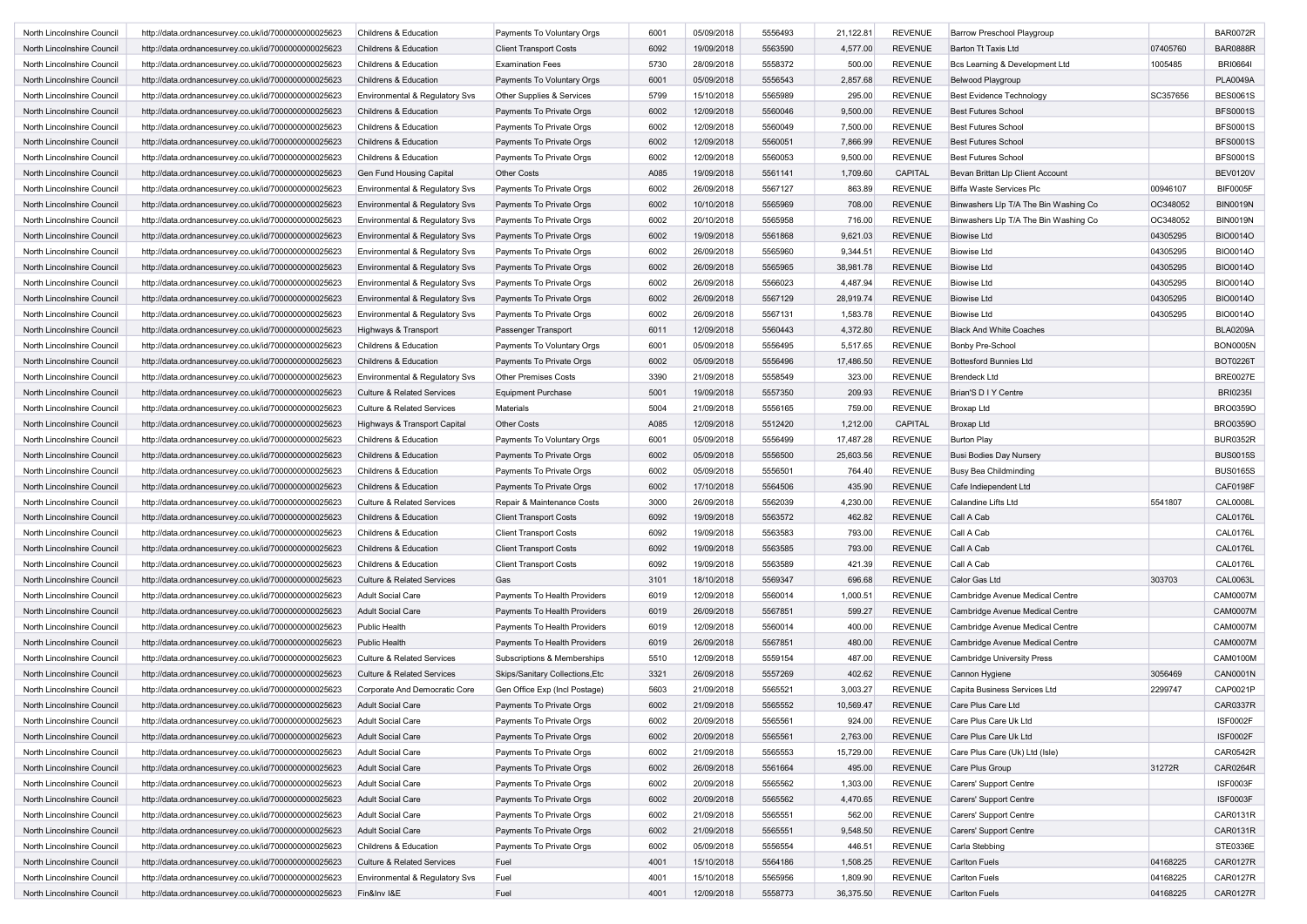| North Lincolnshire Council | http://data.ordnancesurvey.co.uk/id/7000000000025623 | Fin&Inv I&E                                      | Fuel                               | 4001 | 15/10/2018 | 5569398 | 36,887.55 | <b>REVENUE</b> | <b>Carlton Fuels</b>                    | 04168225 | CAR0127R        |
|----------------------------|------------------------------------------------------|--------------------------------------------------|------------------------------------|------|------------|---------|-----------|----------------|-----------------------------------------|----------|-----------------|
| North Lincolnshire Council | http://data.ordnancesurvey.co.uk/id/7000000000025623 | Childrens & Education                            | <b>Advertising &amp; Publicity</b> | 5610 | 19/09/2018 | 5561909 | 420.00    | <b>REVENUE</b> | Carousel                                |          | <b>CAR0220R</b> |
| North Lincolnshire Council | http://data.ordnancesurvey.co.uk/id/7000000000025623 | Corporate And Democratic Core                    | <b>Legal Fees</b>                  | 5823 | 05/09/2018 | 5556589 | 730.02    | <b>REVENUE</b> | Carter Brown The Expert Service Limited |          | CAR0564R        |
| North Lincolnshire Council | http://data.ordnancesurvey.co.uk/id/7000000000025623 | Childrens & Education                            | Payments To Private Orgs           | 6002 | 05/09/2018 | 5556503 | 10,139.92 | <b>REVENUE</b> | Castledyke Ltd                          |          | CAS0095S        |
| North Lincolnshire Council |                                                      | Fin&Inv I&E                                      |                                    | 3301 | 14/09/2018 | 5561025 |           | <b>REVENUE</b> |                                         |          | CAT0020T        |
|                            | http://data.ordnancesurvey.co.uk/id/7000000000025623 |                                                  | <b>Cleaning Costs/ Materials</b>   |      |            |         | 441.99    |                | Cathedral Leasing Ltd                   |          |                 |
| North Lincolnshire Council | http://data.ordnancesurvey.co.uk/id/7000000000025623 | Childrens & Education                            | <b>Course Fees/Training</b>        | 2002 | 14/10/2018 | 5567977 | 766.00    | <b>REVENUE</b> | <b>Centaur Training Ltd</b>             |          | <b>CEN0014N</b> |
| North Lincolnshire Council | http://data.ordnancesurvey.co.uk/id/7000000000025623 | Childrens & Education                            | <b>Course Fees/Training</b>        | 2002 | 14/10/2018 | 5567977 | 383.00    | <b>REVENUE</b> | Centaur Training Ltd                    |          | <b>CEN0014N</b> |
| North Lincolnshire Council | http://data.ordnancesurvey.co.uk/id/7000000000025623 | <b>Adult Social Care</b>                         | Rents                              | 3201 | 12/09/2018 | 5558626 | 1,425.50  | <b>REVENUE</b> | Central Community Centre Association    |          | <b>CEN0034N</b> |
| North Lincolnshire Council | http://data.ordnancesurvey.co.uk/id/7000000000025623 | <b>Adult Social Care</b>                         | Rents                              | 3201 | 28/09/2018 | 5558627 | 1,522.50  | <b>REVENUE</b> | Central Community Centre Association    |          | <b>CEN0034N</b> |
| North Lincolnshire Council | http://data.ordnancesurvey.co.uk/id/7000000000025623 | Childrens & Education                            | <b>Course Fees/Training</b>        | 2002 | 12/09/2018 | 5557822 | 260.00    | <b>REVENUE</b> | Central Conference Consultants Ltd      | 2933380  | <b>CEN0006N</b> |
| North Lincolnshire Council | http://data.ordnancesurvey.co.uk/id/7000000000025623 | <b>Adult Social Care</b>                         | Clothing, Uniforms & Laundry       | 5301 | 07/09/2018 | 5558662 | 861.21    | <b>REVENUE</b> | Central Laundry Ltd                     | 06765045 | <b>CEN0085N</b> |
| North Lincolnshire Council | http://data.ordnancesurvey.co.uk/id/7000000000025623 | <b>Adult Social Care</b>                         | Clothing, Uniforms & Laundry       | 5301 | 12/09/2018 | 5558659 | 1,625.85  | <b>REVENUE</b> | Central Laundry Ltd                     | 06765045 | <b>CEN0085N</b> |
| North Lincolnshire Council | http://data.ordnancesurvey.co.uk/id/7000000000025623 | <b>Adult Social Care</b>                         | Payments To Health Providers       | 6019 | 12/09/2018 | 5560016 | 1,111.50  | REVENUE        | <b>Central Surgery</b>                  |          | <b>DIC0005C</b> |
| North Lincolnshire Council | http://data.ordnancesurvey.co.uk/id/7000000000025623 | <b>Adult Social Care</b>                         | Payments To Health Providers       | 6019 | 12/09/2018 | 5560020 | 1,885.47  | <b>REVENUE</b> | <b>Central Surgery</b>                  |          | <b>DIC0005C</b> |
| North Lincolnshire Council | http://data.ordnancesurvey.co.uk/id/7000000000025623 | <b>Adult Social Care</b>                         | Payments To Health Providers       | 6019 | 12/09/2018 | 5560021 | 368.23    | <b>REVENUE</b> | Central Surgery                         |          | <b>DIC0005C</b> |
| North Lincolnshire Council | http://data.ordnancesurvey.co.uk/id/7000000000025623 | <b>Adult Social Care</b>                         | Payments To Health Providers       | 6019 | 12/09/2018 | 5560494 | 658.98    | <b>REVENUE</b> | <b>Central Surgery</b>                  |          | <b>DIC0005C</b> |
| North Lincolnshire Council | http://data.ordnancesurvey.co.uk/id/7000000000025623 | <b>Public Health</b>                             | Payments To Health Providers       | 6019 | 12/09/2018 | 5560016 | 110.00    | REVENUE        | Central Surgery                         |          | <b>DIC0005C</b> |
| North Lincolnshire Council | http://data.ordnancesurvey.co.uk/id/7000000000025623 | Public Health                                    | Payments To Health Providers       | 6019 | 12/09/2018 | 5560020 | 280.00    | <b>REVENUE</b> | <b>Central Surgery</b>                  |          | <b>DIC0005C</b> |
| North Lincolnshire Council | http://data.ordnancesurvey.co.uk/id/7000000000025623 | Public Health                                    | Payments To Health Providers       | 6019 | 12/09/2018 | 5560021 | 120.00    | <b>REVENUE</b> | Central Surgery                         |          | <b>DIC0005C</b> |
| North Lincolnshire Council | http://data.ordnancesurvey.co.uk/id/7000000000025623 | Public Health                                    | Payments To Health Providers       | 6019 | 12/09/2018 | 5560494 | 20.00     | <b>REVENUE</b> | <b>Central Surgery</b>                  |          | <b>DIC0005C</b> |
| North Lincolnshire Council | http://data.ordnancesurvey.co.uk/id/7000000000025623 | Public Health                                    | Payments To Private Orgs           | 6002 | 19/09/2018 | 5561912 | 9,082.99  | <b>REVENUE</b> | Cgl                                     | 3861209  | CRI0001I        |
| North Lincolnshire Council | http://data.ordnancesurvey.co.uk/id/7000000000025623 | Public Health                                    | Payments To Private Orgs           | 6002 | 19/09/2018 | 5561914 | 8,596.33  | <b>REVENUE</b> | Cgl                                     | 3861209  | CRI0001I        |
| North Lincolnshire Council | http://data.ordnancesurvey.co.uk/id/7000000000025623 | Childrens & Education                            | <b>Client Transport Costs</b>      | 6092 | 07/09/2018 | 5557868 | 292.00    | <b>REVENUE</b> | <b>Changing Lives</b>                   | 10624046 | CHA0547A        |
| North Lincolnshire Council | http://data.ordnancesurvey.co.uk/id/7000000000025623 | <b>Childrens &amp; Education</b>                 | Payments To Private Orgs           | 6002 | 07/09/2018 | 5557865 | 14,300.00 | <b>REVENUE</b> | <b>Changing Lives</b>                   | 10624046 | <b>CHA0547A</b> |
| North Lincolnshire Council | http://data.ordnancesurvey.co.uk/id/7000000000025623 | Childrens & Education                            | Payments To Private Orgs           | 6002 | 26/09/2018 | 5557869 | 16,500.00 | <b>REVENUE</b> | <b>Changing Lives</b>                   | 10624046 | CHA0547A        |
| North Lincolnshire Council | http://data.ordnancesurvey.co.uk/id/7000000000025623 | <b>Culture &amp; Related Services</b>            | Stock Purchases & Adjustments      | 5030 | 21/09/2018 | 5563622 | 211.50    | <b>REVENUE</b> | Chapterhouse Theatre Company            |          | CHA0363A        |
| North Lincolnshire Council | http://data.ordnancesurvey.co.uk/id/7000000000025623 |                                                  | Stock Purchases & Adjustments      | 5030 | 19/09/2018 | 5556164 | 7,850.00  | <b>REVENUE</b> | <b>Charles Endirect Ltd</b>             |          | CHA0183A        |
| North Lincolnshire Council | http://data.ordnancesurvey.co.uk/id/7000000000025623 | Highways & Transport<br><b>Adult Social Care</b> |                                    | 6002 | 20/09/2018 | 5565575 | 8,085.52  | REVENUE        | Chestnut Homecare Ltd                   |          | <b>ISF0027F</b> |
|                            |                                                      |                                                  | Payments To Private Orgs           |      |            |         |           |                |                                         |          |                 |
| North Lincolnshire Council | http://data.ordnancesurvey.co.uk/id/7000000000025623 | <b>Adult Social Care</b>                         | Payments To Private Orgs           | 6002 | 20/09/2018 | 5565575 | 210.00    | <b>REVENUE</b> | Chestnut Homecare Ltd                   |          | <b>ISF0027F</b> |
| North Lincolnshire Council | http://data.ordnancesurvey.co.uk/id/7000000000025623 | <b>Adult Social Care</b>                         | Payments To Private Orgs           | 6002 | 21/09/2018 | 5565554 | 37,375.42 | <b>REVENUE</b> | Chestnut Homecare Ltd                   |          | CHE0222E        |
| North Lincolnshire Council | http://data.ordnancesurvey.co.uk/id/7000000000025623 | Childrens & Education                            | Payments To Private Orgs           | 6002 | 06/10/2018 | 5567925 | 12,100.00 | REVENUE        | Children'S Links                        | 3484661  | CHI0281I        |
| North Lincolnshire Council | http://data.ordnancesurvey.co.uk/id/7000000000025623 | <b>Culture &amp; Related Services</b>            | Other Supplies & Services          | 5799 | 05/09/2018 | 5557284 | 473.16    | <b>REVENUE</b> | Churchill Catering Ltd                  | 3233257  | CHU0041U        |
| North Lincolnshire Council | http://data.ordnancesurvey.co.uk/id/7000000000025623 | <b>Adult Social Care</b>                         | Payments To Health Providers       | 6019 | 12/09/2018 | 5560022 | 21.78     | <b>REVENUE</b> | Church Lane Medical Centre              |          | CHU0022U        |
| North Lincolnshire Council | http://data.ordnancesurvey.co.uk/id/7000000000025623 | <b>Adult Social Care</b>                         | Payments To Health Providers       | 6019 | 26/09/2018 | 5567297 | 244.89    | <b>REVENUE</b> | Church Lane Medical Centre              |          | CHU0022U        |
| North Lincolnshire Council | http://data.ordnancesurvey.co.uk/id/7000000000025623 | Public Health                                    | Payments To Health Providers       | 6019 | 12/09/2018 | 5560022 | 960.00    | REVENUE        | Church Lane Medical Centre              |          | CHU0022U        |
| North Lincolnshire Council | http://data.ordnancesurvey.co.uk/id/7000000000025623 | Public Health                                    | Payments To Health Providers       | 6019 | 26/09/2018 | 5567297 | 780.00    | <b>REVENUE</b> | Church Lane Medical Centre              |          | CHU0022U        |
| North Lincolnshire Council | http://data.ordnancesurvey.co.uk/id/7000000000025623 | Corporate And Democratic Core                    | <b>Course Fees/Training</b>        | 2002 | 12/10/2018 | 5561588 | 345.00    | <b>REVENUE</b> | Cipfa Business Ltd                      |          | CIP0003P        |
| North Lincolnshire Council | http://data.ordnancesurvey.co.uk/id/7000000000025623 | <b>Culture &amp; Related Services</b>            | Other Professional Fees            | 5829 | 21/09/2018 | 5559150 | 1,800.00  | <b>REVENUE</b> | Circo Rum Ba Ba                         |          | CIR0091R        |
| North Lincolnshire Council | http://data.ordnancesurvey.co.uk/id/7000000000025623 | <b>Housing Services</b>                          | It Hardware - Purchase             | 5050 | 14/09/2018 | 5560999 | 2,000.00  | <b>REVENUE</b> | Civica Uk Ltd                           | 1628868  | <b>CIV0010V</b> |
| North Lincolnshire Council | http://data.ordnancesurvey.co.uk/id/7000000000025623 | <b>Adult Social Care</b>                         | <b>Client Transport Costs</b>      | 6092 | 26/09/2018 | 5561666 | 175.50    | <b>REVENUE</b> | <b>Click Travel Limited</b>             | 03770815 | <b>CLI0015I</b> |
| North Lincolnshire Council | http://data.ordnancesurvey.co.uk/id/7000000000025623 | <b>Adult Social Care</b>                         | Rail & Other Fares                 | 4121 | 26/09/2018 | 5561666 | 171.70    | <b>REVENUE</b> | <b>Click Travel Limited</b>             | 03770815 | CLI0015I        |
| North Lincolnshire Council | http://data.ordnancesurvey.co.uk/id/7000000000025623 | <b>Adult Social Care</b>                         | Rail & Other Fares                 | 4121 | 26/09/2018 | 5561666 | 642.20    | <b>REVENUE</b> | <b>Click Travel Limited</b>             | 03770815 | CLI0015I        |
| North Lincolnshire Council | http://data.ordnancesurvey.co.uk/id/7000000000025623 | <b>Adult Social Care</b>                         | Subsistence & Expenses (Staff)     | 5720 | 26/09/2018 | 5561666 | 301.11    | <b>REVENUE</b> | <b>Click Travel Limited</b>             | 03770815 | <b>CLI0015I</b> |
| North Lincolnshire Council | http://data.ordnancesurvey.co.uk/id/7000000000025623 | Childrens & Education                            | <b>Client Transport Costs</b>      | 6092 | 26/09/2018 | 5561666 | 474.10    | <b>REVENUE</b> | <b>Click Travel Limited</b>             | 03770815 | CLI0015I        |
| North Lincolnshire Council | http://data.ordnancesurvey.co.uk/id/7000000000025623 | Childrens & Education                            | Rail & Other Fares                 | 4121 | 26/09/2018 | 5561666 | 541.50    | REVENUE        | Click Travel Limited                    | 03770815 | CLI0015I        |
| North Lincolnshire Council | http://data.ordnancesurvey.co.uk/id/7000000000025623 | Childrens & Education                            | Rail & Other Fares                 | 4121 | 26/09/2018 | 5561666 | 112.50    | <b>REVENUE</b> | <b>Click Travel Limited</b>             | 03770815 | CLI0015I        |
| North Lincolnshire Council | http://data.ordnancesurvey.co.uk/id/7000000000025623 | Childrens & Education                            | Subsistence & Expenses (Staff)     | 5720 | 26/09/2018 | 5561666 | 63.80     | <b>REVENUE</b> | <b>Click Travel Limited</b>             | 03770815 | CLI0015I        |
| North Lincolnshire Council | http://data.ordnancesurvey.co.uk/id/7000000000025623 | Corporate And Democratic Core                    | Other Incidental Travel Costs      | 4311 | 26/09/2018 | 5561666 | 20.50     | <b>REVENUE</b> | <b>Click Travel Limited</b>             | 03770815 | <b>CLI0015I</b> |
| North Lincolnshire Council | http://data.ordnancesurvey.co.uk/id/7000000000025623 | Corporate And Democratic Core                    | Other Professional Fees            | 5829 | 26/09/2018 | 5561666 | 120.00    | <b>REVENUE</b> | <b>Click Travel Limited</b>             | 03770815 | CLI0015I        |
| North Lincolnshire Council | http://data.ordnancesurvey.co.uk/id/7000000000025623 | Corporate And Democratic Core                    | Rail & Other Fares                 | 4121 | 26/09/2018 | 5561666 | 461.00    | <b>REVENUE</b> | <b>Click Travel Limited</b>             | 03770815 | <b>CLI0015I</b> |
| North Lincolnshire Council | http://data.ordnancesurvey.co.uk/id/7000000000025623 | Corporate And Democratic Core                    | Rail & Other Fares                 | 4121 | 26/09/2018 | 5561666 | 628.60    | <b>REVENUE</b> | <b>Click Travel Limited</b>             | 03770815 | CLI0015I        |
|                            |                                                      |                                                  |                                    |      |            |         |           | <b>REVENUE</b> |                                         | 03770815 |                 |
| North Lincolnshire Council | http://data.ordnancesurvey.co.uk/id/7000000000025623 | <b>Culture &amp; Related Services</b>            | Rail & Other Fares                 | 4121 | 26/09/2018 | 5561666 | 407.20    |                | <b>Click Travel Limited</b>             |          | CLI0015I        |
| North Lincolnshire Council | http://data.ordnancesurvey.co.uk/id/7000000000025623 | Highways & Transport                             | Rail & Other Fares                 | 4121 | 26/09/2018 | 5561666 | 82.00     | <b>REVENUE</b> | <b>Click Travel Limited</b>             | 03770815 | CLI0015I        |
| North Lincolnshire Council | http://data.ordnancesurvey.co.uk/id/7000000000025623 | <b>Housing Services</b>                          | Rail & Other Fares                 | 4121 | 26/09/2018 | 5561666 | 19.60     | <b>REVENUE</b> | <b>Click Travel Limited</b>             | 03770815 | CLI0015I        |
| North Lincolnshire Council | http://data.ordnancesurvey.co.uk/id/7000000000025623 | Culture, Env, Reg & Planning Cap                 | Consultants                        | A087 | 26/09/2018 | 5567818 | 48,223.62 | CAPITAL        | <b>Clugston Construction Limited</b>    | 681537   | <b>CLU0007U</b> |
| North Lincolnshire Council | http://data.ordnancesurvey.co.uk/id/7000000000025623 | Environmental & Regulatory Svs                   | Consultancy                        | 5830 | 21/09/2018 | 5564611 | 8,118.61  | REVENUE        | <b>Clugston Construction Ltd</b>        | 681537   | <b>CLU0001U</b> |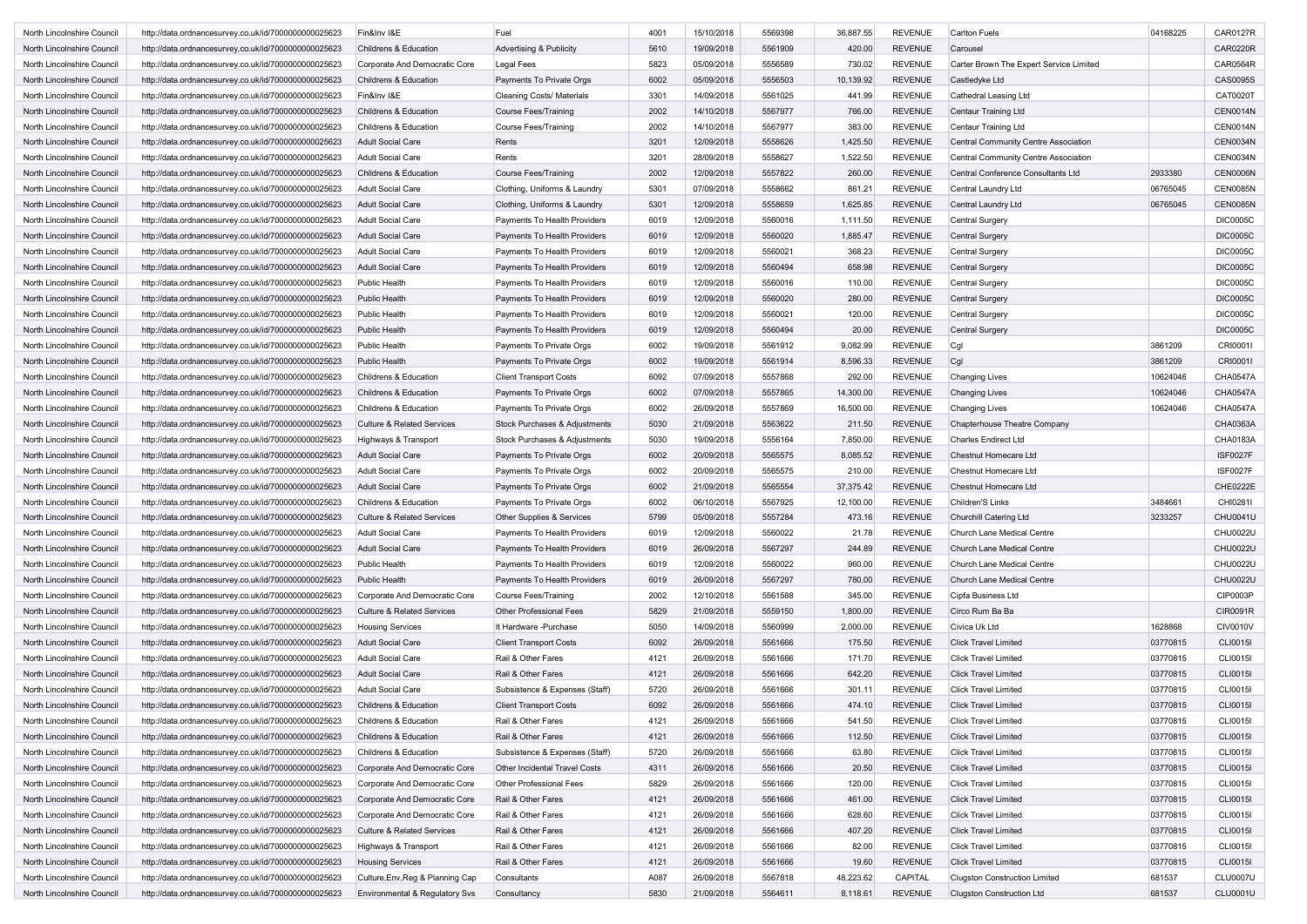| North Lincolnshire Council | http://data.ordnancesurvey.co.uk/id/7000000000025623 | <b>Environmental &amp; Regulatory Svs</b> | Consultancy                 | 5830 | 28/09/2018 | 5564608 | 4,930.31   | <b>REVENUE</b> | <b>Clugston Construction Ltd</b>          | 681537   | <b>CLU0001U</b> |
|----------------------------|------------------------------------------------------|-------------------------------------------|-----------------------------|------|------------|---------|------------|----------------|-------------------------------------------|----------|-----------------|
| North Lincolnshire Council | http://data.ordnancesurvey.co.uk/id/7000000000025623 | Environmental & Regulatory Svs            | Consultancy                 | 5830 | 28/09/2018 | 5564613 | 7,761.21   | <b>REVENUE</b> | <b>Clugston Construction Ltd</b>          | 681537   | <b>CLU0001U</b> |
| North Lincolnshire Council | http://data.ordnancesurvey.co.uk/id/7000000000025623 | Highways & Transport Capital              | Building/Construction       | A082 | 28/09/2018 | 5569481 | 131,971.48 | CAPITAL        | <b>Clugston Construction Ltd</b>          | 681537   | CLU0001U        |
| North Lincolnshire Council | http://data.ordnancesurvey.co.uk/id/7000000000025623 | Fin&Inv I&E                               | Other Vehicle Costs         | 4005 | 14/09/2018 | 5561828 | 3,000.00   | <b>REVENUE</b> | <b>Clugston Distribution Services Ltd</b> | 5517733  | <b>CLU0013U</b> |
| North Lincolnshire Council | http://data.ordnancesurvey.co.uk/id/7000000000025623 | Environmental & Regulatory Svs            | Vehicle Hire                | 4101 | 26/09/2018 | 5564648 | 3,450.00   | <b>REVENUE</b> | Cms Hire Ltd                              |          | CO000730        |
| North Lincolnshire Council | http://data.ordnancesurvey.co.uk/id/7000000000025623 | Environmental & Regulatory Svs            | Vehicle Hire                | 4101 | 26/09/2018 | 5564649 | 3,450.00   | <b>REVENUE</b> | Cms Hire Ltd                              |          | CO000730        |
| North Lincolnshire Council | http://data.ordnancesurvey.co.uk/id/7000000000025623 | Environmental & Regulatory Svs            | Vehicle Hire                | 4101 | 26/09/2018 | 5564650 | 2,185.00   | <b>REVENUE</b> | Cms Hire Ltd                              |          | CO000730        |
| North Lincolnshire Council | http://data.ordnancesurvey.co.uk/id/7000000000025623 | Highways & Transport                      | Other Professional Fees     | 5829 | 26/09/2018 | 5559867 | 403.96     | <b>REVENUE</b> | Cobalt Telephone Technologies Ltd         | 3151938  | COB0031B        |
| North Lincolnshire Council | http://data.ordnancesurvey.co.uk/id/7000000000025623 | Highways & Transport                      | Materials                   | 5004 | 05/09/2018 | 5555273 | 4,723.18   | <b>REVENUE</b> | Compass Minerals Uk                       |          | <b>SAL0055L</b> |
| North Lincolnshire Council | http://data.ordnancesurvey.co.uk/id/7000000000025623 | Highways & Transport                      | Materials                   | 5004 | 12/09/2018 | 5556183 | 976.30     | <b>REVENUE</b> | Compass Minerals Uk                       |          | SAL0055L        |
| North Lincolnshire Council | http://data.ordnancesurvey.co.uk/id/7000000000025623 | Highways & Transport                      | Materials                   | 5004 | 12/09/2018 | 5556184 | 979.02     | <b>REVENUE</b> | Compass Minerals Uk                       |          | <b>SAL0055L</b> |
| North Lincolnshire Council | http://data.ordnancesurvey.co.uk/id/7000000000025623 | Highways & Transport                      | Materials                   | 5004 | 12/09/2018 | 5556481 | 2,872.51   | <b>REVENUE</b> | Compass Minerals Uk                       |          | <b>SAL0055L</b> |
| North Lincolnshire Council | http://data.ordnancesurvey.co.uk/id/7000000000025623 | Highways & Transport                      | Materials                   | 5004 | 14/09/2018 | 5557599 | 2,922.78   | <b>REVENUE</b> | Compass Minerals Uk                       |          | <b>SAL0055L</b> |
| North Lincolnshire Council | http://data.ordnancesurvey.co.uk/id/7000000000025623 | Highways & Transport                      | Materials                   | 5004 | 28/09/2018 | 5561980 | 973.58     | <b>REVENUE</b> | Compass Minerals Uk                       |          | <b>SAL0055L</b> |
| North Lincolnshire Council | http://data.ordnancesurvey.co.uk/id/7000000000025623 | Highways & Transport                      | Materials                   | 5004 | 28/09/2018 | 5562328 | 963.39     | <b>REVENUE</b> | Compass Minerals Uk                       |          | SAL0055L        |
| North Lincolnshire Council | http://data.ordnancesurvey.co.uk/id/7000000000025623 | Highways & Transport                      | Materials                   | 5004 | 28/09/2018 | 5562340 | 1,836.42   | <b>REVENUE</b> | Compass Minerals Uk                       |          | <b>SAL0055L</b> |
| North Lincolnshire Council | http://data.ordnancesurvey.co.uk/id/7000000000025623 | Highways & Transport                      | Materials                   | 5004 | 28/09/2018 | 5564178 | 989.21     | <b>REVENUE</b> | Compass Minerals Uk                       |          | SAL0055L        |
| North Lincolnshire Council | http://data.ordnancesurvey.co.uk/id/7000000000025623 | Highways & Transport                      | Materials                   | 5004 | 28/09/2018 | 5564188 | 2,956.75   | <b>REVENUE</b> | Compass Minerals Uk                       |          | <b>SAL0055L</b> |
|                            |                                                      |                                           | Materials                   | 5004 |            | 5564636 |            | <b>REVENUE</b> |                                           |          | <b>SAL0055L</b> |
| North Lincolnshire Council | http://data.ordnancesurvey.co.uk/id/7000000000025623 | Highways & Transport                      |                             |      | 28/09/2018 | 5565903 | 1,963.46   |                | Compass Minerals Uk                       |          |                 |
| North Lincolnshire Council | http://data.ordnancesurvey.co.uk/id/7000000000025623 | Highways & Transport                      | <b>Materials</b>            | 5004 | 07/10/2018 |         | 1,931.53   | <b>REVENUE</b> | <b>Compass Minerals Uk</b>                |          | <b>SAL0055L</b> |
| North Lincolnshire Council | http://data.ordnancesurvey.co.uk/id/7000000000025623 | Highways & Transport                      | Materials                   | 5004 | 08/10/2018 | 5565897 | 1,926.78   | <b>REVENUE</b> | Compass Minerals Uk                       |          | <b>SAL0055L</b> |
| North Lincolnshire Council | http://data.ordnancesurvey.co.uk/id/7000000000025623 | Highways & Transport                      | Materials                   | 5004 | 09/10/2018 | 5567808 | 1,862.91   | <b>REVENUE</b> | Compass Minerals Uk                       |          | <b>SAL0055L</b> |
| North Lincolnshire Council | http://data.ordnancesurvey.co.uk/id/7000000000025623 | <b>Adult Social Care</b>                  | <b>Equipment Purchase</b>   | 5001 | 19/09/2018 | 5558195 | 381.00     | <b>REVENUE</b> | Complete Office Solutions (Uk) Ltd        | 3045607  | AQU0001U        |
| North Lincolnshire Council | http://data.ordnancesurvey.co.uk/id/7000000000025623 | Corporate And Democratic Core             | Other Supplies & Services   | 5799 | 19/09/2018 | 5558202 | 1,557.75   | <b>REVENUE</b> | Complete Office Solutions (Uk) Ltd        | 3045607  | AQU0001U        |
| North Lincolnshire Council | http://data.ordnancesurvey.co.uk/id/7000000000025623 | Childrens & Education                     | It Hardware - Purchase      | 5050 | 14/10/2018 | 5567247 | 1,326.48   | <b>REVENUE</b> | Computacenter (Uk) Ltd                    | 1584718  | <b>COM0070M</b> |
| North Lincolnshire Council | http://data.ordnancesurvey.co.uk/id/7000000000025623 | Corporate And Democratic Core             | It Hardware - Purchase      | 5050 | 26/09/2018 | 5559958 | 415.83     | <b>REVENUE</b> | Computacenter (Uk) Ltd                    | 1584718  | <b>COM0070M</b> |
| North Lincolnshire Council | http://data.ordnancesurvey.co.uk/id/7000000000025623 | Corporate And Democratic Core             | It Hardware -Purchase       | 5050 | 12/10/2018 | 5567245 | 421.80     | <b>REVENUE</b> | Computacenter (Uk) Ltd                    | 1584718  | COM0070M        |
| North Lincolnshire Council | http://data.ordnancesurvey.co.uk/id/7000000000025623 | <b>Support Servs Capital</b>              | It Equipment                | A098 | 26/09/2018 | 5567265 | 7,644.00   | <b>CAPITAL</b> | Computacenter (Uk) Ltd                    | 1584718  | <b>COM0070M</b> |
| North Lincolnshire Council | http://data.ordnancesurvey.co.uk/id/7000000000025623 | <b>Support Servs Capital</b>              | It Equipment                | A098 | 14/10/2018 | 5566465 | 297.00     | CAPITAL        | Computacenter (Uk) Ltd                    | 1584718  | <b>COM0070M</b> |
| North Lincolnshire Council | http://data.ordnancesurvey.co.uk/id/7000000000025623 | <b>Support Servs Capital</b>              | It Equipment                | A098 | 14/10/2018 | 5566468 | 741.00     | CAPITAL        | Computacenter (Uk) Ltd                    | 1584718  | <b>COM0070M</b> |
| North Lincolnshire Council | http://data.ordnancesurvey.co.uk/id/7000000000025623 | Adult Social Care                         | Pay - Agency                | 0131 | 28/09/2018 | 5567850 | 1,590.63   | <b>REVENUE</b> | <b>Computer Futures</b>                   | OC387148 | <b>COM0202M</b> |
| North Lincolnshire Council | http://data.ordnancesurvey.co.uk/id/7000000000025623 | Adult Social Care                         | Pay - Agency                | 0131 | 28/09/2018 | 5567853 | 1,332.69   | <b>REVENUE</b> | <b>Computer Futures</b>                   | OC387148 | COM0202M        |
| North Lincolnshire Council | http://data.ordnancesurvey.co.uk/id/7000000000025623 | Adult Social Care                         | Pay - Agency                | 0131 | 28/09/2018 | 5567854 | 1,590.63   | <b>REVENUE</b> | <b>Computer Futures</b>                   | OC387148 | COM0202M        |
| North Lincolnshire Council | http://data.ordnancesurvey.co.uk/id/7000000000025623 | <b>Adult Social Care</b>                  | Pay - Agency                | 0131 | 08/10/2018 | 5561969 | 1,375.68   | <b>REVENUE</b> | <b>Computer Futures</b>                   | OC387148 | COM0202M        |
| North Lincolnshire Council | http://data.ordnancesurvey.co.uk/id/7000000000025623 | Adult Social Care                         | Pay - Agency                | 0131 | 18/10/2018 | 5567852 | 1,590.63   | <b>REVENUE</b> | <b>Computer Futures</b>                   | OC387148 | COM0202M        |
| North Lincolnshire Council | http://data.ordnancesurvey.co.uk/id/7000000000025623 | Adult Social Care                         | Pay - Agency                | 0131 | 25/10/2018 | 5567848 | 1,590.63   | <b>REVENUE</b> | <b>Computer Futures</b>                   | OC387148 | COM0202M        |
| North Lincolnshire Council | http://data.ordnancesurvey.co.uk/id/7000000000025623 | Childrens & Education                     | Payments To Private Orgs    | 6002 | 05/09/2018 | 5556505 | 30,577.74  | <b>REVENUE</b> | Coneygarth Farm Day Nursery               |          | <b>CON0013N</b> |
| North Lincolnshire Council | http://data.ordnancesurvey.co.uk/id/7000000000025623 | Childrens & Education                     | Equipment Maint.& Repair    | 5003 | 21/09/2018 | 5557830 | 336.00     | <b>REVENUE</b> | <b>Connevans Limited</b>                  |          | <b>CON0120N</b> |
| North Lincolnshire Council | http://data.ordnancesurvey.co.uk/id/7000000000025623 | Childrens & Education                     | Subscriptions & Memberships | 5510 | 26/09/2018 | 5565652 | 511.50     | <b>REVENUE</b> | Copyright Licensing Agency Ltd            |          | COP0035P        |
| North Lincolnshire Council | http://data.ordnancesurvey.co.uk/id/7000000000025623 | <b>Adult Social Care</b>                  | Gas                         | 3101 | 20/10/2018 | 5569579 | 289.18     | <b>REVENUE</b> | Corona Energy Retail 4 Ltd                |          | <b>COR0300R</b> |
| North Lincolnshire Council | http://data.ordnancesurvey.co.uk/id/7000000000025623 | Adult Social Care                         | Gas                         | 3101 | 20/10/2018 | 5569602 | 455.07     | <b>REVENUE</b> | Corona Energy Retail 4 Ltd                |          | <b>COR0300R</b> |
| North Lincolnshire Council | http://data.ordnancesurvey.co.uk/id/7000000000025623 | Corporate And Democratic Core             | Gas                         | 3101 | 20/10/2018 | 5569585 | 588.52     | <b>REVENUE</b> | Corona Energy Retail 4 Ltd                |          | <b>COR0300R</b> |
| North Lincolnshire Council | http://data.ordnancesurvey.co.uk/id/7000000000025623 | Corporate And Democratic Core             | Gas                         | 3101 | 20/10/2018 | 5569638 | 551.06     | <b>REVENUE</b> | Corona Energy Retail 4 Ltd                |          | <b>COR0300R</b> |
| North Lincolnshire Council | http://data.ordnancesurvey.co.uk/id/7000000000025623 | <b>Culture &amp; Related Services</b>     | Gas                         | 3101 | 20/10/2018 | 5569583 | 970.18     | <b>REVENUE</b> | Corona Energy Retail 4 Ltd                |          | <b>COR0300R</b> |
| North Lincolnshire Council | http://data.ordnancesurvey.co.uk/id/7000000000025623 | <b>Culture &amp; Related Services</b>     | Gas                         | 3101 | 20/10/2018 | 5569619 | 361.75     | REVENUE        | Corona Energy Retail 4 Ltd                |          | COR0300R        |
| North Lincolnshire Council | http://data.ordnancesurvey.co.uk/id/7000000000025623 | <b>Culture &amp; Related Services</b>     | Gas                         | 3101 | 20/10/2018 | 5569621 | 247.82     | <b>REVENUE</b> | Corona Energy Retail 4 Ltd                |          | <b>COR0300R</b> |
| North Lincolnshire Council | http://data.ordnancesurvey.co.uk/id/7000000000025623 | Environmental & Regulatory Svs            | Gas                         | 3101 | 20/10/2018 | 5569587 | 1,871.38   | <b>REVENUE</b> | Corona Energy Retail 4 Ltd                |          | COR0300R        |
| North Lincolnshire Council | http://data.ordnancesurvey.co.uk/id/7000000000025623 | Fin&Inv I&E                               | Gas                         | 3101 | 20/10/2018 | 5569617 | 266.92     | <b>REVENUE</b> | Corona Energy Retail 4 Ltd                |          | <b>COR0300R</b> |
| North Lincolnshire Council | http://data.ordnancesurvey.co.uk/id/7000000000025623 | Culture, Env, Reg & Planning Cap          | Other Costs                 | A085 | 12/09/2018 | 5560052 | 1,870.00   | CAPITAL        | <b>Cpre Northern Lincolnshire</b>         |          | <b>CAM0040M</b> |
| North Lincolnshire Council | http://data.ordnancesurvey.co.uk/id/7000000000025623 | <b>Adult Social Care</b>                  | Payments To Private Orgs    | 6002 | 21/09/2018 | 5565556 | 3,616.60   | <b>REVENUE</b> | <b>Creative Support</b>                   |          | CRE0144E        |
|                            | http://data.ordnancesurvey.co.uk/id/7000000000025623 | <b>Adult Social Care</b>                  |                             | 6002 | 21/09/2018 | 5565556 |            | <b>REVENUE</b> |                                           |          |                 |
| North Lincolnshire Council |                                                      |                                           | Payments To Private Orgs    |      |            |         | 60,434.05  |                | <b>Creative Support</b>                   |          | <b>CRE0144E</b> |
| North Lincolnshire Council | http://data.ordnancesurvey.co.uk/id/7000000000025623 | <b>Adult Social Care</b>                  | Payments To Private Orgs    | 6002 | 20/09/2018 | 5565571 | 1,247.04   | <b>REVENUE</b> | Creative Support Ltd                      |          | ISF0013F        |
| North Lincolnshire Council | http://data.ordnancesurvey.co.uk/id/7000000000025623 | Adult Social Care                         | Payments To Private Orgs    | 6002 | 20/09/2018 | 5565571 | 24,148.48  | <b>REVENUE</b> | Creative Support Ltd                      |          | <b>ISF0013F</b> |
| North Lincolnshire Council | http://data.ordnancesurvey.co.uk/id/7000000000025623 | Environmental & Regulatory Svs            | Other Premises Costs        | 3390 | 26/09/2018 | 5565966 | 215.00     | <b>REVENUE</b> | Crestwood Environmental Ltd               | 06544898 | <b>CRE0250E</b> |
| North Lincolnshire Council | http://data.ordnancesurvey.co.uk/id/7000000000025623 | Environmental & Regulatory Svs            | Materials                   | 5004 | 13/10/2018 | 5563681 | 583.20     | <b>REVENUE</b> | Cromwell Polythene Ltd                    | 2230104  | CRO0048O        |
| North Lincolnshire Council | http://data.ordnancesurvey.co.uk/id/7000000000025623 | Fin&Inv I&E                               | Subscriptions & Memberships | 5510 | 07/09/2018 | 5558776 | 1,551.30   | REVENUE        | Croner-I Limited                          |          | CRO0183O        |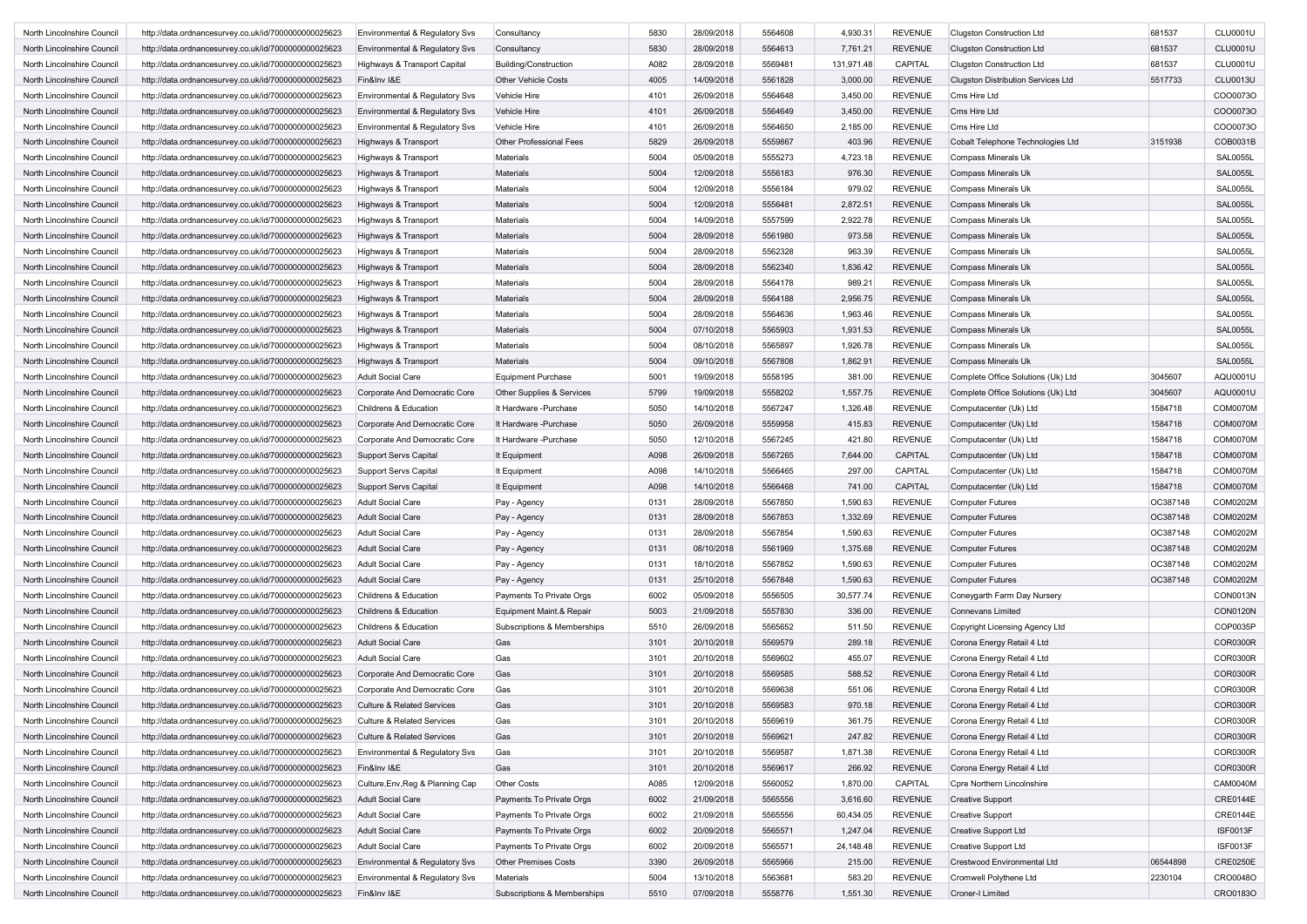| North Lincolnshire Council | http://data.ordnancesurvey.co.uk/id/7000000000025623 | <b>Childrens &amp; Education</b>      | Payments To Private Orgs         | 6002 | 05/09/2018 | 5557120 | 289.00    | <b>REVENUE</b> | Crosby Youth Project                |          | CRO0159O        |
|----------------------------|------------------------------------------------------|---------------------------------------|----------------------------------|------|------------|---------|-----------|----------------|-------------------------------------|----------|-----------------|
| North Lincolnshire Council | http://data.ordnancesurvey.co.uk/id/7000000000025623 | Childrens & Education                 | <b>Other Premises Costs</b>      | 3390 | 28/09/2018 | 5564461 | 427.33    | <b>REVENUE</b> | <b>Crowle County Primary School</b> |          | CRO0118O        |
| North Lincolnshire Council | http://data.ordnancesurvey.co.uk/id/7000000000025623 | <b>Planning Services</b>              | Payments To Voluntary Orgs       | 6001 | 07/09/2018 | 5558620 | 2,997.00  | <b>REVENUE</b> | Crowle & Ealand 1940s Weekend       |          | CRO0134O        |
| North Lincolnshire Council | http://data.ordnancesurvey.co.uk/id/7000000000025623 | <b>Planning Services</b>              | Payments To Voluntary Orgs       | 6001 | 07/09/2018 | 5558868 | 1,112.00  | <b>REVENUE</b> | Crowle & Ealand Regeneration Group  |          | CRO0001O        |
| North Lincolnshire Council | http://data.ordnancesurvey.co.uk/id/7000000000025623 | <b>Culture &amp; Related Services</b> | Other Supplies & Services        | 5799 | 12/10/2018 | 5567205 | 609.04    | <b>REVENUE</b> | <b>Crowle Peatland Railway</b>      |          | CRO0463O        |
| North Lincolnshire Council | http://data.ordnancesurvey.co.uk/id/7000000000025623 | Childrens & Education                 | Payments To Private Orgs         | 6002 | 21/09/2018 | 5563661 | 430.00    | <b>REVENUE</b> | Crowle Primary Academy              |          | CRO0346O        |
| North Lincolnshire Council | http://data.ordnancesurvey.co.uk/id/7000000000025623 | <b>Planning Services</b>              | Payments To Voluntary Orgs       | 6001 | 14/09/2018 | 5561129 | 4,787.69  | <b>REVENUE</b> | Crowle Primary Academy              |          | CR00346O        |
| North Lincolnshire Council | http://data.ordnancesurvey.co.uk/id/7000000000025623 | <b>Housing Services</b>               | Fees & Charges Income            | 9002 | 28/09/2018 | 5567993 | $-700.00$ | <b>REVENUE</b> | <b>Crown Building Services</b>      |          | <b>HIN0039N</b> |
| North Lincolnshire Council |                                                      |                                       | Repair & Maintenance Costs       | 3000 | 26/09/2018 | 5565883 | 129.00    | <b>REVENUE</b> |                                     | 03155883 | <b>CSL0003L</b> |
|                            | http://data.ordnancesurvey.co.uk/id/7000000000025623 | Childrens & Education                 |                                  |      |            |         |           |                | C S L (Dualcom) Ltd                 |          |                 |
| North Lincolnshire Council | http://data.ordnancesurvey.co.uk/id/7000000000025623 | Childrens & Education                 | Repair & Maintenance Costs       | 3000 | 26/09/2018 | 5565883 | 129.00    | <b>REVENUE</b> | C S L (Dualcom) Ltd                 | 03155883 | <b>CSL0003L</b> |
| North Lincolnshire Council | http://data.ordnancesurvey.co.uk/id/7000000000025623 | Corporate And Democratic Core         | Repair & Maintenance Costs       | 3000 | 26/09/2018 | 5565883 | 258.00    | <b>REVENUE</b> | C S L (Dualcom) Ltd                 | 03155883 | <b>CSL0003L</b> |
| North Lincolnshire Council | http://data.ordnancesurvey.co.uk/id/7000000000025623 | <b>Culture &amp; Related Services</b> | Repair & Maintenance Costs       | 3000 | 26/09/2018 | 5565883 | 129.00    | <b>REVENUE</b> | C S L (Dualcom) Ltd                 | 03155883 | <b>CSL0003L</b> |
| North Lincolnshire Council | http://data.ordnancesurvey.co.uk/id/7000000000025623 | Fin&Inv I&E                           | Repair & Maintenance Costs       | 3000 | 26/09/2018 | 5565883 | 129.00    | <b>REVENUE</b> | C S L (Dualcom) Ltd                 | 03155883 | <b>CSL0003L</b> |
| North Lincolnshire Council | http://data.ordnancesurvey.co.uk/id/7000000000025623 | Highways & Transport                  | Repair & Maintenance Costs       | 3000 | 26/09/2018 | 5565883 | 129.00    | <b>REVENUE</b> | C S L (Dualcom) Ltd                 | 03155883 | <b>CSL0003L</b> |
| North Lincolnshire Council | http://data.ordnancesurvey.co.uk/id/7000000000025623 | Fin&Inv I&E                           | Other Vehicle Costs              | 4005 | 26/09/2018 | 5564652 | 2,169.75  | <b>REVENUE</b> | <b>Ctrack Ltd</b>                   | 04643588 | CTR0001R        |
| North Lincolnshire Council | http://data.ordnancesurvey.co.uk/id/7000000000025623 | <b>Culture &amp; Related Services</b> | Other Professional Fees          | 5829 | 12/09/2018 | 5559152 | 1,250.00  | <b>REVENUE</b> | Cut Ltd                             |          | <b>CUT0049T</b> |
| North Lincolnshire Council | http://data.ordnancesurvey.co.uk/id/7000000000025623 | <b>Culture &amp; Related Services</b> | Payments To Voluntary Orgs       | 6001 | 12/09/2018 | 5560134 | 1,387.00  | <b>REVENUE</b> | Dale Park Youth Organisation        |          | <b>DAL0080L</b> |
| North Lincolnshire Council | http://data.ordnancesurvey.co.uk/id/7000000000025623 | <b>Culture &amp; Related Services</b> | <b>Cleaning Costs/ Materials</b> | 3301 | 12/09/2018 | 5558368 | 256.10    | <b>REVENUE</b> | Dale (Uk) Ltd (Scunthorpe)          |          | <b>DAL0034L</b> |
| North Lincolnshire Council | http://data.ordnancesurvey.co.uk/id/7000000000025623 | Corporate And Democratic Core         | Gen Office Exp (Incl Postage)    | 5603 | 19/09/2018 | 5557804 | 555.50    | <b>REVENUE</b> | David Lee Photography Ltd           |          | LEE0001E        |
| North Lincolnshire Council | http://data.ordnancesurvey.co.uk/id/7000000000025623 | <b>Culture &amp; Related Services</b> | Other Professional Fees          | 5829 | 12/09/2018 | 5559850 | 2,212.21  | <b>REVENUE</b> | Debit Finance Collections Plc       | 3422873  | DEB0189B        |
| North Lincolnshire Council | http://data.ordnancesurvey.co.uk/id/7000000000025623 | <b>Culture &amp; Related Services</b> | Other Professional Fees          | 5829 | 06/10/2018 | 5561822 | 2,201.42  | <b>REVENUE</b> | Debit Finance Collections Plc       | 3422873  | DEB0189B        |
| North Lincolnshire Council | http://data.ordnancesurvey.co.uk/id/7000000000025623 | Adult Social Care                     | Repair & Maintenance Costs       | 3000 | 28/09/2018 | 5567997 | 358.00    | <b>REVENUE</b> | Delta Security Systems Ltd          | 06373017 | <b>DEL0004L</b> |
| North Lincolnshire Council | http://data.ordnancesurvey.co.uk/id/7000000000025623 | Childrens & Education                 | Repair & Maintenance Costs       | 3000 | 28/09/2018 | 5567994 | 260.00    | <b>REVENUE</b> | Delta Security Systems Ltd          | 06373017 | DEL0004L        |
| North Lincolnshire Council | http://data.ordnancesurvey.co.uk/id/7000000000025623 | Corporate And Democratic Core         | Repair & Maintenance Costs       | 3000 | 12/09/2018 | 5560012 | 215.00    | <b>REVENUE</b> | Delta Security Systems Ltd          | 06373017 | <b>DEL0004L</b> |
| North Lincolnshire Council | http://data.ordnancesurvey.co.uk/id/7000000000025623 | Corporate And Democratic Core         | Repair & Maintenance Costs       | 3000 | 28/09/2018 | 5567992 | 320.00    | <b>REVENUE</b> | Delta Security Systems Ltd          | 06373017 | <b>DEL0004L</b> |
| North Lincolnshire Council | http://data.ordnancesurvey.co.uk/id/7000000000025623 | Corporate And Democratic Core         | Repair & Maintenance Costs       | 3000 | 28/09/2018 | 5567995 | 400.00    | <b>REVENUE</b> | Delta Security Systems Ltd          | 06373017 | <b>DEL0004L</b> |
| North Lincolnshire Council | http://data.ordnancesurvey.co.uk/id/7000000000025623 | Culture, Env, Reg & Planning Cap      | <b>Building/Construction</b>     | A082 | 28/09/2018 | 5567998 | 524.00    | CAPITAL        | Delta Security Systems Ltd          | 06373017 | <b>DEL0004L</b> |
| North Lincolnshire Council | http://data.ordnancesurvey.co.uk/id/7000000000025623 | Childrens & Education                 | Payments To Private Orgs         | 6002 | 05/09/2018 | 5556506 | 13,694.52 | <b>REVENUE</b> | Demeter House (England) Ltd         | 5774107  | DEM0021M        |
| North Lincolnshire Council | http://data.ordnancesurvey.co.uk/id/7000000000025623 | Culture, Env, Reg & Planning Cap      | <b>Other Costs</b>               | A085 | 19/09/2018 | 5558369 | 3,900.00  | CAPITAL        | <b>Destiny Entertainments</b>       |          | <b>DES0061S</b> |
| North Lincolnshire Council | http://data.ordnancesurvey.co.uk/id/7000000000025623 | Culture, Env, Reg & Planning Cap      | <b>Other Costs</b>               | A085 | 19/09/2018 | 5558370 | 1,000.00  | CAPITAL        | <b>Destiny Entertainments</b>       |          | <b>DES0061S</b> |
| North Lincolnshire Council | http://data.ordnancesurvey.co.uk/id/7000000000025623 | Culture, Env, Reg & Planning Cap      | <b>Other Costs</b>               | A085 | 19/09/2018 | 5558371 | 3,619.00  | CAPITAL        | <b>Destiny Entertainments</b>       |          | <b>DES0061S</b> |
| North Lincolnshire Council | http://data.ordnancesurvey.co.uk/id/7000000000025623 | Environmental & Regulatory Svs        | Payments To Private Orgs         | 6002 | 19/09/2018 | 5561704 | 1,159.00  | <b>REVENUE</b> | Disclosure & Barring Service        |          | CRI0032I        |
| North Lincolnshire Council | http://data.ordnancesurvey.co.uk/id/7000000000025623 | Environmental & Regulatory Svs        | Payments To Private Orgs         | 6002 | 19/09/2018 | 5561706 | 792.00    | <b>REVENUE</b> | Disclosure & Barring Service        |          | CRI0032I        |
| North Lincolnshire Council | http://data.ordnancesurvey.co.uk/id/7000000000025623 | Childrens & Education                 | Payments To Private Orgs         | 6002 | 13/10/2018 | 5565904 | 360.00    | <b>REVENUE</b> | <b>Dizions Ltd</b>                  | SC340502 | DIZ0130Z        |
| North Lincolnshire Council | http://data.ordnancesurvey.co.uk/id/7000000000025623 | Fin&Inv I&E                           | <b>Grounds Maintenance</b>       | 3010 | 07/09/2018 | 5557326 | 375.00    | <b>REVENUE</b> | Djm Consultancy                     | 4539626  | DJM0002M        |
| North Lincolnshire Council | http://data.ordnancesurvey.co.uk/id/7000000000025623 | Childrens & Education                 | Payments To Private Orgs         | 6002 | 05/09/2018 | 5556524 | 3,483.90  | <b>REVENUE</b> | D Johns                             |          | <b>JOH0680H</b> |
| North Lincolnshire Council | http://data.ordnancesurvey.co.uk/id/7000000000025623 | Highways & Transport                  | Repair & Maintenance Costs       | 3000 | 12/09/2018 | 5559179 | 954.00    | <b>REVENUE</b> | Docte Consulting Ltd                |          | DOC0003C        |
| North Lincolnshire Council | http://data.ordnancesurvey.co.uk/id/7000000000025623 | <b>Housing Services</b>               | Other Supplies & Services        | 5799 | 12/09/2018 | 5559179 | 318.00    | <b>REVENUE</b> | Docte Consulting Ltd                |          | DOC0003C        |
| North Lincolnshire Council | http://data.ordnancesurvey.co.uk/id/7000000000025623 | Corporate And Democratic Core         | Gen Office Exp (Incl Postage)    | 5603 | 06/10/2018 | 5564263 | 398.75    | <b>REVENUE</b> | Doncaster Metropolitan B C          |          | DON0001N        |
| North Lincolnshire Council | http://data.ordnancesurvey.co.uk/id/7000000000025623 | Corporate And Democratic Core         | Gen Office Exp (Incl Postage)    | 5603 | 06/10/2018 | 5564265 | 209.39    | <b>REVENUE</b> | Doncaster Metropolitan B C          |          | DON0001N        |
| North Lincolnshire Council | http://data.ordnancesurvey.co.uk/id/7000000000025623 | Corporate And Democratic Core         | Gen Office Exp (Incl Postage)    | 5603 | 06/10/2018 | 5564266 | 227.72    | <b>REVENUE</b> | Doncaster Metropolitan B C          |          | DON0001N        |
| North Lincolnshire Council | http://data.ordnancesurvey.co.uk/id/7000000000025623 | Childrens & Education                 | Payments To Private Orgs         | 6002 | 05/09/2018 | 5556565 | 19,039.44 | <b>REVENUE</b> | Do-Re-Mi Nursery                    |          | <b>WIN0044N</b> |
| North Lincolnshire Council |                                                      | <b>Adult Social Care</b>              | Payments To Health Providers     | 6019 | 12/09/2018 | 5560009 | 111.17    | REVENUE        | Dr A Whitaker & Partners            |          | <b>WHI0114I</b> |
| North Lincolnshire Council | http://data.ordnancesurvey.co.uk/id/7000000000025623 |                                       |                                  |      |            | 5563689 | 459.23    |                |                                     |          | WHI0114I        |
|                            | http://data.ordnancesurvey.co.uk/id/7000000000025623 | Adult Social Care                     | Payments To Health Providers     | 6019 | 19/09/2018 |         |           | <b>REVENUE</b> | Dr A Whitaker & Partners            |          |                 |
| North Lincolnshire Council | http://data.ordnancesurvey.co.uk/id/7000000000025623 | <b>Adult Social Care</b>              | Payments To Health Providers     | 6019 | 19/09/2018 | 5563693 | 132.95    | REVENUE        | Dr A Whitaker & Partners            |          | WHI0114I        |
| North Lincolnshire Council | http://data.ordnancesurvey.co.uk/id/7000000000025623 | <b>Adult Social Care</b>              | Payments To Health Providers     | 6019 | 26/09/2018 | 5567275 | 424.84    | <b>REVENUE</b> | Dr A Whitaker & Partners            |          | WHI0114I        |
| North Lincolnshire Council | http://data.ordnancesurvey.co.uk/id/7000000000025623 | Public Health                         | Payments To Health Providers     | 6019 | 12/09/2018 | 5560009 | 180.00    | <b>REVENUE</b> | Dr A Whitaker & Partners            |          | WHI0114I        |
| North Lincolnshire Council | http://data.ordnancesurvey.co.uk/id/7000000000025623 | Public Health                         | Payments To Health Providers     | 6019 | 19/09/2018 | 5563689 | 220.00    | <b>REVENUE</b> | Dr A Whitaker & Partners            |          | WHI0114I        |
| North Lincolnshire Council | http://data.ordnancesurvey.co.uk/id/7000000000025623 | Public Health                         | Payments To Health Providers     | 6019 | 19/09/2018 | 5563693 | 400.00    | <b>REVENUE</b> | Dr A Whitaker & Partners            |          | WHI0114I        |
| North Lincolnshire Council | http://data.ordnancesurvey.co.uk/id/7000000000025623 | Public Health                         | Payments To Health Providers     | 6019 | 26/09/2018 | 5567275 | 240.00    | <b>REVENUE</b> | Dr A Whitaker & Partners            |          | WHI0114I        |
| North Lincolnshire Council | http://data.ordnancesurvey.co.uk/id/7000000000025623 | Corporate And Democratic Core         | Other Professional Fees          | 5829 | 26/09/2018 | 5567399 | 324.00    | <b>REVENUE</b> | Dr Christopher J Hobbs              |          | <b>HOB0076B</b> |
| North Lincolnshire Council | http://data.ordnancesurvey.co.uk/id/7000000000025623 | <b>Adult Social Care Capital</b>      | Other Costs                      | A085 | 12/09/2018 | 5559201 | 2,290.00  | CAPITAL        | Drive Devilbiss Healthcare Limited  | 4301005  | <b>DRI0008I</b> |
| North Lincolnshire Council | http://data.ordnancesurvey.co.uk/id/7000000000025623 | <b>Adult Social Care Capital</b>      | Other Costs                      | A085 | 28/09/2018 | 5559207 | 289.80    | CAPITAL        | Drive Devilbiss Healthcare Limited  | 4301005  | <b>DRI0008I</b> |
| North Lincolnshire Council | http://data.ordnancesurvey.co.uk/id/7000000000025623 | Fin&Inv I&E                           | Subscriptions & Memberships      | 5510 | 28/09/2018 | 5562378 | 500.00    | <b>REVENUE</b> | Driver Cpc 4u                       | 07349627 | DRI0016I        |
| North Lincolnshire Council | http://data.ordnancesurvey.co.uk/id/7000000000025623 | Environmental & Regulatory Svs        | Pay - Agency                     | 0131 | 19/09/2018 | 5561883 | 550.80    | <b>REVENUE</b> | <b>Driver Hire</b>                  |          | <b>DRI00601</b> |
| North Lincolnshire Council | http://data.ordnancesurvey.co.uk/id/7000000000025623 | Environmental & Regulatory Svs        | Pay - Agency                     | 0131 | 19/09/2018 | 5561884 | 550.80    | REVENUE        | <b>Driver Hire</b>                  |          | <b>DRI00601</b> |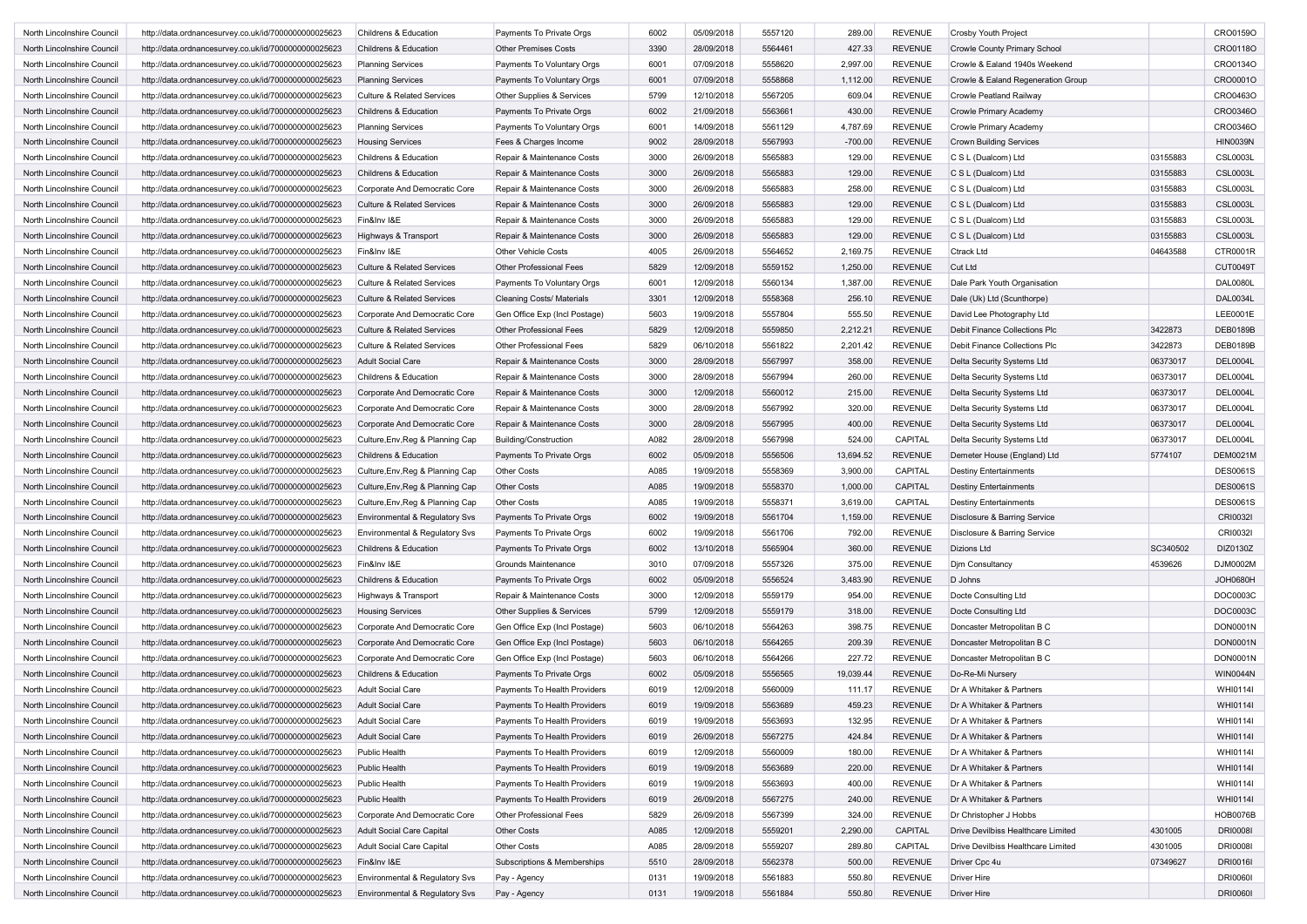| North Lincolnshire Council | http://data.ordnancesurvey.co.uk/id/7000000000025623 | <b>Adult Social Care</b>              | Payments To Health Providers       | 6019 | 12/09/2018 | 5560019 | 404.49     | <b>REVENUE</b> | Dr M J Dwyer & Partners               |          | DWY0001Y        |
|----------------------------|------------------------------------------------------|---------------------------------------|------------------------------------|------|------------|---------|------------|----------------|---------------------------------------|----------|-----------------|
| North Lincolnshire Council | http://data.ordnancesurvey.co.uk/id/7000000000025623 | <b>Adult Social Care</b>              | Payments To Health Providers       | 6019 | 26/09/2018 | 5567281 | 181.12     | <b>REVENUE</b> | Dr M J Dwyer & Partners               |          | DWY0001Y        |
| North Lincolnshire Council | http://data.ordnancesurvey.co.uk/id/7000000000025623 | Public Health                         | Payments To Health Providers       | 6019 | 12/09/2018 | 5560019 | 300.00     | <b>REVENUE</b> | Dr M J Dwyer & Partners               |          | DWY0001Y        |
| North Lincolnshire Council | http://data.ordnancesurvey.co.uk/id/7000000000025623 | Public Health                         | Payments To Health Providers       | 6019 | 26/09/2018 | 5567281 | 640.00     | <b>REVENUE</b> | Dr M J Dwyer & Partners               |          | DWY0001Y        |
| North Lincolnshire Council | http://data.ordnancesurvey.co.uk/id/7000000000025623 | Environmental & Regulatory Svs        | Equipment Maint.& Repair           | 5003 | 21/09/2018 | 5564286 | 7,532.28   | <b>REVENUE</b> | D Roberts                             |          | ROB0139B        |
| North Lincolnshire Council | http://data.ordnancesurvey.co.uk/id/7000000000025623 | Environmental & Regulatory Svs        | Materials                          | 5004 | 14/09/2018 | 5560047 | 2,160.00   | <b>REVENUE</b> | Dr T Mahmood Anwar                    |          | <b>MAH0003H</b> |
| North Lincolnshire Council | http://data.ordnancesurvey.co.uk/id/7000000000025623 | Culture & Related Services            | Other Supplies & Services          | 5799 | 21/09/2018 | 5561946 | 18,750.00  | <b>REVENUE</b> | E A Littlewood                        |          | <b>LIT0008T</b> |
| North Lincolnshire Council | http://data.ordnancesurvey.co.uk/id/7000000000025623 | <b>Culture &amp; Related Services</b> | Other Professional Fees            | 5829 | 28/09/2018 | 5567360 | 733.00     | <b>REVENUE</b> | Earth Bound Misfits Ltd               | 3337453  | EAR0018R        |
| North Lincolnshire Council | http://data.ordnancesurvey.co.uk/id/7000000000025623 | Fin&Inv I&E                           | <b>Other Professional Fees</b>     | 5829 | 05/09/2018 | 5557118 | 3,197.21   | <b>REVENUE</b> | Easters & Son Commercial Services Ltd |          | <b>EAS0590S</b> |
| North Lincolnshire Council | http://data.ordnancesurvey.co.uk/id/7000000000025623 | <b>Culture &amp; Related Services</b> | Materials                          | 5004 | 26/09/2018 | 5561895 | 274.20     | <b>REVENUE</b> | East Riding Horticulture Ltd          |          | <b>EAS0166S</b> |
|                            |                                                      |                                       |                                    | 6004 |            |         |            |                |                                       |          |                 |
| North Lincolnshire Council | http://data.ordnancesurvey.co.uk/id/7000000000025623 | Central Services To Public            | Payments To Joint Units            |      | 14/09/2018 | 5559876 | 62,753.00  | <b>REVENUE</b> | East Riding Of Yorkshire Council      |          | <b>EAS0126S</b> |
| North Lincolnshire Council | http://data.ordnancesurvey.co.uk/id/7000000000025623 | Non Distributed Costs                 | <b>Retirement Additional Costs</b> | 2007 | 21/09/2018 | 5560112 | 160,300.00 | <b>REVENUE</b> | East Riding Pension Fund              |          | EAS0381S        |
| North Lincolnshire Council | http://data.ordnancesurvey.co.uk/id/7000000000025623 | Childrens & Education                 | Home To School Transport           | 4201 | 07/09/2018 | 5558229 | 6,925.00   | <b>REVENUE</b> | East Yorkshire Motor Services Ltd     | 216628   | <b>EAS0120S</b> |
| North Lincolnshire Council | http://data.ordnancesurvey.co.uk/id/7000000000025623 | Highways & Transport                  | <b>Concessionary Fares</b>         | 6010 | 01/10/2018 | 5567938 | 4,500.00   | <b>REVENUE</b> | East Yorkshire Motor Services Ltd     | 216628   | <b>EAS0120S</b> |
| North Lincolnshire Council | http://data.ordnancesurvey.co.uk/id/7000000000025623 | <b>Adult Social Care</b>              | Pay - Agency                       | 0131 | 07/09/2018 | 5556259 | 1,024.00   | <b>REVENUE</b> | Eden Brown Synergy                    | 3643845  | EDE0130E        |
| North Lincolnshire Council | http://data.ordnancesurvey.co.uk/id/7000000000025623 | <b>Adult Social Care</b>              | Pay - Agency                       | 0131 | 07/09/2018 | 5556260 | 1,443.00   | <b>REVENUE</b> | Eden Brown Synergy                    | 3643845  | EDE0130E        |
| North Lincolnshire Council | http://data.ordnancesurvey.co.uk/id/7000000000025623 | <b>Adult Social Care</b>              | Pay - Agency                       | 0131 | 07/09/2018 | 5556262 | 1,064.00   | <b>REVENUE</b> | Eden Brown Synergy                    | 3643845  | EDE0130E        |
| North Lincolnshire Council | http://data.ordnancesurvey.co.uk/id/7000000000025623 | <b>Adult Social Care</b>              | Pay - Agency                       | 0131 | 07/09/2018 | 5556265 | 960.00     | <b>REVENUE</b> | Eden Brown Synergy                    | 3643845  | EDE0130E        |
| North Lincolnshire Council | http://data.ordnancesurvey.co.uk/id/7000000000025623 | Adult Social Care                     | Pay - Agency                       | 0131 | 07/09/2018 | 5556266 | 1,020.00   | <b>REVENUE</b> | Eden Brown Synergy                    | 3643845  | EDE0130E        |
| North Lincolnshire Council | http://data.ordnancesurvey.co.uk/id/7000000000025623 | Adult Social Care                     | Pay - Agency                       | 0131 | 07/09/2018 | 5557121 | 1,739.00   | <b>REVENUE</b> | <b>Eden Brown Synergy</b>             | 3643845  | EDE0130E        |
| North Lincolnshire Council | http://data.ordnancesurvey.co.uk/id/7000000000025623 | <b>Adult Social Care</b>              | Pay - Agency                       | 0131 | 14/09/2018 | 5559870 | 1,024.00   | <b>REVENUE</b> | Eden Brown Synergy                    | 3643845  | EDE0130E        |
| North Lincolnshire Council | http://data.ordnancesurvey.co.uk/id/7000000000025623 | <b>Adult Social Care</b>              | Pay - Agency                       | 0131 | 14/09/2018 | 5559881 | 808.00     | <b>REVENUE</b> | Eden Brown Synergy                    | 3643845  | EDE0130E        |
| North Lincolnshire Council | http://data.ordnancesurvey.co.uk/id/7000000000025623 | <b>Adult Social Care</b>              | Pay - Agency                       | 0131 | 14/09/2018 | 5559883 | 960.00     | <b>REVENUE</b> | <b>Eden Brown Synergy</b>             | 3643845  | EDE0130E        |
| North Lincolnshire Council | http://data.ordnancesurvey.co.uk/id/7000000000025623 | <b>Adult Social Care</b>              | Pay - Agency                       | 0131 | 14/09/2018 | 5559886 | 1,170.00   | <b>REVENUE</b> | Eden Brown Synergy                    | 3643845  | EDE0130E        |
| North Lincolnshire Council | http://data.ordnancesurvey.co.uk/id/7000000000025623 | <b>Adult Social Care</b>              | Pay - Agency                       | 0131 | 14/09/2018 | 5559889 | 464.00     | <b>REVENUE</b> | Eden Brown Synergy                    | 3643845  | EDE0130E        |
| North Lincolnshire Council | http://data.ordnancesurvey.co.uk/id/7000000000025623 | <b>Adult Social Care</b>              | Pay - Agency                       | 0131 | 19/09/2018 | 5561978 | 960.00     | <b>REVENUE</b> | Eden Brown Synergy                    | 3643845  | EDE0130E        |
| North Lincolnshire Council | http://data.ordnancesurvey.co.uk/id/7000000000025623 | <b>Adult Social Care</b>              | Pay - Agency                       | 0131 | 21/09/2018 | 5562022 | 742.50     | <b>REVENUE</b> | Eden Brown Synergy                    | 3643845  | EDE0130E        |
| North Lincolnshire Council | http://data.ordnancesurvey.co.uk/id/7000000000025623 | <b>Adult Social Care</b>              | Pay - Agency                       | 0131 | 21/09/2018 | 5562029 | 1,088.00   | <b>REVENUE</b> | <b>Eden Brown Synergy</b>             | 3643845  | EDE0130E        |
| North Lincolnshire Council | http://data.ordnancesurvey.co.uk/id/7000000000025623 | <b>Adult Social Care</b>              | Pay - Agency                       | 0131 | 21/09/2018 | 5562031 | 1,184.00   | <b>REVENUE</b> | Eden Brown Synergy                    | 3643845  | EDE0130E        |
| North Lincolnshire Council | http://data.ordnancesurvey.co.uk/id/7000000000025623 | <b>Adult Social Care</b>              |                                    | 0131 | 28/09/2018 | 5567859 | 1,258.00   | <b>REVENUE</b> | Eden Brown Synergy                    | 3643845  | EDE0130E        |
| North Lincolnshire Council |                                                      | <b>Adult Social Care</b>              | Pay - Agency                       | 0131 | 28/09/2018 | 5567860 | 960.00     | <b>REVENUE</b> |                                       | 3643845  | EDE0130E        |
|                            | http://data.ordnancesurvey.co.uk/id/7000000000025623 |                                       | Pay - Agency                       |      |            |         |            |                | Eden Brown Synergy                    |          |                 |
| North Lincolnshire Council | http://data.ordnancesurvey.co.uk/id/7000000000025623 | <b>Adult Social Care</b>              | Pay - Agency                       | 0131 | 28/09/2018 | 5567861 | 1,024.00   | <b>REVENUE</b> | Eden Brown Synergy                    | 3643845  | EDE0130E        |
| North Lincolnshire Council | http://data.ordnancesurvey.co.uk/id/7000000000025623 | <b>Adult Social Care</b>              | Pay - Agency                       | 0131 | 28/09/2018 | 5567863 | 1,088.00   | <b>REVENUE</b> | Eden Brown Synergy                    | 3643845  | EDE0130E        |
| North Lincolnshire Council | http://data.ordnancesurvey.co.uk/id/7000000000025623 | <b>Adult Social Care</b>              | Pay - Agency                       | 0131 | 28/09/2018 | 5567866 | 1,221.00   | <b>REVENUE</b> | Eden Brown Synergy                    | 3643845  | EDE0130E        |
| North Lincolnshire Council | http://data.ordnancesurvey.co.uk/id/7000000000025623 | <b>Adult Social Care</b>              | Pay - Agency                       | 0131 | 28/09/2018 | 5568030 | 1,184.00   | <b>REVENUE</b> | Eden Brown Synergy                    | 3643845  | EDE0130E        |
| North Lincolnshire Council | http://data.ordnancesurvey.co.uk/id/7000000000025623 | <b>Adult Social Care</b>              | Pay - Agency                       | 0131 | 28/09/2018 | 5568034 | 1,184.00   | <b>REVENUE</b> | Eden Brown Synergy                    | 3643845  | EDE0130E        |
| North Lincolnshire Council | http://data.ordnancesurvey.co.uk/id/7000000000025623 | <b>Adult Social Care</b>              | Pay - Agency                       | 0131 | 28/09/2018 | 5568037 | 416.00     | <b>REVENUE</b> | Eden Brown Synergy                    | 3643845  | EDE0130E        |
| North Lincolnshire Council | http://data.ordnancesurvey.co.uk/id/7000000000025623 | <b>Adult Social Care</b>              | Pay - Agency                       | 0131 | 28/09/2018 | 5568038 | 858.00     | <b>REVENUE</b> | Eden Brown Synergy                    | 3643845  | EDE0130E        |
| North Lincolnshire Council | http://data.ordnancesurvey.co.uk/id/7000000000025623 | <b>Adult Social Care</b>              | Pay - Agency                       | 0131 | 28/09/2018 | 5568040 | 960.00     | <b>REVENUE</b> | Eden Brown Synergy                    | 3643845  | EDE0130E        |
| North Lincolnshire Council | http://data.ordnancesurvey.co.uk/id/7000000000025623 | <b>Adult Social Care</b>              | Pay - Agency                       | 0131 | 28/09/2018 | 5568050 | 1,184.00   | <b>REVENUE</b> | Eden Brown Synergy                    | 3643845  | EDE0130E        |
| North Lincolnshire Council | http://data.ordnancesurvey.co.uk/id/7000000000025623 | <b>Adult Social Care</b>              | Pay - Agency                       | 0131 | 28/09/2018 | 5568053 | 960.00     | <b>REVENUE</b> | Eden Brown Synergy                    | 3643845  | EDE0130E        |
| North Lincolnshire Council | http://data.ordnancesurvey.co.uk/id/7000000000025623 | <b>Culture &amp; Related Services</b> | Provisions                         | 5201 | 19/09/2018 | 5555446 | 637.81     | <b>REVENUE</b> | Eden Farm Hulleys Ltd                 |          | EDE0050E        |
| North Lincolnshire Council | http://data.ordnancesurvey.co.uk/id/7000000000025623 | <b>Culture &amp; Related Services</b> | Provisions                         | 5201 | 19/09/2018 | 5561848 | 667.48     | <b>REVENUE</b> | Eden Farm Hulleys Ltd                 |          | EDE0050E        |
| North Lincolnshire Council | http://data.ordnancesurvey.co.uk/id/7000000000025623 | <b>Culture &amp; Related Services</b> | Provisions                         | 5201 | 28/09/2018 | 5561892 | 572.19     | <b>REVENUE</b> | Eden Farm Hulleys Ltd                 |          | EDE0050E        |
| North Lincolnshire Council | http://data.ordnancesurvey.co.uk/id/7000000000025623 | <b>Culture &amp; Related Services</b> | Provisions                         | 5201 | 17/10/2018 | 5565944 | 421.88     | REVENUE        | Eden Farm Hulleys Ltd                 |          | EDE0050E        |
| North Lincolnshire Council | http://data.ordnancesurvey.co.uk/id/7000000000025623 | Support Servs Capital                 | It Equipment                       | A098 | 18/10/2018 | 5566476 | 2,440.00   | CAPITAL        | Eden Telecom Ltd                      |          | EDE0145E        |
| North Lincolnshire Council | http://data.ordnancesurvey.co.uk/id/7000000000025623 | Fin&Inv I&E                           | Electricity                        | 3102 | 12/09/2018 | 5559937 | 302.77     | <b>REVENUE</b> | Edf Energy Ltd                        |          | EDF0029F        |
| North Lincolnshire Council | http://data.ordnancesurvey.co.uk/id/7000000000025623 | <b>Culture &amp; Related Services</b> | Gen Office Exp (Incl Postage)      | 5603 | 11/10/2018 | 5565922 | 540.00     | <b>REVENUE</b> | E H Advertising Ltd                   |          | EHA0003A        |
| North Lincolnshire Council | http://data.ordnancesurvey.co.uk/id/7000000000025623 | Environmental & Regulatory Svs        | Course Fees/Training               | 2002 | 14/09/2018 | 5559877 | 248.00     | <b>REVENUE</b> | <b>Electrical Safety Uk</b>           | 05223853 | ELE0130E        |
| North Lincolnshire Council | http://data.ordnancesurvey.co.uk/id/7000000000025623 | Adult Social Care                     | It Software-Maintenance            | 5053 | 19/09/2018 | 5562982 | 3,249.00   | <b>REVENUE</b> | <b>Elisian Limited</b>                |          | MIC0023C        |
| North Lincolnshire Council | http://data.ordnancesurvey.co.uk/id/7000000000025623 | <b>Adult Social Care</b>              | Payments To Private Orgs           | 6002 | 20/09/2018 | 5565568 | 11,009.84  | <b>REVENUE</b> | Elite Care Solutions Ltd              |          | <b>ISF0009F</b> |
| North Lincolnshire Council |                                                      | <b>Adult Social Care</b>              |                                    |      | 20/09/2018 | 5565568 |            | <b>REVENUE</b> | Elite Care Solutions Ltd              |          | <b>ISF0009F</b> |
|                            | http://data.ordnancesurvey.co.uk/id/7000000000025623 |                                       | Payments To Private Orgs           | 6002 |            |         | 4,415.20   |                |                                       |          |                 |
| North Lincolnshire Council | http://data.ordnancesurvey.co.uk/id/7000000000025623 | Environmental & Regulatory Svs        | Payments To Private Orgs (Inv)     | 6026 | 28/09/2018 | 5568921 | 1,120.00   | <b>REVENUE</b> | Elite Training European Ltd           |          | <b>ELI0008I</b> |
| North Lincolnshire Council | http://data.ordnancesurvey.co.uk/id/7000000000025623 | Environmental & Regulatory Svs        | Other Professional Fees            | 5829 | 26/09/2018 | 5567124 | 275.40     | <b>REVENUE</b> | Ellgia Scunthorpe                     | 860123   | <b>BEL0170L</b> |
| North Lincolnshire Council | http://data.ordnancesurvey.co.uk/id/7000000000025623 | Environmental & Regulatory Svs        | Other Professional Fees            | 5829 | 26/09/2018 | 5567125 | 2,745.40   | <b>REVENUE</b> | Ellgia Scunthorpe                     | 860123   | <b>BEL0170L</b> |
| North Lincolnshire Council | http://data.ordnancesurvey.co.uk/id/7000000000025623 | Environmental & Regulatory Svs        | Other Professional Fees            | 5829 | 26/09/2018 | 5567126 | 484.74     | REVENUE        | Ellgia Scunthorpe                     | 860123   | <b>BEL0170L</b> |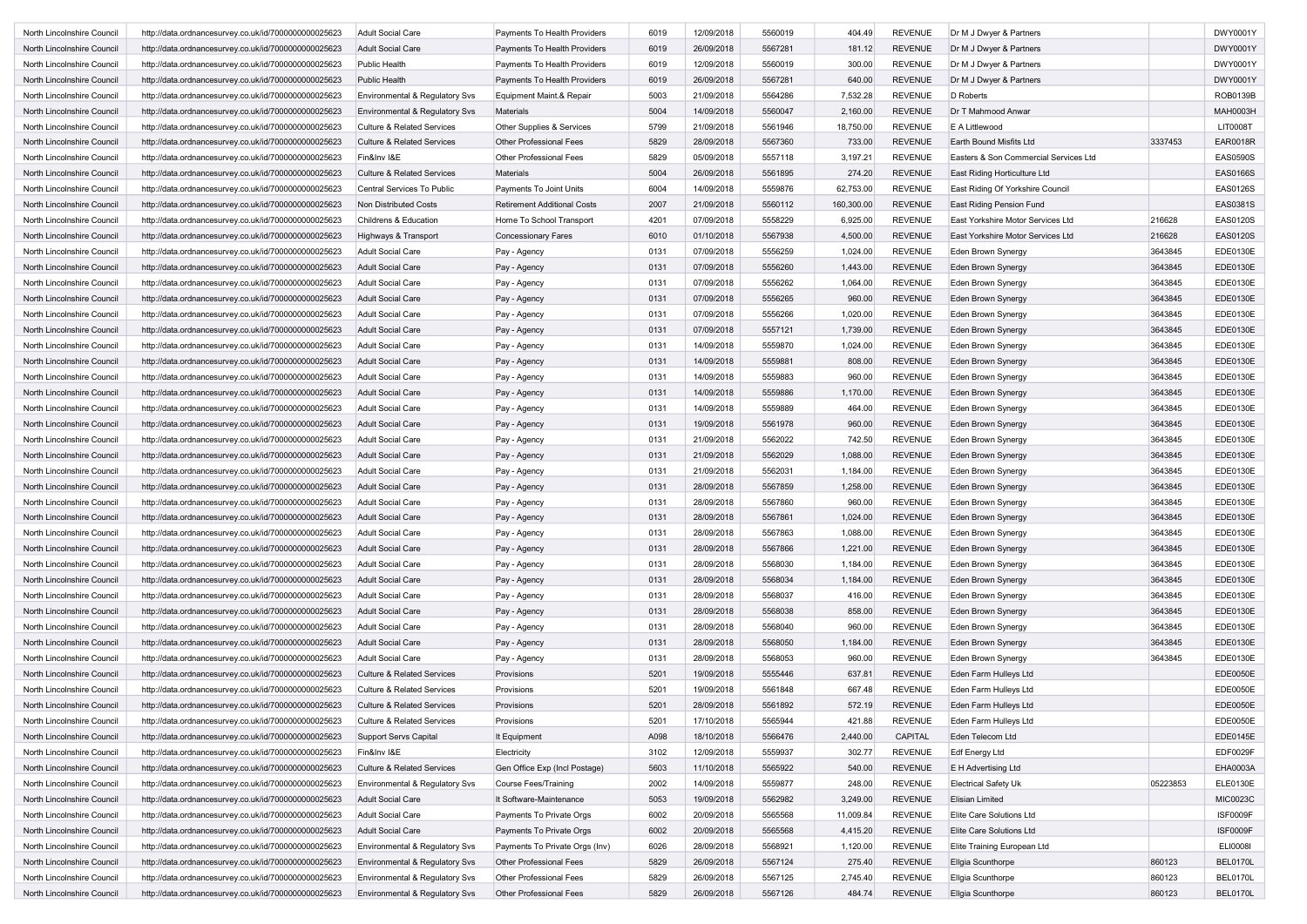| North Lincolnshire Council | http://data.ordnancesurvey.co.uk/id/7000000000025623 | Environmental & Regulatory Svs        | Payments To Private Orgs                 | 6002 | 26/09/2018 | 5565988 | 2,565.04  | <b>REVENUE</b> | Ellgia Scunthorpe                       | 860123   | <b>BEL0170L</b> |
|----------------------------|------------------------------------------------------|---------------------------------------|------------------------------------------|------|------------|---------|-----------|----------------|-----------------------------------------|----------|-----------------|
| North Lincolnshire Council | http://data.ordnancesurvey.co.uk/id/7000000000025623 | <b>Adult Social Care</b>              | Payments To Private Orgs                 | 6002 | 20/09/2018 | 5565574 | 10,713.17 | <b>REVENUE</b> | Emerald Care Services (North Lincs) Ltd |          | <b>ISF0026F</b> |
| North Lincolnshire Council | http://data.ordnancesurvey.co.uk/id/7000000000025623 | <b>Adult Social Care</b>              | Payments To Private Orgs                 | 6002 | 21/09/2018 | 5565558 | 52,761.39 | <b>REVENUE</b> | Emerald Care Services (North Lincs) Ltd | 08136830 | <b>EME0032E</b> |
| North Lincolnshire Council | http://data.ordnancesurvey.co.uk/id/7000000000025623 | Childrens & Education                 | Payments To Private Orgs                 | 6002 | 05/09/2018 | 5556504 | 1,786.05  | <b>REVENUE</b> | Emma C Cobb                             |          | COB0002B        |
| North Lincolnshire Council | http://data.ordnancesurvey.co.uk/id/7000000000025623 | Childrens & Education                 | Payments To Private Orgs                 | 6002 | 28/09/2018 | 5568022 | 2,600.00  | <b>REVENUE</b> | Emma White                              |          | WHI0170I        |
| North Lincolnshire Council | http://data.ordnancesurvey.co.uk/id/7000000000025623 | <b>Culture &amp; Related Services</b> | <b>Heating Fuels</b>                     | 3104 | 18/10/2018 | 5568467 | 2,170.92  | <b>REVENUE</b> | Emo Oil                                 |          | EMO0004O        |
| North Lincolnshire Council |                                                      |                                       |                                          |      |            |         |           |                | <b>End2end Services Limited</b>         |          |                 |
|                            | http://data.ordnancesurvey.co.uk/id/7000000000025623 | <b>Support Servs Capital</b>          | It Equipment                             | A098 | 21/09/2018 | 5563727 | 500.00    | CAPITAL        |                                         |          | END0042D        |
| North Lincolnshire Council | http://data.ordnancesurvey.co.uk/id/7000000000025623 | Childrens & Education                 | <b>Course Fees/Training</b>              | 2002 | 07/09/2018 | 5557818 | 640.00    | <b>REVENUE</b> | <b>England Athletics Ltd</b>            |          | <b>ENG0250G</b> |
| North Lincolnshire Council | http://data.ordnancesurvey.co.uk/id/7000000000025623 | Environmental & Regulatory Svs        | <b>Equipment Hire/Rent</b>               | 5002 | 26/09/2018 | 5559875 | 625.00    | <b>REVENUE</b> | Enitial                                 |          | <b>ENI0002I</b> |
| North Lincolnshire Council | http://data.ordnancesurvey.co.uk/id/7000000000025623 | Culture, Env, Reg & Planning Cap      | <b>Other Costs</b>                       | A085 | 14/09/2018 | 5561657 | 11,500.00 | CAPITAL        | <b>Environment Agency</b>               |          | <b>ENV0056V</b> |
| North Lincolnshire Council | http://data.ordnancesurvey.co.uk/id/7000000000025623 | Fin&Inv I&E                           | Other Supplies & Services                | 5799 | 21/09/2018 | 5564507 | 845.50    | <b>REVENUE</b> | <b>Environment Agency</b>               |          | <b>ENV0056V</b> |
| North Lincolnshire Council | http://data.ordnancesurvey.co.uk/id/7000000000025623 | Public Health                         | Other Supplies & Services                | 5799 | 07/09/2018 | 5557334 | 5,475.00  | <b>REVENUE</b> | Envirotech Europe Ltd                   | SC367372 | <b>ENV0168V</b> |
| North Lincolnshire Council | http://data.ordnancesurvey.co.uk/id/7000000000025623 | Environmental & Regulatory Svs        | Payments To Private Orgs                 | 6002 | 26/09/2018 | 5565978 | 264.40    | REVENUE        | Envirotyre Uk Ltd                       |          | <b>ENV0014V</b> |
| North Lincolnshire Council | http://data.ordnancesurvey.co.uk/id/7000000000025623 | Childrens & Education                 | Payments To Voluntary Orgs               | 6001 | 05/09/2018 | 5556508 | 4,183.62  | <b>REVENUE</b> | Epworth Thurlow Pre-School              |          | EPW0018W        |
| North Lincolnshire Council | http://data.ordnancesurvey.co.uk/id/7000000000025623 | Childrens & Education                 | Payments To Private Orgs                 | 6002 | 21/09/2018 | 5565902 | 2,800.00  | <b>REVENUE</b> | Equitable Education Ltd                 |          | CHO0028O        |
| North Lincolnshire Council | http://data.ordnancesurvey.co.uk/id/7000000000025623 | Childrens & Education                 | Gen Office Exp (Incl Postage)            | 5603 | 26/09/2018 | 5561932 | 86.50     | <b>REVENUE</b> | Eryc - Supplies                         |          | EAS0125S        |
| North Lincolnshire Council | http://data.ordnancesurvey.co.uk/id/7000000000025623 | Corporate And Democratic Core         | It Software-Maintenance                  | 5053 | 26/09/2018 | 5560389 | 1,055.46  | <b>REVENUE</b> | <b>Euclid Limited</b>                   |          | <b>EUC0003C</b> |
| North Lincolnshire Council | http://data.ordnancesurvey.co.uk/id/7000000000025623 | <b>Culture &amp; Related Services</b> | Subscriptions & Memberships              | 5510 | 28/09/2018 | 5567361 | 285.00    | <b>REVENUE</b> | Evolve Business Developments Ltd        |          | EVO0007O        |
| North Lincolnshire Council | http://data.ordnancesurvey.co.uk/id/7000000000025623 | <b>Culture &amp; Related Services</b> | Subscriptions & Memberships              | 5510 | 28/09/2018 | 5567362 | 285.00    | <b>REVENUE</b> | Evolve Business Developments Ltd        |          | EVO0007O        |
| North Lincolnshire Council | http://data.ordnancesurvey.co.uk/id/7000000000025623 | <b>Culture &amp; Related Services</b> | <b>Cleaning Services &amp; Contracts</b> | 3311 | 07/09/2018 | 5557891 | 260.00    | <b>REVENUE</b> | <b>Extreme Clean Uk</b>                 |          | <b>EXT0030T</b> |
| North Lincolnshire Council | http://data.ordnancesurvey.co.uk/id/7000000000025623 | Childrens & Education                 | <b>Other Premises Costs</b>              | 3390 | 28/09/2018 | 5567122 | 300.00    | <b>REVENUE</b> | Eye Watch Security Ltd                  | 04480210 | EYE0006E        |
| North Lincolnshire Council | http://data.ordnancesurvey.co.uk/id/7000000000025623 | Environmental & Regulatory Svs        | <b>Other Premises Costs</b>              | 3390 | 28/09/2018 | 5567122 | 300.00    | <b>REVENUE</b> | Eye Watch Security Ltd                  | 04480210 | EYE0006E        |
| North Lincolnshire Council | http://data.ordnancesurvey.co.uk/id/7000000000025623 | Environmental & Regulatory Svs        | Other Premises Costs                     | 3390 | 28/09/2018 | 5567135 | 2,430.00  | <b>REVENUE</b> | Eye Watch Security Ltd                  | 04480210 | EYE0006E        |
|                            |                                                      |                                       |                                          |      |            |         |           |                |                                         |          |                 |
| North Lincolnshire Council | http://data.ordnancesurvey.co.uk/id/7000000000025623 | Fin&Inv I&E                           | Other Supplies & Services                | 5799 | 26/09/2018 | 5567589 | 485.00    | <b>REVENUE</b> | Eye Watch Security Ltd                  | 04480210 | EYE0006E        |
| North Lincolnshire Council | http://data.ordnancesurvey.co.uk/id/7000000000025623 | Highways & Transport                  | Stock Purchases & Adjustments            | 5030 | 19/09/2018 | 5555275 | 1,185.00  | <b>REVENUE</b> | Fabrikat (Nottingham) Ltd               |          | FAB0002B        |
| North Lincolnshire Council | http://data.ordnancesurvey.co.uk/id/7000000000025623 | Environmental & Regulatory Svs        | <b>Equipment Purchase</b>                | 5001 | 10/10/2018 | 5564563 | 769.67    | <b>REVENUE</b> | Facultatieve Technologies Ltd           | 633222   | FAC0013C        |
| North Lincolnshire Council | http://data.ordnancesurvey.co.uk/id/7000000000025623 | Childrens & Education                 | Subscriptions & Memberships              | 5510 | 26/09/2018 | 5564806 | 1,100.00  | <b>REVENUE</b> | Fellowship Of Inspection Nominees       | 4632142  | <b>FEL0006L</b> |
| North Lincolnshire Council | http://data.ordnancesurvey.co.uk/id/7000000000025623 | <b>Culture &amp; Related Services</b> | Equipment Purchase                       | 5001 | 14/10/2018 | 5565695 | 620.00    | <b>REVENUE</b> | Fg Library Products Ltd                 |          | FGL0001L        |
| North Lincolnshire Council | http://data.ordnancesurvey.co.uk/id/7000000000025623 | <b>Culture &amp; Related Services</b> | Gen Office Exp (Incl Postage)            | 5603 | 14/10/2018 | 5565695 | 20.00     | REVENUE        | Fg Library Products Ltd                 |          | FGL0001L        |
| North Lincolnshire Council | http://data.ordnancesurvey.co.uk/id/7000000000025623 | Gen Fund Housing Capital              | <b>Building/Construction</b>             | A082 | 28/09/2018 | 5567921 | 43,923.88 | CAPITAL        | F Hardwick Ltd                          |          | <b>HAR0446R</b> |
| North Lincolnshire Council | http://data.ordnancesurvey.co.uk/id/7000000000025623 | Childrens & Education                 | Payments To Private Orgs                 | 6002 | 05/09/2018 | 5556510 | 32,339.40 | <b>REVENUE</b> | <b>Fieldview Day Nursery</b>            |          | <b>FIE0045E</b> |
| North Lincolnshire Council | http://data.ordnancesurvey.co.uk/id/7000000000025623 | Childrens & Education                 | Payments To Private Orgs                 | 6002 | 21/09/2018 | 5564558 | 1,050.00  | <b>REVENUE</b> | Fiona Braddish                          |          | <b>BRA0119A</b> |
| North Lincolnshire Council | http://data.ordnancesurvey.co.uk/id/7000000000025623 | Fin&Inv I&E                           | <b>Cleaning Costs/ Materials</b>         | 3301 | 12/09/2018 | 5560531 | 217.00    | <b>REVENUE</b> | First Choice Catering Spares Ltd        | 3789633  | <b>FIR0146R</b> |
| North Lincolnshire Council | http://data.ordnancesurvey.co.uk/id/7000000000025623 | Fin&Inv I&E                           | <b>Cleaning Costs/ Materials</b>         | 3301 | 12/09/2018 | 5560532 | 217.00    | <b>REVENUE</b> | <b>First Choice Catering Spares Ltd</b> | 3789633  | <b>FIR0146R</b> |
| North Lincolnshire Council | http://data.ordnancesurvey.co.uk/id/7000000000025623 | Highways & Transport                  | Passenger Transport                      | 6011 | 14/10/2018 | 5567972 | 1,020.50  | REVENUE        | First South Yorkshire Ltd               | 2332529  | <b>FIR0041R</b> |
| North Lincolnshire Council | http://data.ordnancesurvey.co.uk/id/7000000000025623 | Childrens & Education                 | Payments To Private Orgs                 | 6002 | 07/09/2018 | 5558242 | 3,516.91  | <b>REVENUE</b> | Five Rivers Child Care Ltd              |          | <b>FIV0006V</b> |
| North Lincolnshire Council | http://data.ordnancesurvey.co.uk/id/7000000000025623 | <b>Culture &amp; Related Services</b> | <b>Equipment Purchase</b>                | 5001 | 12/09/2018 | 5557643 | 405.00    | <b>REVENUE</b> | Flaxland                                |          | <b>FLA0041A</b> |
| North Lincolnshire Council | http://data.ordnancesurvey.co.uk/id/7000000000025623 | Fin&Inv I&E                           | <b>Equipment Hire/Rent</b>               | 5002 | 19/09/2018 | 5564658 | 368.25    | <b>REVENUE</b> | Fleetclean Ltd                          | 01381865 | <b>FLE0007E</b> |
| North Lincolnshire Council | http://data.ordnancesurvey.co.uk/id/7000000000025623 | Childrens & Education                 | Vehicle Hire                             | 4101 | 14/09/2018 | 5557492 | 449.16    | <b>REVENUE</b> | Fleet Factors Ltd                       | 01231325 | <b>FLE0026E</b> |
| North Lincolnshire Council | http://data.ordnancesurvey.co.uk/id/7000000000025623 | Fin&Inv I&E                           | <b>Equipment Purchase</b>                | 5001 | 14/09/2018 | 5557490 | 649.52    | <b>REVENUE</b> | <b>Fleet Factors Ltd</b>                | 01231325 | <b>FLE0026E</b> |
| North Lincolnshire Council | http://data.ordnancesurvey.co.uk/id/7000000000025623 | Fin&Inv I&E                           | Materials                                | 5004 | 05/09/2018 | 5557509 | 359.12    | <b>REVENUE</b> | <b>Fleet Factors Ltd</b>                | 01231325 | <b>FLE0026E</b> |
| North Lincolnshire Council | http://data.ordnancesurvey.co.uk/id/7000000000025623 | Fin&Inv I&E                           | Materials                                | 5004 | 07/09/2018 | 5557458 | 660.52    | <b>REVENUE</b> | <b>Fleet Factors Ltd</b>                | 01231325 | <b>FLE0026E</b> |
| North Lincolnshire Council |                                                      | Fin&Inv I&E                           | Materials                                | 5004 | 07/09/2018 | 5557464 | 2,532.50  | REVENUE        | <b>Fleet Factors Ltd</b>                | 01231325 | <b>FLE0026E</b> |
|                            | http://data.ordnancesurvey.co.uk/id/7000000000025623 |                                       |                                          |      |            |         |           |                |                                         |          |                 |
| North Lincolnshire Council | http://data.ordnancesurvey.co.uk/id/7000000000025623 | Fin&Inv I&E                           | Materials                                | 5004 | 07/09/2018 | 5557466 | 276.25    | <b>REVENUE</b> | <b>Fleet Factors Ltd</b>                | 01231325 | <b>FLE0026E</b> |
| North Lincolnshire Counci  | http://data.ordnancesurvey.co.uk/id/7000000000025623 | Fin&Inv I&E                           | Materials                                | 5004 | 07/09/2018 | 5557467 | 325.28    | REVENUE        | Fleet Factors Ltd                       | 01231325 | <b>FLE0026E</b> |
| North Lincolnshire Council | http://data.ordnancesurvey.co.uk/id/7000000000025623 | Fin&Inv I&E                           | Materials                                | 5004 | 07/09/2018 | 5557470 | 310.00    | <b>REVENUE</b> | Fleet Factors Ltd                       | 01231325 | <b>FLE0026E</b> |
| North Lincolnshire Council | http://data.ordnancesurvey.co.uk/id/7000000000025623 | Fin&Inv I&E                           | Materials                                | 5004 | 07/09/2018 | 5557471 | 630.83    | <b>REVENUE</b> | <b>Fleet Factors Ltd</b>                | 01231325 | <b>FLE0026E</b> |
| North Lincolnshire Council | http://data.ordnancesurvey.co.uk/id/7000000000025623 | Fin&Inv I&E                           | Materials                                | 5004 | 07/09/2018 | 5557472 | 395.00    | <b>REVENUE</b> | Fleet Factors Ltd                       | 01231325 | <b>FLE0026E</b> |
| North Lincolnshire Council | http://data.ordnancesurvey.co.uk/id/7000000000025623 | Fin&Inv I&E                           | Materials                                | 5004 | 07/09/2018 | 5557473 | 803.35    | <b>REVENUE</b> | Fleet Factors Ltd                       | 01231325 | <b>FLE0026E</b> |
| North Lincolnshire Council | http://data.ordnancesurvey.co.uk/id/7000000000025623 | Fin&Inv I&E                           | Materials                                | 5004 | 07/09/2018 | 5557476 | 359.12    | <b>REVENUE</b> | Fleet Factors Ltd                       | 01231325 | <b>FLE0026E</b> |
| North Lincolnshire Council | http://data.ordnancesurvey.co.uk/id/7000000000025623 | Fin&Inv I&E                           | Materials                                | 5004 | 07/09/2018 | 5558786 | 496.30    | <b>REVENUE</b> | Fleet Factors Ltd                       | 01231325 | <b>FLE0026E</b> |
| North Lincolnshire Council | http://data.ordnancesurvey.co.uk/id/7000000000025623 | Fin&Inv I&E                           | Materials                                | 5004 | 12/09/2018 | 5557480 | 399.22    | <b>REVENUE</b> | <b>Fleet Factors Ltd</b>                | 01231325 | <b>FLE0026E</b> |
| North Lincolnshire Council | http://data.ordnancesurvey.co.uk/id/7000000000025623 | Fin&Inv I&E                           | Materials                                | 5004 | 12/09/2018 | 5557482 | 896.70    | <b>REVENUE</b> | Fleet Factors Ltd                       | 01231325 | <b>FLE0026E</b> |
| North Lincolnshire Council | http://data.ordnancesurvey.co.uk/id/7000000000025623 | Fin&Inv I&E                           | Materials                                | 5004 | 14/09/2018 | 5557453 | 213.75    | <b>REVENUE</b> | <b>Fleet Factors Ltd</b>                | 01231325 | <b>FLE0026E</b> |
| North Lincolnshire Council | http://data.ordnancesurvey.co.uk/id/7000000000025623 | Fin&Inv I&E                           | Materials                                | 5004 | 14/09/2018 | 5557487 | 547.27    | <b>REVENUE</b> | Fleet Factors Ltd                       | 01231325 | <b>FLE0026E</b> |
| North Lincolnshire Council | http://data.ordnancesurvey.co.uk/id/7000000000025623 | Fin&Inv I&E                           | Materials                                | 5004 | 14/09/2018 | 5557503 | 359.12    | REVENUE        | Fleet Factors Ltd                       | 01231325 | <b>FLE0026E</b> |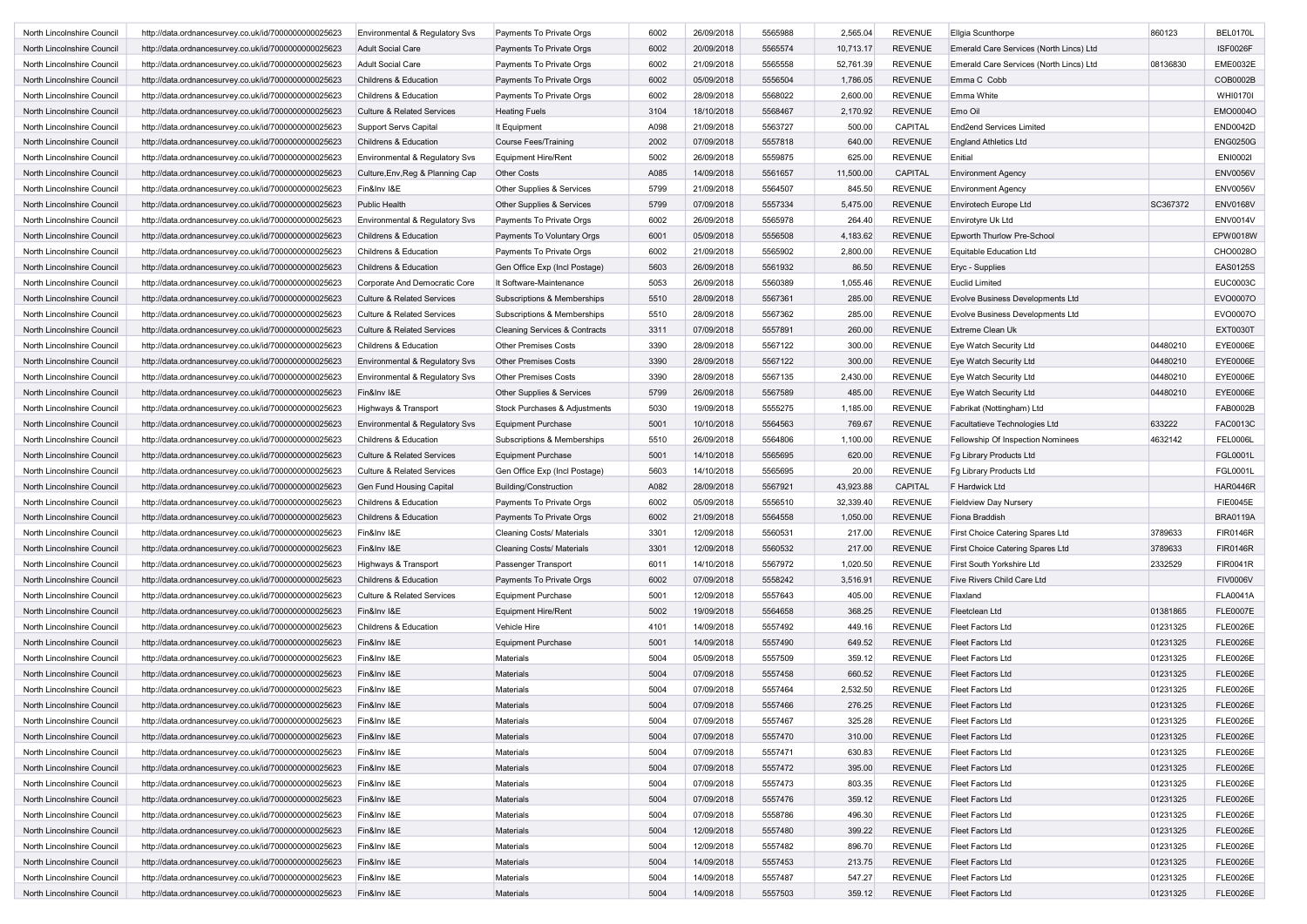| North Lincolnshire Council | http://data.ordnancesurvey.co.uk/id/7000000000025623 | Fin&Inv I&E | Materials        | 5004 | 14/09/2018 | 5557504 | 359.12   | <b>REVENUE</b> | <b>Fleet Factors Ltd</b> | 01231325 | <b>FLE0026E</b> |
|----------------------------|------------------------------------------------------|-------------|------------------|------|------------|---------|----------|----------------|--------------------------|----------|-----------------|
| North Lincolnshire Council | http://data.ordnancesurvey.co.uk/id/7000000000025623 | Fin&Inv I&E | <b>Materials</b> | 5004 | 14/09/2018 | 5557505 | 359.12   | <b>REVENUE</b> | <b>Fleet Factors Ltd</b> | 01231325 | <b>FLE0026E</b> |
| North Lincolnshire Council | http://data.ordnancesurvey.co.uk/id/7000000000025623 | Fin&Inv I&E | Materials        | 5004 | 14/09/2018 | 5557510 | 217.30   | REVENUE        | <b>Fleet Factors Ltd</b> | 01231325 | <b>FLE0026E</b> |
| North Lincolnshire Council | http://data.ordnancesurvey.co.uk/id/7000000000025623 | Fin&Inv I&E | Materials        | 5004 | 14/09/2018 | 5558797 | 2,218.75 | <b>REVENUE</b> | <b>Fleet Factors Ltd</b> | 01231325 | <b>FLE0026E</b> |
| North Lincolnshire Council | http://data.ordnancesurvey.co.uk/id/7000000000025623 | Fin&Inv I&E | Materials        | 5004 | 19/09/2018 | 5557432 | 956.86   | <b>REVENUE</b> | <b>Fleet Factors Ltd</b> | 01231325 | <b>FLE0026E</b> |
| North Lincolnshire Council | http://data.ordnancesurvey.co.uk/id/7000000000025623 | Fin&Inv I&E | Materials        | 5004 | 19/09/2018 | 5557435 | 593.38   | <b>REVENUE</b> | <b>Fleet Factors Ltd</b> | 01231325 | <b>FLE0026E</b> |
| North Lincolnshire Council | http://data.ordnancesurvey.co.uk/id/7000000000025623 | Fin&Inv I&E | Materials        | 5004 | 19/09/2018 | 5557452 | 436.23   | <b>REVENUE</b> | <b>Fleet Factors Ltd</b> | 01231325 | <b>FLE0026E</b> |
| North Lincolnshire Council | http://data.ordnancesurvey.co.uk/id/7000000000025623 | Fin&Inv I&E | Materials        | 5004 | 21/09/2018 | 5557442 | 785.00   | <b>REVENUE</b> | <b>Fleet Factors Ltd</b> | 01231325 | <b>FLE0026E</b> |
| North Lincolnshire Council | http://data.ordnancesurvey.co.uk/id/7000000000025623 | Fin&Inv I&E | Materials        | 5004 | 21/09/2018 | 5557446 | 363.58   | <b>REVENUE</b> | <b>Fleet Factors Ltd</b> | 01231325 | <b>FLE0026E</b> |
| North Lincolnshire Council | http://data.ordnancesurvey.co.uk/id/7000000000025623 | Fin&Inv I&E | Materials        | 5004 | 21/09/2018 | 5557449 | 1,668.75 | REVENUE        | <b>Fleet Factors Ltd</b> | 01231325 | <b>FLE0026E</b> |
| North Lincolnshire Council | http://data.ordnancesurvey.co.uk/id/7000000000025623 | Fin&Inv I&E | Materials        | 5004 | 21/09/2018 | 5557450 | 782.93   | <b>REVENUE</b> | <b>Fleet Factors Ltd</b> | 01231325 | <b>FLE0026E</b> |
| North Lincolnshire Council |                                                      | Fin&Inv I&E | Materials        | 5004 | 21/09/2018 | 5557451 | 422.50   | <b>REVENUE</b> | <b>Fleet Factors Ltd</b> | 01231325 | <b>FLE0026E</b> |
| North Lincolnshire Council | http://data.ordnancesurvey.co.uk/id/7000000000025623 |             |                  |      |            |         |          |                |                          |          |                 |
|                            | http://data.ordnancesurvey.co.uk/id/7000000000025623 | Fin&Inv I&E | Materials        | 5004 | 21/09/2018 | 5558800 | 208.80   | REVENUE        | <b>Fleet Factors Ltd</b> | 01231325 | <b>FLE0026E</b> |
| North Lincolnshire Council | http://data.ordnancesurvey.co.uk/id/7000000000025623 | Fin&Inv I&E | Materials        | 5004 | 21/09/2018 | 5558802 | 448.00   | <b>REVENUE</b> | <b>Fleet Factors Ltd</b> | 01231325 | <b>FLE0026E</b> |
| North Lincolnshire Council | http://data.ordnancesurvey.co.uk/id/7000000000025623 | Fin&Inv I&E | Materials        | 5004 | 26/09/2018 | 5558806 | 244.29   | <b>REVENUE</b> | <b>Fleet Factors Ltd</b> | 01231325 | <b>FLE0026E</b> |
| North Lincolnshire Council | http://data.ordnancesurvey.co.uk/id/7000000000025623 | Fin&Inv I&E | Materials        | 5004 | 26/09/2018 | 5558807 | 335.80   | REVENUE        | <b>Fleet Factors Ltd</b> | 01231325 | <b>FLE0026E</b> |
| North Lincolnshire Council | http://data.ordnancesurvey.co.uk/id/7000000000025623 | Fin&Inv I&E | Materials        | 5004 | 26/09/2018 | 5558808 | 857.16   | REVENUE        | <b>Fleet Factors Ltd</b> | 01231325 | <b>FLE0026E</b> |
| North Lincolnshire Council | http://data.ordnancesurvey.co.uk/id/7000000000025623 | Fin&Inv I&E | Materials        | 5004 | 28/09/2018 | 5558811 | 619.22   | <b>REVENUE</b> | <b>Fleet Factors Ltd</b> | 01231325 | <b>FLE0026E</b> |
| North Lincolnshire Council | http://data.ordnancesurvey.co.uk/id/7000000000025623 | Fin&Inv I&E | Materials        | 5004 | 28/09/2018 | 5558812 | 283.08   | <b>REVENUE</b> | <b>Fleet Factors Ltd</b> | 01231325 | <b>FLE0026E</b> |
| North Lincolnshire Council | http://data.ordnancesurvey.co.uk/id/7000000000025623 | Fin&Inv I&E | <b>Materials</b> | 5004 | 28/09/2018 | 5558813 | 525.24   | <b>REVENUE</b> | <b>Fleet Factors Ltd</b> | 01231325 | <b>FLE0026E</b> |
| North Lincolnshire Council | http://data.ordnancesurvey.co.uk/id/7000000000025623 | Fin&Inv I&E | Materials        | 5004 | 28/09/2018 | 5558815 | 391.29   | REVENUE        | <b>Fleet Factors Ltd</b> | 01231325 | <b>FLE0026E</b> |
| North Lincolnshire Council | http://data.ordnancesurvey.co.uk/id/7000000000025623 | Fin&Inv I&E | Materials        | 5004 | 28/09/2018 | 5558816 | 519.04   | <b>REVENUE</b> | <b>Fleet Factors Ltd</b> | 01231325 | <b>FLE0026E</b> |
| North Lincolnshire Council | http://data.ordnancesurvey.co.uk/id/7000000000025623 | Fin&Inv I&E | Materials        | 5004 | 28/09/2018 | 5558824 | 234.93   | <b>REVENUE</b> | <b>Fleet Factors Ltd</b> | 01231325 | <b>FLE0026E</b> |
| North Lincolnshire Council | http://data.ordnancesurvey.co.uk/id/7000000000025623 | Fin&Inv I&E | Materials        | 5004 | 28/09/2018 | 5562380 | 245.56   | REVENUE        | <b>Fleet Factors Ltd</b> | 01231325 | <b>FLE0026E</b> |
| North Lincolnshire Council | http://data.ordnancesurvey.co.uk/id/7000000000025623 | Fin&Inv I&E | Materials        | 5004 | 28/09/2018 | 5562381 | 502.90   | <b>REVENUE</b> | <b>Fleet Factors Ltd</b> | 01231325 | <b>FLE0026E</b> |
| North Lincolnshire Council | http://data.ordnancesurvey.co.uk/id/7000000000025623 | Fin&Inv I&E | Materials        | 5004 | 28/09/2018 | 5562382 | 1,025.00 | <b>REVENUE</b> | <b>Fleet Factors Ltd</b> | 01231325 | <b>FLE0026E</b> |
| North Lincolnshire Council | http://data.ordnancesurvey.co.uk/id/7000000000025623 | Fin&Inv I&E | Materials        | 5004 | 28/09/2018 | 5562383 | 544.00   | <b>REVENUE</b> | <b>Fleet Factors Ltd</b> | 01231325 | <b>FLE0026E</b> |
| North Lincolnshire Council | http://data.ordnancesurvey.co.uk/id/7000000000025623 | Fin&Inv I&E | Materials        | 5004 | 28/09/2018 | 5562384 | 501.68   | REVENUE        | <b>Fleet Factors Ltd</b> | 01231325 | <b>FLE0026E</b> |
|                            |                                                      | Fin&Inv I&E |                  | 5004 | 28/09/2018 | 5562386 |          | <b>REVENUE</b> |                          |          | <b>FLE0026E</b> |
| North Lincolnshire Council | http://data.ordnancesurvey.co.uk/id/7000000000025623 |             | Materials        |      |            |         | 811.86   |                | <b>Fleet Factors Ltd</b> | 01231325 |                 |
| North Lincolnshire Council | http://data.ordnancesurvey.co.uk/id/7000000000025623 | Fin&Inv I&E | Materials        | 5004 | 28/09/2018 | 5562388 | 561.28   | <b>REVENUE</b> | <b>Fleet Factors Ltd</b> | 01231325 | <b>FLE0026E</b> |
| North Lincolnshire Council | http://data.ordnancesurvey.co.uk/id/7000000000025623 | Fin&Inv I&E | Materials        | 5004 | 28/09/2018 | 5562392 | 1,116.10 | REVENUE        | <b>Fleet Factors Ltd</b> | 01231325 | <b>FLE0026E</b> |
| North Lincolnshire Council | http://data.ordnancesurvey.co.uk/id/7000000000025623 | Fin&Inv I&E | Materials        | 5004 | 06/10/2018 | 5562399 | 1,034.51 | <b>REVENUE</b> | <b>Fleet Factors Ltd</b> | 01231325 | <b>FLE0026E</b> |
| North Lincolnshire Council | http://data.ordnancesurvey.co.uk/id/7000000000025623 | Fin&Inv I&E | Materials        | 5004 | 06/10/2018 | 5562401 | 365.46   | <b>REVENUE</b> | <b>Fleet Factors Ltd</b> | 01231325 | <b>FLE0026E</b> |
| North Lincolnshire Council | http://data.ordnancesurvey.co.uk/id/7000000000025623 | Fin&Inv I&E | Materials        | 5004 | 06/10/2018 | 5562403 | 331.34   | <b>REVENUE</b> | <b>Fleet Factors Ltd</b> | 01231325 | <b>FLE0026E</b> |
| North Lincolnshire Council | http://data.ordnancesurvey.co.uk/id/7000000000025623 | Fin&Inv I&E | Materials        | 5004 | 06/10/2018 | 5562404 | 410.00   | REVENUE        | <b>Fleet Factors Ltd</b> | 01231325 | <b>FLE0026E</b> |
| North Lincolnshire Council | http://data.ordnancesurvey.co.uk/id/7000000000025623 | Fin&Inv I&E | Materials        | 5004 | 07/10/2018 | 5562425 | 420.48   | <b>REVENUE</b> | <b>Fleet Factors Ltd</b> | 01231325 | <b>FLE0026E</b> |
| North Lincolnshire Council | http://data.ordnancesurvey.co.uk/id/7000000000025623 | Fin&Inv I&E | Materials        | 5004 | 07/10/2018 | 5562441 | 251.78   | <b>REVENUE</b> | <b>Fleet Factors Ltd</b> | 01231325 | <b>FLE0026E</b> |
| North Lincolnshire Council | http://data.ordnancesurvey.co.uk/id/7000000000025623 | Fin&Inv I&E | Materials        | 5004 | 10/10/2018 | 5564681 | 995.63   | REVENUE        | <b>Fleet Factors Ltd</b> | 01231325 | <b>FLE0026E</b> |
| North Lincolnshire Council | http://data.ordnancesurvey.co.uk/id/7000000000025623 | Fin&Inv I&E | Materials        | 5004 | 10/10/2018 | 5564772 | 443.00   | REVENUE        | <b>Fleet Factors Ltd</b> | 01231325 | <b>FLE0026E</b> |
| North Lincolnshire Council | http://data.ordnancesurvey.co.uk/id/7000000000025623 | Fin&Inv I&E | Materials        | 5004 | 11/10/2018 | 5564685 | 828.92   | <b>REVENUE</b> | <b>Fleet Factors Ltd</b> | 01231325 | <b>FLE0026E</b> |
| North Lincolnshire Council | http://data.ordnancesurvey.co.uk/id/7000000000025623 | Fin&Inv I&E | Materials        | 5004 | 11/10/2018 | 5564688 | 266.40   | REVENUE        | <b>Fleet Factors Ltd</b> | 01231325 | <b>FLE0026E</b> |
| North Lincolnshire Council | http://data.ordnancesurvey.co.uk/id/7000000000025623 | Fin&Inv I&E | Materials        | 5004 | 11/10/2018 | 5564690 | 4,065.44 | REVENUE        | <b>Fleet Factors Ltd</b> | 01231325 | <b>FLE0026E</b> |
| North Lincolnshire Council | http://data.ordnancesurvey.co.uk/id/7000000000025623 | Fin&Inv I&E | Materials        | 5004 | 11/10/2018 | 5564692 | 1,295.07 | <b>REVENUE</b> | <b>Fleet Factors Ltd</b> | 01231325 | <b>FLE0026E</b> |
| North Lincolnshire Council | http://data.ordnancesurvey.co.uk/id/7000000000025623 | Fin&Inv I&E | Materials        | 5004 | 11/10/2018 | 5564693 | 239.01   | <b>REVENUE</b> | <b>Fleet Factors Ltd</b> | 01231325 | <b>FLE0026E</b> |
| North Lincolnshire Council | http://data.ordnancesurvey.co.uk/id/7000000000025623 | Fin&Inv I&E | Materials        | 5004 | 12/10/2018 | 5564699 | 359.12   | REVENUE        | <b>Fleet Factors Ltd</b> | 01231325 | FLE0026E        |
| North Lincolnshire Council | http://data.ordnancesurvey.co.uk/id/7000000000025623 | Fin&Inv I&E | Materials        | 5004 | 12/10/2018 | 5564700 | 420.48   | REVENUE        | <b>Fleet Factors Ltd</b> | 01231325 | <b>FLE0026E</b> |
| North Lincolnshire Council | http://data.ordnancesurvey.co.uk/id/7000000000025623 | Fin&Inv I&E | Materials        | 5004 | 12/10/2018 | 5564704 | 431.12   | <b>REVENUE</b> | <b>Fleet Factors Ltd</b> | 01231325 | <b>FLE0026E</b> |
|                            |                                                      |             |                  |      |            |         |          |                |                          |          |                 |
| North Lincolnshire Council | http://data.ordnancesurvey.co.uk/id/7000000000025623 | Fin&Inv I&E | Materials        | 5004 | 12/10/2018 | 5564708 | 420.48   | <b>REVENUE</b> | Fleet Factors Ltd        | 01231325 | <b>FLE0026E</b> |
| North Lincolnshire Council | http://data.ordnancesurvey.co.uk/id/7000000000025623 | Fin&Inv I&E | Materials        | 5004 | 12/10/2018 | 5564714 | 669.88   | <b>REVENUE</b> | Fleet Factors Ltd        | 01231325 | <b>FLE0026E</b> |
| North Lincolnshire Council | http://data.ordnancesurvey.co.uk/id/7000000000025623 | Fin&Inv I&E | Materials        | 5004 | 12/10/2018 | 5564715 | 826.66   | <b>REVENUE</b> | Fleet Factors Ltd        | 01231325 | <b>FLE0026E</b> |
| North Lincolnshire Council | http://data.ordnancesurvey.co.uk/id/7000000000025623 | Fin&Inv I&E | Materials        | 5004 | 13/10/2018 | 5564726 | 236.35   | <b>REVENUE</b> | Fleet Factors Ltd        | 01231325 | <b>FLE0026E</b> |
| North Lincolnshire Council | http://data.ordnancesurvey.co.uk/id/7000000000025623 | Fin&Inv I&E | Materials        | 5004 | 13/10/2018 | 5564729 | 295.54   | <b>REVENUE</b> | Fleet Factors Ltd        | 01231325 | <b>FLE0026E</b> |
| North Lincolnshire Council | http://data.ordnancesurvey.co.uk/id/7000000000025623 | Fin&Inv I&E | Materials        | 5004 | 14/10/2018 | 5564730 | 509.69   | <b>REVENUE</b> | Fleet Factors Ltd        | 01231325 | <b>FLE0026E</b> |
| North Lincolnshire Council | http://data.ordnancesurvey.co.uk/id/7000000000025623 | Fin&Inv I&E | Materials        | 5004 | 14/10/2018 | 5564734 | 406.57   | <b>REVENUE</b> | Fleet Factors Ltd        | 01231325 | <b>FLE0026E</b> |
| North Lincolnshire Council | http://data.ordnancesurvey.co.uk/id/7000000000025623 | Fin&Inv I&E | Materials        | 5004 | 14/10/2018 | 5564741 | 420.48   | <b>REVENUE</b> | Fleet Factors Ltd        | 01231325 | <b>FLE0026E</b> |
| North Lincolnshire Council | http://data.ordnancesurvey.co.uk/id/7000000000025623 | Fin&Inv I&E | Materials        | 5004 | 14/10/2018 | 5564757 | 531.80   | REVENUE        | Fleet Factors Ltd        | 01231325 | <b>FLE0026E</b> |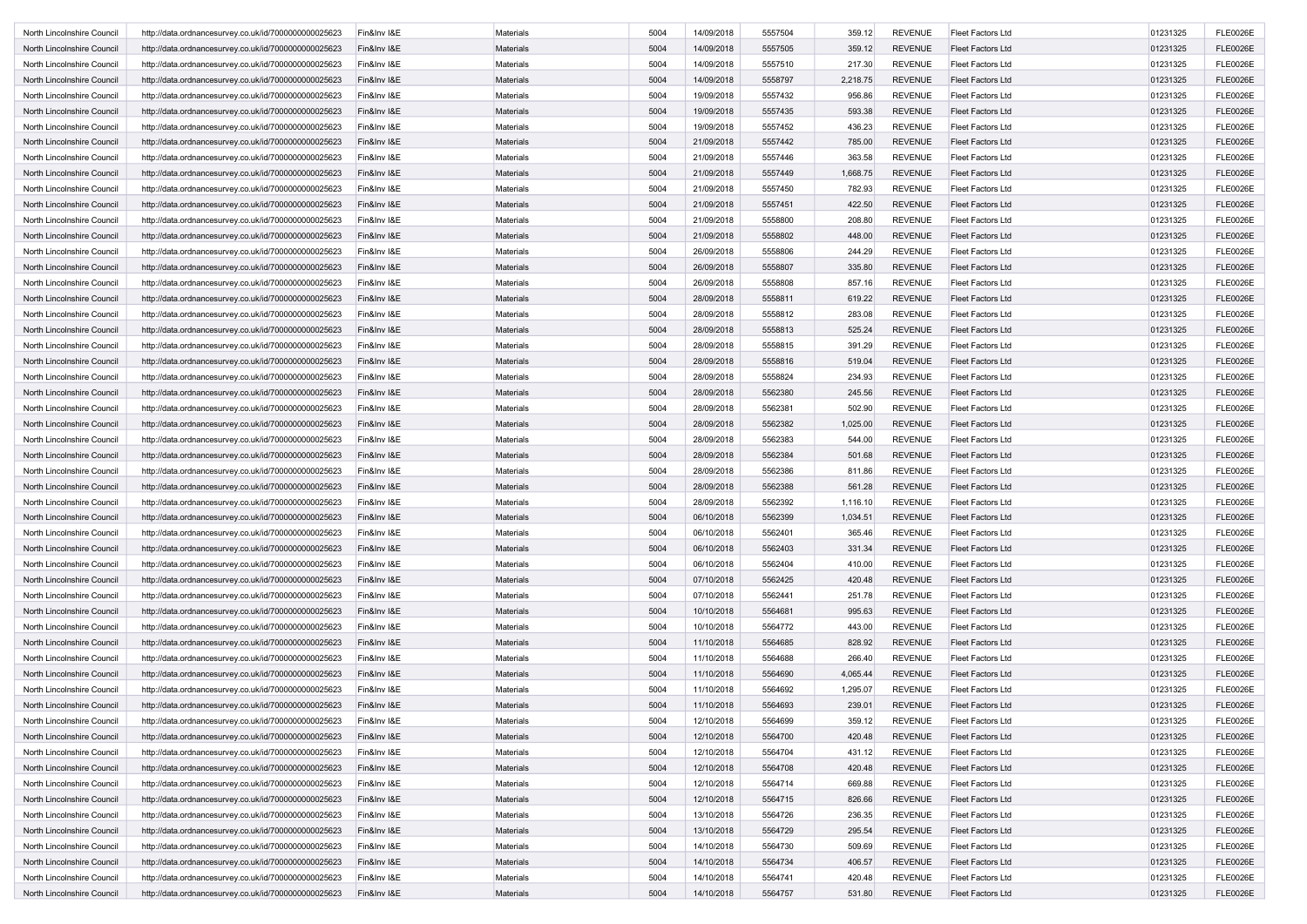| North Lincolnshire Council | http://data.ordnancesurvey.co.uk/id/7000000000025623 | Fin&Inv I&E                           | Materials                     | 5004 | 17/10/2018 | 5564765 | 345.25    | <b>REVENUE</b> | <b>Fleet Factors Ltd</b>          | 01231325 | <b>FLE0026E</b> |
|----------------------------|------------------------------------------------------|---------------------------------------|-------------------------------|------|------------|---------|-----------|----------------|-----------------------------------|----------|-----------------|
| North Lincolnshire Council | http://data.ordnancesurvey.co.uk/id/7000000000025623 | Fin&Inv I&E                           | <b>Materials</b>              | 5004 | 17/10/2018 | 5564769 | 215.65    | <b>REVENUE</b> | <b>Fleet Factors Ltd</b>          | 01231325 | <b>FLE0026E</b> |
| North Lincolnshire Council | http://data.ordnancesurvey.co.uk/id/7000000000025623 | Fin&Inv I&E                           | Materials                     | 5004 | 18/10/2018 | 5569408 | 359.12    | <b>REVENUE</b> | <b>Fleet Factors Ltd</b>          | 01231325 | <b>FLE0026E</b> |
| North Lincolnshire Council | http://data.ordnancesurvey.co.uk/id/7000000000025623 | Fin&Inv I&E                           | Materials                     | 5004 | 18/10/2018 | 5569409 | 387.16    | <b>REVENUE</b> | <b>Fleet Factors Ltd</b>          | 01231325 | <b>FLE0026E</b> |
| North Lincolnshire Council | http://data.ordnancesurvey.co.uk/id/7000000000025623 | Fin&Inv I&E                           | Materials                     | 5004 | 18/10/2018 | 5569410 | 695.00    | <b>REVENUE</b> | <b>Fleet Factors Ltd</b>          | 01231325 | <b>FLE0026E</b> |
| North Lincolnshire Council | http://data.ordnancesurvey.co.uk/id/7000000000025623 | Fin&Inv I&E                           | Materials                     | 5004 | 18/10/2018 | 5569411 | 834.62    | <b>REVENUE</b> | <b>Fleet Factors Ltd</b>          | 01231325 | <b>FLE0026E</b> |
| North Lincolnshire Council | http://data.ordnancesurvey.co.uk/id/7000000000025623 | Fin&Inv I&E                           | Materials                     | 5004 | 19/10/2018 | 5569413 | 322.72    | <b>REVENUE</b> | <b>Fleet Factors Ltd</b>          | 01231325 | <b>FLE0026E</b> |
| North Lincolnshire Council | http://data.ordnancesurvey.co.uk/id/7000000000025623 | Fin&Inv I&E                           | Materials                     | 5004 | 19/10/2018 | 5569418 | 613.37    | <b>REVENUE</b> | <b>Fleet Factors Ltd</b>          | 01231325 | <b>FLE0026E</b> |
| North Lincolnshire Council | http://data.ordnancesurvey.co.uk/id/7000000000025623 | Fin&Inv I&E                           | Materials                     | 5004 | 19/10/2018 | 5569424 | 1,203.50  | <b>REVENUE</b> | <b>Fleet Factors Ltd</b>          | 01231325 | <b>FLE0026E</b> |
| North Lincolnshire Council | http://data.ordnancesurvey.co.uk/id/7000000000025623 | Fin&Inv I&E                           | Materials                     | 5004 | 20/10/2018 | 5569427 | 336.10    | <b>REVENUE</b> | <b>Fleet Factors Ltd</b>          | 01231325 | <b>FLE0026E</b> |
|                            |                                                      |                                       |                               | 5004 | 20/10/2018 | 5569429 | 398.36    | <b>REVENUE</b> |                                   | 01231325 | <b>FLE0026E</b> |
| North Lincolnshire Council | http://data.ordnancesurvey.co.uk/id/7000000000025623 | Fin&Inv I&E                           | Materials                     |      |            |         |           |                | <b>Fleet Factors Ltd</b>          |          |                 |
| North Lincolnshire Council | http://data.ordnancesurvey.co.uk/id/7000000000025623 | Fin&Inv I&E                           | Materials                     | 5004 | 20/10/2018 | 5569432 | 466.84    | <b>REVENUE</b> | <b>Fleet Factors Ltd</b>          | 01231325 | <b>FLE0026E</b> |
| North Lincolnshire Council | http://data.ordnancesurvey.co.uk/id/7000000000025623 | Fin&Inv I&E                           | Materials                     | 5004 | 20/10/2018 | 5569436 | 444.20    | <b>REVENUE</b> | <b>Fleet Factors Ltd</b>          | 01231325 | <b>FLE0026E</b> |
| North Lincolnshire Council | http://data.ordnancesurvey.co.uk/id/7000000000025623 | Fin&Inv I&E                           | Materials                     | 5004 | 21/10/2018 | 5569437 | 695.00    | <b>REVENUE</b> | <b>Fleet Factors Ltd</b>          | 01231325 | <b>FLE0026E</b> |
| North Lincolnshire Council | http://data.ordnancesurvey.co.uk/id/7000000000025623 | Fin&Inv I&E                           | Materials                     | 5004 | 21/10/2018 | 5569439 | 390.00    | <b>REVENUE</b> | <b>Fleet Factors Ltd</b>          | 01231325 | <b>FLE0026E</b> |
| North Lincolnshire Council | http://data.ordnancesurvey.co.uk/id/7000000000025623 | Fin&Inv I&E                           | Materials                     | 5004 | 21/10/2018 | 5569440 | 315.28    | <b>REVENUE</b> | <b>Fleet Factors Ltd</b>          | 01231325 | <b>FLE0026E</b> |
| North Lincolnshire Council | http://data.ordnancesurvey.co.uk/id/7000000000025623 | Fin&Inv I&E                           | Materials                     | 5004 | 21/10/2018 | 5569445 | 1,595.00  | <b>REVENUE</b> | <b>Fleet Factors Ltd</b>          | 01231325 | <b>FLE0026E</b> |
| North Lincolnshire Council | http://data.ordnancesurvey.co.uk/id/7000000000025623 | Fin&Inv I&E                           | Materials                     | 5004 | 25/10/2018 | 5569448 | 210.88    | <b>REVENUE</b> | <b>Fleet Factors Ltd</b>          | 01231325 | <b>FLE0026E</b> |
| North Lincolnshire Council | http://data.ordnancesurvey.co.uk/id/7000000000025623 | Fin&Inv I&E                           | Materials                     | 5004 | 25/10/2018 | 5569450 | 410.20    | <b>REVENUE</b> | <b>Fleet Factors Ltd</b>          | 01231325 | <b>FLE0026E</b> |
| North Lincolnshire Council | http://data.ordnancesurvey.co.uk/id/7000000000025623 | Fin&Inv I&E                           | Stock Purchases & Adjustments | 5030 | 14/09/2018 | 5557422 | 215.30    | <b>REVENUE</b> | <b>Fleet Factors Ltd</b>          | 01231325 | <b>FLE0026E</b> |
| North Lincolnshire Council | http://data.ordnancesurvey.co.uk/id/7000000000025623 | Fin&Inv I&E                           | Stock Purchases & Adjustments | 5030 | 14/09/2018 | 5557423 | 405.19    | <b>REVENUE</b> | <b>Fleet Factors Ltd</b>          | 01231325 | <b>FLE0026E</b> |
| North Lincolnshire Council | http://data.ordnancesurvey.co.uk/id/7000000000025623 | Fin&Inv I&E                           | Stock Purchases & Adjustments | 5030 | 14/09/2018 | 5557424 | 814.71    | <b>REVENUE</b> | <b>Fleet Factors Ltd</b>          | 01231325 | <b>FLE0026E</b> |
| North Lincolnshire Council | http://data.ordnancesurvey.co.uk/id/7000000000025623 | Fin&Inv I&E                           | Stock Purchases & Adjustments | 5030 | 14/09/2018 | 5557425 | 222.86    | <b>REVENUE</b> | <b>Fleet Factors Ltd</b>          | 01231325 | <b>FLE0026E</b> |
| North Lincolnshire Council | http://data.ordnancesurvey.co.uk/id/7000000000025623 | Fin&Inv I&E                           | Stock Purchases & Adjustments | 5030 | 28/09/2018 | 5558817 | 264.00    | <b>REVENUE</b> | <b>Fleet Factors Ltd</b>          | 01231325 | <b>FLE0026E</b> |
| North Lincolnshire Council | http://data.ordnancesurvey.co.uk/id/7000000000025623 | Fin&Inv I&E                           | Stock Purchases & Adjustments | 5030 | 28/09/2018 | 5558818 | 285.44    | <b>REVENUE</b> | <b>Fleet Factors Ltd</b>          | 01231325 | <b>FLE0026E</b> |
| North Lincolnshire Council | http://data.ordnancesurvey.co.uk/id/7000000000025623 | Fin&Inv I&E                           | <b>Vehicle Repairs</b>        | 4004 | 25/10/2018 | 5569451 | 233.45    | <b>REVENUE</b> | <b>Fleet Factors Ltd</b>          | 01231325 | <b>FLE0026E</b> |
| North Lincolnshire Council | http://data.ordnancesurvey.co.uk/id/7000000000025623 | <b>Culture &amp; Related Services</b> | Subscriptions & Memberships   | 5510 | 28/09/2018 | 5563610 | 300.16    | <b>REVENUE</b> | <b>Footfall Logistics Ltd</b>     |          | FOO0051O        |
| North Lincolnshire Council | http://data.ordnancesurvey.co.uk/id/7000000000025623 | <b>Adult Social Care</b>              | Payments To Private Orgs      | 6002 | 14/09/2018 | 5561147 | 434.00    | <b>REVENUE</b> | Foresight Ne Lincs Ltd            | 1095120  | FOR0192R        |
| North Lincolnshire Council | http://data.ordnancesurvey.co.uk/id/7000000000025623 | <b>Adult Social Care</b>              | Payments To Private Orgs      | 6002 | 14/09/2018 | 5561151 | 373.00    | <b>REVENUE</b> | Foresight Ne Lincs Ltd            | 1095120  | FOR0192R        |
| North Lincolnshire Council | http://data.ordnancesurvey.co.uk/id/7000000000025623 | <b>Adult Social Care</b>              | Payments To Private Orgs      | 6002 | 14/09/2018 | 5561152 | 455.00    | <b>REVENUE</b> | Foresight Ne Lincs Ltd            | 1095120  | FOR0192R        |
| North Lincolnshire Council | http://data.ordnancesurvey.co.uk/id/7000000000025623 | Adult Social Care                     | Payments To Private Orgs      | 6002 | 14/09/2018 | 5561154 | 665.00    | <b>REVENUE</b> | Foresight Ne Lincs Ltd            | 1095120  | FOR0192R        |
| North Lincolnshire Council |                                                      |                                       | Vehicle Hire                  | 4101 | 26/09/2018 | 5558825 | 237.32    | <b>REVENUE</b> | <b>Forktruck Solutions Ltd</b>    | 4032332  | FOR0059R        |
|                            | http://data.ordnancesurvey.co.uk/id/7000000000025623 | Environmental & Regulatory Svs        |                               |      |            |         |           |                |                                   |          |                 |
| North Lincolnshire Council | http://data.ordnancesurvey.co.uk/id/7000000000025623 | Fin&Inv I&E                           | <b>Materials</b>              | 5004 | 19/09/2018 | 5557514 | 314.31    | <b>REVENUE</b> | <b>Forktruck Solutions Ltd</b>    | 4032332  | FOR0059R        |
| North Lincolnshire Council | http://data.ordnancesurvey.co.uk/id/7000000000025623 | Childrens & Education                 | Payments To Private Orgs      | 6002 | 07/09/2018 | 5558244 | 3,299.02  | <b>REVENUE</b> | Foster Care Associates Limited    | 08273494 | FOS0030S        |
| North Lincolnshire Council | http://data.ordnancesurvey.co.uk/id/7000000000025623 | Childrens & Education                 | Payments To Private Orgs      | 6002 | 07/09/2018 | 5558245 | 3,265.85  | <b>REVENUE</b> | <b>Fostering Solutions Ltd</b>    |          | FOS0044S        |
| North Lincolnshire Council | http://data.ordnancesurvey.co.uk/id/7000000000025623 | Culture, Env, Reg & Planning Cap      | Consultants                   | A087 | 12/09/2018 | 5559846 | 410.98    | CAPITAL        | Fpc Environment & Design Ltd      |          | FPC0120C        |
| North Lincolnshire Council | http://data.ordnancesurvey.co.uk/id/7000000000025623 | Culture, Env, Reg & Planning Cap      | Consultants                   | A087 | 12/09/2018 | 5559847 | 4,950.00  | <b>CAPITAL</b> | Fpc Environment & Design Ltd      |          | FPC0120C        |
| North Lincolnshire Council | http://data.ordnancesurvey.co.uk/id/7000000000025623 | Public Health                         | Other Supplies & Services     | 5799 | 14/09/2018 | 5559181 | 64,680.25 | <b>REVENUE</b> | Framework Housing Association     |          | <b>FRA0017A</b> |
| North Lincolnshire Council | http://data.ordnancesurvey.co.uk/id/7000000000025623 | Fin&Inv I&E                           | Materials                     | 5004 | 14/09/2018 | 5557516 | 210.00    | <b>REVENUE</b> | Gallows Wood Service Station Ltd  |          | GAL0001L        |
| North Lincolnshire Council | http://data.ordnancesurvey.co.uk/id/7000000000025623 | Fin&Inv I&E                           | <b>Materials</b>              | 5004 | 28/09/2018 | 5569461 | 390.00    | <b>REVENUE</b> | Gallows Wood Service Station Ltd  |          | GAL0001L        |
| North Lincolnshire Council | http://data.ordnancesurvey.co.uk/id/7000000000025623 | Fin&Inv I&E                           | Materials                     | 5004 | 28/09/2018 | 5569463 | 240.00    | <b>REVENUE</b> | Gallows Wood Service Station Ltd  |          | GAL0001L        |
| North Lincolnshire Council | http://data.ordnancesurvey.co.uk/id/7000000000025623 | Fin&Inv I&E                           | Materials                     | 5004 | 28/09/2018 | 5569464 | 275.00    | <b>REVENUE</b> | Gallows Wood Service Station Ltd  |          | GAL0001L        |
| North Lincolnshire Council | http://data.ordnancesurvey.co.uk/id/7000000000025623 | Corporate And Democratic Core         | <b>Telephone Rent/Calls</b>   | 5403 | 10/10/2018 | 5562348 | 2,639.07  | <b>REVENUE</b> | Gamma Business Communications Ltd |          | GAM0150M        |
| North Lincolnshire Council | http://data.ordnancesurvey.co.uk/id/7000000000025623 | Childrens & Education                 | Payments To Private Orgs      | 6002 | 05/09/2018 | 5556541 | 5,950.56  | <b>REVENUE</b> | Gayle Parker                      |          | PAR0491R        |
| North Lincolnshire Council | http://data.ordnancesurvey.co.uk/id/7000000000025623 | Fin&Inv I&E                           | Materials                     | 5004 | 18/10/2018 | 5569397 | 3,245.00  | REVENUE        | G Broughton & Sons                |          | BRO0028O        |
| North Lincolnshire Council | http://data.ordnancesurvey.co.uk/id/7000000000025623 | Culture, Env, Reg & Planning Cap      | <b>Building/Construction</b>  | A082 | 14/09/2018 | 5559922 | 572.35    | CAPITAL        | Geo Houlton & Sons Ltd            | 1632717  | <b>HOU0159U</b> |
| North Lincolnshire Council | http://data.ordnancesurvey.co.uk/id/7000000000025623 | Culture, Env, Reg & Planning Cap      | Building/Construction         | A082 | 28/09/2018 | 5558365 | 9,612.57  | CAPITAL        | Geo Houlton & Sons Ltd            | 1632717  | <b>HOU0159U</b> |
| North Lincolnshire Council | http://data.ordnancesurvey.co.uk/id/7000000000025623 | <b>Culture &amp; Related Services</b> | Equipment Purchase            | 5001 | 26/09/2018 | 5558203 | 371.50    | <b>REVENUE</b> | Glasdon Uk Ltd                    | 2160576  | GLA0002A        |
| North Lincolnshire Council | http://data.ordnancesurvey.co.uk/id/7000000000025623 | Highways & Transport                  | Stock Purchases & Adjustments | 5030 | 19/09/2018 | 5555476 | 35,355.20 | <b>REVENUE</b> | Glasdon Uk Ltd                    | 2160576  | GLA0002A        |
| North Lincolnshire Council | http://data.ordnancesurvey.co.uk/id/7000000000025623 | Adult Social Care                     | Payments To Private Orgs      | 6002 | 20/09/2018 | 5565576 | 18,988.36 | <b>REVENUE</b> | Goodwin Healthcare Services Ltd   |          | <b>ISF0030F</b> |
| North Lincolnshire Council | http://data.ordnancesurvey.co.uk/id/7000000000025623 | <b>Adult Social Care</b>              | Payments To Private Orgs      | 6002 | 20/09/2018 | 5565576 | 9,808.20  | <b>REVENUE</b> | Goodwin Healthcare Services Ltd   |          | <b>ISF0030F</b> |
| North Lincolnshire Council | http://data.ordnancesurvey.co.uk/id/7000000000025623 | Childrens & Education                 | Payments To Private Orgs      | 6002 | 12/09/2018 | 5560377 | 268.94    | <b>REVENUE</b> | Goodwin Healthcare Services Ltd   | 8461130  | <b>CLA0170A</b> |
| North Lincolnshire Council | http://data.ordnancesurvey.co.uk/id/7000000000025623 | Childrens & Education                 | Payments To Private Orgs      | 6002 | 12/09/2018 | 5560385 | 262.19    | <b>REVENUE</b> | Goodwin Healthcare Services Ltd   | 8461130  | <b>CLA0170A</b> |
|                            |                                                      |                                       |                               |      |            |         |           |                |                                   |          |                 |
| North Lincolnshire Council | http://data.ordnancesurvey.co.uk/id/7000000000025623 | Childrens & Education                 | Payments To Private Orgs      | 6002 | 28/09/2018 | 5568801 | 292.69    | <b>REVENUE</b> | Goodwin Healthcare Services Ltd   | 8461130  | <b>CLA0170A</b> |
| North Lincolnshire Council | http://data.ordnancesurvey.co.uk/id/7000000000025623 | Childrens & Education                 | Payments To Private Orgs      | 6002 | 05/09/2018 | 5556514 | 10,576.91 | <b>REVENUE</b> | Goxhill Pre-School                |          | GOX0012X        |
| North Lincolnshire Council | http://data.ordnancesurvey.co.uk/id/7000000000025623 | Environmental & Regulatory Svs        | Other Professional Fees       | 5829 | 21/09/2018 | 5564560 | 312.00    | REVENUE        | <b>Granart Ltd</b>                | 2633289  | GRA0288A        |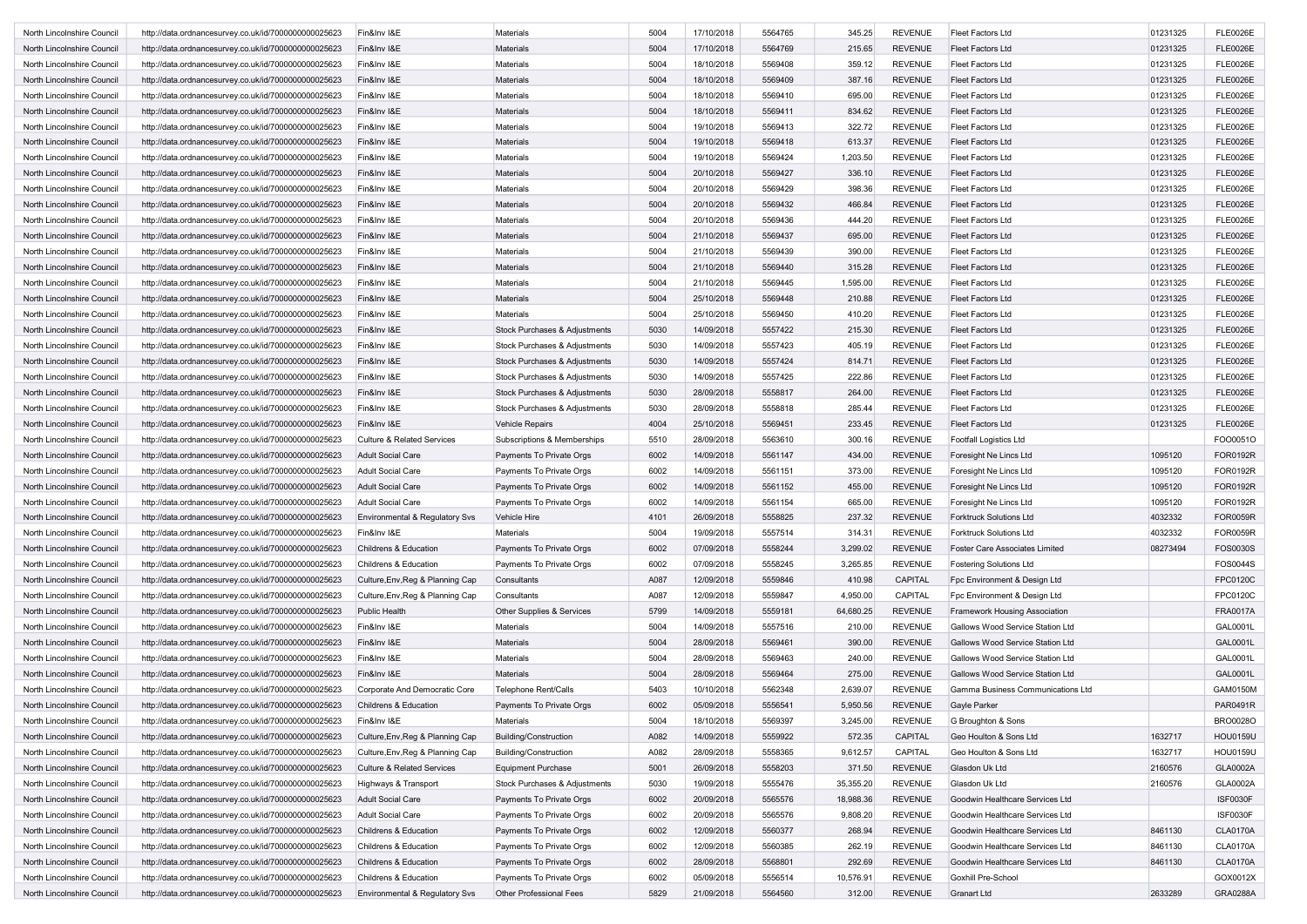| North Lincolnshire Council | http://data.ordnancesurvey.co.uk/id/7000000000025623 | <b>Adult Social Care</b>              | Payments To Private Orgs                  | 6002 | 20/09/2018 | 5565577 | 1,864.68   | <b>REVENUE</b> | <b>Gray Healthcare Ltd</b>                   |          | <b>ISF0032F</b> |
|----------------------------|------------------------------------------------------|---------------------------------------|-------------------------------------------|------|------------|---------|------------|----------------|----------------------------------------------|----------|-----------------|
| North Lincolnshire Council | http://data.ordnancesurvey.co.uk/id/7000000000025623 | <b>Culture &amp; Related Services</b> | <b>Equipment Purchase</b>                 | 5001 | 19/09/2018 | 5560024 | 246.00     | <b>REVENUE</b> | Gresswell                                    | 2067190  | <b>DEM0012M</b> |
| North Lincolnshire Council | http://data.ordnancesurvey.co.uk/id/7000000000025623 | <b>Culture &amp; Related Services</b> | Other Professional Fees                   | 5829 | 12/09/2018 | 5558373 | 600.00     | <b>REVENUE</b> | Groove Disco Ltd                             |          | GRO0014O        |
| North Lincolnshire Council | http://data.ordnancesurvey.co.uk/id/7000000000025623 | <b>Culture &amp; Related Services</b> | <b>Equipment Purchase</b>                 | 5001 | 17/10/2018 | 5564633 | 312.94     | <b>REVENUE</b> | Groundsman                                   |          | GRO0095O        |
| North Lincolnshire Council | http://data.ordnancesurvey.co.uk/id/7000000000025623 | Culture, Env, Reg & Planning Cap      | <b>Building/Construction</b>              | A082 | 12/09/2018 | 5557819 | 119,192.19 | CAPITAL        | G S Kelsey Construction Ltd                  | 3136550  | <b>KEL0002L</b> |
| North Lincolnshire Council | http://data.ordnancesurvey.co.uk/id/7000000000025623 | Culture, Env, Reg & Planning Cap      | <b>Building/Construction</b>              | A082 | 09/10/2018 | 5567926 | 64,442.18  | <b>CAPITAL</b> | <b>G S Kelsey Construction Ltd</b>           | 3136550  | <b>KEL0002L</b> |
| North Lincolnshire Council | http://data.ordnancesurvey.co.uk/id/7000000000025623 | Fin&Inv I&E                           | <b>Equipment Purchase</b>                 | 5001 | 05/09/2018 | 5557725 | 2,530.00   | <b>REVENUE</b> | G T Cleaning Machines Ltd                    |          | GTC0001C        |
| North Lincolnshire Council | http://data.ordnancesurvey.co.uk/id/7000000000025623 | Childrens & Education                 | Payments To Voluntary Orgs                | 6001 | 05/09/2018 | 5556515 | 9,351.66   | <b>REVENUE</b> | Gunness & Burringham Playgroup               |          | <b>GUN0025N</b> |
| North Lincolnshire Council | http://data.ordnancesurvey.co.uk/id/7000000000025623 | Culture, Env, Reg & Planning Cap      | <b>Other Costs</b>                        | A085 | 12/09/2018 | 5560073 | 1,200.00   | CAPITAL        | Gunness Parish Council                       |          | <b>GUN0001N</b> |
| North Lincolnshire Council | http://data.ordnancesurvey.co.uk/id/7000000000025623 | <b>Culture &amp; Related Services</b> | Materials                                 | 5004 | 21/09/2018 | 5558376 | 667.50     | <b>REVENUE</b> | Habitat Aid Ltd                              |          | <b>HAB0030B</b> |
| North Lincolnshire Council | http://data.ordnancesurvey.co.uk/id/7000000000025623 | <b>Adult Social Care</b>              | Payments To Private Orgs                  | 6002 | 20/09/2018 | 5565563 | 8,984.84   | <b>REVENUE</b> | Hales Group Ltd                              |          | <b>ISF0004F</b> |
|                            |                                                      |                                       |                                           |      |            |         |            |                |                                              |          |                 |
| North Lincolnshire Council | http://data.ordnancesurvey.co.uk/id/7000000000025623 | <b>Adult Social Care</b>              | Payments To Private Orgs                  | 6002 | 21/09/2018 | 5565544 | 18,183.33  | <b>REVENUE</b> | Hales Group Ltd                              | 04738023 | ABB0054B        |
| North Lincolnshire Council | http://data.ordnancesurvey.co.uk/id/7000000000025623 | Childrens & Education                 | Payments To Private Orgs                  | 6002 | 05/09/2018 | 5556518 | 21,315.00  | <b>REVENUE</b> | Happy Days Day Nursery                       |          | <b>HAP0008P</b> |
| North Lincolnshire Council | http://data.ordnancesurvey.co.uk/id/7000000000025623 | Childrens & Education                 | Payments To Private Orgs                  | 6002 | 05/09/2018 | 5556516 | 30,658.32  | <b>REVENUE</b> | Happy Stars Day Nursery                      |          | <b>HAP0006P</b> |
| North Lincolnshire Council | http://data.ordnancesurvey.co.uk/id/7000000000025623 | Childrens & Education                 | Payments To Private Orgs                  | 6002 | 05/09/2018 | 5556517 | 1,528.80   | <b>REVENUE</b> | Happy Stars Day Nursery                      |          | <b>HAP0006P</b> |
| North Lincolnshire Council | http://data.ordnancesurvey.co.uk/id/7000000000025623 | Childrens & Education                 | Payments To Private Orgs                  | 6002 | 12/09/2018 | 5560178 | 1,137.30   | <b>REVENUE</b> | Happy Stars Day Nursery                      |          | <b>HAP0006P</b> |
| North Lincolnshire Council | http://data.ordnancesurvey.co.uk/id/7000000000025623 | Childrens & Education                 | Payments To Private Orgs                  | 6002 | 12/09/2018 | 5560179 | 855.00     | <b>REVENUE</b> | Happy Stars Day Nursery                      |          | <b>HAP0006P</b> |
| North Lincolnshire Council | http://data.ordnancesurvey.co.uk/id/7000000000025623 | <b>Childrens &amp; Education</b>      | Payments To Private Orgs                  | 6002 | 12/09/2018 | 5560181 | 363.30     | <b>REVENUE</b> | Happy Stars Day Nursery                      |          | <b>HAP0006P</b> |
| North Lincolnshire Council | http://data.ordnancesurvey.co.uk/id/7000000000025623 | Corporate And Democratic Core         | Repair & Maintenance Costs                | 3000 | 19/09/2018 | 5562061 | 915.00     | <b>REVENUE</b> | Harcon Services Ltd                          | 3943245  | <b>HAR0420R</b> |
| North Lincolnshire Council | http://data.ordnancesurvey.co.uk/id/7000000000025623 | <b>Planning Services</b>              | <b>Legal Fees</b>                         | 5823 | 21/09/2018 | 5565489 | 25,000.00  | <b>REVENUE</b> | Hargreaves Surface Mining Ltd.               |          | <b>HAR0296R</b> |
| North Lincolnshire Council | http://data.ordnancesurvey.co.uk/id/7000000000025623 | Culture, Env, Reg & Planning Cap      | Furniture & Fittings                      | A097 | 21/09/2018 | 5556582 | 3,000.00   | CAPITAL        | Harlequin Office Furniture & Equipment       |          | <b>HAR0024R</b> |
| North Lincolnshire Council | http://data.ordnancesurvey.co.uk/id/7000000000025623 | Childrens & Education                 | Payments To Private Orgs                  | 6002 | 07/09/2018 | 5558246 | 15,942.99  | <b>REVENUE</b> | Harmony Childrens Services                   | 07350725 | <b>HAR0789R</b> |
| North Lincolnshire Council | http://data.ordnancesurvey.co.uk/id/7000000000025623 | Childrens & Education                 | Payments To Private Orgs                  | 6002 | 07/09/2018 | 5558247 | 11,071.34  | <b>REVENUE</b> | Harmony Childrens Services                   | 07350725 | <b>HAR0789R</b> |
| North Lincolnshire Council | http://data.ordnancesurvey.co.uk/id/7000000000025623 | Corporate And Democratic Core         | Repair & Maintenance Costs                | 3000 | 26/09/2018 | 5559974 | 240.00     | <b>REVENUE</b> | Harrison Lightning Protection & Earthing Ltd |          | <b>HAR0369R</b> |
| North Lincolnshire Council | http://data.ordnancesurvey.co.uk/id/7000000000025623 | Childrens & Education                 | Payments To Voluntary Orgs                | 6001 | 05/09/2018 | 5556519 | 5,854.28   | <b>REVENUE</b> | Haxey Pre-School Cio                         |          | <b>HAX0008X</b> |
| North Lincolnshire Council | http://data.ordnancesurvey.co.uk/id/7000000000025623 | <b>Culture &amp; Related Services</b> |                                           | 5301 | 21/09/2018 | 5563614 | 221.49     | <b>REVENUE</b> | Hazchem Safety Llp                           |          | HAZ0120Z        |
|                            |                                                      |                                       | Clothing, Uniforms & Laundry<br>Materials |      | 10/10/2018 |         |            | <b>REVENUE</b> |                                              | 3415212  | <b>HRV0001V</b> |
| North Lincolnshire Council | http://data.ordnancesurvey.co.uk/id/7000000000025623 | Fin&Inv I&E                           |                                           | 5004 |            | 5569466 | 1,610.09   |                | Heage Road Vehicle Services Ltd              |          |                 |
| North Lincolnshire Council | http://data.ordnancesurvey.co.uk/id/7000000000025623 | Fin&Inv I&E                           | Materials                                 | 5004 | 17/10/2018 | 5569465 | 1,986.54   | <b>REVENUE</b> | Heage Road Vehicle Services Ltd              | 3415212  | <b>HRV0001V</b> |
| North Lincolnshire Council | http://data.ordnancesurvey.co.uk/id/7000000000025623 | Environmental & Regulatory Svs        | Other Professional Fees                   | 5829 | 19/09/2018 | 5561881 | 368.86     | <b>REVENUE</b> | <b>Healthcare Environmental Services Ltd</b> |          | <b>HEA0061A</b> |
| North Lincolnshire Council | http://data.ordnancesurvey.co.uk/id/7000000000025623 | Environmental & Regulatory Svs        | Other Professional Fees                   | 5829 | 26/09/2018 | 5565983 | 367.98     | <b>REVENUE</b> | Healthcare Environmental Services Ltd        |          | <b>HEA0061A</b> |
| North Lincolnshire Council | http://data.ordnancesurvey.co.uk/id/7000000000025623 | Fin&Inv I&E                           | Materials                                 | 5004 | 07/09/2018 | 5558778 | 220.50     | <b>REVENUE</b> | Heil Farid European Company Limited          | SC053003 | <b>FAR0008R</b> |
| North Lincolnshire Council | http://data.ordnancesurvey.co.uk/id/7000000000025623 | Fin&Inv I&E                           | Materials                                 | 5004 | 07/09/2018 | 5558779 | 220.50     | <b>REVENUE</b> | Heil Farid European Company Limited          | SC053003 | <b>FAR0008R</b> |
| North Lincolnshire Council | http://data.ordnancesurvey.co.uk/id/7000000000025623 | Fin&Inv I&E                           | Materials                                 | 5004 | 28/09/2018 | 5569407 | 220.50     | <b>REVENUE</b> | Heil Farid European Company Limited          | SC053003 | <b>FAR0008R</b> |
| North Lincolnshire Council | http://data.ordnancesurvey.co.uk/id/7000000000025623 | <b>Adult Social Care</b>              | Other Supplies & Services                 | 5799 | 05/09/2018 | 5555979 | 223.25     | <b>REVENUE</b> | He Words Ltd                                 |          | <b>HEW0030W</b> |
| North Lincolnshire Council | http://data.ordnancesurvey.co.uk/id/7000000000025623 | <b>Adult Social Care</b>              | Other Supplies & Services                 | 5799 | 05/09/2018 | 5555984 | 230.25     | <b>REVENUE</b> | He Words Ltd                                 |          | HEW0030W        |
| North Lincolnshire Council | http://data.ordnancesurvey.co.uk/id/7000000000025623 | <b>Adult Social Care</b>              | Other Supplies & Services                 | 5799 | 05/09/2018 | 5556237 | 272.75     | <b>REVENUE</b> | He Words Ltd                                 |          | <b>HEW0030W</b> |
| North Lincolnshire Council | http://data.ordnancesurvey.co.uk/id/7000000000025623 | <b>Adult Social Care</b>              | Other Supplies & Services                 | 5799 | 07/09/2018 | 5557244 | 260.25     | <b>REVENUE</b> | He Words Ltd                                 |          | <b>HEW0030W</b> |
| North Lincolnshire Council | http://data.ordnancesurvey.co.uk/id/7000000000025623 | <b>Adult Social Care</b>              | Other Supplies & Services                 | 5799 | 12/09/2018 | 5558600 | 271.50     | <b>REVENUE</b> | He Words Ltd                                 |          | HEW0030W        |
| North Lincolnshire Council | http://data.ordnancesurvey.co.uk/id/7000000000025623 | <b>Adult Social Care</b>              | Other Supplies & Services                 | 5799 | 12/09/2018 | 5558605 | 315.25     | <b>REVENUE</b> | He Words Ltd                                 |          | <b>HEW0030W</b> |
| North Lincolnshire Council | http://data.ordnancesurvey.co.uk/id/7000000000025623 | <b>Adult Social Care</b>              | Other Supplies & Services                 | 5799 | 12/09/2018 | 5558612 | 272.75     | <b>REVENUE</b> | He Words Ltd                                 |          | <b>HEW0030W</b> |
| North Lincolnshire Council | http://data.ordnancesurvey.co.uk/id/7000000000025623 | <b>Adult Social Care</b>              | Other Supplies & Services                 | 5799 | 12/09/2018 | 5558616 | 233.50     | <b>REVENUE</b> | He Words Ltd                                 |          | <b>HEW0030W</b> |
| North Lincolnshire Council | http://data.ordnancesurvey.co.uk/id/7000000000025623 | <b>Adult Social Care</b>              | Other Supplies & Services                 | 5799 | 14/09/2018 | 5559874 | 357.75     | <b>REVENUE</b> | He Words Ltd                                 |          | <b>HEW0030W</b> |
| North Lincolnshire Council | http://data.ordnancesurvey.co.uk/id/7000000000025623 | <b>Adult Social Care</b>              | Other Supplies & Services                 | 5799 | 14/09/2018 | 5559885 | 1,236.04   | <b>REVENUE</b> | He Words Ltd                                 |          | <b>HEW0030W</b> |
| North Lincolnshire Council | http://data.ordnancesurvey.co.uk/id/7000000000025623 | <b>Adult Social Care</b>              | Other Supplies & Services                 | 5799 | 26/09/2018 | 5567025 | 230.25     | <b>REVENUE</b> | He Words Ltd                                 |          | HEW0030W        |
| North Lincolnshire Council | http://data.ordnancesurvey.co.uk/id/7000000000025623 | <b>Adult Social Care</b>              | Other Supplies & Services                 | 5799 | 26/09/2018 | 5567029 | 223.25     | REVENUE        | He Words Ltd                                 |          | <b>HEW0030W</b> |
| North Lincolnshire Council |                                                      |                                       |                                           |      |            |         |            |                | He Words Ltd                                 |          | <b>HEW0030W</b> |
|                            | http://data.ordnancesurvey.co.uk/id/7000000000025623 | <b>Adult Social Care</b>              | Other Supplies & Services                 | 5799 | 26/09/2018 | 5567034 | 223.25     | REVENUE        |                                              |          |                 |
| North Lincolnshire Council | http://data.ordnancesurvey.co.uk/id/7000000000025623 | <b>Adult Social Care</b>              | Other Supplies & Services                 | 5799 | 26/09/2018 | 5567036 | 262.75     | <b>REVENUE</b> | He Words Ltd                                 |          | HEW0030W        |
| North Lincolnshire Council | http://data.ordnancesurvey.co.uk/id/7000000000025623 | Adult Social Care                     | Other Supplies & Services                 | 5799 | 28/09/2018 | 5568789 | 223.25     | <b>REVENUE</b> | He Words Ltd                                 |          | <b>HEW0030W</b> |
| North Lincolnshire Council | http://data.ordnancesurvey.co.uk/id/7000000000025623 | <b>Adult Social Care</b>              | Other Supplies & Services                 | 5799 | 28/09/2018 | 5568799 | 230.25     | <b>REVENUE</b> | He Words Ltd                                 |          | <b>HEW0030W</b> |
| North Lincolnshire Council | http://data.ordnancesurvey.co.uk/id/7000000000025623 | <b>Adult Social Care</b>              | Other Supplies & Services                 | 5799 | 28/09/2018 | 5568802 | 230.25     | <b>REVENUE</b> | He Words Ltd                                 |          | <b>HEW0030W</b> |
| North Lincolnshire Council | http://data.ordnancesurvey.co.uk/id/7000000000025623 | Childrens & Education                 | <b>Client Related Costs</b>               | 5534 | 05/09/2018 | 5555990 | 271.25     | <b>REVENUE</b> | He Words Ltd                                 |          | HEW0030W        |
| North Lincolnshire Council | http://data.ordnancesurvey.co.uk/id/7000000000025623 | Childrens & Education                 | <b>Client Related Costs</b>               | 5534 | 07/09/2018 | 5557625 | 271.25     | <b>REVENUE</b> | He Words Ltd                                 |          | <b>HEW0030W</b> |
| North Lincolnshire Council | http://data.ordnancesurvey.co.uk/id/7000000000025623 | Childrens & Education                 | <b>Client Related Costs</b>               | 5534 | 21/09/2018 | 5564574 | 228.75     | <b>REVENUE</b> | He Words Ltd                                 |          | <b>HEW0030W</b> |
| North Lincolnshire Council | http://data.ordnancesurvey.co.uk/id/7000000000025623 | Childrens & Education                 | <b>Client Related Costs</b>               | 5534 | 28/09/2018 | 5568805 | 271.25     | <b>REVENUE</b> | He Words Ltd                                 |          | <b>HEW0030W</b> |
| North Lincolnshire Council | http://data.ordnancesurvey.co.uk/id/7000000000025623 | Childrens & Education                 | <b>Client Related Costs</b>               | 5534 | 28/09/2018 | 5568808 | 356.25     | <b>REVENUE</b> | He Words Ltd                                 |          | <b>HEW0030W</b> |
| North Lincolnshire Council | http://data.ordnancesurvey.co.uk/id/7000000000025623 | Childrens & Education                 | <b>Client Related Costs</b>               | 5534 | 28/09/2018 | 5568809 | 313.75     | <b>REVENUE</b> | He Words Ltd                                 |          | <b>HEW0030W</b> |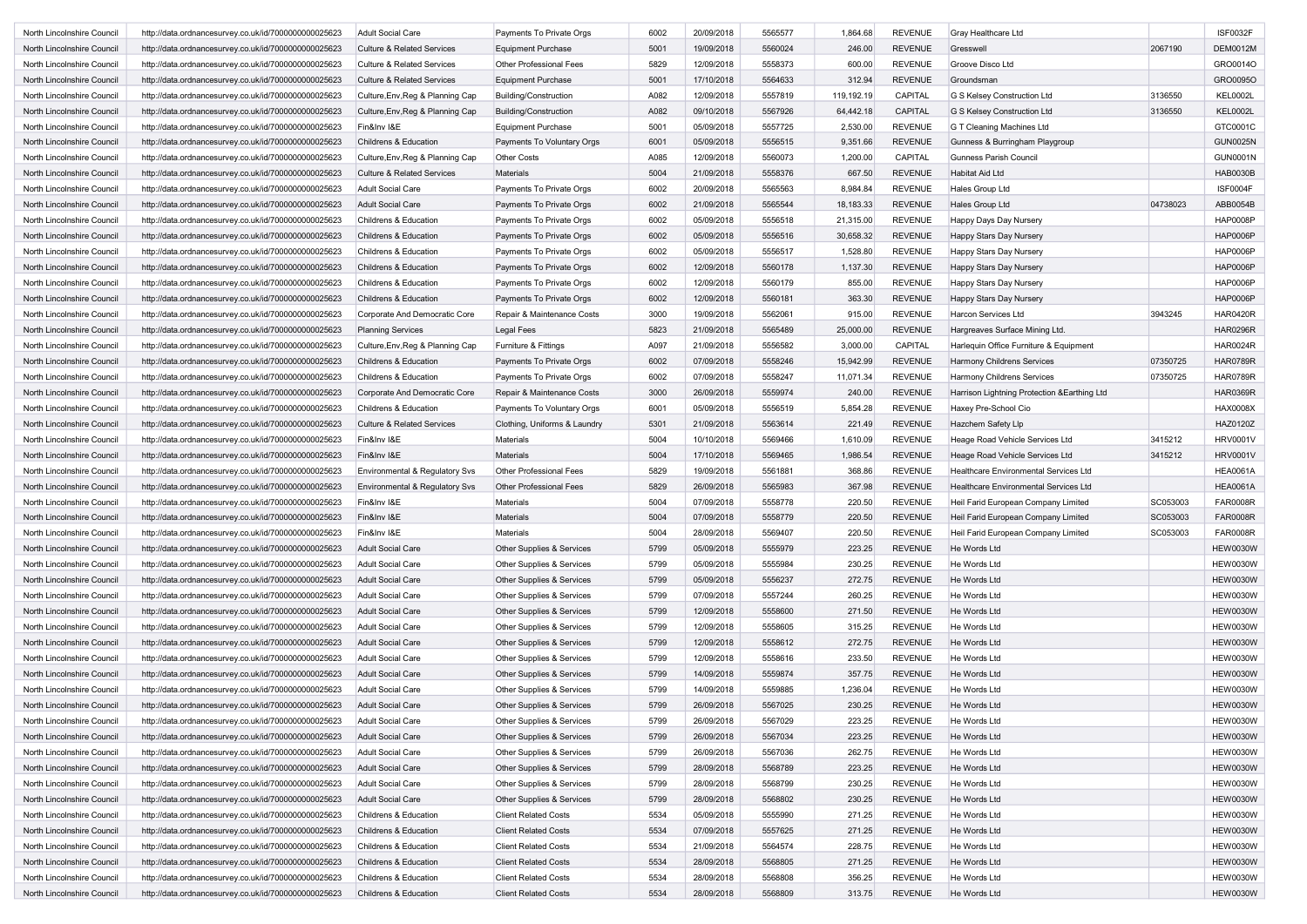| North Lincolnshire Council | http://data.ordnancesurvey.co.uk/id/7000000000025623 | Childrens & Education                 | Other Supplies & Services      | 5799 | 07/09/2018 | 5557718 | 230.25    | <b>REVENUE</b> | He Words Ltd                          |          | <b>HEW0030W</b> |
|----------------------------|------------------------------------------------------|---------------------------------------|--------------------------------|------|------------|---------|-----------|----------------|---------------------------------------|----------|-----------------|
| North Lincolnshire Council | http://data.ordnancesurvey.co.uk/id/7000000000025623 | <b>Childrens &amp; Education</b>      | Other Supplies & Services      | 5799 | 19/09/2018 | 5561916 | 389.50    | <b>REVENUE</b> | He Words Ltd                          |          | <b>HEW0030W</b> |
|                            |                                                      |                                       |                                |      |            |         |           | <b>REVENUE</b> |                                       |          | <b>HEW0030W</b> |
| North Lincolnshire Council | http://data.ordnancesurvey.co.uk/id/7000000000025623 | Childrens & Education                 | Other Supplies & Services      | 5799 | 28/09/2018 | 5566137 | 230.25    |                | He Words Ltd                          |          |                 |
| North Lincolnshire Council | http://data.ordnancesurvey.co.uk/id/7000000000025623 | Childrens & Education                 | Other Supplies & Services      | 5799 | 28/09/2018 | 5566141 | 304.50    | <b>REVENUE</b> | He Words Ltd                          |          | <b>HEW0030W</b> |
| North Lincolnshire Council | http://data.ordnancesurvey.co.uk/id/7000000000025623 | <b>Adult Social Care</b>              | Payments To Private Orgs       | 6002 | 20/09/2018 | 5565569 | 2,028.60  | <b>REVENUE</b> | <b>Hica Ltd</b>                       |          | ISF0010F        |
| North Lincolnshire Council | http://data.ordnancesurvey.co.uk/id/7000000000025623 | <b>Adult Social Care</b>              | Payments To Private Orgs       | 6002 | 20/09/2018 | 5565569 | 8,530.24  | <b>REVENUE</b> | Hica Ltd                              |          | <b>ISF0010F</b> |
| North Lincolnshire Council | http://data.ordnancesurvey.co.uk/id/7000000000025623 | <b>Culture &amp; Related Services</b> | <b>Other Professional Fees</b> | 5829 | 07/10/2018 | 5561798 | 1,729.35  | <b>REVENUE</b> | Hikapee Theatre                       |          | <b>HIK0020K</b> |
| North Lincolnshire Council | http://data.ordnancesurvey.co.uk/id/7000000000025623 | <b>Adult Social Care</b>              | Repair & Maintenance Costs     | 3000 | 19/09/2018 | 5561791 | 58.80     | <b>REVENUE</b> | Hill Builders (Humberside) Ltd        | 1876857  | <b>HIL0003L</b> |
| North Lincolnshire Council | http://data.ordnancesurvey.co.uk/id/7000000000025623 | Childrens & Education                 | Repair & Maintenance Costs     | 3000 | 19/09/2018 | 5561791 | 86.10     | <b>REVENUE</b> | Hill Builders (Humberside) Ltd        | 1876857  | <b>HIL0003L</b> |
| North Lincolnshire Council | http://data.ordnancesurvey.co.uk/id/7000000000025623 | Corporate And Democratic Core         | Repair & Maintenance Costs     | 3000 | 19/09/2018 | 5561791 | 236.50    | <b>REVENUE</b> | Hill Builders (Humberside) Ltd        | 1876857  | <b>HIL0003L</b> |
| North Lincolnshire Council | http://data.ordnancesurvey.co.uk/id/7000000000025623 | Culture, Env, Reg & Planning Cap      | Building/Construction          | A082 | 05/09/2018 | 5557537 | 22,566.57 | CAPITAL        | Hill Builders (Humberside) Ltd        | 1876857  | <b>HIL0003L</b> |
| North Lincolnshire Council | http://data.ordnancesurvey.co.uk/id/7000000000025623 | <b>Culture &amp; Related Services</b> | Repair & Maintenance Costs     | 3000 | 19/09/2018 | 5561791 | 5,412.47  | <b>REVENUE</b> | Hill Builders (Humberside) Ltd        | 1876857  | <b>HIL0003L</b> |
| North Lincolnshire Council | http://data.ordnancesurvey.co.uk/id/7000000000025623 | <b>Culture &amp; Related Services</b> | Repair & Maintenance Costs     | 3000 | 21/09/2018 | 5565864 | 414.09    | <b>REVENUE</b> | Hill Builders (Humberside) Ltd        | 1876857  | <b>HIL0003L</b> |
| North Lincolnshire Council | http://data.ordnancesurvey.co.uk/id/7000000000025623 | Environmental & Regulatory Svs        | Repair & Maintenance Costs     | 3000 | 12/09/2018 | 5560005 | 1,932.90  | <b>REVENUE</b> | Hill Builders (Humberside) Ltd        | 1876857  | HIL0003L        |
|                            |                                                      | Fin&Inv I&E                           |                                | 3000 | 19/09/2018 | 5561791 | 437.99    | <b>REVENUE</b> |                                       | 1876857  | HIL0003L        |
| North Lincolnshire Council | http://data.ordnancesurvey.co.uk/id/7000000000025623 |                                       | Repair & Maintenance Costs     |      |            |         |           |                | Hill Builders (Humberside) Ltd        |          |                 |
| North Lincolnshire Council | http://data.ordnancesurvey.co.uk/id/7000000000025623 | Environmental & Regulatory Svs        | Other Professional Fees        | 5829 | 17/10/2018 | 5564572 | 681.12    | <b>REVENUE</b> | <b>Hilton Studio</b>                  |          | <b>HIL0023L</b> |
| North Lincolnshire Council | http://data.ordnancesurvey.co.uk/id/7000000000025623 | <b>Culture &amp; Related Services</b> | <b>Course Fees/Training</b>    | 2002 | 28/09/2018 | 5567467 | 540.00    | <b>REVENUE</b> | <b>Historic England</b>               |          | <b>HIS0050S</b> |
| North Lincolnshire Council | http://data.ordnancesurvey.co.uk/id/7000000000025623 | <b>Childrens &amp; Education</b>      | Payments To Private Orgs       | 6002 | 12/09/2018 | 5558186 | 5,460.00  | <b>REVENUE</b> | Hm Prison & Probation Service (Hmpps) |          | <b>HMP0009P</b> |
| North Lincolnshire Council | http://data.ordnancesurvey.co.uk/id/7000000000025623 | <b>Childrens &amp; Education</b>      | Payments To Private Orgs       | 6002 | 12/09/2018 | 5558187 | 579.00    | <b>REVENUE</b> | Hm Prison & Probation Service (Hmpps) |          | <b>HMP0009P</b> |
| North Lincolnshire Council | http://data.ordnancesurvey.co.uk/id/7000000000025623 | Central Services To Public            | Other Professional Fees        | 5829 | 19/09/2018 | 5563713 | 900.20    | <b>REVENUE</b> | HMRC                                  |          | <b>HMR0004R</b> |
| North Lincolnshire Council | http://data.ordnancesurvey.co.uk/id/7000000000025623 | Fin&Inv I&E                           | Other Professional Fees        | 5829 | 07/09/2018 | 5558596 | 1,950.00  | <b>REVENUE</b> | Hmrs Fss Accounts Receivable          |          | <b>VAL0021L</b> |
| North Lincolnshire Council | http://data.ordnancesurvey.co.uk/id/7000000000025623 | <b>Adult Social Care</b>              | Repair & Maintenance Costs     | 3000 | 19/09/2018 | 5561790 | 142.88    | <b>REVENUE</b> | <b>Holls Electrical Ltd</b>           | 1421429  | HOL0021L        |
| North Lincolnshire Council | http://data.ordnancesurvey.co.uk/id/7000000000025623 | Childrens & Education                 | Repair & Maintenance Costs     | 3000 | 19/09/2018 | 5561790 | 60.33     | <b>REVENUE</b> | <b>Holls Electrical Ltd</b>           | 1421429  | <b>HOL0021L</b> |
| North Lincolnshire Council | http://data.ordnancesurvey.co.uk/id/7000000000025623 | Corporate And Democratic Core         | Repair & Maintenance Costs     | 3000 | 19/09/2018 | 5561790 | 962.70    | <b>REVENUE</b> | <b>Holls Electrical Ltd</b>           | 1421429  | <b>HOL0021L</b> |
| North Lincolnshire Council | http://data.ordnancesurvey.co.uk/id/7000000000025623 | Culture, Env, Reg & Planning Cap      | Building/Construction          | A082 | 26/09/2018 | 5565846 | 354.39    | CAPITAL        | <b>Holls Electrical Ltd</b>           | 1421429  | <b>HOL0021L</b> |
| North Lincolnshire Council | http://data.ordnancesurvey.co.uk/id/7000000000025623 | Culture, Env, Reg & Planning Cap      | Building/Construction          | A082 | 28/09/2018 | 5567955 | 1,825.82  | CAPITAL        | <b>Holls Electrical Ltd</b>           | 1421429  | HOL0021L        |
| North Lincolnshire Council | http://data.ordnancesurvey.co.uk/id/7000000000025623 | <b>Culture &amp; Related Services</b> | Repair & Maintenance Costs     | 3000 | 19/09/2018 | 5561790 | 894.69    | <b>REVENUE</b> | <b>Holls Electrical Ltd</b>           | 1421429  | <b>HOL0021L</b> |
| North Lincolnshire Council | http://data.ordnancesurvey.co.uk/id/7000000000025623 | <b>Culture &amp; Related Services</b> | Repair & Maintenance Costs     | 3000 | 26/09/2018 | 5565701 | 3,218.65  | <b>REVENUE</b> | <b>Holls Electrical Ltd</b>           | 1421429  | <b>HOL0021L</b> |
| North Lincolnshire Council | http://data.ordnancesurvey.co.uk/id/7000000000025623 | Fin&Inv I&E                           | Repair & Maintenance Costs     | 3000 | 19/09/2018 | 5561790 | 83.39     | <b>REVENUE</b> | <b>Holls Electrical Ltd</b>           | 1421429  | HOL0021L        |
| North Lincolnshire Council | http://data.ordnancesurvey.co.uk/id/7000000000025623 | Fin&Inv I&E                           | Repair & Maintenance Costs     | 3000 | 19/09/2018 | 5561790 | 222.60    | <b>REVENUE</b> | <b>Holls Electrical Ltd</b>           | 1421429  | <b>HOL0021L</b> |
| North Lincolnshire Council |                                                      | Childrens & Education                 |                                | 6002 | 05/09/2018 | 5556522 | 3,145.80  | <b>REVENUE</b> | Home Comforts Childminding            |          | <b>HOM0132M</b> |
|                            | http://data.ordnancesurvey.co.uk/id/7000000000025623 |                                       | Payments To Private Orgs       |      |            |         |           |                |                                       |          |                 |
| North Lincolnshire Council | http://data.ordnancesurvey.co.uk/id/7000000000025623 | Childrens & Education                 | Other Supplies & Services      | 5799 | 19/09/2018 | 5558895 | 639.82    | <b>REVENUE</b> | <b>Hope Education</b>                 | 1135827  | HOP0015P        |
| North Lincolnshire Council | http://data.ordnancesurvey.co.uk/id/7000000000025623 | <b>Culture &amp; Related Services</b> | Provisions                     | 5201 | 14/09/2018 | 5555448 | 502.11    | <b>REVENUE</b> | <b>Hopwells Limited</b>               | 01404481 | HOP0104P        |
| North Lincolnshire Council | http://data.ordnancesurvey.co.uk/id/7000000000025623 | <b>Culture &amp; Related Services</b> | Provisions                     | 5201 | 19/09/2018 | 5555447 | 998.19    | <b>REVENUE</b> | Hopwells Limited                      | 01404481 | HOP0104P        |
| North Lincolnshire Council | http://data.ordnancesurvey.co.uk/id/7000000000025623 | <b>Culture &amp; Related Services</b> | Provisions                     | 5201 | 19/09/2018 | 5561856 | 765.55    | <b>REVENUE</b> | Hopwells Limited                      | 01404481 | HOP0104P        |
| North Lincolnshire Council | http://data.ordnancesurvey.co.uk/id/7000000000025623 | <b>Culture &amp; Related Services</b> | Provisions                     | 5201 | 19/09/2018 | 5561858 | 378.65    | <b>REVENUE</b> | <b>Hopwells Limited</b>               | 01404481 | HOP0104P        |
| North Lincolnshire Council | http://data.ordnancesurvey.co.uk/id/7000000000025623 | <b>Culture &amp; Related Services</b> | Provisions                     | 5201 | 21/09/2018 | 5558383 | 597.87    | <b>REVENUE</b> | <b>Hopwells Limited</b>               | 01404481 | HOP0104P        |
| North Lincolnshire Council | http://data.ordnancesurvey.co.uk/id/7000000000025623 | <b>Culture &amp; Related Services</b> | Provisions                     | 5201 | 28/09/2018 | 5561510 | 621.30    | <b>REVENUE</b> | <b>Hopwells Limited</b>               | 01404481 | HOP0104P        |
| North Lincolnshire Council | http://data.ordnancesurvey.co.uk/id/7000000000025623 | <b>Culture &amp; Related Services</b> | Provisions                     | 5201 | 11/10/2018 | 5564164 | 283.56    | <b>REVENUE</b> | <b>Hopwells Limited</b>               | 01404481 | <b>HOP0104P</b> |
| North Lincolnshire Council | http://data.ordnancesurvey.co.uk/id/7000000000025623 | Fin&Inv I&E                           | Provisions                     | 5201 | 05/09/2018 | 5557729 | 616.77    | <b>REVENUE</b> | <b>Hopwells Limited</b>               | 01404481 | HOP0104P        |
| North Lincolnshire Council | http://data.ordnancesurvey.co.uk/id/7000000000025623 | Fin&Inv I&E                           | Provisions                     | 5201 | 05/09/2018 | 5557730 | 320.84    | <b>REVENUE</b> | <b>Hopwells Limited</b>               | 01404481 | HOP0104P        |
| North Lincolnshire Council | http://data.ordnancesurvey.co.uk/id/7000000000025623 | Fin&Inv I&E                           | Provisions                     | 5201 | 12/09/2018 | 5560535 | 261.54    | <b>REVENUE</b> | <b>Hopwells Limited</b>               | 01404481 | HOP0104P        |
| North Lincolnshire Council | http://data.ordnancesurvey.co.uk/id/7000000000025623 | Fin&Inv I&E                           | Provisions                     | 5201 | 12/09/2018 | 5560545 | 338.39    | <b>REVENUE</b> | <b>Hopwells Limited</b>               | 01404481 | HOP0104P        |
| North Lincolnshire Council | http://data.ordnancesurvey.co.uk/id/7000000000025623 | Fin&Inv I&E                           | Provisions                     | 5201 | 12/09/2018 | 5560551 | 260.33    | <b>REVENUE</b> | <b>Hopwells Limited</b>               | 01404481 | HOP0104P        |
| North Lincolnshire Council | http://data.ordnancesurvey.co.uk/id/7000000000025623 | Fin&Inv I&E                           | Provisions                     | 5201 | 12/09/2018 | 5560569 | 958.10    | REVENUE        | <b>Hopwells Limited</b>               | 01404481 | HOP0104P        |
|                            |                                                      |                                       |                                |      |            |         |           |                |                                       |          |                 |
| North Lincolnshire Council | http://data.ordnancesurvey.co.uk/id/7000000000025623 | Fin&Inv I&E                           | Provisions                     | 5201 | 12/09/2018 | 5560575 | 295.51    | REVENUE        | <b>Hopwells Limited</b>               | 01404481 | HOP0104P        |
| North Lincolnshire Council | http://data.ordnancesurvey.co.uk/id/7000000000025623 | Fin&Inv I&E                           | Provisions                     | 5201 | 12/09/2018 | 5560578 | 462.02    | <b>REVENUE</b> | <b>Hopwells Limited</b>               | 01404481 | HOP0104P        |
| North Lincolnshire Council | http://data.ordnancesurvey.co.uk/id/7000000000025623 | Fin&Inv I&E                           | Provisions                     | 5201 | 12/09/2018 | 5560606 | 308.75    | <b>REVENUE</b> | <b>Hopwells Limited</b>               | 01404481 | HOP0104P        |
| North Lincolnshire Council | http://data.ordnancesurvey.co.uk/id/7000000000025623 | Fin&Inv I&E                           | Provisions                     | 5201 | 12/09/2018 | 5560617 | 291.49    | <b>REVENUE</b> | <b>Hopwells Limited</b>               | 01404481 | HOP0104P        |
| North Lincolnshire Council | http://data.ordnancesurvey.co.uk/id/7000000000025623 | Fin&Inv I&E                           | Provisions                     | 5201 | 12/09/2018 | 5560627 | 400.51    | <b>REVENUE</b> | <b>Hopwells Limited</b>               | 01404481 | HOP0104P        |
| North Lincolnshire Council | http://data.ordnancesurvey.co.uk/id/7000000000025623 | Fin&Inv I&E                           | Provisions                     | 5201 | 12/09/2018 | 5560631 | 279.18    | <b>REVENUE</b> | <b>Hopwells Limited</b>               | 01404481 | HOP0104P        |
| North Lincolnshire Council | http://data.ordnancesurvey.co.uk/id/7000000000025623 | Fin&Inv I&E                           | Provisions                     | 5201 | 12/09/2018 | 5560640 | 465.97    | <b>REVENUE</b> | <b>Hopwells Limited</b>               | 01404481 | HOP0104P        |
| North Lincolnshire Council | http://data.ordnancesurvey.co.uk/id/7000000000025623 | Fin&Inv I&E                           | Provisions                     | 5201 | 19/09/2018 | 5563807 | 1,207.51  | <b>REVENUE</b> | Hopwells Limited                      | 01404481 | HOP0104P        |
| North Lincolnshire Council | http://data.ordnancesurvey.co.uk/id/7000000000025623 | Fin&Inv I&E                           | Provisions                     | 5201 | 19/09/2018 | 5563834 | 276.61    | <b>REVENUE</b> | <b>Hopwells Limited</b>               | 01404481 | HOP0104P        |
| North Lincolnshire Council | http://data.ordnancesurvey.co.uk/id/7000000000025623 | Fin&Inv I&E                           | Provisions                     | 5201 | 19/09/2018 | 5563836 | 295.67    | <b>REVENUE</b> | Hopwells Limited                      | 01404481 | HOP0104P        |
| North Lincolnshire Council | http://data.ordnancesurvey.co.uk/id/7000000000025623 | Fin&Inv I&E                           | Provisions                     | 5201 | 19/09/2018 | 5563887 | 325.26    | REVENUE        | <b>Hopwells Limited</b>               | 01404481 | HOP0104P        |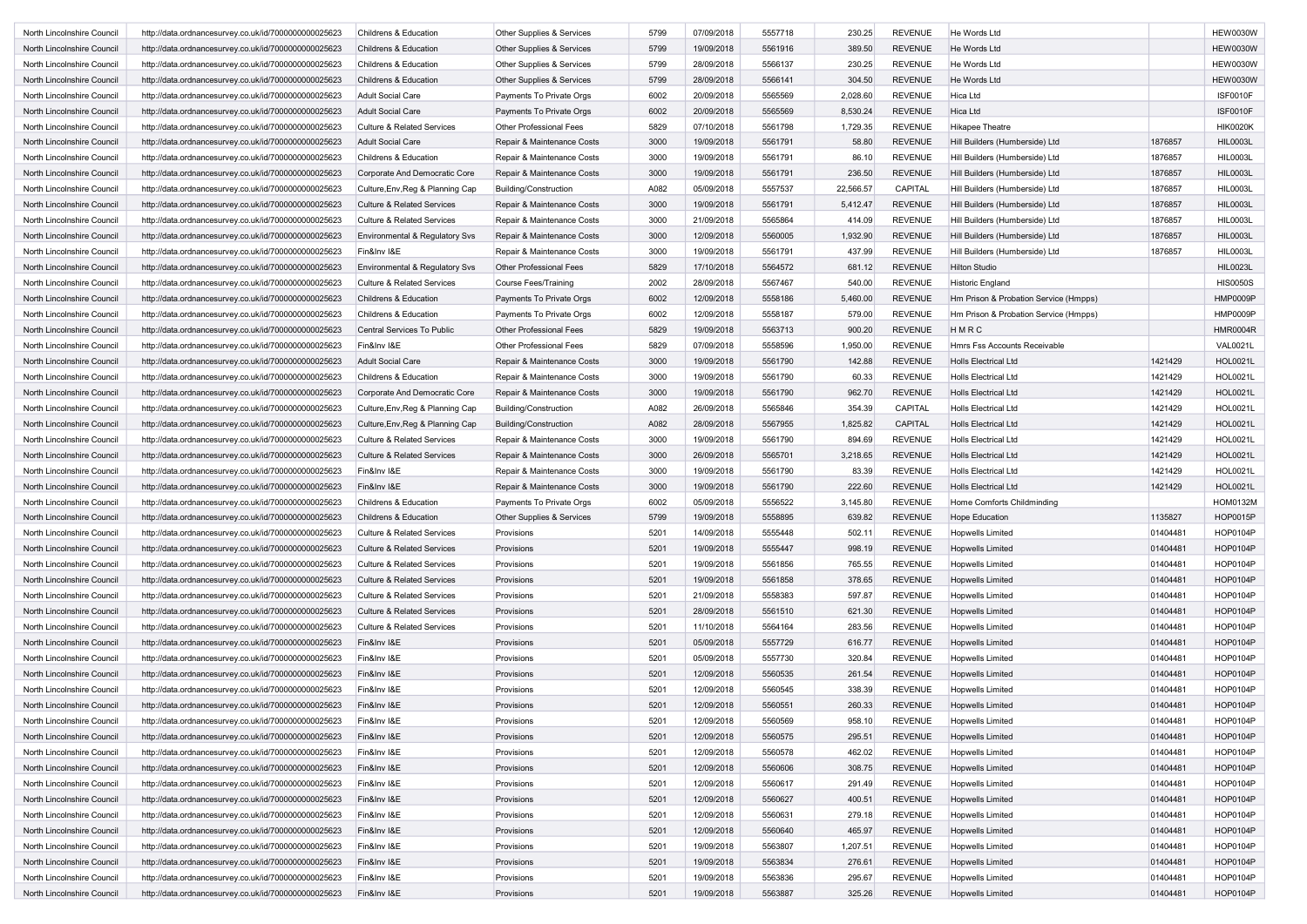| North Lincolnshire Council | http://data.ordnancesurvey.co.uk/id/7000000000025623 | Fin&Inv I&E                           | Provisions                      | 5201 | 19/09/2018 | 5563891            | 839.44           | <b>REVENUE</b>                   | <b>Hopwells Limited</b>                    | 01404481 | HOP0104P        |
|----------------------------|------------------------------------------------------|---------------------------------------|---------------------------------|------|------------|--------------------|------------------|----------------------------------|--------------------------------------------|----------|-----------------|
| North Lincolnshire Council | http://data.ordnancesurvey.co.uk/id/7000000000025623 | Fin&Inv I&E                           | Provisions                      | 5201 | 19/09/2018 | 5563897            | 357.69           | <b>REVENUE</b>                   | <b>Hopwells Limited</b>                    | 01404481 | HOP0104P        |
| North Lincolnshire Council |                                                      |                                       |                                 | 5201 |            |                    |                  |                                  |                                            | 01404481 | HOP0104P        |
|                            | http://data.ordnancesurvey.co.uk/id/7000000000025623 | Fin&Inv I&E                           | Provisions                      |      | 26/09/2018 | 5567646<br>5567648 | 285.93<br>277.12 | <b>REVENUE</b><br><b>REVENUE</b> | <b>Hopwells Limited</b>                    |          | HOP0104P        |
| North Lincolnshire Council | http://data.ordnancesurvey.co.uk/id/7000000000025623 | Fin&Inv I&E                           | Provisions                      | 5201 | 26/09/2018 |                    |                  |                                  | <b>Hopwells Limited</b>                    | 01404481 |                 |
| North Lincolnshire Council | http://data.ordnancesurvey.co.uk/id/7000000000025623 | Fin&Inv I&E                           | Provisions                      | 5201 | 26/09/2018 | 5567664            | 892.04           | <b>REVENUE</b>                   | <b>Hopwells Limited</b>                    | 01404481 | HOP0104P        |
| North Lincolnshire Council | http://data.ordnancesurvey.co.uk/id/7000000000025623 | Fin&Inv I&E                           | Provisions                      | 5201 | 26/09/2018 | 5567669            | 255.97           | <b>REVENUE</b>                   | <b>Hopwells Limited</b>                    | 01404481 | <b>HOP0104P</b> |
| North Lincolnshire Council | http://data.ordnancesurvey.co.uk/id/7000000000025623 | Fin&Inv I&E                           | Provisions                      | 5201 | 26/09/2018 | 5567676            | 366.62           | <b>REVENUE</b>                   | <b>Hopwells Limited</b>                    | 01404481 | <b>HOP0104P</b> |
| North Lincolnshire Council | http://data.ordnancesurvey.co.uk/id/7000000000025623 | Fin&Inv I&E                           | Provisions                      | 5201 | 26/09/2018 | 5567701            | 1,012.15         | <b>REVENUE</b>                   | <b>Hopwells Limited</b>                    | 01404481 | HOP0104P        |
| North Lincolnshire Council | http://data.ordnancesurvey.co.uk/id/7000000000025623 | Fin&Inv I&E                           | Provisions                      | 5201 | 26/09/2018 | 5567710            | 271.10           | <b>REVENUE</b>                   | <b>Hopwells Limited</b>                    | 01404481 | HOP0104P        |
| North Lincolnshire Council | http://data.ordnancesurvey.co.uk/id/7000000000025623 | <b>Culture &amp; Related Services</b> | Other Professional Fees         | 5829 | 21/09/2018 | 5561902            | 600.00           | <b>REVENUE</b>                   | Hornsby Travel Services Ltd                | 01490232 | <b>HOR0122R</b> |
| North Lincolnshire Council | http://data.ordnancesurvey.co.uk/id/7000000000025623 | Highways & Transport                  | <b>Concessionary Fares</b>      | 6010 | 01/10/2018 | 5567935            | 37,000.00        | <b>REVENUE</b>                   | Hornsby Travel Services Ltd                | 01490232 | <b>HOR0122R</b> |
| North Lincolnshire Council | http://data.ordnancesurvey.co.uk/id/7000000000025623 | Highways & Transport                  | Passenger Transport             | 6011 | 12/09/2018 | 5560441            | 6,202.00         | <b>REVENUE</b>                   | Hornsby Travel Services Ltd                | 01490232 | <b>HOR0122R</b> |
| North Lincolnshire Council | http://data.ordnancesurvey.co.uk/id/7000000000025623 | Highways & Transport                  | Passenger Transport             | 6011 | 12/09/2018 | 5560442            | 6,237.00         | <b>REVENUE</b>                   | Hornsby Travel Services Ltd                | 01490232 | <b>HOR0122R</b> |
| North Lincolnshire Council | http://data.ordnancesurvey.co.uk/id/7000000000025623 | Highways & Transport                  | Passenger Transport             | 6011 | 12/09/2018 | 5560444            | 28,489.03        | <b>REVENUE</b>                   | Hornsby Travel Services Ltd                | 01490232 | <b>HOR0122R</b> |
| North Lincolnshire Council | http://data.ordnancesurvey.co.uk/id/7000000000025623 | Highways & Transport                  | Passenger Transport             | 6011 | 12/09/2018 | 5560445            | 6,354.00         | <b>REVENUE</b>                   | Hornsby Travel Services Ltd                | 01490232 | HOR0122R        |
| North Lincolnshire Council | http://data.ordnancesurvey.co.uk/id/7000000000025623 | <b>Planning Services</b>              | Other Supplies & Services       | 5799 | 12/09/2018 | 5557824            | 3,080.00         | <b>REVENUE</b>                   | Hornsby Travel Services Ltd                | 01490232 | <b>HOR0122R</b> |
| North Lincolnshire Council | http://data.ordnancesurvey.co.uk/id/7000000000025623 | <b>Adult Social Care</b>              | Payments To Private Orgs        | 6002 | 20/09/2018 | 5565572            | 2,574.64         | <b>REVENUE</b>                   | Housing & Support Solutions Ltd            |          | ISF0014F        |
| North Lincolnshire Council | http://data.ordnancesurvey.co.uk/id/7000000000025623 | <b>Adult Social Care</b>              | Payments To Private Orgs        | 6002 | 20/09/2018 | 5565572            | 11,374.80        | <b>REVENUE</b>                   | Housing & Support Solutions Ltd            |          | <b>ISF0014F</b> |
| North Lincolnshire Council | http://data.ordnancesurvey.co.uk/id/7000000000025623 | Adult Social Care                     | Payments To Private Orgs        | 6002 | 21/09/2018 | 5565560            | 5,860.00         | <b>REVENUE</b>                   | Housing & Support Solutions Ltd            |          | <b>HOU0264U</b> |
| North Lincolnshire Council | http://data.ordnancesurvey.co.uk/id/7000000000025623 | Childrens & Education                 | Payments To Private Orgs        | 6002 | 12/09/2018 | 5560400            | 1,657.25         | <b>REVENUE</b>                   | H&S Care & Medical Professionals Ltd       |          | <b>HSC0012C</b> |
| North Lincolnshire Council | http://data.ordnancesurvey.co.uk/id/7000000000025623 | Childrens & Education                 | Payments To Private Orgs        | 6002 | 12/09/2018 | 5560405            | 2,288.00         | <b>REVENUE</b>                   | H&S Care & Medical Professionals Ltd       |          | <b>HSC0012C</b> |
| North Lincolnshire Council |                                                      | Childrens & Education                 |                                 | 6002 | 14/09/2018 | 5561835            | 1,587.50         | <b>REVENUE</b>                   | H&S Care & Medical Professionals Ltd       |          | <b>HSC0012C</b> |
|                            | http://data.ordnancesurvey.co.uk/id/7000000000025623 |                                       | Payments To Private Orgs        |      |            |                    |                  |                                  |                                            |          |                 |
| North Lincolnshire Council | http://data.ordnancesurvey.co.uk/id/7000000000025623 | Childrens & Education                 | Payments To Private Orgs        | 6002 | 14/09/2018 | 5561837            | $-793.75$        | <b>REVENUE</b>                   | H&S Care & Medical Professionals Ltd       |          | <b>HSC0012C</b> |
| North Lincolnshire Council | http://data.ordnancesurvey.co.uk/id/7000000000025623 | Childrens & Education                 | Payments To Private Orgs        | 6002 | 28/09/2018 | 5568811            | 2,797.40         | <b>REVENUE</b>                   | H&S Care & Medical Professionals Ltd       |          | <b>HSC0012C</b> |
| North Lincolnshire Council | http://data.ordnancesurvey.co.uk/id/7000000000025623 | Childrens & Education                 | Payments To Private Orgs        | 6002 | 28/09/2018 | 5568812            | 4,756.00         | <b>REVENUE</b>                   | H&S Care & Medical Professionals Ltd       |          | <b>HSC0012C</b> |
| North Lincolnshire Council | http://data.ordnancesurvey.co.uk/id/7000000000025623 | Childrens & Education                 | Payments To Private Orgs        | 6002 | 28/09/2018 | 5568813            | 2,485.00         | <b>REVENUE</b>                   | H&S Care & Medical Professionals Ltd       |          | <b>HSC0012C</b> |
| North Lincolnshire Council | http://data.ordnancesurvey.co.uk/id/7000000000025623 | Childrens & Education                 | Rents                           | 3201 | 26/09/2018 | 5564284            | 411.67           | <b>REVENUE</b>                   | H S Gosal                                  |          | GOS0017S        |
| North Lincolnshire Council | http://data.ordnancesurvey.co.uk/id/7000000000025623 | <b>Adult Social Care</b>              | Payments To Private Orgs        | 6002 | 28/09/2018 | 5569509            | 2,895.20         | <b>REVENUE</b>                   | Hugo Golden-Betts                          |          | <b>BET0160T</b> |
| North Lincolnshire Council | http://data.ordnancesurvey.co.uk/id/7000000000025623 | <b>Adult Social Care</b>              | Subscriptions & Memberships     | 5510 | 12/09/2018 | 5557587            | 9,048.70         | <b>REVENUE</b>                   | <b>Hull City Council</b>                   |          | <b>KIN0002N</b> |
| North Lincolnshire Council | http://data.ordnancesurvey.co.uk/id/7000000000025623 | Environmental & Regulatory Svs        | Materials                       | 5004 | 30/10/2018 | 5568018            | 219.84           | <b>REVENUE</b>                   | Humber Merchants Ltd                       | 1045179  | <b>HUM0003M</b> |
| North Lincolnshire Council | http://data.ordnancesurvey.co.uk/id/7000000000025623 | Public Health                         | <b>Materials</b>                | 5004 | 30/10/2018 | 5565657            | 276.91           | <b>REVENUE</b>                   | Humber Merchants Ltd                       | 1045179  | <b>HUM0003M</b> |
| North Lincolnshire Council | http://data.ordnancesurvey.co.uk/id/7000000000025623 | <b>Adult Social Care</b>              | Vehicle Hire                    | 4101 | 12/09/2018 | 5560427            | 1,170.90         | <b>REVENUE</b>                   | Humber & Wolds Rural Comm Council          | 4606085  | <b>HUM0307M</b> |
| North Lincolnshire Council | http://data.ordnancesurvey.co.uk/id/7000000000025623 | Adult Social Care                     | Vehicle Hire                    | 4101 | 28/09/2018 | 5569531            | 1,064.25         | <b>REVENUE</b>                   | Humber & Wolds Rural Comm Council          | 4606085  | <b>HUM0307M</b> |
| North Lincolnshire Council | http://data.ordnancesurvey.co.uk/id/7000000000025623 | Fin&Inv I&E                           | Other Supplies & Services       | 5799 | 26/09/2018 | 5566462            | 338.00           | <b>REVENUE</b>                   | Hydrainer Pump Hire Ltd                    | 1522204  | HYD0065D        |
| North Lincolnshire Council | http://data.ordnancesurvey.co.uk/id/7000000000025623 | Corporate And Democratic Core         | <b>Course Fees/Training</b>     | 2002 | 07/09/2018 | 5557188            | 475.00           | <b>REVENUE</b>                   | Iccm                                       |          | <b>IBC0004C</b> |
| North Lincolnshire Council | http://data.ordnancesurvey.co.uk/id/7000000000025623 | <b>Culture &amp; Related Services</b> | <b>Equipment Purchase</b>       | 5001 | 26/09/2018 | 5567549            | 255.00           | <b>REVENUE</b>                   | <b>Idass Fitness</b>                       | 10286446 | <b>IDA0002A</b> |
| North Lincolnshire Council | http://data.ordnancesurvey.co.uk/id/7000000000025623 | Central Services To Public            | Gen Office Exp (Incl Postage)   | 5603 | 26/10/2018 | 5568916            | 5,290.88         | <b>REVENUE</b>                   | Idox Software Ltd                          | 02933889 | IDO0120O        |
| North Lincolnshire Council | http://data.ordnancesurvey.co.uk/id/7000000000025623 | Childrens & Education                 | Payments To Private Orgs        | 6002 | 12/09/2018 | 5560476            | 13,298.60        | <b>REVENUE</b>                   | I Learn Education Crowle                   |          | ILE0012E        |
| North Lincolnshire Council | http://data.ordnancesurvey.co.uk/id/7000000000025623 | Childrens & Education                 | Payments To Private Orgs        | 6002 | 05/09/2018 | 5556484            | 20,403.37        | <b>REVENUE</b>                   | I Learn Education Ltd                      |          | ABC0063C        |
| North Lincolnshire Council | http://data.ordnancesurvey.co.uk/id/7000000000025623 | Childrens & Education                 | Payments To Private Orgs        | 6002 | 05/09/2018 | 5556523            | 22,547.36        | <b>REVENUE</b>                   | I Learn Education Ltd                      |          | ILE0004E        |
| North Lincolnshire Council | http://data.ordnancesurvey.co.uk/id/7000000000025623 | Childrens & Education                 | Payments To Private Orgs        | 6002 | 12/09/2018 | 5560474            | 623.38           | <b>REVENUE</b>                   | I Learn Education Ltd                      |          | ILE0004E        |
| North Lincolnshire Council | http://data.ordnancesurvey.co.uk/id/7000000000025623 | Childrens & Education                 | Materials                       | 5004 | 07/09/2018 | 5558240            | 914.28           | <b>REVENUE</b>                   | Independent Childcare Group Of Schools Ltd |          | CAM0185M        |
| North Lincolnshire Council |                                                      |                                       |                                 |      |            |                    |                  |                                  |                                            |          |                 |
|                            | http://data.ordnancesurvey.co.uk/id/7000000000025623 | Childrens & Education                 | Payments To Private Orgs        | 6002 | 07/09/2018 | 5558232            | 457.14           | REVENUE                          | Independent Childcare Group Of Schools Ltd |          | <b>CAM0185M</b> |
| North Lincolnshire Council | http://data.ordnancesurvey.co.uk/id/7000000000025623 | Childrens & Education                 | Payments To Private Orgs        | 6002 | 07/09/2018 | 5558235            | 14, 171.34       | <b>REVENUE</b>                   | Independent Childcare Group Of Schools Ltd |          | CAM0185M        |
| North Lincolnshire Council | http://data.ordnancesurvey.co.uk/id/7000000000025623 | Childrens & Education                 | Payments To Private Orgs        | 6002 | 07/09/2018 | 5558237            | 14,171.34        | REVENUE                          | Independent Childcare Group Of Schools Ltd |          | CAM0185M        |
| North Lincolnshire Council | http://data.ordnancesurvey.co.uk/id/7000000000025623 | Childrens & Education                 | Payments To Private Orgs        | 6002 | 07/09/2018 | 5558239            | 14,171.34        | <b>REVENUE</b>                   | Independent Childcare Group Of Schools Ltd |          | CAM0185M        |
| North Lincolnshire Council | http://data.ordnancesurvey.co.uk/id/7000000000025623 | Childrens & Education                 | Payments To Private Orgs        | 6002 | 12/09/2018 | 5560104            | 18,055.33        | <b>REVENUE</b>                   | Independent Childcare Group Of Schools Ltd |          | CLI0011I        |
| North Lincolnshire Council | http://data.ordnancesurvey.co.uk/id/7000000000025623 | Childrens & Education                 | Payments To Private Orgs        | 6002 | 12/09/2018 | 5560106            | 11,923.33        | <b>REVENUE</b>                   | Independent Childcare Group Of Schools Ltd |          | CLI0011I        |
| North Lincolnshire Council | http://data.ordnancesurvey.co.uk/id/7000000000025623 | Corporate And Democratic Core         | Gen Office Exp (Incl Postage)   | 5603 | 28/09/2018 | 5567870            | 304.88           | <b>REVENUE</b>                   | Infocus Id Ltd                             |          | INF0018F        |
| North Lincolnshire Council | http://data.ordnancesurvey.co.uk/id/7000000000025623 | Central Services To Public            | Other Professional Fees         | 5829 | 21/09/2018 | 5565518            | 530.00           | <b>REVENUE</b>                   | Inform Cpi Ltd                             |          | <b>INF0017F</b> |
| North Lincolnshire Council | http://data.ordnancesurvey.co.uk/id/7000000000025623 | Central Services To Public            | Other Professional Fees         | 5829 | 21/09/2018 | 5565519            | 450.00           | <b>REVENUE</b>                   | Inform Cpi Ltd                             |          | <b>INF0017F</b> |
| North Lincolnshire Council | http://data.ordnancesurvey.co.uk/id/7000000000025623 | Corporate And Democratic Core         | Skips/Sanitary Collections, Etc | 3321 | 19/09/2018 | 5562028            | 1,529.50         | <b>REVENUE</b>                   | Initial Washroom Solutions                 | 293397   | <b>INI00501</b> |
| North Lincolnshire Council | http://data.ordnancesurvey.co.uk/id/7000000000025623 | Corporate And Democratic Core         | It Hardware -Purchase           | 5050 | 06/10/2018 | 5559968            | 506.70           | <b>REVENUE</b>                   | Insight Direct (Uk) Ltd                    | 2579852  | <b>INS0054S</b> |
| North Lincolnshire Council | http://data.ordnancesurvey.co.uk/id/7000000000025623 | <b>Support Servs Capital</b>          | It Equipment                    | A098 | 26/09/2018 | 5559979            | 2,511.12         | CAPITAL                          | Insight Direct (Uk) Ltd                    | 2579852  | <b>INS0054S</b> |
| North Lincolnshire Council | http://data.ordnancesurvey.co.uk/id/7000000000025623 | <b>Support Servs Capital</b>          | It Equipment                    | A098 | 21/10/2018 | 5567150            | 8,720.00         | CAPITAL                          | Insight Direct (Uk) Ltd                    | 2579852  | <b>INS0054S</b> |
| North Lincolnshire Council | http://data.ordnancesurvey.co.uk/id/7000000000025623 | Highways & Transport                  | Stock Purchases & Adjustments   | 5030 | 28/09/2018 | 5560375            | 392.00           | <b>REVENUE</b>                   | Instarmac Group Plc                        | 1324925  | <b>INS0024S</b> |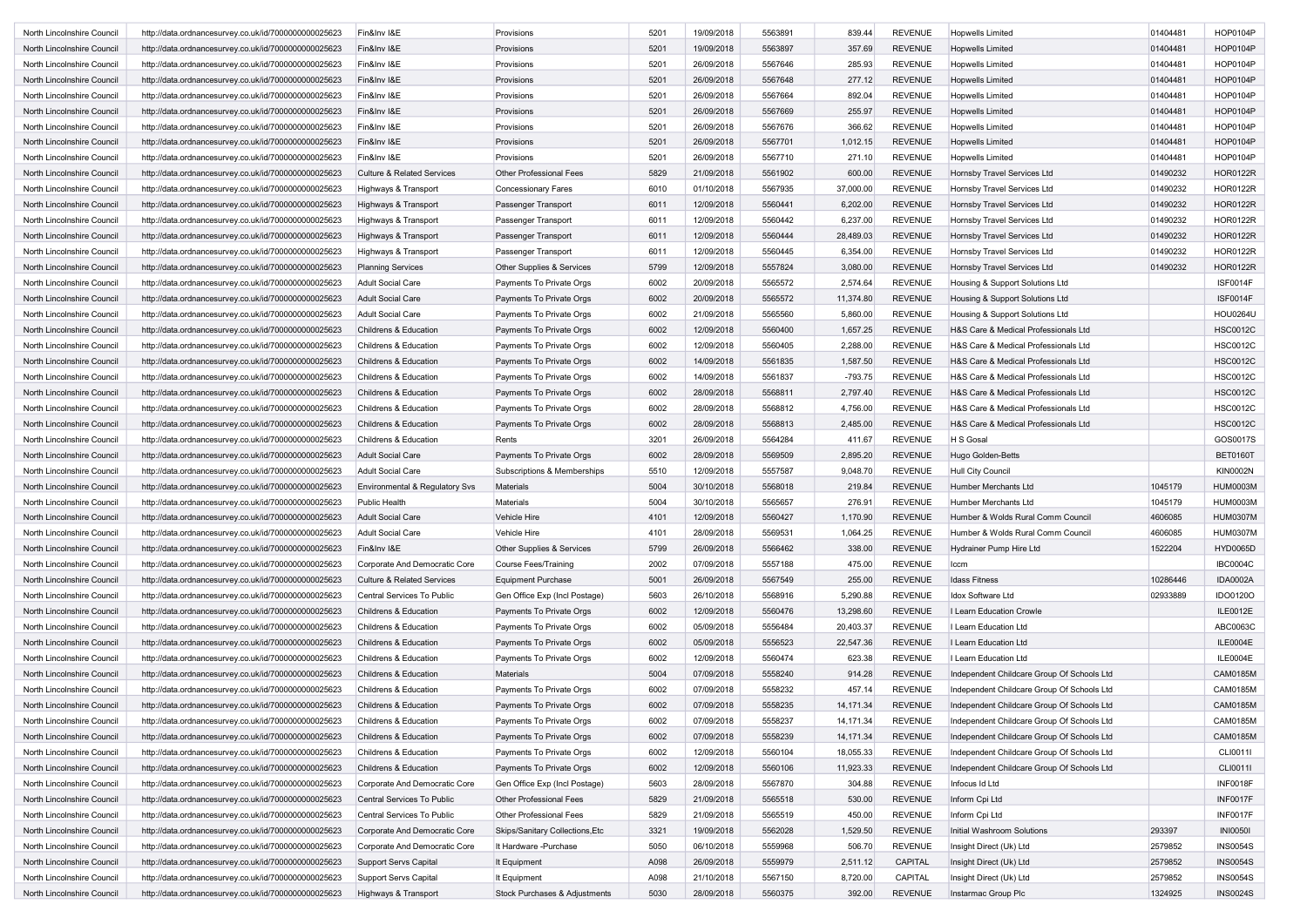| North Lincolnshire Council                               | http://data.ordnancesurvey.co.uk/id/7000000000025623 | Highways & Transport                         | Stock Purchases & Adjustments | 5030         | 28/09/2018               | 5560378            | 1,034.40           | <b>REVENUE</b>                   | Instarmac Group Plc                      | 1324925  | <b>INS0024S</b> |
|----------------------------------------------------------|------------------------------------------------------|----------------------------------------------|-------------------------------|--------------|--------------------------|--------------------|--------------------|----------------------------------|------------------------------------------|----------|-----------------|
| North Lincolnshire Council                               | http://data.ordnancesurvey.co.uk/id/7000000000025623 | Highways & Transport                         | Stock Purchases & Adjustments | 5030         | 06/10/2018               | 5562046            | 1,419.12           | <b>REVENUE</b>                   | Instarmac Group Plc                      | 1324925  | <b>INS0024S</b> |
| North Lincolnshire Council                               | http://data.ordnancesurvey.co.uk/id/7000000000025623 | Environmental & Regulatory Svs               | <b>Course Fees/Training</b>   | 2002         | 28/09/2018               | 5560496            | 360.00             | <b>REVENUE</b>                   | Institute Of Licensing Ltd               |          | <b>INS0270S</b> |
| North Lincolnshire Council                               | http://data.ordnancesurvey.co.uk/id/7000000000025623 | <b>Environmental &amp; Regulatory Svs</b>    | <b>Course Fees/Training</b>   | 2002         | 28/09/2018               | 5567913            | 1,270.00           | <b>REVENUE</b>                   | Institute Of Licensing Ltd               |          | <b>INS0270S</b> |
| North Lincolnshire Council                               | http://data.ordnancesurvey.co.uk/id/7000000000025623 | Culture, Env, Reg & Planning Cap             | <b>Building/Construction</b>  | A082         | 19/09/2018               | 5559199            | 950.00             | CAPITAL                          | Interserve Construction Limited          |          | <b>INT0159T</b> |
| North Lincolnshire Council                               | http://data.ordnancesurvey.co.uk/id/7000000000025623 | Highways & Transport                         | <b>Concessionary Fares</b>    | 6010         | 01/10/2018               | 5567937            | 5,100.00           | <b>REVENUE</b>                   | <b>Isle Coaches</b>                      |          | COA0039A        |
| North Lincolnshire Council                               | http://data.ordnancesurvey.co.uk/id/7000000000025623 | Highways & Transport                         | Passenger Transport           | 6011         | 12/09/2018               | 5560446            | 2,543.14           | <b>REVENUE</b>                   | <b>Isle Coaches</b>                      |          | COA0039A        |
| North Lincolnshire Council                               | http://data.ordnancesurvey.co.uk/id/7000000000025623 | <b>Planning Services</b>                     | Payments To Voluntary Orgs    | 6001         | 14/09/2018               | 5561493            | 1,500.00           | <b>REVENUE</b>                   | Isle Community Choir                     |          | <b>ISL0056L</b> |
| North Lincolnshire Council                               | http://data.ordnancesurvey.co.uk/id/7000000000025623 | <b>Culture &amp; Related Services</b>        | Equipment Maint.& Repair      | 5003         | 21/09/2018               | 5564194            | 993.92             | <b>REVENUE</b>                   | Isle Education Trust Enterprises Limited | 07814150 | <b>ISL0101L</b> |
| North Lincolnshire Council                               | http://data.ordnancesurvey.co.uk/id/7000000000025623 | <b>Culture &amp; Related Services</b>        | Equipment Maint.& Repair      | 5003         | 26/09/2018               | 5564195            | 993.92             | <b>REVENUE</b>                   | Isle Education Trust Enterprises Limited | 07814150 | <b>ISL0101L</b> |
|                                                          |                                                      |                                              | Equipment Maint.& Repair      | 5003         | 26/09/2018               | 5567546            | 993.92             | <b>REVENUE</b>                   |                                          | 07814150 | <b>ISL0101L</b> |
| North Lincolnshire Council                               | http://data.ordnancesurvey.co.uk/id/7000000000025623 | <b>Culture &amp; Related Services</b>        |                               |              |                          |                    |                    |                                  | Isle Education Trust Enterprises Limited |          |                 |
| North Lincolnshire Council                               | http://data.ordnancesurvey.co.uk/id/7000000000025623 | Fin&Inv I&E<br>Corporate And Democratic Core | Clothing, Uniforms & Laundry  | 5301<br>5829 | 26/09/2018<br>21/09/2018 | 5558831<br>5565529 | 543.75<br>$\Omega$ | <b>REVENUE</b><br><b>REVENUE</b> | Jacksons Workwear Rental Ltd             | 193856   | <b>JAC0171C</b> |
| North Lincolnshire Council                               | http://data.ordnancesurvey.co.uk/id/7000000000025623 |                                              | Other Professional Fees       |              |                          |                    |                    |                                  | Jacobs                                   |          | JAC0011C        |
| North Lincolnshire Council                               | http://data.ordnancesurvey.co.uk/id/7000000000025623 | Corporate And Democratic Core                | Other Professional Fees       | 5829         | 21/09/2018               | 5565589            | $\Omega$           | <b>REVENUE</b>                   | Jacobs                                   |          | JAC0011C        |
| North Lincolnshire Council                               | http://data.ordnancesurvey.co.uk/id/7000000000025623 | Corporate And Democratic Core                | Other Professional Fees       | 5829         | 21/09/2018               | 5565611            | $\Omega$           | <b>REVENUE</b>                   | Jacobs                                   |          | JAC0011C        |
| North Lincolnshire Council                               | http://data.ordnancesurvey.co.uk/id/7000000000025623 | Environmental & Regulatory Svs               | Water (Meter/Rate) & Sewerage | 3221         | 12/09/2018               | 5558876            | 6,545.62           | REVENUE                          | J C Decaux Uk Ltd                        |          | JCD0001D        |
| North Lincolnshire Council                               | http://data.ordnancesurvey.co.uk/id/7000000000025623 | Fin&Inv I&E                                  | Grounds Maintenance           | 3010         | 14/09/2018               | 5561587            | 1,961.67           | <b>REVENUE</b>                   | J E Vickers & Sons                       |          | <b>VIC0036C</b> |
| North Lincolnshire Council                               | http://data.ordnancesurvey.co.uk/id/7000000000025623 | Culture, Env, Reg & Planning Cap             | Other Costs                   | A085         | 05/09/2018               | 5557182            | 3,192.50           | CAPITAL                          | Jhp Estates Llp                          |          | JHP0012P        |
| North Lincolnshire Council                               | http://data.ordnancesurvey.co.uk/id/7000000000025623 | Environmental & Regulatory Svs               | Equipment Maint.& Repair      | 5003         | 28/09/2018               | 5564584            | 617.60             | <b>REVENUE</b>                   | J & J Maintenance Services               |          | JJM0010M        |
| North Lincolnshire Council                               | http://data.ordnancesurvey.co.uk/id/7000000000025623 | Highways & Transport                         | Other Supplies & Services     | 5799         | 26/09/2018               | 5557229            | 397.30             | <b>REVENUE</b>                   | J Mccann & Co Ltd                        | 08326109 | <b>JMC0004C</b> |
| North Lincolnshire Council                               | http://data.ordnancesurvey.co.uk/id/7000000000025623 | Highways & Transport                         | Other Supplies & Services     | 5799         | 26/09/2018               | 5557234            | 397.30             | <b>REVENUE</b>                   | J Mccann & Co Ltd                        | 08326109 | <b>JMC0004C</b> |
| North Lincolnshire Council                               | http://data.ordnancesurvey.co.uk/id/7000000000025623 | Highways & Transport                         | Other Supplies & Services     | 5799         | 26/09/2018               | 5557236            | 1,326.90           | <b>REVENUE</b>                   | J Mccann & Co Ltd                        | 08326109 | <b>JMC0004C</b> |
| North Lincolnshire Council                               | http://data.ordnancesurvey.co.uk/id/7000000000025623 | <b>Adult Social Care</b>                     | Payments To Private Orgs      | 6002         | 20/09/2018               | 5565579            | 36,362.64          | <b>REVENUE</b>                   | Jme Care Ltd                             |          | <b>ISF0035F</b> |
| North Lincolnshire Council                               | http://data.ordnancesurvey.co.uk/id/7000000000025623 | Childrens & Education                        | <b>Course Fees/Training</b>   | 2002         | 19/09/2018               | 5561923            | 300.00             | <b>REVENUE</b>                   | Jmp Support Ltd                          | 8185918  | <b>JMP0010P</b> |
| North Lincolnshire Council                               | http://data.ordnancesurvey.co.uk/id/7000000000025623 | Environmental & Regulatory Svs               | <b>Equipment Purchase</b>     | 5001         | 28/09/2018               | 5568767            | 660.00             | <b>REVENUE</b>                   | Jne Marketing Ltd                        |          | JNE0002E        |
| North Lincolnshire Council                               | http://data.ordnancesurvey.co.uk/id/7000000000025623 | Highways & Transport                         | <b>Materials</b>              | 5004         | 14/10/2018               | 5564187            | 576.00             | <b>REVENUE</b>                   | Jobling Purser Ltd                       |          | JOB0007B        |
| North Lincolnshire Council                               | http://data.ordnancesurvey.co.uk/id/7000000000025623 | Corporate And Democratic Core                | <b>Legal Fees</b>             | 5823         | 19/09/2018               | 5559166            | 476.92             | <b>REVENUE</b>                   | <b>John Barkers Solicitors</b>           |          | <b>BAR0161R</b> |
| North Lincolnshire Council                               | http://data.ordnancesurvey.co.uk/id/7000000000025623 | Corporate And Democratic Core                | Legal Fees                    | 5823         | 19/09/2018               | 5564200            | 566.02             | <b>REVENUE</b>                   | John Barkers Solicitors                  |          | <b>BAR0161R</b> |
| North Lincolnshire Council                               | http://data.ordnancesurvey.co.uk/id/7000000000025623 | Childrens & Education                        | Repair & Maintenance Costs    | 3000         | 19/09/2018               | 5562047            | 280.00             | <b>REVENUE</b>                   | John Watson T/A Ultrasonic Systems       |          | WAT0063T        |
| North Lincolnshire Council                               | http://data.ordnancesurvey.co.uk/id/7000000000025623 | <b>Culture &amp; Related Services</b>        | Other Professional Fees       | 5829         | 12/09/2018               | 5559155            | 412.50             | <b>REVENUE</b>                   | Josie Deno                               |          | JOS0003S        |
| North Lincolnshire Council                               | http://data.ordnancesurvey.co.uk/id/7000000000025623 | <b>Culture &amp; Related Services</b>        | <b>Equipment Purchase</b>     | 5001         | 13/10/2018               | 5567552            | 542.65             | <b>REVENUE</b>                   | J P Lennard Ltd                          | 00750393 | <b>LEN0001N</b> |
| North Lincolnshire Council                               | http://data.ordnancesurvey.co.uk/id/7000000000025623 | Fin&Inv I&E                                  | Provisions                    | 5201         | 19/09/2018               | 5563933            | 311.41             | <b>REVENUE</b>                   | J W Young (Butcher) Ltd                  | 01348637 | <b>JWY0001Y</b> |
| North Lincolnshire Council                               | http://data.ordnancesurvey.co.uk/id/7000000000025623 | Fin&Inv I&E                                  | Provisions                    | 5201         | 19/09/2018               | 5563972            | 252.29             | <b>REVENUE</b>                   | J W Young (Butcher) Ltd                  | 01348637 | JWY0001Y        |
| North Lincolnshire Council                               | http://data.ordnancesurvey.co.uk/id/7000000000025623 | Fin&Inv I&E                                  | Provisions                    | 5201         | 19/09/2018               | 5563973            | 403.70             | <b>REVENUE</b>                   | J W Young (Butcher) Ltd                  | 01348637 | <b>JWY0001Y</b> |
| North Lincolnshire Council                               | http://data.ordnancesurvey.co.uk/id/7000000000025623 | Fin&Inv I&E                                  | Provisions                    | 5201         | 26/09/2018               | 5567767            | 325.15             | <b>REVENUE</b>                   | J W Young (Butcher) Ltd                  | 01348637 | <b>JWY0001Y</b> |
| North Lincolnshire Council                               | http://data.ordnancesurvey.co.uk/id/7000000000025623 | Childrens & Education                        | <b>Client Transport Costs</b> | 6092         | 21/09/2018               | 5566000            | 1,950.00           | <b>REVENUE</b>                   | <b>Kaths Kabs</b>                        | 1967063  | <b>KAT0001T</b> |
| North Lincolnshire Council                               | http://data.ordnancesurvey.co.uk/id/7000000000025623 | Childrens & Education                        | <b>Client Transport Costs</b> | 6092         | 21/09/2018               | 5566002            | 258.00             | <b>REVENUE</b>                   | Kaths Kabs                               | 1967063  | <b>KAT0001T</b> |
| North Lincolnshire Council                               | http://data.ordnancesurvey.co.uk/id/7000000000025623 | Childrens & Education                        | <b>Client Transport Costs</b> | 6092         | 21/09/2018               | 5566007            | 897.00             | <b>REVENUE</b>                   | <b>Kaths Kabs</b>                        | 1967063  | <b>KAT0001T</b> |
| North Lincolnshire Council                               | http://data.ordnancesurvey.co.uk/id/7000000000025623 | Childrens & Education                        | <b>Client Transport Costs</b> | 6092         | 21/09/2018               | 5566008            | 582.00             | <b>REVENUE</b>                   | Kaths Kabs                               | 1967063  | <b>KAT0001T</b> |
| North Lincolnshire Council                               | http://data.ordnancesurvey.co.uk/id/7000000000025623 | Childrens & Education                        | <b>Client Transport Costs</b> | 6092         | 21/09/2018               | 5566016            | 697.00             | <b>REVENUE</b>                   | <b>Kaths Kabs</b>                        | 1967063  | <b>KAT0001T</b> |
| North Lincolnshire Council                               | http://data.ordnancesurvey.co.uk/id/7000000000025623 | Childrens & Education                        | <b>Client Transport Costs</b> | 6092         | 21/09/2018               | 5566041            | 687.00             | REVENUE                          | Kaths Kabs                               | 1967063  | <b>KAT0001T</b> |
| North Lincolnshire Council                               | http://data.ordnancesurvey.co.uk/id/7000000000025623 | Childrens & Education                        | <b>Client Transport Costs</b> | 6092         | 21/09/2018               | 5566045            | 569.50             | <b>REVENUE</b>                   | <b>Kaths Kabs</b>                        | 1967063  | <b>KAT0001T</b> |
| North Lincolnshire Council                               | http://data.ordnancesurvey.co.uk/id/7000000000025623 | Childrens & Education                        | <b>Client Transport Costs</b> | 6092         | 21/09/2018               | 5566049            | 600.00             | <b>REVENUE</b>                   | Kaths Kabs                               | 1967063  | KAT0001T        |
| North Lincolnshire Council                               | http://data.ordnancesurvey.co.uk/id/7000000000025623 | Childrens & Education                        | <b>Client Transport Costs</b> | 6092         | 21/09/2018               | 5566052            | 1,267.90           | <b>REVENUE</b>                   | <b>Kaths Kabs</b>                        | 1967063  | KAT0001T        |
| North Lincolnshire Council                               | http://data.ordnancesurvey.co.uk/id/7000000000025623 | Childrens & Education                        | <b>Client Transport Costs</b> | 6092         | 21/09/2018               | 5566056            | 616.50             | REVENUE                          | <b>Kaths Kabs</b>                        | 1967063  | KAT0001T        |
| North Lincolnshire Council                               | http://data.ordnancesurvey.co.uk/id/7000000000025623 | Childrens & Education                        | <b>Client Transport Costs</b> | 6092         | 21/09/2018               | 5566058            | 512.00             | <b>REVENUE</b>                   | Kaths Kabs                               | 1967063  | <b>KAT0001T</b> |
| North Lincolnshire Council                               | http://data.ordnancesurvey.co.uk/id/7000000000025623 | Childrens & Education                        | <b>Client Transport Costs</b> | 6092         | 21/09/2018               | 5566061            | 267.00             | <b>REVENUE</b>                   | Kaths Kabs                               | 1967063  | KAT0001T        |
| North Lincolnshire Council                               | http://data.ordnancesurvey.co.uk/id/7000000000025623 | Childrens & Education                        | <b>Client Transport Costs</b> | 6092         | 21/09/2018               | 5566068            | 844.70             | <b>REVENUE</b>                   | Kaths Kabs                               | 1967063  | KAT0001T        |
| North Lincolnshire Council                               | http://data.ordnancesurvey.co.uk/id/7000000000025623 | Childrens & Education                        | <b>Client Transport Costs</b> | 6092         | 21/09/2018               | 5566076            | 369.00             | <b>REVENUE</b>                   | <b>Kaths Kabs</b>                        | 1967063  | <b>KAT0001T</b> |
| North Lincolnshire Council                               | http://data.ordnancesurvey.co.uk/id/7000000000025623 | Childrens & Education                        | <b>Client Transport Costs</b> | 6092         | 21/09/2018               | 5566081            | 659.20             | <b>REVENUE</b>                   | Kaths Kabs                               | 1967063  | KAT0001T        |
| North Lincolnshire Council                               | http://data.ordnancesurvey.co.uk/id/7000000000025623 | Childrens & Education                        | <b>Client Transport Costs</b> | 6092         | 21/09/2018               | 5566083            | 519.00             | <b>REVENUE</b>                   | Kaths Kabs                               | 1967063  | KAT0001T        |
| North Lincolnshire Council                               | http://data.ordnancesurvey.co.uk/id/7000000000025623 | Childrens & Education                        | <b>Client Transport Costs</b> | 6092         | 21/09/2018               | 5566090            | 343.50             | <b>REVENUE</b>                   | Kaths Kabs                               | 1967063  | <b>KAT0001T</b> |
| North Lincolnshire Council                               | http://data.ordnancesurvey.co.uk/id/7000000000025623 | Childrens & Education                        | <b>Client Transport Costs</b> | 6092         | 21/09/2018               | 5566092            | 810.00             | <b>REVENUE</b>                   | Kaths Kabs                               | 1967063  | KAT0001T        |
|                                                          |                                                      |                                              |                               | 6092         | 21/09/2018               | 5566101            | 355.00             | <b>REVENUE</b>                   | Kaths Kabs                               | 1967063  | KAT0001T        |
| North Lincolnshire Council<br>North Lincolnshire Council | http://data.ordnancesurvey.co.uk/id/7000000000025623 | Childrens & Education                        | <b>Client Transport Costs</b> |              |                          |                    |                    |                                  |                                          |          |                 |
|                                                          | http://data.ordnancesurvey.co.uk/id/7000000000025623 | Childrens & Education                        | <b>Client Transport Costs</b> | 6092         | 21/09/2018               | 5566131            | 467.00             | <b>REVENUE</b>                   | Kaths Kabs                               | 1967063  | KAT0001T        |
| North Lincolnshire Council                               | http://data.ordnancesurvey.co.uk/id/7000000000025623 | Childrens & Education                        | Payments To Private Orgs      | 6002         | 05/09/2018               | 5556521            | 2,213.08           | <b>REVENUE</b>                   | Katie Holland                            |          | <b>HOL0470L</b> |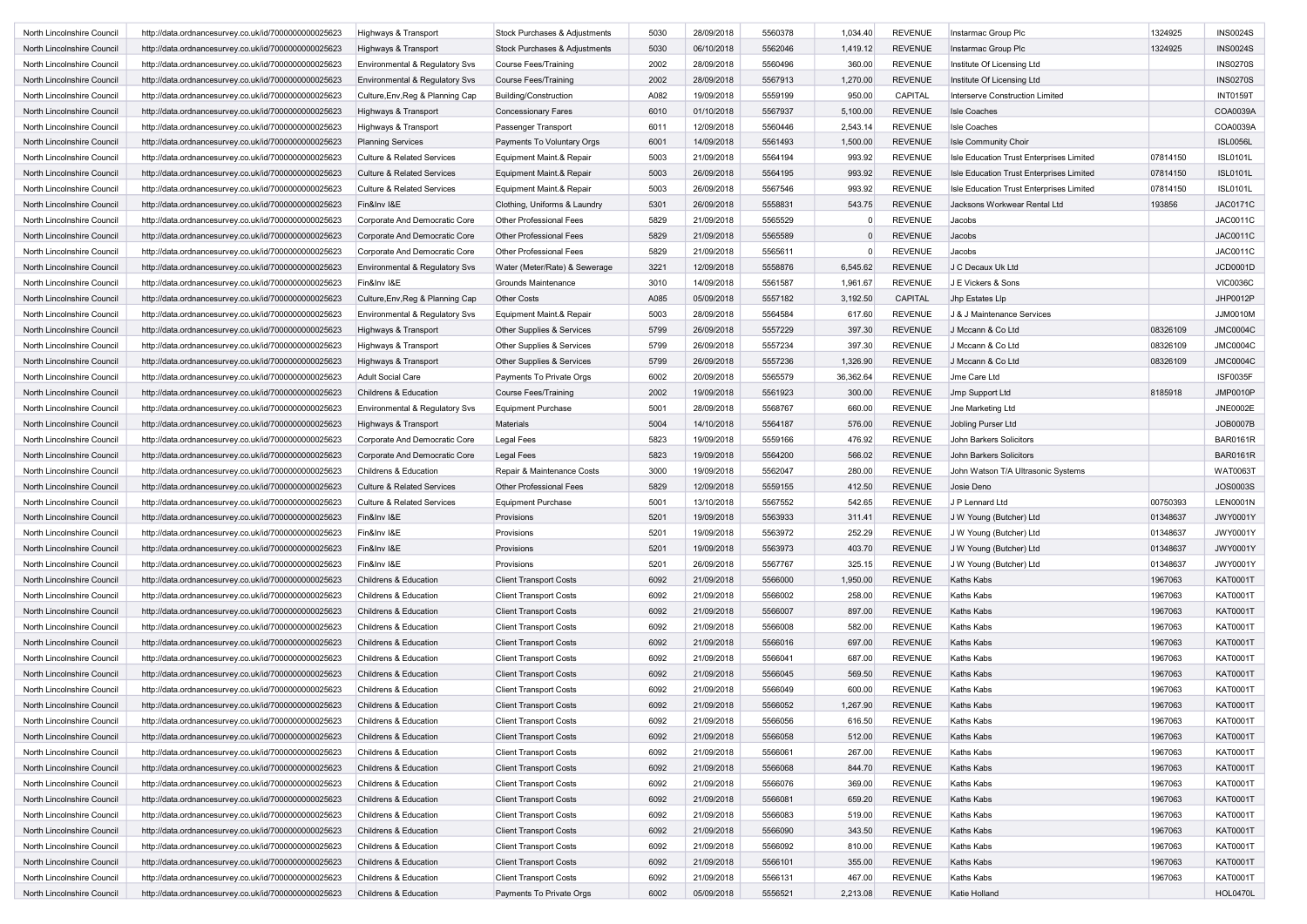| North Lincolnshire Council | http://data.ordnancesurvey.co.uk/id/7000000000025623 | Highways & Transport                  | <b>Equipment Purchase</b>     | 5001 | 10/10/2018 | 5564625 | 2,207.70  | <b>REVENUE</b> | Keltic Clothing Co Uk Ltd                | 5055453  | <b>KEL0082L</b> |
|----------------------------|------------------------------------------------------|---------------------------------------|-------------------------------|------|------------|---------|-----------|----------------|------------------------------------------|----------|-----------------|
| North Lincolnshire Council | http://data.ordnancesurvey.co.uk/id/7000000000025623 | <b>Culture &amp; Related Services</b> | Stock Purchases & Adjustments | 5030 | 14/09/2018 | 5555449 | 317.64    | <b>REVENUE</b> | Keycraft Ltd                             | SC466323 | <b>KEY0021Y</b> |
| North Lincolnshire Council | http://data.ordnancesurvey.co.uk/id/7000000000025623 | Childrens & Education                 | Payments To Private Orgs      | 6002 | 20/09/2018 | 5560260 | $-784.20$ | <b>REVENUE</b> | Keys 7ks Ltd                             | NI608728 | 7KS0001S        |
| North Lincolnshire Council | http://data.ordnancesurvey.co.uk/id/7000000000025623 | Environmental & Regulatory Svs        | Other Supplies & Services     | 5799 | 26/09/2018 | 5556575 | 216.00    | <b>REVENUE</b> | Key Security (Uk) Ltd                    | 6168252  | <b>KEY0017Y</b> |
| North Lincolnshire Council | http://data.ordnancesurvey.co.uk/id/7000000000025623 | Environmental & Regulatory Svs        | Other Supplies & Services     | 5799 | 26/09/2018 | 5562062 | 1,755.00  | <b>REVENUE</b> | Key Security (Uk) Ltd                    | 6168252  | <b>KEY0017Y</b> |
| North Lincolnshire Council | http://data.ordnancesurvey.co.uk/id/7000000000025623 | Environmental & Regulatory Svs        | Other Supplies & Services     | 5799 | 26/09/2018 | 5562069 | 330.00    | <b>REVENUE</b> | Key Security (Uk) Ltd                    | 6168252  | <b>KEY0017Y</b> |
| North Lincolnshire Council | http://data.ordnancesurvey.co.uk/id/7000000000025623 | Environmental & Regulatory Svs        | Other Supplies & Services     | 5799 | 26/09/2018 | 5562084 | 504.00    | <b>REVENUE</b> |                                          | 6168252  | <b>KEY0017Y</b> |
|                            |                                                      |                                       |                               | 5799 | 26/09/2018 | 5564271 |           | <b>REVENUE</b> | Key Security (Uk) Ltd                    |          | <b>KEY0017Y</b> |
| North Lincolnshire Council | http://data.ordnancesurvey.co.uk/id/7000000000025623 | Environmental & Regulatory Svs        | Other Supplies & Services     |      |            |         | 320.00    |                | Key Security (Uk) Ltd                    | 6168252  |                 |
| North Lincolnshire Council | http://data.ordnancesurvey.co.uk/id/7000000000025623 | Highways & Transport                  | Other Professional Fees       | 5829 | 28/09/2018 | 5567919 | 1,280.00  | <b>REVENUE</b> | Key Security (Uk) Ltd                    | 6168252  | <b>KEY0017Y</b> |
| North Lincolnshire Council | http://data.ordnancesurvey.co.uk/id/7000000000025623 | Childrens & Education                 | Payments To Private Orgs      | 6002 | 05/09/2018 | 5556525 | 5,815.32  | <b>REVENUE</b> | Kidz Club                                |          | <b>KID0044D</b> |
| North Lincolnshire Council | http://data.ordnancesurvey.co.uk/id/7000000000025623 | Childrens & Education                 | Payments To Private Orgs      | 6002 | 12/09/2018 | 5560482 | 789.75    | <b>REVENUE</b> | Kidz Club                                |          | <b>KID0044D</b> |
| North Lincolnshire Council | http://data.ordnancesurvey.co.uk/id/7000000000025623 | Childrens & Education                 | Payments To Private Orgs      | 6002 | 25/07/2018 | 5568468 | 560.00    | <b>REVENUE</b> | Kings Fund Book Shop                     |          | <b>KIN0027N</b> |
| North Lincolnshire Council | http://data.ordnancesurvey.co.uk/id/7000000000025623 | Childrens & Education                 | Payments To Private Orgs      | 6002 | 05/09/2018 | 5556526 | 26,287.04 | <b>REVENUE</b> | Kingsway Consulting Ltd                  | 02808435 | <b>KIN0105N</b> |
| North Lincolnshire Council | http://data.ordnancesurvey.co.uk/id/7000000000025623 | <b>Housing Services</b>               | Other Supplies & Services     | 5799 | 12/09/2018 | 5557641 | 392.00    | <b>REVENUE</b> | Kirks Korner Ltd                         |          | <b>KIR0182R</b> |
| North Lincolnshire Council | http://data.ordnancesurvey.co.uk/id/7000000000025623 | Culture, Env, Reg & Planning Cap      | <b>Other Costs</b>            | A085 | 12/09/2018 | 5560288 | 379.82    | CAPITAL        | Kirmington And Croxton Parish Council    |          | <b>KIR0007R</b> |
| North Lincolnshire Council | http://data.ordnancesurvey.co.uk/id/7000000000025623 | Environmental & Regulatory Svs        | Other Supplies & Services     | 5799 | 12/09/2018 | 5558879 | 360.90    | <b>REVENUE</b> | Kirton Lindsey Town Council              |          | <b>KIR0003R</b> |
| North Lincolnshire Council | http://data.ordnancesurvey.co.uk/id/7000000000025623 | Environmental & Regulatory Svs        | Other Supplies & Services     | 5799 | 12/10/2018 | 5567817 | 300.00    | <b>REVENUE</b> | K W Wilson & Sons Ltd                    | 6237791  | WIL0178L        |
| North Lincolnshire Council | http://data.ordnancesurvey.co.uk/id/7000000000025623 | Highways & Transport                  | Rents                         | 3201 | 19/09/2018 | 5563151 | 425.00    | <b>REVENUE</b> | Lambert Smith Hampton Group Ltd          |          | LAM0004M        |
| North Lincolnshire Council | http://data.ordnancesurvey.co.uk/id/7000000000025623 | Highways & Transport                  | <b>Equipment Purchase</b>     | 5001 | 26/09/2018 | 5567192 | 414.75    | <b>REVENUE</b> | Landmark Trading (Stamford) Ltd          | 5797704  | <b>LAN0176N</b> |
| North Lincolnshire Council | http://data.ordnancesurvey.co.uk/id/7000000000025623 | Highways & Transport                  | Fees & Charges Income         | 9002 | 26/09/2018 | 5531907 | 270.04    | <b>REVENUE</b> | Landmark Trading (Stamford) Ltd          | 5797704  | <b>LAN0176N</b> |
| North Lincolnshire Council | http://data.ordnancesurvey.co.uk/id/7000000000025623 | Highways & Transport                  | Fees & Charges Income         | 9002 | 26/09/2018 | 5567188 | 342.85    | <b>REVENUE</b> | Landmark Trading (Stamford) Ltd          | 5797704  | <b>LAN0176N</b> |
| North Lincolnshire Council | http://data.ordnancesurvey.co.uk/id/7000000000025623 | Highways & Transport                  | Fees & Charges Income         | 9002 | 26/09/2018 | 5567191 | 411.72    | <b>REVENUE</b> | Landmark Trading (Stamford) Ltd          | 5797704  | <b>LAN0176N</b> |
| North Lincolnshire Council | http://data.ordnancesurvey.co.uk/id/7000000000025623 | Environmental & Regulatory Svs        | Payments To Private Orgs      | 6002 | 26/09/2018 | 5565986 | 905.00    | <b>REVENUE</b> | Las Metals                               |          | <b>LAS0020S</b> |
| North Lincolnshire Council | http://data.ordnancesurvey.co.uk/id/7000000000025623 | <b>Culture &amp; Related Services</b> | Other Supplies & Services     | 5799 | 12/09/2018 | 5557289 | 1,833.33  | <b>REVENUE</b> | Ld Golf Ltd                              | 10458739 | LDG0120G        |
| North Lincolnshire Council | http://data.ordnancesurvey.co.uk/id/7000000000025623 | <b>Culture &amp; Related Services</b> | Other Supplies & Services     | 5799 | 12/09/2018 | 5557293 | 655.47    | <b>REVENUE</b> | Ld Golf Ltd                              | 10458739 | LDG0120G        |
| North Lincolnshire Council | http://data.ordnancesurvey.co.uk/id/7000000000025623 | Childrens & Education                 | Payments To Private Orgs      | 6002 | 05/09/2018 | 5556561 | 3,701.46  | <b>REVENUE</b> | Leanne Webster                           |          | <b>WEB0058B</b> |
| North Lincolnshire Council | http://data.ordnancesurvey.co.uk/id/7000000000025623 | <b>Housing Services</b>               | Other Supplies & Services     | 5799 | 12/09/2018 | 5557642 | 600.00    | <b>REVENUE</b> | Lee Cruz                                 |          | CRU0021U        |
| North Lincolnshire Council | http://data.ordnancesurvey.co.uk/id/7000000000025623 | <b>Support Servs Capital</b>          | It Equipment                  | A098 | 21/09/2018 | 5562087 | 8,000.00  | CAPITAL        | Leeds City Council                       |          | <b>LEE0066E</b> |
| North Lincolnshire Council | http://data.ordnancesurvey.co.uk/id/7000000000025623 | Childrens & Education                 | Payments To Private Orgs      | 6002 | 28/09/2018 | 5567914 | 1,090.00  | <b>REVENUE</b> | Leoni Kitchin                            |          | KIT0156T        |
| North Lincolnshire Council | http://data.ordnancesurvey.co.uk/id/7000000000025623 | Childrens & Education                 | Payments To Private Orgs      | 6002 | 05/09/2018 | 5556502 | 595.35    | <b>REVENUE</b> | <b>Lesley Campbell</b>                   |          | CAM0130M        |
| North Lincolnshire Council | http://data.ordnancesurvey.co.uk/id/7000000000025623 | <b>Culture &amp; Related Services</b> | <b>Course Fees/Training</b>   | 2002 | 28/09/2018 | 5569355 | 320.88    | <b>REVENUE</b> | Les Mills Fitness Uk Ltd                 | 07880229 | MIL0298L        |
| North Lincolnshire Council | http://data.ordnancesurvey.co.uk/id/7000000000025623 | <b>Adult Social Care</b>              |                               | 5799 | 07/09/2018 | 5558256 | 560.00    | <b>REVENUE</b> | Lewis Removals Ltd                       | 05115077 | LEW0003W        |
|                            |                                                      | Childrens & Education                 | Other Supplies & Services     | 5603 | 28/09/2018 | 5564418 | 347.50    | <b>REVENUE</b> | Lewis Removals Ltd                       |          | LEW0003W        |
| North Lincolnshire Council | http://data.ordnancesurvey.co.uk/id/7000000000025623 |                                       | Gen Office Exp (Incl Postage) |      |            |         |           |                |                                          | 05115077 |                 |
| North Lincolnshire Council | http://data.ordnancesurvey.co.uk/id/7000000000025623 | Childrens & Education                 | Other Supplies & Services     | 5799 | 19/09/2018 | 5562040 | 40.00     | <b>REVENUE</b> | Lewis Removals Ltd                       | 05115077 | <b>LEW0003W</b> |
| North Lincolnshire Council | http://data.ordnancesurvey.co.uk/id/7000000000025623 | Highways & Transport                  | Other Supplies & Services     | 5799 | 19/09/2018 | 5562040 | 82.50     | <b>REVENUE</b> | Lewis Removals Ltd                       | 05115077 | LEW0003W        |
| North Lincolnshire Council | http://data.ordnancesurvey.co.uk/id/7000000000025623 | Environmental & Regulatory Svs        | <b>Leased Cars Rental</b>     | 4301 | 12/09/2018 | 5560461 | 328.92    | <b>REVENUE</b> | Lex Autolease Ltd                        | 1090741  | <b>FIR0071R</b> |
| North Lincolnshire Council | http://data.ordnancesurvey.co.uk/id/7000000000025623 | Environmental & Regulatory Svs        | <b>Leased Cars Rental</b>     | 4301 | 12/09/2018 | 5560466 | 332.44    | <b>REVENUE</b> | Lex Autolease Ltd                        | 1090741  | <b>FIR0071R</b> |
| North Lincolnshire Council | http://data.ordnancesurvey.co.uk/id/7000000000025623 | Corporate And Democratic Core         | Gen Office Exp (Incl Postage) | 5603 | 21/09/2018 | 5557181 | 556.39    | <b>REVENUE</b> | Lexon (G.B) Limited                      | 9671486  | LEX0012X        |
| North Lincolnshire Council | http://data.ordnancesurvey.co.uk/id/7000000000025623 | Corporate And Democratic Core         | Gen Office Exp (Incl Postage) | 5603 | 19/10/2018 | 5567431 | 865.00    | <b>REVENUE</b> | Lexon (G.B) Limited                      | 9671486  | LEX0012X        |
| North Lincolnshire Council | http://data.ordnancesurvey.co.uk/id/7000000000025623 | Corporate And Democratic Core         | Legal Fees                    | 5823 | 19/09/2018 | 5559164 | 269.00    | <b>REVENUE</b> | Lextox                                   |          | LEX0011X        |
| North Lincolnshire Council | http://data.ordnancesurvey.co.uk/id/7000000000025623 | Corporate And Democratic Core         | Legal Fees                    | 5823 | 19/09/2018 | 5561134 | 574.25    | <b>REVENUE</b> | Lextox                                   |          | LEX0011X        |
| North Lincolnshire Council | http://data.ordnancesurvey.co.uk/id/7000000000025623 | Childrens & Education                 | Payments To Private Orgs      | 6002 | 07/09/2018 | 5558248 | 16,607.10 | <b>REVENUE</b> | Life Change Care Ltd                     |          | <b>LIF0163F</b> |
| North Lincolnshire Council | http://data.ordnancesurvey.co.uk/id/7000000000025623 | Childrens & Education                 | Payments To Private Orgs      | 6002 | 12/09/2018 | 5556529 | 13,952.51 | REVENUE        | Lincoln Gardens Pre School               |          | <b>LIN0248N</b> |
| North Lincolnshire Council | http://data.ordnancesurvey.co.uk/id/7000000000025623 | Highways & Transport                  | Passenger Transport           | 6011 | 28/09/2018 | 5569353 | 9,997.86  | <b>REVENUE</b> | Lincolnshire County Council              |          | <b>LIN0003N</b> |
| North Lincolnshire Counci  | http://data.ordnancesurvey.co.uk/id/7000000000025623 | Culture, Env, Reg & Planning Cap      | Other Costs                   | A085 | 14/09/2018 | 5561004 | 360.00    | CAPITAL        | Lincolnshire Lime                        |          | <b>LIN0378N</b> |
| North Lincolnshire Council | http://data.ordnancesurvey.co.uk/id/7000000000025623 | Environmental & Regulatory Svs        | Other Supplies & Services     | 5799 | 28/09/2018 | 5550611 | 727.00    | <b>REVENUE</b> | Lincolnshire Proficiency Tests Committee |          | <b>LIN0342N</b> |
| North Lincolnshire Council | http://data.ordnancesurvey.co.uk/id/7000000000025623 | <b>Adult Social Care</b>              | Payments To Health Providers  | 6019 | 26/09/2018 | 5567263 | 396.00    | <b>REVENUE</b> | Lincs Community Health Services Nhst     |          | <b>LIN0384N</b> |
| North Lincolnshire Council | http://data.ordnancesurvey.co.uk/id/7000000000025623 | <b>Adult Social Care</b>              | Payments To Health Providers  | 6019 | 26/09/2018 | 5567289 | 264.00    | <b>REVENUE</b> | Lincs Community Health Services Nhst     |          | LIN0384N        |
| North Lincolnshire Council | http://data.ordnancesurvey.co.uk/id/7000000000025623 | <b>Adult Social Care</b>              | Payments To Health Providers  | 6019 | 26/09/2018 | 5567411 | 472.00    | <b>REVENUE</b> | Lincs Community Health Services Nhst     |          | <b>LIN0384N</b> |
| North Lincolnshire Council | http://data.ordnancesurvey.co.uk/id/7000000000025623 | Environmental & Regulatory Svs        | Payments To Voluntary Orgs    | 6001 | 12/09/2018 | 5558550 | 690.40    | <b>REVENUE</b> | Lindsey Lodge Hospice                    |          | LIN0261N        |
| North Lincolnshire Council | http://data.ordnancesurvey.co.uk/id/7000000000025623 | Environmental & Regulatory Svs        | Payments To Voluntary Orgs    | 6001 | 26/09/2018 | 5565976 | 687.79    | <b>REVENUE</b> | Lindsey Lodge Hospice                    |          | LIN0261N        |
| North Lincolnshire Council | http://data.ordnancesurvey.co.uk/id/7000000000025623 | Environmental & Regulatory Svs        | Payments To Voluntary Orgs    | 6001 | 21/10/2018 | 5567123 | 704.99    | <b>REVENUE</b> | Lindsey Lodge Hospice                    |          | LIN0261N        |
| North Lincolnshire Council | http://data.ordnancesurvey.co.uk/id/7000000000025623 | Childrens & Education                 | Payments To Private Orgs      | 6002 | 05/09/2018 | 5556490 | 1,087.48  | <b>REVENUE</b> | Lisa Atkinson                            |          | ATK0120K        |
| North Lincolnshire Council | http://data.ordnancesurvey.co.uk/id/7000000000025623 | Childrens & Education                 | Payments To Private Orgs      | 6002 | 05/09/2018 | 5556491 | 1,426.64  | <b>REVENUE</b> | Lisa Backhouse                           |          | <b>BAC0163C</b> |
| North Lincolnshire Council | http://data.ordnancesurvey.co.uk/id/7000000000025623 | Childrens & Education                 | Payments To Voluntary Orgs    | 6001 | 05/09/2018 | 5556530 | 24,362.98 | <b>REVENUE</b> | Little Acorns Pre-School                 |          | LIT0009T        |
| North Lincolnshire Council | http://data.ordnancesurvey.co.uk/id/7000000000025623 | Childrens & Education                 | Other Supplies & Services     | 5799 | 26/09/2018 | 5564285 | 600.00    | <b>REVENUE</b> | Little Angels Pre-School                 |          | LIT0045T        |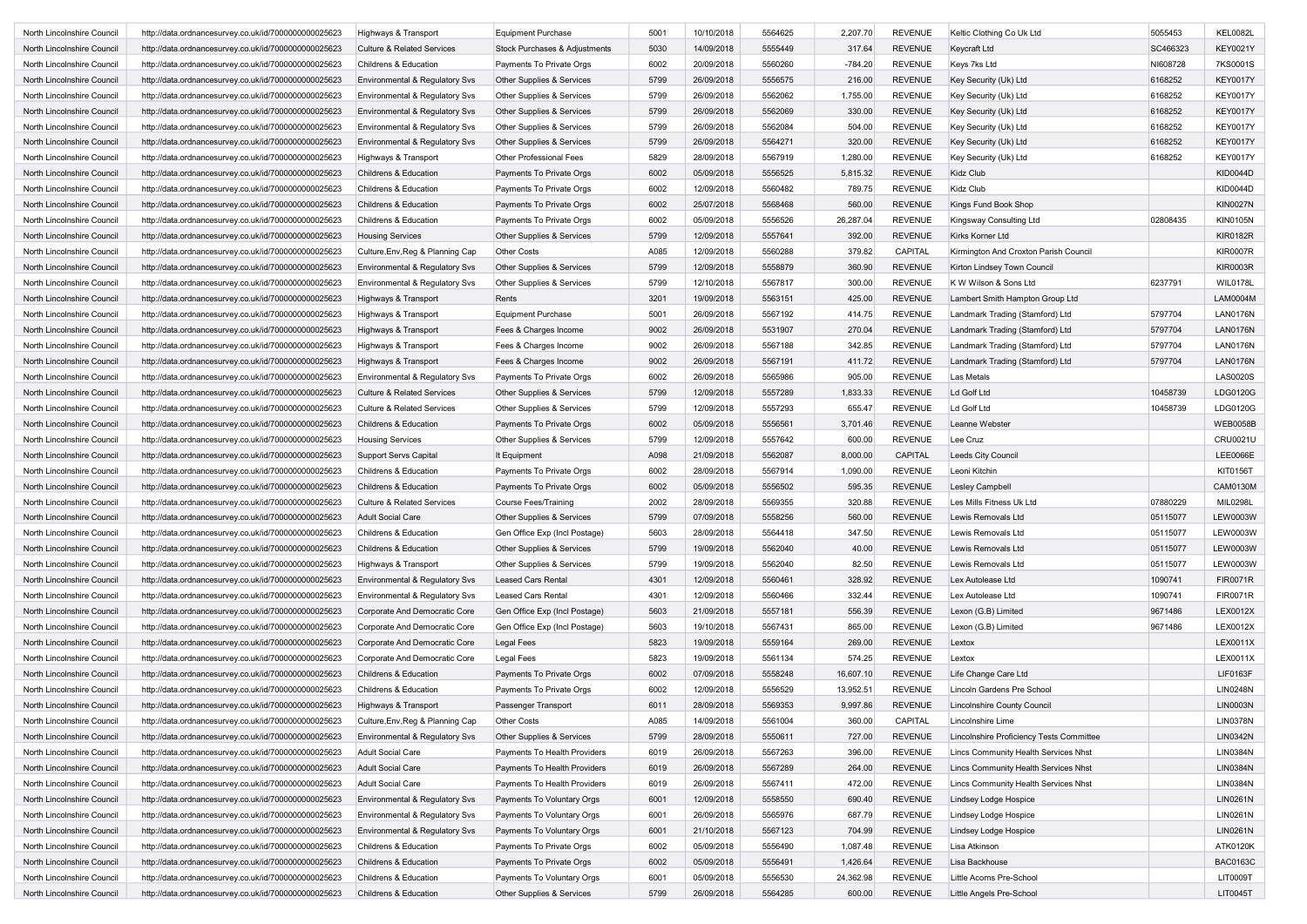| North Lincolnshire Council | http://data.ordnancesurvey.co.uk/id/7000000000025623 | Childrens & Education                 | Payments To Private Orgs       | 6002 | 05/09/2018 | 5556534 | 14,961.66   | <b>REVENUE</b> | Little Angels Pre-School                |          | LIT0045T        |
|----------------------------|------------------------------------------------------|---------------------------------------|--------------------------------|------|------------|---------|-------------|----------------|-----------------------------------------|----------|-----------------|
| North Lincolnshire Council | http://data.ordnancesurvey.co.uk/id/7000000000025623 | Childrens & Education                 | Payments To Private Orgs       | 6002 | 05/09/2018 | 5556528 | 11,887.89   | <b>REVENUE</b> | <b>Little Cygnets Nursery</b>           |          | <b>LCN0002N</b> |
| North Lincolnshire Council | http://data.ordnancesurvey.co.uk/id/7000000000025623 | Childrens & Education                 | Payments To Private Orgs       | 6002 | 19/09/2018 | 5563611 | 1,174.50    | <b>REVENUE</b> | Little Goslings Day Nursery             |          | LIT0082T        |
| North Lincolnshire Council | http://data.ordnancesurvey.co.uk/id/7000000000025623 | Childrens & Education                 | Payments To Private Orgs       | 6002 | 05/09/2018 | 5556533 | 10,027.36   | <b>REVENUE</b> | Little Imps Playgroup                   |          | LIT0035T        |
| North Lincolnshire Council | http://data.ordnancesurvey.co.uk/id/7000000000025623 | Childrens & Education                 | Payments To Voluntary Orgs     | 6001 | 05/09/2018 | 5556532 | 23,084.88   | <b>REVENUE</b> | Little Rascals Pre-School               |          | LIT0011T        |
| North Lincolnshire Council | http://data.ordnancesurvey.co.uk/id/7000000000025623 | Childrens & Education                 | Payments To Private Orgs       | 6002 | 05/09/2018 | 5556531 | 23,224.53   | <b>REVENUE</b> | Little Tots Nurserv                     |          | LIT0010T        |
| North Lincolnshire Council | http://data.ordnancesurvey.co.uk/id/7000000000025623 | <b>Housing Services</b>               | Fees & Charges Income          | 9002 | 12/09/2018 | 5558143 | $-228.75$   | <b>REVENUE</b> | Lmb Ltd                                 | 4637736  | LMB0001B        |
| North Lincolnshire Council | http://data.ordnancesurvey.co.uk/id/7000000000025623 | Corporate And Democratic Core         | <b>Other Professional Fees</b> | 5829 | 05/09/2018 | 5557251 | $-1,465.68$ | <b>REVENUE</b> | <b>Local Government Association</b>     |          | LOC0004C        |
| North Lincolnshire Council | http://data.ordnancesurvey.co.uk/id/7000000000025623 | Corporate And Democratic Core         | Other Professional Fees        | 5829 | 05/09/2018 | 5557252 | 1,465.68    | <b>REVENUE</b> | <b>Local Government Association</b>     |          | LOC0083C        |
| North Lincolnshire Council | http://data.ordnancesurvey.co.uk/id/7000000000025623 | Childrens & Education                 | <b>Materials</b>               | 5004 | 14/09/2018 | 5560114 | 330.50      | <b>REVENUE</b> | Lyreco Uk Ltd                           | 442696   | LYR0001R        |
| North Lincolnshire Council | http://data.ordnancesurvey.co.uk/id/7000000000025623 | Corporate And Democratic Core         | Gen Office Exp (Incl Postage)  | 5603 | 26/09/2018 | 5557827 | 303.33      | REVENUE        | Lyreco Uk Ltd                           | 442696   | LYR0001R        |
| North Lincolnshire Council | http://data.ordnancesurvey.co.uk/id/7000000000025623 | Corporate And Democratic Core         | Gen Office Exp (Incl Postage)  | 5603 | 26/09/2018 | 5557832 | 363.35      | <b>REVENUE</b> | Lyreco Uk Ltd                           | 442696   | LYR0001R        |
| North Lincolnshire Council | http://data.ordnancesurvey.co.uk/id/7000000000025623 | <b>Culture &amp; Related Services</b> | Gen Office Exp (Incl Postage)  | 5603 | 26/09/2018 | 5558382 | 241.86      | <b>REVENUE</b> | Lyreco Uk Ltd                           | 442696   | LYR0001R        |
| North Lincolnshire Council |                                                      | <b>Culture &amp; Related Services</b> |                                | 6001 | 19/09/2018 | 5562992 | 870.00      | <b>REVENUE</b> | Madani Community Development Foundation |          | MAD0031D        |
|                            | http://data.ordnancesurvey.co.uk/id/7000000000025623 |                                       | Payments To Voluntary Orgs     |      |            | 5564545 |             | <b>REVENUE</b> | Madeleine Dudding                       |          | DUD0005D        |
| North Lincolnshire Council | http://data.ordnancesurvey.co.uk/id/7000000000025623 | Childrens & Education                 | Other Professional Fees        | 5829 | 21/09/2018 |         | 300.00      |                |                                         |          |                 |
| North Lincolnshire Council | http://data.ordnancesurvey.co.uk/id/7000000000025623 | Culture, Env, Reg & Planning Cap      | <b>Other Costs</b>             | A085 | 12/09/2018 | 5560076 | 745.00      | CAPITAL        | Manton & Cleatham Parish Meeting        |          | <b>MAN0229N</b> |
| North Lincolnshire Council | http://data.ordnancesurvey.co.uk/id/7000000000025623 | Culture, Env, Reg & Planning Cap      | <b>Other Costs</b>             | A085 | 12/09/2018 | 5560076 | 250.00      | CAPITAL        | Manton & Cleatham Parish Meeting        |          | <b>MAN0229N</b> |
| North Lincolnshire Council | http://data.ordnancesurvey.co.uk/id/7000000000025623 | <b>Culture &amp; Related Services</b> | Payments To Voluntary Orgs     | 6001 | 12/09/2018 | 5560076 | 250.00      | <b>REVENUE</b> | Manton & Cleatham Parish Meeting        |          | <b>MAN0229N</b> |
| North Lincolnshire Council | http://data.ordnancesurvey.co.uk/id/7000000000025623 | Childrens & Education                 | Payments To Private Orgs       | 6002 | 05/09/2018 | 5556509 | 3,572.10    | <b>REVENUE</b> | Marie Fenwick                           |          | <b>FEN0095N</b> |
| North Lincolnshire Council | http://data.ordnancesurvey.co.uk/id/7000000000025623 | Culture, Env, Reg & Planning Cap      | Other Costs                    | A085 | 07/09/2018 | 5557325 | 1,363.00    | CAPITAL        | Marine Management Organisation          |          | <b>MAR0256R</b> |
| North Lincolnshire Council | http://data.ordnancesurvey.co.uk/id/7000000000025623 | Fin&Inv I&E                           | Other Supplies & Services      | 5799 | 07/09/2018 | 5558306 | 495.00      | <b>REVENUE</b> | Mark Jenkinson & Son                    |          | <b>MAR0209R</b> |
| North Lincolnshire Council | http://data.ordnancesurvey.co.uk/id/7000000000025623 | Fin&Inv I&E                           | Other Supplies & Services      | 5799 | 07/09/2018 | 5558308 | 495.00      | <b>REVENUE</b> | Mark Jenkinson & Son                    |          | <b>MAR0209R</b> |
| North Lincolnshire Council | http://data.ordnancesurvey.co.uk/id/7000000000025623 | Fin&Inv I&E                           | Other Supplies & Services      | 5799 | 07/09/2018 | 5558310 | 495.00      | <b>REVENUE</b> | Mark Jenkinson & Son                    |          | MAR0209R        |
| North Lincolnshire Council | http://data.ordnancesurvey.co.uk/id/7000000000025623 | Fin&Inv I&E                           | Other Supplies & Services      | 5799 | 07/09/2018 | 5558312 | 495.00      | <b>REVENUE</b> | Mark Jenkinson & Son                    |          | <b>MAR0209R</b> |
| North Lincolnshire Council | http://data.ordnancesurvey.co.uk/id/7000000000025623 | Fin&Inv I&E                           | Other Supplies & Services      | 5799 | 07/09/2018 | 5558314 | 495.00      | <b>REVENUE</b> | Mark Jenkinson & Son                    |          | <b>MAR0209R</b> |
| North Lincolnshire Council | http://data.ordnancesurvey.co.uk/id/7000000000025623 | Fin&Inv I&E                           | Other Supplies & Services      | 5799 | 07/09/2018 | 5558316 | 750.00      | <b>REVENUE</b> | Mark Jenkinson & Son                    |          | <b>MAR0209R</b> |
| North Lincolnshire Council | http://data.ordnancesurvey.co.uk/id/7000000000025623 | Fin&Inv I&E                           | <b>Materials</b>               | 5004 | 26/09/2018 | 5564790 | 8,242.50    | <b>REVENUE</b> | Martin Williams (Hull) Ltd              | 4756870  | WIL0777L        |
| North Lincolnshire Council | http://data.ordnancesurvey.co.uk/id/7000000000025623 | Culture, Env, Reg & Planning Cap      | Consultants                    | A087 | 09/10/2018 | 5568479 | 39,094.10   | CAPITAL        | <b>Mason Clark Associates</b>           | 02537113 | <b>MAS0158S</b> |
| North Lincolnshire Council | http://data.ordnancesurvey.co.uk/id/7000000000025623 | Highways & Transport                  | Repair & Maintenance Costs     | 3000 | 21/09/2018 | 5556573 | 275.00      | <b>REVENUE</b> | <b>Mason Clark Associates</b>           | 02537113 | MAS0158S        |
| North Lincolnshire Council | http://data.ordnancesurvey.co.uk/id/7000000000025623 | <b>Adult Social Care</b>              | Pay - Agency                   | 0131 | 19/09/2018 | 5561929 | 358.93      | <b>REVENUE</b> | Matrix Scm Ltd                          | 2227962  | <b>MAT0022T</b> |
| North Lincolnshire Council | http://data.ordnancesurvey.co.uk/id/7000000000025623 | <b>Adult Social Care</b>              | Pay - Agency                   | 0131 | 19/09/2018 | 5561929 | 5,241.98    | <b>REVENUE</b> | Matrix Scm Ltd                          | 2227962  | <b>MAT0022T</b> |
| North Lincolnshire Council | http://data.ordnancesurvey.co.uk/id/7000000000025623 | <b>Adult Social Care</b>              | Pay - Agency                   | 0131 | 21/09/2018 | 5561927 | 7,060.34    | <b>REVENUE</b> | Matrix Scm Ltd                          | 2227962  | <b>MAT0022T</b> |
| North Lincolnshire Council | http://data.ordnancesurvey.co.uk/id/7000000000025623 | <b>Adult Social Care</b>              | Pay - Agency                   | 0131 | 21/09/2018 | 5561927 | 224.34      | <b>REVENUE</b> | Matrix Scm Ltd                          | 2227962  | MAT0022T        |
| North Lincolnshire Council | http://data.ordnancesurvey.co.uk/id/7000000000025623 | <b>Adult Social Care</b>              | Pay - Agency                   | 0131 | 28/09/2018 | 5566509 | 5,208.63    | <b>REVENUE</b> | Matrix Scm Ltd                          | 2227962  | <b>MAT0022T</b> |
| North Lincolnshire Council | http://data.ordnancesurvey.co.uk/id/7000000000025623 | <b>Adult Social Care</b>              | Pay - Agency                   | 0131 | 28/09/2018 | 5566509 | 224.34      | <b>REVENUE</b> | Matrix Scm Ltd                          | 2227962  | <b>MAT0022T</b> |
| North Lincolnshire Council | http://data.ordnancesurvey.co.uk/id/7000000000025623 | Central Services To Public            | Pay - Agency                   | 0131 | 19/09/2018 | 5561929 | 517.35      | <b>REVENUE</b> | Matrix Scm Ltd                          | 2227962  | <b>MAT0022T</b> |
| North Lincolnshire Council | http://data.ordnancesurvey.co.uk/id/7000000000025623 | Central Services To Public            | Pay - Agency                   | 0131 | 21/09/2018 | 5561927 | 615.61      | <b>REVENUE</b> | Matrix Scm Ltd                          | 2227962  | <b>MAT0022T</b> |
| North Lincolnshire Council | http://data.ordnancesurvey.co.uk/id/7000000000025623 | Central Services To Public            | Pay - Agency                   | 0131 | 28/09/2018 | 5566509 | 530.40      | <b>REVENUE</b> | Matrix Scm Ltd                          | 2227962  | <b>MAT0022T</b> |
| North Lincolnshire Council | http://data.ordnancesurvey.co.uk/id/7000000000025623 | Childrens & Education                 | Pay - Agency                   | 0131 | 19/09/2018 | 5561929 | 1,834.03    | <b>REVENUE</b> | Matrix Scm Ltd                          | 2227962  | <b>MAT0022T</b> |
| North Lincolnshire Council | http://data.ordnancesurvey.co.uk/id/7000000000025623 | Childrens & Education                 | Pay - Agency                   | 0131 | 19/09/2018 | 5561929 | 59.40       | <b>REVENUE</b> | Matrix Scm Ltd                          | 2227962  | <b>MAT0022T</b> |
| North Lincolnshire Council | http://data.ordnancesurvey.co.uk/id/7000000000025623 | Childrens & Education                 | Pay - Agency                   | 0131 | 21/09/2018 | 5561927 | 1,905.03    | <b>REVENUE</b> | Matrix Scm Ltd                          | 2227962  | <b>MAT0022T</b> |
| North Lincolnshire Council | http://data.ordnancesurvey.co.uk/id/7000000000025623 | Childrens & Education                 | Pay - Agency                   | 0131 | 21/09/2018 | 5561927 | 59.40       | <b>REVENUE</b> | Matrix Scm Ltd                          | 2227962  | <b>MAT0022T</b> |
| North Lincolnshire Council | http://data.ordnancesurvey.co.uk/id/7000000000025623 | Corporate And Democratic Core         | Pay - Agency                   | 0131 | 19/09/2018 | 5561929 | 2,640.56    | REVENUE        | Matrix Scm Ltd                          | 2227962  | <b>MAT0022T</b> |
| North Lincolnshire Council | http://data.ordnancesurvey.co.uk/id/7000000000025623 | Corporate And Democratic Core         | Pay - Agency                   | 0131 | 19/09/2018 | 5561929 | 1,525.83    | <b>REVENUE</b> | Matrix Scm Ltd                          | 2227962  | <b>MAT0022T</b> |
| North Lincolnshire Counci  | http://data.ordnancesurvey.co.uk/id/7000000000025623 | Corporate And Democratic Core         | Pay - Agency                   | 0131 | 21/09/2018 | 5561927 | 3,221.05    | REVENUE        | Matrix Scm Ltd                          | 2227962  | MAT0022T        |
| North Lincolnshire Council | http://data.ordnancesurvey.co.uk/id/7000000000025623 | Corporate And Democratic Core         | Pay - Agency                   | 0131 | 21/09/2018 | 5561927 | 2,640.56    | <b>REVENUE</b> | Matrix Scm Ltd                          | 2227962  | MAT0022T        |
| North Lincolnshire Council | http://data.ordnancesurvey.co.uk/id/7000000000025623 | Corporate And Democratic Core         | Pay - Agency                   | 0131 | 28/09/2018 | 5566509 | 835.10      | <b>REVENUE</b> | Matrix Scm Ltd                          | 2227962  | <b>MAT0022T</b> |
| North Lincolnshire Council | http://data.ordnancesurvey.co.uk/id/7000000000025623 | <b>Culture &amp; Related Services</b> | Pay - Agency                   | 0131 | 28/09/2018 | 5566509 | 1,502.47    | <b>REVENUE</b> | Matrix Scm Ltd                          | 2227962  | <b>MAT0022T</b> |
| North Lincolnshire Council | http://data.ordnancesurvey.co.uk/id/7000000000025623 | Environmental & Regulatory Svs        | Pay - Agency                   | 0131 | 19/09/2018 | 5561929 | 2,094.33    | <b>REVENUE</b> | Matrix Scm Ltd                          | 2227962  | <b>MAT0022T</b> |
| North Lincolnshire Council | http://data.ordnancesurvey.co.uk/id/7000000000025623 | Environmental & Regulatory Svs        |                                | 0131 | 28/09/2018 | 5566509 | 1,811.88    | <b>REVENUE</b> | Matrix Scm Ltd                          | 2227962  | <b>MAT0022T</b> |
|                            | http://data.ordnancesurvey.co.uk/id/7000000000025623 |                                       | Pay - Agency                   |      |            |         |             |                |                                         |          | <b>MAT0022T</b> |
| North Lincolnshire Council |                                                      | Public Health                         | Pay - Agency                   | 0131 | 19/09/2018 | 5561929 | 1,238.06    | <b>REVENUE</b> | Matrix Scm Ltd                          | 2227962  |                 |
| North Lincolnshire Council | http://data.ordnancesurvey.co.uk/id/7000000000025623 | Public Health                         | Pay - Agency                   | 0131 | 28/09/2018 | 5566509 | 929.39      | <b>REVENUE</b> | Matrix Scm Ltd                          | 2227962  | <b>MAT0022T</b> |
| North Lincolnshire Council | http://data.ordnancesurvey.co.uk/id/7000000000025623 | Culture & Related Services            | Repair & Maintenance Costs     | 3000 | 21/09/2018 | 5565863 | 2,058.00    | <b>REVENUE</b> | Mdh Utility Services Ltd                | 5081834  | <b>MDH0005H</b> |
| North Lincolnshire Council | http://data.ordnancesurvey.co.uk/id/7000000000025623 | <b>Culture &amp; Related Services</b> | <b>Exhibitions/Events</b>      | 5709 | 28/09/2018 | 5568006 | 450.00      | <b>REVENUE</b> | Md Signs Limited                        | 07734254 | MDS0003S        |
| North Lincolnshire Council | http://data.ordnancesurvey.co.uk/id/7000000000025623 | <b>Planning Services</b>              | Payments To Voluntary Orgs     | 6001 | 12/09/2018 | 5558589 | 38,546.64   | <b>REVENUE</b> | Meeting New Horizons Cic                |          | MEE0006E        |
| North Lincolnshire Council | http://data.ordnancesurvey.co.uk/id/7000000000025623 | Childrens & Education                 | Payments To Private Orgs       | 6002 | 05/09/2018 | 5556536 | 25,876.05   | <b>REVENUE</b> | Mels Totstop Day Nursery                |          | MEL0044L        |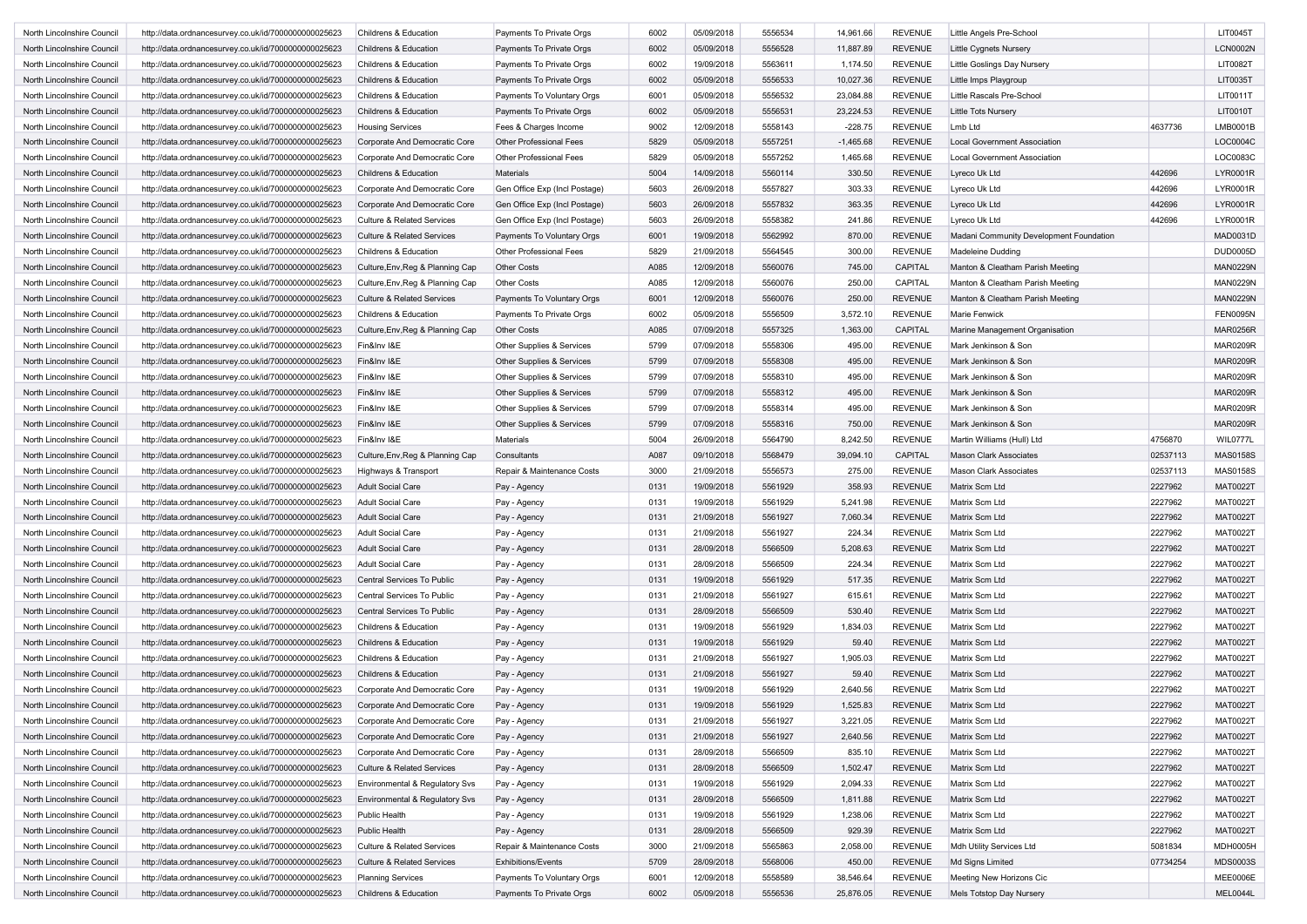| North Lincolnshire Council                               | http://data.ordnancesurvey.co.uk/id/7000000000025623                                                         | Childrens & Education                          | Payments To Private Orgs                             | 6002         | 12/09/2018               | 5560182 | 420.00           | <b>REVENUE</b> | Mels Totstop Day Nursery                                |          | MEL0044L        |
|----------------------------------------------------------|--------------------------------------------------------------------------------------------------------------|------------------------------------------------|------------------------------------------------------|--------------|--------------------------|---------|------------------|----------------|---------------------------------------------------------|----------|-----------------|
| North Lincolnshire Council                               | http://data.ordnancesurvey.co.uk/id/7000000000025623                                                         | <b>Adult Social Care</b>                       | Payments To Private Orgs                             | 6002         | 21/09/2018               | 5565584 | 2,940.28         | <b>REVENUE</b> | Mencap                                                  |          | MEN0244N        |
| North Lincolnshire Council                               | http://data.ordnancesurvey.co.uk/id/7000000000025623                                                         | Childrens & Education                          | Payments To Private Orgs                             | 6002         | 14/10/2018               | 5564588 | 320.00           | <b>REVENUE</b> | Mental Health First Aid England                         |          | MHF0001F        |
| North Lincolnshire Council                               | http://data.ordnancesurvey.co.uk/id/7000000000025623                                                         | Environmental & Regulatory Svs                 | Other Supplies & Services                            | 5799         | 07/09/2018               | 5556270 | 3,013.00         | <b>REVENUE</b> | Messingham Parish Council                               |          | <b>MES0002S</b> |
| North Lincolnshire Council                               | http://data.ordnancesurvey.co.uk/id/7000000000025623                                                         | Culture, Env, Reg & Planning Cap               | Other Costs                                          | A085         | 12/09/2018               | 5560079 | 7,080.00         | CAPITAL        | Messingham Village Hall                                 |          | <b>MES0004S</b> |
| North Lincolnshire Council                               | http://data.ordnancesurvey.co.uk/id/7000000000025623                                                         | Highways & Transport                           | <b>Equipment Purchase</b>                            | 5001         | 14/09/2018               | 5559868 | 308.84           | <b>REVENUE</b> | Metric Group Ltd                                        |          | <b>MET0006T</b> |
| North Lincolnshire Council                               | http://data.ordnancesurvey.co.uk/id/7000000000025623                                                         | Childrens & Education                          | Provisions                                           | 5201         | 10/10/2018               | 5561931 | 369.71           | <b>REVENUE</b> | Miko Coffee Ltd                                         | 03475177 | <b>MIK0001K</b> |
| North Lincolnshire Council                               | http://data.ordnancesurvey.co.uk/id/7000000000025623                                                         | <b>Culture &amp; Related Services</b>          | Stock Purchases & Adjustments                        | 5030         | 21/09/2018               | 5563671 | 260.50           | <b>REVENUE</b> | Milkwood Publishing Ltd                                 |          | MIL0420L        |
| North Lincolnshire Council                               | http://data.ordnancesurvey.co.uk/id/7000000000025623                                                         | Childrens & Education                          | Provisions                                           | 5201         | 28/09/2018               | 5567983 | 480.00           | <b>REVENUE</b> | Milly'S Cafe                                            |          | MIL0091L        |
| North Lincolnshire Council                               | http://data.ordnancesurvey.co.uk/id/7000000000025623                                                         | Corporate And Democratic Core                  | Legal Fees                                           | 5823         | 07/09/2018               | 5557807 | 588.00           | <b>REVENUE</b> | Miss Joanna Hawkett                                     |          | <b>HAW0014W</b> |
| North Lincolnshire Council                               | http://data.ordnancesurvey.co.uk/id/7000000000025623                                                         | Corporate And Democratic Core                  | Legal Fees                                           | 5823         | 07/09/2018               | 5557859 | 420.00           | <b>REVENUE</b> | Miss Joanna Hawkett                                     |          | <b>HAW0014W</b> |
| North Lincolnshire Council                               |                                                                                                              | Fin&Inv I&E                                    | Materials                                            | 5004         | 26/09/2018               | 5558836 | 280.00           | <b>REVENUE</b> |                                                         | 01773189 | <b>MLP0002P</b> |
| North Lincolnshire Council                               | http://data.ordnancesurvey.co.uk/id/7000000000025623<br>http://data.ordnancesurvey.co.uk/id/7000000000025623 | <b>Culture &amp; Related Services</b>          | Other Supplies & Services                            | 5799         | 28/09/2018               | 5567915 | 360.00           | <b>REVENUE</b> | M L Protective Coatings Ltd<br>Mobile Medical Cover Ltd | 08158133 | MOB0130B        |
| North Lincolnshire Council                               |                                                                                                              | <b>Childrens &amp; Education</b>               | Payments To Private Orgs                             | 6002         | 05/09/2018               | 5556537 | 44,292.31        | <b>REVENUE</b> | Moorwell Miracles Ltd                                   |          | MOO0120O        |
|                                                          | http://data.ordnancesurvey.co.uk/id/7000000000025623                                                         |                                                |                                                      |              |                          |         |                  |                |                                                         |          |                 |
| North Lincolnshire Council                               | http://data.ordnancesurvey.co.uk/id/7000000000025623                                                         | Childrens & Education                          | Payments To Private Orgs                             | 6002         | 12/09/2018               | 5560485 | 750.00           | <b>REVENUE</b> | Moorwell Miracles Ltd                                   |          | MOO0120O        |
| North Lincolnshire Council                               | http://data.ordnancesurvey.co.uk/id/7000000000025623                                                         | <b>Culture &amp; Related Services</b>          | Other Professional Fees                              | 5829         | 19/09/2018               | 5561813 | 1,600.00         | <b>REVENUE</b> | Motionhouse                                             |          | MOT0010T        |
| North Lincolnshire Council                               | http://data.ordnancesurvey.co.uk/id/7000000000025623                                                         | Culture, Env, Reg & Planning Cap               | Consultants                                          | A087         | 05/09/2018               | 5555977 | 85,424.96        | CAPITAL        | Mott Macdonald Limited                                  | 1243967  | MOT0034T        |
| North Lincolnshire Council                               | http://data.ordnancesurvey.co.uk/id/7000000000025623                                                         | Highways & Transport                           | Equipment Maint.& Repair                             | 5003         | 26/09/2018               | 5556220 | 5,416.67         | <b>REVENUE</b> | <b>Motus Traffic Limited</b>                            | 06044474 | MOT0051T        |
| North Lincolnshire Council                               | http://data.ordnancesurvey.co.uk/id/7000000000025623                                                         | Environmental & Regulatory Svs                 | Legal Fees                                           | 5823         | 12/09/2018               | 5558227 | 1,146.00         | <b>REVENUE</b> | Mr Andrew Crammond                                      |          | <b>CRA0047A</b> |
| North Lincolnshire Council                               | http://data.ordnancesurvey.co.uk/id/7000000000025623                                                         | Corporate And Democratic Core                  | Other Professional Fees                              | 5829         | 21/09/2018               | 5561138 | 450.00           | <b>REVENUE</b> | Mr Ashley Tucker                                        |          | <b>TUC0002C</b> |
| North Lincolnshire Council                               | http://data.ordnancesurvey.co.uk/id/7000000000025623                                                         | Fin&Inv I&E                                    | Legal Fees                                           | 5823         | 21/09/2018               | 5561135 | 360.00           | <b>REVENUE</b> | Mr Ashley Tucker                                        |          | <b>TUC0002C</b> |
| North Lincolnshire Council                               | http://data.ordnancesurvey.co.uk/id/7000000000025623                                                         | Environmental & Regulatory Svs                 | Other Supplies & Services                            | 5799         | 12/09/2018               | 5549636 | 286.00           | <b>REVENUE</b> | Mr B Clark                                              |          | <b>CLA0030A</b> |
| North Lincolnshire Council                               | http://data.ordnancesurvey.co.uk/id/7000000000025623                                                         | <b>Housing Services</b>                        | Other Supplies & Services                            | 5799         | 28/09/2018               | 5567472 | 350.00           | <b>REVENUE</b> | Mr D Hilldrith                                          |          | <b>HIL0249L</b> |
| North Lincolnshire Council                               | http://data.ordnancesurvey.co.uk/id/7000000000025623                                                         | Public Health                                  | Gen Office Exp (Incl Postage)                        | 5603         | 21/09/2018               | 5565928 | 4,500.00         | <b>REVENUE</b> | Mr D J Weatheritt                                       |          | <b>WEA0165A</b> |
| North Lincolnshire Council                               | http://data.ordnancesurvey.co.uk/id/7000000000025623                                                         | Corporate And Democratic Core                  | Legal Fees                                           | 5823         | 07/09/2018               | 5557856 | 636.00           | <b>REVENUE</b> | Mr Gavin Button                                         |          | <b>BUT0174T</b> |
| North Lincolnshire Council                               | http://data.ordnancesurvey.co.uk/id/7000000000025623                                                         | <b>Planning Services</b>                       | Legal Fees                                           | 5823         | 28/09/2018               | 5561925 | 1,800.00         | <b>REVENUE</b> | Mr John Hunter                                          |          | <b>HUN0054N</b> |
| North Lincolnshire Council                               | http://data.ordnancesurvey.co.uk/id/7000000000025623                                                         | Corporate And Democratic Core                  | Other Supplies & Services                            | 5799         | 28/09/2018               | 5568787 | 390.80           | <b>REVENUE</b> | Mr Martin Walker                                        |          | WAL0113L        |
| North Lincolnshire Council                               | http://data.ordnancesurvey.co.uk/id/7000000000025623                                                         | Culture, Env, Reg & Planning Cap               | Other Costs                                          | A085         | 14/09/2018               | 5560153 | 6,978.00         | CAPITAL        | Mr M Hutton                                             |          | MHB0001B        |
| North Lincolnshire Council                               | http://data.ordnancesurvey.co.uk/id/7000000000025623                                                         | Fin&Inv I&E                                    | Other Professional Fees                              | 5829         | 12/09/2018               | 5558544 | 726.00           | <b>REVENUE</b> | Mr Nikolaus Grubeck                                     |          | <b>GRU0025U</b> |
| North Lincolnshire Council                               | http://data.ordnancesurvey.co.uk/id/7000000000025623                                                         | <b>Planning Services</b>                       | <b>Legal Fees</b>                                    | 5823         | 28/09/2018               | 5561926 | 1,200.00         | <b>REVENUE</b> | Mr Paul Tucker Qc                                       |          | <b>TUC0011C</b> |
| North Lincolnshire Council                               | http://data.ordnancesurvey.co.uk/id/7000000000025623                                                         | Childrens & Education                          | Payments To Private Orgs                             | 6002         | 05/09/2018               | 5556520 | 5,017.11         | <b>REVENUE</b> | Mrs Alexandra Heighington                               |          | <b>HEI0036I</b> |
| North Lincolnshire Council                               | http://data.ordnancesurvey.co.uk/id/7000000000025623                                                         | Childrens & Education                          | Payments To Private Orgs                             | 6002         | 05/09/2018               | 5556557 | 3,572.10         | <b>REVENUE</b> | Mrs C Allison                                           |          | <b>STR0090R</b> |
| North Lincolnshire Council                               | http://data.ordnancesurvey.co.uk/id/7000000000025623                                                         | Corporate And Democratic Core                  | Legal Fees                                           | 5823         | 07/09/2018               | 5557806 | 732.00           | <b>REVENUE</b> | Mrs Gaynor Hall                                         |          | <b>HAL0074L</b> |
| North Lincolnshire Council                               | http://data.ordnancesurvey.co.uk/id/7000000000025623                                                         | Corporate And Democratic Core                  | <b>Legal Fees</b>                                    | 5823         | 07/09/2018               | 5557826 | 780.00           | <b>REVENUE</b> | Mrs Gaynor Hall                                         |          | <b>HAL0074L</b> |
| North Lincolnshire Council                               | http://data.ordnancesurvey.co.uk/id/7000000000025623                                                         | Corporate And Democratic Core                  | Legal Fees                                           | 5823         | 07/09/2018               | 5557828 | 1,992.00         | <b>REVENUE</b> | Mrs Gaynor Hall                                         |          | <b>HAL0074L</b> |
| North Lincolnshire Council                               | http://data.ordnancesurvey.co.uk/id/7000000000025623                                                         | Corporate And Democratic Core                  | <b>Legal Fees</b>                                    | 5823         | 07/09/2018               | 5557852 | 5,700.00         | <b>REVENUE</b> | Mrs Gaynor Hall                                         |          | <b>HAL0074L</b> |
| North Lincolnshire Council                               | http://data.ordnancesurvey.co.uk/id/7000000000025623                                                         | Corporate And Democratic Core                  | Legal Fees                                           | 5823         | 07/09/2018               | 5557860 | 684.00           | <b>REVENUE</b> | Mrs Gaynor Hall                                         |          | <b>HAL0074L</b> |
| North Lincolnshire Council                               | http://data.ordnancesurvey.co.uk/id/7000000000025623                                                         | Childrens & Education                          | Payments To Private Orgs                             | 6002         | 05/09/2018               | 5556548 | 515.97           | <b>REVENUE</b> | Mrs G E Robinson                                        |          | ROB0063B        |
| North Lincolnshire Council                               | http://data.ordnancesurvey.co.uk/id/7000000000025623                                                         | <b>Adult Social Care</b>                       | Legal Fees                                           | 5823         | 19/09/2018               | 5558226 | 600.00           | <b>REVENUE</b> | Mr Simon Wilkinson                                      |          | <b>WIL0459L</b> |
| North Lincolnshire Council                               | http://data.ordnancesurvey.co.uk/id/7000000000025623                                                         | Childrens & Education                          | Payments To Private Orgs                             | 6002         | 05/09/2018               | 5556507 | 1,240.68         | <b>REVENUE</b> | Mrs J E Easton                                          |          | <b>EAS0196S</b> |
| North Lincolnshire Council                               | http://data.ordnancesurvey.co.uk/id/7000000000025623                                                         | Corporate And Democratic Core                  | Legal Fees                                           | 5823         | 07/09/2018               | 5557853 | 588.00           | <b>REVENUE</b> | Mrs Rebecca Miller                                      |          | MIL0169L        |
| North Lincolnshire Council                               | http://data.ordnancesurvey.co.uk/id/7000000000025623                                                         | Childrens & Education                          | Payments To Private Orgs                             | 6002         | 05/09/2018               | 5556560 | 1,190.70         | <b>REVENUE</b> | Natalie Watson                                          |          | <b>WAT0430T</b> |
| North Lincolnshire Council                               | http://data.ordnancesurvey.co.uk/id/7000000000025623                                                         | Fin&Inv I&E                                    | Materials                                            | 5004         | 19/09/2018               | 5564779 | 248.06           | REVENUE        | Nationwide Crash Repair Centres Ltd                     | 650582   | <b>NAT0164T</b> |
| North Lincolnshire Council                               | http://data.ordnancesurvey.co.uk/id/7000000000025623                                                         | Fin&Inv I&E                                    | Materials                                            | 5004         | 19/09/2018               | 5564780 | 368.69           | <b>REVENUE</b> | Nationwide Crash Repair Centres Ltd                     | 650582   | <b>NAT0164T</b> |
| North Lincolnshire Council                               | http://data.ordnancesurvey.co.uk/id/7000000000025623                                                         | Fin&Inv I&E                                    | Materials                                            | 5004         | 19/09/2018               | 5564781 | 899.47           | REVENUE        | Nationwide Crash Repair Centres Ltd                     | 650582   | <b>NAT0164T</b> |
| North Lincolnshire Council                               | http://data.ordnancesurvey.co.uk/id/7000000000025623                                                         | Fin&Inv I&E                                    | Materials                                            | 5004         | 10/10/2018               | 5562446 | 387.57           | <b>REVENUE</b> | Nationwide Crc Ltd                                      | 650582   | <b>NAT0175T</b> |
| North Lincolnshire Council                               | http://data.ordnancesurvey.co.uk/id/7000000000025623                                                         | Fin&Inv I&E                                    | Materials                                            | 5004         | 10/10/2018               | 5562445 | 389.34           | <b>REVENUE</b> | Nationwide Windscreen Services                          | 5683242  | NAT0165T        |
|                                                          |                                                                                                              |                                                |                                                      |              |                          | 5564593 |                  | <b>REVENUE</b> | Natural Choice First Aid Limited                        |          | <b>NAT0178T</b> |
| North Lincolnshire Council<br>North Lincolnshire Council | http://data.ordnancesurvey.co.uk/id/7000000000025623<br>http://data.ordnancesurvey.co.uk/id/7000000000025623 | Childrens & Education<br>Childrens & Education | Payments To Private Orgs<br>Payments To Private Orgs | 6002<br>6002 | 21/09/2018<br>28/09/2018 | 5567918 | 960.00<br>720.00 | <b>REVENUE</b> | Natural Choice First Aid Limited                        |          | <b>NAT0178T</b> |
|                                                          |                                                                                                              | Childrens & Education                          |                                                      |              |                          |         |                  |                |                                                         |          |                 |
| North Lincolnshire Council                               | http://data.ordnancesurvey.co.uk/id/7000000000025623                                                         |                                                | <b>Examination Fees</b>                              | 5730         | 26/09/2018               | 5561671 | 825.00           | <b>REVENUE</b> | Ncfe                                                    | 2896700  | NCF0002F        |
| North Lincolnshire Council                               | http://data.ordnancesurvey.co.uk/id/7000000000025623                                                         | Childrens & Education                          | Gen Office Exp (Incl Postage)                        | 5603         | 13/10/2018               | 5564502 | 216.14           | <b>REVENUE</b> | Neopost Credifon                                        |          | <b>NEO0007O</b> |
| North Lincolnshire Council                               | http://data.ordnancesurvey.co.uk/id/7000000000025623                                                         | Corporate And Democratic Core                  | Gen Office Exp (Incl Postage)                        | 5603         | 05/09/2018               | 5556586 | 4,000.00         | <b>REVENUE</b> | Neopost Credifon                                        |          | <b>NEO0007O</b> |
| North Lincolnshire Council                               | http://data.ordnancesurvey.co.uk/id/7000000000025623                                                         | Corporate And Democratic Core                  | Gen Office Exp (Incl Postage)                        | 5603         | 06/10/2018               | 5558889 | 10,000.00        | <b>REVENUE</b> | Neopost Credifon                                        |          | <b>NEO0007O</b> |
| North Lincolnshire Council                               | http://data.ordnancesurvey.co.uk/id/7000000000025623                                                         | Central Services To Public                     | Gen Office Exp (Incl Postage)                        | 5603         | 28/09/2018               | 5567397 | 309.59           | <b>REVENUE</b> | Neopost Finance Ltd                                     | 1997384  | <b>FIN0012N</b> |
| North Lincolnshire Council                               | http://data.ordnancesurvey.co.uk/id/7000000000025623                                                         | Corporate And Democratic Core                  | Equipment Hire/Rent                                  | 5002         | 12/09/2018               | 5558205 | 415.69           | <b>REVENUE</b> | Neopost Finance Ltd                                     | 1997384  | <b>FIN0012N</b> |
| North Lincolnshire Council                               | http://data.ordnancesurvey.co.uk/id/7000000000025623                                                         | Corporate And Democratic Core                  | Equipment Hire/Rent                                  | 5002         | 12/09/2018               | 5558211 | 1,026.72         | <b>REVENUE</b> | Neopost Finance Ltd                                     | 1997384  | <b>FIN0012N</b> |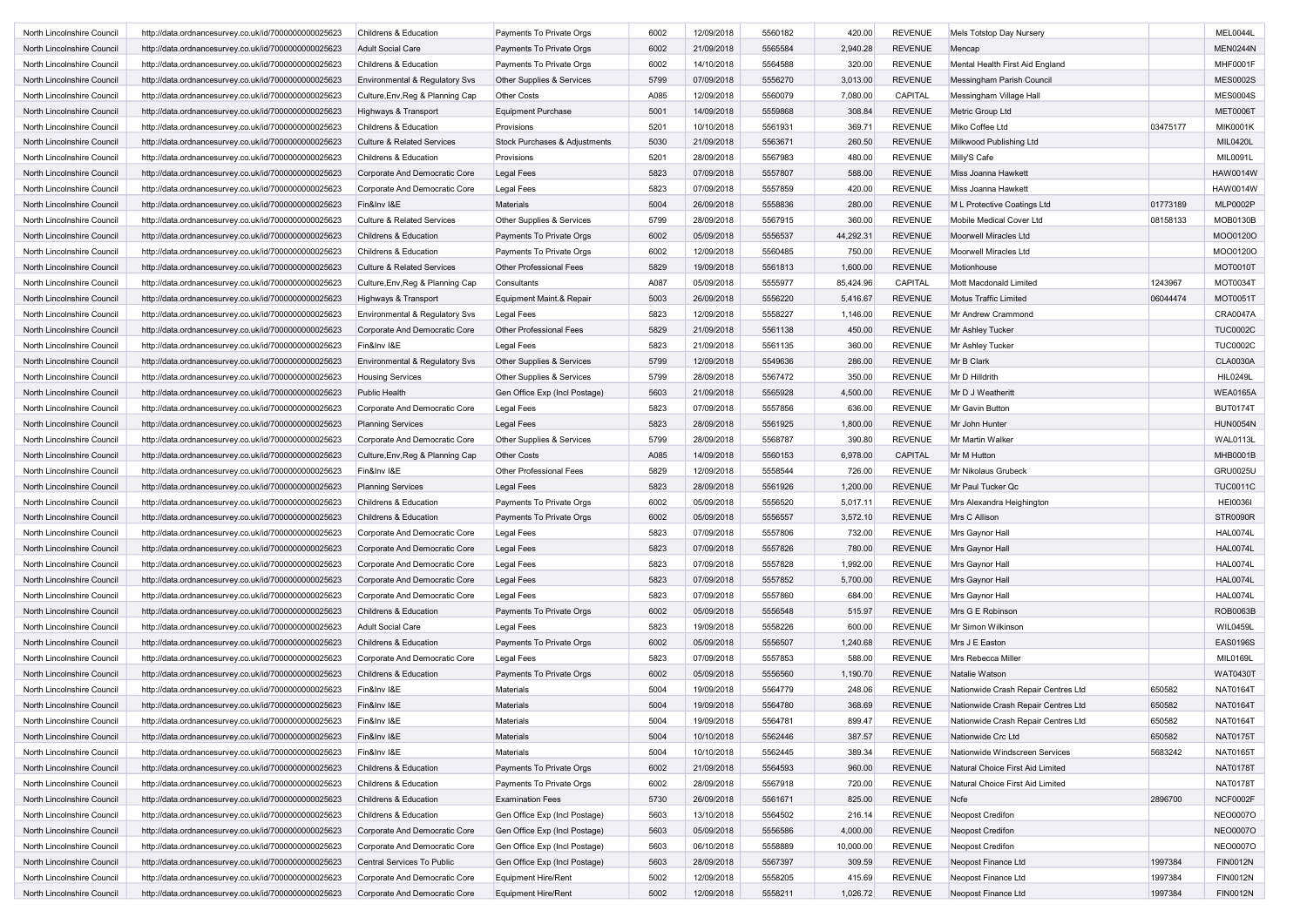| North Lincolnshire Council | http://data.ordnancesurvey.co.uk/id/7000000000025623 | Childrens & Education                 | Payments To Private Orgs                       | 6002 | 08/10/2018 | 5567916 | 11,054.00 | <b>REVENUE</b> | Networx Recruitment                  | 4278636  | <b>NET0054T</b> |
|----------------------------|------------------------------------------------------|---------------------------------------|------------------------------------------------|------|------------|---------|-----------|----------------|--------------------------------------|----------|-----------------|
| North Lincolnshire Council | http://data.ordnancesurvey.co.uk/id/7000000000025623 | Environmental & Regulatory Svs        | Other Supplies & Services                      | 5799 | 19/09/2018 | 5564272 | 290.00    | <b>REVENUE</b> | New County Glazing Ltd               | 04402867 | <b>NEW0032W</b> |
| North Lincolnshire Council | http://data.ordnancesurvey.co.uk/id/7000000000025623 | Corporate And Democratic Core         | Other Professional Fees                        | 5829 | 21/09/2018 | 5565523 | 105.05    | <b>REVENUE</b> | Newlyn Plc                           | 3770985  | <b>NEW0120W</b> |
| North Lincolnshire Council | http://data.ordnancesurvey.co.uk/id/7000000000025623 | Corporate And Democratic Core         | <b>Other Professional Fees</b>                 | 5829 | 21/09/2018 | 5565530 | $\Omega$  | <b>REVENUE</b> | Newlyn Plc                           | 3770985  | <b>NEW0120W</b> |
| North Lincolnshire Council | http://data.ordnancesurvey.co.uk/id/7000000000025623 | Corporate And Democratic Core         | Other Professional Fees                        | 5829 | 21/09/2018 | 5565531 | $\Omega$  | <b>REVENUE</b> | Newlyn Plc                           | 3770985  | <b>NEW0120W</b> |
| North Lincolnshire Council | http://data.ordnancesurvey.co.uk/id/7000000000025623 | Corporate And Democratic Core         | Other Professional Fees                        | 5829 | 21/09/2018 | 5565542 | $\Omega$  | <b>REVENUE</b> | Newlyn Plc                           | 3770985  | <b>NEW0120W</b> |
| North Lincolnshire Council | http://data.ordnancesurvey.co.uk/id/7000000000025623 | Corporate And Democratic Core         | Other Professional Fees                        | 5829 | 21/09/2018 | 5565543 | $\Omega$  | REVENUE        | Newlyn Plc                           | 3770985  | <b>NEW0120W</b> |
| North Lincolnshire Council | http://data.ordnancesurvey.co.uk/id/7000000000025623 | Corporate And Democratic Core         | <b>Other Professional Fees</b>                 | 5829 | 26/09/2018 | 5565533 | $\Omega$  | <b>REVENUE</b> | Newlyn Plc                           | 3770985  | <b>NEW0120W</b> |
| North Lincolnshire Council | http://data.ordnancesurvey.co.uk/id/7000000000025623 | Corporate And Democratic Core         | Other Professional Fees                        | 5829 | 08/10/2018 | 5565532 | $\Omega$  | <b>REVENUE</b> | Newlyn Plc                           | 3770985  | <b>NEW0120W</b> |
| North Lincolnshire Council | http://data.ordnancesurvey.co.uk/id/7000000000025623 | Environmental & Regulatory Svs        | Payments To Private Orgs                       | 6002 | 26/09/2018 | 5565975 | 240.00    | <b>REVENUE</b> | New Reach Enterprises Ltd            |          | <b>NEW0086W</b> |
| North Lincolnshire Council | http://data.ordnancesurvey.co.uk/id/7000000000025623 | <b>Culture &amp; Related Services</b> | Books (Libraries+Schools Only)                 | 5005 | 26/09/2018 | 5565722 | 4,413.20  | <b>REVENUE</b> | News Bank                            |          | <b>NEW0132W</b> |
| North Lincolnshire Council | http://data.ordnancesurvey.co.uk/id/7000000000025623 | Adult Social Care                     |                                                | 3301 | 21/09/2018 | 5556247 | 1,094.87  | <b>REVENUE</b> | Nexon Group                          | 8560885  | GRE0002E        |
| North Lincolnshire Council | http://data.ordnancesurvey.co.uk/id/7000000000025623 | <b>Culture &amp; Related Services</b> | <b>Cleaning Costs/ Materials</b><br>Provisions | 5201 | 21/09/2018 | 5564167 | 259.12    | <b>REVENUE</b> | Nisbets                              | 01693112 | <b>NIS0001S</b> |
|                            |                                                      |                                       |                                                | 5610 |            |         |           |                |                                      |          | <b>NOR0285R</b> |
| North Lincolnshire Council | http://data.ordnancesurvey.co.uk/id/7000000000025623 | Childrens & Education                 | <b>Advertising &amp; Publicity</b>             |      | 14/09/2018 | 5561511 | 18.51     | <b>REVENUE</b> | Nic-Adult Community Learning Imprest |          |                 |
| North Lincolnshire Council | http://data.ordnancesurvey.co.uk/id/7000000000025623 | Childrens & Education                 | <b>Cleaning Costs/ Materials</b>               | 3301 | 14/09/2018 | 5561511 | 6.66      | <b>REVENUE</b> | Nic-Adult Community Learning Imprest |          | <b>NOR0285R</b> |
| North Lincolnshire Council | http://data.ordnancesurvey.co.uk/id/7000000000025623 | Childrens & Education                 | Gen Office Exp (Incl Postage)                  | 5603 | 14/09/2018 | 5561511 | 2.50      | <b>REVENUE</b> | Nic-Adult Community Learning Imprest |          | <b>NOR0285R</b> |
| North Lincolnshire Council | http://data.ordnancesurvey.co.uk/id/7000000000025623 | Childrens & Education                 | <b>Materials</b>                               | 5004 | 14/09/2018 | 5561511 | 119.71    | <b>REVENUE</b> | Nic-Adult Community Learning Imprest |          | <b>NOR0285R</b> |
| North Lincolnshire Council | http://data.ordnancesurvey.co.uk/id/7000000000025623 | Childrens & Education                 | Other Supplies & Services                      | 5799 | 14/09/2018 | 5561511 | 54.15     | <b>REVENUE</b> | Nic-Adult Community Learning Imprest |          | <b>NOR0285R</b> |
| North Lincolnshire Council | http://data.ordnancesurvey.co.uk/id/7000000000025623 | <b>Housing Services</b>               | <b>Client Related Costs</b>                    | 5534 | 14/09/2018 | 5561511 | $-25.00$  | <b>REVENUE</b> | Nic-Adult Community Learning Imprest |          | <b>NOR0285R</b> |
| North Lincolnshire Council | http://data.ordnancesurvey.co.uk/id/7000000000025623 | <b>Planning Services</b>              | <b>Client Related Costs</b>                    | 5534 | 14/09/2018 | 5561511 | 64.97     | <b>REVENUE</b> | Nic-Adult Community Learning Imprest |          | <b>NOR0285R</b> |
| North Lincolnshire Council | http://data.ordnancesurvey.co.uk/id/7000000000025623 | Adult Social Care                     | <b>Client Transport Costs</b>                  | 6092 | 28/09/2018 | 5569537 | 12.00     | <b>REVENUE</b> | NIc-Case Management & Cic Imprest    |          | <b>NOR0235R</b> |
| North Lincolnshire Council | http://data.ordnancesurvey.co.uk/id/7000000000025623 | Childrens & Education                 | <b>Client Related Costs</b>                    | 5534 | 07/09/2018 | 5558216 | 489.99    | <b>REVENUE</b> | NIc-Case Management & Cic Imprest    |          | <b>NOR0235R</b> |
| North Lincolnshire Council | http://data.ordnancesurvey.co.uk/id/7000000000025623 | Childrens & Education                 | <b>Client Related Costs</b>                    | 5534 | 28/09/2018 | 5569537 | 267.33    | <b>REVENUE</b> | NIc-Case Management & Cic Imprest    |          | NOR0235R        |
| North Lincolnshire Council | http://data.ordnancesurvey.co.uk/id/7000000000025623 | Childrens & Education                 | <b>Client Transport Costs</b>                  | 6092 | 07/09/2018 | 5558216 | 117.95    | <b>REVENUE</b> | NIc-Case Management & Cic Imprest    |          | <b>NOR0235R</b> |
| North Lincolnshire Council | http://data.ordnancesurvey.co.uk/id/7000000000025623 | Childrens & Education                 | <b>Client Transport Costs</b>                  | 6092 | 28/09/2018 | 5569537 | 82.90     | <b>REVENUE</b> | NIc-Case Management & Cic Imprest    |          | <b>NOR0235R</b> |
| North Lincolnshire Council | http://data.ordnancesurvey.co.uk/id/7000000000025623 | Childrens & Education                 | <b>Client Related Costs</b>                    | 5534 | 19/09/2018 | 5564185 | 194.53    | <b>REVENUE</b> | Nic-Central Admin Team               |          | <b>NOR0836R</b> |
| North Lincolnshire Council | http://data.ordnancesurvey.co.uk/id/7000000000025623 | Corporate And Democratic Core         | Provisions                                     | 5201 | 19/09/2018 | 5564185 | 10.00     | <b>REVENUE</b> | Nic-Central Admin Team               |          | <b>NOR0836R</b> |
| North Lincolnshire Council | http://data.ordnancesurvey.co.uk/id/7000000000025623 | Environmental & Regulatory Svs        | Other Professional Fees                        | 5829 | 19/09/2018 | 5564185 | 9.08      | <b>REVENUE</b> | Nic-Central Admin Team               |          | <b>NOR0836R</b> |
| North Lincolnshire Council | http://data.ordnancesurvey.co.uk/id/7000000000025623 | Fin&Inv I&E                           | <b>Equipment Purchase</b>                      | 5001 | 19/09/2018 | 5564185 | 49.51     | <b>REVENUE</b> | Nic-Central Admin Team               |          | <b>NOR0836R</b> |
| North Lincolnshire Council | http://data.ordnancesurvey.co.uk/id/7000000000025623 | Fin&Inv I&E                           | Other Professional Fees                        | 5829 | 19/09/2018 | 5564185 | 9.40      | <b>REVENUE</b> | Nic-Central Admin Team               |          | <b>NOR0836R</b> |
| North Lincolnshire Council | http://data.ordnancesurvey.co.uk/id/7000000000025623 | Fin&Inv I&E                           | Provisions                                     | 5201 | 19/09/2018 | 5564185 | 12.90     | <b>REVENUE</b> | Nic-Central Admin Team               |          | <b>NOR0836R</b> |
| North Lincolnshire Council | http://data.ordnancesurvey.co.uk/id/7000000000025623 | Highways & Transport                  | <b>Equipment Purchase</b>                      | 5001 | 19/09/2018 | 5564185 | 14.00     | <b>REVENUE</b> | Nic-Central Admin Team               |          | <b>NOR0836R</b> |
| North Lincolnshire Council | http://data.ordnancesurvey.co.uk/id/7000000000025623 | Highways & Transport                  | Gen Office Exp (Incl Postage)                  | 5603 | 19/09/2018 | 5564185 | 64.99     | <b>REVENUE</b> | Nic-Central Admin Team               |          | <b>NOR0836R</b> |
| North Lincolnshire Council | http://data.ordnancesurvey.co.uk/id/7000000000025623 | Highways & Transport                  | Materials                                      | 5004 | 19/09/2018 | 5564185 | 4.99      | <b>REVENUE</b> | Nic-Central Admin Team               |          | <b>NOR0836R</b> |
| North Lincolnshire Council | http://data.ordnancesurvey.co.uk/id/7000000000025623 | Highways & Transport                  | Other Supplies & Services                      | 5799 | 19/09/2018 | 5564185 | 14.65     | <b>REVENUE</b> | Nic-Central Admin Team               |          | <b>NOR0836R</b> |
| North Lincolnshire Council | http://data.ordnancesurvey.co.uk/id/7000000000025623 | Public Health                         | Provisions                                     | 5201 | 19/09/2018 | 5564185 | 46.51     | <b>REVENUE</b> | Nic-Central Admin Team               |          | <b>NOR0836R</b> |
| North Lincolnshire Council | http://data.ordnancesurvey.co.uk/id/7000000000025623 | Childrens & Education                 | <b>Client Related Costs</b>                    | 5534 | 05/09/2018 | 5557330 | 311.84    | <b>REVENUE</b> | Nic-Kingfisher Lodge Imprest         |          | <b>NOR0248R</b> |
| North Lincolnshire Council | http://data.ordnancesurvey.co.uk/id/7000000000025623 | Childrens & Education                 | <b>Client Related Costs</b>                    | 5534 | 21/09/2018 | 5565516 | 808.24    | <b>REVENUE</b> | Nic-Kingfisher Lodge Imprest         |          | <b>NOR0248R</b> |
| North Lincolnshire Council | http://data.ordnancesurvey.co.uk/id/7000000000025623 | Childrens & Education                 | <b>Fixtures &amp; Fittings</b>                 | 3350 | 05/09/2018 | 5557330 | 17.24     | <b>REVENUE</b> | NIc-Kingfisher Lodge Imprest         |          | <b>NOR0248R</b> |
| North Lincolnshire Council | http://data.ordnancesurvey.co.uk/id/7000000000025623 | Childrens & Education                 | Provisions                                     | 5201 | 05/09/2018 | 5557330 | 278.03    | <b>REVENUE</b> | Nic-Kingfisher Lodge Imprest         |          | <b>NOR0248R</b> |
| North Lincolnshire Council | http://data.ordnancesurvey.co.uk/id/7000000000025623 | Childrens & Education                 | Provisions                                     | 5201 | 21/09/2018 | 5565516 | 770.58    | <b>REVENUE</b> | Nic-Kingfisher Lodge Imprest         |          | <b>NOR0248R</b> |
| North Lincolnshire Council | http://data.ordnancesurvey.co.uk/id/7000000000025623 | Childrens & Education                 | Rail & Other Fares                             | 4121 | 05/09/2018 | 5557330 | 34.02     | <b>REVENUE</b> | NIc-Kingfisher Lodge Imprest         |          | <b>NOR0248R</b> |
| North Lincolnshire Council | http://data.ordnancesurvey.co.uk/id/7000000000025623 | Childrens & Education                 | Rail & Other Fares                             | 4121 | 21/09/2018 | 5565516 | 41.00     | REVENUE        | Nic-Kingfisher Lodge Imprest         |          | <b>NOR0248R</b> |
| North Lincolnshire Council | http://data.ordnancesurvey.co.uk/id/7000000000025623 | Childrens & Education                 | <b>Equipment Purchase</b>                      | 5001 | 12/09/2018 | 5560269 | 403.98    | <b>REVENUE</b> | Nic-Learning & Development Centre    |          | <b>NOR0258R</b> |
|                            |                                                      |                                       |                                                |      |            |         |           |                |                                      |          |                 |
| North Lincolnshire Council | http://data.ordnancesurvey.co.uk/id/7000000000025623 | Childrens & Education                 | <b>Equipment Purchase</b>                      | 5001 | 12/09/2018 | 5560269 | 3.00      | REVENUE        | Nic-Learning & Development Centre    |          | NOR0258R        |
| North Lincolnshire Council | http://data.ordnancesurvey.co.uk/id/7000000000025623 | Childrens & Education                 | <b>Equipment Purchase</b>                      | 5001 | 12/09/2018 | 5560269 | 27.93     | <b>REVENUE</b> | NIc-Learning & Development Centre    |          | <b>NOR0258R</b> |
| North Lincolnshire Council | http://data.ordnancesurvey.co.uk/id/7000000000025623 | Childrens & Education                 | Gen Office Exp (Incl Postage)                  | 5603 | 12/09/2018 | 5560269 | 1.75      | <b>REVENUE</b> | Nic-Learning & Development Centre    |          | <b>NOR0258R</b> |
| North Lincolnshire Council | http://data.ordnancesurvey.co.uk/id/7000000000025623 | Childrens & Education                 | Materials                                      | 5004 | 12/09/2018 | 5560269 | 54.80     | <b>REVENUE</b> | Nic-Learning & Development Centre    |          | <b>NOR0258R</b> |
| North Lincolnshire Council | http://data.ordnancesurvey.co.uk/id/7000000000025623 | Childrens & Education                 | Materials                                      | 5004 | 12/09/2018 | 5560269 | 18.22     | <b>REVENUE</b> | NIc-Learning & Development Centre    |          | <b>NOR0258R</b> |
| North Lincolnshire Council | http://data.ordnancesurvey.co.uk/id/7000000000025623 | Childrens & Education                 | Provisions                                     | 5201 | 12/09/2018 | 5560269 | 5.00      | <b>REVENUE</b> | NIc-Learning & Development Centre    |          | <b>NOR0258R</b> |
| North Lincolnshire Council | http://data.ordnancesurvey.co.uk/id/7000000000025623 | Childrens & Education                 | Provisions                                     | 5201 | 12/09/2018 | 5560269 | 23.07     | <b>REVENUE</b> | NIc-Learning & Development Centre    |          | <b>NOR0258R</b> |
| North Lincolnshire Council | http://data.ordnancesurvey.co.uk/id/7000000000025623 | Childrens & Education                 | Subscriptions & Memberships                    | 5510 | 12/09/2018 | 5560269 | 10.81     | <b>REVENUE</b> | NIc-Learning & Development Centre    |          | <b>NOR0258R</b> |
| North Lincolnshire Council | http://data.ordnancesurvey.co.uk/id/7000000000025623 | <b>Culture &amp; Related Services</b> | Equipment Purchase                             | 5001 | 12/09/2018 | 5560269 | 25.00     | <b>REVENUE</b> | NIc-Learning & Development Centre    |          | <b>NOR0258R</b> |
| North Lincolnshire Council | http://data.ordnancesurvey.co.uk/id/7000000000025623 | Childrens & Education                 | <b>Client Related Costs</b>                    | 5534 | 12/09/2018 | 5560274 | 47.83     | <b>REVENUE</b> | N Lincs Council-The Cygnets          |          | <b>NOR0058R</b> |
| North Lincolnshire Council | http://data.ordnancesurvey.co.uk/id/7000000000025623 | Childrens & Education                 | <b>Equipment Purchase</b>                      | 5001 | 12/09/2018 | 5560274 | 19.99     | <b>REVENUE</b> | N Lincs Council-The Cygnets          |          | <b>NOR0058R</b> |
| North Lincolnshire Council | http://data.ordnancesurvey.co.uk/id/7000000000025623 | Childrens & Education                 | Gen Office Exp (Incl Postage)                  | 5603 | 12/09/2018 | 5560274 | 5.15      | <b>REVENUE</b> | N Lincs Council-The Cygnets          |          | <b>NOR0058R</b> |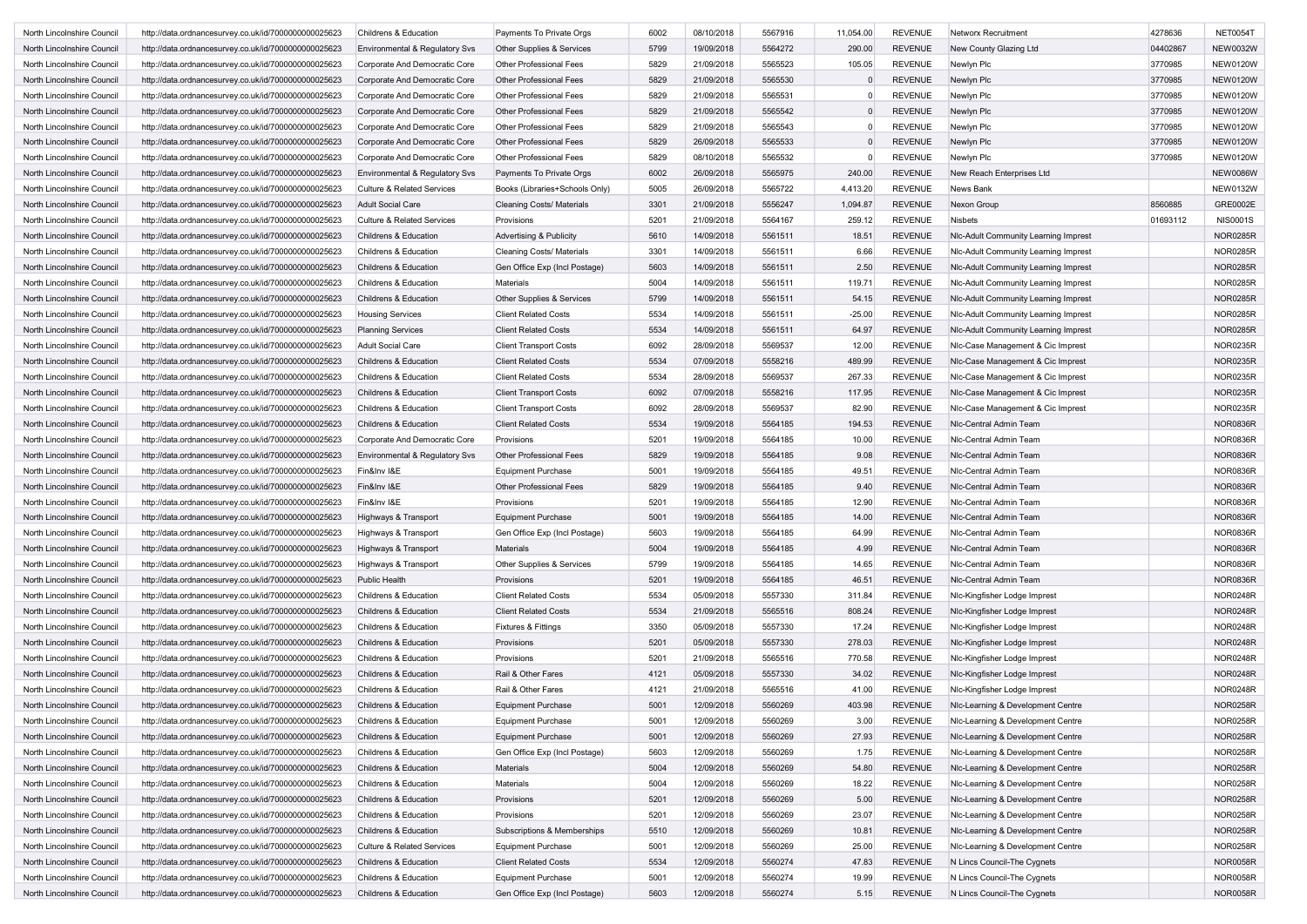| North Lincolnshire Council | http://data.ordnancesurvey.co.uk/id/7000000000025623 | Childrens & Education                 | Other Supplies & Services          | 5799 | 12/09/2018 | 5560274 | 18.15       | <b>REVENUE</b> | N Lincs Council-The Cygnets      |         | <b>NOR0058R</b> |
|----------------------------|------------------------------------------------------|---------------------------------------|------------------------------------|------|------------|---------|-------------|----------------|----------------------------------|---------|-----------------|
| North Lincolnshire Council | http://data.ordnancesurvey.co.uk/id/7000000000025623 | Childrens & Education                 | Provisions                         | 5201 | 12/09/2018 | 5560274 | 177.03      | <b>REVENUE</b> | N Lincs Council-The Cygnets      |         | <b>NOR0058R</b> |
| North Lincolnshire Council | http://data.ordnancesurvey.co.uk/id/7000000000025623 | <b>Adult Social Care</b>              | Payments To Health Providers       | 6019 | 12/09/2018 | 5560033 | 4,789.00    | <b>REVENUE</b> | N Lincs & Goole Hosps Nhs Ft     |         | <b>NOR0424R</b> |
| North Lincolnshire Council | http://data.ordnancesurvey.co.uk/id/7000000000025623 | <b>Adult Social Care</b>              | Payments To Health Providers       | 6019 | 26/09/2018 | 5567347 | 4,789.00    | <b>REVENUE</b> | N Lincs & Goole Hosps Nhs Ft     |         | <b>NOR0424R</b> |
| North Lincolnshire Council | http://data.ordnancesurvey.co.uk/id/7000000000025623 | <b>Adult Social Care</b>              | Payments To Private Orgs (Inv)     | 6026 | 19/09/2018 | 5558249 | 7,805.00    | <b>REVENUE</b> | N Lincs & Goole Hosps Nhs Ft     |         | <b>NOR0424R</b> |
| North Lincolnshire Council | http://data.ordnancesurvey.co.uk/id/7000000000025623 | <b>Adult Social Care</b>              | Payments To Private Orgs (Inv)     | 6026 | 19/09/2018 | 5558250 | 19,374.00   | <b>REVENUE</b> | N Lincs & Goole Hosps Nhs Ft     |         | <b>NOR0424R</b> |
| North Lincolnshire Council | http://data.ordnancesurvey.co.uk/id/7000000000025623 | Childrens & Education                 | Payments To Health Providers       | 6019 | 19/09/2018 | 5557300 | 3,125.00    | <b>REVENUE</b> | N Lincs & Goole Hosps Nhs Ft     |         | <b>NOR0424R</b> |
| North Lincolnshire Council | http://data.ordnancesurvey.co.uk/id/7000000000025623 | Childrens & Education                 | <b>Client Related Costs</b>        | 5534 | 26/09/2018 | 5567809 | 347.40      | <b>REVENUE</b> | Nnrf                             |         | NOT0148T        |
| North Lincolnshire Council | http://data.ordnancesurvey.co.uk/id/7000000000025623 | Childrens & Education                 | <b>Client Related Costs</b>        | 5534 | 05/09/2018 | 5555250 | 315.00      | <b>REVENUE</b> | Normanby Hotel                   |         | <b>NOR0478R</b> |
| North Lincolnshire Council | http://data.ordnancesurvey.co.uk/id/7000000000025623 | Childrens & Education                 | <b>Client Related Costs</b>        | 5534 | 14/09/2018 | 5559871 | 665.00      | <b>REVENUE</b> | Normanby Hotel                   |         | <b>NOR0478R</b> |
| North Lincolnshire Council | http://data.ordnancesurvey.co.uk/id/7000000000025623 | Childrens & Education                 | <b>Client Related Costs</b>        | 5534 | 19/09/2018 | 5562452 | 1,645.00    | <b>REVENUE</b> | Normanby Hotel                   |         | <b>NOR0478R</b> |
|                            |                                                      |                                       |                                    | 5610 |            |         |             |                |                                  |         | NOR0269R        |
| North Lincolnshire Council | http://data.ordnancesurvey.co.uk/id/7000000000025623 | <b>Adult Social Care</b>              | <b>Advertising &amp; Publicity</b> |      | 14/09/2018 | 5561164 | 486.00      | <b>REVENUE</b> | North East Lincolnshire Council  |         |                 |
| North Lincolnshire Council | http://data.ordnancesurvey.co.uk/id/7000000000025623 | <b>Adult Social Care</b>              | Advertising & Publicity            | 5610 | 14/09/2018 | 5561167 | 472.00      | <b>REVENUE</b> | North East Lincolnshire Council  |         | NOR0269R        |
| North Lincolnshire Council | http://data.ordnancesurvey.co.uk/id/7000000000025623 | Childrens & Education                 | Payments To Private Orgs           | 6002 | 14/09/2018 | 5561163 | 12,500.00   | <b>REVENUE</b> | North East Lincolnshire Council  |         | <b>NOR0269R</b> |
| North Lincolnshire Council | http://data.ordnancesurvey.co.uk/id/7000000000025623 | Corporate And Democratic Core         | Materials                          | 5004 | 21/09/2018 | 5564215 | 500.00      | <b>REVENUE</b> | North East Lincolnshire Council  |         | NOR0269R        |
| North Lincolnshire Council | http://data.ordnancesurvey.co.uk/id/7000000000025623 | Fin&Inv I&E                           | Other Vehicle Costs                | 4005 | 21/09/2018 | 5564783 | 755.00      | <b>REVENUE</b> | North East Lincolnshire Council  |         | NOR0269R        |
| North Lincolnshire Council | http://data.ordnancesurvey.co.uk/id/7000000000025623 | <b>Adult Social Care</b>              | Gen Office Exp (Incl Postage)      | 5603 | 19/09/2018 | 5561817 | 1,811.39    | <b>REVENUE</b> | Northgate Public Services Uk Ltd | 968498  | MVM0001M        |
| North Lincolnshire Council | http://data.ordnancesurvey.co.uk/id/7000000000025623 | <b>Adult Social Care</b>              | Vehicle Hire                       | 4101 | 26/09/2018 | 5562443 | 313.10      | <b>REVENUE</b> | Northgate Vehicle Hire Ltd       | 1434157 | M&G0002G        |
| North Lincolnshire Council | http://data.ordnancesurvey.co.uk/id/7000000000025623 | Adult Social Care                     | Vehicle Hire                       | 4101 | 26/09/2018 | 5562444 | 516.46      | <b>REVENUE</b> | Northgate Vehicle Hire Ltd       | 1434157 | M&G0002G        |
| North Lincolnshire Council | http://data.ordnancesurvey.co.uk/id/7000000000025623 | Childrens & Education                 | Payments To Private Orgs           | 6002 | 05/09/2018 | 5556222 | 1,600.56    | <b>REVENUE</b> | North Lincolnshire Ccg           |         | <b>NOR0071R</b> |
| North Lincolnshire Council | http://data.ordnancesurvey.co.uk/id/7000000000025623 | Childrens & Education                 | Payments To Private Orgs           | 6002 | 05/09/2018 | 5556223 | 1,760.32    | <b>REVENUE</b> | North Lincolnshire Ccg           |         | <b>NOR0071R</b> |
| North Lincolnshire Council | http://data.ordnancesurvey.co.uk/id/7000000000025623 | Childrens & Education                 | Payments To Private Orgs           | 6002 | 05/09/2018 | 5556224 | 860.69      | <b>REVENUE</b> | North Lincolnshire Ccg           |         | <b>NOR0071R</b> |
| North Lincolnshire Council | http://data.ordnancesurvey.co.uk/id/7000000000025623 | Childrens & Education                 | Payments To Private Orgs           | 6002 | 05/09/2018 | 5556225 | 528.00      | <b>REVENUE</b> | North Lincolnshire Ccg           |         | NOR0071R        |
| North Lincolnshire Council | http://data.ordnancesurvey.co.uk/id/7000000000025623 | <b>Childrens &amp; Education</b>      | Payments To Private Orgs           | 6002 | 28/09/2018 | 5568758 | 838.01      | <b>REVENUE</b> | North Lincolnshire Ccg           |         | <b>NOR0071R</b> |
| North Lincolnshire Council | http://data.ordnancesurvey.co.uk/id/7000000000025623 | Childrens & Education                 | Payments To Private Orgs           | 6002 | 28/09/2018 | 5568759 | 5,791.17    | <b>REVENUE</b> | North Lincolnshire Ccg           |         | <b>NOR0071R</b> |
| North Lincolnshire Council | http://data.ordnancesurvey.co.uk/id/7000000000025623 | <b>Childrens &amp; Education</b>      | Payments To Private Orgs           | 6002 | 28/09/2018 | 5568760 | 874.50      | <b>REVENUE</b> | North Lincolnshire Ccg           |         | <b>NOR0071R</b> |
| North Lincolnshire Council | http://data.ordnancesurvey.co.uk/id/7000000000025623 | Public Health                         | Payments To Health Providers       | 6019 | 12/09/2018 | 5560492 | 3,911.79    | <b>REVENUE</b> | North Lincolnshire Ccg           |         | NOR0071R        |
| North Lincolnshire Council | http://data.ordnancesurvey.co.uk/id/7000000000025623 | Public Health                         | Payments To Health Providers       | 6019 | 28/09/2018 | 5569274 | 2,497.83    | <b>REVENUE</b> | North Lincolnshire Ccg           |         | <b>NOR0071R</b> |
| North Lincolnshire Council |                                                      |                                       | Payments To Health Providers       |      |            |         |             |                |                                  |         |                 |
|                            | http://data.ordnancesurvey.co.uk/id/7000000000025623 | Public Health                         |                                    | 6019 | 28/09/2018 | 5569275 | 1,479.15    | <b>REVENUE</b> | North Lincolnshire Ccg           |         | <b>NOR0071R</b> |
| North Lincolnshire Council | http://data.ordnancesurvey.co.uk/id/7000000000025623 | Public Health                         | Payments To Health Providers       | 6019 | 28/09/2018 | 5569277 | $-1,509.49$ | <b>REVENUE</b> | North Lincolnshire Ccg           |         | <b>NOR0071R</b> |
| North Lincolnshire Council | http://data.ordnancesurvey.co.uk/id/7000000000025623 | <b>Adult Social Care</b>              | Payments To Private Orgs           | 6002 | 07/09/2018 | 5558330 | 250.00      | <b>REVENUE</b> | North Lincolnshire Council       |         | <b>NOR0351R</b> |
| North Lincolnshire Council | http://data.ordnancesurvey.co.uk/id/7000000000025623 | <b>Adult Social Care</b>              | Payments To Private Orgs           | 6002 | 14/09/2018 | 5561501 | 21.15       | <b>REVENUE</b> | North Lincolnshire Council       |         | NOR0679R        |
| North Lincolnshire Council | http://data.ordnancesurvey.co.uk/id/7000000000025623 | <b>Adult Social Care</b>              | Payments To Private Orgs           | 6002 | 26/09/2018 | 5567060 | 1,540.00    | <b>REVENUE</b> | North Lincolnshire Council       |         | <b>NOR0351R</b> |
| North Lincolnshire Council | http://data.ordnancesurvey.co.uk/id/7000000000025623 | <b>Adult Social Care</b>              | Payments To Voluntary Orgs         | 6001 | 14/09/2018 | 5561501 | 18.00       | <b>REVENUE</b> | North Lincolnshire Council       |         | NOR0679R        |
| North Lincolnshire Council | http://data.ordnancesurvey.co.uk/id/7000000000025623 | <b>Adult Social Care</b>              | Provisions                         | 5201 | 14/09/2018 | 5561501 | 20.00       | <b>REVENUE</b> | North Lincolnshire Council       |         | NOR0679R        |
| North Lincolnshire Council | http://data.ordnancesurvey.co.uk/id/7000000000025623 | Childrens & Education                 | <b>Bank Charges</b>                | 5821 | 26/09/2018 | 5567060 | 1.51        | <b>REVENUE</b> | North Lincolnshire Council       |         | <b>NOR0351R</b> |
| North Lincolnshire Council | http://data.ordnancesurvey.co.uk/id/7000000000025623 | Childrens & Education                 | <b>Course Fees/Training</b>        | 2002 | 14/09/2018 | 5561501 | 475.00      | <b>REVENUE</b> | North Lincolnshire Council       |         | NOR0679R        |
| North Lincolnshire Council | http://data.ordnancesurvey.co.uk/id/7000000000025623 | Childrens & Education                 | Materials                          | 5004 | 14/09/2018 | 5561501 | 17.40       | <b>REVENUE</b> | North Lincolnshire Council       |         | NOR0679R        |
| North Lincolnshire Council | http://data.ordnancesurvey.co.uk/id/7000000000025623 | Childrens & Education                 | <b>Other Professional Fees</b>     | 5829 | 07/09/2018 | 5558330 | 4,325.00    | <b>REVENUE</b> | North Lincolnshire Council       |         | <b>NOR0351R</b> |
| North Lincolnshire Council | http://data.ordnancesurvey.co.uk/id/7000000000025623 | <b>Childrens &amp; Education</b>      | Other Professional Fees            | 5829 | 26/09/2018 | 5567060 | 9,350.00    | <b>REVENUE</b> | North Lincolnshire Council       |         | <b>NOR0351R</b> |
| North Lincolnshire Council | http://data.ordnancesurvey.co.uk/id/7000000000025623 | Childrens & Education                 | Payments To Private Orgs           | 6002 | 14/09/2018 | 5561501 | 30.47       | <b>REVENUE</b> | North Lincolnshire Council       |         | NOR0679R        |
| North Lincolnshire Council | http://data.ordnancesurvey.co.uk/id/7000000000025623 | Childrens & Education                 | Provisions                         | 5201 | 14/09/2018 | 5561501 | 420.16      | <b>REVENUE</b> | North Lincolnshire Council       |         | <b>NOR0679R</b> |
| North Lincolnshire Council | http://data.ordnancesurvey.co.uk/id/7000000000025623 | Corporate And Democratic Core         | <b>Bank Charges</b>                | 5821 | 14/09/2018 | 5561501 | 45.00       | <b>REVENUE</b> | North Lincolnshire Council       |         | <b>NOR0679R</b> |
| North Lincolnshire Council | http://data.ordnancesurvey.co.uk/id/7000000000025623 | Corporate And Democratic Core         | <b>Equipment Purchase</b>          | 5001 | 14/09/2018 | 5561501 | 37.77       | <b>REVENUE</b> | North Lincolnshire Council       |         | <b>NOR0679R</b> |
| North Lincolnshire Counci  | http://data.ordnancesurvey.co.uk/id/7000000000025623 | Corporate And Democratic Core         | Gen Office Exp (Incl Postage)      | 5603 | 14/09/2018 | 5561501 | 1,140.00    | REVENUE        | North Lincolnshire Council       |         | <b>NOR0679F</b> |
|                            |                                                      |                                       |                                    |      |            |         |             |                |                                  |         |                 |
| North Lincolnshire Council | http://data.ordnancesurvey.co.uk/id/7000000000025623 | Corporate And Democratic Core         | It Hardware -Purchase              | 5050 | 14/09/2018 | 5561501 | $\mathbf 0$ | <b>REVENUE</b> | North Lincolnshire Council       |         | <b>NOR0679R</b> |
| North Lincolnshire Council | http://data.ordnancesurvey.co.uk/id/7000000000025623 | Culture & Related Services            | <b>Equipment Hire/Rent</b>         | 5002 | 07/09/2018 | 5558218 | 40.57       | <b>REVENUE</b> | North Lincolnshire Council       |         | <b>NOR0588R</b> |
| North Lincolnshire Council | http://data.ordnancesurvey.co.uk/id/7000000000025623 | <b>Culture &amp; Related Services</b> | <b>Equipment Purchase</b>          | 5001 | 07/09/2018 | 5558218 | 112.27      | <b>REVENUE</b> | North Lincolnshire Council       |         | <b>NOR0588R</b> |
| North Lincolnshire Council | http://data.ordnancesurvey.co.uk/id/7000000000025623 | Culture & Related Services            | <b>Exhibitions/Events</b>          | 5709 | 07/09/2018 | 5558218 | 82.81       | <b>REVENUE</b> | North Lincolnshire Council       |         | <b>NOR0588R</b> |
| North Lincolnshire Council | http://data.ordnancesurvey.co.uk/id/7000000000025623 | <b>Culture &amp; Related Services</b> | Provisions                         | 5201 | 07/09/2018 | 5558218 | 95.35       | <b>REVENUE</b> | North Lincolnshire Council       |         | <b>NOR0588R</b> |
| North Lincolnshire Council | http://data.ordnancesurvey.co.uk/id/7000000000025623 | Environmental & Regulatory Svs        | Other Supplies & Services          | 5799 | 26/09/2018 | 5567395 | 8.00        | <b>REVENUE</b> | North Lincolnshire Council       |         | <b>NOR0707R</b> |
| North Lincolnshire Council | http://data.ordnancesurvey.co.uk/id/7000000000025623 | Fin&Inv I&E                           | <b>Bank Charges</b>                | 5821 | 14/09/2018 | 5561506 | 45.00       | <b>REVENUE</b> | North Lincolnshire Council       |         | <b>NOR0802R</b> |
| North Lincolnshire Council | http://data.ordnancesurvey.co.uk/id/7000000000025623 | Fin&Inv I&E                           | <b>Course Fees/Training</b>        | 2002 | 14/09/2018 | 5561506 | 115.00      | <b>REVENUE</b> | North Lincolnshire Council       |         | <b>NOR0802R</b> |
| North Lincolnshire Council | http://data.ordnancesurvey.co.uk/id/7000000000025623 | Fin&Inv I&E                           | Licences                           | 4002 | 14/09/2018 | 5561506 | 4,867.50    | <b>REVENUE</b> | North Lincolnshire Council       |         | <b>NOR0802R</b> |
| North Lincolnshire Council | http://data.ordnancesurvey.co.uk/id/7000000000025623 | Fin&Inv I&E                           | Other Vehicle Costs                | 4005 | 14/09/2018 | 5561506 | 410.00      | <b>REVENUE</b> | North Lincolnshire Council       |         | <b>NOR0802R</b> |
| North Lincolnshire Council | http://data.ordnancesurvey.co.uk/id/7000000000025623 | Gen Fund Housing Capital              | It Equipment                       | A098 | 14/09/2018 | 5561501 | 59.99       | CAPITAL        | North Lincolnshire Council       |         | NOR0679R        |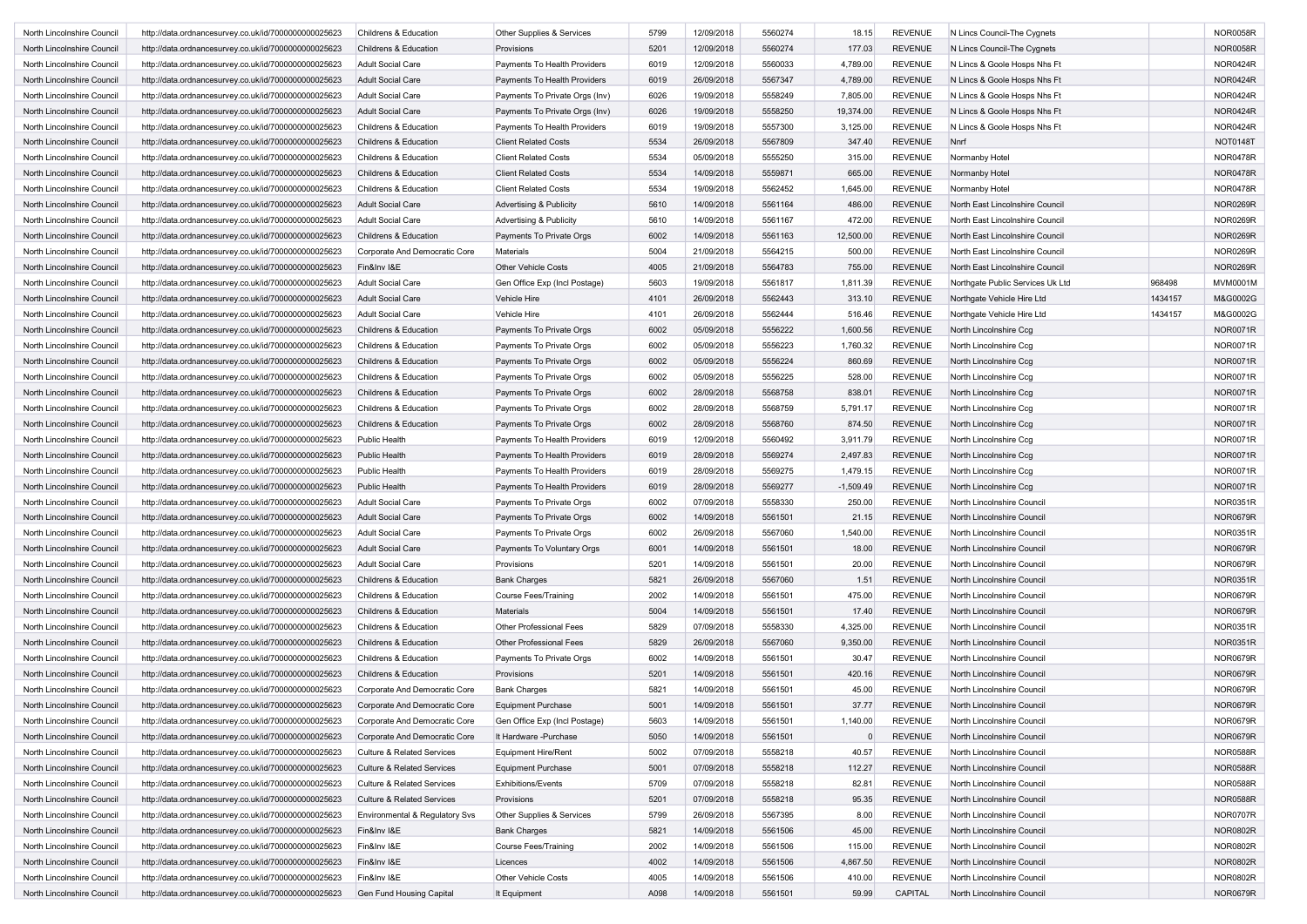| North Lincolnshire Council | http://data.ordnancesurvey.co.uk/id/7000000000025623 | <b>Housing Services</b>               | <b>Course Fees/Training</b>        | 2002 | 26/09/2018 | 5567395 | 150.00    | <b>REVENUE</b> | North Lincolnshire Council              |          | <b>NOR0707R</b> |
|----------------------------|------------------------------------------------------|---------------------------------------|------------------------------------|------|------------|---------|-----------|----------------|-----------------------------------------|----------|-----------------|
| North Lincolnshire Council | http://data.ordnancesurvey.co.uk/id/7000000000025623 | <b>Planning Services</b>              | <b>Legal Fees</b>                  | 5823 | 26/09/2018 | 5567060 | 255.00    | <b>REVENUE</b> | North Lincolnshire Council              |          | <b>NOR0351R</b> |
| North Lincolnshire Council | http://data.ordnancesurvey.co.uk/id/7000000000025623 | Public Health                         | Other Supplies & Services          | 5799 | 26/09/2018 | 5567395 | 200.12    | <b>REVENUE</b> | North Lincolnshire Council              |          | <b>NOR0707R</b> |
| North Lincolnshire Council | http://data.ordnancesurvey.co.uk/id/7000000000025623 | <b>Culture &amp; Related Services</b> | <b>Advertising &amp; Publicity</b> | 5610 | 07/09/2018 | 5558215 | 17.59     | <b>REVENUE</b> | North Lincs Council-N.Hall Country Park |          | <b>NOR0283R</b> |
| North Lincolnshire Council | http://data.ordnancesurvey.co.uk/id/7000000000025623 | <b>Culture &amp; Related Services</b> | <b>Advertising &amp; Publicity</b> | 5610 | 26/09/2018 | 5567394 | 16.67     | <b>REVENUE</b> | North Lincs Council-N.Hall Country Park |          | <b>NOR0283R</b> |
| North Lincolnshire Council | http://data.ordnancesurvey.co.uk/id/7000000000025623 | <b>Culture &amp; Related Services</b> | Clothing, Uniforms & Laundry       | 5301 | 26/09/2018 | 5567394 | 6.00      | <b>REVENUE</b> | North Lincs Council-N.Hall Country Park |          | <b>NOR0283R</b> |
| North Lincolnshire Council | http://data.ordnancesurvey.co.uk/id/7000000000025623 | <b>Culture &amp; Related Services</b> | <b>Equipment Purchase</b>          | 5001 | 26/09/2018 | 5567394 | 18.66     | <b>REVENUE</b> | North Lincs Council-N.Hall Country Park |          | <b>NOR0283R</b> |
| North Lincolnshire Council | http://data.ordnancesurvey.co.uk/id/7000000000025623 | <b>Culture &amp; Related Services</b> | Gas                                | 3101 | 07/09/2018 | 5558215 | 2.40      | <b>REVENUE</b> | North Lincs Council-N.Hall Country Park |          | <b>NOR0283R</b> |
| North Lincolnshire Council | http://data.ordnancesurvey.co.uk/id/7000000000025623 | <b>Culture &amp; Related Services</b> | Gas                                | 3101 | 26/09/2018 | 5567394 | 1.20      | <b>REVENUE</b> | North Lincs Council-N.Hall Country Park |          | <b>NOR0283R</b> |
| North Lincolnshire Council | http://data.ordnancesurvey.co.uk/id/7000000000025623 | <b>Culture &amp; Related Services</b> | Materials                          | 5004 | 07/09/2018 | 5558215 | 115.76    | <b>REVENUE</b> | North Lincs Council-N.Hall Country Park |          | <b>NOR0283R</b> |
|                            |                                                      |                                       |                                    | 5829 |            |         |           |                |                                         |          |                 |
| North Lincolnshire Council | http://data.ordnancesurvey.co.uk/id/7000000000025623 | <b>Culture &amp; Related Services</b> | Other Professional Fees            |      | 07/09/2018 | 5558215 | 219.00    | <b>REVENUE</b> | North Lincs Council-N.Hall Country Park |          | <b>NOR0283R</b> |
| North Lincolnshire Council | http://data.ordnancesurvey.co.uk/id/7000000000025623 | <b>Culture &amp; Related Services</b> | Other Professional Fees            | 5829 | 26/09/2018 | 5567394 | 150.66    | <b>REVENUE</b> | North Lincs Council-N.Hall Country Park |          | <b>NOR0283R</b> |
| North Lincolnshire Council | http://data.ordnancesurvey.co.uk/id/7000000000025623 | <b>Culture &amp; Related Services</b> | Other Supplies & Services          | 5799 | 07/09/2018 | 5558215 | 30.00     | <b>REVENUE</b> | North Lincs Council-N.Hall Country Park |          | <b>NOR0283R</b> |
| North Lincolnshire Council | http://data.ordnancesurvey.co.uk/id/7000000000025623 | <b>Culture &amp; Related Services</b> | Provisions                         | 5201 | 07/09/2018 | 5558215 | 146.42    | <b>REVENUE</b> | North Lincs Council-N.Hall Country Park |          | <b>NOR0283R</b> |
| North Lincolnshire Council | http://data.ordnancesurvey.co.uk/id/7000000000025623 | <b>Culture &amp; Related Services</b> | Provisions                         | 5201 | 26/09/2018 | 5567394 | 122.33    | <b>REVENUE</b> | North Lincs Council-N.Hall Country Park |          | <b>NOR0283R</b> |
| North Lincolnshire Council | http://data.ordnancesurvey.co.uk/id/7000000000025623 | Corporate And Democratic Core         | Repair & Maintenance Costs         | 3000 | 05/09/2018 | 5557355 | $\Omega$  | <b>REVENUE</b> | North Point Uk Ltd                      | 4575195  | <b>NOR0683R</b> |
| North Lincolnshire Council | http://data.ordnancesurvey.co.uk/id/7000000000025623 | <b>Culture &amp; Related Services</b> | Repair & Maintenance Costs         | 3000 | 19/09/2018 | 5562032 | 963.00    | <b>REVENUE</b> | North Point Uk Ltd                      | 4575195  | <b>NOR0683R</b> |
| North Lincolnshire Council | http://data.ordnancesurvey.co.uk/id/7000000000025623 | Fin&Inv I&E                           | Other Professional Fees            | 5829 | 12/09/2018 | 5560724 | 1,800.00  | <b>REVENUE</b> | North Point Uk Ltd                      | 4575195  | <b>NOR0683R</b> |
| North Lincolnshire Council | http://data.ordnancesurvey.co.uk/id/7000000000025623 | Fin&Inv I&E                           | Materials                          | 5004 | 07/09/2018 | 5558837 | 1,864.79  | <b>REVENUE</b> | Northside Truck Centre                  |          | <b>NOR0643R</b> |
| North Lincolnshire Council | http://data.ordnancesurvey.co.uk/id/7000000000025623 | Fin&Inv I&E                           | <b>Materials</b>                   | 5004 | 07/09/2018 | 5558838 | 678.79    | <b>REVENUE</b> | Northside Truck Centre                  |          | <b>NOR0643R</b> |
| North Lincolnshire Council | http://data.ordnancesurvey.co.uk/id/7000000000025623 | Fin&Inv I&E                           | Materials                          | 5004 | 07/09/2018 | 5558839 | 531.85    | <b>REVENUE</b> | Northside Truck Centre                  |          | <b>NOR0643R</b> |
| North Lincolnshire Council | http://data.ordnancesurvey.co.uk/id/7000000000025623 | Fin&Inv I&E                           | Electricity                        | 3102 | 21/09/2018 | 5564632 | 1,064.20  | <b>REVENUE</b> | Npower                                  |          | NPO0011O        |
| North Lincolnshire Council | http://data.ordnancesurvey.co.uk/id/7000000000025623 | <b>Adult Social Care</b>              | Electricity                        | 3102 | 28/09/2018 | 5569059 | 1,179.50  | <b>REVENUE</b> | Npower Limited                          | 03653277 | NPO0007O        |
| North Lincolnshire Council | http://data.ordnancesurvey.co.uk/id/7000000000025623 | <b>Adult Social Care</b>              | Electricity                        | 3102 | 28/09/2018 | 5569220 | 287.84    | <b>REVENUE</b> | Npower Limited                          | 03653277 | NPO0007O        |
| North Lincolnshire Council | http://data.ordnancesurvey.co.uk/id/7000000000025623 | <b>Adult Social Care</b>              | Electricity                        | 3102 | 28/09/2018 | 5569229 | 265.45    | <b>REVENUE</b> | Npower Limited                          | 03653277 | NPO0007O        |
| North Lincolnshire Council | http://data.ordnancesurvey.co.uk/id/7000000000025623 | <b>Adult Social Care</b>              | Electricity                        | 3102 | 28/09/2018 | 5569231 | 513.13    | <b>REVENUE</b> | Npower Limited                          | 03653277 | NPO0007O        |
| North Lincolnshire Council | http://data.ordnancesurvey.co.uk/id/7000000000025623 | <b>Adult Social Care</b>              | Electricity                        | 3102 | 28/09/2018 | 5569254 | 222.05    | <b>REVENUE</b> | Npower Limited                          | 03653277 | NPO0007O        |
| North Lincolnshire Council | http://data.ordnancesurvey.co.uk/id/7000000000025623 | Childrens & Education                 | Electricity                        | 3102 | 28/09/2018 | 5569034 | 570.05    | <b>REVENUE</b> | Npower Limited                          | 03653277 | NPO0007O        |
| North Lincolnshire Council | http://data.ordnancesurvey.co.uk/id/7000000000025623 | Childrens & Education                 | Electricity                        | 3102 | 28/09/2018 | 5569065 | 242.87    | <b>REVENUE</b> | Npower Limited                          | 03653277 | NPO0007O        |
| North Lincolnshire Council | http://data.ordnancesurvey.co.uk/id/7000000000025623 | Childrens & Education                 | Electricity                        | 3102 | 28/09/2018 | 5569089 | 234.77    | <b>REVENUE</b> | Npower Limited                          | 03653277 | NPO0007O        |
| North Lincolnshire Council |                                                      | Childrens & Education                 | Electricity                        | 3102 | 28/09/2018 | 5569096 | 401.67    | <b>REVENUE</b> |                                         | 03653277 | NPO0007O        |
|                            | http://data.ordnancesurvey.co.uk/id/7000000000025623 |                                       |                                    |      |            |         |           |                | Npower Limited                          |          |                 |
| North Lincolnshire Council | http://data.ordnancesurvey.co.uk/id/7000000000025623 | Childrens & Education                 | Electricity                        | 3102 | 28/09/2018 | 5569099 | 482.13    | <b>REVENUE</b> | Npower Limited                          | 03653277 | NPO0007O        |
| North Lincolnshire Council | http://data.ordnancesurvey.co.uk/id/7000000000025623 | Childrens & Education                 | Electricity                        | 3102 | 28/09/2018 | 5569189 | 1,271.29  | <b>REVENUE</b> | Npower Limited                          | 03653277 | NPO0007O        |
| North Lincolnshire Council | http://data.ordnancesurvey.co.uk/id/7000000000025623 | Childrens & Education                 | Electricity                        | 3102 | 28/09/2018 | 5569224 | 288.54    | <b>REVENUE</b> | Npower Limited                          | 03653277 | NPO0007O        |
| North Lincolnshire Council | http://data.ordnancesurvey.co.uk/id/7000000000025623 | Childrens & Education                 | Electricity                        | 3102 | 28/09/2018 | 5569226 | 286.76    | <b>REVENUE</b> | Npower Limited                          | 03653277 | NPO0007O        |
| North Lincolnshire Council | http://data.ordnancesurvey.co.uk/id/7000000000025623 | <b>Childrens &amp; Education</b>      | Electricity                        | 3102 | 28/09/2018 | 5569228 | 727.50    | <b>REVENUE</b> | Npower Limited                          | 03653277 | NPO0007O        |
| North Lincolnshire Council | http://data.ordnancesurvey.co.uk/id/7000000000025623 | Childrens & Education                 | Electricity                        | 3102 | 28/09/2018 | 5569254 | 88.84     | <b>REVENUE</b> | Npower Limited                          | 03653277 | NPO0007O        |
| North Lincolnshire Council | http://data.ordnancesurvey.co.uk/id/7000000000025623 | Childrens & Education                 | Electricity                        | 3102 | 28/09/2018 | 5569254 | 133.26    | <b>REVENUE</b> | Npower Limited                          | 03653277 | NPO0007O        |
| North Lincolnshire Council | http://data.ordnancesurvey.co.uk/id/7000000000025623 | Corporate And Democratic Core         | Electricity                        | 3102 | 28/09/2018 | 5569211 | 6,684.06  | <b>REVENUE</b> | Npower Limited                          | 03653277 | NPO0007O        |
| North Lincolnshire Council | http://data.ordnancesurvey.co.uk/id/7000000000025623 | Corporate And Democratic Core         | Electricity                        | 3102 | 28/09/2018 | 5569222 | 2,573.70  | <b>REVENUE</b> | Npower Limited                          | 03653277 | NPO0007O        |
| North Lincolnshire Council | http://data.ordnancesurvey.co.uk/id/7000000000025623 | Corporate And Democratic Core         | Electricity                        | 3102 | 28/09/2018 | 5569233 | 6,682.26  | <b>REVENUE</b> | Npower Limited                          | 03653277 | NPO0007O        |
| North Lincolnshire Council | http://data.ordnancesurvey.co.uk/id/7000000000025623 | Corporate And Democratic Core         | Electricity                        | 3102 | 28/09/2018 | 5569242 | 745.27    | <b>REVENUE</b> | Npower Limited                          | 03653277 | NPO0007O        |
| North Lincolnshire Council | http://data.ordnancesurvey.co.uk/id/7000000000025623 | <b>Culture &amp; Related Services</b> | Electricity                        | 3102 | 28/09/2018 | 5569032 | 1,095.14  | <b>REVENUE</b> | Npower Limited                          | 03653277 | NPO0007O        |
| North Lincolnshire Council | http://data.ordnancesurvey.co.uk/id/7000000000025623 | <b>Culture &amp; Related Services</b> | Electricity                        | 3102 | 28/09/2018 | 5569041 | 11,852.66 | <b>REVENUE</b> | Npower Limited                          | 03653277 | NPO0007O        |
| North Lincolnshire Council | http://data.ordnancesurvey.co.uk/id/7000000000025623 | <b>Culture &amp; Related Services</b> | Electricity                        | 3102 | 28/09/2018 | 5569045 | 3,561.62  | REVENUE        | Npower Limited                          | 03653277 | NPO0007O        |
| North Lincolnshire Council | http://data.ordnancesurvey.co.uk/id/7000000000025623 | <b>Culture &amp; Related Services</b> | Electricity                        | 3102 | 28/09/2018 | 5569046 | 337.99    | REVENUE        | Npower Limited                          | 03653277 | NPO0007O        |
| North Lincolnshire Council | http://data.ordnancesurvey.co.uk/id/7000000000025623 | <b>Culture &amp; Related Services</b> | Electricity                        | 3102 | 28/09/2018 | 5569048 | 3,726.63  | REVENUE        | Npower Limited                          | 03653277 | NPO0007O        |
| North Lincolnshire Council | http://data.ordnancesurvey.co.uk/id/7000000000025623 | <b>Culture &amp; Related Services</b> | Electricity                        | 3102 | 28/09/2018 | 5569051 | 5,169.94  | <b>REVENUE</b> | Npower Limited                          | 03653277 | NPO0007O        |
| North Lincolnshire Council | http://data.ordnancesurvey.co.uk/id/7000000000025623 | <b>Culture &amp; Related Services</b> | Electricity                        | 3102 | 28/09/2018 | 5569055 | 439.60    | REVENUE        | Npower Limited                          | 03653277 | NPO0007O        |
| North Lincolnshire Council | http://data.ordnancesurvey.co.uk/id/7000000000025623 | <b>Culture &amp; Related Services</b> | Electricity                        | 3102 | 28/09/2018 | 5569100 | 641.55    | <b>REVENUE</b> | Npower Limited                          | 03653277 | NPO0007O        |
| North Lincolnshire Council | http://data.ordnancesurvey.co.uk/id/7000000000025623 | <b>Culture &amp; Related Services</b> | Electricity                        | 3102 | 28/09/2018 | 5569111 | 542.31    | <b>REVENUE</b> | Npower Limited                          | 03653277 | NPO0007O        |
|                            |                                                      |                                       |                                    |      |            |         |           |                |                                         |          |                 |
| North Lincolnshire Council | http://data.ordnancesurvey.co.uk/id/7000000000025623 | <b>Culture &amp; Related Services</b> | Electricity                        | 3102 | 28/09/2018 | 5569114 | 1,008.38  | <b>REVENUE</b> | Npower Limited                          | 03653277 | NPO0007O        |
| North Lincolnshire Council | http://data.ordnancesurvey.co.uk/id/7000000000025623 | <b>Culture &amp; Related Services</b> | Electricity                        | 3102 | 28/09/2018 | 5569116 | 1,490.47  | REVENUE        | Npower Limited                          | 03653277 | NPO0007O        |
| North Lincolnshire Council | http://data.ordnancesurvey.co.uk/id/7000000000025623 | <b>Culture &amp; Related Services</b> | Electricity                        | 3102 | 28/09/2018 | 5569189 | 2,581.11  | REVENUE        | Npower Limited                          | 03653277 | NPO0007O        |
| North Lincolnshire Council | http://data.ordnancesurvey.co.uk/id/7000000000025623 | <b>Culture &amp; Related Services</b> | Electricity                        | 3102 | 28/09/2018 | 5569219 | 242.33    | <b>REVENUE</b> | Npower Limited                          | 03653277 | NPO0007O        |
| North Lincolnshire Council | http://data.ordnancesurvey.co.uk/id/7000000000025623 | <b>Culture &amp; Related Services</b> | Electricity                        | 3102 | 28/09/2018 | 5569222 | 1,792.28  | REVENUE        | Npower Limited                          | 03653277 | NPO0007O        |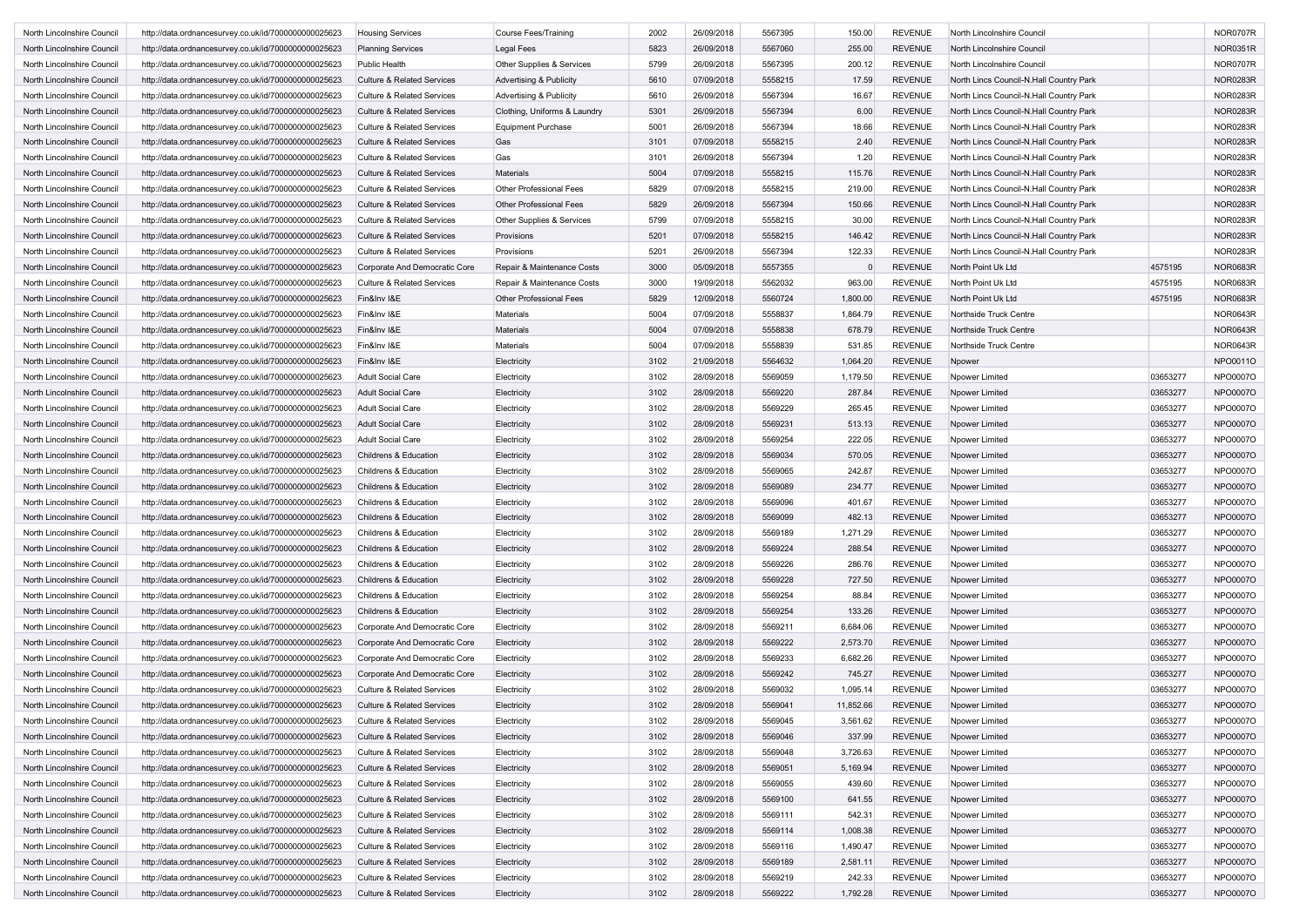| North Lincolnshire Council | http://data.ordnancesurvey.co.uk/id/7000000000025623 | Environmental & Regulatory Svs        | Electricity                   | 3102 | 28/09/2018 | 5569032 | 273.79    | <b>REVENUE</b> | Npower Limited                              | 03653277 | <b>NPO0007O</b> |
|----------------------------|------------------------------------------------------|---------------------------------------|-------------------------------|------|------------|---------|-----------|----------------|---------------------------------------------|----------|-----------------|
| North Lincolnshire Council | http://data.ordnancesurvey.co.uk/id/7000000000025623 | Environmental & Regulatory Svs        | Electricity                   | 3102 | 28/09/2018 | 5569057 | 846.50    | <b>REVENUE</b> | Npower Limited                              | 03653277 | NPO0007O        |
| North Lincolnshire Council | http://data.ordnancesurvey.co.uk/id/7000000000025623 | Environmental & Regulatory Svs        | Electricity                   | 3102 | 28/09/2018 | 5569139 | 729.62    | <b>REVENUE</b> | Npower Limited                              | 03653277 | NPO0007O        |
| North Lincolnshire Council | http://data.ordnancesurvey.co.uk/id/7000000000025623 | Environmental & Regulatory Svs        | Electricity                   | 3102 | 28/09/2018 | 5569246 | 659.12    | <b>REVENUE</b> | Npower Limited                              | 03653277 | NPO0007O        |
| North Lincolnshire Council | http://data.ordnancesurvey.co.uk/id/7000000000025623 | Environmental & Regulatory Svs        | Electricity                   | 3102 | 28/09/2018 | 5569252 | 932.49    | <b>REVENUE</b> | Npower Limited                              | 03653277 | NPO0007O        |
| North Lincolnshire Council | http://data.ordnancesurvey.co.uk/id/7000000000025623 | Fin&Inv I&E                           | Electricity                   | 3102 | 28/09/2018 | 5569082 | 478.35    | <b>REVENUE</b> | Npower Limited                              | 03653277 | NPO0007O        |
| North Lincolnshire Council | http://data.ordnancesurvey.co.uk/id/7000000000025623 | Fin&Inv I&E                           | Electricity                   | 3102 | 28/09/2018 | 5569210 | 319.49    | <b>REVENUE</b> | Npower Limited                              | 03653277 | <b>NPO0007O</b> |
| North Lincolnshire Council | http://data.ordnancesurvey.co.uk/id/7000000000025623 | Fin&Inv I&E                           | Electricity                   | 3102 | 28/09/2018 | 5569212 | 461.88    | <b>REVENUE</b> | Npower Limited                              | 03653277 | NPO0007O        |
| North Lincolnshire Council | http://data.ordnancesurvey.co.uk/id/7000000000025623 | Fin&Inv I&E                           | Electricity                   | 3102 | 28/09/2018 | 5569214 | 220.22    | <b>REVENUE</b> | Npower Limited                              | 03653277 | NPO0007O        |
| North Lincolnshire Council | http://data.ordnancesurvey.co.uk/id/7000000000025623 | Fin&Inv I&E                           | Electricity                   | 3102 | 28/09/2018 | 5569222 | 6,456.99  | <b>REVENUE</b> | Npower Limited                              | 03653277 | NPO0007O        |
| North Lincolnshire Council | http://data.ordnancesurvey.co.uk/id/7000000000025623 | Fin&Inv I&E                           | Electricity                   | 3102 | 28/09/2018 | 5569251 | 891.29    | <b>REVENUE</b> | Npower Limited                              | 03653277 | NPO0007O        |
| North Lincolnshire Council | http://data.ordnancesurvey.co.uk/id/7000000000025623 | Fin&Inv I&E                           | Gas                           | 3101 | 05/09/2018 | 5556234 | 1,067.58  | <b>REVENUE</b> | Npower Limited                              | 03653277 | NPO0007O        |
| North Lincolnshire Council | http://data.ordnancesurvey.co.uk/id/7000000000025623 | Highways & Transport                  | Electricity                   | 3102 | 28/09/2018 | 5569061 | 1,693.26  | <b>REVENUE</b> | Npower Limited                              | 03653277 | NPO0007O        |
| North Lincolnshire Council | http://data.ordnancesurvey.co.uk/id/7000000000025623 | Highways & Transport                  | Electricity                   | 3102 | 28/09/2018 | 5569073 | 223.18    | <b>REVENUE</b> | Npower Limited                              | 03653277 | <b>NPO0007O</b> |
| North Lincolnshire Council |                                                      |                                       |                               | 3102 | 28/09/2018 | 5569185 | 1,136.22  | <b>REVENUE</b> | Npower Limited                              | 03653277 | NPO0007O        |
|                            | http://data.ordnancesurvey.co.uk/id/7000000000025623 | Highways & Transport                  | Electricity                   | 3102 | 28/09/2018 | 5569197 |           | <b>REVENUE</b> |                                             |          | NPO0007O        |
| North Lincolnshire Council | http://data.ordnancesurvey.co.uk/id/7000000000025623 | Highways & Transport                  | Electricity                   |      |            |         | 326.60    |                | Npower Limited                              | 03653277 |                 |
| North Lincolnshire Council | http://data.ordnancesurvey.co.uk/id/7000000000025623 | Highways & Transport                  | Electricity                   | 3102 | 28/09/2018 | 5569206 | 52,484.78 | <b>REVENUE</b> | Npower Limited                              | 03653277 | NPO0007O        |
| North Lincolnshire Council | http://data.ordnancesurvey.co.uk/id/7000000000025623 | Highways & Transport                  | Electricity                   | 3102 | 28/09/2018 | 5569208 | 1,398.11  | <b>REVENUE</b> | Npower Limited                              | 03653277 | <b>NPO0007O</b> |
| North Lincolnshire Council | http://data.ordnancesurvey.co.uk/id/7000000000025623 | Highways & Transport                  | Electricity                   | 3102 | 28/09/2018 | 5569218 | 321.46    | <b>REVENUE</b> | Npower Limited                              | 03653277 | NPO0007O        |
| North Lincolnshire Council | http://data.ordnancesurvey.co.uk/id/7000000000025623 | Highways & Transport                  | Electricity                   | 3102 | 28/09/2018 | 5569234 | 1,263.76  | <b>REVENUE</b> | Npower Limited                              | 03653277 | NPO0007O        |
| North Lincolnshire Council | http://data.ordnancesurvey.co.uk/id/7000000000025623 | Public Health                         | Electricity                   | 3102 | 28/09/2018 | 5569245 | 209.76    | <b>REVENUE</b> | Npower Limited                              | 03653277 | NPO0007O        |
| North Lincolnshire Council | http://data.ordnancesurvey.co.uk/id/7000000000025623 | Environmental & Regulatory Svs        | <b>Equipment Purchase</b>     | 5001 | 21/09/2018 | 5558553 | 396.00    | <b>REVENUE</b> | Nuneaton Signs Ltd                          |          | <b>NUN0025N</b> |
| North Lincolnshire Council | http://data.ordnancesurvey.co.uk/id/7000000000025623 | Public Health                         | <b>Materials</b>              | 5004 | 12/10/2018 | 5564279 | 325.00    | <b>REVENUE</b> | Nymas                                       |          | NYM0001M        |
| North Lincolnshire Council | http://data.ordnancesurvey.co.uk/id/7000000000025623 | <b>Adult Social Care</b>              | Payments To Private Orgs      | 6002 | 20/09/2018 | 5565580 | 1,336.80  | <b>REVENUE</b> | Oakhills Residential Homes Ltd              |          | <b>ISF0037F</b> |
| North Lincolnshire Council | http://data.ordnancesurvey.co.uk/id/7000000000025623 | Adult Social Care                     | Payments To Private Orgs      | 6002 | 21/09/2018 | 5565585 | 9,436.89  | <b>REVENUE</b> | Oakhills Residential Homes Ltd              |          | <b>OAK0300K</b> |
| North Lincolnshire Council | http://data.ordnancesurvey.co.uk/id/7000000000025623 | Childrens & Education                 | Payments To Private Orgs      | 6002 | 10/10/2018 | 5561928 | 3,837.50  | <b>REVENUE</b> | Oasis Academy Immingham                     |          | OAS0001S        |
| North Lincolnshire Council | http://data.ordnancesurvey.co.uk/id/7000000000025623 | Childrens & Education                 | Payments To Private Orgs      | 6002 | 21/09/2018 | 5563668 | 860.00    | <b>REVENUE</b> | Oasis Academy Parkwood                      |          | OAS0085S        |
| North Lincolnshire Council | http://data.ordnancesurvey.co.uk/id/7000000000025623 | Childrens & Education                 | Payments To Private Orgs      | 6002 | 21/09/2018 | 5563664 | 1,470.00  | <b>REVENUE</b> | Oasis Community Learning Henderson Avenue   | 05398529 | OAS0032S        |
| North Lincolnshire Council | http://data.ordnancesurvey.co.uk/id/7000000000025623 | Childrens & Education                 | Payments To Private Orgs      | 6002 | 21/09/2018 | 5563665 | 610.00    | <b>REVENUE</b> | Oasis Community Learning Henderson Avenue   | 05398529 | OAS0032S        |
| North Lincolnshire Council | http://data.ordnancesurvey.co.uk/id/7000000000025623 | Childrens & Education                 | Payments To Private Orgs      | 6002 | 21/09/2018 | 5563667 | 1,290.00  | <b>REVENUE</b> | Oasis Community Learning Henderson Avenue   | 05398529 | OAS0032S        |
| North Lincolnshire Council | http://data.ordnancesurvey.co.uk/id/7000000000025623 | Childrens & Education                 | <b>Examination Fees</b>       | 5730 | 26/09/2018 | 5558375 | 530.00    | <b>REVENUE</b> | OCR                                         | 3484466  | OCR0001R        |
| North Lincolnshire Council | http://data.ordnancesurvey.co.uk/id/7000000000025623 | Childrens & Education                 | <b>Client Transport Costs</b> | 6092 | 21/09/2018 | 5566135 | 5,545.00  | <b>REVENUE</b> | One 2 One Taxis                             |          | <b>ONE0035E</b> |
| North Lincolnshire Council | http://data.ordnancesurvey.co.uk/id/7000000000025623 | Childrens & Education                 | Home To School Transport      | 4201 | 07/09/2018 | 5558241 | 2,160.00  | <b>REVENUE</b> | One 2 One Taxis                             |          | <b>ONE0035E</b> |
| North Lincolnshire Council | http://data.ordnancesurvey.co.uk/id/7000000000025623 | Childrens & Education                 | <b>Client Related Costs</b>   | 5534 | 14/09/2018 | 5559882 | 336.28    | <b>REVENUE</b> | Ongo                                        |          | <b>HOM0100M</b> |
| North Lincolnshire Council | http://data.ordnancesurvey.co.uk/id/7000000000025623 | Corporate And Democratic Core         | Other Supplies & Services     | 5799 | 21/09/2018 | 5565665 | 1,364.01  | <b>REVENUE</b> | Ongo Homes Limited                          |          | 0008421L0       |
| North Lincolnshire Council | http://data.ordnancesurvey.co.uk/id/7000000000025623 | <b>Childrens &amp; Education</b>      |                               | 0131 | 12/09/2018 | 5558572 | 240.45    | <b>REVENUE</b> | Ongo Recruitment Ltd                        | 4750128  | CRO0323O        |
|                            |                                                      |                                       | Pay - Agency                  |      |            |         |           |                |                                             |          | CR003230        |
| North Lincolnshire Council | http://data.ordnancesurvey.co.uk/id/7000000000025623 | Childrens & Education                 | Payments To Private Orgs      | 6002 | 07/09/2018 | 5557809 | 336.00    | <b>REVENUE</b> | Ongo Recruitment Ltd                        | 4750128  |                 |
| North Lincolnshire Council | http://data.ordnancesurvey.co.uk/id/7000000000025623 | Childrens & Education                 | Payments To Private Orgs      | 6002 | 12/09/2018 | 5560172 | 538.86    | <b>REVENUE</b> | Ongo Recruitment Ltd                        | 4750128  | CRO0323O        |
| North Lincolnshire Council | http://data.ordnancesurvey.co.uk/id/7000000000025623 | Childrens & Education                 | Payments To Private Orgs      | 6002 | 12/09/2018 | 5560177 | 550.56    | <b>REVENUE</b> | Ongo Recruitment Ltd                        | 4750128  | CR003230        |
| North Lincolnshire Council | http://data.ordnancesurvey.co.uk/id/7000000000025623 | Fin&Inv I&E                           | <b>Agency Costs</b>           | 6005 | 19/09/2018 | 5561500 | 424.39    | <b>REVENUE</b> | Ongo Recruitment Ltd                        | 4750128  | CRO0323O        |
| North Lincolnshire Council | http://data.ordnancesurvey.co.uk/id/7000000000025623 | Adult Social Care                     | Payments To Private Orgs      | 6002 | 20/09/2018 | 5565573 | 5,762.20  | <b>REVENUE</b> | Options (Autism 2) Ltd                      |          | <b>ISF0021F</b> |
| North Lincolnshire Council | http://data.ordnancesurvey.co.uk/id/7000000000025623 | <b>Adult Social Care</b>              | Payments To Private Orgs      | 6002 | 20/09/2018 | 5565573 | 1,526.92  | <b>REVENUE</b> | Options (Autism 2) Ltd                      |          | <b>ISF0021F</b> |
| North Lincolnshire Council | http://data.ordnancesurvey.co.uk/id/7000000000025623 | Childrens & Education                 | Payments To Private Orgs      | 6002 | 26/09/2018 | 5558251 | 3,764.33  | <b>REVENUE</b> | Orange Grove Fostercare Ltd                 | 07027421 | <b>ORA0050A</b> |
| North Lincolnshire Council | http://data.ordnancesurvey.co.uk/id/7000000000025623 | Adult Social Care                     | <b>Telephone Rent/Calls</b>   | 5403 | 21/09/2018 | 5563777 | 34.00     | <b>REVENUE</b> | Orange Personal Communications Services Ltd |          | <b>ORA0007A</b> |
| North Lincolnshire Council | http://data.ordnancesurvey.co.uk/id/7000000000025623 | Childrens & Education                 | Telephone Rent/Calls          | 5403 | 21/09/2018 | 5563777 | 118.83    | REVENUE        | Orange Personal Communications Services Ltd |          | ORA0007A        |
| North Lincolnshire Council | http://data.ordnancesurvey.co.uk/id/7000000000025623 | Childrens & Education                 | <b>Telephone Rent/Calls</b>   | 5403 | 21/09/2018 | 5563777 | 69.00     | <b>REVENUE</b> | Orange Personal Communications Services Ltd |          | ORA0007A        |
| North Lincolnshire Council | http://data.ordnancesurvey.co.uk/id/7000000000025623 | Childrens & Education                 | Telephone Rent/Calls          | 5403 | 21/09/2018 | 5563777 | 57.50     | <b>REVENUE</b> | Orange Personal Communications Services Ltd |          | ORA0007A        |
| North Lincolnshire Council | http://data.ordnancesurvey.co.uk/id/7000000000025623 | Corporate And Democratic Core         | <b>Telephone Rent/Calls</b>   | 5403 | 21/09/2018 | 5563776 | 4,499.51  | <b>REVENUE</b> | Orange Personal Communications Services Ltd |          | <b>ORA0007A</b> |
| North Lincolnshire Council | http://data.ordnancesurvey.co.uk/id/7000000000025623 | Corporate And Democratic Core         | Telephone Rent/Calls          | 5403 | 21/09/2018 | 5563777 | 2,732.52  | <b>REVENUE</b> | Orange Personal Communications Services Ltd |          | <b>ORA0007A</b> |
| North Lincolnshire Council | http://data.ordnancesurvey.co.uk/id/7000000000025623 | <b>Culture &amp; Related Services</b> | Telephone Rent/Calls          | 5403 | 21/09/2018 | 5563777 | 58.00     | <b>REVENUE</b> | Orange Personal Communications Services Ltd |          | ORA0007A        |
| North Lincolnshire Council | http://data.ordnancesurvey.co.uk/id/7000000000025623 | <b>Housing Services</b>               | Telephone Rent/Calls          | 5403 | 21/09/2018 | 5563777 | 17.00     | <b>REVENUE</b> | Orange Personal Communications Services Ltd |          | <b>ORA0007A</b> |
| North Lincolnshire Council | http://data.ordnancesurvey.co.uk/id/7000000000025623 | <b>Planning Services</b>              | <b>Telephone Rent/Calls</b>   | 5403 | 21/09/2018 | 5563777 | 10.50     | <b>REVENUE</b> | Orange Personal Communications Services Ltd |          | <b>ORA0007A</b> |
| North Lincolnshire Council | http://data.ordnancesurvey.co.uk/id/7000000000025623 | Childrens & Education                 | Payments To Private Orgs      | 6002 | 05/09/2018 | 5556538 | 19,282.58 | <b>REVENUE</b> | <b>Orkidz Nursery</b>                       |          | ORK0001K        |
| North Lincolnshire Council | http://data.ordnancesurvey.co.uk/id/7000000000025623 | <b>Culture &amp; Related Services</b> | Stock Purchases & Adjustments | 5030 | 26/09/2018 | 5566114 | 562.66    | <b>REVENUE</b> | Otterdene Ltd                               | 10559417 | OTT0026T        |
| North Lincolnshire Council | http://data.ordnancesurvey.co.uk/id/7000000000025623 | Culture & Related Services            | Exhibitions/Events            | 5709 | 21/10/2018 | 5568750 | 1,000.00  | <b>REVENUE</b> | Our Big Picture                             |          | <b>OUR0120R</b> |
| North Lincolnshire Council | http://data.ordnancesurvey.co.uk/id/7000000000025623 | Childrens & Education                 | Payments To Voluntary Orgs    | 6001 | 05/09/2018 | 5556540 | 14,513.33 | REVENUE        | Panda Play Playgroup                        |          | <b>PAN0016N</b> |
|                            |                                                      |                                       |                               |      |            |         |           |                |                                             |          |                 |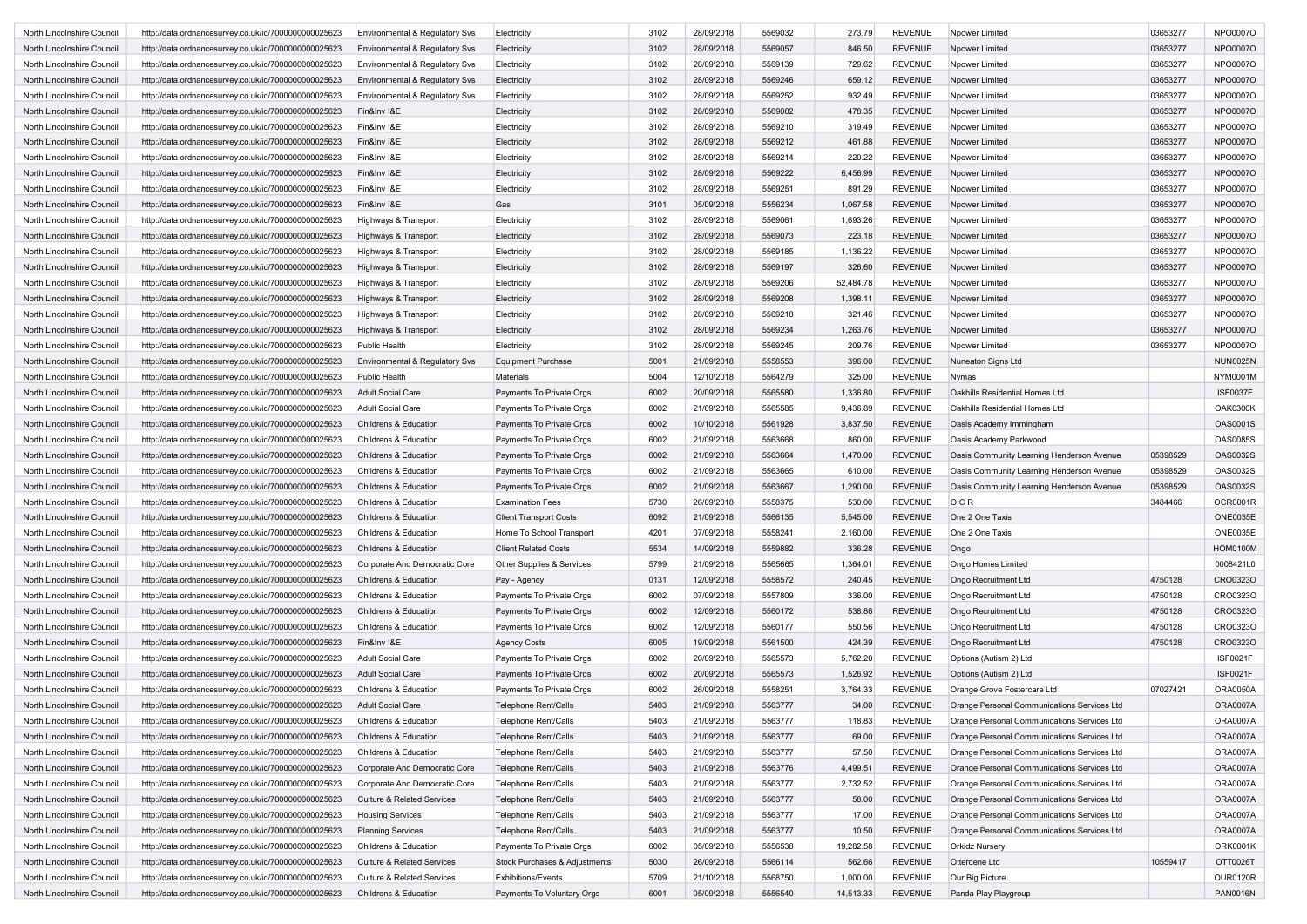| North Lincolnshire Council | http://data.ordnancesurvey.co.uk/id/7000000000025623 | Fin&Inv I&E                           | Other Professional Fees            | 5829 | 05/09/2018 | 5557740 | 851.97    | <b>REVENUE</b> | Parent Pay Ltd                    | 04513692 | PAR0103R        |
|----------------------------|------------------------------------------------------|---------------------------------------|------------------------------------|------|------------|---------|-----------|----------------|-----------------------------------|----------|-----------------|
| North Lincolnshire Council | http://data.ordnancesurvey.co.uk/id/7000000000025623 | Childrens & Education                 | <b>Client Related Costs</b>        | 5534 | 21/09/2018 | 5565844 | 290.83    | <b>REVENUE</b> | Parkdean Resorts Uk Ltd           |          | <b>PAR0260R</b> |
| North Lincolnshire Council | http://data.ordnancesurvey.co.uk/id/7000000000025623 | <b>Adult Social Care</b>              | Repair & Maintenance Costs         | 3000 | 19/09/2018 | 5561942 | 199.14    | <b>REVENUE</b> | <b>Parker Technical Services</b>  |          | <b>SEY0007Y</b> |
| North Lincolnshire Council | http://data.ordnancesurvey.co.uk/id/7000000000025623 | Childrens & Education                 | Repair & Maintenance Costs         | 3000 | 19/09/2018 | 5561942 | 221.53    | <b>REVENUE</b> | <b>Parker Technical Services</b>  |          | <b>SEY0007Y</b> |
| North Lincolnshire Council | http://data.ordnancesurvey.co.uk/id/7000000000025623 | Childrens & Education                 | Repair & Maintenance Costs         | 3000 | 19/09/2018 | 5561942 | 54.68     | <b>REVENUE</b> | <b>Parker Technical Services</b>  |          | <b>SEY0007Y</b> |
| North Lincolnshire Council | http://data.ordnancesurvey.co.uk/id/7000000000025623 | Corporate And Democratic Core         | Repair & Maintenance Costs         | 3000 | 19/09/2018 | 5561942 | 68.25     | <b>REVENUE</b> | <b>Parker Technical Services</b>  |          | <b>SEY0007Y</b> |
| North Lincolnshire Council | http://data.ordnancesurvey.co.uk/id/7000000000025623 | Childrens & Education                 | <b>Client Related Costs</b>        | 5534 | 07/09/2018 | 5557327 | 400.00    | <b>REVENUE</b> | Party Workshops                   |          | PAR0554R        |
| North Lincolnshire Council | http://data.ordnancesurvey.co.uk/id/7000000000025623 | Childrens & Education                 | Home To School Transport           | 4201 | 07/09/2018 | 5558230 | 720.00    | <b>REVENUE</b> | Pat Frankish Associates Ltd       | 6711712  | <b>FRA0130A</b> |
| North Lincolnshire Council | http://data.ordnancesurvey.co.uk/id/7000000000025623 | <b>Adult Social Care</b>              | Pay - Agency                       | 0131 | 28/09/2018 | 5567541 | 12,096.00 | <b>REVENUE</b> | Patricia Muflihi                  |          | <b>MUF0031F</b> |
| North Lincolnshire Council | http://data.ordnancesurvey.co.uk/id/7000000000025623 | Gen Fund Housing Capital              | <b>Other Costs</b>                 | A085 | 28/09/2018 | 5558165 | 5,000.00  | CAPITAL        | Paul Fox                          |          | FOX0300X        |
| North Lincolnshire Council | http://data.ordnancesurvey.co.uk/id/7000000000025623 | Childrens & Education                 | Payments To Private Orgs           | 6002 | 05/09/2018 | 5556542 | 17,154.66 | <b>REVENUE</b> | Peekaboo Day Nursery              |          | PEE0011E        |
| North Lincolnshire Council | http://data.ordnancesurvey.co.uk/id/7000000000025623 | Adult Social Care                     | Fees & Charges Income              | 9002 | 19/09/2018 | 5563462 | $-105.84$ | <b>REVENUE</b> | <b>Penderels Trust</b>            |          | DP4284          |
| North Lincolnshire Council | http://data.ordnancesurvey.co.uk/id/7000000000025623 | Corporate And Democratic Core         | Advertising & Publicity            | 5610 | 26/09/2018 | 5563749 | 312.00    | <b>REVENUE</b> | Penna Plc                         | 1918150  | <b>BAR0253R</b> |
| North Lincolnshire Council | http://data.ordnancesurvey.co.uk/id/7000000000025623 | Corporate And Democratic Core         | Advertising & Publicity            | 5610 | 26/09/2018 | 5563752 | 559.50    | <b>REVENUE</b> | Penna Plc                         | 1918150  | <b>BAR0253R</b> |
| North Lincolnshire Council | http://data.ordnancesurvey.co.uk/id/7000000000025623 | Corporate And Democratic Core         | Advertising & Publicity            | 5610 | 26/09/2018 | 5563754 | 708.00    | <b>REVENUE</b> | Penna Plc                         | 1918150  | <b>BAR0253R</b> |
| North Lincolnshire Council | http://data.ordnancesurvey.co.uk/id/7000000000025623 | Corporate And Democratic Core         | <b>Advertising &amp; Publicity</b> | 5610 | 06/10/2018 | 5559909 | 1,972.00  | <b>REVENUE</b> | Penna Plc                         | 1918150  | <b>BAR0253R</b> |
| North Lincolnshire Council | http://data.ordnancesurvey.co.uk/id/7000000000025623 | Corporate And Democratic Core         | <b>Advertising &amp; Publicity</b> | 5610 | 06/10/2018 | 5563751 | 559.50    | <b>REVENUE</b> | Penna Plc                         | 1918150  | <b>BAR0253R</b> |
| North Lincolnshire Council | http://data.ordnancesurvey.co.uk/id/7000000000025623 | Corporate And Democratic Core         | <b>Advertising &amp; Publicity</b> | 5610 | 20/10/2018 | 5567836 | 411.00    | <b>REVENUE</b> | Penna Plc                         | 1918150  | <b>BAR0253R</b> |
| North Lincolnshire Council | http://data.ordnancesurvey.co.uk/id/7000000000025623 | <b>Culture &amp; Related Services</b> | Recruitment Costs And Dbs          | 2004 | 14/09/2018 | 5557864 | 442.00    | <b>REVENUE</b> | Penna Plc                         | 1918150  | <b>BAR0253R</b> |
|                            |                                                      |                                       |                                    | 5610 | 26/09/2018 | 5558157 | 312.00    | <b>REVENUE</b> | Penna Plc                         | 1918150  | <b>BAR0253R</b> |
| North Lincolnshire Council | http://data.ordnancesurvey.co.uk/id/7000000000025623 | Highways & Transport                  | <b>Advertising &amp; Publicity</b> |      |            |         |           |                |                                   |          |                 |
| North Lincolnshire Council | http://data.ordnancesurvey.co.uk/id/7000000000025623 | Highways & Transport                  | Advertising & Publicity            | 5610 | 26/09/2018 | 5558158 | 312.00    | <b>REVENUE</b> | Penna Plc                         | 1918150  | <b>BAR0253R</b> |
| North Lincolnshire Council | http://data.ordnancesurvey.co.uk/id/7000000000025623 | Highways & Transport                  | <b>Advertising &amp; Publicity</b> | 5610 | 26/09/2018 | 5558181 | 312.00    | <b>REVENUE</b> | Penna Plc                         | 1918150  | <b>BAR0253R</b> |
| North Lincolnshire Council | http://data.ordnancesurvey.co.uk/id/7000000000025623 | Highways & Transport                  | Advertising & Publicity            | 5610 | 26/09/2018 | 5558182 | 312.00    | <b>REVENUE</b> | Penna Plc                         | 1918150  | <b>BAR0253R</b> |
| North Lincolnshire Council | http://data.ordnancesurvey.co.uk/id/7000000000025623 | Highways & Transport                  | <b>Advertising &amp; Publicity</b> | 5610 | 26/09/2018 | 5558196 | 312.00    | <b>REVENUE</b> | Penna Plc                         | 1918150  | <b>BAR0253R</b> |
| North Lincolnshire Council | http://data.ordnancesurvey.co.uk/id/7000000000025623 | Highways & Transport                  | <b>Advertising &amp; Publicity</b> | 5610 | 26/09/2018 | 5558197 | 312.00    | <b>REVENUE</b> | Penna Plc                         | 1918150  | <b>BAR0253R</b> |
| North Lincolnshire Council | http://data.ordnancesurvey.co.uk/id/7000000000025623 | Highways & Transport                  | <b>Advertising &amp; Publicity</b> | 5610 | 06/10/2018 | 5559911 | 262.50    | <b>REVENUE</b> | Penna Plc                         | 1918150  | <b>BAR0253R</b> |
| North Lincolnshire Council | http://data.ordnancesurvey.co.uk/id/7000000000025623 | Highways & Transport                  | <b>Advertising &amp; Publicity</b> | 5610 | 06/10/2018 | 5559912 | 287.35    | <b>REVENUE</b> | Penna Plc                         | 1918150  | <b>BAR0253R</b> |
| North Lincolnshire Council | http://data.ordnancesurvey.co.uk/id/7000000000025623 | Highways & Transport                  | <b>Advertising &amp; Publicity</b> | 5610 | 20/10/2018 | 5567393 | 262.50    | <b>REVENUE</b> | Penna Plc                         | 1918150  | <b>BAR0253R</b> |
| North Lincolnshire Council | http://data.ordnancesurvey.co.uk/id/7000000000025623 | Highways & Transport                  | Advertising & Publicity            | 5610 | 20/10/2018 | 5567396 | 213.00    | <b>REVENUE</b> | Penna Plc                         | 1918150  | <b>BAR0253R</b> |
| North Lincolnshire Council | http://data.ordnancesurvey.co.uk/id/7000000000025623 | Highways & Transport Capital          | <b>Other Costs</b>                 | A085 | 06/10/2018 | 5559913 | 312.00    | CAPITAL        | Penna Plc                         | 1918150  | <b>BAR0253R</b> |
| North Lincolnshire Council | http://data.ordnancesurvey.co.uk/id/7000000000025623 | Corporate And Democratic Core         | <b>Recruitment Costs And Dbs</b>   | 2004 | 26/09/2018 | 5557862 | 5,436.79  | <b>REVENUE</b> | People Asset Management Ltd       | 5199107  | PEO0120O        |
| North Lincolnshire Council | http://data.ordnancesurvey.co.uk/id/7000000000025623 | Fin&Inv I&E                           | Legal Fees                         | 5823 | 21/09/2018 | 5565485 | 350.00    | <b>REVENUE</b> | Pepperells Solicitors Ltd         | 10244781 | PEP0001P        |
| North Lincolnshire Council | http://data.ordnancesurvey.co.uk/id/7000000000025623 | Childrens & Education                 | <b>Cleaning Costs/ Materials</b>   | 3301 | 07/10/2018 | 5561921 | 278.68    | <b>REVENUE</b> | Peter Hogarth & Sons Ltd          | 1143352  | HOG0001G        |
| North Lincolnshire Council | http://data.ordnancesurvey.co.uk/id/7000000000025623 | <b>Culture &amp; Related Services</b> | <b>Cleaning Costs/ Materials</b>   | 3301 | 14/09/2018 | 5557576 | 311.98    | <b>REVENUE</b> | Peter Hogarth & Sons Ltd          | 1143352  | HOG0001G        |
| North Lincolnshire Council | http://data.ordnancesurvey.co.uk/id/7000000000025623 | <b>Culture &amp; Related Services</b> | <b>Cleaning Costs/ Materials</b>   | 3301 | 26/09/2018 | 5558377 | 839.26    | <b>REVENUE</b> | Peter Hogarth & Sons Ltd          | 1143352  | HOG0001G        |
| North Lincolnshire Council | http://data.ordnancesurvey.co.uk/id/7000000000025623 | <b>Culture &amp; Related Services</b> | <b>Cleaning Costs/ Materials</b>   | 3301 | 26/09/2018 | 5565890 | 547.48    | <b>REVENUE</b> | Peter Hogarth & Sons Ltd          | 1143352  | HOG0001G        |
| North Lincolnshire Council | http://data.ordnancesurvey.co.uk/id/7000000000025623 | <b>Culture &amp; Related Services</b> | <b>Cleaning Costs/ Materials</b>   | 3301 | 28/09/2018 | 5565884 | 341.10    | <b>REVENUE</b> | Peter Hogarth & Sons Ltd          | 1143352  | HOG0001G        |
| North Lincolnshire Council | http://data.ordnancesurvey.co.uk/id/7000000000025623 | <b>Culture &amp; Related Services</b> | <b>Cleaning Costs/ Materials</b>   | 3301 | 11/10/2018 | 5564277 | 146.97    | <b>REVENUE</b> | Peter Hogarth & Sons Ltd          | 1143352  | HOG0001G        |
| North Lincolnshire Council | http://data.ordnancesurvey.co.uk/id/7000000000025623 | <b>Culture &amp; Related Services</b> | Materials                          | 5004 | 11/10/2018 | 5564277 | 137.46    | <b>REVENUE</b> | Peter Hogarth & Sons Ltd          | 1143352  | HOG0001G        |
| North Lincolnshire Council | http://data.ordnancesurvey.co.uk/id/7000000000025623 | Fin&Inv I&E                           | <b>Equipment Purchase</b>          | 5001 | 12/09/2018 | 5560534 | 1,723.11  | <b>REVENUE</b> | Peter Hogarth & Sons Ltd          | 1143352  | HOG0001G        |
| North Lincolnshire Council | http://data.ordnancesurvey.co.uk/id/7000000000025623 | <b>Culture &amp; Related Services</b> | Books (Libraries+Schools Only)     | 5005 | 21/09/2018 | 5563575 | 790.25    | <b>REVENUE</b> | Peters Ltd                        | 24252340 | PET0110T        |
| North Lincolnshire Council | http://data.ordnancesurvey.co.uk/id/7000000000025623 | <b>Culture &amp; Related Services</b> | Books (Libraries+Schools Only)     | 5005 | 26/09/2018 | 5565691 | 326.31    | <b>REVENUE</b> | Peters Ltd                        | 24252340 | <b>PET0110T</b> |
| North Lincolnshire Council | http://data.ordnancesurvey.co.uk/id/7000000000025623 | Culture & Related Services            | Books (Libraries+Schools Only)     | 5005 | 26/09/2018 | 5565692 | 296.13    | <b>REVENUE</b> | Peters Ltd                        | 24252340 | <b>PET0110T</b> |
|                            |                                                      | Corporate And Democratic Core         |                                    | 5052 | 10/10/2018 | 5562456 | 978.95    | <b>REVENUE</b> |                                   |          | PGI0012I        |
| North Lincolnshire Council | http://data.ordnancesurvey.co.uk/id/7000000000025623 |                                       | It Hardware-Maintenance            |      |            |         |           |                | Pgi Cyber                         |          |                 |
| North Lincolnshire Council | http://data.ordnancesurvey.co.uk/id/7000000000025623 | Childrens & Education                 | <b>Client Related Costs</b>        | 5534 | 12/09/2018 | 5558587 | 1,060.00  | REVENUE        | Phase (Young Peoples Support) Cic |          | PHA0121A        |
| North Lincolnshire Council | http://data.ordnancesurvey.co.uk/id/7000000000025623 | Childrens & Education                 | <b>Client Related Costs</b>        | 5534 | 12/09/2018 | 5558588 | 1,060.00  | <b>REVENUE</b> | Phase (Young Peoples Support) Cic |          | PHA0121A        |
| North Lincolnshire Council | http://data.ordnancesurvey.co.uk/id/7000000000025623 | Childrens & Education                 | <b>Client Related Costs</b>        | 5534 | 12/09/2018 | 5558590 | 1,325.00  | <b>REVENUE</b> | Phase (Young Peoples Support) Cic |          | PHA0121A        |
| North Lincolnshire Council | http://data.ordnancesurvey.co.uk/id/7000000000025623 | Childrens & Education                 | Payments To Private Orgs           | 6002 | 14/09/2018 | 5561168 | 73,333.33 | <b>REVENUE</b> | Phase (Young Peoples Support) Cic |          | PHA0121A        |
| North Lincolnshire Council | http://data.ordnancesurvey.co.uk/id/7000000000025623 | Corporate And Democratic Core         | It Software-Purchase               | 5051 | 07/10/2018 | 5559916 | 378.00    | <b>REVENUE</b> | Phoenix Software Ltd              | 2548628  | SOF0026F        |
| North Lincolnshire Council | http://data.ordnancesurvey.co.uk/id/7000000000025623 | Corporate And Democratic Core         | It Software-Purchase               | 5051 | 11/10/2018 | 5562455 | 378.00    | <b>REVENUE</b> | Phoenix Software Ltd              | 2548628  | SOF0026F        |
| North Lincolnshire Council | http://data.ordnancesurvey.co.uk/id/7000000000025623 | Childrens & Education                 | <b>Equipment Hire/Rent</b>         | 5002 | 26/09/2018 | 5557808 | 475.93    | <b>REVENUE</b> | Phs Group                         | 770813   | PHS0001S        |
| North Lincolnshire Council | http://data.ordnancesurvey.co.uk/id/7000000000025623 | Corporate And Democratic Core         | Repair & Maintenance Costs         | 3000 | 19/10/2018 | 5568015 | 592.37    | <b>REVENUE</b> | Pickerings Europe Ltd             | 3217853  | <b>PIC0003C</b> |
| North Lincolnshire Council | http://data.ordnancesurvey.co.uk/id/7000000000025623 | <b>Culture &amp; Related Services</b> | Repair & Maintenance Costs         | 3000 | 19/10/2018 | 5568015 | 30.84     | <b>REVENUE</b> | Pickerings Europe Ltd             | 3217853  | <b>PIC0003C</b> |
| North Lincolnshire Council | http://data.ordnancesurvey.co.uk/id/7000000000025623 | Fin&Inv I&E                           | Repair & Maintenance Costs         | 3000 | 19/10/2018 | 5568015 | 37.54     | <b>REVENUE</b> | Pickerings Europe Ltd             | 3217853  | <b>PIC0003C</b> |
| North Lincolnshire Council | http://data.ordnancesurvey.co.uk/id/7000000000025623 | <b>Adult Social Care</b>              | Clothing, Uniforms & Laundry       | 5301 | 07/09/2018 | 5558656 | 246.96    | <b>REVENUE</b> | Pjd Safety Supplies Ltd           | NI601331 | PJD0001D        |
| North Lincolnshire Council | http://data.ordnancesurvey.co.uk/id/7000000000025623 | Childrens & Education                 | Clothing, Uniforms & Laundry       | 5301 | 07/09/2018 | 5558656 | 317.50    | <b>REVENUE</b> | Pjd Safety Supplies Ltd           | NI601331 | PJD0001D        |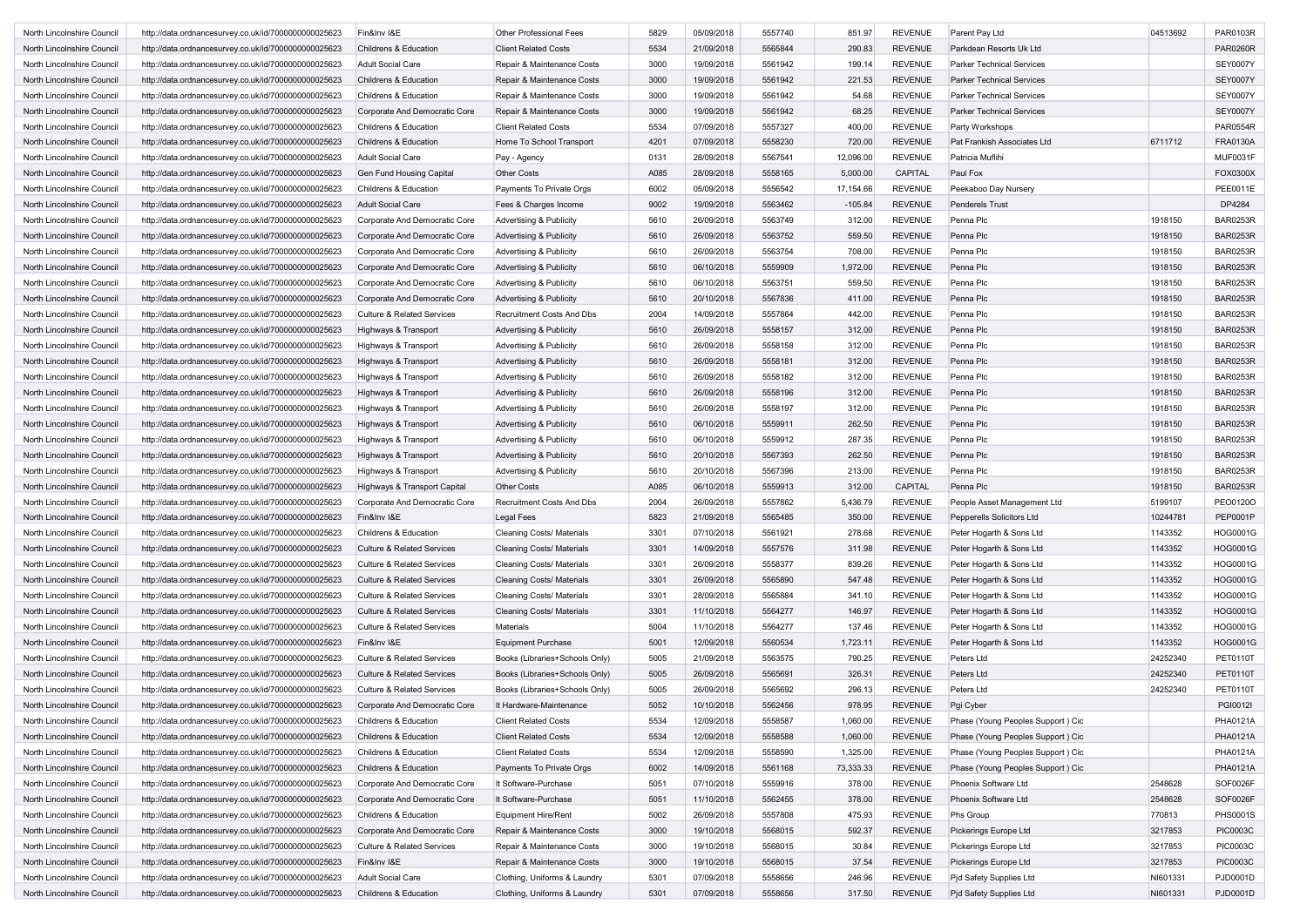| North Lincolnshire Council | http://data.ordnancesurvey.co.uk/id/7000000000025623 | <b>Culture &amp; Related Services</b> | Repair & Maintenance Costs       | 3000 | 20/10/2018 | 5568010 | 368.80      | <b>REVENUE</b> | Poolside Leisure                       |            | PO000020        |
|----------------------------|------------------------------------------------------|---------------------------------------|----------------------------------|------|------------|---------|-------------|----------------|----------------------------------------|------------|-----------------|
| North Lincolnshire Council | http://data.ordnancesurvey.co.uk/id/7000000000025623 | <b>Culture &amp; Related Services</b> | Other Professional Fees          | 5829 | 12/09/2018 | 5559906 | 33,864.86   | <b>REVENUE</b> | Ppl Prs Ltd                            | 10376001   | PPL0001L        |
| North Lincolnshire Council | http://data.ordnancesurvey.co.uk/id/7000000000025623 | Culture & Related Services            | Other Professional Fees          | 5829 | 12/09/2018 | 5559907 | $-9,966.00$ | <b>REVENUE</b> | Ppl Prs Ltd                            | 10376001   | PPL0001L        |
| North Lincolnshire Council | http://data.ordnancesurvey.co.uk/id/7000000000025623 | <b>Adult Social Care</b>              | Vehicle Hire                     | 4101 | 21/09/2018 | 5565927 | 595.00      | <b>REVENUE</b> | <b>Premier Cabs</b>                    |            | <b>PRE0280E</b> |
| North Lincolnshire Council | http://data.ordnancesurvey.co.uk/id/7000000000025623 | <b>Adult Social Care</b>              | Equipment Maint.& Repair         | 5003 | 19/09/2018 | 5562044 | 245.00      | <b>REVENUE</b> | Premier Roofing And Services Ltd       | 4577119    | PRE0164E        |
| North Lincolnshire Council | http://data.ordnancesurvey.co.uk/id/7000000000025623 | Childrens & Education                 | Payments To Private Orgs         | 6002 | 12/09/2018 | 5560185 | 252.00      | <b>REVENUE</b> | Pre-School Learning Alliance           |            | PRE0172E        |
| North Lincolnshire Council | http://data.ordnancesurvey.co.uk/id/7000000000025623 | Childrens & Education                 | Payments To Voluntary Orgs       | 6001 | 05/09/2018 | 5556545 | 23,905.14   | <b>REVENUE</b> | Pre-School Learning Alliance           |            | PRE0172E        |
| North Lincolnshire Council | http://data.ordnancesurvey.co.uk/id/7000000000025623 | <b>Culture &amp; Related Services</b> | <b>Equipment Purchase</b>        | 5001 | 14/10/2018 | 5567369 | 2,610.00    | <b>REVENUE</b> | Preservation Equipment Ltd             |            | <b>PRE0052E</b> |
| North Lincolnshire Council | http://data.ordnancesurvey.co.uk/id/7000000000025623 | Childrens & Education                 | <b>Client Related Costs</b>      | 5534 | 28/09/2018 | 5569653 | 250.00      | <b>REVENUE</b> | Primo Property Management              |            | PRI0236I        |
| North Lincolnshire Council | http://data.ordnancesurvey.co.uk/id/7000000000025623 | Central Services To Public            | Gen Office Exp (Incl Postage)    | 5603 | 19/09/2018 | 5558225 | 772.00      | <b>REVENUE</b> | Print Image Network Ltd                | 4009079    | PRI03451        |
| North Lincolnshire Council | http://data.ordnancesurvey.co.uk/id/7000000000025623 | Childrens & Education                 | Payments To Voluntary Orgs       | 6001 | 05/09/2018 | 5556527 | 22,343.71   | <b>REVENUE</b> | Priory Lane Pre-School                 |            | <b>LAN0081N</b> |
| North Lincolnshire Council | http://data.ordnancesurvey.co.uk/id/7000000000025623 | Corporate And Democratic Core         | It Software-Purchase             | 5051 | 14/10/2018 | 5567251 | 212.78      | <b>REVENUE</b> | <b>Probrand Limited</b>                | 2653446    | PRO0218O        |
| North Lincolnshire Council | http://data.ordnancesurvey.co.uk/id/7000000000025623 | Childrens & Education                 | It Hardware - Purchase           | 5050 | 26/09/2018 | 5560344 | 549.00      | <b>REVENUE</b> | Professional Telecom Installations Ltd | 04629825   | PRO0051O        |
| North Lincolnshire Council | http://data.ordnancesurvey.co.uk/id/7000000000025623 | Corporate And Democratic Core         | It Hardware - Purchase           | 5050 | 26/09/2018 | 5560344 | 436.00      | <b>REVENUE</b> | Professional Telecom Installations Ltd | 04629825   | PRO0051O        |
|                            |                                                      |                                       |                                  |      |            |         |             |                |                                        |            |                 |
| North Lincolnshire Council | http://data.ordnancesurvey.co.uk/id/7000000000025623 | Culture, Env, Reg & Planning Cap      | It Equipment                     | A098 | 26/09/2018 | 5560344 | 768.00      | CAPITAL        | Professional Telecom Installations Ltd | 04629825   | PRO0051O        |
| North Lincolnshire Council | http://data.ordnancesurvey.co.uk/id/7000000000025623 | Culture, Env, Reg & Planning Cap      | It Equipment                     | A098 | 26/09/2018 | 5560344 | 601.18      | CAPITAL        | Professional Telecom Installations Ltd | 04629825   | PRO0051O        |
| North Lincolnshire Council | http://data.ordnancesurvey.co.uk/id/7000000000025623 | Culture & Related Services            | Fees & Charges Income            | 9002 | 07/09/2018 | 5557884 | $\mathbf 0$ | <b>REVENUE</b> | Pro-Optocam                            |            | PRO0554O        |
| North Lincolnshire Council | http://data.ordnancesurvey.co.uk/id/7000000000025623 | <b>Culture &amp; Related Services</b> | Repair & Maintenance Costs       | 3000 | 07/09/2018 | 5557884 | 375.00      | <b>REVENUE</b> | Pro-Optocam                            |            | PRO0554O        |
| North Lincolnshire Council | http://data.ordnancesurvey.co.uk/id/7000000000025623 | Fin&Inv I&E                           | Other Supplies & Services        | 5799 | 28/09/2018 | 5568039 | 1,500.00    | <b>REVENUE</b> | Pstax                                  |            | <b>LAV0077V</b> |
| North Lincolnshire Council | http://data.ordnancesurvey.co.uk/id/7000000000025623 | Childrens & Education                 | Payments To Private Orgs         | 6002 | 09/10/2018 | 5559921 | 5,400.00    | <b>REVENUE</b> | Psychology Together                    | 1055440510 | <b>PSY0120Y</b> |
| North Lincolnshire Council | http://data.ordnancesurvey.co.uk/id/7000000000025623 | Public Health                         | Subscriptions & Memberships      | 5510 | 26/09/2018 | 5560109 | 260.00      | <b>REVENUE</b> | Public Health England                  |            | PUB0015B        |
| North Lincolnshire Council | http://data.ordnancesurvey.co.uk/id/7000000000025623 | Corporate And Democratic Core         | It Software-Maintenance          | 5053 | 26/09/2018 | 5560113 | 650.00      | <b>REVENUE</b> | Public Sector Live                     |            | <b>PUB0160B</b> |
| North Lincolnshire Council | http://data.ordnancesurvey.co.uk/id/7000000000025623 | Childrens & Education                 | Payments To Private Orgs         | 6002 | 14/09/2018 | 5559953 | 855.00      | <b>REVENUE</b> | Pure Psychology Ltd                    |            | <b>PUR0007R</b> |
| North Lincolnshire Council | http://data.ordnancesurvey.co.uk/id/7000000000025623 | Fin&Inv I&E                           | <b>Cleaning Costs/ Materials</b> | 3301 | 14/09/2018 | 5561685 | 345.00      | <b>REVENUE</b> | Pure Water Window Cleaning             | 11361613   | <b>PUR0010R</b> |
| North Lincolnshire Council | http://data.ordnancesurvey.co.uk/id/7000000000025623 | Fin&Inv I&E                           | Materials                        | 5004 | 28/09/2018 | 5569468 | 1,708.00    | <b>REVENUE</b> | Queensway Engineering (Scunthorpe)Ltd  | 00986777   | QUE0018E        |
| North Lincolnshire Council | http://data.ordnancesurvey.co.uk/id/7000000000025623 | Childrens & Education                 | Payments To Private Orgs         | 6002 | 12/09/2018 | 5560451 | 992.25      | <b>REVENUE</b> | Rachel Carter-Smith                    |            | CAR0224R        |
| North Lincolnshire Council | http://data.ordnancesurvey.co.uk/id/7000000000025623 | Childrens & Education                 | Payments To Private Orgs         | 6002 | 05/09/2018 | 5556544 | 5,983.27    | <b>REVENUE</b> | Rachel Popovski                        |            | POP0165P        |
| North Lincolnshire Council | http://data.ordnancesurvey.co.uk/id/7000000000025623 | Childrens & Education                 | <b>Client Related Costs</b>      | 5534 | 07/09/2018 | 5557315 | 698.00      | <b>REVENUE</b> | Rainbow Kindergarten Barton            |            | STO0060O        |
| North Lincolnshire Council | http://data.ordnancesurvey.co.uk/id/7000000000025623 | Childrens & Education                 | Payments To Private Orgs         | 6002 | 05/09/2018 | 5556555 | 33,624.78   | <b>REVENUE</b> | Rainbow Kindergarten Barton            |            | STO0060O        |
| North Lincolnshire Council | http://data.ordnancesurvey.co.uk/id/7000000000025623 | Fin&Inv I&E                           | Materials                        | 5004 | 21/09/2018 | 5558840 | 2,253.24    | <b>REVENUE</b> | Rbm Agricultural Ltd                   | 03130243   | <b>PAR0006R</b> |
| North Lincolnshire Council | http://data.ordnancesurvey.co.uk/id/7000000000025623 | <b>Culture &amp; Related Services</b> | Other Supplies & Services        | 5799 | 07/10/2018 | 5561889 | 12,800.00   | <b>REVENUE</b> | R C Burniston                          |            | <b>RIG0013G</b> |
| North Lincolnshire Council | http://data.ordnancesurvey.co.uk/id/7000000000025623 | <b>Adult Social Care</b>              | Payments To Health Providers     | 6019 | 19/09/2018 | 5562984 | 1,199.90    | <b>REVENUE</b> | Rdash Ft                               |            | <b>RDA0003A</b> |
| North Lincolnshire Council | http://data.ordnancesurvey.co.uk/id/7000000000025623 | <b>Adult Social Care</b>              | Payments To Health Providers     | 6019 | 26/09/2018 | 5564227 | 202,095.38  | <b>REVENUE</b> | Rdash Ft                               |            | <b>RDA0003A</b> |
| North Lincolnshire Council | http://data.ordnancesurvey.co.uk/id/7000000000025623 | <b>Adult Social Care</b>              | Payments To Health Providers     | 6019 | 26/09/2018 | 5564228 | 202,095.38  | <b>REVENUE</b> | Rdash Ft                               |            | <b>RDA0003A</b> |
| North Lincolnshire Council | http://data.ordnancesurvey.co.uk/id/7000000000025623 | Childrens & Education                 | Vehicle Hire                     | 4101 | 19/09/2018 | 5562448 | 875.00      | <b>REVENUE</b> | Ready Rent A Car                       | 2177268    | <b>REA0004A</b> |
| North Lincolnshire Council | http://data.ordnancesurvey.co.uk/id/7000000000025623 | <b>Adult Social Care</b>              | Direct Payments To Clients       | 6012 | 05/09/2018 | 5557834 | 500.00      | <b>REVENUE</b> | <b>REDACTED</b>                        |            | <b>REDACTED</b> |
| North Lincolnshire Council | http://data.ordnancesurvey.co.uk/id/7000000000025623 | <b>Adult Social Care</b>              | Direct Payments To Clients       | 6012 | 05/09/2018 | 5557849 | 1,256.57    | <b>REVENUE</b> | <b>REDACTED</b>                        |            | <b>REDACTED</b> |
| North Lincolnshire Council | http://data.ordnancesurvey.co.uk/id/7000000000025623 | <b>Adult Social Care</b>              | Direct Payments To Clients       | 6012 | 05/09/2018 | 5557850 | 1,773.98    | <b>REVENUE</b> | <b>REDACTED</b>                        |            | <b>REDACTED</b> |
| North Lincolnshire Council | http://data.ordnancesurvey.co.uk/id/7000000000025623 | <b>Adult Social Care</b>              | Direct Payments To Clients       | 6012 | 07/09/2018 | 5558219 | 827.04      | <b>REVENUE</b> | <b>REDACTED</b>                        |            | <b>REDACTED</b> |
| North Lincolnshire Council | http://data.ordnancesurvey.co.uk/id/7000000000025623 | <b>Adult Social Care</b>              | Direct Payments To Clients       | 6012 | 07/09/2018 | 5558733 | 690.00      | <b>REVENUE</b> | <b>REDACTED</b>                        |            | <b>REDACTED</b> |
| North Lincolnshire Council | http://data.ordnancesurvey.co.uk/id/7000000000025623 | Adult Social Care                     | Direct Payments To Clients       | 6012 | 07/09/2018 | 5558735 | 2,100.00    | <b>REVENUE</b> | <b>REDACTED</b>                        |            | <b>REDACTED</b> |
| North Lincolnshire Council | http://data.ordnancesurvey.co.uk/id/7000000000025623 | <b>Adult Social Care</b>              | Direct Payments To Clients       | 6012 | 07/09/2018 | 5558736 | 500.00      | <b>REVENUE</b> | <b>REDACTED</b>                        |            | <b>REDACTED</b> |
| North Lincolnshire Council | http://data.ordnancesurvey.co.uk/id/7000000000025623 | <b>Adult Social Care</b>              | Direct Payments To Clients       | 6012 | 07/09/2018 | 5558739 | 500.00      | <b>REVENUE</b> | <b>REDACTED</b>                        |            | <b>REDACTED</b> |
| North Lincolnshire Council | http://data.ordnancesurvey.co.uk/id/7000000000025623 | <b>Adult Social Care</b>              | Direct Payments To Clients       | 6012 | 07/09/2018 | 5558745 | 500.00      | <b>REVENUE</b> | <b>REDACTED</b>                        |            | <b>REDACTED</b> |
| North Lincolnshire Council | http://data.ordnancesurvey.co.uk/id/7000000000025623 | Adult Social Care                     | Direct Payments To Clients       | 6012 | 07/09/2018 | 5558746 | 500.00      | REVENUE        | REDACTED                               |            | REDACTED        |
| North Lincolnshire Council | http://data.ordnancesurvey.co.uk/id/7000000000025623 | Adult Social Care                     | Direct Payments To Clients       | 6012 | 07/09/2018 | 5558856 | 31,290.48   | <b>REVENUE</b> | <b>REDACTED</b>                        |            | <b>REDACTED</b> |
| North Lincolnshire Council |                                                      | Adult Social Care                     |                                  |      |            |         |             |                |                                        |            |                 |
| North Lincolnshire Council | http://data.ordnancesurvey.co.uk/id/7000000000025623 |                                       | Direct Payments To Clients       | 6012 | 12/09/2018 | 5560455 | 3,394.70    | <b>REVENUE</b> | <b>REDACTED</b>                        |            | <b>REDACTED</b> |
|                            | http://data.ordnancesurvey.co.uk/id/7000000000025623 | <b>Adult Social Care</b>              | Direct Payments To Clients       | 6012 | 12/09/2018 | 5560457 | 500.00      | <b>REVENUE</b> | <b>REDACTED</b>                        |            | <b>REDACTED</b> |
| North Lincolnshire Council | http://data.ordnancesurvey.co.uk/id/7000000000025623 | <b>Adult Social Care</b>              | Direct Payments To Clients       | 6012 | 12/09/2018 | 5560459 | 250.00      | <b>REVENUE</b> | <b>REDACTED</b>                        |            | <b>REDACTED</b> |
| North Lincolnshire Council | http://data.ordnancesurvey.co.uk/id/7000000000025623 | <b>Adult Social Care</b>              | Direct Payments To Clients       | 6012 | 14/09/2018 | 5562068 | 391.00      | <b>REVENUE</b> | <b>REDACTED</b>                        |            | <b>REDACTED</b> |
| North Lincolnshire Council | http://data.ordnancesurvey.co.uk/id/7000000000025623 | <b>Adult Social Care</b>              | Direct Payments To Clients       | 6012 | 14/09/2018 | 5562070 | 977.14      | <b>REVENUE</b> | <b>REDACTED</b>                        |            | <b>REDACTED</b> |
| North Lincolnshire Council | http://data.ordnancesurvey.co.uk/id/7000000000025623 | <b>Adult Social Care</b>              | Direct Payments To Clients       | 6012 | 19/09/2018 | 5563179 | 1,058.20    | <b>REVENUE</b> | <b>REDACTED</b>                        |            | <b>REDACTED</b> |
| North Lincolnshire Council | http://data.ordnancesurvey.co.uk/id/7000000000025623 | <b>Adult Social Care</b>              | Direct Payments To Clients       | 6012 | 19/09/2018 | 5563180 | 1,261.48    | <b>REVENUE</b> | <b>REDACTED</b>                        |            | <b>REDACTED</b> |
| North Lincolnshire Council | http://data.ordnancesurvey.co.uk/id/7000000000025623 | <b>Adult Social Care</b>              | Direct Payments To Clients       | 6012 | 19/09/2018 | 5563182 | 1,200.00    | <b>REVENUE</b> | <b>REDACTED</b>                        |            | <b>REDACTED</b> |
| North Lincolnshire Council | http://data.ordnancesurvey.co.uk/id/7000000000025623 | <b>Adult Social Care</b>              | Direct Payments To Clients       | 6012 | 19/09/2018 | 5563183 | 1,596.00    | <b>REVENUE</b> | <b>REDACTED</b>                        |            | <b>REDACTED</b> |
| North Lincolnshire Council | http://data.ordnancesurvey.co.uk/id/7000000000025623 | Adult Social Care                     | Direct Payments To Clients       | 6012 | 19/09/2018 | 5563184 | 1,004.80    | REVENUE        | REDACTED                               |            | REDACTED        |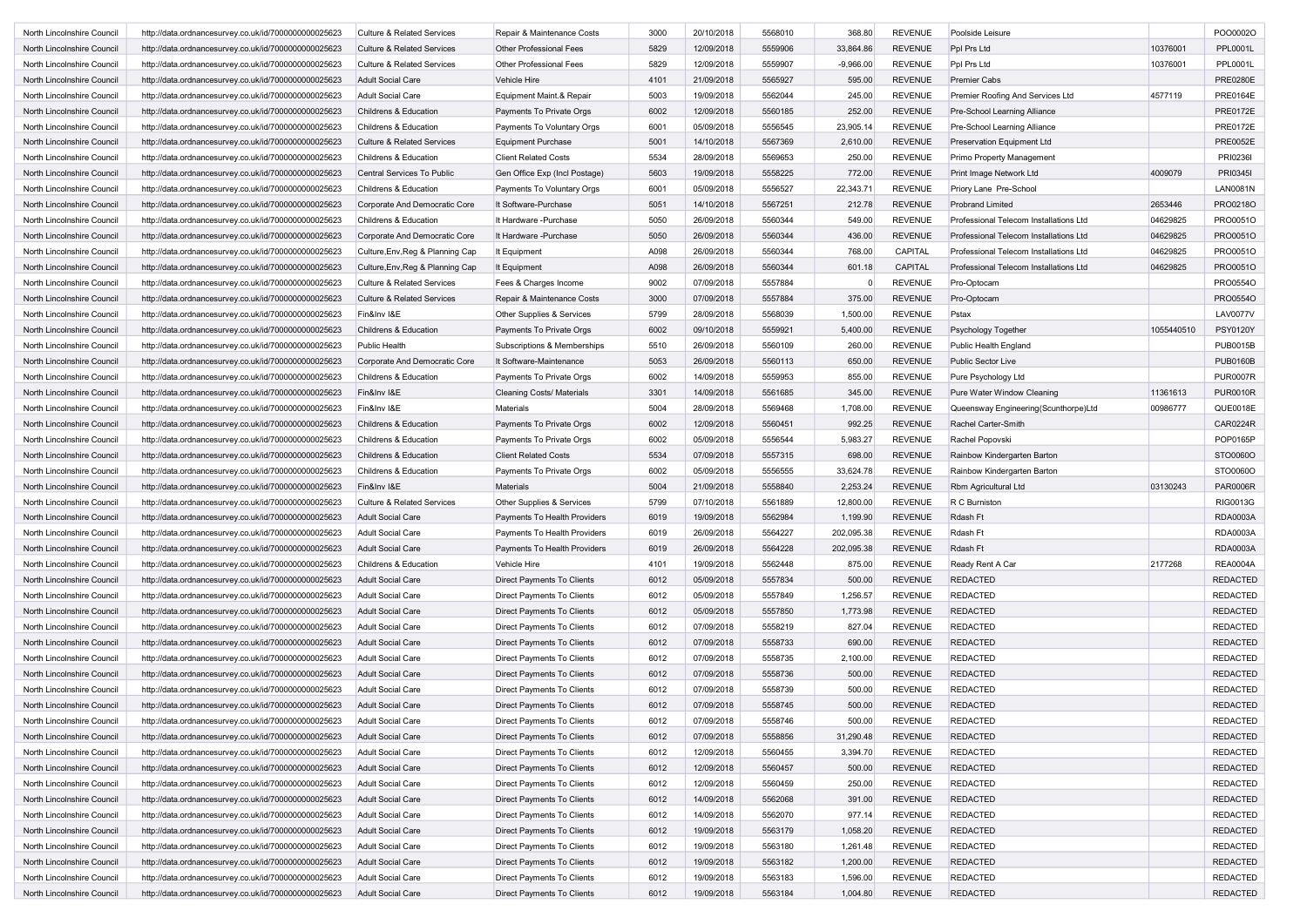| North Lincolnshire Council | http://data.ordnancesurvey.co.uk/id/7000000000025623 | <b>Adult Social Care</b> | Direct Payments To Clients        | 6012 | 19/09/2018 | 5563185 | 504.00   | <b>REVENUE</b> | <b>REDACTED</b> | <b>REDACTED</b> |
|----------------------------|------------------------------------------------------|--------------------------|-----------------------------------|------|------------|---------|----------|----------------|-----------------|-----------------|
| North Lincolnshire Council | http://data.ordnancesurvey.co.uk/id/7000000000025623 | <b>Adult Social Care</b> | Direct Payments To Clients        | 6012 | 19/09/2018 | 5563186 | 2,361.32 | <b>REVENUE</b> | <b>REDACTED</b> | <b>REDACTED</b> |
| North Lincolnshire Council | http://data.ordnancesurvey.co.uk/id/7000000000025623 | <b>Adult Social Care</b> | Direct Payments To Clients        | 6012 | 19/09/2018 | 5563187 | 740.40   | <b>REVENUE</b> | <b>REDACTED</b> | <b>REDACTED</b> |
| North Lincolnshire Council | http://data.ordnancesurvey.co.uk/id/7000000000025623 | <b>Adult Social Care</b> | <b>Direct Payments To Clients</b> | 6012 | 19/09/2018 | 5563188 | 703.36   | <b>REVENUE</b> | <b>REDACTED</b> | <b>REDACTED</b> |
| North Lincolnshire Council | http://data.ordnancesurvey.co.uk/id/7000000000025623 | <b>Adult Social Care</b> | Direct Payments To Clients        | 6012 | 19/09/2018 | 5563189 | 1,124.00 | <b>REVENUE</b> | <b>REDACTED</b> | <b>REDACTED</b> |
| North Lincolnshire Council | http://data.ordnancesurvey.co.uk/id/7000000000025623 | <b>Adult Social Care</b> | Direct Payments To Clients        | 6012 | 19/09/2018 | 5563191 | 866.00   | <b>REVENUE</b> | <b>REDACTED</b> | <b>REDACTED</b> |
| North Lincolnshire Council | http://data.ordnancesurvey.co.uk/id/7000000000025623 | <b>Adult Social Care</b> | Direct Payments To Clients        | 6012 | 19/09/2018 | 5563193 | 767.68   | <b>REVENUE</b> | <b>REDACTED</b> | <b>REDACTED</b> |
| North Lincolnshire Council | http://data.ordnancesurvey.co.uk/id/7000000000025623 | <b>Adult Social Care</b> | Direct Payments To Clients        | 6012 | 19/09/2018 | 5563197 | 1,088.00 | <b>REVENUE</b> | <b>REDACTED</b> | <b>REDACTED</b> |
| North Lincolnshire Council | http://data.ordnancesurvey.co.uk/id/7000000000025623 | <b>Adult Social Care</b> | Direct Payments To Clients        | 6012 | 19/09/2018 | 5563199 | 479.36   | <b>REVENUE</b> | <b>REDACTED</b> | <b>REDACTED</b> |
| North Lincolnshire Council |                                                      | <b>Adult Social Care</b> |                                   |      |            | 5563200 |          | <b>REVENUE</b> | <b>REDACTED</b> | <b>REDACTED</b> |
|                            | http://data.ordnancesurvey.co.uk/id/7000000000025623 |                          | Direct Payments To Clients        | 6012 | 19/09/2018 |         | 1,362.00 |                |                 |                 |
| North Lincolnshire Council | http://data.ordnancesurvey.co.uk/id/7000000000025623 | <b>Adult Social Care</b> | Direct Payments To Clients        | 6012 | 19/09/2018 | 5563201 | 700.00   | <b>REVENUE</b> | <b>REDACTED</b> | <b>REDACTED</b> |
| North Lincolnshire Council | http://data.ordnancesurvey.co.uk/id/7000000000025623 | <b>Adult Social Care</b> | Direct Payments To Clients        | 6012 | 19/09/2018 | 5563202 | 570.08   | <b>REVENUE</b> | <b>REDACTED</b> | <b>REDACTED</b> |
| North Lincolnshire Council | http://data.ordnancesurvey.co.uk/id/7000000000025623 | <b>Adult Social Care</b> | Direct Payments To Clients        | 6012 | 19/09/2018 | 5563203 | 1,332.00 | <b>REVENUE</b> | <b>REDACTED</b> | <b>REDACTED</b> |
| North Lincolnshire Council | http://data.ordnancesurvey.co.uk/id/7000000000025623 | <b>Adult Social Care</b> | Direct Payments To Clients        | 6012 | 19/09/2018 | 5563204 | 1,064.00 | <b>REVENUE</b> | <b>REDACTED</b> | <b>REDACTED</b> |
| North Lincolnshire Council | http://data.ordnancesurvey.co.uk/id/7000000000025623 | Adult Social Care        | Direct Payments To Clients        | 6012 | 19/09/2018 | 5563205 | 1,162.60 | <b>REVENUE</b> | <b>REDACTED</b> | <b>REDACTED</b> |
| North Lincolnshire Council | http://data.ordnancesurvey.co.uk/id/7000000000025623 | <b>Adult Social Care</b> | Direct Payments To Clients        | 6012 | 19/09/2018 | 5563206 | 1,128.00 | <b>REVENUE</b> | <b>REDACTED</b> | <b>REDACTED</b> |
| North Lincolnshire Council | http://data.ordnancesurvey.co.uk/id/7000000000025623 | <b>Adult Social Care</b> | Direct Payments To Clients        | 6012 | 19/09/2018 | 5563207 | 708.00   | <b>REVENUE</b> | <b>REDACTED</b> | <b>REDACTED</b> |
| North Lincolnshire Council | http://data.ordnancesurvey.co.uk/id/7000000000025623 | <b>Adult Social Care</b> | Direct Payments To Clients        | 6012 | 19/09/2018 | 5563208 | 1,536.00 | <b>REVENUE</b> | <b>REDACTED</b> | <b>REDACTED</b> |
| North Lincolnshire Council | http://data.ordnancesurvey.co.uk/id/7000000000025623 | <b>Adult Social Care</b> | Direct Payments To Clients        | 6012 | 19/09/2018 | 5563211 | 1,003.60 | <b>REVENUE</b> | <b>REDACTED</b> | <b>REDACTED</b> |
| North Lincolnshire Council | http://data.ordnancesurvey.co.uk/id/7000000000025623 | <b>Adult Social Care</b> | Direct Payments To Clients        | 6012 | 19/09/2018 | 5563213 | 800.00   | <b>REVENUE</b> | <b>REDACTED</b> | <b>REDACTED</b> |
| North Lincolnshire Council | http://data.ordnancesurvey.co.uk/id/7000000000025623 | <b>Adult Social Care</b> | Direct Payments To Clients        | 6012 | 19/09/2018 | 5563214 | 2,620.32 | <b>REVENUE</b> | <b>REDACTED</b> | <b>REDACTED</b> |
| North Lincolnshire Council | http://data.ordnancesurvey.co.uk/id/7000000000025623 | <b>Adult Social Care</b> | Direct Payments To Clients        | 6012 | 19/09/2018 | 5563217 | 841.60   | <b>REVENUE</b> | <b>REDACTED</b> | <b>REDACTED</b> |
| North Lincolnshire Council | http://data.ordnancesurvey.co.uk/id/7000000000025623 | <b>Adult Social Care</b> | Direct Payments To Clients        | 6012 | 19/09/2018 | 5563218 | 841.60   | <b>REVENUE</b> | <b>REDACTED</b> | <b>REDACTED</b> |
| North Lincolnshire Council | http://data.ordnancesurvey.co.uk/id/7000000000025623 | <b>Adult Social Care</b> | Direct Payments To Clients        | 6012 | 19/09/2018 | 5563219 | 896.00   | <b>REVENUE</b> | <b>REDACTED</b> | <b>REDACTED</b> |
| North Lincolnshire Council | http://data.ordnancesurvey.co.uk/id/7000000000025623 | <b>Adult Social Care</b> | Direct Payments To Clients        | 6012 | 19/09/2018 | 5563220 | 1,584.08 | <b>REVENUE</b> | <b>REDACTED</b> | <b>REDACTED</b> |
| North Lincolnshire Council | http://data.ordnancesurvey.co.uk/id/7000000000025623 | <b>Adult Social Care</b> | Direct Payments To Clients        | 6012 | 19/09/2018 | 5563221 | 1,594.00 | <b>REVENUE</b> | <b>REDACTED</b> | <b>REDACTED</b> |
| North Lincolnshire Council | http://data.ordnancesurvey.co.uk/id/7000000000025623 | <b>Adult Social Care</b> | Direct Payments To Clients        | 6012 | 19/09/2018 | 5563222 | 594.68   | <b>REVENUE</b> | <b>REDACTED</b> | <b>REDACTED</b> |
| North Lincolnshire Council | http://data.ordnancesurvey.co.uk/id/7000000000025623 | <b>Adult Social Care</b> | Direct Payments To Clients        | 6012 | 19/09/2018 | 5563223 | 600.00   | <b>REVENUE</b> | <b>REDACTED</b> | <b>REDACTED</b> |
| North Lincolnshire Council | http://data.ordnancesurvey.co.uk/id/7000000000025623 | <b>Adult Social Care</b> | Direct Payments To Clients        | 6012 | 19/09/2018 | 5563224 | 523.20   | <b>REVENUE</b> | <b>REDACTED</b> | <b>REDACTED</b> |
|                            |                                                      |                          |                                   | 6012 | 19/09/2018 | 5563225 |          | <b>REVENUE</b> | <b>REDACTED</b> | <b>REDACTED</b> |
| North Lincolnshire Council | http://data.ordnancesurvey.co.uk/id/7000000000025623 | <b>Adult Social Care</b> | Direct Payments To Clients        |      |            |         | 1,678.52 |                |                 |                 |
| North Lincolnshire Council | http://data.ordnancesurvey.co.uk/id/7000000000025623 | <b>Adult Social Care</b> | Direct Payments To Clients        | 6012 | 19/09/2018 | 5563227 | 800.00   | <b>REVENUE</b> | <b>REDACTED</b> | <b>REDACTED</b> |
| North Lincolnshire Council | http://data.ordnancesurvey.co.uk/id/7000000000025623 | <b>Adult Social Care</b> | Direct Payments To Clients        | 6012 | 19/09/2018 | 5563230 | 684.32   | <b>REVENUE</b> | <b>REDACTED</b> | <b>REDACTED</b> |
| North Lincolnshire Council | http://data.ordnancesurvey.co.uk/id/7000000000025623 | <b>Adult Social Care</b> | Direct Payments To Clients        | 6012 | 19/09/2018 | 5563231 | 1,100.00 | <b>REVENUE</b> | <b>REDACTED</b> | <b>REDACTED</b> |
| North Lincolnshire Council | http://data.ordnancesurvey.co.uk/id/7000000000025623 | <b>Adult Social Care</b> | Direct Payments To Clients        | 6012 | 19/09/2018 | 5563232 | 855.68   | <b>REVENUE</b> | <b>REDACTED</b> | <b>REDACTED</b> |
| North Lincolnshire Council | http://data.ordnancesurvey.co.uk/id/7000000000025623 | <b>Adult Social Care</b> | Direct Payments To Clients        | 6012 | 19/09/2018 | 5563233 | 800.76   | <b>REVENUE</b> | <b>REDACTED</b> | <b>REDACTED</b> |
| North Lincolnshire Council | http://data.ordnancesurvey.co.uk/id/7000000000025623 | <b>Adult Social Care</b> | Direct Payments To Clients        | 6012 | 19/09/2018 | 5563234 | 600.00   | <b>REVENUE</b> | <b>REDACTED</b> | <b>REDACTED</b> |
| North Lincolnshire Council | http://data.ordnancesurvey.co.uk/id/7000000000025623 | <b>Adult Social Care</b> | Direct Payments To Clients        | 6012 | 19/09/2018 | 5563236 | 1,603.68 | <b>REVENUE</b> | <b>REDACTED</b> | <b>REDACTED</b> |
| North Lincolnshire Council | http://data.ordnancesurvey.co.uk/id/7000000000025623 | <b>Adult Social Care</b> | Direct Payments To Clients        | 6012 | 19/09/2018 | 5563237 | 1,671.84 | <b>REVENUE</b> | <b>REDACTED</b> | <b>REDACTED</b> |
| North Lincolnshire Council | http://data.ordnancesurvey.co.uk/id/7000000000025623 | <b>Adult Social Care</b> | Direct Payments To Clients        | 6012 | 19/09/2018 | 5563238 | 1,723.40 | <b>REVENUE</b> | <b>REDACTED</b> | <b>REDACTED</b> |
| North Lincolnshire Council | http://data.ordnancesurvey.co.uk/id/7000000000025623 | <b>Adult Social Care</b> | Direct Payments To Clients        | 6012 | 19/09/2018 | 5563239 | 461.40   | <b>REVENUE</b> | <b>REDACTED</b> | <b>REDACTED</b> |
| North Lincolnshire Council | http://data.ordnancesurvey.co.uk/id/7000000000025623 | Adult Social Care        | Direct Payments To Clients        | 6012 | 19/09/2018 | 5563240 | 395.45   | <b>REVENUE</b> | <b>REDACTED</b> | <b>REDACTED</b> |
| North Lincolnshire Council | http://data.ordnancesurvey.co.uk/id/7000000000025623 | <b>Adult Social Care</b> | <b>Direct Payments To Clients</b> | 6012 | 19/09/2018 | 5563241 | 280.00   | <b>REVENUE</b> | <b>REDACTED</b> | <b>REDACTED</b> |
| North Lincolnshire Council | http://data.ordnancesurvey.co.uk/id/7000000000025623 | <b>Adult Social Care</b> | Direct Payments To Clients        | 6012 | 19/09/2018 | 5563242 | 1,208.00 | <b>REVENUE</b> | <b>REDACTED</b> | <b>REDACTED</b> |
| North Lincolnshire Council | http://data.ordnancesurvey.co.uk/id/7000000000025623 | <b>Adult Social Care</b> | Direct Payments To Clients        | 6012 | 19/09/2018 | 5563243 | 1,143.68 | <b>REVENUE</b> | <b>REDACTED</b> | <b>REDACTED</b> |
| North Lincolnshire Council | http://data.ordnancesurvey.co.uk/id/7000000000025623 | <b>Adult Social Care</b> | Direct Payments To Clients        | 6012 | 19/09/2018 | 5563244 | 1,102.44 | REVENUE        | REDACTED        | REDACTEL        |
| North Lincolnshire Council | http://data.ordnancesurvey.co.uk/id/7000000000025623 | <b>Adult Social Care</b> | Direct Payments To Clients        | 6012 | 19/09/2018 | 5563245 | 800.00   | <b>REVENUE</b> | <b>REDACTED</b> | <b>REDACTED</b> |
| North Lincolnshire Council | http://data.ordnancesurvey.co.uk/id/7000000000025623 | <b>Adult Social Care</b> | Direct Payments To Clients        | 6012 | 19/09/2018 | 5563246 | 508.00   | <b>REVENUE</b> | <b>REDACTED</b> | <b>REDACTED</b> |
| North Lincolnshire Council | http://data.ordnancesurvey.co.uk/id/7000000000025623 | <b>Adult Social Care</b> | Direct Payments To Clients        | 6012 | 19/09/2018 | 5563247 | 1,488.32 | <b>REVENUE</b> | <b>REDACTED</b> | <b>REDACTED</b> |
| North Lincolnshire Council | http://data.ordnancesurvey.co.uk/id/7000000000025623 | <b>Adult Social Care</b> | Direct Payments To Clients        | 6012 | 19/09/2018 | 5563248 | 1,320.00 | <b>REVENUE</b> | REDACTED        | <b>REDACTED</b> |
| North Lincolnshire Council | http://data.ordnancesurvey.co.uk/id/7000000000025623 | <b>Adult Social Care</b> | Direct Payments To Clients        |      | 19/09/2018 | 5563249 |          | <b>REVENUE</b> | REDACTED        | <b>REDACTED</b> |
|                            |                                                      |                          |                                   | 6012 |            |         | 1,080.00 |                |                 |                 |
| North Lincolnshire Council | http://data.ordnancesurvey.co.uk/id/7000000000025623 | <b>Adult Social Care</b> | Direct Payments To Clients        | 6012 | 19/09/2018 | 5563250 | 659.20   | <b>REVENUE</b> | <b>REDACTED</b> | <b>REDACTED</b> |
| North Lincolnshire Council | http://data.ordnancesurvey.co.uk/id/7000000000025623 | <b>Adult Social Care</b> | Direct Payments To Clients        | 6012 | 19/09/2018 | 5563251 | 877.00   | <b>REVENUE</b> | <b>REDACTED</b> | <b>REDACTED</b> |
| North Lincolnshire Council | http://data.ordnancesurvey.co.uk/id/7000000000025623 | <b>Adult Social Care</b> | Direct Payments To Clients        | 6012 | 19/09/2018 | 5563252 | 1,356.40 | <b>REVENUE</b> | <b>REDACTED</b> | <b>REDACTED</b> |
| North Lincolnshire Council | http://data.ordnancesurvey.co.uk/id/7000000000025623 | <b>Adult Social Care</b> | Direct Payments To Clients        | 6012 | 19/09/2018 | 5563253 | 760.00   | <b>REVENUE</b> | <b>REDACTED</b> | <b>REDACTED</b> |
| North Lincolnshire Council | http://data.ordnancesurvey.co.uk/id/7000000000025623 | <b>Adult Social Care</b> | Direct Payments To Clients        | 6012 | 19/09/2018 | 5563254 | 4,858.28 | <b>REVENUE</b> | <b>REDACTED</b> | <b>REDACTED</b> |
| North Lincolnshire Council | http://data.ordnancesurvey.co.uk/id/7000000000025623 | <b>Adult Social Care</b> | Direct Payments To Clients        | 6012 | 19/09/2018 | 5563255 | 594.00   | <b>REVENUE</b> | <b>REDACTED</b> | <b>REDACTED</b> |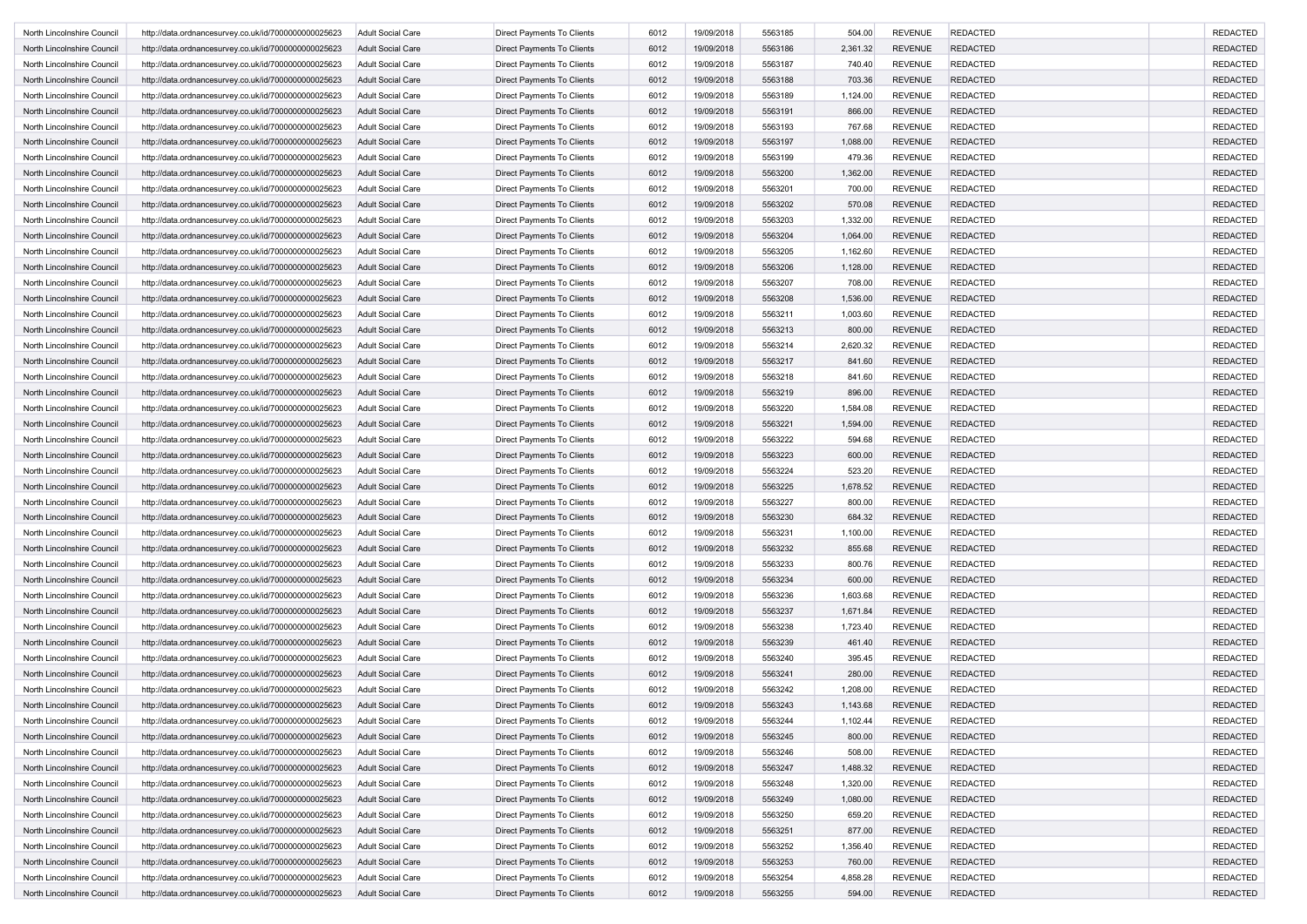| North Lincolnshire Council                               | http://data.ordnancesurvey.co.uk/id/7000000000025623                                                         | <b>Adult Social Care</b> | Direct Payments To Clients                               | 6012 | 19/09/2018 | 5563256 | 930.00   | <b>REVENUE</b> | <b>REDACTED</b> | <b>REDACTED</b> |
|----------------------------------------------------------|--------------------------------------------------------------------------------------------------------------|--------------------------|----------------------------------------------------------|------|------------|---------|----------|----------------|-----------------|-----------------|
| North Lincolnshire Council                               | http://data.ordnancesurvey.co.uk/id/7000000000025623                                                         | <b>Adult Social Care</b> | Direct Payments To Clients                               | 6012 | 19/09/2018 | 5563257 | 759.72   | <b>REVENUE</b> | <b>REDACTED</b> | <b>REDACTED</b> |
| North Lincolnshire Council                               | http://data.ordnancesurvey.co.uk/id/7000000000025623                                                         | <b>Adult Social Care</b> | Direct Payments To Clients                               | 6012 | 19/09/2018 | 5563258 | 1,103.80 | <b>REVENUE</b> | <b>REDACTED</b> | <b>REDACTED</b> |
| North Lincolnshire Council                               | http://data.ordnancesurvey.co.uk/id/7000000000025623                                                         | <b>Adult Social Care</b> | Direct Payments To Clients                               | 6012 | 19/09/2018 | 5563259 | 510.88   | <b>REVENUE</b> | <b>REDACTED</b> | <b>REDACTED</b> |
| North Lincolnshire Council                               | http://data.ordnancesurvey.co.uk/id/7000000000025623                                                         | <b>Adult Social Care</b> | Direct Payments To Clients                               | 6012 | 19/09/2018 | 5563261 | 1,102.00 | <b>REVENUE</b> | <b>REDACTED</b> | <b>REDACTED</b> |
| North Lincolnshire Council                               | http://data.ordnancesurvey.co.uk/id/7000000000025623                                                         | <b>Adult Social Care</b> | Direct Payments To Clients                               | 6012 | 19/09/2018 | 5563263 | 1,757.72 | <b>REVENUE</b> | <b>REDACTED</b> | <b>REDACTED</b> |
| North Lincolnshire Council                               | http://data.ordnancesurvey.co.uk/id/7000000000025623                                                         | <b>Adult Social Care</b> | Direct Payments To Clients                               | 6012 | 19/09/2018 | 5563264 | 659.20   | <b>REVENUE</b> | <b>REDACTED</b> | <b>REDACTED</b> |
| North Lincolnshire Council                               | http://data.ordnancesurvey.co.uk/id/7000000000025623                                                         | <b>Adult Social Care</b> | Direct Payments To Clients                               | 6012 | 19/09/2018 | 5563265 | 1,660.00 | <b>REVENUE</b> | <b>REDACTED</b> | <b>REDACTED</b> |
| North Lincolnshire Council                               | http://data.ordnancesurvey.co.uk/id/7000000000025623                                                         | <b>Adult Social Care</b> | Direct Payments To Clients                               | 6012 | 19/09/2018 | 5563266 | 471.24   | <b>REVENUE</b> | <b>REDACTED</b> | <b>REDACTED</b> |
| North Lincolnshire Council                               | http://data.ordnancesurvey.co.uk/id/7000000000025623                                                         | <b>Adult Social Care</b> | Direct Payments To Clients                               | 6012 | 19/09/2018 | 5563267 | 600.00   | <b>REVENUE</b> | <b>REDACTED</b> | <b>REDACTED</b> |
| North Lincolnshire Council                               | http://data.ordnancesurvey.co.uk/id/7000000000025623                                                         | <b>Adult Social Care</b> | Direct Payments To Clients                               | 6012 | 19/09/2018 | 5563270 | 1,564.96 | <b>REVENUE</b> | <b>REDACTED</b> | <b>REDACTED</b> |
|                                                          |                                                                                                              | <b>Adult Social Care</b> |                                                          | 6012 | 19/09/2018 | 5563271 | 3,562.92 | <b>REVENUE</b> | <b>REDACTED</b> | <b>REDACTED</b> |
| North Lincolnshire Council<br>North Lincolnshire Council | http://data.ordnancesurvey.co.uk/id/7000000000025623<br>http://data.ordnancesurvey.co.uk/id/7000000000025623 | <b>Adult Social Care</b> | Direct Payments To Clients<br>Direct Payments To Clients | 6012 | 19/09/2018 | 5563272 | 441.60   | <b>REVENUE</b> | <b>REDACTED</b> | <b>REDACTED</b> |
| North Lincolnshire Council                               |                                                                                                              |                          |                                                          |      |            |         |          |                |                 |                 |
|                                                          | http://data.ordnancesurvey.co.uk/id/7000000000025623                                                         | <b>Adult Social Care</b> | Direct Payments To Clients                               | 6012 | 19/09/2018 | 5563273 | 1,000.00 | <b>REVENUE</b> | <b>REDACTED</b> | <b>REDACTED</b> |
| North Lincolnshire Council                               | http://data.ordnancesurvey.co.uk/id/7000000000025623                                                         | Adult Social Care        | Direct Payments To Clients                               | 6012 | 19/09/2018 | 5563274 | 1,482.60 | <b>REVENUE</b> | <b>REDACTED</b> | <b>REDACTED</b> |
| North Lincolnshire Council                               | http://data.ordnancesurvey.co.uk/id/7000000000025623                                                         | <b>Adult Social Care</b> | Direct Payments To Clients                               | 6012 | 19/09/2018 | 5563275 | 500.00   | <b>REVENUE</b> | <b>REDACTED</b> | <b>REDACTED</b> |
| North Lincolnshire Council                               | http://data.ordnancesurvey.co.uk/id/7000000000025623                                                         | <b>Adult Social Care</b> | Direct Payments To Clients                               | 6012 | 19/09/2018 | 5563276 | 1,485.44 | <b>REVENUE</b> | <b>REDACTED</b> | <b>REDACTED</b> |
| North Lincolnshire Council                               | http://data.ordnancesurvey.co.uk/id/7000000000025623                                                         | <b>Adult Social Care</b> | Direct Payments To Clients                               | 6012 | 19/09/2018 | 5563277 | 2,287.16 | <b>REVENUE</b> | <b>REDACTED</b> | <b>REDACTED</b> |
| North Lincolnshire Council                               | http://data.ordnancesurvey.co.uk/id/7000000000025623                                                         | <b>Adult Social Care</b> | Direct Payments To Clients                               | 6012 | 19/09/2018 | 5563278 | 3,900.24 | <b>REVENUE</b> | <b>REDACTED</b> | <b>REDACTED</b> |
| North Lincolnshire Council                               | http://data.ordnancesurvey.co.uk/id/7000000000025623                                                         | <b>Adult Social Care</b> | Direct Payments To Clients                               | 6012 | 19/09/2018 | 5563279 | 600.00   | <b>REVENUE</b> | <b>REDACTED</b> | <b>REDACTED</b> |
| North Lincolnshire Council                               | http://data.ordnancesurvey.co.uk/id/7000000000025623                                                         | <b>Adult Social Care</b> | Direct Payments To Clients                               | 6012 | 19/09/2018 | 5563280 | 441.60   | <b>REVENUE</b> | <b>REDACTED</b> | <b>REDACTED</b> |
| North Lincolnshire Council                               | http://data.ordnancesurvey.co.uk/id/7000000000025623                                                         | <b>Adult Social Care</b> | Direct Payments To Clients                               | 6012 | 19/09/2018 | 5563281 | 1,809.24 | <b>REVENUE</b> | <b>REDACTED</b> | <b>REDACTED</b> |
| North Lincolnshire Council                               | http://data.ordnancesurvey.co.uk/id/7000000000025623                                                         | <b>Adult Social Care</b> | Direct Payments To Clients                               | 6012 | 19/09/2018 | 5563282 | 1,055.68 | <b>REVENUE</b> | <b>REDACTED</b> | <b>REDACTED</b> |
| North Lincolnshire Council                               | http://data.ordnancesurvey.co.uk/id/7000000000025623                                                         | <b>Adult Social Care</b> | Direct Payments To Clients                               | 6012 | 19/09/2018 | 5563283 | 1,086.40 | <b>REVENUE</b> | <b>REDACTED</b> | <b>REDACTED</b> |
| North Lincolnshire Council                               | http://data.ordnancesurvey.co.uk/id/7000000000025623                                                         | <b>Adult Social Care</b> | Direct Payments To Clients                               | 6012 | 19/09/2018 | 5563284 | 1,487.80 | <b>REVENUE</b> | <b>REDACTED</b> | <b>REDACTED</b> |
| North Lincolnshire Council                               | http://data.ordnancesurvey.co.uk/id/7000000000025623                                                         | <b>Adult Social Care</b> | Direct Payments To Clients                               | 6012 | 19/09/2018 | 5563285 | 949.20   | <b>REVENUE</b> | <b>REDACTED</b> | <b>REDACTED</b> |
| North Lincolnshire Council                               | http://data.ordnancesurvey.co.uk/id/7000000000025623                                                         | <b>Adult Social Care</b> | Direct Payments To Clients                               | 6012 | 19/09/2018 | 5563286 | 2,400.00 | <b>REVENUE</b> | <b>REDACTED</b> | <b>REDACTED</b> |
| North Lincolnshire Council                               | http://data.ordnancesurvey.co.uk/id/7000000000025623                                                         | <b>Adult Social Care</b> | Direct Payments To Clients                               | 6012 | 19/09/2018 | 5563288 | 1,000.00 | <b>REVENUE</b> | <b>REDACTED</b> | <b>REDACTED</b> |
| North Lincolnshire Council                               | http://data.ordnancesurvey.co.uk/id/7000000000025623                                                         | <b>Adult Social Care</b> | Direct Payments To Clients                               | 6012 | 19/09/2018 | 5563289 | 760.00   | <b>REVENUE</b> | <b>REDACTED</b> | <b>REDACTED</b> |
| North Lincolnshire Council                               | http://data.ordnancesurvey.co.uk/id/7000000000025623                                                         | <b>Adult Social Care</b> | Direct Payments To Clients                               | 6012 | 19/09/2018 | 5563290 | 1,000.00 | <b>REVENUE</b> | <b>REDACTED</b> | <b>REDACTED</b> |
| North Lincolnshire Council                               | http://data.ordnancesurvey.co.uk/id/7000000000025623                                                         | <b>Adult Social Care</b> | Direct Payments To Clients                               | 6012 | 19/09/2018 | 5563292 | 479.36   | <b>REVENUE</b> | <b>REDACTED</b> | <b>REDACTED</b> |
| North Lincolnshire Council                               | http://data.ordnancesurvey.co.uk/id/7000000000025623                                                         | <b>Adult Social Care</b> | Direct Payments To Clients                               | 6012 | 19/09/2018 | 5563293 | 1,316.76 | <b>REVENUE</b> | <b>REDACTED</b> | <b>REDACTED</b> |
| North Lincolnshire Council                               | http://data.ordnancesurvey.co.uk/id/7000000000025623                                                         | <b>Adult Social Care</b> | Direct Payments To Clients                               | 6012 | 19/09/2018 | 5563294 | 1,178.44 | <b>REVENUE</b> | <b>REDACTED</b> | <b>REDACTED</b> |
| North Lincolnshire Council                               | http://data.ordnancesurvey.co.uk/id/7000000000025623                                                         | <b>Adult Social Care</b> | Direct Payments To Clients                               | 6012 | 19/09/2018 | 5563295 | 656.80   | <b>REVENUE</b> | <b>REDACTED</b> | <b>REDACTED</b> |
| North Lincolnshire Council                               | http://data.ordnancesurvey.co.uk/id/7000000000025623                                                         | <b>Adult Social Care</b> | Direct Payments To Clients                               | 6012 | 19/09/2018 | 5563296 | 813.16   | <b>REVENUE</b> | <b>REDACTED</b> | <b>REDACTED</b> |
| North Lincolnshire Council                               | http://data.ordnancesurvey.co.uk/id/7000000000025623                                                         | <b>Adult Social Care</b> | Direct Payments To Clients                               | 6012 | 19/09/2018 | 5563298 | 1,400.00 | <b>REVENUE</b> | <b>REDACTED</b> | <b>REDACTED</b> |
|                                                          |                                                                                                              |                          |                                                          |      |            |         |          |                |                 | <b>REDACTED</b> |
| North Lincolnshire Council                               | http://data.ordnancesurvey.co.uk/id/7000000000025623                                                         | <b>Adult Social Care</b> | Direct Payments To Clients                               | 6012 | 19/09/2018 | 5563299 | 1,200.00 | <b>REVENUE</b> | <b>REDACTED</b> |                 |
| North Lincolnshire Council                               | http://data.ordnancesurvey.co.uk/id/7000000000025623                                                         | <b>Adult Social Care</b> | Direct Payments To Clients                               | 6012 | 19/09/2018 | 5563300 | 1,612.00 | <b>REVENUE</b> | <b>REDACTED</b> | <b>REDACTED</b> |
| North Lincolnshire Council                               | http://data.ordnancesurvey.co.uk/id/7000000000025623                                                         | <b>Adult Social Care</b> | Direct Payments To Clients                               | 6012 | 19/09/2018 | 5563302 | 2,609.40 | <b>REVENUE</b> | <b>REDACTED</b> | <b>REDACTED</b> |
| North Lincolnshire Council                               | http://data.ordnancesurvey.co.uk/id/7000000000025623                                                         | <b>Adult Social Care</b> | Direct Payments To Clients                               | 6012 | 19/09/2018 | 5563303 | 1,088.20 | <b>REVENUE</b> | <b>REDACTED</b> | <b>REDACTED</b> |
| North Lincolnshire Council                               | http://data.ordnancesurvey.co.uk/id/7000000000025623                                                         | Adult Social Care        | Direct Payments To Clients                               | 6012 | 19/09/2018 | 5563304 | 302.00   | <b>REVENUE</b> | <b>REDACTED</b> | <b>REDACTED</b> |
| North Lincolnshire Council                               | http://data.ordnancesurvey.co.uk/id/7000000000025623                                                         | <b>Adult Social Care</b> | <b>Direct Payments To Clients</b>                        | 6012 | 19/09/2018 | 5563305 | 1,249.60 | <b>REVENUE</b> | <b>REDACTED</b> | <b>REDACTED</b> |
| North Lincolnshire Council                               | http://data.ordnancesurvey.co.uk/id/7000000000025623                                                         | <b>Adult Social Care</b> | Direct Payments To Clients                               | 6012 | 19/09/2018 | 5563308 | 488.44   | <b>REVENUE</b> | <b>REDACTED</b> | <b>REDACTED</b> |
| North Lincolnshire Council                               | http://data.ordnancesurvey.co.uk/id/7000000000025623                                                         | <b>Adult Social Care</b> | Direct Payments To Clients                               | 6012 | 19/09/2018 | 5563309 | 656.00   | <b>REVENUE</b> | <b>REDACTED</b> | <b>REDACTED</b> |
| North Lincolnshire Council                               | http://data.ordnancesurvey.co.uk/id/7000000000025623                                                         | <b>Adult Social Care</b> | Direct Payments To Clients                               | 6012 | 19/09/2018 | 5563310 | 922.40   | REVENUE        | REDACTED        | REDACTEL        |
| North Lincolnshire Council                               | http://data.ordnancesurvey.co.uk/id/7000000000025623                                                         | <b>Adult Social Care</b> | Direct Payments To Clients                               | 6012 | 19/09/2018 | 5563312 | 1,598.64 | <b>REVENUE</b> | <b>REDACTED</b> | <b>REDACTED</b> |
| North Lincolnshire Council                               | http://data.ordnancesurvey.co.uk/id/7000000000025623                                                         | <b>Adult Social Care</b> | Direct Payments To Clients                               | 6012 | 19/09/2018 | 5563313 | 1,082.36 | <b>REVENUE</b> | <b>REDACTED</b> | <b>REDACTED</b> |
| North Lincolnshire Council                               | http://data.ordnancesurvey.co.uk/id/7000000000025623                                                         | <b>Adult Social Care</b> | Direct Payments To Clients                               | 6012 | 19/09/2018 | 5563314 | 1,000.00 | <b>REVENUE</b> | <b>REDACTED</b> | <b>REDACTED</b> |
| North Lincolnshire Council                               | http://data.ordnancesurvey.co.uk/id/7000000000025623                                                         | <b>Adult Social Care</b> | Direct Payments To Clients                               | 6012 | 19/09/2018 | 5563315 | 929.60   | <b>REVENUE</b> | REDACTED        | <b>REDACTED</b> |
| North Lincolnshire Council                               | http://data.ordnancesurvey.co.uk/id/7000000000025623                                                         | <b>Adult Social Care</b> | Direct Payments To Clients                               | 6012 | 19/09/2018 | 5563316 | 400.00   | <b>REVENUE</b> | REDACTED        | <b>REDACTED</b> |
| North Lincolnshire Council                               | http://data.ordnancesurvey.co.uk/id/7000000000025623                                                         | <b>Adult Social Care</b> | Direct Payments To Clients                               | 6012 | 19/09/2018 | 5563317 | 1,676.00 | <b>REVENUE</b> | <b>REDACTED</b> | <b>REDACTED</b> |
| North Lincolnshire Council                               | http://data.ordnancesurvey.co.uk/id/7000000000025623                                                         | <b>Adult Social Care</b> | Direct Payments To Clients                               | 6012 | 19/09/2018 | 5563319 | 1,440.00 | <b>REVENUE</b> | <b>REDACTED</b> | <b>REDACTED</b> |
| North Lincolnshire Council                               | http://data.ordnancesurvey.co.uk/id/7000000000025623                                                         | <b>Adult Social Care</b> | Direct Payments To Clients                               | 6012 | 19/09/2018 | 5563320 | 1,122.72 | <b>REVENUE</b> | <b>REDACTED</b> | <b>REDACTED</b> |
| North Lincolnshire Council                               | http://data.ordnancesurvey.co.uk/id/7000000000025623                                                         | <b>Adult Social Care</b> | Direct Payments To Clients                               | 6012 | 19/09/2018 | 5563321 | 684.80   | <b>REVENUE</b> | <b>REDACTED</b> | <b>REDACTED</b> |
| North Lincolnshire Council                               | http://data.ordnancesurvey.co.uk/id/7000000000025623                                                         | <b>Adult Social Care</b> | Direct Payments To Clients                               | 6012 | 19/09/2018 | 5563324 | 361.44   | <b>REVENUE</b> | <b>REDACTED</b> | <b>REDACTED</b> |
| North Lincolnshire Council                               | http://data.ordnancesurvey.co.uk/id/7000000000025623                                                         | <b>Adult Social Care</b> | Direct Payments To Clients                               | 6012 | 19/09/2018 | 5563325 | 3,014.68 | <b>REVENUE</b> | <b>REDACTED</b> | <b>REDACTED</b> |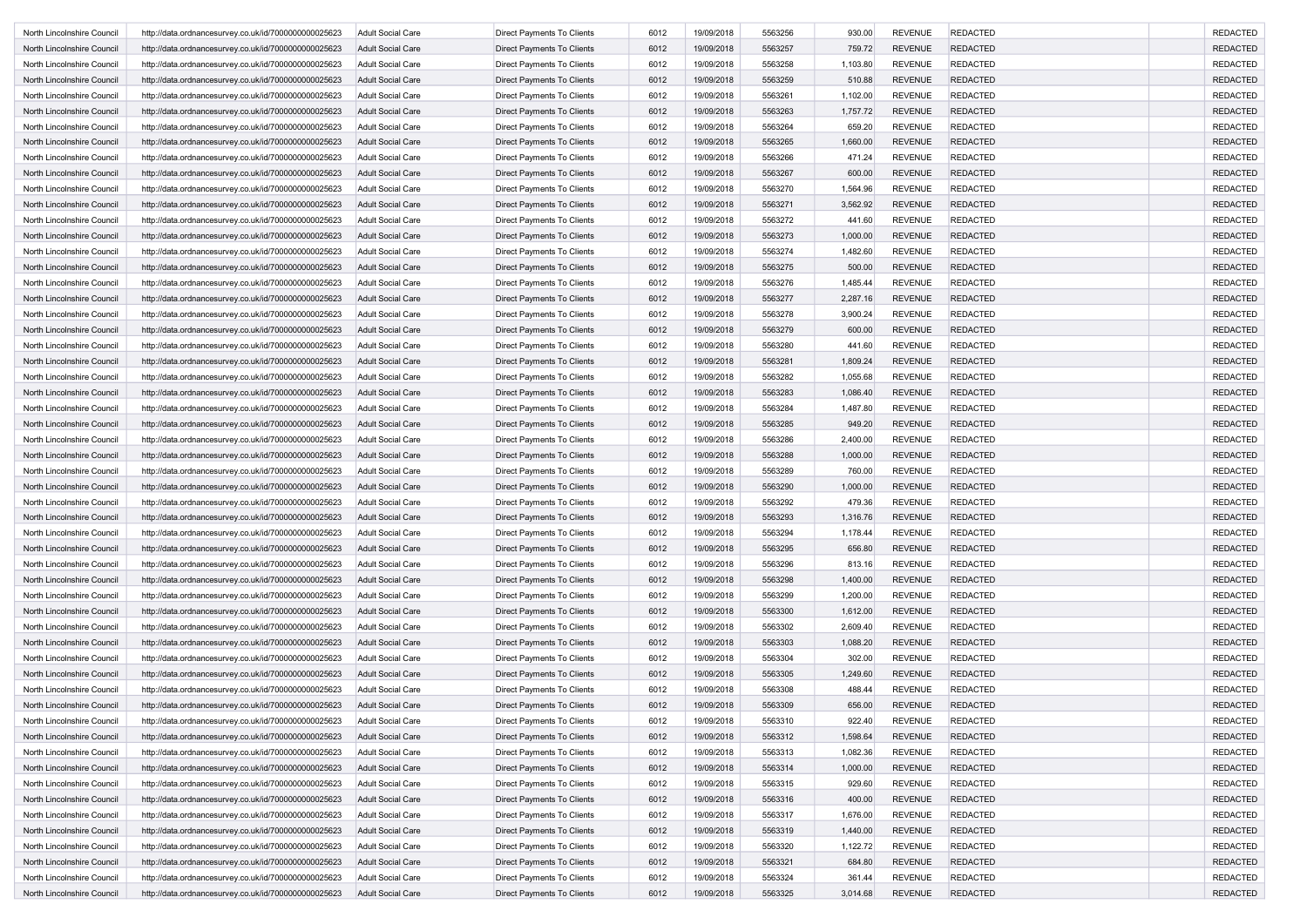| North Lincolnshire Council | http://data.ordnancesurvey.co.uk/id/7000000000025623                                                         | <b>Adult Social Care</b> | Direct Payments To Clients        | 6012 | 19/09/2018 | 5563326 | 764.80   | <b>REVENUE</b> | <b>REDACTED</b> | <b>REDACTED</b> |
|----------------------------|--------------------------------------------------------------------------------------------------------------|--------------------------|-----------------------------------|------|------------|---------|----------|----------------|-----------------|-----------------|
| North Lincolnshire Council | http://data.ordnancesurvey.co.uk/id/7000000000025623                                                         | <b>Adult Social Care</b> | Direct Payments To Clients        | 6012 | 19/09/2018 | 5563327 | 484.56   | <b>REVENUE</b> | <b>REDACTED</b> | <b>REDACTED</b> |
| North Lincolnshire Council | http://data.ordnancesurvey.co.uk/id/7000000000025623                                                         | <b>Adult Social Care</b> | Direct Payments To Clients        | 6012 | 19/09/2018 | 5563328 | 2,139.80 | <b>REVENUE</b> | <b>REDACTED</b> | <b>REDACTED</b> |
| North Lincolnshire Council | http://data.ordnancesurvey.co.uk/id/7000000000025623                                                         | <b>Adult Social Care</b> | Direct Payments To Clients        | 6012 | 19/09/2018 | 5563329 | 2,550.64 | <b>REVENUE</b> | <b>REDACTED</b> | <b>REDACTED</b> |
| North Lincolnshire Council | http://data.ordnancesurvey.co.uk/id/7000000000025623                                                         | <b>Adult Social Care</b> | Direct Payments To Clients        | 6012 | 19/09/2018 | 5563331 | 909.44   | <b>REVENUE</b> | <b>REDACTED</b> | <b>REDACTED</b> |
| North Lincolnshire Council | http://data.ordnancesurvey.co.uk/id/7000000000025623                                                         | <b>Adult Social Care</b> | Direct Payments To Clients        | 6012 | 19/09/2018 | 5563333 | 988.00   | <b>REVENUE</b> | <b>REDACTED</b> | <b>REDACTED</b> |
| North Lincolnshire Council | http://data.ordnancesurvey.co.uk/id/7000000000025623                                                         | <b>Adult Social Care</b> | Direct Payments To Clients        | 6012 | 19/09/2018 | 5563334 | 2,101.68 | <b>REVENUE</b> | <b>REDACTED</b> | <b>REDACTED</b> |
| North Lincolnshire Council | http://data.ordnancesurvey.co.uk/id/7000000000025623                                                         | <b>Adult Social Care</b> | Direct Payments To Clients        | 6012 | 19/09/2018 | 5563335 | 839.08   | <b>REVENUE</b> | <b>REDACTED</b> | <b>REDACTED</b> |
| North Lincolnshire Council | http://data.ordnancesurvey.co.uk/id/7000000000025623                                                         | <b>Adult Social Care</b> | Direct Payments To Clients        | 6012 | 19/09/2018 | 5563338 | 630.00   | <b>REVENUE</b> | <b>REDACTED</b> | <b>REDACTED</b> |
| North Lincolnshire Council | http://data.ordnancesurvey.co.uk/id/7000000000025623                                                         | <b>Adult Social Care</b> | Direct Payments To Clients        | 6012 | 19/09/2018 | 5563339 | 460.00   | <b>REVENUE</b> | <b>REDACTED</b> | <b>REDACTED</b> |
| North Lincolnshire Council | http://data.ordnancesurvey.co.uk/id/7000000000025623                                                         | <b>Adult Social Care</b> | Direct Payments To Clients        | 6012 | 19/09/2018 | 5563340 | 2,255.40 | <b>REVENUE</b> | <b>REDACTED</b> | <b>REDACTED</b> |
| North Lincolnshire Council | http://data.ordnancesurvey.co.uk/id/7000000000025623                                                         | <b>Adult Social Care</b> | Direct Payments To Clients        | 6012 | 19/09/2018 | 5563342 | 912.00   | <b>REVENUE</b> | <b>REDACTED</b> | <b>REDACTED</b> |
| North Lincolnshire Council | http://data.ordnancesurvey.co.uk/id/7000000000025623                                                         | <b>Adult Social Care</b> | Direct Payments To Clients        | 6012 | 19/09/2018 | 5563343 | 2,688.00 | <b>REVENUE</b> | <b>REDACTED</b> | <b>REDACTED</b> |
| North Lincolnshire Council |                                                                                                              |                          |                                   |      |            | 5563344 |          |                |                 | <b>REDACTED</b> |
|                            | http://data.ordnancesurvey.co.uk/id/7000000000025623                                                         | <b>Adult Social Care</b> | Direct Payments To Clients        | 6012 | 19/09/2018 |         | 840.00   | <b>REVENUE</b> | <b>REDACTED</b> |                 |
| North Lincolnshire Council | http://data.ordnancesurvey.co.uk/id/7000000000025623                                                         | Adult Social Care        | Direct Payments To Clients        | 6012 | 19/09/2018 | 5563345 | 652.00   | <b>REVENUE</b> | <b>REDACTED</b> | <b>REDACTED</b> |
| North Lincolnshire Council | http://data.ordnancesurvey.co.uk/id/7000000000025623                                                         | <b>Adult Social Care</b> | Direct Payments To Clients        | 6012 | 19/09/2018 | 5563347 | 978.64   | <b>REVENUE</b> | <b>REDACTED</b> | <b>REDACTED</b> |
| North Lincolnshire Council | http://data.ordnancesurvey.co.uk/id/7000000000025623                                                         | <b>Adult Social Care</b> | Direct Payments To Clients        | 6012 | 19/09/2018 | 5563348 | 928.00   | <b>REVENUE</b> | <b>REDACTED</b> | <b>REDACTED</b> |
| North Lincolnshire Council | http://data.ordnancesurvey.co.uk/id/7000000000025623                                                         | <b>Adult Social Care</b> | Direct Payments To Clients        | 6012 | 19/09/2018 | 5563350 | 942.32   | <b>REVENUE</b> | <b>REDACTED</b> | <b>REDACTED</b> |
| North Lincolnshire Council | http://data.ordnancesurvey.co.uk/id/7000000000025623                                                         | <b>Adult Social Care</b> | Direct Payments To Clients        | 6012 | 19/09/2018 | 5563351 | 983.60   | <b>REVENUE</b> | <b>REDACTED</b> | <b>REDACTED</b> |
| North Lincolnshire Council | http://data.ordnancesurvey.co.uk/id/7000000000025623                                                         | <b>Adult Social Care</b> | Direct Payments To Clients        | 6012 | 19/09/2018 | 5563352 | 1,666.24 | <b>REVENUE</b> | <b>REDACTED</b> | <b>REDACTED</b> |
| North Lincolnshire Council | http://data.ordnancesurvey.co.uk/id/7000000000025623                                                         | <b>Adult Social Care</b> | Direct Payments To Clients        | 6012 | 19/09/2018 | 5563353 | 1,038.40 | <b>REVENUE</b> | <b>REDACTED</b> | <b>REDACTED</b> |
| North Lincolnshire Council | http://data.ordnancesurvey.co.uk/id/7000000000025623                                                         | <b>Adult Social Care</b> | Direct Payments To Clients        | 6012 | 19/09/2018 | 5563354 | 1,830.00 | <b>REVENUE</b> | <b>REDACTED</b> | <b>REDACTED</b> |
| North Lincolnshire Council | http://data.ordnancesurvey.co.uk/id/7000000000025623                                                         | <b>Adult Social Care</b> | Direct Payments To Clients        | 6012 | 19/09/2018 | 5563355 | 1,765.28 | <b>REVENUE</b> | <b>REDACTED</b> | <b>REDACTED</b> |
| North Lincolnshire Council | http://data.ordnancesurvey.co.uk/id/7000000000025623                                                         | <b>Adult Social Care</b> | Direct Payments To Clients        | 6012 | 19/09/2018 | 5563357 | 524.00   | <b>REVENUE</b> | <b>REDACTED</b> | <b>REDACTED</b> |
| North Lincolnshire Council | http://data.ordnancesurvey.co.uk/id/7000000000025623                                                         | <b>Adult Social Care</b> | Direct Payments To Clients        | 6012 | 19/09/2018 | 5563359 | 2,720.00 | <b>REVENUE</b> | <b>REDACTED</b> | <b>REDACTED</b> |
| North Lincolnshire Council | http://data.ordnancesurvey.co.uk/id/7000000000025623                                                         | <b>Adult Social Care</b> | Direct Payments To Clients        | 6012 | 19/09/2018 | 5563360 | 4,135.24 | <b>REVENUE</b> | <b>REDACTED</b> | <b>REDACTED</b> |
| North Lincolnshire Council | http://data.ordnancesurvey.co.uk/id/7000000000025623                                                         | <b>Adult Social Care</b> | Direct Payments To Clients        | 6012 | 19/09/2018 | 5563361 | 627.20   | <b>REVENUE</b> | <b>REDACTED</b> | <b>REDACTED</b> |
| North Lincolnshire Council | http://data.ordnancesurvey.co.uk/id/7000000000025623                                                         | <b>Adult Social Care</b> | Direct Payments To Clients        | 6012 | 19/09/2018 | 5563362 | 1,505.76 | <b>REVENUE</b> | <b>REDACTED</b> | <b>REDACTED</b> |
| North Lincolnshire Council | http://data.ordnancesurvey.co.uk/id/7000000000025623                                                         | <b>Adult Social Care</b> | Direct Payments To Clients        | 6012 | 19/09/2018 | 5563363 | 4,533.56 | <b>REVENUE</b> | <b>REDACTED</b> | <b>REDACTED</b> |
| North Lincolnshire Council | http://data.ordnancesurvey.co.uk/id/7000000000025623                                                         | <b>Adult Social Care</b> | Direct Payments To Clients        | 6012 | 19/09/2018 | 5563364 | 1,140.00 | <b>REVENUE</b> | <b>REDACTED</b> | <b>REDACTED</b> |
| North Lincolnshire Council | http://data.ordnancesurvey.co.uk/id/7000000000025623                                                         | <b>Adult Social Care</b> | Direct Payments To Clients        | 6012 | 19/09/2018 | 5563365 | 456.00   | <b>REVENUE</b> | <b>REDACTED</b> | <b>REDACTED</b> |
| North Lincolnshire Council | http://data.ordnancesurvey.co.uk/id/7000000000025623                                                         | <b>Adult Social Care</b> | Direct Payments To Clients        | 6012 | 19/09/2018 | 5563366 | 649.00   | <b>REVENUE</b> | <b>REDACTED</b> | <b>REDACTED</b> |
| North Lincolnshire Council | http://data.ordnancesurvey.co.uk/id/7000000000025623                                                         | <b>Adult Social Care</b> | Direct Payments To Clients        | 6012 | 19/09/2018 | 5563367 | 346.00   | <b>REVENUE</b> | <b>REDACTED</b> | <b>REDACTED</b> |
| North Lincolnshire Council | http://data.ordnancesurvey.co.uk/id/7000000000025623                                                         | <b>Adult Social Care</b> | Direct Payments To Clients        | 6012 | 19/09/2018 | 5563369 | 722.00   | <b>REVENUE</b> | <b>REDACTED</b> | <b>REDACTED</b> |
| North Lincolnshire Council | http://data.ordnancesurvey.co.uk/id/7000000000025623                                                         | <b>Adult Social Care</b> | Direct Payments To Clients        | 6012 | 19/09/2018 | 5563370 | 411.44   | <b>REVENUE</b> | <b>REDACTED</b> | <b>REDACTED</b> |
| North Lincolnshire Council | http://data.ordnancesurvey.co.uk/id/7000000000025623                                                         | <b>Adult Social Care</b> | Direct Payments To Clients        | 6012 | 19/09/2018 | 5563371 | 9,680.00 | <b>REVENUE</b> | <b>REDACTED</b> | <b>REDACTED</b> |
| North Lincolnshire Council | http://data.ordnancesurvey.co.uk/id/7000000000025623                                                         | <b>Adult Social Care</b> | Direct Payments To Clients        | 6012 | 19/09/2018 | 5563372 | 520.00   | <b>REVENUE</b> | <b>REDACTED</b> | <b>REDACTED</b> |
| North Lincolnshire Council | http://data.ordnancesurvey.co.uk/id/7000000000025623                                                         | <b>Adult Social Care</b> | Direct Payments To Clients        | 6012 | 19/09/2018 | 5563373 | 952.00   | <b>REVENUE</b> | <b>REDACTED</b> | <b>REDACTED</b> |
| North Lincolnshire Council |                                                                                                              | <b>Adult Social Care</b> |                                   | 6012 | 19/09/2018 | 5563374 | 1,956.00 | <b>REVENUE</b> | <b>REDACTED</b> | <b>REDACTED</b> |
|                            | http://data.ordnancesurvey.co.uk/id/7000000000025623<br>http://data.ordnancesurvey.co.uk/id/7000000000025623 |                          | Direct Payments To Clients        |      | 19/09/2018 |         |          | <b>REVENUE</b> | <b>REDACTED</b> | <b>REDACTED</b> |
| North Lincolnshire Council |                                                                                                              | <b>Adult Social Care</b> | Direct Payments To Clients        | 6012 |            | 5563375 | 2,150.56 |                |                 |                 |
| North Lincolnshire Council | http://data.ordnancesurvey.co.uk/id/7000000000025623                                                         | Adult Social Care        | Direct Payments To Clients        | 6012 | 19/09/2018 | 5563376 | 766.80   | <b>REVENUE</b> | <b>REDACTED</b> | <b>REDACTED</b> |
| North Lincolnshire Council | http://data.ordnancesurvey.co.uk/id/7000000000025623                                                         | <b>Adult Social Care</b> | <b>Direct Payments To Clients</b> | 6012 | 19/09/2018 | 5563377 | 2,672.00 | <b>REVENUE</b> | <b>REDACTED</b> | <b>REDACTED</b> |
| North Lincolnshire Council | http://data.ordnancesurvey.co.uk/id/7000000000025623                                                         | <b>Adult Social Care</b> | Direct Payments To Clients        | 6012 | 19/09/2018 | 5563378 | 690.00   | <b>REVENUE</b> | <b>REDACTED</b> | <b>REDACTED</b> |
| North Lincolnshire Council | http://data.ordnancesurvey.co.uk/id/7000000000025623                                                         | <b>Adult Social Care</b> | Direct Payments To Clients        | 6012 | 19/09/2018 | 5563380 | 828.00   | <b>REVENUE</b> | <b>REDACTED</b> | <b>REDACTED</b> |
| North Lincolnshire Council | http://data.ordnancesurvey.co.uk/id/7000000000025623                                                         | <b>Adult Social Care</b> | Direct Payments To Clients        | 6012 | 19/09/2018 | 5563381 | 1,344.00 | REVENUE        | REDACTED        | REDACTEL        |
| North Lincolnshire Council | http://data.ordnancesurvey.co.uk/id/7000000000025623                                                         | <b>Adult Social Care</b> | Direct Payments To Clients        | 6012 | 19/09/2018 | 5563382 | 1,161.92 | <b>REVENUE</b> | <b>REDACTED</b> | <b>REDACTED</b> |
| North Lincolnshire Council | http://data.ordnancesurvey.co.uk/id/7000000000025623                                                         | <b>Adult Social Care</b> | Direct Payments To Clients        | 6012 | 19/09/2018 | 5563383 | 623.84   | <b>REVENUE</b> | <b>REDACTED</b> | <b>REDACTED</b> |
| North Lincolnshire Council | http://data.ordnancesurvey.co.uk/id/7000000000025623                                                         | <b>Adult Social Care</b> | Direct Payments To Clients        | 6012 | 19/09/2018 | 5563384 | 1,300.00 | <b>REVENUE</b> | <b>REDACTED</b> | <b>REDACTED</b> |
| North Lincolnshire Council | http://data.ordnancesurvey.co.uk/id/7000000000025623                                                         | <b>Adult Social Care</b> | Direct Payments To Clients        | 6012 | 19/09/2018 | 5563386 | 2,073.84 | <b>REVENUE</b> | REDACTED        | <b>REDACTED</b> |
| North Lincolnshire Council | http://data.ordnancesurvey.co.uk/id/7000000000025623                                                         | <b>Adult Social Care</b> | Direct Payments To Clients        | 6012 | 19/09/2018 | 5563387 | 400.00   | <b>REVENUE</b> | REDACTED        | <b>REDACTED</b> |
| North Lincolnshire Council | http://data.ordnancesurvey.co.uk/id/7000000000025623                                                         | <b>Adult Social Care</b> | Direct Payments To Clients        | 6012 | 19/09/2018 | 5563388 | 1,854.00 | <b>REVENUE</b> | <b>REDACTED</b> | <b>REDACTED</b> |
| North Lincolnshire Council | http://data.ordnancesurvey.co.uk/id/7000000000025623                                                         | <b>Adult Social Care</b> | Direct Payments To Clients        | 6012 | 19/09/2018 | 5563389 | 593.80   | <b>REVENUE</b> | <b>REDACTED</b> | <b>REDACTED</b> |
| North Lincolnshire Council | http://data.ordnancesurvey.co.uk/id/7000000000025623                                                         | <b>Adult Social Care</b> | Direct Payments To Clients        | 6012 | 19/09/2018 | 5563390 | 472.00   | <b>REVENUE</b> | <b>REDACTED</b> | <b>REDACTED</b> |
| North Lincolnshire Council | http://data.ordnancesurvey.co.uk/id/7000000000025623                                                         | <b>Adult Social Care</b> | Direct Payments To Clients        | 6012 | 19/09/2018 | 5563392 | 1,090.12 | <b>REVENUE</b> | <b>REDACTED</b> | <b>REDACTED</b> |
| North Lincolnshire Council | http://data.ordnancesurvey.co.uk/id/7000000000025623                                                         | <b>Adult Social Care</b> | Direct Payments To Clients        | 6012 | 19/09/2018 | 5563393 | 1,104.00 | <b>REVENUE</b> | <b>REDACTED</b> | <b>REDACTED</b> |
| North Lincolnshire Council | http://data.ordnancesurvey.co.uk/id/7000000000025623                                                         | <b>Adult Social Care</b> | Direct Payments To Clients        | 6012 | 19/09/2018 | 5563394 | 560.00   | <b>REVENUE</b> | <b>REDACTED</b> | <b>REDACTED</b> |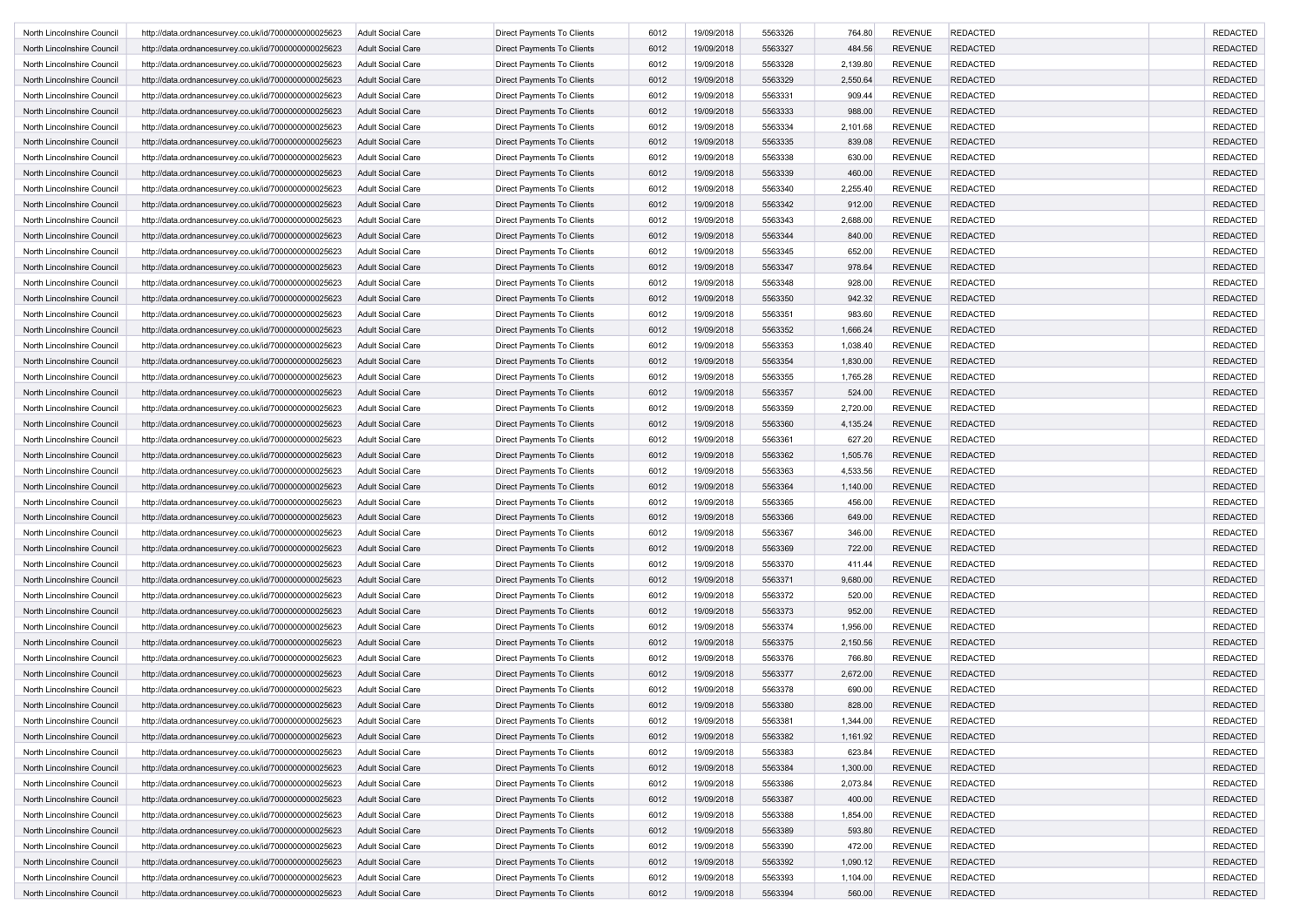| <b>Adult Social Care</b><br>Direct Payments To Clients<br>6012<br>19/09/2018<br>5563397<br>2,289.52<br><b>REVENUE</b><br><b>REDACTED</b><br>North Lincolnshire Council<br>http://data.ordnancesurvey.co.uk/id/7000000000025623<br>6012<br>19/09/2018<br>5563399<br><b>REVENUE</b><br><b>REDACTED</b><br>http://data.ordnancesurvey.co.uk/id/7000000000025623<br><b>Adult Social Care</b><br>Direct Payments To Clients<br>535.24<br>North Lincolnshire Council<br><b>REDACTED</b><br>North Lincolnshire Council<br>http://data.ordnancesurvey.co.uk/id/7000000000025623<br><b>Adult Social Care</b><br>Direct Payments To Clients<br>6012<br>19/09/2018<br>5563400<br>1,863.60<br><b>REVENUE</b><br><b>REVENUE</b><br>Direct Payments To Clients<br>6012<br>19/09/2018<br>5563401<br>258.00<br><b>REDACTED</b><br>North Lincolnshire Council<br>http://data.ordnancesurvey.co.uk/id/7000000000025623<br><b>Adult Social Care</b><br>6012<br>19/09/2018<br>5563402<br>740.00<br><b>REVENUE</b><br><b>REDACTED</b><br>North Lincolnshire Council<br>http://data.ordnancesurvey.co.uk/id/7000000000025623<br><b>Adult Social Care</b><br>Direct Payments To Clients<br>5563403<br>North Lincolnshire Council<br><b>Adult Social Care</b><br>Direct Payments To Clients<br>6012<br>19/09/2018<br>600.00<br><b>REVENUE</b><br><b>REDACTED</b><br>http://data.ordnancesurvey.co.uk/id/7000000000025623<br>North Lincolnshire Council<br>http://data.ordnancesurvey.co.uk/id/7000000000025623<br><b>Adult Social Care</b><br>Direct Payments To Clients<br>6012<br>19/09/2018<br>5563404<br>828.00<br><b>REVENUE</b><br><b>REDACTED</b><br>6012<br>19/09/2018<br>5563405<br><b>REVENUE</b><br><b>REDACTED</b><br>Direct Payments To Clients<br>1,557.60<br>North Lincolnshire Council<br>http://data.ordnancesurvey.co.uk/id/7000000000025623<br><b>Adult Social Care</b><br>6012<br>19/09/2018<br>5563406<br><b>REVENUE</b><br><b>REDACTED</b><br>North Lincolnshire Council<br><b>Adult Social Care</b><br>Direct Payments To Clients<br>384.00<br>http://data.ordnancesurvey.co.uk/id/7000000000025623<br>North Lincolnshire Council<br>http://data.ordnancesurvey.co.uk/id/7000000000025623<br><b>Adult Social Care</b><br>Direct Payments To Clients<br>6012<br>19/09/2018<br>5563408<br>1,370.80<br><b>REVENUE</b><br><b>REDACTED</b><br>6012<br>North Lincolnshire Council<br>http://data.ordnancesurvey.co.uk/id/7000000000025623<br><b>Adult Social Care</b><br>Direct Payments To Clients<br>19/09/2018<br>5563409<br>1,247.52<br><b>REVENUE</b><br><b>REDACTED</b><br>Direct Payments To Clients<br>6012<br>19/09/2018<br>5563411<br>398.88<br><b>REVENUE</b><br><b>REDACTED</b><br>North Lincolnshire Council<br>http://data.ordnancesurvey.co.uk/id/7000000000025623<br><b>Adult Social Care</b><br>5563412<br>North Lincolnshire Council<br>http://data.ordnancesurvey.co.uk/id/7000000000025623<br><b>Adult Social Care</b><br>Direct Payments To Clients<br>6012<br>19/09/2018<br>1,477.72<br><b>REVENUE</b><br><b>REDACTED</b><br>6012<br>5563415<br>North Lincolnshire Council<br><b>Adult Social Care</b><br>Direct Payments To Clients<br>19/09/2018<br>1,079.32<br><b>REVENUE</b><br><b>REDACTED</b><br>http://data.ordnancesurvey.co.uk/id/7000000000025623<br><b>REVENUE</b><br>Direct Payments To Clients<br>6012<br>19/09/2018<br>5563416<br><b>REDACTED</b><br>North Lincolnshire Council<br>http://data.ordnancesurvey.co.uk/id/7000000000025623<br>Adult Social Care<br>828.00<br>6012<br>19/09/2018<br>5563417<br><b>REVENUE</b><br><b>REDACTED</b><br>http://data.ordnancesurvey.co.uk/id/7000000000025623<br><b>Adult Social Care</b><br>Direct Payments To Clients<br>644.00<br>North Lincolnshire Council<br><b>REVENUE</b><br><b>REDACTED</b><br>North Lincolnshire Council<br>http://data.ordnancesurvey.co.uk/id/7000000000025623<br><b>Adult Social Care</b><br>Direct Payments To Clients<br>6012<br>19/09/2018<br>5563419<br>1,344.00<br>North Lincolnshire Council<br>http://data.ordnancesurvey.co.uk/id/7000000000025623<br><b>Adult Social Care</b><br>Direct Payments To Clients<br>6012<br>19/09/2018<br>5563420<br>483.96<br><b>REVENUE</b><br><b>REDACTED</b><br>6012<br>Direct Payments To Clients<br>19/09/2018<br>5563421<br>2,618.48<br><b>REVENUE</b><br><b>REDACTED</b><br>North Lincolnshire Council<br>http://data.ordnancesurvey.co.uk/id/7000000000025623<br><b>Adult Social Care</b><br>6012<br>19/09/2018<br>5563422<br>2,010.00<br><b>REVENUE</b><br><b>REDACTED</b><br>North Lincolnshire Council<br>http://data.ordnancesurvey.co.uk/id/7000000000025623<br><b>Adult Social Care</b><br>Direct Payments To Clients<br>19/09/2018<br>5563423<br><b>REVENUE</b><br><b>REDACTED</b><br>North Lincolnshire Council<br>http://data.ordnancesurvey.co.uk/id/7000000000025623<br><b>Adult Social Care</b><br>Direct Payments To Clients<br>6012<br>1,080.00<br>6012<br><b>REVENUE</b><br><b>REDACTED</b><br>19/09/2018<br>5563424<br>519.20<br>North Lincolnshire Council<br>http://data.ordnancesurvey.co.uk/id/7000000000025623<br><b>Adult Social Care</b><br>Direct Payments To Clients<br>19/09/2018<br>5563425<br>366.24<br><b>REVENUE</b><br><b>REDACTED</b><br>North Lincolnshire Council<br><b>Adult Social Care</b><br>Direct Payments To Clients<br>6012<br>http://data.ordnancesurvey.co.uk/id/7000000000025623<br>5563427<br><b>REVENUE</b><br><b>REDACTED</b><br>North Lincolnshire Council<br>http://data.ordnancesurvey.co.uk/id/7000000000025623<br><b>Adult Social Care</b><br>Direct Payments To Clients<br>6012<br>19/09/2018<br>474.24<br>North Lincolnshire Council<br><b>Adult Social Care</b><br>Direct Payments To Clients<br>6012<br>19/09/2018<br>5563428<br>705.60<br><b>REVENUE</b><br><b>REDACTED</b><br>http://data.ordnancesurvey.co.uk/id/7000000000025623<br>6012<br>19/09/2018<br>5563430<br><b>REVENUE</b><br><b>REDACTED</b><br>North Lincolnshire Council<br>http://data.ordnancesurvey.co.uk/id/7000000000025623<br><b>Adult Social Care</b><br>Direct Payments To Clients<br>400.00<br>6012<br>19/09/2018<br>5563431<br>610.40<br><b>REVENUE</b><br><b>REDACTED</b><br>North Lincolnshire Council<br>http://data.ordnancesurvey.co.uk/id/7000000000025623<br><b>Adult Social Care</b><br>Direct Payments To Clients<br>North Lincolnshire Council<br>http://data.ordnancesurvey.co.uk/id/7000000000025623<br><b>Adult Social Care</b><br>Direct Payments To Clients<br>6012<br>19/09/2018<br>5563432<br>2,030.00<br><b>REVENUE</b><br><b>REDACTED</b><br>North Lincolnshire Council<br>http://data.ordnancesurvey.co.uk/id/7000000000025623<br><b>Adult Social Care</b><br>Direct Payments To Clients<br>6012<br>19/09/2018<br>5563433<br>672.00<br><b>REVENUE</b><br><b>REDACTED</b><br>6012<br>19/09/2018<br>5563434<br>2,288.16<br><b>REVENUE</b><br><b>REDACTED</b><br><b>Adult Social Care</b><br>Direct Payments To Clients<br>North Lincolnshire Council<br>http://data.ordnancesurvey.co.uk/id/7000000000025623<br>5563435<br>North Lincolnshire Council<br>http://data.ordnancesurvey.co.uk/id/7000000000025623<br><b>Adult Social Care</b><br>Direct Payments To Clients<br>6012<br>19/09/2018<br>800.00<br><b>REVENUE</b><br><b>REDACTED</b><br>North Lincolnshire Council<br>http://data.ordnancesurvey.co.uk/id/7000000000025623<br><b>Adult Social Care</b><br>Direct Payments To Clients<br>6012<br>19/09/2018<br>5563436<br>665.28<br><b>REVENUE</b><br><b>REDACTED</b><br>6012<br>19/09/2018<br>5563437<br>2,036.00<br><b>REVENUE</b><br><b>REDACTED</b><br><b>Adult Social Care</b><br>Direct Payments To Clients<br>North Lincolnshire Council<br>http://data.ordnancesurvey.co.uk/id/7000000000025623<br>6012<br>19/09/2018<br>5563438<br><b>REVENUE</b><br><b>REDACTED</b><br>North Lincolnshire Council<br><b>Adult Social Care</b><br>Direct Payments To Clients<br>258.24<br>http://data.ordnancesurvey.co.uk/id/7000000000025623<br>North Lincolnshire Council<br>http://data.ordnancesurvey.co.uk/id/7000000000025623<br><b>Adult Social Care</b><br>Direct Payments To Clients<br>6012<br>19/09/2018<br>5563439<br>5,369.64<br><b>REVENUE</b><br><b>REDACTED</b><br>North Lincolnshire Council<br>http://data.ordnancesurvey.co.uk/id/7000000000025623<br><b>Adult Social Care</b><br>Direct Payments To Clients<br>6012<br>19/09/2018<br>5563440<br>3,802.76<br><b>REVENUE</b><br><b>REDACTED</b><br>North Lincolnshire Council<br>Direct Payments To Clients<br>6012<br>19/09/2018<br>5563441<br>1,127.20<br><b>REVENUE</b><br><b>REDACTED</b><br>http://data.ordnancesurvey.co.uk/id/7000000000025623<br><b>Adult Social Care</b><br>6012<br>19/09/2018<br>5563442<br>1,226.40<br><b>REVENUE</b><br><b>REDACTED</b><br>North Lincolnshire Council<br>http://data.ordnancesurvey.co.uk/id/7000000000025623<br><b>Adult Social Care</b><br>Direct Payments To Clients<br>6012<br>19/09/2018<br>5563444<br><b>REVENUE</b><br><b>REDACTED</b><br>North Lincolnshire Council<br>http://data.ordnancesurvey.co.uk/id/7000000000025623<br><b>Adult Social Care</b><br>Direct Payments To Clients<br>3,628.72<br>6012<br>19/09/2018<br>5563445<br><b>REVENUE</b><br><b>REDACTED</b><br>North Lincolnshire Council<br>http://data.ordnancesurvey.co.uk/id/7000000000025623<br><b>Adult Social Care</b><br>Direct Payments To Clients<br>7,102.48<br>6012<br>5563446<br><b>REVENUE</b><br><b>REDACTED</b><br>Direct Payments To Clients<br>19/09/2018<br>724.00<br>North Lincolnshire Council<br>http://data.ordnancesurvey.co.uk/id/7000000000025623<br>Adult Social Care<br>North Lincolnshire Council<br>http://data.ordnancesurvey.co.uk/id/7000000000025623<br><b>Adult Social Care</b><br><b>Direct Payments To Clients</b><br>6012<br>19/09/2018<br>5563448<br>637.80<br><b>REVENUE</b><br><b>REDACTED</b><br>North Lincolnshire Council<br><b>Adult Social Care</b><br>Direct Payments To Clients<br>6012<br>19/09/2018<br>5563449<br>1,004.80<br><b>REVENUE</b><br><b>REDACTED</b><br>http://data.ordnancesurvey.co.uk/id/7000000000025623<br>6012<br>5563450<br>http://data.ordnancesurvey.co.uk/id/7000000000025623<br>Direct Payments To Clients<br>19/09/2018<br>1,192.48<br><b>REVENUE</b><br><b>REDACTED</b><br>North Lincolnshire Council<br><b>Adult Social Care</b><br><b>Adult Social Care</b><br>Direct Payments To Clients<br>North Lincolnshire Council<br>http://data.ordnancesurvey.co.uk/id/7000000000025623<br>5563451<br>384.52<br>REDACTED<br>19/09/2018<br>6012<br>REVENUE<br>19/09/2018<br>5563452<br><b>REVENUE</b><br><b>REDACTED</b><br>North Lincolnshire Council<br>http://data.ordnancesurvey.co.uk/id/7000000000025623<br><b>Adult Social Care</b><br>Direct Payments To Clients<br>6012<br>1,276.80<br>North Lincolnshire Council<br>Direct Payments To Clients<br>6012<br>19/09/2018<br>5563453<br>787.76<br><b>REVENUE</b><br><b>REDACTED</b><br>http://data.ordnancesurvey.co.uk/id/7000000000025623<br><b>Adult Social Care</b><br>Direct Payments To Clients<br>6012<br>19/09/2018<br>5563454<br>2,263.68<br><b>REVENUE</b><br><b>REDACTED</b><br>North Lincolnshire Council<br>http://data.ordnancesurvey.co.uk/id/7000000000025623<br><b>Adult Social Care</b><br>Direct Payments To Clients<br>19/09/2018<br>5563455<br><b>REVENUE</b><br>REDACTED<br>North Lincolnshire Council<br>http://data.ordnancesurvey.co.uk/id/7000000000025623<br><b>Adult Social Care</b><br>6012<br>1,692.80<br>REDACTED<br>North Lincolnshire Council<br>http://data.ordnancesurvey.co.uk/id/7000000000025623<br><b>Adult Social Care</b><br>Direct Payments To Clients<br>6012<br>19/09/2018<br>5563456<br>579.60<br><b>REVENUE</b><br><b>REDACTED</b><br>North Lincolnshire Council<br>http://data.ordnancesurvey.co.uk/id/7000000000025623<br><b>Adult Social Care</b><br>Direct Payments To Clients<br>6012<br>19/09/2018<br>5563458<br>760.48<br><b>REVENUE</b><br>http://data.ordnancesurvey.co.uk/id/7000000000025623<br><b>Adult Social Care</b><br>Direct Payments To Clients<br>6012<br>19/09/2018<br>5563459<br>1,336.04<br><b>REVENUE</b><br><b>REDACTED</b><br>North Lincolnshire Council<br>North Lincolnshire Council<br>http://data.ordnancesurvey.co.uk/id/7000000000025623<br>Direct Payments To Clients<br>6012<br>19/09/2018<br>5563462<br>2,641.36<br><b>REVENUE</b><br><b>REDACTED</b><br><b>Adult Social Care</b><br>19/09/2018<br><b>REDACTED</b><br>North Lincolnshire Council<br>http://data.ordnancesurvey.co.uk/id/7000000000025623<br><b>Adult Social Care</b><br>Direct Payments To Clients<br>6012<br>5563463<br>2,641.36<br><b>REVENUE</b><br>6012<br>5563464<br><b>REVENUE</b><br><b>REDACTED</b><br><b>Adult Social Care</b><br>Direct Payments To Clients<br>19/09/2018<br>2,609.40<br>North Lincolnshire Council<br>http://data.ordnancesurvey.co.uk/id/7000000000025623 |                            |                                                      |                          |                            |      |            |         |        |                |                 |                 |
|-----------------------------------------------------------------------------------------------------------------------------------------------------------------------------------------------------------------------------------------------------------------------------------------------------------------------------------------------------------------------------------------------------------------------------------------------------------------------------------------------------------------------------------------------------------------------------------------------------------------------------------------------------------------------------------------------------------------------------------------------------------------------------------------------------------------------------------------------------------------------------------------------------------------------------------------------------------------------------------------------------------------------------------------------------------------------------------------------------------------------------------------------------------------------------------------------------------------------------------------------------------------------------------------------------------------------------------------------------------------------------------------------------------------------------------------------------------------------------------------------------------------------------------------------------------------------------------------------------------------------------------------------------------------------------------------------------------------------------------------------------------------------------------------------------------------------------------------------------------------------------------------------------------------------------------------------------------------------------------------------------------------------------------------------------------------------------------------------------------------------------------------------------------------------------------------------------------------------------------------------------------------------------------------------------------------------------------------------------------------------------------------------------------------------------------------------------------------------------------------------------------------------------------------------------------------------------------------------------------------------------------------------------------------------------------------------------------------------------------------------------------------------------------------------------------------------------------------------------------------------------------------------------------------------------------------------------------------------------------------------------------------------------------------------------------------------------------------------------------------------------------------------------------------------------------------------------------------------------------------------------------------------------------------------------------------------------------------------------------------------------------------------------------------------------------------------------------------------------------------------------------------------------------------------------------------------------------------------------------------------------------------------------------------------------------------------------------------------------------------------------------------------------------------------------------------------------------------------------------------------------------------------------------------------------------------------------------------------------------------------------------------------------------------------------------------------------------------------------------------------------------------------------------------------------------------------------------------------------------------------------------------------------------------------------------------------------------------------------------------------------------------------------------------------------------------------------------------------------------------------------------------------------------------------------------------------------------------------------------------------------------------------------------------------------------------------------------------------------------------------------------------------------------------------------------------------------------------------------------------------------------------------------------------------------------------------------------------------------------------------------------------------------------------------------------------------------------------------------------------------------------------------------------------------------------------------------------------------------------------------------------------------------------------------------------------------------------------------------------------------------------------------------------------------------------------------------------------------------------------------------------------------------------------------------------------------------------------------------------------------------------------------------------------------------------------------------------------------------------------------------------------------------------------------------------------------------------------------------------------------------------------------------------------------------------------------------------------------------------------------------------------------------------------------------------------------------------------------------------------------------------------------------------------------------------------------------------------------------------------------------------------------------------------------------------------------------------------------------------------------------------------------------------------------------------------------------------------------------------------------------------------------------------------------------------------------------------------------------------------------------------------------------------------------------------------------------------------------------------------------------------------------------------------------------------------------------------------------------------------------------------------------------------------------------------------------------------------------------------------------------------------------------------------------------------------------------------------------------------------------------------------------------------------------------------------------------------------------------------------------------------------------------------------------------------------------------------------------------------------------------------------------------------------------------------------------------------------------------------------------------------------------------------------------------------------------------------------------------------------------------------------------------------------------------------------------------------------------------------------------------------------------------------------------------------------------------------------------------------------------------------------------------------------------------------------------------------------------------------------------------------------------------------------------------------------------------------------------------------------------------------------------------------------------------------------------------------------------------------------------------------------------------------------------------------------------------------------------------------------------------------------------------------------------------------------------------------------------------------------------------------------------------------------------------------------------------------------------------------------------------------------------------------------------------------------------------------------------------------------------------------------------------------------------------------------------------------------------------------------------------------------------------------------------------------------------------------------------------------------------------------------------------------------------------------------------------------------------------------------------------------------------------------------------------------------------------------------------------------------------------------------------------------------------------------------------------------------------------------------------------------------------------------------------------------------------------------------------------------------------------------------------------------------------------------------------------------------------------------------------------------------------------------------------------------------------------------------------------------------------------------------------------------------------------------------------------------------------------------------------------------------------------------------------------------------------------------------------------------------------------------------------------------------------------------------------------------------------------------------------------------------------------------------------------------------------------------------------------------------------------------------------------------------------------------------------------------------------------------------------------------------------------------------------------------------------------------------------------------------------------------------------------------------------------------------------------------------------------------------------------------------------------------------------------------------------------------------------------------------------------------------------------------------------------------------------------------------------------------------------------------------------------------------------------------------------------------------------------------------------------------------------------------------------------------------------------------------------------------------------------------------------------------------------------------------------------------------------------------------------------------------------------------------------------------------------------------------------------------------------------------------------------------------------------------------------------------------------------------------------------------------------------------------------------------------------------------------------------------------------------------------------------------------------------------------------------------------------------------------------------------------------------------------------------------------------------------------------------------------------------------------------------------------------------------------------------------------------------------------------------------------------------------------------------------------------------------------------------------------------------------------------------------------------------------------------------------------------------------------------------------------------------------------------------------------------------------------------------------------------------------------------------------------------------------------------------------------------------------------------------------------------------------------------------------------------------------------------------------------------------------------------------------------------------------------------------------------------------------------------------------------------------------------------------------------------------------------------------|----------------------------|------------------------------------------------------|--------------------------|----------------------------|------|------------|---------|--------|----------------|-----------------|-----------------|
|                                                                                                                                                                                                                                                                                                                                                                                                                                                                                                                                                                                                                                                                                                                                                                                                                                                                                                                                                                                                                                                                                                                                                                                                                                                                                                                                                                                                                                                                                                                                                                                                                                                                                                                                                                                                                                                                                                                                                                                                                                                                                                                                                                                                                                                                                                                                                                                                                                                                                                                                                                                                                                                                                                                                                                                                                                                                                                                                                                                                                                                                                                                                                                                                                                                                                                                                                                                                                                                                                                                                                                                                                                                                                                                                                                                                                                                                                                                                                                                                                                                                                                                                                                                                                                                                                                                                                                                                                                                                                                                                                                                                                                                                                                                                                                                                                                                                                                                                                                                                                                                                                                                                                                                                                                                                                                                                                                                                                                                                                                                                                                                                                                                                                                                                                                                                                                                                                                                                                                                                                                                                                                                                                                                                                                                                                                                                                                                                                                                                                                                                                                                                                                                                                                                                                                                                                                                                                                                                                                                                                                                                                                                                                                                                                                                                                                                                                                                                                                                                                                                                                                                                                                                                                                                                                                                                                                                                                                                                                                                                                                                                                                                                                                                                                                                                                                                                                                                                                                                                                                                                                                                                                                                                                                                                                                                                                                                                                                                                                                                                                                                                                                                                                                                                                                                                                                                                                                                                                                                                                                                                                                                                                                                                                                                                                                                                                                                                                                                                                                                                                                                                                                                                                                                                                                                                                                                                                                                                                                                                                                                                                                                                                                                                                                                                                                                                                                                                                                                                                                                                                                                                                                                                                                                                                                                                                                                                                                                                                                                                                                                                                                                                                                                                                                                                                                                                                                                                                                                                                                                                                                                                                                                                                                                                                                                                                                                                                                                                                                                                                                                                                                                                                                                                                                                                                                                                                                                     |                            |                                                      |                          |                            |      |            |         |        |                |                 | <b>REDACTED</b> |
|                                                                                                                                                                                                                                                                                                                                                                                                                                                                                                                                                                                                                                                                                                                                                                                                                                                                                                                                                                                                                                                                                                                                                                                                                                                                                                                                                                                                                                                                                                                                                                                                                                                                                                                                                                                                                                                                                                                                                                                                                                                                                                                                                                                                                                                                                                                                                                                                                                                                                                                                                                                                                                                                                                                                                                                                                                                                                                                                                                                                                                                                                                                                                                                                                                                                                                                                                                                                                                                                                                                                                                                                                                                                                                                                                                                                                                                                                                                                                                                                                                                                                                                                                                                                                                                                                                                                                                                                                                                                                                                                                                                                                                                                                                                                                                                                                                                                                                                                                                                                                                                                                                                                                                                                                                                                                                                                                                                                                                                                                                                                                                                                                                                                                                                                                                                                                                                                                                                                                                                                                                                                                                                                                                                                                                                                                                                                                                                                                                                                                                                                                                                                                                                                                                                                                                                                                                                                                                                                                                                                                                                                                                                                                                                                                                                                                                                                                                                                                                                                                                                                                                                                                                                                                                                                                                                                                                                                                                                                                                                                                                                                                                                                                                                                                                                                                                                                                                                                                                                                                                                                                                                                                                                                                                                                                                                                                                                                                                                                                                                                                                                                                                                                                                                                                                                                                                                                                                                                                                                                                                                                                                                                                                                                                                                                                                                                                                                                                                                                                                                                                                                                                                                                                                                                                                                                                                                                                                                                                                                                                                                                                                                                                                                                                                                                                                                                                                                                                                                                                                                                                                                                                                                                                                                                                                                                                                                                                                                                                                                                                                                                                                                                                                                                                                                                                                                                                                                                                                                                                                                                                                                                                                                                                                                                                                                                                                                                                                                                                                                                                                                                                                                                                                                                                                                                                                                                                                                     |                            |                                                      |                          |                            |      |            |         |        |                |                 | <b>REDACTED</b> |
|                                                                                                                                                                                                                                                                                                                                                                                                                                                                                                                                                                                                                                                                                                                                                                                                                                                                                                                                                                                                                                                                                                                                                                                                                                                                                                                                                                                                                                                                                                                                                                                                                                                                                                                                                                                                                                                                                                                                                                                                                                                                                                                                                                                                                                                                                                                                                                                                                                                                                                                                                                                                                                                                                                                                                                                                                                                                                                                                                                                                                                                                                                                                                                                                                                                                                                                                                                                                                                                                                                                                                                                                                                                                                                                                                                                                                                                                                                                                                                                                                                                                                                                                                                                                                                                                                                                                                                                                                                                                                                                                                                                                                                                                                                                                                                                                                                                                                                                                                                                                                                                                                                                                                                                                                                                                                                                                                                                                                                                                                                                                                                                                                                                                                                                                                                                                                                                                                                                                                                                                                                                                                                                                                                                                                                                                                                                                                                                                                                                                                                                                                                                                                                                                                                                                                                                                                                                                                                                                                                                                                                                                                                                                                                                                                                                                                                                                                                                                                                                                                                                                                                                                                                                                                                                                                                                                                                                                                                                                                                                                                                                                                                                                                                                                                                                                                                                                                                                                                                                                                                                                                                                                                                                                                                                                                                                                                                                                                                                                                                                                                                                                                                                                                                                                                                                                                                                                                                                                                                                                                                                                                                                                                                                                                                                                                                                                                                                                                                                                                                                                                                                                                                                                                                                                                                                                                                                                                                                                                                                                                                                                                                                                                                                                                                                                                                                                                                                                                                                                                                                                                                                                                                                                                                                                                                                                                                                                                                                                                                                                                                                                                                                                                                                                                                                                                                                                                                                                                                                                                                                                                                                                                                                                                                                                                                                                                                                                                                                                                                                                                                                                                                                                                                                                                                                                                                                                                                                     |                            |                                                      |                          |                            |      |            |         |        |                |                 | <b>REDACTED</b> |
|                                                                                                                                                                                                                                                                                                                                                                                                                                                                                                                                                                                                                                                                                                                                                                                                                                                                                                                                                                                                                                                                                                                                                                                                                                                                                                                                                                                                                                                                                                                                                                                                                                                                                                                                                                                                                                                                                                                                                                                                                                                                                                                                                                                                                                                                                                                                                                                                                                                                                                                                                                                                                                                                                                                                                                                                                                                                                                                                                                                                                                                                                                                                                                                                                                                                                                                                                                                                                                                                                                                                                                                                                                                                                                                                                                                                                                                                                                                                                                                                                                                                                                                                                                                                                                                                                                                                                                                                                                                                                                                                                                                                                                                                                                                                                                                                                                                                                                                                                                                                                                                                                                                                                                                                                                                                                                                                                                                                                                                                                                                                                                                                                                                                                                                                                                                                                                                                                                                                                                                                                                                                                                                                                                                                                                                                                                                                                                                                                                                                                                                                                                                                                                                                                                                                                                                                                                                                                                                                                                                                                                                                                                                                                                                                                                                                                                                                                                                                                                                                                                                                                                                                                                                                                                                                                                                                                                                                                                                                                                                                                                                                                                                                                                                                                                                                                                                                                                                                                                                                                                                                                                                                                                                                                                                                                                                                                                                                                                                                                                                                                                                                                                                                                                                                                                                                                                                                                                                                                                                                                                                                                                                                                                                                                                                                                                                                                                                                                                                                                                                                                                                                                                                                                                                                                                                                                                                                                                                                                                                                                                                                                                                                                                                                                                                                                                                                                                                                                                                                                                                                                                                                                                                                                                                                                                                                                                                                                                                                                                                                                                                                                                                                                                                                                                                                                                                                                                                                                                                                                                                                                                                                                                                                                                                                                                                                                                                                                                                                                                                                                                                                                                                                                                                                                                                                                                                                                                                     |                            |                                                      |                          |                            |      |            |         |        |                |                 | <b>REDACTED</b> |
|                                                                                                                                                                                                                                                                                                                                                                                                                                                                                                                                                                                                                                                                                                                                                                                                                                                                                                                                                                                                                                                                                                                                                                                                                                                                                                                                                                                                                                                                                                                                                                                                                                                                                                                                                                                                                                                                                                                                                                                                                                                                                                                                                                                                                                                                                                                                                                                                                                                                                                                                                                                                                                                                                                                                                                                                                                                                                                                                                                                                                                                                                                                                                                                                                                                                                                                                                                                                                                                                                                                                                                                                                                                                                                                                                                                                                                                                                                                                                                                                                                                                                                                                                                                                                                                                                                                                                                                                                                                                                                                                                                                                                                                                                                                                                                                                                                                                                                                                                                                                                                                                                                                                                                                                                                                                                                                                                                                                                                                                                                                                                                                                                                                                                                                                                                                                                                                                                                                                                                                                                                                                                                                                                                                                                                                                                                                                                                                                                                                                                                                                                                                                                                                                                                                                                                                                                                                                                                                                                                                                                                                                                                                                                                                                                                                                                                                                                                                                                                                                                                                                                                                                                                                                                                                                                                                                                                                                                                                                                                                                                                                                                                                                                                                                                                                                                                                                                                                                                                                                                                                                                                                                                                                                                                                                                                                                                                                                                                                                                                                                                                                                                                                                                                                                                                                                                                                                                                                                                                                                                                                                                                                                                                                                                                                                                                                                                                                                                                                                                                                                                                                                                                                                                                                                                                                                                                                                                                                                                                                                                                                                                                                                                                                                                                                                                                                                                                                                                                                                                                                                                                                                                                                                                                                                                                                                                                                                                                                                                                                                                                                                                                                                                                                                                                                                                                                                                                                                                                                                                                                                                                                                                                                                                                                                                                                                                                                                                                                                                                                                                                                                                                                                                                                                                                                                                                                                                                                     |                            |                                                      |                          |                            |      |            |         |        |                |                 | <b>REDACTED</b> |
|                                                                                                                                                                                                                                                                                                                                                                                                                                                                                                                                                                                                                                                                                                                                                                                                                                                                                                                                                                                                                                                                                                                                                                                                                                                                                                                                                                                                                                                                                                                                                                                                                                                                                                                                                                                                                                                                                                                                                                                                                                                                                                                                                                                                                                                                                                                                                                                                                                                                                                                                                                                                                                                                                                                                                                                                                                                                                                                                                                                                                                                                                                                                                                                                                                                                                                                                                                                                                                                                                                                                                                                                                                                                                                                                                                                                                                                                                                                                                                                                                                                                                                                                                                                                                                                                                                                                                                                                                                                                                                                                                                                                                                                                                                                                                                                                                                                                                                                                                                                                                                                                                                                                                                                                                                                                                                                                                                                                                                                                                                                                                                                                                                                                                                                                                                                                                                                                                                                                                                                                                                                                                                                                                                                                                                                                                                                                                                                                                                                                                                                                                                                                                                                                                                                                                                                                                                                                                                                                                                                                                                                                                                                                                                                                                                                                                                                                                                                                                                                                                                                                                                                                                                                                                                                                                                                                                                                                                                                                                                                                                                                                                                                                                                                                                                                                                                                                                                                                                                                                                                                                                                                                                                                                                                                                                                                                                                                                                                                                                                                                                                                                                                                                                                                                                                                                                                                                                                                                                                                                                                                                                                                                                                                                                                                                                                                                                                                                                                                                                                                                                                                                                                                                                                                                                                                                                                                                                                                                                                                                                                                                                                                                                                                                                                                                                                                                                                                                                                                                                                                                                                                                                                                                                                                                                                                                                                                                                                                                                                                                                                                                                                                                                                                                                                                                                                                                                                                                                                                                                                                                                                                                                                                                                                                                                                                                                                                                                                                                                                                                                                                                                                                                                                                                                                                                                                                                                                                     |                            |                                                      |                          |                            |      |            |         |        |                |                 | <b>REDACTED</b> |
|                                                                                                                                                                                                                                                                                                                                                                                                                                                                                                                                                                                                                                                                                                                                                                                                                                                                                                                                                                                                                                                                                                                                                                                                                                                                                                                                                                                                                                                                                                                                                                                                                                                                                                                                                                                                                                                                                                                                                                                                                                                                                                                                                                                                                                                                                                                                                                                                                                                                                                                                                                                                                                                                                                                                                                                                                                                                                                                                                                                                                                                                                                                                                                                                                                                                                                                                                                                                                                                                                                                                                                                                                                                                                                                                                                                                                                                                                                                                                                                                                                                                                                                                                                                                                                                                                                                                                                                                                                                                                                                                                                                                                                                                                                                                                                                                                                                                                                                                                                                                                                                                                                                                                                                                                                                                                                                                                                                                                                                                                                                                                                                                                                                                                                                                                                                                                                                                                                                                                                                                                                                                                                                                                                                                                                                                                                                                                                                                                                                                                                                                                                                                                                                                                                                                                                                                                                                                                                                                                                                                                                                                                                                                                                                                                                                                                                                                                                                                                                                                                                                                                                                                                                                                                                                                                                                                                                                                                                                                                                                                                                                                                                                                                                                                                                                                                                                                                                                                                                                                                                                                                                                                                                                                                                                                                                                                                                                                                                                                                                                                                                                                                                                                                                                                                                                                                                                                                                                                                                                                                                                                                                                                                                                                                                                                                                                                                                                                                                                                                                                                                                                                                                                                                                                                                                                                                                                                                                                                                                                                                                                                                                                                                                                                                                                                                                                                                                                                                                                                                                                                                                                                                                                                                                                                                                                                                                                                                                                                                                                                                                                                                                                                                                                                                                                                                                                                                                                                                                                                                                                                                                                                                                                                                                                                                                                                                                                                                                                                                                                                                                                                                                                                                                                                                                                                                                                                                                                     |                            |                                                      |                          |                            |      |            |         |        |                |                 | <b>REDACTED</b> |
|                                                                                                                                                                                                                                                                                                                                                                                                                                                                                                                                                                                                                                                                                                                                                                                                                                                                                                                                                                                                                                                                                                                                                                                                                                                                                                                                                                                                                                                                                                                                                                                                                                                                                                                                                                                                                                                                                                                                                                                                                                                                                                                                                                                                                                                                                                                                                                                                                                                                                                                                                                                                                                                                                                                                                                                                                                                                                                                                                                                                                                                                                                                                                                                                                                                                                                                                                                                                                                                                                                                                                                                                                                                                                                                                                                                                                                                                                                                                                                                                                                                                                                                                                                                                                                                                                                                                                                                                                                                                                                                                                                                                                                                                                                                                                                                                                                                                                                                                                                                                                                                                                                                                                                                                                                                                                                                                                                                                                                                                                                                                                                                                                                                                                                                                                                                                                                                                                                                                                                                                                                                                                                                                                                                                                                                                                                                                                                                                                                                                                                                                                                                                                                                                                                                                                                                                                                                                                                                                                                                                                                                                                                                                                                                                                                                                                                                                                                                                                                                                                                                                                                                                                                                                                                                                                                                                                                                                                                                                                                                                                                                                                                                                                                                                                                                                                                                                                                                                                                                                                                                                                                                                                                                                                                                                                                                                                                                                                                                                                                                                                                                                                                                                                                                                                                                                                                                                                                                                                                                                                                                                                                                                                                                                                                                                                                                                                                                                                                                                                                                                                                                                                                                                                                                                                                                                                                                                                                                                                                                                                                                                                                                                                                                                                                                                                                                                                                                                                                                                                                                                                                                                                                                                                                                                                                                                                                                                                                                                                                                                                                                                                                                                                                                                                                                                                                                                                                                                                                                                                                                                                                                                                                                                                                                                                                                                                                                                                                                                                                                                                                                                                                                                                                                                                                                                                                                                                                                     |                            |                                                      |                          |                            |      |            |         |        |                |                 | <b>REDACTED</b> |
|                                                                                                                                                                                                                                                                                                                                                                                                                                                                                                                                                                                                                                                                                                                                                                                                                                                                                                                                                                                                                                                                                                                                                                                                                                                                                                                                                                                                                                                                                                                                                                                                                                                                                                                                                                                                                                                                                                                                                                                                                                                                                                                                                                                                                                                                                                                                                                                                                                                                                                                                                                                                                                                                                                                                                                                                                                                                                                                                                                                                                                                                                                                                                                                                                                                                                                                                                                                                                                                                                                                                                                                                                                                                                                                                                                                                                                                                                                                                                                                                                                                                                                                                                                                                                                                                                                                                                                                                                                                                                                                                                                                                                                                                                                                                                                                                                                                                                                                                                                                                                                                                                                                                                                                                                                                                                                                                                                                                                                                                                                                                                                                                                                                                                                                                                                                                                                                                                                                                                                                                                                                                                                                                                                                                                                                                                                                                                                                                                                                                                                                                                                                                                                                                                                                                                                                                                                                                                                                                                                                                                                                                                                                                                                                                                                                                                                                                                                                                                                                                                                                                                                                                                                                                                                                                                                                                                                                                                                                                                                                                                                                                                                                                                                                                                                                                                                                                                                                                                                                                                                                                                                                                                                                                                                                                                                                                                                                                                                                                                                                                                                                                                                                                                                                                                                                                                                                                                                                                                                                                                                                                                                                                                                                                                                                                                                                                                                                                                                                                                                                                                                                                                                                                                                                                                                                                                                                                                                                                                                                                                                                                                                                                                                                                                                                                                                                                                                                                                                                                                                                                                                                                                                                                                                                                                                                                                                                                                                                                                                                                                                                                                                                                                                                                                                                                                                                                                                                                                                                                                                                                                                                                                                                                                                                                                                                                                                                                                                                                                                                                                                                                                                                                                                                                                                                                                                                                                                                     |                            |                                                      |                          |                            |      |            |         |        |                |                 | <b>REDACTED</b> |
|                                                                                                                                                                                                                                                                                                                                                                                                                                                                                                                                                                                                                                                                                                                                                                                                                                                                                                                                                                                                                                                                                                                                                                                                                                                                                                                                                                                                                                                                                                                                                                                                                                                                                                                                                                                                                                                                                                                                                                                                                                                                                                                                                                                                                                                                                                                                                                                                                                                                                                                                                                                                                                                                                                                                                                                                                                                                                                                                                                                                                                                                                                                                                                                                                                                                                                                                                                                                                                                                                                                                                                                                                                                                                                                                                                                                                                                                                                                                                                                                                                                                                                                                                                                                                                                                                                                                                                                                                                                                                                                                                                                                                                                                                                                                                                                                                                                                                                                                                                                                                                                                                                                                                                                                                                                                                                                                                                                                                                                                                                                                                                                                                                                                                                                                                                                                                                                                                                                                                                                                                                                                                                                                                                                                                                                                                                                                                                                                                                                                                                                                                                                                                                                                                                                                                                                                                                                                                                                                                                                                                                                                                                                                                                                                                                                                                                                                                                                                                                                                                                                                                                                                                                                                                                                                                                                                                                                                                                                                                                                                                                                                                                                                                                                                                                                                                                                                                                                                                                                                                                                                                                                                                                                                                                                                                                                                                                                                                                                                                                                                                                                                                                                                                                                                                                                                                                                                                                                                                                                                                                                                                                                                                                                                                                                                                                                                                                                                                                                                                                                                                                                                                                                                                                                                                                                                                                                                                                                                                                                                                                                                                                                                                                                                                                                                                                                                                                                                                                                                                                                                                                                                                                                                                                                                                                                                                                                                                                                                                                                                                                                                                                                                                                                                                                                                                                                                                                                                                                                                                                                                                                                                                                                                                                                                                                                                                                                                                                                                                                                                                                                                                                                                                                                                                                                                                                                                                                                     |                            |                                                      |                          |                            |      |            |         |        |                |                 | <b>REDACTED</b> |
|                                                                                                                                                                                                                                                                                                                                                                                                                                                                                                                                                                                                                                                                                                                                                                                                                                                                                                                                                                                                                                                                                                                                                                                                                                                                                                                                                                                                                                                                                                                                                                                                                                                                                                                                                                                                                                                                                                                                                                                                                                                                                                                                                                                                                                                                                                                                                                                                                                                                                                                                                                                                                                                                                                                                                                                                                                                                                                                                                                                                                                                                                                                                                                                                                                                                                                                                                                                                                                                                                                                                                                                                                                                                                                                                                                                                                                                                                                                                                                                                                                                                                                                                                                                                                                                                                                                                                                                                                                                                                                                                                                                                                                                                                                                                                                                                                                                                                                                                                                                                                                                                                                                                                                                                                                                                                                                                                                                                                                                                                                                                                                                                                                                                                                                                                                                                                                                                                                                                                                                                                                                                                                                                                                                                                                                                                                                                                                                                                                                                                                                                                                                                                                                                                                                                                                                                                                                                                                                                                                                                                                                                                                                                                                                                                                                                                                                                                                                                                                                                                                                                                                                                                                                                                                                                                                                                                                                                                                                                                                                                                                                                                                                                                                                                                                                                                                                                                                                                                                                                                                                                                                                                                                                                                                                                                                                                                                                                                                                                                                                                                                                                                                                                                                                                                                                                                                                                                                                                                                                                                                                                                                                                                                                                                                                                                                                                                                                                                                                                                                                                                                                                                                                                                                                                                                                                                                                                                                                                                                                                                                                                                                                                                                                                                                                                                                                                                                                                                                                                                                                                                                                                                                                                                                                                                                                                                                                                                                                                                                                                                                                                                                                                                                                                                                                                                                                                                                                                                                                                                                                                                                                                                                                                                                                                                                                                                                                                                                                                                                                                                                                                                                                                                                                                                                                                                                                                                                                     |                            |                                                      |                          |                            |      |            |         |        |                |                 | <b>REDACTED</b> |
|                                                                                                                                                                                                                                                                                                                                                                                                                                                                                                                                                                                                                                                                                                                                                                                                                                                                                                                                                                                                                                                                                                                                                                                                                                                                                                                                                                                                                                                                                                                                                                                                                                                                                                                                                                                                                                                                                                                                                                                                                                                                                                                                                                                                                                                                                                                                                                                                                                                                                                                                                                                                                                                                                                                                                                                                                                                                                                                                                                                                                                                                                                                                                                                                                                                                                                                                                                                                                                                                                                                                                                                                                                                                                                                                                                                                                                                                                                                                                                                                                                                                                                                                                                                                                                                                                                                                                                                                                                                                                                                                                                                                                                                                                                                                                                                                                                                                                                                                                                                                                                                                                                                                                                                                                                                                                                                                                                                                                                                                                                                                                                                                                                                                                                                                                                                                                                                                                                                                                                                                                                                                                                                                                                                                                                                                                                                                                                                                                                                                                                                                                                                                                                                                                                                                                                                                                                                                                                                                                                                                                                                                                                                                                                                                                                                                                                                                                                                                                                                                                                                                                                                                                                                                                                                                                                                                                                                                                                                                                                                                                                                                                                                                                                                                                                                                                                                                                                                                                                                                                                                                                                                                                                                                                                                                                                                                                                                                                                                                                                                                                                                                                                                                                                                                                                                                                                                                                                                                                                                                                                                                                                                                                                                                                                                                                                                                                                                                                                                                                                                                                                                                                                                                                                                                                                                                                                                                                                                                                                                                                                                                                                                                                                                                                                                                                                                                                                                                                                                                                                                                                                                                                                                                                                                                                                                                                                                                                                                                                                                                                                                                                                                                                                                                                                                                                                                                                                                                                                                                                                                                                                                                                                                                                                                                                                                                                                                                                                                                                                                                                                                                                                                                                                                                                                                                                                                                                                                     |                            |                                                      |                          |                            |      |            |         |        |                |                 | <b>REDACTED</b> |
|                                                                                                                                                                                                                                                                                                                                                                                                                                                                                                                                                                                                                                                                                                                                                                                                                                                                                                                                                                                                                                                                                                                                                                                                                                                                                                                                                                                                                                                                                                                                                                                                                                                                                                                                                                                                                                                                                                                                                                                                                                                                                                                                                                                                                                                                                                                                                                                                                                                                                                                                                                                                                                                                                                                                                                                                                                                                                                                                                                                                                                                                                                                                                                                                                                                                                                                                                                                                                                                                                                                                                                                                                                                                                                                                                                                                                                                                                                                                                                                                                                                                                                                                                                                                                                                                                                                                                                                                                                                                                                                                                                                                                                                                                                                                                                                                                                                                                                                                                                                                                                                                                                                                                                                                                                                                                                                                                                                                                                                                                                                                                                                                                                                                                                                                                                                                                                                                                                                                                                                                                                                                                                                                                                                                                                                                                                                                                                                                                                                                                                                                                                                                                                                                                                                                                                                                                                                                                                                                                                                                                                                                                                                                                                                                                                                                                                                                                                                                                                                                                                                                                                                                                                                                                                                                                                                                                                                                                                                                                                                                                                                                                                                                                                                                                                                                                                                                                                                                                                                                                                                                                                                                                                                                                                                                                                                                                                                                                                                                                                                                                                                                                                                                                                                                                                                                                                                                                                                                                                                                                                                                                                                                                                                                                                                                                                                                                                                                                                                                                                                                                                                                                                                                                                                                                                                                                                                                                                                                                                                                                                                                                                                                                                                                                                                                                                                                                                                                                                                                                                                                                                                                                                                                                                                                                                                                                                                                                                                                                                                                                                                                                                                                                                                                                                                                                                                                                                                                                                                                                                                                                                                                                                                                                                                                                                                                                                                                                                                                                                                                                                                                                                                                                                                                                                                                                                                                                                                     |                            |                                                      |                          |                            |      |            |         |        |                |                 | <b>REDACTED</b> |
|                                                                                                                                                                                                                                                                                                                                                                                                                                                                                                                                                                                                                                                                                                                                                                                                                                                                                                                                                                                                                                                                                                                                                                                                                                                                                                                                                                                                                                                                                                                                                                                                                                                                                                                                                                                                                                                                                                                                                                                                                                                                                                                                                                                                                                                                                                                                                                                                                                                                                                                                                                                                                                                                                                                                                                                                                                                                                                                                                                                                                                                                                                                                                                                                                                                                                                                                                                                                                                                                                                                                                                                                                                                                                                                                                                                                                                                                                                                                                                                                                                                                                                                                                                                                                                                                                                                                                                                                                                                                                                                                                                                                                                                                                                                                                                                                                                                                                                                                                                                                                                                                                                                                                                                                                                                                                                                                                                                                                                                                                                                                                                                                                                                                                                                                                                                                                                                                                                                                                                                                                                                                                                                                                                                                                                                                                                                                                                                                                                                                                                                                                                                                                                                                                                                                                                                                                                                                                                                                                                                                                                                                                                                                                                                                                                                                                                                                                                                                                                                                                                                                                                                                                                                                                                                                                                                                                                                                                                                                                                                                                                                                                                                                                                                                                                                                                                                                                                                                                                                                                                                                                                                                                                                                                                                                                                                                                                                                                                                                                                                                                                                                                                                                                                                                                                                                                                                                                                                                                                                                                                                                                                                                                                                                                                                                                                                                                                                                                                                                                                                                                                                                                                                                                                                                                                                                                                                                                                                                                                                                                                                                                                                                                                                                                                                                                                                                                                                                                                                                                                                                                                                                                                                                                                                                                                                                                                                                                                                                                                                                                                                                                                                                                                                                                                                                                                                                                                                                                                                                                                                                                                                                                                                                                                                                                                                                                                                                                                                                                                                                                                                                                                                                                                                                                                                                                                                                                                                     |                            |                                                      |                          |                            |      |            |         |        |                |                 |                 |
|                                                                                                                                                                                                                                                                                                                                                                                                                                                                                                                                                                                                                                                                                                                                                                                                                                                                                                                                                                                                                                                                                                                                                                                                                                                                                                                                                                                                                                                                                                                                                                                                                                                                                                                                                                                                                                                                                                                                                                                                                                                                                                                                                                                                                                                                                                                                                                                                                                                                                                                                                                                                                                                                                                                                                                                                                                                                                                                                                                                                                                                                                                                                                                                                                                                                                                                                                                                                                                                                                                                                                                                                                                                                                                                                                                                                                                                                                                                                                                                                                                                                                                                                                                                                                                                                                                                                                                                                                                                                                                                                                                                                                                                                                                                                                                                                                                                                                                                                                                                                                                                                                                                                                                                                                                                                                                                                                                                                                                                                                                                                                                                                                                                                                                                                                                                                                                                                                                                                                                                                                                                                                                                                                                                                                                                                                                                                                                                                                                                                                                                                                                                                                                                                                                                                                                                                                                                                                                                                                                                                                                                                                                                                                                                                                                                                                                                                                                                                                                                                                                                                                                                                                                                                                                                                                                                                                                                                                                                                                                                                                                                                                                                                                                                                                                                                                                                                                                                                                                                                                                                                                                                                                                                                                                                                                                                                                                                                                                                                                                                                                                                                                                                                                                                                                                                                                                                                                                                                                                                                                                                                                                                                                                                                                                                                                                                                                                                                                                                                                                                                                                                                                                                                                                                                                                                                                                                                                                                                                                                                                                                                                                                                                                                                                                                                                                                                                                                                                                                                                                                                                                                                                                                                                                                                                                                                                                                                                                                                                                                                                                                                                                                                                                                                                                                                                                                                                                                                                                                                                                                                                                                                                                                                                                                                                                                                                                                                                                                                                                                                                                                                                                                                                                                                                                                                                                                                                                                     |                            |                                                      |                          |                            |      |            |         |        |                |                 | <b>REDACTED</b> |
|                                                                                                                                                                                                                                                                                                                                                                                                                                                                                                                                                                                                                                                                                                                                                                                                                                                                                                                                                                                                                                                                                                                                                                                                                                                                                                                                                                                                                                                                                                                                                                                                                                                                                                                                                                                                                                                                                                                                                                                                                                                                                                                                                                                                                                                                                                                                                                                                                                                                                                                                                                                                                                                                                                                                                                                                                                                                                                                                                                                                                                                                                                                                                                                                                                                                                                                                                                                                                                                                                                                                                                                                                                                                                                                                                                                                                                                                                                                                                                                                                                                                                                                                                                                                                                                                                                                                                                                                                                                                                                                                                                                                                                                                                                                                                                                                                                                                                                                                                                                                                                                                                                                                                                                                                                                                                                                                                                                                                                                                                                                                                                                                                                                                                                                                                                                                                                                                                                                                                                                                                                                                                                                                                                                                                                                                                                                                                                                                                                                                                                                                                                                                                                                                                                                                                                                                                                                                                                                                                                                                                                                                                                                                                                                                                                                                                                                                                                                                                                                                                                                                                                                                                                                                                                                                                                                                                                                                                                                                                                                                                                                                                                                                                                                                                                                                                                                                                                                                                                                                                                                                                                                                                                                                                                                                                                                                                                                                                                                                                                                                                                                                                                                                                                                                                                                                                                                                                                                                                                                                                                                                                                                                                                                                                                                                                                                                                                                                                                                                                                                                                                                                                                                                                                                                                                                                                                                                                                                                                                                                                                                                                                                                                                                                                                                                                                                                                                                                                                                                                                                                                                                                                                                                                                                                                                                                                                                                                                                                                                                                                                                                                                                                                                                                                                                                                                                                                                                                                                                                                                                                                                                                                                                                                                                                                                                                                                                                                                                                                                                                                                                                                                                                                                                                                                                                                                                                                                                     |                            |                                                      |                          |                            |      |            |         |        |                |                 | <b>REDACTED</b> |
|                                                                                                                                                                                                                                                                                                                                                                                                                                                                                                                                                                                                                                                                                                                                                                                                                                                                                                                                                                                                                                                                                                                                                                                                                                                                                                                                                                                                                                                                                                                                                                                                                                                                                                                                                                                                                                                                                                                                                                                                                                                                                                                                                                                                                                                                                                                                                                                                                                                                                                                                                                                                                                                                                                                                                                                                                                                                                                                                                                                                                                                                                                                                                                                                                                                                                                                                                                                                                                                                                                                                                                                                                                                                                                                                                                                                                                                                                                                                                                                                                                                                                                                                                                                                                                                                                                                                                                                                                                                                                                                                                                                                                                                                                                                                                                                                                                                                                                                                                                                                                                                                                                                                                                                                                                                                                                                                                                                                                                                                                                                                                                                                                                                                                                                                                                                                                                                                                                                                                                                                                                                                                                                                                                                                                                                                                                                                                                                                                                                                                                                                                                                                                                                                                                                                                                                                                                                                                                                                                                                                                                                                                                                                                                                                                                                                                                                                                                                                                                                                                                                                                                                                                                                                                                                                                                                                                                                                                                                                                                                                                                                                                                                                                                                                                                                                                                                                                                                                                                                                                                                                                                                                                                                                                                                                                                                                                                                                                                                                                                                                                                                                                                                                                                                                                                                                                                                                                                                                                                                                                                                                                                                                                                                                                                                                                                                                                                                                                                                                                                                                                                                                                                                                                                                                                                                                                                                                                                                                                                                                                                                                                                                                                                                                                                                                                                                                                                                                                                                                                                                                                                                                                                                                                                                                                                                                                                                                                                                                                                                                                                                                                                                                                                                                                                                                                                                                                                                                                                                                                                                                                                                                                                                                                                                                                                                                                                                                                                                                                                                                                                                                                                                                                                                                                                                                                                                                                                                     |                            |                                                      |                          |                            |      |            |         |        |                |                 | <b>REDACTED</b> |
|                                                                                                                                                                                                                                                                                                                                                                                                                                                                                                                                                                                                                                                                                                                                                                                                                                                                                                                                                                                                                                                                                                                                                                                                                                                                                                                                                                                                                                                                                                                                                                                                                                                                                                                                                                                                                                                                                                                                                                                                                                                                                                                                                                                                                                                                                                                                                                                                                                                                                                                                                                                                                                                                                                                                                                                                                                                                                                                                                                                                                                                                                                                                                                                                                                                                                                                                                                                                                                                                                                                                                                                                                                                                                                                                                                                                                                                                                                                                                                                                                                                                                                                                                                                                                                                                                                                                                                                                                                                                                                                                                                                                                                                                                                                                                                                                                                                                                                                                                                                                                                                                                                                                                                                                                                                                                                                                                                                                                                                                                                                                                                                                                                                                                                                                                                                                                                                                                                                                                                                                                                                                                                                                                                                                                                                                                                                                                                                                                                                                                                                                                                                                                                                                                                                                                                                                                                                                                                                                                                                                                                                                                                                                                                                                                                                                                                                                                                                                                                                                                                                                                                                                                                                                                                                                                                                                                                                                                                                                                                                                                                                                                                                                                                                                                                                                                                                                                                                                                                                                                                                                                                                                                                                                                                                                                                                                                                                                                                                                                                                                                                                                                                                                                                                                                                                                                                                                                                                                                                                                                                                                                                                                                                                                                                                                                                                                                                                                                                                                                                                                                                                                                                                                                                                                                                                                                                                                                                                                                                                                                                                                                                                                                                                                                                                                                                                                                                                                                                                                                                                                                                                                                                                                                                                                                                                                                                                                                                                                                                                                                                                                                                                                                                                                                                                                                                                                                                                                                                                                                                                                                                                                                                                                                                                                                                                                                                                                                                                                                                                                                                                                                                                                                                                                                                                                                                                                                                                     |                            |                                                      |                          |                            |      |            |         |        |                |                 | <b>REDACTED</b> |
|                                                                                                                                                                                                                                                                                                                                                                                                                                                                                                                                                                                                                                                                                                                                                                                                                                                                                                                                                                                                                                                                                                                                                                                                                                                                                                                                                                                                                                                                                                                                                                                                                                                                                                                                                                                                                                                                                                                                                                                                                                                                                                                                                                                                                                                                                                                                                                                                                                                                                                                                                                                                                                                                                                                                                                                                                                                                                                                                                                                                                                                                                                                                                                                                                                                                                                                                                                                                                                                                                                                                                                                                                                                                                                                                                                                                                                                                                                                                                                                                                                                                                                                                                                                                                                                                                                                                                                                                                                                                                                                                                                                                                                                                                                                                                                                                                                                                                                                                                                                                                                                                                                                                                                                                                                                                                                                                                                                                                                                                                                                                                                                                                                                                                                                                                                                                                                                                                                                                                                                                                                                                                                                                                                                                                                                                                                                                                                                                                                                                                                                                                                                                                                                                                                                                                                                                                                                                                                                                                                                                                                                                                                                                                                                                                                                                                                                                                                                                                                                                                                                                                                                                                                                                                                                                                                                                                                                                                                                                                                                                                                                                                                                                                                                                                                                                                                                                                                                                                                                                                                                                                                                                                                                                                                                                                                                                                                                                                                                                                                                                                                                                                                                                                                                                                                                                                                                                                                                                                                                                                                                                                                                                                                                                                                                                                                                                                                                                                                                                                                                                                                                                                                                                                                                                                                                                                                                                                                                                                                                                                                                                                                                                                                                                                                                                                                                                                                                                                                                                                                                                                                                                                                                                                                                                                                                                                                                                                                                                                                                                                                                                                                                                                                                                                                                                                                                                                                                                                                                                                                                                                                                                                                                                                                                                                                                                                                                                                                                                                                                                                                                                                                                                                                                                                                                                                                                                                                                     |                            |                                                      |                          |                            |      |            |         |        |                |                 | <b>REDACTED</b> |
|                                                                                                                                                                                                                                                                                                                                                                                                                                                                                                                                                                                                                                                                                                                                                                                                                                                                                                                                                                                                                                                                                                                                                                                                                                                                                                                                                                                                                                                                                                                                                                                                                                                                                                                                                                                                                                                                                                                                                                                                                                                                                                                                                                                                                                                                                                                                                                                                                                                                                                                                                                                                                                                                                                                                                                                                                                                                                                                                                                                                                                                                                                                                                                                                                                                                                                                                                                                                                                                                                                                                                                                                                                                                                                                                                                                                                                                                                                                                                                                                                                                                                                                                                                                                                                                                                                                                                                                                                                                                                                                                                                                                                                                                                                                                                                                                                                                                                                                                                                                                                                                                                                                                                                                                                                                                                                                                                                                                                                                                                                                                                                                                                                                                                                                                                                                                                                                                                                                                                                                                                                                                                                                                                                                                                                                                                                                                                                                                                                                                                                                                                                                                                                                                                                                                                                                                                                                                                                                                                                                                                                                                                                                                                                                                                                                                                                                                                                                                                                                                                                                                                                                                                                                                                                                                                                                                                                                                                                                                                                                                                                                                                                                                                                                                                                                                                                                                                                                                                                                                                                                                                                                                                                                                                                                                                                                                                                                                                                                                                                                                                                                                                                                                                                                                                                                                                                                                                                                                                                                                                                                                                                                                                                                                                                                                                                                                                                                                                                                                                                                                                                                                                                                                                                                                                                                                                                                                                                                                                                                                                                                                                                                                                                                                                                                                                                                                                                                                                                                                                                                                                                                                                                                                                                                                                                                                                                                                                                                                                                                                                                                                                                                                                                                                                                                                                                                                                                                                                                                                                                                                                                                                                                                                                                                                                                                                                                                                                                                                                                                                                                                                                                                                                                                                                                                                                                                                                                                     |                            |                                                      |                          |                            |      |            |         |        |                |                 | <b>REDACTED</b> |
|                                                                                                                                                                                                                                                                                                                                                                                                                                                                                                                                                                                                                                                                                                                                                                                                                                                                                                                                                                                                                                                                                                                                                                                                                                                                                                                                                                                                                                                                                                                                                                                                                                                                                                                                                                                                                                                                                                                                                                                                                                                                                                                                                                                                                                                                                                                                                                                                                                                                                                                                                                                                                                                                                                                                                                                                                                                                                                                                                                                                                                                                                                                                                                                                                                                                                                                                                                                                                                                                                                                                                                                                                                                                                                                                                                                                                                                                                                                                                                                                                                                                                                                                                                                                                                                                                                                                                                                                                                                                                                                                                                                                                                                                                                                                                                                                                                                                                                                                                                                                                                                                                                                                                                                                                                                                                                                                                                                                                                                                                                                                                                                                                                                                                                                                                                                                                                                                                                                                                                                                                                                                                                                                                                                                                                                                                                                                                                                                                                                                                                                                                                                                                                                                                                                                                                                                                                                                                                                                                                                                                                                                                                                                                                                                                                                                                                                                                                                                                                                                                                                                                                                                                                                                                                                                                                                                                                                                                                                                                                                                                                                                                                                                                                                                                                                                                                                                                                                                                                                                                                                                                                                                                                                                                                                                                                                                                                                                                                                                                                                                                                                                                                                                                                                                                                                                                                                                                                                                                                                                                                                                                                                                                                                                                                                                                                                                                                                                                                                                                                                                                                                                                                                                                                                                                                                                                                                                                                                                                                                                                                                                                                                                                                                                                                                                                                                                                                                                                                                                                                                                                                                                                                                                                                                                                                                                                                                                                                                                                                                                                                                                                                                                                                                                                                                                                                                                                                                                                                                                                                                                                                                                                                                                                                                                                                                                                                                                                                                                                                                                                                                                                                                                                                                                                                                                                                                                                                                     |                            |                                                      |                          |                            |      |            |         |        |                |                 | <b>REDACTED</b> |
|                                                                                                                                                                                                                                                                                                                                                                                                                                                                                                                                                                                                                                                                                                                                                                                                                                                                                                                                                                                                                                                                                                                                                                                                                                                                                                                                                                                                                                                                                                                                                                                                                                                                                                                                                                                                                                                                                                                                                                                                                                                                                                                                                                                                                                                                                                                                                                                                                                                                                                                                                                                                                                                                                                                                                                                                                                                                                                                                                                                                                                                                                                                                                                                                                                                                                                                                                                                                                                                                                                                                                                                                                                                                                                                                                                                                                                                                                                                                                                                                                                                                                                                                                                                                                                                                                                                                                                                                                                                                                                                                                                                                                                                                                                                                                                                                                                                                                                                                                                                                                                                                                                                                                                                                                                                                                                                                                                                                                                                                                                                                                                                                                                                                                                                                                                                                                                                                                                                                                                                                                                                                                                                                                                                                                                                                                                                                                                                                                                                                                                                                                                                                                                                                                                                                                                                                                                                                                                                                                                                                                                                                                                                                                                                                                                                                                                                                                                                                                                                                                                                                                                                                                                                                                                                                                                                                                                                                                                                                                                                                                                                                                                                                                                                                                                                                                                                                                                                                                                                                                                                                                                                                                                                                                                                                                                                                                                                                                                                                                                                                                                                                                                                                                                                                                                                                                                                                                                                                                                                                                                                                                                                                                                                                                                                                                                                                                                                                                                                                                                                                                                                                                                                                                                                                                                                                                                                                                                                                                                                                                                                                                                                                                                                                                                                                                                                                                                                                                                                                                                                                                                                                                                                                                                                                                                                                                                                                                                                                                                                                                                                                                                                                                                                                                                                                                                                                                                                                                                                                                                                                                                                                                                                                                                                                                                                                                                                                                                                                                                                                                                                                                                                                                                                                                                                                                                                                                                                     |                            |                                                      |                          |                            |      |            |         |        |                |                 | <b>REDACTED</b> |
|                                                                                                                                                                                                                                                                                                                                                                                                                                                                                                                                                                                                                                                                                                                                                                                                                                                                                                                                                                                                                                                                                                                                                                                                                                                                                                                                                                                                                                                                                                                                                                                                                                                                                                                                                                                                                                                                                                                                                                                                                                                                                                                                                                                                                                                                                                                                                                                                                                                                                                                                                                                                                                                                                                                                                                                                                                                                                                                                                                                                                                                                                                                                                                                                                                                                                                                                                                                                                                                                                                                                                                                                                                                                                                                                                                                                                                                                                                                                                                                                                                                                                                                                                                                                                                                                                                                                                                                                                                                                                                                                                                                                                                                                                                                                                                                                                                                                                                                                                                                                                                                                                                                                                                                                                                                                                                                                                                                                                                                                                                                                                                                                                                                                                                                                                                                                                                                                                                                                                                                                                                                                                                                                                                                                                                                                                                                                                                                                                                                                                                                                                                                                                                                                                                                                                                                                                                                                                                                                                                                                                                                                                                                                                                                                                                                                                                                                                                                                                                                                                                                                                                                                                                                                                                                                                                                                                                                                                                                                                                                                                                                                                                                                                                                                                                                                                                                                                                                                                                                                                                                                                                                                                                                                                                                                                                                                                                                                                                                                                                                                                                                                                                                                                                                                                                                                                                                                                                                                                                                                                                                                                                                                                                                                                                                                                                                                                                                                                                                                                                                                                                                                                                                                                                                                                                                                                                                                                                                                                                                                                                                                                                                                                                                                                                                                                                                                                                                                                                                                                                                                                                                                                                                                                                                                                                                                                                                                                                                                                                                                                                                                                                                                                                                                                                                                                                                                                                                                                                                                                                                                                                                                                                                                                                                                                                                                                                                                                                                                                                                                                                                                                                                                                                                                                                                                                                                                                                                     |                            |                                                      |                          |                            |      |            |         |        |                |                 | <b>REDACTED</b> |
|                                                                                                                                                                                                                                                                                                                                                                                                                                                                                                                                                                                                                                                                                                                                                                                                                                                                                                                                                                                                                                                                                                                                                                                                                                                                                                                                                                                                                                                                                                                                                                                                                                                                                                                                                                                                                                                                                                                                                                                                                                                                                                                                                                                                                                                                                                                                                                                                                                                                                                                                                                                                                                                                                                                                                                                                                                                                                                                                                                                                                                                                                                                                                                                                                                                                                                                                                                                                                                                                                                                                                                                                                                                                                                                                                                                                                                                                                                                                                                                                                                                                                                                                                                                                                                                                                                                                                                                                                                                                                                                                                                                                                                                                                                                                                                                                                                                                                                                                                                                                                                                                                                                                                                                                                                                                                                                                                                                                                                                                                                                                                                                                                                                                                                                                                                                                                                                                                                                                                                                                                                                                                                                                                                                                                                                                                                                                                                                                                                                                                                                                                                                                                                                                                                                                                                                                                                                                                                                                                                                                                                                                                                                                                                                                                                                                                                                                                                                                                                                                                                                                                                                                                                                                                                                                                                                                                                                                                                                                                                                                                                                                                                                                                                                                                                                                                                                                                                                                                                                                                                                                                                                                                                                                                                                                                                                                                                                                                                                                                                                                                                                                                                                                                                                                                                                                                                                                                                                                                                                                                                                                                                                                                                                                                                                                                                                                                                                                                                                                                                                                                                                                                                                                                                                                                                                                                                                                                                                                                                                                                                                                                                                                                                                                                                                                                                                                                                                                                                                                                                                                                                                                                                                                                                                                                                                                                                                                                                                                                                                                                                                                                                                                                                                                                                                                                                                                                                                                                                                                                                                                                                                                                                                                                                                                                                                                                                                                                                                                                                                                                                                                                                                                                                                                                                                                                                                                                                                     |                            |                                                      |                          |                            |      |            |         |        |                |                 | <b>REDACTED</b> |
|                                                                                                                                                                                                                                                                                                                                                                                                                                                                                                                                                                                                                                                                                                                                                                                                                                                                                                                                                                                                                                                                                                                                                                                                                                                                                                                                                                                                                                                                                                                                                                                                                                                                                                                                                                                                                                                                                                                                                                                                                                                                                                                                                                                                                                                                                                                                                                                                                                                                                                                                                                                                                                                                                                                                                                                                                                                                                                                                                                                                                                                                                                                                                                                                                                                                                                                                                                                                                                                                                                                                                                                                                                                                                                                                                                                                                                                                                                                                                                                                                                                                                                                                                                                                                                                                                                                                                                                                                                                                                                                                                                                                                                                                                                                                                                                                                                                                                                                                                                                                                                                                                                                                                                                                                                                                                                                                                                                                                                                                                                                                                                                                                                                                                                                                                                                                                                                                                                                                                                                                                                                                                                                                                                                                                                                                                                                                                                                                                                                                                                                                                                                                                                                                                                                                                                                                                                                                                                                                                                                                                                                                                                                                                                                                                                                                                                                                                                                                                                                                                                                                                                                                                                                                                                                                                                                                                                                                                                                                                                                                                                                                                                                                                                                                                                                                                                                                                                                                                                                                                                                                                                                                                                                                                                                                                                                                                                                                                                                                                                                                                                                                                                                                                                                                                                                                                                                                                                                                                                                                                                                                                                                                                                                                                                                                                                                                                                                                                                                                                                                                                                                                                                                                                                                                                                                                                                                                                                                                                                                                                                                                                                                                                                                                                                                                                                                                                                                                                                                                                                                                                                                                                                                                                                                                                                                                                                                                                                                                                                                                                                                                                                                                                                                                                                                                                                                                                                                                                                                                                                                                                                                                                                                                                                                                                                                                                                                                                                                                                                                                                                                                                                                                                                                                                                                                                                                                                                                     |                            |                                                      |                          |                            |      |            |         |        |                |                 | <b>REDACTED</b> |
|                                                                                                                                                                                                                                                                                                                                                                                                                                                                                                                                                                                                                                                                                                                                                                                                                                                                                                                                                                                                                                                                                                                                                                                                                                                                                                                                                                                                                                                                                                                                                                                                                                                                                                                                                                                                                                                                                                                                                                                                                                                                                                                                                                                                                                                                                                                                                                                                                                                                                                                                                                                                                                                                                                                                                                                                                                                                                                                                                                                                                                                                                                                                                                                                                                                                                                                                                                                                                                                                                                                                                                                                                                                                                                                                                                                                                                                                                                                                                                                                                                                                                                                                                                                                                                                                                                                                                                                                                                                                                                                                                                                                                                                                                                                                                                                                                                                                                                                                                                                                                                                                                                                                                                                                                                                                                                                                                                                                                                                                                                                                                                                                                                                                                                                                                                                                                                                                                                                                                                                                                                                                                                                                                                                                                                                                                                                                                                                                                                                                                                                                                                                                                                                                                                                                                                                                                                                                                                                                                                                                                                                                                                                                                                                                                                                                                                                                                                                                                                                                                                                                                                                                                                                                                                                                                                                                                                                                                                                                                                                                                                                                                                                                                                                                                                                                                                                                                                                                                                                                                                                                                                                                                                                                                                                                                                                                                                                                                                                                                                                                                                                                                                                                                                                                                                                                                                                                                                                                                                                                                                                                                                                                                                                                                                                                                                                                                                                                                                                                                                                                                                                                                                                                                                                                                                                                                                                                                                                                                                                                                                                                                                                                                                                                                                                                                                                                                                                                                                                                                                                                                                                                                                                                                                                                                                                                                                                                                                                                                                                                                                                                                                                                                                                                                                                                                                                                                                                                                                                                                                                                                                                                                                                                                                                                                                                                                                                                                                                                                                                                                                                                                                                                                                                                                                                                                                                                                                                     |                            |                                                      |                          |                            |      |            |         |        |                |                 | <b>REDACTED</b> |
|                                                                                                                                                                                                                                                                                                                                                                                                                                                                                                                                                                                                                                                                                                                                                                                                                                                                                                                                                                                                                                                                                                                                                                                                                                                                                                                                                                                                                                                                                                                                                                                                                                                                                                                                                                                                                                                                                                                                                                                                                                                                                                                                                                                                                                                                                                                                                                                                                                                                                                                                                                                                                                                                                                                                                                                                                                                                                                                                                                                                                                                                                                                                                                                                                                                                                                                                                                                                                                                                                                                                                                                                                                                                                                                                                                                                                                                                                                                                                                                                                                                                                                                                                                                                                                                                                                                                                                                                                                                                                                                                                                                                                                                                                                                                                                                                                                                                                                                                                                                                                                                                                                                                                                                                                                                                                                                                                                                                                                                                                                                                                                                                                                                                                                                                                                                                                                                                                                                                                                                                                                                                                                                                                                                                                                                                                                                                                                                                                                                                                                                                                                                                                                                                                                                                                                                                                                                                                                                                                                                                                                                                                                                                                                                                                                                                                                                                                                                                                                                                                                                                                                                                                                                                                                                                                                                                                                                                                                                                                                                                                                                                                                                                                                                                                                                                                                                                                                                                                                                                                                                                                                                                                                                                                                                                                                                                                                                                                                                                                                                                                                                                                                                                                                                                                                                                                                                                                                                                                                                                                                                                                                                                                                                                                                                                                                                                                                                                                                                                                                                                                                                                                                                                                                                                                                                                                                                                                                                                                                                                                                                                                                                                                                                                                                                                                                                                                                                                                                                                                                                                                                                                                                                                                                                                                                                                                                                                                                                                                                                                                                                                                                                                                                                                                                                                                                                                                                                                                                                                                                                                                                                                                                                                                                                                                                                                                                                                                                                                                                                                                                                                                                                                                                                                                                                                                                                                                                                     |                            |                                                      |                          |                            |      |            |         |        |                |                 | <b>REDACTED</b> |
|                                                                                                                                                                                                                                                                                                                                                                                                                                                                                                                                                                                                                                                                                                                                                                                                                                                                                                                                                                                                                                                                                                                                                                                                                                                                                                                                                                                                                                                                                                                                                                                                                                                                                                                                                                                                                                                                                                                                                                                                                                                                                                                                                                                                                                                                                                                                                                                                                                                                                                                                                                                                                                                                                                                                                                                                                                                                                                                                                                                                                                                                                                                                                                                                                                                                                                                                                                                                                                                                                                                                                                                                                                                                                                                                                                                                                                                                                                                                                                                                                                                                                                                                                                                                                                                                                                                                                                                                                                                                                                                                                                                                                                                                                                                                                                                                                                                                                                                                                                                                                                                                                                                                                                                                                                                                                                                                                                                                                                                                                                                                                                                                                                                                                                                                                                                                                                                                                                                                                                                                                                                                                                                                                                                                                                                                                                                                                                                                                                                                                                                                                                                                                                                                                                                                                                                                                                                                                                                                                                                                                                                                                                                                                                                                                                                                                                                                                                                                                                                                                                                                                                                                                                                                                                                                                                                                                                                                                                                                                                                                                                                                                                                                                                                                                                                                                                                                                                                                                                                                                                                                                                                                                                                                                                                                                                                                                                                                                                                                                                                                                                                                                                                                                                                                                                                                                                                                                                                                                                                                                                                                                                                                                                                                                                                                                                                                                                                                                                                                                                                                                                                                                                                                                                                                                                                                                                                                                                                                                                                                                                                                                                                                                                                                                                                                                                                                                                                                                                                                                                                                                                                                                                                                                                                                                                                                                                                                                                                                                                                                                                                                                                                                                                                                                                                                                                                                                                                                                                                                                                                                                                                                                                                                                                                                                                                                                                                                                                                                                                                                                                                                                                                                                                                                                                                                                                                                                                                     |                            |                                                      |                          |                            |      |            |         |        |                |                 | <b>REDACTED</b> |
|                                                                                                                                                                                                                                                                                                                                                                                                                                                                                                                                                                                                                                                                                                                                                                                                                                                                                                                                                                                                                                                                                                                                                                                                                                                                                                                                                                                                                                                                                                                                                                                                                                                                                                                                                                                                                                                                                                                                                                                                                                                                                                                                                                                                                                                                                                                                                                                                                                                                                                                                                                                                                                                                                                                                                                                                                                                                                                                                                                                                                                                                                                                                                                                                                                                                                                                                                                                                                                                                                                                                                                                                                                                                                                                                                                                                                                                                                                                                                                                                                                                                                                                                                                                                                                                                                                                                                                                                                                                                                                                                                                                                                                                                                                                                                                                                                                                                                                                                                                                                                                                                                                                                                                                                                                                                                                                                                                                                                                                                                                                                                                                                                                                                                                                                                                                                                                                                                                                                                                                                                                                                                                                                                                                                                                                                                                                                                                                                                                                                                                                                                                                                                                                                                                                                                                                                                                                                                                                                                                                                                                                                                                                                                                                                                                                                                                                                                                                                                                                                                                                                                                                                                                                                                                                                                                                                                                                                                                                                                                                                                                                                                                                                                                                                                                                                                                                                                                                                                                                                                                                                                                                                                                                                                                                                                                                                                                                                                                                                                                                                                                                                                                                                                                                                                                                                                                                                                                                                                                                                                                                                                                                                                                                                                                                                                                                                                                                                                                                                                                                                                                                                                                                                                                                                                                                                                                                                                                                                                                                                                                                                                                                                                                                                                                                                                                                                                                                                                                                                                                                                                                                                                                                                                                                                                                                                                                                                                                                                                                                                                                                                                                                                                                                                                                                                                                                                                                                                                                                                                                                                                                                                                                                                                                                                                                                                                                                                                                                                                                                                                                                                                                                                                                                                                                                                                                                                                                                     |                            |                                                      |                          |                            |      |            |         |        |                |                 | <b>REDACTED</b> |
|                                                                                                                                                                                                                                                                                                                                                                                                                                                                                                                                                                                                                                                                                                                                                                                                                                                                                                                                                                                                                                                                                                                                                                                                                                                                                                                                                                                                                                                                                                                                                                                                                                                                                                                                                                                                                                                                                                                                                                                                                                                                                                                                                                                                                                                                                                                                                                                                                                                                                                                                                                                                                                                                                                                                                                                                                                                                                                                                                                                                                                                                                                                                                                                                                                                                                                                                                                                                                                                                                                                                                                                                                                                                                                                                                                                                                                                                                                                                                                                                                                                                                                                                                                                                                                                                                                                                                                                                                                                                                                                                                                                                                                                                                                                                                                                                                                                                                                                                                                                                                                                                                                                                                                                                                                                                                                                                                                                                                                                                                                                                                                                                                                                                                                                                                                                                                                                                                                                                                                                                                                                                                                                                                                                                                                                                                                                                                                                                                                                                                                                                                                                                                                                                                                                                                                                                                                                                                                                                                                                                                                                                                                                                                                                                                                                                                                                                                                                                                                                                                                                                                                                                                                                                                                                                                                                                                                                                                                                                                                                                                                                                                                                                                                                                                                                                                                                                                                                                                                                                                                                                                                                                                                                                                                                                                                                                                                                                                                                                                                                                                                                                                                                                                                                                                                                                                                                                                                                                                                                                                                                                                                                                                                                                                                                                                                                                                                                                                                                                                                                                                                                                                                                                                                                                                                                                                                                                                                                                                                                                                                                                                                                                                                                                                                                                                                                                                                                                                                                                                                                                                                                                                                                                                                                                                                                                                                                                                                                                                                                                                                                                                                                                                                                                                                                                                                                                                                                                                                                                                                                                                                                                                                                                                                                                                                                                                                                                                                                                                                                                                                                                                                                                                                                                                                                                                                                                                                                     |                            |                                                      |                          |                            |      |            |         |        |                |                 | <b>REDACTED</b> |
|                                                                                                                                                                                                                                                                                                                                                                                                                                                                                                                                                                                                                                                                                                                                                                                                                                                                                                                                                                                                                                                                                                                                                                                                                                                                                                                                                                                                                                                                                                                                                                                                                                                                                                                                                                                                                                                                                                                                                                                                                                                                                                                                                                                                                                                                                                                                                                                                                                                                                                                                                                                                                                                                                                                                                                                                                                                                                                                                                                                                                                                                                                                                                                                                                                                                                                                                                                                                                                                                                                                                                                                                                                                                                                                                                                                                                                                                                                                                                                                                                                                                                                                                                                                                                                                                                                                                                                                                                                                                                                                                                                                                                                                                                                                                                                                                                                                                                                                                                                                                                                                                                                                                                                                                                                                                                                                                                                                                                                                                                                                                                                                                                                                                                                                                                                                                                                                                                                                                                                                                                                                                                                                                                                                                                                                                                                                                                                                                                                                                                                                                                                                                                                                                                                                                                                                                                                                                                                                                                                                                                                                                                                                                                                                                                                                                                                                                                                                                                                                                                                                                                                                                                                                                                                                                                                                                                                                                                                                                                                                                                                                                                                                                                                                                                                                                                                                                                                                                                                                                                                                                                                                                                                                                                                                                                                                                                                                                                                                                                                                                                                                                                                                                                                                                                                                                                                                                                                                                                                                                                                                                                                                                                                                                                                                                                                                                                                                                                                                                                                                                                                                                                                                                                                                                                                                                                                                                                                                                                                                                                                                                                                                                                                                                                                                                                                                                                                                                                                                                                                                                                                                                                                                                                                                                                                                                                                                                                                                                                                                                                                                                                                                                                                                                                                                                                                                                                                                                                                                                                                                                                                                                                                                                                                                                                                                                                                                                                                                                                                                                                                                                                                                                                                                                                                                                                                                                                                                     |                            |                                                      |                          |                            |      |            |         |        |                |                 | <b>REDACTED</b> |
|                                                                                                                                                                                                                                                                                                                                                                                                                                                                                                                                                                                                                                                                                                                                                                                                                                                                                                                                                                                                                                                                                                                                                                                                                                                                                                                                                                                                                                                                                                                                                                                                                                                                                                                                                                                                                                                                                                                                                                                                                                                                                                                                                                                                                                                                                                                                                                                                                                                                                                                                                                                                                                                                                                                                                                                                                                                                                                                                                                                                                                                                                                                                                                                                                                                                                                                                                                                                                                                                                                                                                                                                                                                                                                                                                                                                                                                                                                                                                                                                                                                                                                                                                                                                                                                                                                                                                                                                                                                                                                                                                                                                                                                                                                                                                                                                                                                                                                                                                                                                                                                                                                                                                                                                                                                                                                                                                                                                                                                                                                                                                                                                                                                                                                                                                                                                                                                                                                                                                                                                                                                                                                                                                                                                                                                                                                                                                                                                                                                                                                                                                                                                                                                                                                                                                                                                                                                                                                                                                                                                                                                                                                                                                                                                                                                                                                                                                                                                                                                                                                                                                                                                                                                                                                                                                                                                                                                                                                                                                                                                                                                                                                                                                                                                                                                                                                                                                                                                                                                                                                                                                                                                                                                                                                                                                                                                                                                                                                                                                                                                                                                                                                                                                                                                                                                                                                                                                                                                                                                                                                                                                                                                                                                                                                                                                                                                                                                                                                                                                                                                                                                                                                                                                                                                                                                                                                                                                                                                                                                                                                                                                                                                                                                                                                                                                                                                                                                                                                                                                                                                                                                                                                                                                                                                                                                                                                                                                                                                                                                                                                                                                                                                                                                                                                                                                                                                                                                                                                                                                                                                                                                                                                                                                                                                                                                                                                                                                                                                                                                                                                                                                                                                                                                                                                                                                                                                                                                     |                            |                                                      |                          |                            |      |            |         |        |                |                 | <b>REDACTED</b> |
|                                                                                                                                                                                                                                                                                                                                                                                                                                                                                                                                                                                                                                                                                                                                                                                                                                                                                                                                                                                                                                                                                                                                                                                                                                                                                                                                                                                                                                                                                                                                                                                                                                                                                                                                                                                                                                                                                                                                                                                                                                                                                                                                                                                                                                                                                                                                                                                                                                                                                                                                                                                                                                                                                                                                                                                                                                                                                                                                                                                                                                                                                                                                                                                                                                                                                                                                                                                                                                                                                                                                                                                                                                                                                                                                                                                                                                                                                                                                                                                                                                                                                                                                                                                                                                                                                                                                                                                                                                                                                                                                                                                                                                                                                                                                                                                                                                                                                                                                                                                                                                                                                                                                                                                                                                                                                                                                                                                                                                                                                                                                                                                                                                                                                                                                                                                                                                                                                                                                                                                                                                                                                                                                                                                                                                                                                                                                                                                                                                                                                                                                                                                                                                                                                                                                                                                                                                                                                                                                                                                                                                                                                                                                                                                                                                                                                                                                                                                                                                                                                                                                                                                                                                                                                                                                                                                                                                                                                                                                                                                                                                                                                                                                                                                                                                                                                                                                                                                                                                                                                                                                                                                                                                                                                                                                                                                                                                                                                                                                                                                                                                                                                                                                                                                                                                                                                                                                                                                                                                                                                                                                                                                                                                                                                                                                                                                                                                                                                                                                                                                                                                                                                                                                                                                                                                                                                                                                                                                                                                                                                                                                                                                                                                                                                                                                                                                                                                                                                                                                                                                                                                                                                                                                                                                                                                                                                                                                                                                                                                                                                                                                                                                                                                                                                                                                                                                                                                                                                                                                                                                                                                                                                                                                                                                                                                                                                                                                                                                                                                                                                                                                                                                                                                                                                                                                                                                                                                                     |                            |                                                      |                          |                            |      |            |         |        |                |                 | <b>REDACTED</b> |
|                                                                                                                                                                                                                                                                                                                                                                                                                                                                                                                                                                                                                                                                                                                                                                                                                                                                                                                                                                                                                                                                                                                                                                                                                                                                                                                                                                                                                                                                                                                                                                                                                                                                                                                                                                                                                                                                                                                                                                                                                                                                                                                                                                                                                                                                                                                                                                                                                                                                                                                                                                                                                                                                                                                                                                                                                                                                                                                                                                                                                                                                                                                                                                                                                                                                                                                                                                                                                                                                                                                                                                                                                                                                                                                                                                                                                                                                                                                                                                                                                                                                                                                                                                                                                                                                                                                                                                                                                                                                                                                                                                                                                                                                                                                                                                                                                                                                                                                                                                                                                                                                                                                                                                                                                                                                                                                                                                                                                                                                                                                                                                                                                                                                                                                                                                                                                                                                                                                                                                                                                                                                                                                                                                                                                                                                                                                                                                                                                                                                                                                                                                                                                                                                                                                                                                                                                                                                                                                                                                                                                                                                                                                                                                                                                                                                                                                                                                                                                                                                                                                                                                                                                                                                                                                                                                                                                                                                                                                                                                                                                                                                                                                                                                                                                                                                                                                                                                                                                                                                                                                                                                                                                                                                                                                                                                                                                                                                                                                                                                                                                                                                                                                                                                                                                                                                                                                                                                                                                                                                                                                                                                                                                                                                                                                                                                                                                                                                                                                                                                                                                                                                                                                                                                                                                                                                                                                                                                                                                                                                                                                                                                                                                                                                                                                                                                                                                                                                                                                                                                                                                                                                                                                                                                                                                                                                                                                                                                                                                                                                                                                                                                                                                                                                                                                                                                                                                                                                                                                                                                                                                                                                                                                                                                                                                                                                                                                                                                                                                                                                                                                                                                                                                                                                                                                                                                                                                                                     |                            |                                                      |                          |                            |      |            |         |        |                |                 | <b>REDACTED</b> |
|                                                                                                                                                                                                                                                                                                                                                                                                                                                                                                                                                                                                                                                                                                                                                                                                                                                                                                                                                                                                                                                                                                                                                                                                                                                                                                                                                                                                                                                                                                                                                                                                                                                                                                                                                                                                                                                                                                                                                                                                                                                                                                                                                                                                                                                                                                                                                                                                                                                                                                                                                                                                                                                                                                                                                                                                                                                                                                                                                                                                                                                                                                                                                                                                                                                                                                                                                                                                                                                                                                                                                                                                                                                                                                                                                                                                                                                                                                                                                                                                                                                                                                                                                                                                                                                                                                                                                                                                                                                                                                                                                                                                                                                                                                                                                                                                                                                                                                                                                                                                                                                                                                                                                                                                                                                                                                                                                                                                                                                                                                                                                                                                                                                                                                                                                                                                                                                                                                                                                                                                                                                                                                                                                                                                                                                                                                                                                                                                                                                                                                                                                                                                                                                                                                                                                                                                                                                                                                                                                                                                                                                                                                                                                                                                                                                                                                                                                                                                                                                                                                                                                                                                                                                                                                                                                                                                                                                                                                                                                                                                                                                                                                                                                                                                                                                                                                                                                                                                                                                                                                                                                                                                                                                                                                                                                                                                                                                                                                                                                                                                                                                                                                                                                                                                                                                                                                                                                                                                                                                                                                                                                                                                                                                                                                                                                                                                                                                                                                                                                                                                                                                                                                                                                                                                                                                                                                                                                                                                                                                                                                                                                                                                                                                                                                                                                                                                                                                                                                                                                                                                                                                                                                                                                                                                                                                                                                                                                                                                                                                                                                                                                                                                                                                                                                                                                                                                                                                                                                                                                                                                                                                                                                                                                                                                                                                                                                                                                                                                                                                                                                                                                                                                                                                                                                                                                                                                                                                     |                            |                                                      |                          |                            |      |            |         |        |                |                 | <b>REDACTED</b> |
|                                                                                                                                                                                                                                                                                                                                                                                                                                                                                                                                                                                                                                                                                                                                                                                                                                                                                                                                                                                                                                                                                                                                                                                                                                                                                                                                                                                                                                                                                                                                                                                                                                                                                                                                                                                                                                                                                                                                                                                                                                                                                                                                                                                                                                                                                                                                                                                                                                                                                                                                                                                                                                                                                                                                                                                                                                                                                                                                                                                                                                                                                                                                                                                                                                                                                                                                                                                                                                                                                                                                                                                                                                                                                                                                                                                                                                                                                                                                                                                                                                                                                                                                                                                                                                                                                                                                                                                                                                                                                                                                                                                                                                                                                                                                                                                                                                                                                                                                                                                                                                                                                                                                                                                                                                                                                                                                                                                                                                                                                                                                                                                                                                                                                                                                                                                                                                                                                                                                                                                                                                                                                                                                                                                                                                                                                                                                                                                                                                                                                                                                                                                                                                                                                                                                                                                                                                                                                                                                                                                                                                                                                                                                                                                                                                                                                                                                                                                                                                                                                                                                                                                                                                                                                                                                                                                                                                                                                                                                                                                                                                                                                                                                                                                                                                                                                                                                                                                                                                                                                                                                                                                                                                                                                                                                                                                                                                                                                                                                                                                                                                                                                                                                                                                                                                                                                                                                                                                                                                                                                                                                                                                                                                                                                                                                                                                                                                                                                                                                                                                                                                                                                                                                                                                                                                                                                                                                                                                                                                                                                                                                                                                                                                                                                                                                                                                                                                                                                                                                                                                                                                                                                                                                                                                                                                                                                                                                                                                                                                                                                                                                                                                                                                                                                                                                                                                                                                                                                                                                                                                                                                                                                                                                                                                                                                                                                                                                                                                                                                                                                                                                                                                                                                                                                                                                                                                                                                                     |                            |                                                      |                          |                            |      |            |         |        |                |                 | <b>REDACTED</b> |
|                                                                                                                                                                                                                                                                                                                                                                                                                                                                                                                                                                                                                                                                                                                                                                                                                                                                                                                                                                                                                                                                                                                                                                                                                                                                                                                                                                                                                                                                                                                                                                                                                                                                                                                                                                                                                                                                                                                                                                                                                                                                                                                                                                                                                                                                                                                                                                                                                                                                                                                                                                                                                                                                                                                                                                                                                                                                                                                                                                                                                                                                                                                                                                                                                                                                                                                                                                                                                                                                                                                                                                                                                                                                                                                                                                                                                                                                                                                                                                                                                                                                                                                                                                                                                                                                                                                                                                                                                                                                                                                                                                                                                                                                                                                                                                                                                                                                                                                                                                                                                                                                                                                                                                                                                                                                                                                                                                                                                                                                                                                                                                                                                                                                                                                                                                                                                                                                                                                                                                                                                                                                                                                                                                                                                                                                                                                                                                                                                                                                                                                                                                                                                                                                                                                                                                                                                                                                                                                                                                                                                                                                                                                                                                                                                                                                                                                                                                                                                                                                                                                                                                                                                                                                                                                                                                                                                                                                                                                                                                                                                                                                                                                                                                                                                                                                                                                                                                                                                                                                                                                                                                                                                                                                                                                                                                                                                                                                                                                                                                                                                                                                                                                                                                                                                                                                                                                                                                                                                                                                                                                                                                                                                                                                                                                                                                                                                                                                                                                                                                                                                                                                                                                                                                                                                                                                                                                                                                                                                                                                                                                                                                                                                                                                                                                                                                                                                                                                                                                                                                                                                                                                                                                                                                                                                                                                                                                                                                                                                                                                                                                                                                                                                                                                                                                                                                                                                                                                                                                                                                                                                                                                                                                                                                                                                                                                                                                                                                                                                                                                                                                                                                                                                                                                                                                                                                                                                                                     |                            |                                                      |                          |                            |      |            |         |        |                |                 | <b>REDACTED</b> |
|                                                                                                                                                                                                                                                                                                                                                                                                                                                                                                                                                                                                                                                                                                                                                                                                                                                                                                                                                                                                                                                                                                                                                                                                                                                                                                                                                                                                                                                                                                                                                                                                                                                                                                                                                                                                                                                                                                                                                                                                                                                                                                                                                                                                                                                                                                                                                                                                                                                                                                                                                                                                                                                                                                                                                                                                                                                                                                                                                                                                                                                                                                                                                                                                                                                                                                                                                                                                                                                                                                                                                                                                                                                                                                                                                                                                                                                                                                                                                                                                                                                                                                                                                                                                                                                                                                                                                                                                                                                                                                                                                                                                                                                                                                                                                                                                                                                                                                                                                                                                                                                                                                                                                                                                                                                                                                                                                                                                                                                                                                                                                                                                                                                                                                                                                                                                                                                                                                                                                                                                                                                                                                                                                                                                                                                                                                                                                                                                                                                                                                                                                                                                                                                                                                                                                                                                                                                                                                                                                                                                                                                                                                                                                                                                                                                                                                                                                                                                                                                                                                                                                                                                                                                                                                                                                                                                                                                                                                                                                                                                                                                                                                                                                                                                                                                                                                                                                                                                                                                                                                                                                                                                                                                                                                                                                                                                                                                                                                                                                                                                                                                                                                                                                                                                                                                                                                                                                                                                                                                                                                                                                                                                                                                                                                                                                                                                                                                                                                                                                                                                                                                                                                                                                                                                                                                                                                                                                                                                                                                                                                                                                                                                                                                                                                                                                                                                                                                                                                                                                                                                                                                                                                                                                                                                                                                                                                                                                                                                                                                                                                                                                                                                                                                                                                                                                                                                                                                                                                                                                                                                                                                                                                                                                                                                                                                                                                                                                                                                                                                                                                                                                                                                                                                                                                                                                                                                                                                     |                            |                                                      |                          |                            |      |            |         |        |                |                 | <b>REDACTED</b> |
|                                                                                                                                                                                                                                                                                                                                                                                                                                                                                                                                                                                                                                                                                                                                                                                                                                                                                                                                                                                                                                                                                                                                                                                                                                                                                                                                                                                                                                                                                                                                                                                                                                                                                                                                                                                                                                                                                                                                                                                                                                                                                                                                                                                                                                                                                                                                                                                                                                                                                                                                                                                                                                                                                                                                                                                                                                                                                                                                                                                                                                                                                                                                                                                                                                                                                                                                                                                                                                                                                                                                                                                                                                                                                                                                                                                                                                                                                                                                                                                                                                                                                                                                                                                                                                                                                                                                                                                                                                                                                                                                                                                                                                                                                                                                                                                                                                                                                                                                                                                                                                                                                                                                                                                                                                                                                                                                                                                                                                                                                                                                                                                                                                                                                                                                                                                                                                                                                                                                                                                                                                                                                                                                                                                                                                                                                                                                                                                                                                                                                                                                                                                                                                                                                                                                                                                                                                                                                                                                                                                                                                                                                                                                                                                                                                                                                                                                                                                                                                                                                                                                                                                                                                                                                                                                                                                                                                                                                                                                                                                                                                                                                                                                                                                                                                                                                                                                                                                                                                                                                                                                                                                                                                                                                                                                                                                                                                                                                                                                                                                                                                                                                                                                                                                                                                                                                                                                                                                                                                                                                                                                                                                                                                                                                                                                                                                                                                                                                                                                                                                                                                                                                                                                                                                                                                                                                                                                                                                                                                                                                                                                                                                                                                                                                                                                                                                                                                                                                                                                                                                                                                                                                                                                                                                                                                                                                                                                                                                                                                                                                                                                                                                                                                                                                                                                                                                                                                                                                                                                                                                                                                                                                                                                                                                                                                                                                                                                                                                                                                                                                                                                                                                                                                                                                                                                                                                                                                                     |                            |                                                      |                          |                            |      |            |         |        |                |                 |                 |
|                                                                                                                                                                                                                                                                                                                                                                                                                                                                                                                                                                                                                                                                                                                                                                                                                                                                                                                                                                                                                                                                                                                                                                                                                                                                                                                                                                                                                                                                                                                                                                                                                                                                                                                                                                                                                                                                                                                                                                                                                                                                                                                                                                                                                                                                                                                                                                                                                                                                                                                                                                                                                                                                                                                                                                                                                                                                                                                                                                                                                                                                                                                                                                                                                                                                                                                                                                                                                                                                                                                                                                                                                                                                                                                                                                                                                                                                                                                                                                                                                                                                                                                                                                                                                                                                                                                                                                                                                                                                                                                                                                                                                                                                                                                                                                                                                                                                                                                                                                                                                                                                                                                                                                                                                                                                                                                                                                                                                                                                                                                                                                                                                                                                                                                                                                                                                                                                                                                                                                                                                                                                                                                                                                                                                                                                                                                                                                                                                                                                                                                                                                                                                                                                                                                                                                                                                                                                                                                                                                                                                                                                                                                                                                                                                                                                                                                                                                                                                                                                                                                                                                                                                                                                                                                                                                                                                                                                                                                                                                                                                                                                                                                                                                                                                                                                                                                                                                                                                                                                                                                                                                                                                                                                                                                                                                                                                                                                                                                                                                                                                                                                                                                                                                                                                                                                                                                                                                                                                                                                                                                                                                                                                                                                                                                                                                                                                                                                                                                                                                                                                                                                                                                                                                                                                                                                                                                                                                                                                                                                                                                                                                                                                                                                                                                                                                                                                                                                                                                                                                                                                                                                                                                                                                                                                                                                                                                                                                                                                                                                                                                                                                                                                                                                                                                                                                                                                                                                                                                                                                                                                                                                                                                                                                                                                                                                                                                                                                                                                                                                                                                                                                                                                                                                                                                                                                                                                                                     |                            |                                                      |                          |                            |      |            |         |        |                |                 | <b>REDACTED</b> |
|                                                                                                                                                                                                                                                                                                                                                                                                                                                                                                                                                                                                                                                                                                                                                                                                                                                                                                                                                                                                                                                                                                                                                                                                                                                                                                                                                                                                                                                                                                                                                                                                                                                                                                                                                                                                                                                                                                                                                                                                                                                                                                                                                                                                                                                                                                                                                                                                                                                                                                                                                                                                                                                                                                                                                                                                                                                                                                                                                                                                                                                                                                                                                                                                                                                                                                                                                                                                                                                                                                                                                                                                                                                                                                                                                                                                                                                                                                                                                                                                                                                                                                                                                                                                                                                                                                                                                                                                                                                                                                                                                                                                                                                                                                                                                                                                                                                                                                                                                                                                                                                                                                                                                                                                                                                                                                                                                                                                                                                                                                                                                                                                                                                                                                                                                                                                                                                                                                                                                                                                                                                                                                                                                                                                                                                                                                                                                                                                                                                                                                                                                                                                                                                                                                                                                                                                                                                                                                                                                                                                                                                                                                                                                                                                                                                                                                                                                                                                                                                                                                                                                                                                                                                                                                                                                                                                                                                                                                                                                                                                                                                                                                                                                                                                                                                                                                                                                                                                                                                                                                                                                                                                                                                                                                                                                                                                                                                                                                                                                                                                                                                                                                                                                                                                                                                                                                                                                                                                                                                                                                                                                                                                                                                                                                                                                                                                                                                                                                                                                                                                                                                                                                                                                                                                                                                                                                                                                                                                                                                                                                                                                                                                                                                                                                                                                                                                                                                                                                                                                                                                                                                                                                                                                                                                                                                                                                                                                                                                                                                                                                                                                                                                                                                                                                                                                                                                                                                                                                                                                                                                                                                                                                                                                                                                                                                                                                                                                                                                                                                                                                                                                                                                                                                                                                                                                                                                                                                     |                            |                                                      |                          |                            |      |            |         |        |                |                 | <b>REDACTED</b> |
|                                                                                                                                                                                                                                                                                                                                                                                                                                                                                                                                                                                                                                                                                                                                                                                                                                                                                                                                                                                                                                                                                                                                                                                                                                                                                                                                                                                                                                                                                                                                                                                                                                                                                                                                                                                                                                                                                                                                                                                                                                                                                                                                                                                                                                                                                                                                                                                                                                                                                                                                                                                                                                                                                                                                                                                                                                                                                                                                                                                                                                                                                                                                                                                                                                                                                                                                                                                                                                                                                                                                                                                                                                                                                                                                                                                                                                                                                                                                                                                                                                                                                                                                                                                                                                                                                                                                                                                                                                                                                                                                                                                                                                                                                                                                                                                                                                                                                                                                                                                                                                                                                                                                                                                                                                                                                                                                                                                                                                                                                                                                                                                                                                                                                                                                                                                                                                                                                                                                                                                                                                                                                                                                                                                                                                                                                                                                                                                                                                                                                                                                                                                                                                                                                                                                                                                                                                                                                                                                                                                                                                                                                                                                                                                                                                                                                                                                                                                                                                                                                                                                                                                                                                                                                                                                                                                                                                                                                                                                                                                                                                                                                                                                                                                                                                                                                                                                                                                                                                                                                                                                                                                                                                                                                                                                                                                                                                                                                                                                                                                                                                                                                                                                                                                                                                                                                                                                                                                                                                                                                                                                                                                                                                                                                                                                                                                                                                                                                                                                                                                                                                                                                                                                                                                                                                                                                                                                                                                                                                                                                                                                                                                                                                                                                                                                                                                                                                                                                                                                                                                                                                                                                                                                                                                                                                                                                                                                                                                                                                                                                                                                                                                                                                                                                                                                                                                                                                                                                                                                                                                                                                                                                                                                                                                                                                                                                                                                                                                                                                                                                                                                                                                                                                                                                                                                                                                                                                                     |                            |                                                      |                          |                            |      |            |         |        |                |                 | <b>REDACTED</b> |
|                                                                                                                                                                                                                                                                                                                                                                                                                                                                                                                                                                                                                                                                                                                                                                                                                                                                                                                                                                                                                                                                                                                                                                                                                                                                                                                                                                                                                                                                                                                                                                                                                                                                                                                                                                                                                                                                                                                                                                                                                                                                                                                                                                                                                                                                                                                                                                                                                                                                                                                                                                                                                                                                                                                                                                                                                                                                                                                                                                                                                                                                                                                                                                                                                                                                                                                                                                                                                                                                                                                                                                                                                                                                                                                                                                                                                                                                                                                                                                                                                                                                                                                                                                                                                                                                                                                                                                                                                                                                                                                                                                                                                                                                                                                                                                                                                                                                                                                                                                                                                                                                                                                                                                                                                                                                                                                                                                                                                                                                                                                                                                                                                                                                                                                                                                                                                                                                                                                                                                                                                                                                                                                                                                                                                                                                                                                                                                                                                                                                                                                                                                                                                                                                                                                                                                                                                                                                                                                                                                                                                                                                                                                                                                                                                                                                                                                                                                                                                                                                                                                                                                                                                                                                                                                                                                                                                                                                                                                                                                                                                                                                                                                                                                                                                                                                                                                                                                                                                                                                                                                                                                                                                                                                                                                                                                                                                                                                                                                                                                                                                                                                                                                                                                                                                                                                                                                                                                                                                                                                                                                                                                                                                                                                                                                                                                                                                                                                                                                                                                                                                                                                                                                                                                                                                                                                                                                                                                                                                                                                                                                                                                                                                                                                                                                                                                                                                                                                                                                                                                                                                                                                                                                                                                                                                                                                                                                                                                                                                                                                                                                                                                                                                                                                                                                                                                                                                                                                                                                                                                                                                                                                                                                                                                                                                                                                                                                                                                                                                                                                                                                                                                                                                                                                                                                                                                                                                                                     |                            |                                                      |                          |                            |      |            |         |        |                |                 | <b>REDACTED</b> |
|                                                                                                                                                                                                                                                                                                                                                                                                                                                                                                                                                                                                                                                                                                                                                                                                                                                                                                                                                                                                                                                                                                                                                                                                                                                                                                                                                                                                                                                                                                                                                                                                                                                                                                                                                                                                                                                                                                                                                                                                                                                                                                                                                                                                                                                                                                                                                                                                                                                                                                                                                                                                                                                                                                                                                                                                                                                                                                                                                                                                                                                                                                                                                                                                                                                                                                                                                                                                                                                                                                                                                                                                                                                                                                                                                                                                                                                                                                                                                                                                                                                                                                                                                                                                                                                                                                                                                                                                                                                                                                                                                                                                                                                                                                                                                                                                                                                                                                                                                                                                                                                                                                                                                                                                                                                                                                                                                                                                                                                                                                                                                                                                                                                                                                                                                                                                                                                                                                                                                                                                                                                                                                                                                                                                                                                                                                                                                                                                                                                                                                                                                                                                                                                                                                                                                                                                                                                                                                                                                                                                                                                                                                                                                                                                                                                                                                                                                                                                                                                                                                                                                                                                                                                                                                                                                                                                                                                                                                                                                                                                                                                                                                                                                                                                                                                                                                                                                                                                                                                                                                                                                                                                                                                                                                                                                                                                                                                                                                                                                                                                                                                                                                                                                                                                                                                                                                                                                                                                                                                                                                                                                                                                                                                                                                                                                                                                                                                                                                                                                                                                                                                                                                                                                                                                                                                                                                                                                                                                                                                                                                                                                                                                                                                                                                                                                                                                                                                                                                                                                                                                                                                                                                                                                                                                                                                                                                                                                                                                                                                                                                                                                                                                                                                                                                                                                                                                                                                                                                                                                                                                                                                                                                                                                                                                                                                                                                                                                                                                                                                                                                                                                                                                                                                                                                                                                                                                                                                     |                            |                                                      |                          |                            |      |            |         |        |                |                 | <b>REDACTED</b> |
|                                                                                                                                                                                                                                                                                                                                                                                                                                                                                                                                                                                                                                                                                                                                                                                                                                                                                                                                                                                                                                                                                                                                                                                                                                                                                                                                                                                                                                                                                                                                                                                                                                                                                                                                                                                                                                                                                                                                                                                                                                                                                                                                                                                                                                                                                                                                                                                                                                                                                                                                                                                                                                                                                                                                                                                                                                                                                                                                                                                                                                                                                                                                                                                                                                                                                                                                                                                                                                                                                                                                                                                                                                                                                                                                                                                                                                                                                                                                                                                                                                                                                                                                                                                                                                                                                                                                                                                                                                                                                                                                                                                                                                                                                                                                                                                                                                                                                                                                                                                                                                                                                                                                                                                                                                                                                                                                                                                                                                                                                                                                                                                                                                                                                                                                                                                                                                                                                                                                                                                                                                                                                                                                                                                                                                                                                                                                                                                                                                                                                                                                                                                                                                                                                                                                                                                                                                                                                                                                                                                                                                                                                                                                                                                                                                                                                                                                                                                                                                                                                                                                                                                                                                                                                                                                                                                                                                                                                                                                                                                                                                                                                                                                                                                                                                                                                                                                                                                                                                                                                                                                                                                                                                                                                                                                                                                                                                                                                                                                                                                                                                                                                                                                                                                                                                                                                                                                                                                                                                                                                                                                                                                                                                                                                                                                                                                                                                                                                                                                                                                                                                                                                                                                                                                                                                                                                                                                                                                                                                                                                                                                                                                                                                                                                                                                                                                                                                                                                                                                                                                                                                                                                                                                                                                                                                                                                                                                                                                                                                                                                                                                                                                                                                                                                                                                                                                                                                                                                                                                                                                                                                                                                                                                                                                                                                                                                                                                                                                                                                                                                                                                                                                                                                                                                                                                                                                                                                                     |                            |                                                      |                          |                            |      |            |         |        |                |                 | <b>REDACTED</b> |
|                                                                                                                                                                                                                                                                                                                                                                                                                                                                                                                                                                                                                                                                                                                                                                                                                                                                                                                                                                                                                                                                                                                                                                                                                                                                                                                                                                                                                                                                                                                                                                                                                                                                                                                                                                                                                                                                                                                                                                                                                                                                                                                                                                                                                                                                                                                                                                                                                                                                                                                                                                                                                                                                                                                                                                                                                                                                                                                                                                                                                                                                                                                                                                                                                                                                                                                                                                                                                                                                                                                                                                                                                                                                                                                                                                                                                                                                                                                                                                                                                                                                                                                                                                                                                                                                                                                                                                                                                                                                                                                                                                                                                                                                                                                                                                                                                                                                                                                                                                                                                                                                                                                                                                                                                                                                                                                                                                                                                                                                                                                                                                                                                                                                                                                                                                                                                                                                                                                                                                                                                                                                                                                                                                                                                                                                                                                                                                                                                                                                                                                                                                                                                                                                                                                                                                                                                                                                                                                                                                                                                                                                                                                                                                                                                                                                                                                                                                                                                                                                                                                                                                                                                                                                                                                                                                                                                                                                                                                                                                                                                                                                                                                                                                                                                                                                                                                                                                                                                                                                                                                                                                                                                                                                                                                                                                                                                                                                                                                                                                                                                                                                                                                                                                                                                                                                                                                                                                                                                                                                                                                                                                                                                                                                                                                                                                                                                                                                                                                                                                                                                                                                                                                                                                                                                                                                                                                                                                                                                                                                                                                                                                                                                                                                                                                                                                                                                                                                                                                                                                                                                                                                                                                                                                                                                                                                                                                                                                                                                                                                                                                                                                                                                                                                                                                                                                                                                                                                                                                                                                                                                                                                                                                                                                                                                                                                                                                                                                                                                                                                                                                                                                                                                                                                                                                                                                                                                                                     |                            |                                                      |                          |                            |      |            |         |        |                |                 | <b>REDACTED</b> |
|                                                                                                                                                                                                                                                                                                                                                                                                                                                                                                                                                                                                                                                                                                                                                                                                                                                                                                                                                                                                                                                                                                                                                                                                                                                                                                                                                                                                                                                                                                                                                                                                                                                                                                                                                                                                                                                                                                                                                                                                                                                                                                                                                                                                                                                                                                                                                                                                                                                                                                                                                                                                                                                                                                                                                                                                                                                                                                                                                                                                                                                                                                                                                                                                                                                                                                                                                                                                                                                                                                                                                                                                                                                                                                                                                                                                                                                                                                                                                                                                                                                                                                                                                                                                                                                                                                                                                                                                                                                                                                                                                                                                                                                                                                                                                                                                                                                                                                                                                                                                                                                                                                                                                                                                                                                                                                                                                                                                                                                                                                                                                                                                                                                                                                                                                                                                                                                                                                                                                                                                                                                                                                                                                                                                                                                                                                                                                                                                                                                                                                                                                                                                                                                                                                                                                                                                                                                                                                                                                                                                                                                                                                                                                                                                                                                                                                                                                                                                                                                                                                                                                                                                                                                                                                                                                                                                                                                                                                                                                                                                                                                                                                                                                                                                                                                                                                                                                                                                                                                                                                                                                                                                                                                                                                                                                                                                                                                                                                                                                                                                                                                                                                                                                                                                                                                                                                                                                                                                                                                                                                                                                                                                                                                                                                                                                                                                                                                                                                                                                                                                                                                                                                                                                                                                                                                                                                                                                                                                                                                                                                                                                                                                                                                                                                                                                                                                                                                                                                                                                                                                                                                                                                                                                                                                                                                                                                                                                                                                                                                                                                                                                                                                                                                                                                                                                                                                                                                                                                                                                                                                                                                                                                                                                                                                                                                                                                                                                                                                                                                                                                                                                                                                                                                                                                                                                                                                                                                     |                            |                                                      |                          |                            |      |            |         |        |                |                 | REDACTEL        |
|                                                                                                                                                                                                                                                                                                                                                                                                                                                                                                                                                                                                                                                                                                                                                                                                                                                                                                                                                                                                                                                                                                                                                                                                                                                                                                                                                                                                                                                                                                                                                                                                                                                                                                                                                                                                                                                                                                                                                                                                                                                                                                                                                                                                                                                                                                                                                                                                                                                                                                                                                                                                                                                                                                                                                                                                                                                                                                                                                                                                                                                                                                                                                                                                                                                                                                                                                                                                                                                                                                                                                                                                                                                                                                                                                                                                                                                                                                                                                                                                                                                                                                                                                                                                                                                                                                                                                                                                                                                                                                                                                                                                                                                                                                                                                                                                                                                                                                                                                                                                                                                                                                                                                                                                                                                                                                                                                                                                                                                                                                                                                                                                                                                                                                                                                                                                                                                                                                                                                                                                                                                                                                                                                                                                                                                                                                                                                                                                                                                                                                                                                                                                                                                                                                                                                                                                                                                                                                                                                                                                                                                                                                                                                                                                                                                                                                                                                                                                                                                                                                                                                                                                                                                                                                                                                                                                                                                                                                                                                                                                                                                                                                                                                                                                                                                                                                                                                                                                                                                                                                                                                                                                                                                                                                                                                                                                                                                                                                                                                                                                                                                                                                                                                                                                                                                                                                                                                                                                                                                                                                                                                                                                                                                                                                                                                                                                                                                                                                                                                                                                                                                                                                                                                                                                                                                                                                                                                                                                                                                                                                                                                                                                                                                                                                                                                                                                                                                                                                                                                                                                                                                                                                                                                                                                                                                                                                                                                                                                                                                                                                                                                                                                                                                                                                                                                                                                                                                                                                                                                                                                                                                                                                                                                                                                                                                                                                                                                                                                                                                                                                                                                                                                                                                                                                                                                                                                                                                     |                            |                                                      |                          |                            |      |            |         |        |                |                 | <b>REDACTED</b> |
|                                                                                                                                                                                                                                                                                                                                                                                                                                                                                                                                                                                                                                                                                                                                                                                                                                                                                                                                                                                                                                                                                                                                                                                                                                                                                                                                                                                                                                                                                                                                                                                                                                                                                                                                                                                                                                                                                                                                                                                                                                                                                                                                                                                                                                                                                                                                                                                                                                                                                                                                                                                                                                                                                                                                                                                                                                                                                                                                                                                                                                                                                                                                                                                                                                                                                                                                                                                                                                                                                                                                                                                                                                                                                                                                                                                                                                                                                                                                                                                                                                                                                                                                                                                                                                                                                                                                                                                                                                                                                                                                                                                                                                                                                                                                                                                                                                                                                                                                                                                                                                                                                                                                                                                                                                                                                                                                                                                                                                                                                                                                                                                                                                                                                                                                                                                                                                                                                                                                                                                                                                                                                                                                                                                                                                                                                                                                                                                                                                                                                                                                                                                                                                                                                                                                                                                                                                                                                                                                                                                                                                                                                                                                                                                                                                                                                                                                                                                                                                                                                                                                                                                                                                                                                                                                                                                                                                                                                                                                                                                                                                                                                                                                                                                                                                                                                                                                                                                                                                                                                                                                                                                                                                                                                                                                                                                                                                                                                                                                                                                                                                                                                                                                                                                                                                                                                                                                                                                                                                                                                                                                                                                                                                                                                                                                                                                                                                                                                                                                                                                                                                                                                                                                                                                                                                                                                                                                                                                                                                                                                                                                                                                                                                                                                                                                                                                                                                                                                                                                                                                                                                                                                                                                                                                                                                                                                                                                                                                                                                                                                                                                                                                                                                                                                                                                                                                                                                                                                                                                                                                                                                                                                                                                                                                                                                                                                                                                                                                                                                                                                                                                                                                                                                                                                                                                                                                                                                                     |                            |                                                      |                          |                            |      |            |         |        |                |                 | <b>REDACTED</b> |
|                                                                                                                                                                                                                                                                                                                                                                                                                                                                                                                                                                                                                                                                                                                                                                                                                                                                                                                                                                                                                                                                                                                                                                                                                                                                                                                                                                                                                                                                                                                                                                                                                                                                                                                                                                                                                                                                                                                                                                                                                                                                                                                                                                                                                                                                                                                                                                                                                                                                                                                                                                                                                                                                                                                                                                                                                                                                                                                                                                                                                                                                                                                                                                                                                                                                                                                                                                                                                                                                                                                                                                                                                                                                                                                                                                                                                                                                                                                                                                                                                                                                                                                                                                                                                                                                                                                                                                                                                                                                                                                                                                                                                                                                                                                                                                                                                                                                                                                                                                                                                                                                                                                                                                                                                                                                                                                                                                                                                                                                                                                                                                                                                                                                                                                                                                                                                                                                                                                                                                                                                                                                                                                                                                                                                                                                                                                                                                                                                                                                                                                                                                                                                                                                                                                                                                                                                                                                                                                                                                                                                                                                                                                                                                                                                                                                                                                                                                                                                                                                                                                                                                                                                                                                                                                                                                                                                                                                                                                                                                                                                                                                                                                                                                                                                                                                                                                                                                                                                                                                                                                                                                                                                                                                                                                                                                                                                                                                                                                                                                                                                                                                                                                                                                                                                                                                                                                                                                                                                                                                                                                                                                                                                                                                                                                                                                                                                                                                                                                                                                                                                                                                                                                                                                                                                                                                                                                                                                                                                                                                                                                                                                                                                                                                                                                                                                                                                                                                                                                                                                                                                                                                                                                                                                                                                                                                                                                                                                                                                                                                                                                                                                                                                                                                                                                                                                                                                                                                                                                                                                                                                                                                                                                                                                                                                                                                                                                                                                                                                                                                                                                                                                                                                                                                                                                                                                                                                                                     |                            |                                                      |                          |                            |      |            |         |        |                |                 | <b>REDACTED</b> |
|                                                                                                                                                                                                                                                                                                                                                                                                                                                                                                                                                                                                                                                                                                                                                                                                                                                                                                                                                                                                                                                                                                                                                                                                                                                                                                                                                                                                                                                                                                                                                                                                                                                                                                                                                                                                                                                                                                                                                                                                                                                                                                                                                                                                                                                                                                                                                                                                                                                                                                                                                                                                                                                                                                                                                                                                                                                                                                                                                                                                                                                                                                                                                                                                                                                                                                                                                                                                                                                                                                                                                                                                                                                                                                                                                                                                                                                                                                                                                                                                                                                                                                                                                                                                                                                                                                                                                                                                                                                                                                                                                                                                                                                                                                                                                                                                                                                                                                                                                                                                                                                                                                                                                                                                                                                                                                                                                                                                                                                                                                                                                                                                                                                                                                                                                                                                                                                                                                                                                                                                                                                                                                                                                                                                                                                                                                                                                                                                                                                                                                                                                                                                                                                                                                                                                                                                                                                                                                                                                                                                                                                                                                                                                                                                                                                                                                                                                                                                                                                                                                                                                                                                                                                                                                                                                                                                                                                                                                                                                                                                                                                                                                                                                                                                                                                                                                                                                                                                                                                                                                                                                                                                                                                                                                                                                                                                                                                                                                                                                                                                                                                                                                                                                                                                                                                                                                                                                                                                                                                                                                                                                                                                                                                                                                                                                                                                                                                                                                                                                                                                                                                                                                                                                                                                                                                                                                                                                                                                                                                                                                                                                                                                                                                                                                                                                                                                                                                                                                                                                                                                                                                                                                                                                                                                                                                                                                                                                                                                                                                                                                                                                                                                                                                                                                                                                                                                                                                                                                                                                                                                                                                                                                                                                                                                                                                                                                                                                                                                                                                                                                                                                                                                                                                                                                                                                                                                                                                     |                            |                                                      |                          |                            |      |            |         |        |                |                 | <b>REDACTED</b> |
|                                                                                                                                                                                                                                                                                                                                                                                                                                                                                                                                                                                                                                                                                                                                                                                                                                                                                                                                                                                                                                                                                                                                                                                                                                                                                                                                                                                                                                                                                                                                                                                                                                                                                                                                                                                                                                                                                                                                                                                                                                                                                                                                                                                                                                                                                                                                                                                                                                                                                                                                                                                                                                                                                                                                                                                                                                                                                                                                                                                                                                                                                                                                                                                                                                                                                                                                                                                                                                                                                                                                                                                                                                                                                                                                                                                                                                                                                                                                                                                                                                                                                                                                                                                                                                                                                                                                                                                                                                                                                                                                                                                                                                                                                                                                                                                                                                                                                                                                                                                                                                                                                                                                                                                                                                                                                                                                                                                                                                                                                                                                                                                                                                                                                                                                                                                                                                                                                                                                                                                                                                                                                                                                                                                                                                                                                                                                                                                                                                                                                                                                                                                                                                                                                                                                                                                                                                                                                                                                                                                                                                                                                                                                                                                                                                                                                                                                                                                                                                                                                                                                                                                                                                                                                                                                                                                                                                                                                                                                                                                                                                                                                                                                                                                                                                                                                                                                                                                                                                                                                                                                                                                                                                                                                                                                                                                                                                                                                                                                                                                                                                                                                                                                                                                                                                                                                                                                                                                                                                                                                                                                                                                                                                                                                                                                                                                                                                                                                                                                                                                                                                                                                                                                                                                                                                                                                                                                                                                                                                                                                                                                                                                                                                                                                                                                                                                                                                                                                                                                                                                                                                                                                                                                                                                                                                                                                                                                                                                                                                                                                                                                                                                                                                                                                                                                                                                                                                                                                                                                                                                                                                                                                                                                                                                                                                                                                                                                                                                                                                                                                                                                                                                                                                                                                                                                                                                                                                                     |                            |                                                      |                          |                            |      |            |         |        |                |                 | <b>REDACTED</b> |
|                                                                                                                                                                                                                                                                                                                                                                                                                                                                                                                                                                                                                                                                                                                                                                                                                                                                                                                                                                                                                                                                                                                                                                                                                                                                                                                                                                                                                                                                                                                                                                                                                                                                                                                                                                                                                                                                                                                                                                                                                                                                                                                                                                                                                                                                                                                                                                                                                                                                                                                                                                                                                                                                                                                                                                                                                                                                                                                                                                                                                                                                                                                                                                                                                                                                                                                                                                                                                                                                                                                                                                                                                                                                                                                                                                                                                                                                                                                                                                                                                                                                                                                                                                                                                                                                                                                                                                                                                                                                                                                                                                                                                                                                                                                                                                                                                                                                                                                                                                                                                                                                                                                                                                                                                                                                                                                                                                                                                                                                                                                                                                                                                                                                                                                                                                                                                                                                                                                                                                                                                                                                                                                                                                                                                                                                                                                                                                                                                                                                                                                                                                                                                                                                                                                                                                                                                                                                                                                                                                                                                                                                                                                                                                                                                                                                                                                                                                                                                                                                                                                                                                                                                                                                                                                                                                                                                                                                                                                                                                                                                                                                                                                                                                                                                                                                                                                                                                                                                                                                                                                                                                                                                                                                                                                                                                                                                                                                                                                                                                                                                                                                                                                                                                                                                                                                                                                                                                                                                                                                                                                                                                                                                                                                                                                                                                                                                                                                                                                                                                                                                                                                                                                                                                                                                                                                                                                                                                                                                                                                                                                                                                                                                                                                                                                                                                                                                                                                                                                                                                                                                                                                                                                                                                                                                                                                                                                                                                                                                                                                                                                                                                                                                                                                                                                                                                                                                                                                                                                                                                                                                                                                                                                                                                                                                                                                                                                                                                                                                                                                                                                                                                                                                                                                                                                                                                                                                                                     |                            |                                                      |                          |                            |      |            |         |        |                |                 | <b>REDACTED</b> |
|                                                                                                                                                                                                                                                                                                                                                                                                                                                                                                                                                                                                                                                                                                                                                                                                                                                                                                                                                                                                                                                                                                                                                                                                                                                                                                                                                                                                                                                                                                                                                                                                                                                                                                                                                                                                                                                                                                                                                                                                                                                                                                                                                                                                                                                                                                                                                                                                                                                                                                                                                                                                                                                                                                                                                                                                                                                                                                                                                                                                                                                                                                                                                                                                                                                                                                                                                                                                                                                                                                                                                                                                                                                                                                                                                                                                                                                                                                                                                                                                                                                                                                                                                                                                                                                                                                                                                                                                                                                                                                                                                                                                                                                                                                                                                                                                                                                                                                                                                                                                                                                                                                                                                                                                                                                                                                                                                                                                                                                                                                                                                                                                                                                                                                                                                                                                                                                                                                                                                                                                                                                                                                                                                                                                                                                                                                                                                                                                                                                                                                                                                                                                                                                                                                                                                                                                                                                                                                                                                                                                                                                                                                                                                                                                                                                                                                                                                                                                                                                                                                                                                                                                                                                                                                                                                                                                                                                                                                                                                                                                                                                                                                                                                                                                                                                                                                                                                                                                                                                                                                                                                                                                                                                                                                                                                                                                                                                                                                                                                                                                                                                                                                                                                                                                                                                                                                                                                                                                                                                                                                                                                                                                                                                                                                                                                                                                                                                                                                                                                                                                                                                                                                                                                                                                                                                                                                                                                                                                                                                                                                                                                                                                                                                                                                                                                                                                                                                                                                                                                                                                                                                                                                                                                                                                                                                                                                                                                                                                                                                                                                                                                                                                                                                                                                                                                                                                                                                                                                                                                                                                                                                                                                                                                                                                                                                                                                                                                                                                                                                                                                                                                                                                                                                                                                                                                                                                                                                     |                            |                                                      |                          |                            |      |            |         |        |                |                 | <b>REDACTED</b> |
|                                                                                                                                                                                                                                                                                                                                                                                                                                                                                                                                                                                                                                                                                                                                                                                                                                                                                                                                                                                                                                                                                                                                                                                                                                                                                                                                                                                                                                                                                                                                                                                                                                                                                                                                                                                                                                                                                                                                                                                                                                                                                                                                                                                                                                                                                                                                                                                                                                                                                                                                                                                                                                                                                                                                                                                                                                                                                                                                                                                                                                                                                                                                                                                                                                                                                                                                                                                                                                                                                                                                                                                                                                                                                                                                                                                                                                                                                                                                                                                                                                                                                                                                                                                                                                                                                                                                                                                                                                                                                                                                                                                                                                                                                                                                                                                                                                                                                                                                                                                                                                                                                                                                                                                                                                                                                                                                                                                                                                                                                                                                                                                                                                                                                                                                                                                                                                                                                                                                                                                                                                                                                                                                                                                                                                                                                                                                                                                                                                                                                                                                                                                                                                                                                                                                                                                                                                                                                                                                                                                                                                                                                                                                                                                                                                                                                                                                                                                                                                                                                                                                                                                                                                                                                                                                                                                                                                                                                                                                                                                                                                                                                                                                                                                                                                                                                                                                                                                                                                                                                                                                                                                                                                                                                                                                                                                                                                                                                                                                                                                                                                                                                                                                                                                                                                                                                                                                                                                                                                                                                                                                                                                                                                                                                                                                                                                                                                                                                                                                                                                                                                                                                                                                                                                                                                                                                                                                                                                                                                                                                                                                                                                                                                                                                                                                                                                                                                                                                                                                                                                                                                                                                                                                                                                                                                                                                                                                                                                                                                                                                                                                                                                                                                                                                                                                                                                                                                                                                                                                                                                                                                                                                                                                                                                                                                                                                                                                                                                                                                                                                                                                                                                                                                                                                                                                                                                                                                                     |                            |                                                      |                          |                            |      |            |         |        |                |                 | <b>REDACTED</b> |
|                                                                                                                                                                                                                                                                                                                                                                                                                                                                                                                                                                                                                                                                                                                                                                                                                                                                                                                                                                                                                                                                                                                                                                                                                                                                                                                                                                                                                                                                                                                                                                                                                                                                                                                                                                                                                                                                                                                                                                                                                                                                                                                                                                                                                                                                                                                                                                                                                                                                                                                                                                                                                                                                                                                                                                                                                                                                                                                                                                                                                                                                                                                                                                                                                                                                                                                                                                                                                                                                                                                                                                                                                                                                                                                                                                                                                                                                                                                                                                                                                                                                                                                                                                                                                                                                                                                                                                                                                                                                                                                                                                                                                                                                                                                                                                                                                                                                                                                                                                                                                                                                                                                                                                                                                                                                                                                                                                                                                                                                                                                                                                                                                                                                                                                                                                                                                                                                                                                                                                                                                                                                                                                                                                                                                                                                                                                                                                                                                                                                                                                                                                                                                                                                                                                                                                                                                                                                                                                                                                                                                                                                                                                                                                                                                                                                                                                                                                                                                                                                                                                                                                                                                                                                                                                                                                                                                                                                                                                                                                                                                                                                                                                                                                                                                                                                                                                                                                                                                                                                                                                                                                                                                                                                                                                                                                                                                                                                                                                                                                                                                                                                                                                                                                                                                                                                                                                                                                                                                                                                                                                                                                                                                                                                                                                                                                                                                                                                                                                                                                                                                                                                                                                                                                                                                                                                                                                                                                                                                                                                                                                                                                                                                                                                                                                                                                                                                                                                                                                                                                                                                                                                                                                                                                                                                                                                                                                                                                                                                                                                                                                                                                                                                                                                                                                                                                                                                                                                                                                                                                                                                                                                                                                                                                                                                                                                                                                                                                                                                                                                                                                                                                                                                                                                                                                                                                                                                                                     |                            |                                                      |                          |                            |      |            |         |        |                |                 | <b>REDACTED</b> |
|                                                                                                                                                                                                                                                                                                                                                                                                                                                                                                                                                                                                                                                                                                                                                                                                                                                                                                                                                                                                                                                                                                                                                                                                                                                                                                                                                                                                                                                                                                                                                                                                                                                                                                                                                                                                                                                                                                                                                                                                                                                                                                                                                                                                                                                                                                                                                                                                                                                                                                                                                                                                                                                                                                                                                                                                                                                                                                                                                                                                                                                                                                                                                                                                                                                                                                                                                                                                                                                                                                                                                                                                                                                                                                                                                                                                                                                                                                                                                                                                                                                                                                                                                                                                                                                                                                                                                                                                                                                                                                                                                                                                                                                                                                                                                                                                                                                                                                                                                                                                                                                                                                                                                                                                                                                                                                                                                                                                                                                                                                                                                                                                                                                                                                                                                                                                                                                                                                                                                                                                                                                                                                                                                                                                                                                                                                                                                                                                                                                                                                                                                                                                                                                                                                                                                                                                                                                                                                                                                                                                                                                                                                                                                                                                                                                                                                                                                                                                                                                                                                                                                                                                                                                                                                                                                                                                                                                                                                                                                                                                                                                                                                                                                                                                                                                                                                                                                                                                                                                                                                                                                                                                                                                                                                                                                                                                                                                                                                                                                                                                                                                                                                                                                                                                                                                                                                                                                                                                                                                                                                                                                                                                                                                                                                                                                                                                                                                                                                                                                                                                                                                                                                                                                                                                                                                                                                                                                                                                                                                                                                                                                                                                                                                                                                                                                                                                                                                                                                                                                                                                                                                                                                                                                                                                                                                                                                                                                                                                                                                                                                                                                                                                                                                                                                                                                                                                                                                                                                                                                                                                                                                                                                                                                                                                                                                                                                                                                                                                                                                                                                                                                                                                                                                                                                                                                                                                                                                     |                            |                                                      |                          |                            |      |            |         |        |                |                 | <b>REDACTED</b> |
|                                                                                                                                                                                                                                                                                                                                                                                                                                                                                                                                                                                                                                                                                                                                                                                                                                                                                                                                                                                                                                                                                                                                                                                                                                                                                                                                                                                                                                                                                                                                                                                                                                                                                                                                                                                                                                                                                                                                                                                                                                                                                                                                                                                                                                                                                                                                                                                                                                                                                                                                                                                                                                                                                                                                                                                                                                                                                                                                                                                                                                                                                                                                                                                                                                                                                                                                                                                                                                                                                                                                                                                                                                                                                                                                                                                                                                                                                                                                                                                                                                                                                                                                                                                                                                                                                                                                                                                                                                                                                                                                                                                                                                                                                                                                                                                                                                                                                                                                                                                                                                                                                                                                                                                                                                                                                                                                                                                                                                                                                                                                                                                                                                                                                                                                                                                                                                                                                                                                                                                                                                                                                                                                                                                                                                                                                                                                                                                                                                                                                                                                                                                                                                                                                                                                                                                                                                                                                                                                                                                                                                                                                                                                                                                                                                                                                                                                                                                                                                                                                                                                                                                                                                                                                                                                                                                                                                                                                                                                                                                                                                                                                                                                                                                                                                                                                                                                                                                                                                                                                                                                                                                                                                                                                                                                                                                                                                                                                                                                                                                                                                                                                                                                                                                                                                                                                                                                                                                                                                                                                                                                                                                                                                                                                                                                                                                                                                                                                                                                                                                                                                                                                                                                                                                                                                                                                                                                                                                                                                                                                                                                                                                                                                                                                                                                                                                                                                                                                                                                                                                                                                                                                                                                                                                                                                                                                                                                                                                                                                                                                                                                                                                                                                                                                                                                                                                                                                                                                                                                                                                                                                                                                                                                                                                                                                                                                                                                                                                                                                                                                                                                                                                                                                                                                                                                                                                                                                                     | North Lincolnshire Council | http://data.ordnancesurvey.co.uk/id/7000000000025623 | <b>Adult Social Care</b> | Direct Payments To Clients | 6012 | 19/09/2018 | 5563465 | 880.00 | <b>REVENUE</b> | <b>REDACTED</b> | <b>REDACTED</b> |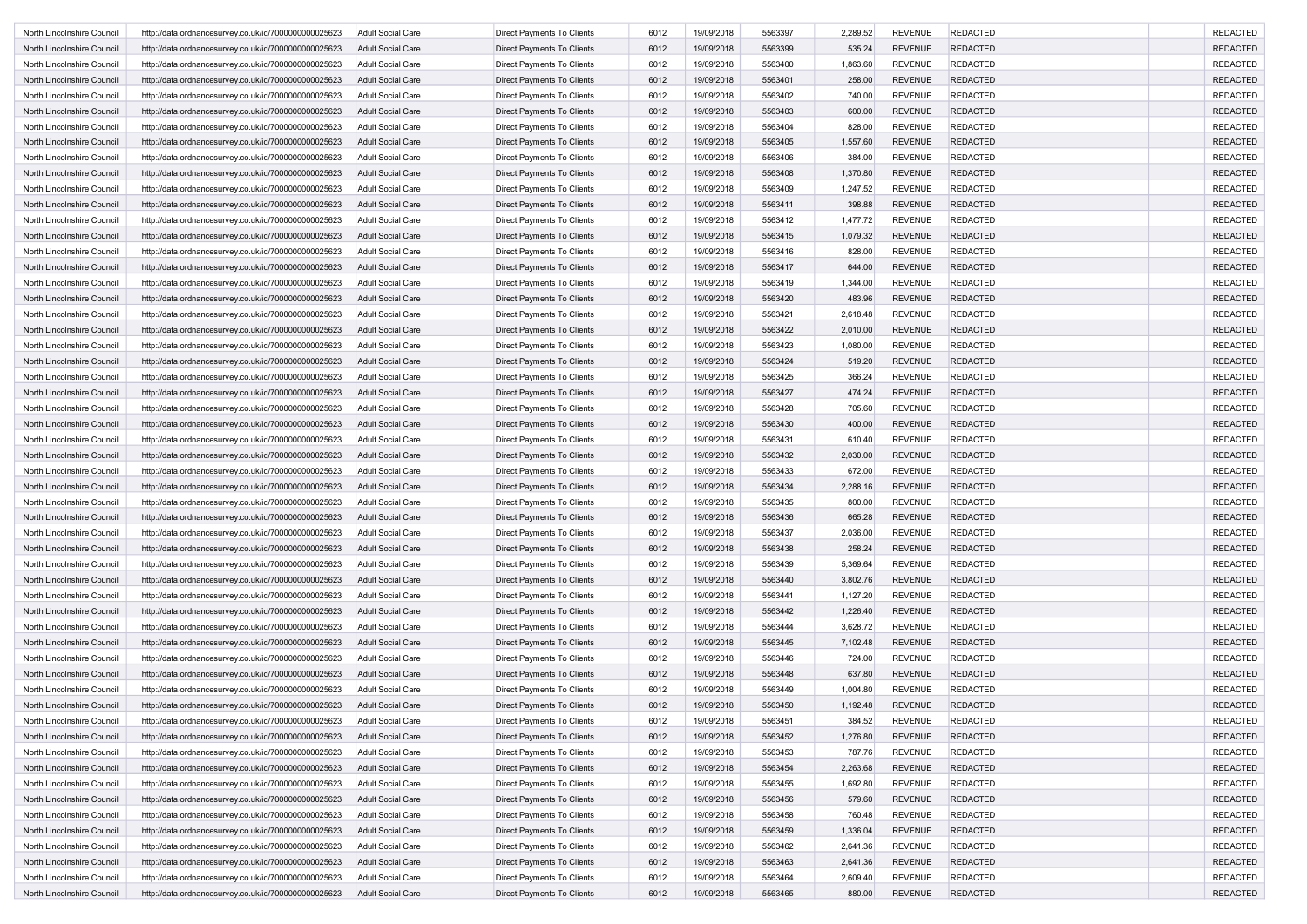| North Lincolnshire Council | http://data.ordnancesurvey.co.uk/id/7000000000025623 | <b>Adult Social Care</b> | Direct Payments To Clients        | 6012 | 19/09/2018 | 5563466 | 3,110.28 | <b>REVENUE</b> | <b>REDACTED</b> | <b>REDACTED</b> |
|----------------------------|------------------------------------------------------|--------------------------|-----------------------------------|------|------------|---------|----------|----------------|-----------------|-----------------|
| North Lincolnshire Council | http://data.ordnancesurvey.co.uk/id/7000000000025623 | <b>Adult Social Care</b> | Direct Payments To Clients        | 6012 | 19/09/2018 | 5563467 | 1,464.44 | <b>REVENUE</b> | <b>REDACTED</b> | <b>REDACTED</b> |
| North Lincolnshire Council | http://data.ordnancesurvey.co.uk/id/7000000000025623 | <b>Adult Social Care</b> | Direct Payments To Clients        | 6012 | 19/09/2018 | 5563468 | 971.00   | <b>REVENUE</b> | <b>REDACTED</b> | <b>REDACTED</b> |
| North Lincolnshire Council | http://data.ordnancesurvey.co.uk/id/7000000000025623 | <b>Adult Social Care</b> | Direct Payments To Clients        | 6012 | 19/09/2018 | 5563469 | 945.64   | <b>REVENUE</b> | <b>REDACTED</b> | <b>REDACTED</b> |
| North Lincolnshire Council | http://data.ordnancesurvey.co.uk/id/7000000000025623 | <b>Adult Social Care</b> | Direct Payments To Clients        | 6012 | 19/09/2018 | 5563470 | 6,769.44 | <b>REVENUE</b> | <b>REDACTED</b> | <b>REDACTED</b> |
| North Lincolnshire Council | http://data.ordnancesurvey.co.uk/id/7000000000025623 | <b>Adult Social Care</b> | Direct Payments To Clients        | 6012 | 19/09/2018 | 5563471 | 1,944.88 | <b>REVENUE</b> | <b>REDACTED</b> | <b>REDACTED</b> |
| North Lincolnshire Council | http://data.ordnancesurvey.co.uk/id/7000000000025623 | <b>Adult Social Care</b> | Direct Payments To Clients        | 6012 | 19/09/2018 | 5563472 | 783.32   | <b>REVENUE</b> | <b>REDACTED</b> | <b>REDACTED</b> |
| North Lincolnshire Council | http://data.ordnancesurvey.co.uk/id/7000000000025623 | <b>Adult Social Care</b> | Direct Payments To Clients        | 6012 | 19/09/2018 | 5563473 | 1,200.00 | <b>REVENUE</b> | <b>REDACTED</b> | <b>REDACTED</b> |
| North Lincolnshire Council | http://data.ordnancesurvey.co.uk/id/7000000000025623 | <b>Adult Social Care</b> | Direct Payments To Clients        | 6012 | 19/09/2018 | 5563474 | 300.00   | <b>REVENUE</b> | <b>REDACTED</b> | <b>REDACTED</b> |
| North Lincolnshire Council | http://data.ordnancesurvey.co.uk/id/7000000000025623 | <b>Adult Social Care</b> | Direct Payments To Clients        | 6012 | 19/09/2018 | 5563475 | 836.64   | <b>REVENUE</b> | <b>REDACTED</b> | <b>REDACTED</b> |
|                            |                                                      |                          | Direct Payments To Clients        | 6012 |            |         |          |                |                 | <b>REDACTED</b> |
| North Lincolnshire Council | http://data.ordnancesurvey.co.uk/id/7000000000025623 | <b>Adult Social Care</b> |                                   |      | 19/09/2018 | 5563476 | 1,200.00 | <b>REVENUE</b> | <b>REDACTED</b> |                 |
| North Lincolnshire Council | http://data.ordnancesurvey.co.uk/id/7000000000025623 | <b>Adult Social Care</b> | Direct Payments To Clients        | 6012 | 19/09/2018 | 5563477 | 645.36   | <b>REVENUE</b> | <b>REDACTED</b> | <b>REDACTED</b> |
| North Lincolnshire Council | http://data.ordnancesurvey.co.uk/id/7000000000025623 | <b>Adult Social Care</b> | Direct Payments To Clients        | 6012 | 19/09/2018 | 5563478 | 852.00   | <b>REVENUE</b> | <b>REDACTED</b> | <b>REDACTED</b> |
| North Lincolnshire Council | http://data.ordnancesurvey.co.uk/id/7000000000025623 | <b>Adult Social Care</b> | Direct Payments To Clients        | 6012 | 19/09/2018 | 5563479 | 684.32   | <b>REVENUE</b> | <b>REDACTED</b> | <b>REDACTED</b> |
| North Lincolnshire Council | http://data.ordnancesurvey.co.uk/id/7000000000025623 | Adult Social Care        | Direct Payments To Clients        | 6012 | 19/09/2018 | 5563480 | 1,402.96 | <b>REVENUE</b> | <b>REDACTED</b> | <b>REDACTED</b> |
| North Lincolnshire Council | http://data.ordnancesurvey.co.uk/id/7000000000025623 | <b>Adult Social Care</b> | Direct Payments To Clients        | 6012 | 19/09/2018 | 5563482 | 400.00   | <b>REVENUE</b> | <b>REDACTED</b> | <b>REDACTED</b> |
| North Lincolnshire Council | http://data.ordnancesurvey.co.uk/id/7000000000025623 | <b>Adult Social Care</b> | Direct Payments To Clients        | 6012 | 19/09/2018 | 5563483 | 975.52   | <b>REVENUE</b> | <b>REDACTED</b> | <b>REDACTED</b> |
| North Lincolnshire Council | http://data.ordnancesurvey.co.uk/id/7000000000025623 | <b>Adult Social Care</b> | Direct Payments To Clients        | 6012 | 19/09/2018 | 5563484 | 730.80   | <b>REVENUE</b> | <b>REDACTED</b> | <b>REDACTED</b> |
| North Lincolnshire Council | http://data.ordnancesurvey.co.uk/id/7000000000025623 | <b>Adult Social Care</b> | Direct Payments To Clients        | 6012 | 19/09/2018 | 5563485 | 2,586.56 | <b>REVENUE</b> | <b>REDACTED</b> | <b>REDACTED</b> |
| North Lincolnshire Council | http://data.ordnancesurvey.co.uk/id/7000000000025623 | <b>Adult Social Care</b> | Direct Payments To Clients        | 6012 | 19/09/2018 | 5563486 | 397.60   | <b>REVENUE</b> | <b>REDACTED</b> | <b>REDACTED</b> |
| North Lincolnshire Council | http://data.ordnancesurvey.co.uk/id/7000000000025623 | <b>Adult Social Care</b> | Direct Payments To Clients        | 6012 | 19/09/2018 | 5563487 | 1,148.52 | <b>REVENUE</b> | <b>REDACTED</b> | <b>REDACTED</b> |
| North Lincolnshire Council | http://data.ordnancesurvey.co.uk/id/7000000000025623 | <b>Adult Social Care</b> | Direct Payments To Clients        | 6012 | 19/09/2018 | 5563488 | 777.92   | <b>REVENUE</b> | <b>REDACTED</b> | <b>REDACTED</b> |
| North Lincolnshire Council | http://data.ordnancesurvey.co.uk/id/7000000000025623 | <b>Adult Social Care</b> | Direct Payments To Clients        | 6012 | 19/09/2018 | 5563490 | 1,040.00 | <b>REVENUE</b> | <b>REDACTED</b> | <b>REDACTED</b> |
| North Lincolnshire Council | http://data.ordnancesurvey.co.uk/id/7000000000025623 | <b>Adult Social Care</b> | Direct Payments To Clients        | 6012 | 19/09/2018 | 5563491 | 711.00   | <b>REVENUE</b> | <b>REDACTED</b> | <b>REDACTED</b> |
| North Lincolnshire Council | http://data.ordnancesurvey.co.uk/id/7000000000025623 | <b>Adult Social Care</b> | Direct Payments To Clients        | 6012 | 19/09/2018 | 5563492 | 490.60   | <b>REVENUE</b> | <b>REDACTED</b> | <b>REDACTED</b> |
| North Lincolnshire Council | http://data.ordnancesurvey.co.uk/id/7000000000025623 | <b>Adult Social Care</b> | Direct Payments To Clients        | 6012 | 19/09/2018 | 5563493 | 746.24   | <b>REVENUE</b> | <b>REDACTED</b> | <b>REDACTED</b> |
| North Lincolnshire Council | http://data.ordnancesurvey.co.uk/id/7000000000025623 | <b>Adult Social Care</b> | Direct Payments To Clients        | 6012 | 19/09/2018 | 5563494 | 977.60   | <b>REVENUE</b> | <b>REDACTED</b> | <b>REDACTED</b> |
| North Lincolnshire Council | http://data.ordnancesurvey.co.uk/id/7000000000025623 | <b>Adult Social Care</b> | Direct Payments To Clients        | 6012 | 19/09/2018 | 5563496 | 724.96   | <b>REVENUE</b> | <b>REDACTED</b> | <b>REDACTED</b> |
| North Lincolnshire Council | http://data.ordnancesurvey.co.uk/id/7000000000025623 | <b>Adult Social Care</b> | Direct Payments To Clients        | 6012 | 19/09/2018 | 5563497 | 1,300.00 | <b>REVENUE</b> | <b>REDACTED</b> | <b>REDACTED</b> |
| North Lincolnshire Council | http://data.ordnancesurvey.co.uk/id/7000000000025623 | <b>Adult Social Care</b> | Direct Payments To Clients        | 6012 | 19/09/2018 | 5563500 | 875.40   | <b>REVENUE</b> | <b>REDACTED</b> | <b>REDACTED</b> |
| North Lincolnshire Council | http://data.ordnancesurvey.co.uk/id/7000000000025623 | <b>Adult Social Care</b> | Direct Payments To Clients        | 6012 | 19/09/2018 | 5563501 | 4,340.28 | <b>REVENUE</b> | <b>REDACTED</b> | <b>REDACTED</b> |
| North Lincolnshire Council | http://data.ordnancesurvey.co.uk/id/7000000000025623 | <b>Adult Social Care</b> | Direct Payments To Clients        | 6012 | 19/09/2018 | 5563502 | 2,200.00 | <b>REVENUE</b> | <b>REDACTED</b> | <b>REDACTED</b> |
| North Lincolnshire Council | http://data.ordnancesurvey.co.uk/id/7000000000025623 | <b>Adult Social Care</b> | Direct Payments To Clients        | 6012 | 19/09/2018 | 5563503 | 1,113.48 | <b>REVENUE</b> | <b>REDACTED</b> | <b>REDACTED</b> |
| North Lincolnshire Council | http://data.ordnancesurvey.co.uk/id/7000000000025623 | <b>Adult Social Care</b> | Direct Payments To Clients        | 6012 | 19/09/2018 | 5563504 | 1,060.00 | <b>REVENUE</b> | <b>REDACTED</b> | <b>REDACTED</b> |
| North Lincolnshire Council | http://data.ordnancesurvey.co.uk/id/7000000000025623 | <b>Adult Social Care</b> | Direct Payments To Clients        | 6012 | 19/09/2018 | 5563506 | 1,160.48 | <b>REVENUE</b> | <b>REDACTED</b> | <b>REDACTED</b> |
| North Lincolnshire Council | http://data.ordnancesurvey.co.uk/id/7000000000025623 | <b>Adult Social Care</b> | Direct Payments To Clients        | 6012 | 19/09/2018 | 5563507 | 2,586.20 | <b>REVENUE</b> | <b>REDACTED</b> | <b>REDACTED</b> |
| North Lincolnshire Council |                                                      |                          |                                   | 6012 | 19/09/2018 | 5563508 |          | <b>REVENUE</b> | <b>REDACTED</b> | <b>REDACTED</b> |
|                            | http://data.ordnancesurvey.co.uk/id/7000000000025623 | <b>Adult Social Care</b> | Direct Payments To Clients        |      |            |         | 1,380.00 |                |                 |                 |
| North Lincolnshire Council | http://data.ordnancesurvey.co.uk/id/7000000000025623 | <b>Adult Social Care</b> | Direct Payments To Clients        | 6012 | 19/09/2018 | 5563509 | 1,183.52 | <b>REVENUE</b> | <b>REDACTED</b> | <b>REDACTED</b> |
| North Lincolnshire Council | http://data.ordnancesurvey.co.uk/id/7000000000025623 | <b>Adult Social Care</b> | Direct Payments To Clients        | 6012 | 19/09/2018 | 5563510 | 2,919.16 | <b>REVENUE</b> | <b>REDACTED</b> | <b>REDACTED</b> |
| North Lincolnshire Council | http://data.ordnancesurvey.co.uk/id/7000000000025623 | <b>Adult Social Care</b> | Direct Payments To Clients        | 6012 | 19/09/2018 | 5563511 | 1,886.96 | <b>REVENUE</b> | <b>REDACTED</b> | <b>REDACTED</b> |
| North Lincolnshire Council | http://data.ordnancesurvey.co.uk/id/7000000000025623 | Adult Social Care        | Direct Payments To Clients        | 6012 | 19/09/2018 | 5563512 | 505.16   | <b>REVENUE</b> | <b>REDACTED</b> | <b>REDACTED</b> |
| North Lincolnshire Council | http://data.ordnancesurvey.co.uk/id/7000000000025623 | <b>Adult Social Care</b> | <b>Direct Payments To Clients</b> | 6012 | 19/09/2018 | 5563513 | 1,299.28 | <b>REVENUE</b> | <b>REDACTED</b> | <b>REDACTED</b> |
| North Lincolnshire Council | http://data.ordnancesurvey.co.uk/id/7000000000025623 | <b>Adult Social Care</b> | Direct Payments To Clients        | 6012 | 19/09/2018 | 5563515 | 1,206.40 | <b>REVENUE</b> | <b>REDACTED</b> | <b>REDACTED</b> |
| North Lincolnshire Council | http://data.ordnancesurvey.co.uk/id/7000000000025623 | <b>Adult Social Care</b> | Direct Payments To Clients        | 6012 | 19/09/2018 | 5563516 | 1,113.60 | <b>REVENUE</b> | <b>REDACTED</b> | <b>REDACTED</b> |
| North Lincolnshire Council | http://data.ordnancesurvey.co.uk/id/7000000000025623 | <b>Adult Social Care</b> | Direct Payments To Clients        | 6012 | 19/09/2018 | 5563517 | 783.60   | REVENUE        | REDACTED        | REDACTEL        |
| North Lincolnshire Council | http://data.ordnancesurvey.co.uk/id/7000000000025623 | <b>Adult Social Care</b> | Direct Payments To Clients        | 6012 | 19/09/2018 | 5563518 | 1,352.00 | <b>REVENUE</b> | <b>REDACTED</b> | <b>REDACTED</b> |
| North Lincolnshire Council | http://data.ordnancesurvey.co.uk/id/7000000000025623 | <b>Adult Social Care</b> | Direct Payments To Clients        | 6012 | 19/09/2018 | 5563519 | 498.44   | <b>REVENUE</b> | <b>REDACTED</b> | <b>REDACTED</b> |
| North Lincolnshire Council | http://data.ordnancesurvey.co.uk/id/7000000000025623 | <b>Adult Social Care</b> | Direct Payments To Clients        | 6012 | 19/09/2018 | 5563684 | 1,352.52 | <b>REVENUE</b> | <b>REDACTED</b> | <b>REDACTED</b> |
| North Lincolnshire Council | http://data.ordnancesurvey.co.uk/id/7000000000025623 | <b>Adult Social Care</b> | Direct Payments To Clients        | 6012 | 19/09/2018 | 5564400 | 732.36   | <b>REVENUE</b> | REDACTED        | <b>REDACTED</b> |
| North Lincolnshire Council | http://data.ordnancesurvey.co.uk/id/7000000000025623 | <b>Adult Social Care</b> | Direct Payments To Clients        | 6012 | 19/09/2018 | 5564605 | 412.35   | <b>REVENUE</b> | REDACTED        | <b>REDACTED</b> |
| North Lincolnshire Council | http://data.ordnancesurvey.co.uk/id/7000000000025623 | <b>Adult Social Care</b> | Direct Payments To Clients        | 6012 | 21/09/2018 | 5565672 | 458.13   | <b>REVENUE</b> | <b>REDACTED</b> | <b>REDACTED</b> |
| North Lincolnshire Council | http://data.ordnancesurvey.co.uk/id/7000000000025623 | <b>Adult Social Care</b> | Direct Payments To Clients        | 6012 | 21/09/2018 | 5565680 | 635.00   | <b>REVENUE</b> | <b>REDACTED</b> | <b>REDACTED</b> |
| North Lincolnshire Council | http://data.ordnancesurvey.co.uk/id/7000000000025623 | <b>Adult Social Care</b> | Direct Payments To Clients        | 6012 | 21/09/2018 | 5565684 | 300.00   | <b>REVENUE</b> | <b>REDACTED</b> | <b>REDACTED</b> |
| North Lincolnshire Council | http://data.ordnancesurvey.co.uk/id/7000000000025623 | <b>Adult Social Care</b> | Direct Payments To Clients        | 6012 | 21/09/2018 | 5565685 | 750.00   | <b>REVENUE</b> | <b>REDACTED</b> | <b>REDACTED</b> |
| North Lincolnshire Council | http://data.ordnancesurvey.co.uk/id/7000000000025623 | <b>Adult Social Care</b> | Direct Payments To Clients        | 6012 | 21/09/2018 | 5566059 | 2,637.77 | <b>REVENUE</b> | <b>REDACTED</b> | <b>REDACTED</b> |
| North Lincolnshire Council | http://data.ordnancesurvey.co.uk/id/7000000000025623 | <b>Adult Social Care</b> | Direct Payments To Clients        | 6012 | 26/09/2018 | 5567832 | 1,204.45 | <b>REVENUE</b> | <b>REDACTED</b> | <b>REDACTED</b> |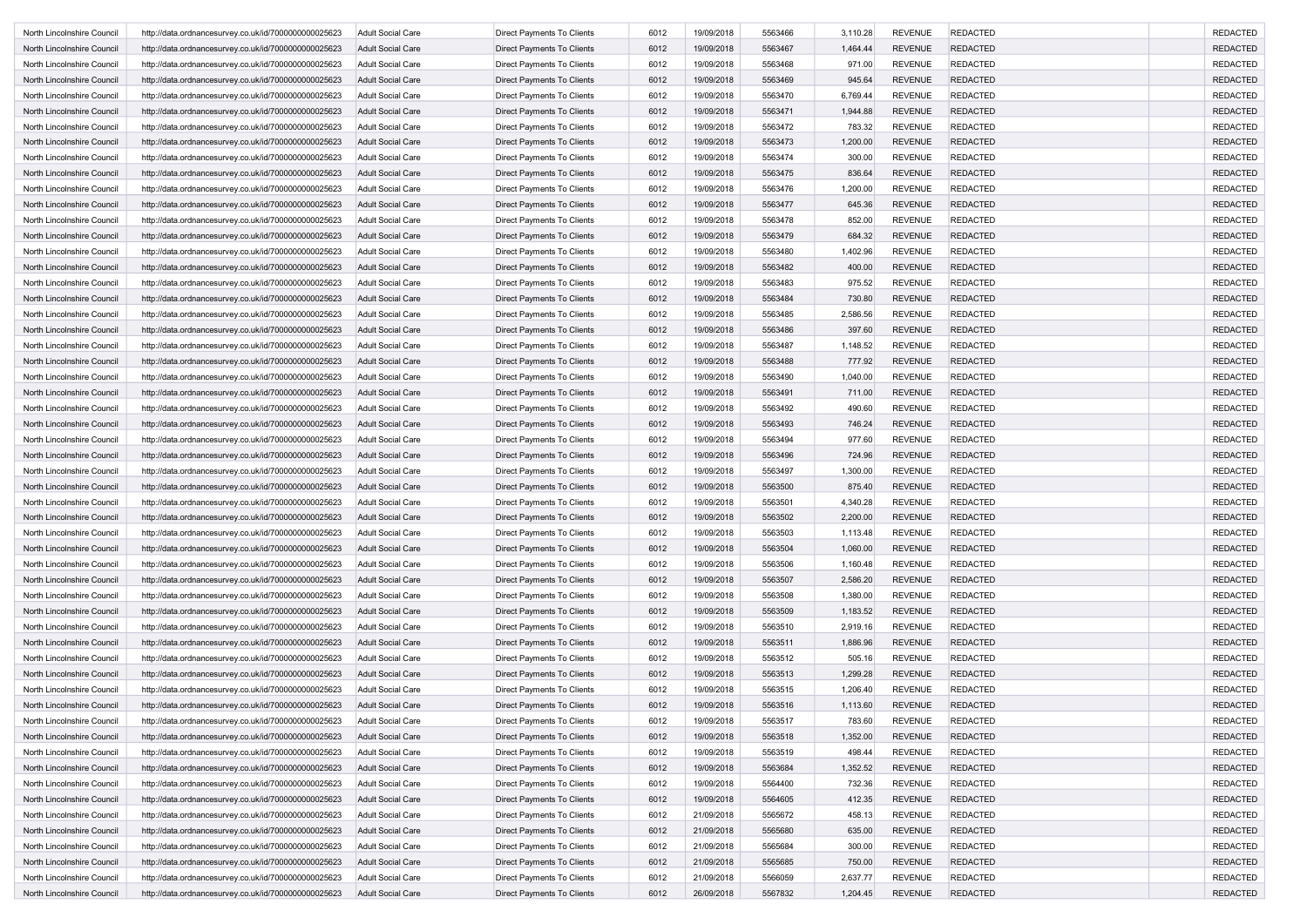| North Lincolnshire Council | http://data.ordnancesurvey.co.uk/id/7000000000025623 | <b>Adult Social Care</b> | Direct Payments To Clients | 6012 | 26/09/2018 | 5567948 | 661.88    | <b>REVENUE</b> | <b>REDACTED</b> | <b>REDACTED</b> |
|----------------------------|------------------------------------------------------|--------------------------|----------------------------|------|------------|---------|-----------|----------------|-----------------|-----------------|
| North Lincolnshire Council | http://data.ordnancesurvey.co.uk/id/7000000000025623 | <b>Adult Social Care</b> | Fees & Charges Income      | 9002 | 19/09/2018 | 5563179 | $-121.74$ | <b>REVENUE</b> | <b>REDACTED</b> | <b>REDACTED</b> |
| North Lincolnshire Council | http://data.ordnancesurvey.co.uk/id/7000000000025623 | <b>Adult Social Care</b> | Fees & Charges Income      | 9002 | 19/09/2018 | 5563180 | $-98.90$  | <b>REVENUE</b> | <b>REDACTED</b> | <b>REDACTED</b> |
| North Lincolnshire Council | http://data.ordnancesurvey.co.uk/id/7000000000025623 | <b>Adult Social Care</b> | Fees & Charges Income      | 9002 | 19/09/2018 | 5563182 | $-197.74$ | <b>REVENUE</b> | <b>REDACTED</b> | <b>REDACTED</b> |
| North Lincolnshire Council | http://data.ordnancesurvey.co.uk/id/7000000000025623 | <b>Adult Social Care</b> | Fees & Charges Income      | 9002 | 19/09/2018 | 5563183 | $-121.74$ | <b>REVENUE</b> | <b>REDACTED</b> | <b>REDACTED</b> |
| North Lincolnshire Council | http://data.ordnancesurvey.co.uk/id/7000000000025623 | <b>Adult Social Care</b> | Fees & Charges Income      | 9002 | 19/09/2018 | 5563185 | $-119.28$ | <b>REVENUE</b> | <b>REDACTED</b> | <b>REDACTED</b> |
| North Lincolnshire Council | http://data.ordnancesurvey.co.uk/id/7000000000025623 | <b>Adult Social Care</b> | Fees & Charges Income      | 9002 | 19/09/2018 | 5563186 | $-197.74$ | <b>REVENUE</b> | <b>REDACTED</b> | <b>REDACTED</b> |
| North Lincolnshire Council | http://data.ordnancesurvey.co.uk/id/7000000000025623 | <b>Adult Social Care</b> | Fees & Charges Income      | 9002 | 19/09/2018 | 5563187 | $-222.09$ | <b>REVENUE</b> | <b>REDACTED</b> | <b>REDACTED</b> |
| North Lincolnshire Council | http://data.ordnancesurvey.co.uk/id/7000000000025623 | <b>Adult Social Care</b> | Fees & Charges Income      | 9002 | 19/09/2018 | 5563189 | $-121.74$ | <b>REVENUE</b> | <b>REDACTED</b> | <b>REDACTED</b> |
| North Lincolnshire Council |                                                      | <b>Adult Social Care</b> |                            | 9002 |            | 5563191 |           | <b>REVENUE</b> | <b>REDACTED</b> | <b>REDACTED</b> |
|                            | http://data.ordnancesurvey.co.uk/id/7000000000025623 |                          | Fees & Charges Income      |      | 19/09/2018 |         | $-258.76$ |                |                 |                 |
| North Lincolnshire Council | http://data.ordnancesurvey.co.uk/id/7000000000025623 | <b>Adult Social Care</b> | Fees & Charges Income      | 9002 | 19/09/2018 | 5563193 | $-121.74$ | <b>REVENUE</b> | <b>REDACTED</b> | <b>REDACTED</b> |
| North Lincolnshire Council | http://data.ordnancesurvey.co.uk/id/7000000000025623 | <b>Adult Social Care</b> | Fees & Charges Income      | 9002 | 19/09/2018 | 5563197 | $-121.74$ | <b>REVENUE</b> | <b>REDACTED</b> | <b>REDACTED</b> |
| North Lincolnshire Council | http://data.ordnancesurvey.co.uk/id/7000000000025623 | <b>Adult Social Care</b> | Fees & Charges Income      | 9002 | 19/09/2018 | 5563199 | $-119.28$ | <b>REVENUE</b> | <b>REDACTED</b> | <b>REDACTED</b> |
| North Lincolnshire Council | http://data.ordnancesurvey.co.uk/id/7000000000025623 | <b>Adult Social Care</b> | Fees & Charges Income      | 9002 | 19/09/2018 | 5563201 | $-121.74$ | <b>REVENUE</b> | <b>REDACTED</b> | <b>REDACTED</b> |
| North Lincolnshire Council | http://data.ordnancesurvey.co.uk/id/7000000000025623 | Adult Social Care        | Fees & Charges Income      | 9002 | 19/09/2018 | 5563202 | $-192.49$ | <b>REVENUE</b> | <b>REDACTED</b> | <b>REDACTED</b> |
| North Lincolnshire Council | http://data.ordnancesurvey.co.uk/id/7000000000025623 | <b>Adult Social Care</b> | Fees & Charges Income      | 9002 | 19/09/2018 | 5563204 | 4,091.07  | <b>REVENUE</b> | <b>REDACTED</b> | <b>REDACTED</b> |
| North Lincolnshire Council | http://data.ordnancesurvey.co.uk/id/7000000000025623 | <b>Adult Social Care</b> | Fees & Charges Income      | 9002 | 19/09/2018 | 5563205 | $-121.74$ | <b>REVENUE</b> | <b>REDACTED</b> | <b>REDACTED</b> |
| North Lincolnshire Council | http://data.ordnancesurvey.co.uk/id/7000000000025623 | <b>Adult Social Care</b> | Fees & Charges Income      | 9002 | 19/09/2018 | 5563206 | $-121.74$ | <b>REVENUE</b> | <b>REDACTED</b> | <b>REDACTED</b> |
| North Lincolnshire Council | http://data.ordnancesurvey.co.uk/id/7000000000025623 | <b>Adult Social Care</b> | Fees & Charges Income      | 9002 | 19/09/2018 | 5563207 | $-122.07$ | <b>REVENUE</b> | <b>REDACTED</b> | <b>REDACTED</b> |
| North Lincolnshire Council | http://data.ordnancesurvey.co.uk/id/7000000000025623 | <b>Adult Social Care</b> | Fees & Charges Income      | 9002 | 19/09/2018 | 5563208 | $-121.74$ | <b>REVENUE</b> | <b>REDACTED</b> | <b>REDACTED</b> |
| North Lincolnshire Council | http://data.ordnancesurvey.co.uk/id/7000000000025623 | <b>Adult Social Care</b> | Fees & Charges Income      | 9002 | 19/09/2018 | 5563211 | $-103.74$ | <b>REVENUE</b> | <b>REDACTED</b> | <b>REDACTED</b> |
| North Lincolnshire Council | http://data.ordnancesurvey.co.uk/id/7000000000025623 | <b>Adult Social Care</b> | Fees & Charges Income      | 9002 | 19/09/2018 | 5563213 | $-141.43$ | <b>REVENUE</b> | <b>REDACTED</b> | <b>REDACTED</b> |
| North Lincolnshire Council | http://data.ordnancesurvey.co.uk/id/7000000000025623 | <b>Adult Social Care</b> | Fees & Charges Income      | 9002 | 19/09/2018 | 5563214 | $-356.92$ | <b>REVENUE</b> | <b>REDACTED</b> | <b>REDACTED</b> |
| North Lincolnshire Council | http://data.ordnancesurvey.co.uk/id/7000000000025623 | <b>Adult Social Care</b> | Fees & Charges Income      | 9002 | 19/09/2018 | 5563217 | $-74.17$  | <b>REVENUE</b> | <b>REDACTED</b> | <b>REDACTED</b> |
| North Lincolnshire Council | http://data.ordnancesurvey.co.uk/id/7000000000025623 | <b>Adult Social Care</b> | Fees & Charges Income      | 9002 | 19/09/2018 | 5563218 | $-133.64$ | <b>REVENUE</b> | <b>REDACTED</b> | <b>REDACTED</b> |
|                            |                                                      |                          | Fees & Charges Income      | 9002 | 19/09/2018 | 5563221 |           | <b>REVENUE</b> | <b>REDACTED</b> | <b>REDACTED</b> |
| North Lincolnshire Council | http://data.ordnancesurvey.co.uk/id/7000000000025623 | <b>Adult Social Care</b> |                            |      |            |         | $-119.50$ |                |                 |                 |
| North Lincolnshire Council | http://data.ordnancesurvey.co.uk/id/7000000000025623 | <b>Adult Social Care</b> | Fees & Charges Income      | 9002 | 19/09/2018 | 5563225 | $-60.48$  | <b>REVENUE</b> | <b>REDACTED</b> | <b>REDACTED</b> |
| North Lincolnshire Council | http://data.ordnancesurvey.co.uk/id/7000000000025623 | <b>Adult Social Care</b> | Fees & Charges Income      | 9002 | 19/09/2018 | 5563227 | $-121.74$ | <b>REVENUE</b> | <b>REDACTED</b> | <b>REDACTED</b> |
| North Lincolnshire Council | http://data.ordnancesurvey.co.uk/id/7000000000025623 | <b>Adult Social Care</b> | Fees & Charges Income      | 9002 | 19/09/2018 | 5563230 | $-77.83$  | <b>REVENUE</b> | <b>REDACTED</b> | <b>REDACTED</b> |
| North Lincolnshire Council | http://data.ordnancesurvey.co.uk/id/7000000000025623 | <b>Adult Social Care</b> | Fees & Charges Income      | 9002 | 19/09/2018 | 5563231 | $-122.56$ | <b>REVENUE</b> | <b>REDACTED</b> | <b>REDACTED</b> |
| North Lincolnshire Council | http://data.ordnancesurvey.co.uk/id/7000000000025623 | <b>Adult Social Care</b> | Fees & Charges Income      | 9002 | 19/09/2018 | 5563232 | $-52.00$  | <b>REVENUE</b> | <b>REDACTED</b> | <b>REDACTED</b> |
| North Lincolnshire Council | http://data.ordnancesurvey.co.uk/id/7000000000025623 | <b>Adult Social Care</b> | Fees & Charges Income      | 9002 | 19/09/2018 | 5563233 | $-197.74$ | <b>REVENUE</b> | <b>REDACTED</b> | <b>REDACTED</b> |
| North Lincolnshire Council | http://data.ordnancesurvey.co.uk/id/7000000000025623 | <b>Adult Social Care</b> | Fees & Charges Income      | 9002 | 19/09/2018 | 5563234 | $-119.28$ | <b>REVENUE</b> | <b>REDACTED</b> | <b>REDACTED</b> |
| North Lincolnshire Council | http://data.ordnancesurvey.co.uk/id/7000000000025623 | <b>Adult Social Care</b> | Fees & Charges Income      | 9002 | 19/09/2018 | 5563236 | $-195.28$ | <b>REVENUE</b> | <b>REDACTED</b> | <b>REDACTED</b> |
| North Lincolnshire Council | http://data.ordnancesurvey.co.uk/id/7000000000025623 | <b>Adult Social Care</b> | Fees & Charges Income      | 9002 | 19/09/2018 | 5563237 | $-108.54$ | <b>REVENUE</b> | <b>REDACTED</b> | <b>REDACTED</b> |
| North Lincolnshire Council | http://data.ordnancesurvey.co.uk/id/7000000000025623 | <b>Adult Social Care</b> | Fees & Charges Income      | 9002 | 19/09/2018 | 5563239 | $-76.33$  | <b>REVENUE</b> | <b>REDACTED</b> | <b>REDACTED</b> |
| North Lincolnshire Council | http://data.ordnancesurvey.co.uk/id/7000000000025623 | Adult Social Care        | Fees & Charges Income      | 9002 | 19/09/2018 | 5563240 | 499.83    | <b>REVENUE</b> | <b>REDACTED</b> | <b>REDACTED</b> |
| North Lincolnshire Council | http://data.ordnancesurvey.co.uk/id/7000000000025623 | <b>Adult Social Care</b> | Fees & Charges Income      | 9002 | 19/09/2018 | 5563242 | $-121.74$ | <b>REVENUE</b> | <b>REDACTED</b> | <b>REDACTED</b> |
| North Lincolnshire Council | http://data.ordnancesurvey.co.uk/id/7000000000025623 | <b>Adult Social Care</b> | Fees & Charges Income      | 9002 | 19/09/2018 | 5563243 | $-121.74$ | <b>REVENUE</b> | <b>REDACTED</b> | <b>REDACTED</b> |
| North Lincolnshire Council | http://data.ordnancesurvey.co.uk/id/7000000000025623 | <b>Adult Social Care</b> | Fees & Charges Income      | 9002 | 19/09/2018 | 5563244 | $-195.28$ | <b>REVENUE</b> | <b>REDACTED</b> | <b>REDACTED</b> |
| North Lincolnshire Council | http://data.ordnancesurvey.co.uk/id/7000000000025623 | <b>Adult Social Care</b> | Fees & Charges Income      | 9002 | 19/09/2018 | 5563245 | $-99.94$  | <b>REVENUE</b> | <b>REDACTED</b> | <b>REDACTED</b> |
| North Lincolnshire Council | http://data.ordnancesurvey.co.uk/id/7000000000025623 | <b>Adult Social Care</b> | Fees & Charges Income      | 9002 | 19/09/2018 | 5563246 | $-121.74$ | <b>REVENUE</b> | <b>REDACTED</b> | <b>REDACTED</b> |
| North Lincolnshire Council | http://data.ordnancesurvey.co.uk/id/7000000000025623 | <b>Adult Social Care</b> | Fees & Charges Income      | 9002 | 19/09/2018 | 5563247 | $-343.77$ | <b>REVENUE</b> | <b>REDACTED</b> | <b>REDACTED</b> |
|                            |                                                      |                          |                            | 9002 | 19/09/2018 | 5563248 | $-369.08$ | <b>REVENUE</b> | <b>REDACTED</b> | <b>REDACTED</b> |
| North Lincolnshire Council | http://data.ordnancesurvey.co.uk/id/7000000000025623 | <b>Adult Social Care</b> | Fees & Charges Income      |      |            |         |           |                |                 |                 |
| North Lincolnshire Council | http://data.ordnancesurvey.co.uk/id/7000000000025623 | <b>Adult Social Care</b> | Fees & Charges Income      | 9002 | 19/09/2018 | 5563249 | $-328.20$ | REVENUE        | <b>REDACTED</b> | REDACTEL        |
| North Lincolnshire Council | http://data.ordnancesurvey.co.uk/id/7000000000025623 | <b>Adult Social Care</b> | Fees & Charges Income      | 9002 | 19/09/2018 | 5563250 | $-219.53$ | <b>REVENUE</b> | <b>REDACTED</b> | <b>REDACTED</b> |
| North Lincolnshire Council | http://data.ordnancesurvey.co.uk/id/7000000000025623 | <b>Adult Social Care</b> | Fees & Charges Income      | 9002 | 19/09/2018 | 5563251 | $-119.28$ | <b>REVENUE</b> | <b>REDACTED</b> | <b>REDACTED</b> |
| North Lincolnshire Council | http://data.ordnancesurvey.co.uk/id/7000000000025623 | <b>Adult Social Care</b> | Fees & Charges Income      | 9002 | 19/09/2018 | 5563252 | $-546.52$ | <b>REVENUE</b> | <b>REDACTED</b> | <b>REDACTED</b> |
| North Lincolnshire Council | http://data.ordnancesurvey.co.uk/id/7000000000025623 | <b>Adult Social Care</b> | Fees & Charges Income      | 9002 | 19/09/2018 | 5563253 | $-191.25$ | <b>REVENUE</b> | REDACTED        | <b>REDACTED</b> |
| North Lincolnshire Council | http://data.ordnancesurvey.co.uk/id/7000000000025623 | <b>Adult Social Care</b> | Fees & Charges Income      | 9002 | 19/09/2018 | 5563254 | $-119.32$ | <b>REVENUE</b> | REDACTED        | <b>REDACTED</b> |
| North Lincolnshire Council | http://data.ordnancesurvey.co.uk/id/7000000000025623 | <b>Adult Social Care</b> | Fees & Charges Income      | 9002 | 19/09/2018 | 5563255 | $-111.05$ | <b>REVENUE</b> | <b>REDACTED</b> | <b>REDACTED</b> |
| North Lincolnshire Council | http://data.ordnancesurvey.co.uk/id/7000000000025623 | <b>Adult Social Care</b> | Fees & Charges Income      | 9002 | 19/09/2018 | 5563256 | $-121.74$ | <b>REVENUE</b> | <b>REDACTED</b> | <b>REDACTED</b> |
| North Lincolnshire Council | http://data.ordnancesurvey.co.uk/id/7000000000025623 | <b>Adult Social Care</b> | Fees & Charges Income      | 9002 | 19/09/2018 | 5563257 | $-316.09$ | <b>REVENUE</b> | <b>REDACTED</b> | <b>REDACTED</b> |
| North Lincolnshire Council | http://data.ordnancesurvey.co.uk/id/7000000000025623 | <b>Adult Social Care</b> | Fees & Charges Income      | 9002 | 19/09/2018 | 5563258 | $-362.05$ | <b>REVENUE</b> | <b>REDACTED</b> | <b>REDACTED</b> |
| North Lincolnshire Council | http://data.ordnancesurvey.co.uk/id/7000000000025623 | <b>Adult Social Care</b> | Fees & Charges Income      | 9002 | 19/09/2018 | 5563259 | $-85.04$  | <b>REVENUE</b> | <b>REDACTED</b> | <b>REDACTED</b> |
| North Lincolnshire Council | http://data.ordnancesurvey.co.uk/id/7000000000025623 | <b>Adult Social Care</b> | Fees & Charges Income      | 9002 | 19/09/2018 | 5563261 | $-269.95$ | <b>REVENUE</b> | <b>REDACTED</b> | <b>REDACTED</b> |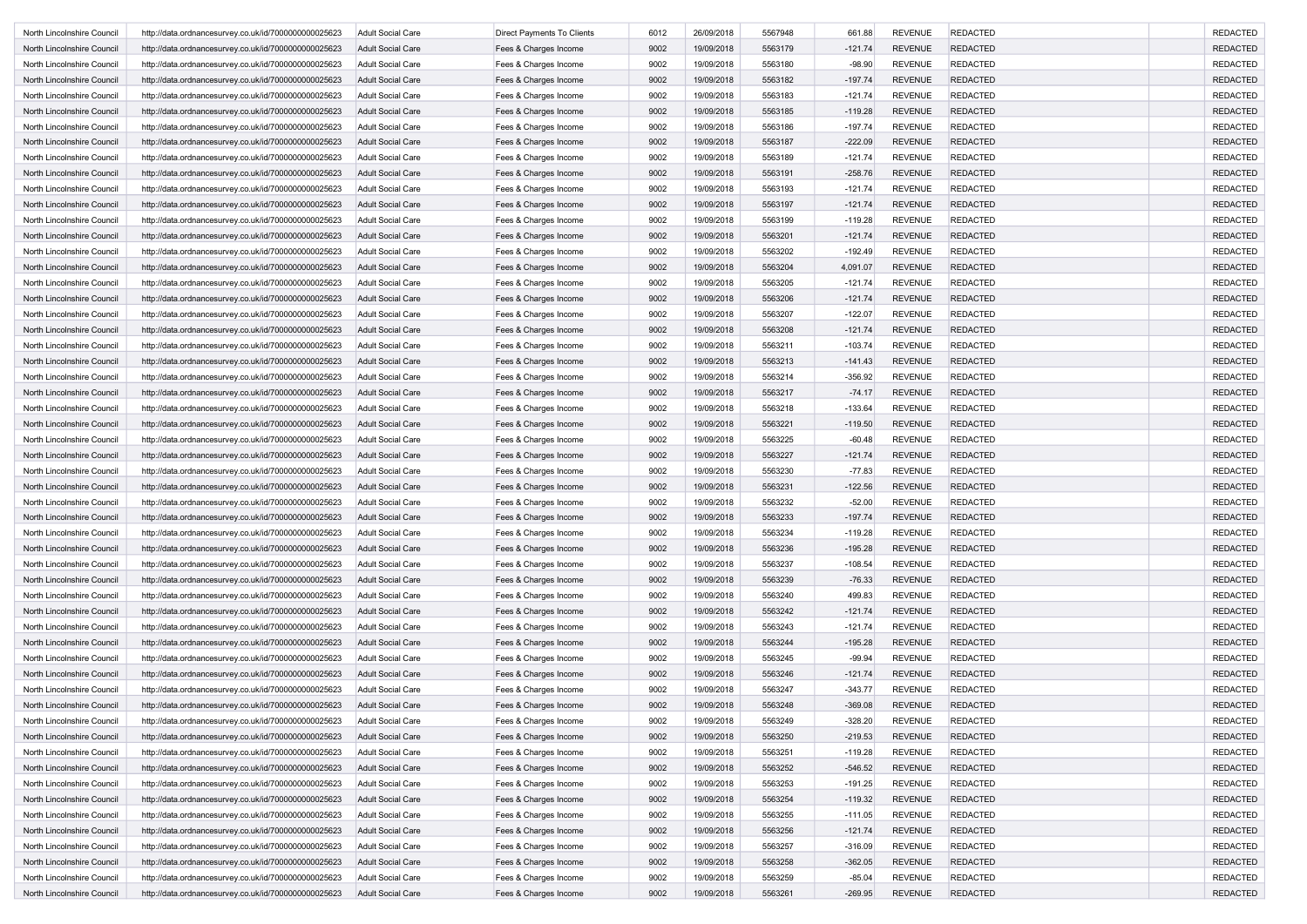| North Lincolnshire Council | http://data.ordnancesurvey.co.uk/id/7000000000025623 | <b>Adult Social Care</b> | Fees & Charges Income | 9002 | 19/09/2018 | 5563263 | $-103.48$ | <b>REVENUE</b> | <b>REDACTED</b> | <b>REDACTED</b> |
|----------------------------|------------------------------------------------------|--------------------------|-----------------------|------|------------|---------|-----------|----------------|-----------------|-----------------|
| North Lincolnshire Council | http://data.ordnancesurvey.co.uk/id/7000000000025623 | <b>Adult Social Care</b> | Fees & Charges Income | 9002 | 19/09/2018 | 5563264 | $-104.44$ | <b>REVENUE</b> | <b>REDACTED</b> | <b>REDACTED</b> |
| North Lincolnshire Council | http://data.ordnancesurvey.co.uk/id/7000000000025623 | <b>Adult Social Care</b> | Fees & Charges Income | 9002 | 19/09/2018 | 5563265 | $-131.60$ | <b>REVENUE</b> | <b>REDACTED</b> | <b>REDACTED</b> |
| North Lincolnshire Council | http://data.ordnancesurvey.co.uk/id/7000000000025623 | <b>Adult Social Care</b> | Fees & Charges Income | 9002 | 19/09/2018 | 5563266 | $-41.90$  | <b>REVENUE</b> | <b>REDACTED</b> | <b>REDACTED</b> |
| North Lincolnshire Council | http://data.ordnancesurvey.co.uk/id/7000000000025623 | <b>Adult Social Care</b> | Fees & Charges Income | 9002 | 19/09/2018 | 5563267 | $-121.74$ | <b>REVENUE</b> | <b>REDACTED</b> | <b>REDACTED</b> |
| North Lincolnshire Council | http://data.ordnancesurvey.co.uk/id/7000000000025623 | <b>Adult Social Care</b> | Fees & Charges Income | 9002 | 19/09/2018 | 5563270 | $-339.09$ | <b>REVENUE</b> | <b>REDACTED</b> | <b>REDACTED</b> |
| North Lincolnshire Council | http://data.ordnancesurvey.co.uk/id/7000000000025623 | <b>Adult Social Care</b> | Fees & Charges Income | 9002 | 19/09/2018 | 5563271 | $-295.45$ | <b>REVENUE</b> | <b>REDACTED</b> | <b>REDACTED</b> |
| North Lincolnshire Council | http://data.ordnancesurvey.co.uk/id/7000000000025623 | <b>Adult Social Care</b> | Fees & Charges Income | 9002 | 19/09/2018 | 5563272 | $-65.77$  | <b>REVENUE</b> | <b>REDACTED</b> | <b>REDACTED</b> |
| North Lincolnshire Council | http://data.ordnancesurvey.co.uk/id/7000000000025623 | <b>Adult Social Care</b> | Fees & Charges Income | 9002 | 19/09/2018 | 5563274 | $-90.78$  | <b>REVENUE</b> | <b>REDACTED</b> | <b>REDACTED</b> |
| North Lincolnshire Council |                                                      | <b>Adult Social Care</b> |                       | 9002 |            | 5563275 |           | <b>REVENUE</b> | <b>REDACTED</b> | <b>REDACTED</b> |
|                            | http://data.ordnancesurvey.co.uk/id/7000000000025623 |                          | Fees & Charges Income |      | 19/09/2018 |         | $-119.28$ |                |                 |                 |
| North Lincolnshire Council | http://data.ordnancesurvey.co.uk/id/7000000000025623 | <b>Adult Social Care</b> | Fees & Charges Income | 9002 | 19/09/2018 | 5563279 | $-121.74$ | <b>REVENUE</b> | <b>REDACTED</b> | <b>REDACTED</b> |
| North Lincolnshire Council | http://data.ordnancesurvey.co.uk/id/7000000000025623 | <b>Adult Social Care</b> | Fees & Charges Income | 9002 | 19/09/2018 | 5563283 | $-121.74$ | <b>REVENUE</b> | <b>REDACTED</b> | <b>REDACTED</b> |
| North Lincolnshire Council | http://data.ordnancesurvey.co.uk/id/7000000000025623 | <b>Adult Social Care</b> | Fees & Charges Income | 9002 | 19/09/2018 | 5563284 | $-357.09$ | <b>REVENUE</b> | <b>REDACTED</b> | <b>REDACTED</b> |
| North Lincolnshire Council | http://data.ordnancesurvey.co.uk/id/7000000000025623 | <b>Adult Social Care</b> | Fees & Charges Income | 9002 | 19/09/2018 | 5563285 | $-49.52$  | <b>REVENUE</b> | <b>REDACTED</b> | <b>REDACTED</b> |
| North Lincolnshire Council | http://data.ordnancesurvey.co.uk/id/7000000000025623 | Adult Social Care        | Fees & Charges Income | 9002 | 19/09/2018 | 5563288 | $-117.74$ | <b>REVENUE</b> | <b>REDACTED</b> | <b>REDACTED</b> |
| North Lincolnshire Council | http://data.ordnancesurvey.co.uk/id/7000000000025623 | <b>Adult Social Care</b> | Fees & Charges Income | 9002 | 19/09/2018 | 5563289 | $-77.10$  | <b>REVENUE</b> | <b>REDACTED</b> | <b>REDACTED</b> |
| North Lincolnshire Council | http://data.ordnancesurvey.co.uk/id/7000000000025623 | <b>Adult Social Care</b> | Fees & Charges Income | 9002 | 19/09/2018 | 5563290 | $-307.36$ | <b>REVENUE</b> | <b>REDACTED</b> | <b>REDACTED</b> |
| North Lincolnshire Council | http://data.ordnancesurvey.co.uk/id/7000000000025623 | <b>Adult Social Care</b> | Fees & Charges Income | 9002 | 19/09/2018 | 5563292 | $-195.28$ | <b>REVENUE</b> | <b>REDACTED</b> | <b>REDACTED</b> |
| North Lincolnshire Council | http://data.ordnancesurvey.co.uk/id/7000000000025623 | <b>Adult Social Care</b> | Fees & Charges Income | 9002 | 19/09/2018 | 5563294 | $-104.66$ | <b>REVENUE</b> | <b>REDACTED</b> | <b>REDACTED</b> |
| North Lincolnshire Council | http://data.ordnancesurvey.co.uk/id/7000000000025623 | <b>Adult Social Care</b> | Fees & Charges Income | 9002 | 19/09/2018 | 5563295 | $-106.48$ | <b>REVENUE</b> | <b>REDACTED</b> | <b>REDACTED</b> |
| North Lincolnshire Council | http://data.ordnancesurvey.co.uk/id/7000000000025623 | <b>Adult Social Care</b> | Fees & Charges Income | 9002 | 19/09/2018 | 5563296 | $-325.14$ | <b>REVENUE</b> | <b>REDACTED</b> | <b>REDACTED</b> |
| North Lincolnshire Council | http://data.ordnancesurvey.co.uk/id/7000000000025623 | <b>Adult Social Care</b> | Fees & Charges Income | 9002 | 19/09/2018 | 5563298 | $-82.00$  | <b>REVENUE</b> | <b>REDACTED</b> | <b>REDACTED</b> |
| North Lincolnshire Council | http://data.ordnancesurvey.co.uk/id/7000000000025623 | <b>Adult Social Care</b> | Fees & Charges Income | 9002 | 19/09/2018 | 5563299 | $-77.83$  | <b>REVENUE</b> | <b>REDACTED</b> | <b>REDACTED</b> |
| North Lincolnshire Council | http://data.ordnancesurvey.co.uk/id/7000000000025623 | <b>Adult Social Care</b> | Fees & Charges Income | 9002 | 19/09/2018 | 5563300 | $-197.74$ | <b>REVENUE</b> | <b>REDACTED</b> | <b>REDACTED</b> |
| North Lincolnshire Council | http://data.ordnancesurvey.co.uk/id/7000000000025623 | <b>Adult Social Care</b> | Fees & Charges Income | 9002 | 19/09/2018 | 5563302 | $-121.74$ | <b>REVENUE</b> | <b>REDACTED</b> | <b>REDACTED</b> |
| North Lincolnshire Council | http://data.ordnancesurvey.co.uk/id/7000000000025623 | <b>Adult Social Care</b> | Fees & Charges Income | 9002 | 19/09/2018 | 5563303 | $-121.74$ | <b>REVENUE</b> | <b>REDACTED</b> | <b>REDACTED</b> |
| North Lincolnshire Council | http://data.ordnancesurvey.co.uk/id/7000000000025623 | <b>Adult Social Care</b> | Fees & Charges Income | 9002 | 19/09/2018 | 5563305 | $-60.48$  | <b>REVENUE</b> | <b>REDACTED</b> | <b>REDACTED</b> |
| North Lincolnshire Council | http://data.ordnancesurvey.co.uk/id/7000000000025623 | <b>Adult Social Care</b> | Fees & Charges Income | 9002 | 19/09/2018 | 5563308 | $-119.28$ | <b>REVENUE</b> | <b>REDACTED</b> | <b>REDACTED</b> |
| North Lincolnshire Council | http://data.ordnancesurvey.co.uk/id/7000000000025623 | <b>Adult Social Care</b> | Fees & Charges Income | 9002 | 19/09/2018 | 5563309 | $-121.74$ | <b>REVENUE</b> | <b>REDACTED</b> | <b>REDACTED</b> |
|                            |                                                      |                          |                       | 9002 |            | 5563310 |           | <b>REVENUE</b> | <b>REDACTED</b> | <b>REDACTED</b> |
| North Lincolnshire Council | http://data.ordnancesurvey.co.uk/id/7000000000025623 | <b>Adult Social Care</b> | Fees & Charges Income |      | 19/09/2018 |         | $-197.74$ |                |                 |                 |
| North Lincolnshire Council | http://data.ordnancesurvey.co.uk/id/7000000000025623 | <b>Adult Social Care</b> | Fees & Charges Income | 9002 | 19/09/2018 | 5563312 | $-85.56$  | <b>REVENUE</b> | <b>REDACTED</b> | <b>REDACTED</b> |
| North Lincolnshire Council | http://data.ordnancesurvey.co.uk/id/7000000000025623 | <b>Adult Social Care</b> | Fees & Charges Income | 9002 | 19/09/2018 | 5563313 | $-84.82$  | <b>REVENUE</b> | <b>REDACTED</b> | <b>REDACTED</b> |
| North Lincolnshire Council | http://data.ordnancesurvey.co.uk/id/7000000000025623 | <b>Adult Social Care</b> | Fees & Charges Income | 9002 | 19/09/2018 | 5563314 | $-183.14$ | <b>REVENUE</b> | <b>REDACTED</b> | <b>REDACTED</b> |
| North Lincolnshire Council | http://data.ordnancesurvey.co.uk/id/7000000000025623 | <b>Adult Social Care</b> | Fees & Charges Income | 9002 | 19/09/2018 | 5563315 | $-129.62$ | <b>REVENUE</b> | <b>REDACTED</b> | <b>REDACTED</b> |
| North Lincolnshire Council | http://data.ordnancesurvey.co.uk/id/7000000000025623 | <b>Adult Social Care</b> | Fees & Charges Income | 9002 | 19/09/2018 | 5563316 | $-50.68$  | <b>REVENUE</b> | <b>REDACTED</b> | <b>REDACTED</b> |
| North Lincolnshire Council | http://data.ordnancesurvey.co.uk/id/7000000000025623 | <b>Adult Social Care</b> | Fees & Charges Income | 9002 | 19/09/2018 | 5563317 | $-93.93$  | <b>REVENUE</b> | <b>REDACTED</b> | <b>REDACTED</b> |
| North Lincolnshire Council | http://data.ordnancesurvey.co.uk/id/7000000000025623 | Adult Social Care        | Fees & Charges Income | 9002 | 19/09/2018 | 5563319 | $-180.68$ | <b>REVENUE</b> | <b>REDACTED</b> | <b>REDACTED</b> |
| North Lincolnshire Council | http://data.ordnancesurvey.co.uk/id/7000000000025623 | <b>Adult Social Care</b> | Fees & Charges Income | 9002 | 19/09/2018 | 5563320 | $-331.80$ | <b>REVENUE</b> | <b>REDACTED</b> | <b>REDACTED</b> |
| North Lincolnshire Council | http://data.ordnancesurvey.co.uk/id/7000000000025623 | <b>Adult Social Care</b> | Fees & Charges Income | 9002 | 19/09/2018 | 5563321 | $-138.64$ | <b>REVENUE</b> | <b>REDACTED</b> | <b>REDACTED</b> |
| North Lincolnshire Council | http://data.ordnancesurvey.co.uk/id/7000000000025623 | <b>Adult Social Care</b> | Fees & Charges Income | 9002 | 19/09/2018 | 5563326 | $-287.22$ | <b>REVENUE</b> | <b>REDACTED</b> | <b>REDACTED</b> |
| North Lincolnshire Council | http://data.ordnancesurvey.co.uk/id/7000000000025623 | <b>Adult Social Care</b> | Fees & Charges Income | 9002 | 19/09/2018 | 5563327 | $-26.70$  | <b>REVENUE</b> | <b>REDACTED</b> | <b>REDACTED</b> |
| North Lincolnshire Council | http://data.ordnancesurvey.co.uk/id/7000000000025623 | <b>Adult Social Care</b> | Fees & Charges Income | 9002 | 19/09/2018 | 5563328 | $-86.15$  | <b>REVENUE</b> | <b>REDACTED</b> | <b>REDACTED</b> |
| North Lincolnshire Council | http://data.ordnancesurvey.co.uk/id/7000000000025623 | <b>Adult Social Care</b> | Fees & Charges Income | 9002 | 19/09/2018 | 5563333 | $-60.48$  | <b>REVENUE</b> | <b>REDACTED</b> | <b>REDACTED</b> |
| North Lincolnshire Council | http://data.ordnancesurvey.co.uk/id/7000000000025623 | <b>Adult Social Care</b> | Fees & Charges Income | 9002 | 19/09/2018 | 5563334 | $-121.74$ | <b>REVENUE</b> | <b>REDACTED</b> | <b>REDACTED</b> |
| North Lincolnshire Council | http://data.ordnancesurvey.co.uk/id/7000000000025623 | <b>Adult Social Care</b> | Fees & Charges Income | 9002 | 19/09/2018 | 5563335 | -47.08    | REVENUE        | <b>REDACTED</b> | REDACTEL        |
| North Lincolnshire Council | http://data.ordnancesurvey.co.uk/id/7000000000025623 | <b>Adult Social Care</b> | Fees & Charges Income | 9002 | 19/09/2018 | 5563338 | $-281.11$ | <b>REVENUE</b> | <b>REDACTED</b> | <b>REDACTED</b> |
| North Lincolnshire Council | http://data.ordnancesurvey.co.uk/id/7000000000025623 | <b>Adult Social Care</b> | Fees & Charges Income | 9002 | 19/09/2018 | 5563342 | $-514.72$ | <b>REVENUE</b> | <b>REDACTED</b> | <b>REDACTED</b> |
| North Lincolnshire Council | http://data.ordnancesurvey.co.uk/id/7000000000025623 | <b>Adult Social Care</b> | Fees & Charges Income | 9002 | 19/09/2018 | 5563344 | $-278.93$ | <b>REVENUE</b> | <b>REDACTED</b> | <b>REDACTED</b> |
| North Lincolnshire Council | http://data.ordnancesurvey.co.uk/id/7000000000025623 | <b>Adult Social Care</b> | Fees & Charges Income | 9002 | 19/09/2018 | 5563345 | $-121.74$ | <b>REVENUE</b> | REDACTED        | <b>REDACTED</b> |
| North Lincolnshire Council | http://data.ordnancesurvey.co.uk/id/7000000000025623 | <b>Adult Social Care</b> | Fees & Charges Income | 9002 | 19/09/2018 | 5563347 | $-41.52$  | <b>REVENUE</b> | REDACTED        | <b>REDACTED</b> |
| North Lincolnshire Council |                                                      |                          | Fees & Charges Income |      |            |         |           |                |                 |                 |
|                            | http://data.ordnancesurvey.co.uk/id/7000000000025623 | <b>Adult Social Care</b> |                       | 9002 | 19/09/2018 | 5563348 | $-121.74$ | <b>REVENUE</b> | <b>REDACTED</b> | <b>REDACTED</b> |
| North Lincolnshire Council | http://data.ordnancesurvey.co.uk/id/7000000000025623 | <b>Adult Social Care</b> | Fees & Charges Income | 9002 | 19/09/2018 | 5563350 | $-56.64$  | <b>REVENUE</b> | <b>REDACTED</b> | <b>REDACTED</b> |
| North Lincolnshire Council | http://data.ordnancesurvey.co.uk/id/7000000000025623 | <b>Adult Social Care</b> | Fees & Charges Income | 9002 | 19/09/2018 | 5563352 | $-193.28$ | <b>REVENUE</b> | <b>REDACTED</b> | <b>REDACTED</b> |
| North Lincolnshire Council | http://data.ordnancesurvey.co.uk/id/7000000000025623 | <b>Adult Social Care</b> | Fees & Charges Income | 9002 | 19/09/2018 | 5563353 | $-276.10$ | <b>REVENUE</b> | <b>REDACTED</b> | <b>REDACTED</b> |
| North Lincolnshire Council | http://data.ordnancesurvey.co.uk/id/7000000000025623 | <b>Adult Social Care</b> | Fees & Charges Income | 9002 | 19/09/2018 | 5563354 | $-292.53$ | <b>REVENUE</b> | <b>REDACTED</b> | <b>REDACTED</b> |
| North Lincolnshire Council | http://data.ordnancesurvey.co.uk/id/7000000000025623 | <b>Adult Social Care</b> | Fees & Charges Income | 9002 | 19/09/2018 | 5563357 | $-21.12$  | <b>REVENUE</b> | <b>REDACTED</b> | <b>REDACTED</b> |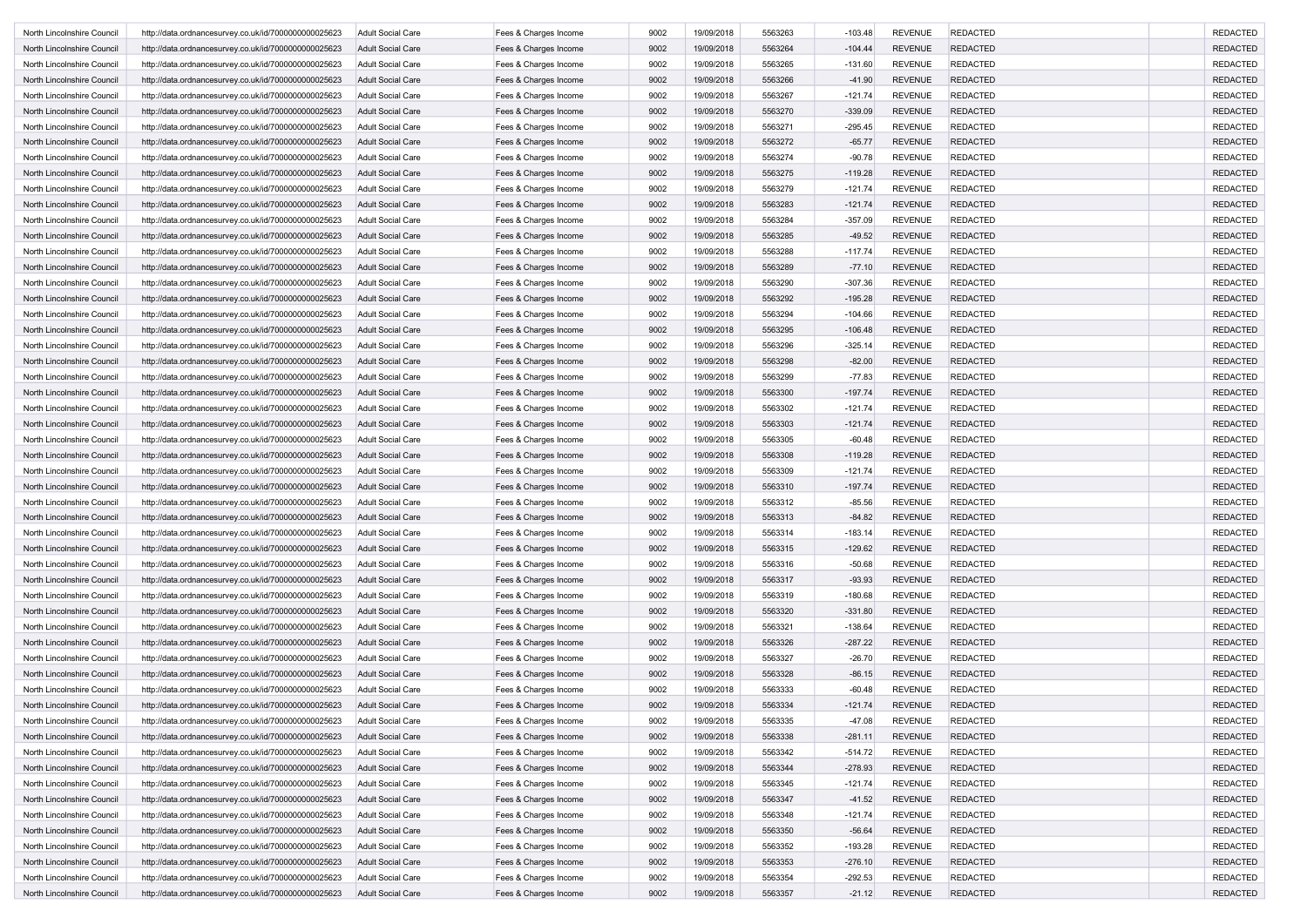| North Lincolnshire Council | http://data.ordnancesurvey.co.uk/id/7000000000025623                                                         | <b>Adult Social Care</b> | Fees & Charges Income                          | 9002 | 19/09/2018 | 5563360 | $-144.04$ | <b>REVENUE</b> | <b>REDACTED</b> | <b>REDACTED</b> |
|----------------------------|--------------------------------------------------------------------------------------------------------------|--------------------------|------------------------------------------------|------|------------|---------|-----------|----------------|-----------------|-----------------|
| North Lincolnshire Council | http://data.ordnancesurvey.co.uk/id/7000000000025623                                                         | <b>Adult Social Care</b> | Fees & Charges Income                          | 9002 | 19/09/2018 | 5563361 | $-121.74$ | <b>REVENUE</b> | <b>REDACTED</b> | <b>REDACTED</b> |
| North Lincolnshire Council | http://data.ordnancesurvey.co.uk/id/7000000000025623                                                         | <b>Adult Social Care</b> | Fees & Charges Income                          | 9002 | 19/09/2018 | 5563362 | $-325.50$ | <b>REVENUE</b> | <b>REDACTED</b> | <b>REDACTED</b> |
| North Lincolnshire Council | http://data.ordnancesurvey.co.uk/id/7000000000025623                                                         | <b>Adult Social Care</b> | Fees & Charges Income                          | 9002 | 19/09/2018 | 5563363 | $-195.28$ | <b>REVENUE</b> | <b>REDACTED</b> | <b>REDACTED</b> |
| North Lincolnshire Council | http://data.ordnancesurvey.co.uk/id/7000000000025623                                                         | <b>Adult Social Care</b> | Fees & Charges Income                          | 9002 | 19/09/2018 | 5563365 | $-195.28$ | <b>REVENUE</b> | <b>REDACTED</b> | <b>REDACTED</b> |
| North Lincolnshire Council | http://data.ordnancesurvey.co.uk/id/7000000000025623                                                         | <b>Adult Social Care</b> | Fees & Charges Income                          | 9002 | 19/09/2018 | 5563366 | $-145.14$ | <b>REVENUE</b> | <b>REDACTED</b> | <b>REDACTED</b> |
| North Lincolnshire Council | http://data.ordnancesurvey.co.uk/id/7000000000025623                                                         | <b>Adult Social Care</b> | Fees & Charges Income                          | 9002 | 19/09/2018 | 5563369 | $-304.08$ | <b>REVENUE</b> | <b>REDACTED</b> | <b>REDACTED</b> |
| North Lincolnshire Council | http://data.ordnancesurvey.co.uk/id/7000000000025623                                                         | <b>Adult Social Care</b> | Fees & Charges Income                          | 9002 | 19/09/2018 | 5563373 | $-70.33$  | <b>REVENUE</b> | <b>REDACTED</b> | <b>REDACTED</b> |
| North Lincolnshire Council | http://data.ordnancesurvey.co.uk/id/7000000000025623                                                         | <b>Adult Social Care</b> | Fees & Charges Income                          | 9002 | 19/09/2018 | 5563374 | $-254.29$ | <b>REVENUE</b> | <b>REDACTED</b> | <b>REDACTED</b> |
| North Lincolnshire Council | http://data.ordnancesurvey.co.uk/id/7000000000025623                                                         | <b>Adult Social Care</b> | Fees & Charges Income                          | 9002 | 19/09/2018 | 5563375 | $-176.66$ | <b>REVENUE</b> | <b>REDACTED</b> | <b>REDACTED</b> |
| North Lincolnshire Council | http://data.ordnancesurvey.co.uk/id/7000000000025623                                                         | <b>Adult Social Care</b> | Fees & Charges Income                          | 9002 | 19/09/2018 | 5563376 | $-118.50$ | <b>REVENUE</b> | <b>REDACTED</b> | <b>REDACTED</b> |
| North Lincolnshire Council |                                                                                                              | <b>Adult Social Care</b> |                                                | 9002 | 19/09/2018 | 5563378 | $-193.28$ | <b>REVENUE</b> | <b>REDACTED</b> | <b>REDACTED</b> |
| North Lincolnshire Council | http://data.ordnancesurvey.co.uk/id/7000000000025623<br>http://data.ordnancesurvey.co.uk/id/7000000000025623 | <b>Adult Social Care</b> | Fees & Charges Income<br>Fees & Charges Income | 9002 | 19/09/2018 | 5563382 | $-119.28$ | <b>REVENUE</b> | <b>REDACTED</b> | <b>REDACTED</b> |
|                            |                                                                                                              |                          |                                                |      |            |         |           |                |                 |                 |
| North Lincolnshire Council | http://data.ordnancesurvey.co.uk/id/7000000000025623                                                         | <b>Adult Social Care</b> | Fees & Charges Income                          | 9002 | 19/09/2018 | 5563383 | $-64.24$  | <b>REVENUE</b> | <b>REDACTED</b> | <b>REDACTED</b> |
| North Lincolnshire Council | http://data.ordnancesurvey.co.uk/id/7000000000025623                                                         | Adult Social Care        | Fees & Charges Income                          | 9002 | 19/09/2018 | 5563384 | $-197.74$ | <b>REVENUE</b> | <b>REDACTED</b> | <b>REDACTED</b> |
| North Lincolnshire Council | http://data.ordnancesurvey.co.uk/id/7000000000025623                                                         | <b>Adult Social Care</b> | Fees & Charges Income                          | 9002 | 19/09/2018 | 5563386 | $-195.28$ | <b>REVENUE</b> | <b>REDACTED</b> | <b>REDACTED</b> |
| North Lincolnshire Council | http://data.ordnancesurvey.co.uk/id/7000000000025623                                                         | <b>Adult Social Care</b> | Fees & Charges Income                          | 9002 | 19/09/2018 | 5563387 | $-37.52$  | <b>REVENUE</b> | <b>REDACTED</b> | <b>REDACTED</b> |
| North Lincolnshire Council | http://data.ordnancesurvey.co.uk/id/7000000000025623                                                         | <b>Adult Social Care</b> | Fees & Charges Income                          | 9002 | 19/09/2018 | 5563388 | $-87.16$  | <b>REVENUE</b> | <b>REDACTED</b> | <b>REDACTED</b> |
| North Lincolnshire Council | http://data.ordnancesurvey.co.uk/id/7000000000025623                                                         | <b>Adult Social Care</b> | Fees & Charges Income                          | 9002 | 19/09/2018 | 5563390 | $-119.28$ | <b>REVENUE</b> | <b>REDACTED</b> | <b>REDACTED</b> |
| North Lincolnshire Council | http://data.ordnancesurvey.co.uk/id/7000000000025623                                                         | <b>Adult Social Care</b> | Fees & Charges Income                          | 9002 | 19/09/2018 | 5563392 | $-33.28$  | <b>REVENUE</b> | <b>REDACTED</b> | <b>REDACTED</b> |
| North Lincolnshire Council | http://data.ordnancesurvey.co.uk/id/7000000000025623                                                         | <b>Adult Social Care</b> | Fees & Charges Income                          | 9002 | 19/09/2018 | 5563394 | $-308.80$ | <b>REVENUE</b> | <b>REDACTED</b> | <b>REDACTED</b> |
| North Lincolnshire Council | http://data.ordnancesurvey.co.uk/id/7000000000025623                                                         | <b>Adult Social Care</b> | Fees & Charges Income                          | 9002 | 19/09/2018 | 5563405 | $-197.74$ | <b>REVENUE</b> | <b>REDACTED</b> | <b>REDACTED</b> |
| North Lincolnshire Council | http://data.ordnancesurvey.co.uk/id/7000000000025623                                                         | <b>Adult Social Care</b> | Fees & Charges Income                          | 9002 | 19/09/2018 | 5563408 | $-32.16$  | <b>REVENUE</b> | <b>REDACTED</b> | <b>REDACTED</b> |
| North Lincolnshire Council | http://data.ordnancesurvey.co.uk/id/7000000000025623                                                         | <b>Adult Social Care</b> | Fees & Charges Income                          | 9002 | 19/09/2018 | 5563409 | $-773.32$ | <b>REVENUE</b> | <b>REDACTED</b> | <b>REDACTED</b> |
| North Lincolnshire Council | http://data.ordnancesurvey.co.uk/id/7000000000025623                                                         | <b>Adult Social Care</b> | Fees & Charges Income                          | 9002 | 19/09/2018 | 5563412 | $-159.55$ | <b>REVENUE</b> | <b>REDACTED</b> | <b>REDACTED</b> |
| North Lincolnshire Council | http://data.ordnancesurvey.co.uk/id/7000000000025623                                                         | <b>Adult Social Care</b> | Fees & Charges Income                          | 9002 | 19/09/2018 | 5563418 | $-296.20$ | <b>REVENUE</b> | <b>REDACTED</b> | <b>REDACTED</b> |
| North Lincolnshire Council | http://data.ordnancesurvey.co.uk/id/7000000000025623                                                         | <b>Adult Social Care</b> | Fees & Charges Income                          | 9002 | 19/09/2018 | 5563421 | $-58.48$  | <b>REVENUE</b> | <b>REDACTED</b> | <b>REDACTED</b> |
| North Lincolnshire Council | http://data.ordnancesurvey.co.uk/id/7000000000025623                                                         | <b>Adult Social Care</b> | Fees & Charges Income                          | 9002 | 19/09/2018 | 5563424 | $-122.56$ | <b>REVENUE</b> | <b>REDACTED</b> | <b>REDACTED</b> |
| North Lincolnshire Council | http://data.ordnancesurvey.co.uk/id/7000000000025623                                                         | <b>Adult Social Care</b> | Fees & Charges Income                          | 9002 | 19/09/2018 | 5563428 | $-121.74$ | <b>REVENUE</b> | <b>REDACTED</b> | <b>REDACTED</b> |
| North Lincolnshire Council | http://data.ordnancesurvey.co.uk/id/7000000000025623                                                         | <b>Adult Social Care</b> | Fees & Charges Income                          | 9002 | 19/09/2018 | 5563430 | $-121.74$ | <b>REVENUE</b> | <b>REDACTED</b> | <b>REDACTED</b> |
| North Lincolnshire Council | http://data.ordnancesurvey.co.uk/id/7000000000025623                                                         | <b>Adult Social Care</b> | Fees & Charges Income                          | 9002 | 19/09/2018 | 5563431 | $-121.74$ | <b>REVENUE</b> | <b>REDACTED</b> | <b>REDACTED</b> |
| North Lincolnshire Council | http://data.ordnancesurvey.co.uk/id/7000000000025623                                                         | <b>Adult Social Care</b> | Fees & Charges Income                          | 9002 | 19/09/2018 | 5563433 | $-121.74$ | <b>REVENUE</b> | <b>REDACTED</b> | <b>REDACTED</b> |
| North Lincolnshire Council | http://data.ordnancesurvey.co.uk/id/7000000000025623                                                         | <b>Adult Social Care</b> | Fees & Charges Income                          | 9002 | 19/09/2018 | 5563437 | $-107.38$ | <b>REVENUE</b> | <b>REDACTED</b> | <b>REDACTED</b> |
| North Lincolnshire Council |                                                                                                              | <b>Adult Social Care</b> | Fees & Charges Income                          | 9002 | 19/09/2018 | 5563439 | $-140.74$ | <b>REVENUE</b> | <b>REDACTED</b> | <b>REDACTED</b> |
|                            | http://data.ordnancesurvey.co.uk/id/7000000000025623                                                         |                          |                                                |      |            |         |           |                |                 | <b>REDACTED</b> |
| North Lincolnshire Council | http://data.ordnancesurvey.co.uk/id/7000000000025623                                                         | <b>Adult Social Care</b> | Fees & Charges Income                          | 9002 | 19/09/2018 | 5563440 | $-58.14$  | <b>REVENUE</b> | <b>REDACTED</b> |                 |
| North Lincolnshire Council | http://data.ordnancesurvey.co.uk/id/7000000000025623                                                         | <b>Adult Social Care</b> | Fees & Charges Income                          | 9002 | 19/09/2018 | 5563441 | $-316.49$ | <b>REVENUE</b> | <b>REDACTED</b> | <b>REDACTED</b> |
| North Lincolnshire Council | http://data.ordnancesurvey.co.uk/id/7000000000025623                                                         | Adult Social Care        | Fees & Charges Income                          | 9002 | 19/09/2018 | 5563442 | -55.04    | <b>REVENUE</b> | <b>REDACTED</b> | <b>REDACTED</b> |
| North Lincolnshire Council | http://data.ordnancesurvey.co.uk/id/7000000000025623                                                         | <b>Adult Social Care</b> | Fees & Charges Income                          | 9002 | 19/09/2018 | 5563445 | $-349.33$ | <b>REVENUE</b> | <b>REDACTED</b> | <b>REDACTED</b> |
| North Lincolnshire Council | http://data.ordnancesurvey.co.uk/id/7000000000025623                                                         | <b>Adult Social Care</b> | Fees & Charges Income                          | 9002 | 19/09/2018 | 5563446 | $-121.74$ | <b>REVENUE</b> | <b>REDACTED</b> | <b>REDACTED</b> |
| North Lincolnshire Council | http://data.ordnancesurvey.co.uk/id/7000000000025623                                                         | <b>Adult Social Care</b> | Fees & Charges Income                          | 9002 | 19/09/2018 | 5563448 | $-55.68$  | <b>REVENUE</b> | <b>REDACTED</b> | <b>REDACTED</b> |
| North Lincolnshire Council | http://data.ordnancesurvey.co.uk/id/7000000000025623                                                         | <b>Adult Social Care</b> | Fees & Charges Income                          | 9002 | 19/09/2018 | 5563449 | $-121.74$ | <b>REVENUE</b> | <b>REDACTED</b> | <b>REDACTED</b> |
| North Lincolnshire Council | http://data.ordnancesurvey.co.uk/id/7000000000025623                                                         | <b>Adult Social Care</b> | Fees & Charges Income                          | 9002 | 19/09/2018 | 5563452 | $-93.47$  | <b>REVENUE</b> | <b>REDACTED</b> | <b>REDACTED</b> |
| North Lincolnshire Council | http://data.ordnancesurvey.co.uk/id/7000000000025623                                                         | <b>Adult Social Care</b> | Fees & Charges Income                          | 9002 | 19/09/2018 | 5563453 | $-56.64$  | <b>REVENUE</b> | <b>REDACTED</b> | <b>REDACTED</b> |
| North Lincolnshire Council | http://data.ordnancesurvey.co.uk/id/7000000000025623                                                         | <b>Adult Social Care</b> | Fees & Charges Income                          | 9002 | 19/09/2018 | 5563456 | $-121.74$ | <b>REVENUE</b> | <b>REDACTED</b> | <b>REDACTED</b> |
| North Lincolnshire Council | http://data.ordnancesurvey.co.uk/id/7000000000025623                                                         | <b>Adult Social Care</b> | Fees & Charges Income                          | 9002 | 19/09/2018 | 5563458 | -119.28   | REVENUE        | <b>REDACTED</b> | REDACTEL        |
| North Lincolnshire Council | http://data.ordnancesurvey.co.uk/id/7000000000025623                                                         | <b>Adult Social Care</b> | Fees & Charges Income                          | 9002 | 19/09/2018 | 5563459 | $-52.57$  | <b>REVENUE</b> | <b>REDACTED</b> | <b>REDACTED</b> |
| North Lincolnshire Council | http://data.ordnancesurvey.co.uk/id/7000000000025623                                                         | <b>Adult Social Care</b> | Fees & Charges Income                          | 9002 | 19/09/2018 | 5563463 | $-121.74$ | <b>REVENUE</b> | <b>REDACTED</b> | <b>REDACTED</b> |
| North Lincolnshire Council | http://data.ordnancesurvey.co.uk/id/7000000000025623                                                         | <b>Adult Social Care</b> | Fees & Charges Income                          | 9002 | 19/09/2018 | 5563464 | $-121.74$ | <b>REVENUE</b> | <b>REDACTED</b> | <b>REDACTED</b> |
| North Lincolnshire Council | http://data.ordnancesurvey.co.uk/id/7000000000025623                                                         | <b>Adult Social Care</b> | Fees & Charges Income                          | 9002 | 19/09/2018 | 5563465 | $-121.74$ | <b>REVENUE</b> | REDACTED        | <b>REDACTED</b> |
| North Lincolnshire Council | http://data.ordnancesurvey.co.uk/id/7000000000025623                                                         | <b>Adult Social Care</b> | Fees & Charges Income                          | 9002 | 19/09/2018 | 5563466 | $-281.57$ | <b>REVENUE</b> | REDACTED        | <b>REDACTED</b> |
| North Lincolnshire Council | http://data.ordnancesurvey.co.uk/id/7000000000025623                                                         | <b>Adult Social Care</b> | Fees & Charges Income                          | 9002 | 19/09/2018 | 5563467 | $-56.64$  | <b>REVENUE</b> | <b>REDACTED</b> | <b>REDACTED</b> |
| North Lincolnshire Council | http://data.ordnancesurvey.co.uk/id/7000000000025623                                                         | <b>Adult Social Care</b> | Fees & Charges Income                          | 9002 | 19/09/2018 | 5563468 | $-119.28$ | <b>REVENUE</b> | <b>REDACTED</b> | <b>REDACTED</b> |
| North Lincolnshire Council | http://data.ordnancesurvey.co.uk/id/7000000000025623                                                         | <b>Adult Social Care</b> | Fees & Charges Income                          | 9002 | 19/09/2018 | 5563469 | $-140.74$ | <b>REVENUE</b> | <b>REDACTED</b> | <b>REDACTED</b> |
| North Lincolnshire Council | http://data.ordnancesurvey.co.uk/id/7000000000025623                                                         | <b>Adult Social Care</b> | Fees & Charges Income                          | 9002 | 19/09/2018 | 5563470 | $-39.42$  | <b>REVENUE</b> | <b>REDACTED</b> | <b>REDACTED</b> |
| North Lincolnshire Council | http://data.ordnancesurvey.co.uk/id/7000000000025623                                                         | <b>Adult Social Care</b> | Fees & Charges Income                          | 9002 | 19/09/2018 | 5563471 | $-378.74$ | <b>REVENUE</b> | <b>REDACTED</b> | <b>REDACTED</b> |
| North Lincolnshire Council | http://data.ordnancesurvey.co.uk/id/7000000000025623                                                         | <b>Adult Social Care</b> | Fees & Charges Income                          | 9002 | 19/09/2018 | 5563472 | $-103.06$ | <b>REVENUE</b> | <b>REDACTED</b> | <b>REDACTED</b> |
|                            |                                                                                                              |                          |                                                |      |            |         |           |                |                 |                 |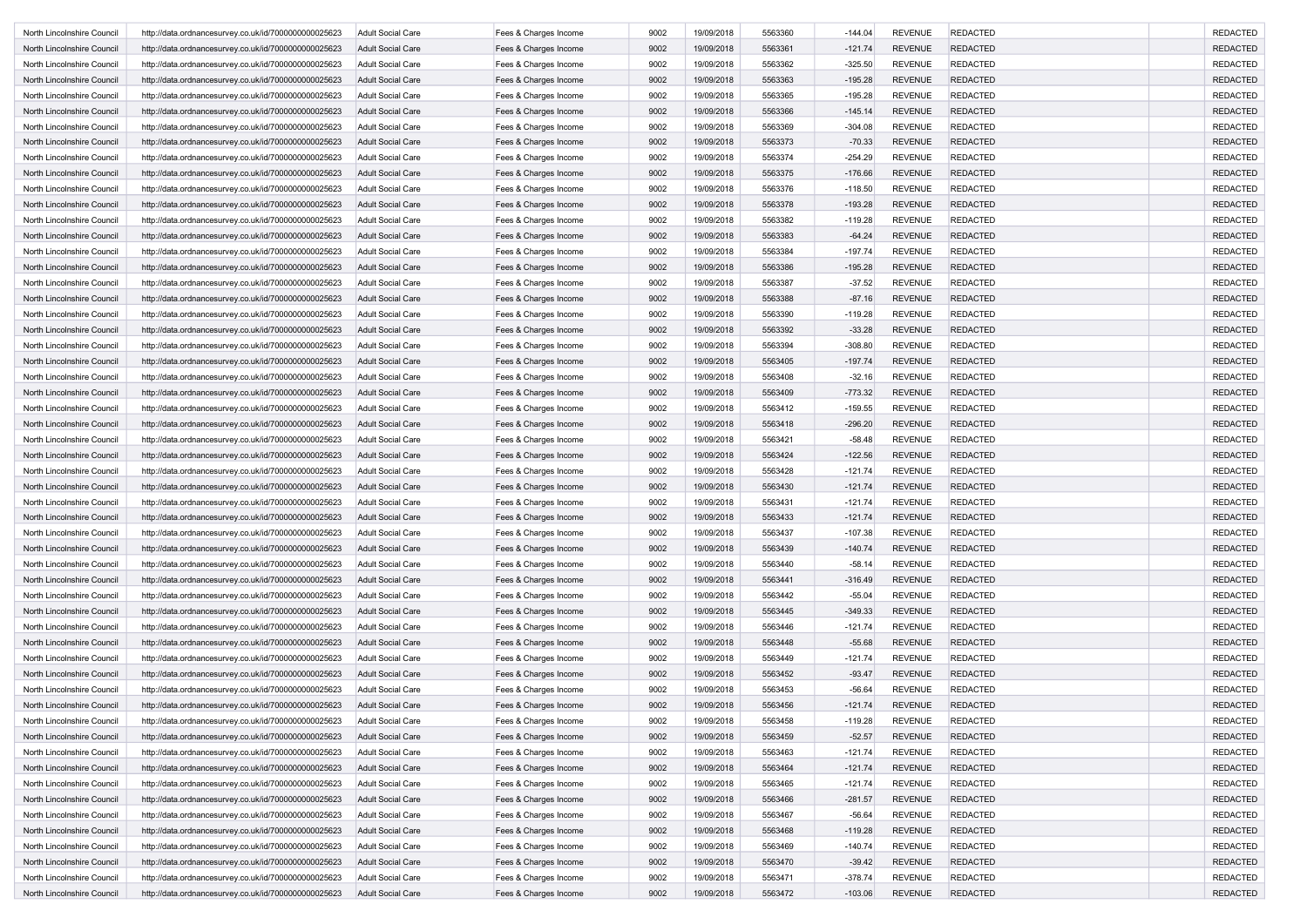| North Lincolnshire Council | http://data.ordnancesurvey.co.uk/id/7000000000025623 | <b>Adult Social Care</b> | Fees & Charges Income    | 9002 | 19/09/2018 | 5563473 | $-121.74$   | <b>REVENUE</b> | <b>REDACTED</b> |          | <b>REDACTED</b> |
|----------------------------|------------------------------------------------------|--------------------------|--------------------------|------|------------|---------|-------------|----------------|-----------------|----------|-----------------|
| North Lincolnshire Council | http://data.ordnancesurvey.co.uk/id/7000000000025623 | <b>Adult Social Care</b> | Fees & Charges Income    | 9002 | 19/09/2018 | 5563475 | $-112.74$   | <b>REVENUE</b> | <b>REDACTED</b> |          | <b>REDACTED</b> |
| North Lincolnshire Council | http://data.ordnancesurvey.co.uk/id/7000000000025623 | <b>Adult Social Care</b> | Fees & Charges Income    | 9002 | 19/09/2018 | 5563476 | $-13.22$    | <b>REVENUE</b> | <b>REDACTED</b> |          | <b>REDACTED</b> |
| North Lincolnshire Council | http://data.ordnancesurvey.co.uk/id/7000000000025623 | <b>Adult Social Care</b> | Fees & Charges Income    | 9002 | 19/09/2018 | 5563477 | $-121.74$   | <b>REVENUE</b> | <b>REDACTED</b> |          | <b>REDACTED</b> |
| North Lincolnshire Council | http://data.ordnancesurvey.co.uk/id/7000000000025623 | <b>Adult Social Care</b> | Fees & Charges Income    | 9002 | 19/09/2018 | 5563478 | $-121.74$   | <b>REVENUE</b> | <b>REDACTED</b> |          | <b>REDACTED</b> |
| North Lincolnshire Council | http://data.ordnancesurvey.co.uk/id/7000000000025623 | <b>Adult Social Care</b> | Fees & Charges Income    | 9002 | 19/09/2018 | 5563480 | $-55.55$    | <b>REVENUE</b> | <b>REDACTED</b> |          | <b>REDACTED</b> |
| North Lincolnshire Council | http://data.ordnancesurvey.co.uk/id/7000000000025623 | <b>Adult Social Care</b> | Fees & Charges Income    | 9002 | 19/09/2018 | 5563483 | $-140.74$   | <b>REVENUE</b> | <b>REDACTED</b> |          | <b>REDACTED</b> |
| North Lincolnshire Council | http://data.ordnancesurvey.co.uk/id/7000000000025623 | <b>Adult Social Care</b> | Fees & Charges Income    | 9002 | 19/09/2018 | 5563484 | $-119.28$   | <b>REVENUE</b> | <b>REDACTED</b> |          | <b>REDACTED</b> |
| North Lincolnshire Council | http://data.ordnancesurvey.co.uk/id/7000000000025623 | <b>Adult Social Care</b> | Fees & Charges Income    | 9002 | 19/09/2018 | 5563485 | $-62.94$    | <b>REVENUE</b> | <b>REDACTED</b> |          | <b>REDACTED</b> |
| North Lincolnshire Council | http://data.ordnancesurvey.co.uk/id/7000000000025623 | <b>Adult Social Care</b> | Fees & Charges Income    | 9002 | 19/09/2018 | 5563486 | $-88.28$    | <b>REVENUE</b> | <b>REDACTED</b> |          | <b>REDACTED</b> |
| North Lincolnshire Council |                                                      | <b>Adult Social Care</b> |                          | 9002 | 19/09/2018 | 5563487 | $-370.78$   | <b>REVENUE</b> | <b>REDACTED</b> |          | <b>REDACTED</b> |
|                            | http://data.ordnancesurvey.co.uk/id/7000000000025623 |                          | Fees & Charges Income    |      |            |         |             |                |                 |          |                 |
| North Lincolnshire Council | http://data.ordnancesurvey.co.uk/id/7000000000025623 | <b>Adult Social Care</b> | Fees & Charges Income    | 9002 | 19/09/2018 | 5563488 | $-38.96$    | <b>REVENUE</b> | <b>REDACTED</b> |          | <b>REDACTED</b> |
| North Lincolnshire Council | http://data.ordnancesurvey.co.uk/id/7000000000025623 | <b>Adult Social Care</b> | Fees & Charges Income    | 9002 | 19/09/2018 | 5563490 | $-162.40$   | <b>REVENUE</b> | <b>REDACTED</b> |          | <b>REDACTED</b> |
| North Lincolnshire Council | http://data.ordnancesurvey.co.uk/id/7000000000025623 | <b>Adult Social Care</b> | Fees & Charges Income    | 9002 | 19/09/2018 | 5563491 | $-341.47$   | <b>REVENUE</b> | <b>REDACTED</b> |          | <b>REDACTED</b> |
| North Lincolnshire Council | http://data.ordnancesurvey.co.uk/id/7000000000025623 | <b>Adult Social Care</b> | Fees & Charges Income    | 9002 | 19/09/2018 | 5563492 | $-87.40$    | <b>REVENUE</b> | <b>REDACTED</b> |          | <b>REDACTED</b> |
| North Lincolnshire Council | http://data.ordnancesurvey.co.uk/id/7000000000025623 | <b>Adult Social Care</b> | Fees & Charges Income    | 9002 | 19/09/2018 | 5563496 | $-321.48$   | <b>REVENUE</b> | <b>REDACTED</b> |          | <b>REDACTED</b> |
| North Lincolnshire Council | http://data.ordnancesurvey.co.uk/id/7000000000025623 | <b>Adult Social Care</b> | Fees & Charges Income    | 9002 | 19/09/2018 | 5563497 | $-119.28$   | <b>REVENUE</b> | <b>REDACTED</b> |          | <b>REDACTED</b> |
| North Lincolnshire Council | http://data.ordnancesurvey.co.uk/id/7000000000025623 | <b>Adult Social Care</b> | Fees & Charges Income    | 9002 | 19/09/2018 | 5563500 | $-57.88$    | <b>REVENUE</b> | <b>REDACTED</b> |          | <b>REDACTED</b> |
| North Lincolnshire Council | http://data.ordnancesurvey.co.uk/id/7000000000025623 | Adult Social Care        | Fees & Charges Income    | 9002 | 19/09/2018 | 5563501 | $-81.18$    | <b>REVENUE</b> | <b>REDACTED</b> |          | <b>REDACTED</b> |
| North Lincolnshire Council | http://data.ordnancesurvey.co.uk/id/7000000000025623 | <b>Adult Social Care</b> | Fees & Charges Income    | 9002 | 19/09/2018 | 5563502 | $-333.56$   | <b>REVENUE</b> | <b>REDACTED</b> |          | <b>REDACTED</b> |
| North Lincolnshire Council | http://data.ordnancesurvey.co.uk/id/7000000000025623 | <b>Adult Social Care</b> | Fees & Charges Income    | 9002 | 19/09/2018 | 5563506 | $-121.74$   | <b>REVENUE</b> | <b>REDACTED</b> |          | <b>REDACTED</b> |
| North Lincolnshire Council | http://data.ordnancesurvey.co.uk/id/7000000000025623 | <b>Adult Social Care</b> | Fees & Charges Income    | 9002 | 19/09/2018 | 5563507 | $-56.64$    | <b>REVENUE</b> | <b>REDACTED</b> |          | <b>REDACTED</b> |
| North Lincolnshire Council | http://data.ordnancesurvey.co.uk/id/7000000000025623 | <b>Adult Social Care</b> | Fees & Charges Income    | 9002 | 19/09/2018 | 5563509 | $-240.56$   | <b>REVENUE</b> | <b>REDACTED</b> |          | <b>REDACTED</b> |
| North Lincolnshire Council | http://data.ordnancesurvey.co.uk/id/7000000000025623 | <b>Adult Social Care</b> | Fees & Charges Income    | 9002 | 19/09/2018 | 5563510 | $-119.28$   | <b>REVENUE</b> | <b>REDACTED</b> |          | <b>REDACTED</b> |
| North Lincolnshire Council | http://data.ordnancesurvey.co.uk/id/7000000000025623 | <b>Adult Social Care</b> | Fees & Charges Income    | 9002 | 19/09/2018 | 5563511 | $-210.48$   | <b>REVENUE</b> | <b>REDACTED</b> |          | <b>REDACTED</b> |
| North Lincolnshire Council | http://data.ordnancesurvey.co.uk/id/7000000000025623 | <b>Adult Social Care</b> | Fees & Charges Income    | 9002 | 19/09/2018 | 5563512 | $-197.74$   | <b>REVENUE</b> | <b>REDACTED</b> |          | <b>REDACTED</b> |
| North Lincolnshire Council | http://data.ordnancesurvey.co.uk/id/7000000000025623 | <b>Adult Social Care</b> | Fees & Charges Income    | 9002 | 19/09/2018 | 5563513 | $-119.28$   | <b>REVENUE</b> | <b>REDACTED</b> |          | <b>REDACTED</b> |
| North Lincolnshire Council | http://data.ordnancesurvey.co.uk/id/7000000000025623 | <b>Adult Social Care</b> | Fees & Charges Income    | 9002 | 19/09/2018 | 5563515 | $-195.28$   | <b>REVENUE</b> | <b>REDACTED</b> |          | <b>REDACTED</b> |
| North Lincolnshire Council | http://data.ordnancesurvey.co.uk/id/7000000000025623 | <b>Adult Social Care</b> | Fees & Charges Income    | 9002 | 19/09/2018 | 5563517 | $-238.36$   | <b>REVENUE</b> | <b>REDACTED</b> |          | <b>REDACTED</b> |
| North Lincolnshire Council | http://data.ordnancesurvey.co.uk/id/7000000000025623 | <b>Adult Social Care</b> | Fees & Charges Income    | 9002 | 19/09/2018 | 5563518 | $-197.74$   | <b>REVENUE</b> | <b>REDACTED</b> |          | <b>REDACTED</b> |
| North Lincolnshire Council | http://data.ordnancesurvey.co.uk/id/7000000000025623 | Adult Social Care        | Fees & Charges Income    | 9002 | 19/09/2018 | 5563519 | $-119.28$   | <b>REVENUE</b> | <b>REDACTED</b> |          | <b>REDACTED</b> |
| North Lincolnshire Council |                                                      | <b>Adult Social Care</b> |                          | 6002 | 05/09/2018 | 5557846 | 450.62      | <b>REVENUE</b> | <b>REDACTED</b> |          | <b>REDACTED</b> |
|                            | http://data.ordnancesurvey.co.uk/id/7000000000025623 |                          | Payments To Private Orgs |      |            |         |             |                |                 | 08596756 |                 |
| North Lincolnshire Council | http://data.ordnancesurvey.co.uk/id/7000000000025623 | <b>Adult Social Care</b> | Payments To Private Orgs | 6002 | 21/09/2018 | 5565548 | 21,628.77   | <b>REVENUE</b> | <b>REDACTED</b> |          | <b>REDACTED</b> |
| North Lincolnshire Council | http://data.ordnancesurvey.co.uk/id/7000000000025623 | <b>Adult Social Care</b> | Payments To Private Orgs | 6002 | 21/09/2018 | 5565555 | 28,940.74   | <b>REVENUE</b> | <b>REDACTED</b> |          | <b>REDACTED</b> |
| North Lincolnshire Council | http://data.ordnancesurvey.co.uk/id/7000000000025623 | <b>Adult Social Care</b> | Payments To Private Orgs | 6002 | 21/09/2018 | 5565555 | 2,812.00    | <b>REVENUE</b> | <b>REDACTED</b> |          | <b>REDACTED</b> |
| North Lincolnshire Council | http://data.ordnancesurvey.co.uk/id/7000000000025623 | <b>Adult Social Care</b> | Payments To Private Orgs | 6002 | 21/09/2018 | 5565557 | 1,509.60    | <b>REVENUE</b> | <b>REDACTED</b> | 07128156 | <b>REDACTED</b> |
| North Lincolnshire Council | http://data.ordnancesurvey.co.uk/id/7000000000025623 | <b>Adult Social Care</b> | Payments To Private Orgs | 6002 | 21/09/2018 | 5565557 | 12,165.72   | <b>REVENUE</b> | <b>REDACTED</b> | 07128156 | <b>REDACTED</b> |
| North Lincolnshire Council | http://data.ordnancesurvey.co.uk/id/7000000000025623 | <b>Adult Social Care</b> | Payments To Private Orgs | 6002 | 21/09/2018 | 5565559 | 16,232.17   | <b>REVENUE</b> | <b>REDACTED</b> | 27662    | <b>REDACTED</b> |
| North Lincolnshire Council | http://data.ordnancesurvey.co.uk/id/7000000000025623 | <b>Adult Social Care</b> | Payments To Private Orgs | 6002 | 21/09/2018 | 5565583 | 11,418.00   | <b>REVENUE</b> | <b>REDACTED</b> |          | <b>REDACTED</b> |
| North Lincolnshire Council | http://data.ordnancesurvey.co.uk/id/7000000000025623 | <b>Adult Social Care</b> | Payments To Private Orgs | 6002 | 21/09/2018 | 5565586 | 2,768.36    | <b>REVENUE</b> | <b>REDACTED</b> | 04228353 | <b>REDACTED</b> |
| North Lincolnshire Council | http://data.ordnancesurvey.co.uk/id/7000000000025623 | <b>Adult Social Care</b> | Payments To Private Orgs | 6002 | 26/09/2018 | 5568486 | 6,260.00    | <b>REVENUE</b> | <b>REDACTED</b> |          | <b>REDACTED</b> |
| North Lincolnshire Council | http://data.ordnancesurvey.co.uk/id/7000000000025623 | <b>Adult Social Care</b> | Payments To Private Orgs | 6002 | 26/09/2018 | 5568487 | 15,825.00   | <b>REVENUE</b> | <b>REDACTED</b> |          | <b>REDACTED</b> |
| North Lincolnshire Council | http://data.ordnancesurvey.co.uk/id/7000000000025623 | <b>Adult Social Care</b> | Payments To Private Orgs | 6002 | 26/09/2018 | 5568489 | 26,430.01   | <b>REVENUE</b> | <b>REDACTED</b> |          | <b>REDACTED</b> |
| North Lincolnshire Council | http://data.ordnancesurvey.co.uk/id/7000000000025623 | <b>Adult Social Care</b> | Payments To Private Orgs | 6002 | 26/09/2018 | 5568490 | 2,624.00    | <b>REVENUE</b> | <b>REDACTED</b> |          | <b>REDACTED</b> |
| North Lincolnshire Council | http://data.ordnancesurvey.co.uk/id/7000000000025623 | <b>Adult Social Care</b> | Payments To Private Orgs | 6002 | 26/09/2018 | 5568491 | 55,501.74   | REVENUE        | REDACTED        |          | REDACTED        |
| North Lincolnshire Council | http://data.ordnancesurvey.co.uk/id/7000000000025623 | <b>Adult Social Care</b> | Payments To Private Orgs | 6002 | 26/09/2018 | 5568493 | 2,304.00    | <b>REVENUE</b> | <b>REDACTED</b> |          | <b>REDACTED</b> |
| North Lincolnshire Council | http://data.ordnancesurvey.co.uk/id/7000000000025623 | <b>Adult Social Care</b> | Payments To Private Orgs | 6002 | 26/09/2018 | 5568494 | 34,975.10   | <b>REVENUE</b> | <b>REDACTED</b> |          | <b>REDACTED</b> |
| North Lincolnshire Council | http://data.ordnancesurvey.co.uk/id/7000000000025623 | <b>Adult Social Care</b> | Payments To Private Orgs | 6002 | 26/09/2018 | 5568495 | 1,228.17    | <b>REVENUE</b> | <b>REDACTED</b> |          | <b>REDACTED</b> |
| North Lincolnshire Council | http://data.ordnancesurvey.co.uk/id/7000000000025623 | <b>Adult Social Care</b> | Payments To Private Orgs | 6002 | 26/09/2018 | 5568496 | 18,086.81   | <b>REVENUE</b> | <b>REDACTED</b> |          | <b>REDACTED</b> |
| North Lincolnshire Council | http://data.ordnancesurvey.co.uk/id/7000000000025623 | <b>Adult Social Care</b> | Payments To Private Orgs | 6002 | 26/09/2018 | 5568497 | 2,272.00    | <b>REVENUE</b> | <b>REDACTED</b> |          | <b>REDACTED</b> |
| North Lincolnshire Council | http://data.ordnancesurvey.co.uk/id/7000000000025623 | <b>Adult Social Care</b> | Payments To Private Orgs | 6002 | 26/09/2018 | 5568499 | 51,773.57   | <b>REVENUE</b> | <b>REDACTED</b> | 01952719 | <b>REDACTED</b> |
| North Lincolnshire Council | http://data.ordnancesurvey.co.uk/id/7000000000025623 | <b>Adult Social Care</b> | Payments To Private Orgs | 6002 | 26/09/2018 | 5568500 | $-4,191.06$ | <b>REVENUE</b> | <b>REDACTED</b> | 01952719 | <b>REDACTED</b> |
| North Lincolnshire Council |                                                      |                          |                          |      |            |         |             |                |                 |          | <b>REDACTED</b> |
|                            | http://data.ordnancesurvey.co.uk/id/7000000000025623 | <b>Adult Social Care</b> | Payments To Private Orgs | 6002 | 26/09/2018 | 5568502 | 1,800.00    | <b>REVENUE</b> | <b>REDACTED</b> |          |                 |
| North Lincolnshire Council | http://data.ordnancesurvey.co.uk/id/7000000000025623 | <b>Adult Social Care</b> | Payments To Private Orgs | 6002 | 26/09/2018 | 5568503 | 2,084.00    | <b>REVENUE</b> | <b>REDACTED</b> |          | <b>REDACTED</b> |
| North Lincolnshire Council | http://data.ordnancesurvey.co.uk/id/7000000000025623 | <b>Adult Social Care</b> | Payments To Private Orgs | 6002 | 26/09/2018 | 5568504 | 56,503.23   | <b>REVENUE</b> | <b>REDACTED</b> |          | <b>REDACTED</b> |
| North Lincolnshire Council | http://data.ordnancesurvey.co.uk/id/7000000000025623 | <b>Adult Social Care</b> | Payments To Private Orgs | 6002 | 26/09/2018 | 5568505 | 3,550.47    | REVENUE        | <b>REDACTED</b> |          | <b>REDACTED</b> |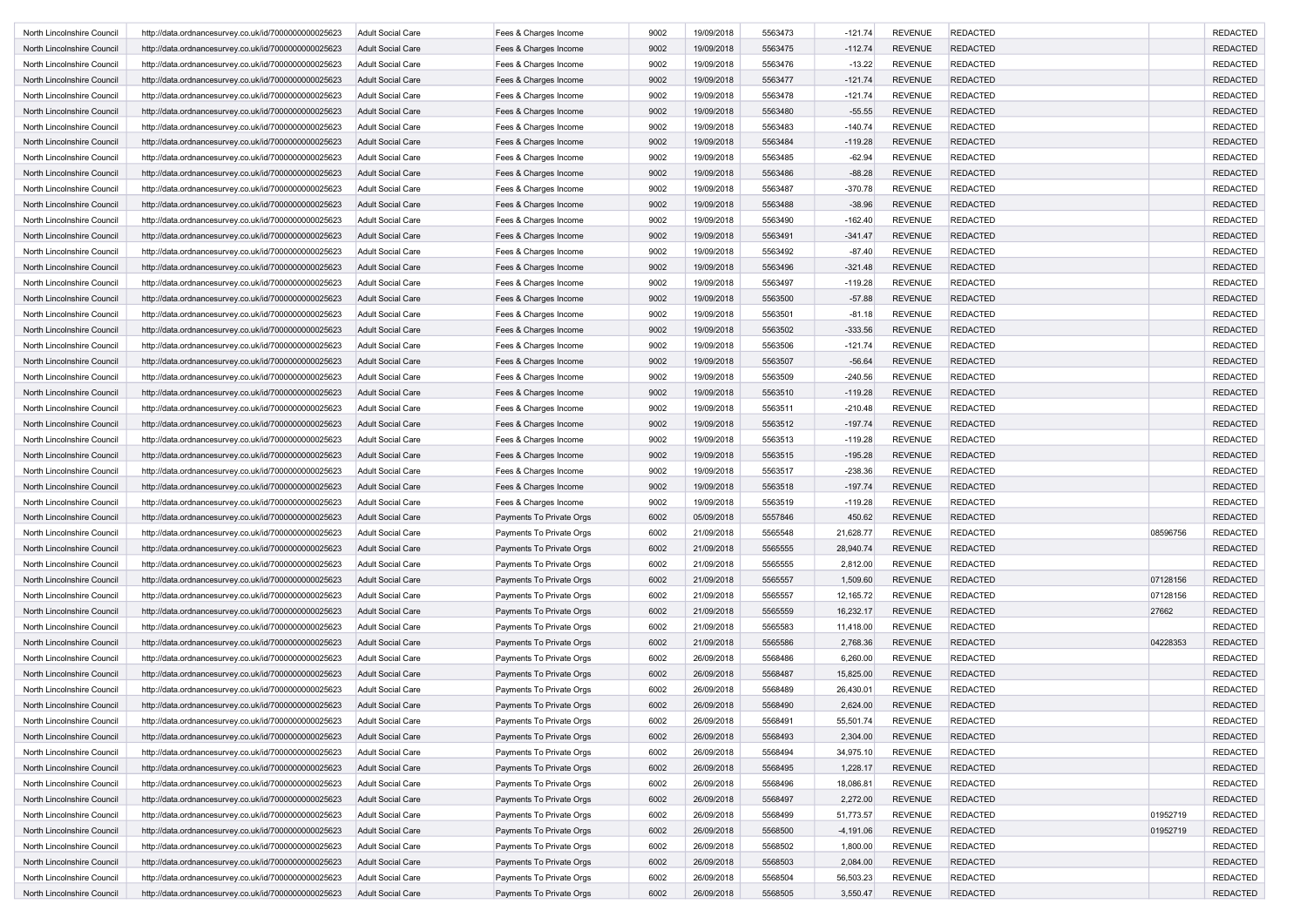| North Lincolnshire Council | http://data.ordnancesurvey.co.uk/id/7000000000025623 | <b>Adult Social Care</b> | Payments To Private Orgs | 6002 | 26/09/2018 | 5568506 | 1,932.00    | <b>REVENUE</b> | <b>REDACTED</b> |       | <b>REDACTED</b> |
|----------------------------|------------------------------------------------------|--------------------------|--------------------------|------|------------|---------|-------------|----------------|-----------------|-------|-----------------|
| North Lincolnshire Council | http://data.ordnancesurvey.co.uk/id/7000000000025623 | <b>Adult Social Care</b> | Payments To Private Orgs | 6002 | 26/09/2018 | 5568507 | 2,254.80    | <b>REVENUE</b> | <b>REDACTED</b> |       | <b>REDACTED</b> |
| North Lincolnshire Council | http://data.ordnancesurvey.co.uk/id/7000000000025623 | <b>Adult Social Care</b> | Payments To Private Orgs | 6002 | 26/09/2018 | 5568508 | 12,462.88   | <b>REVENUE</b> | <b>REDACTED</b> |       | <b>REDACTED</b> |
| North Lincolnshire Council | http://data.ordnancesurvey.co.uk/id/7000000000025623 | <b>Adult Social Care</b> | Payments To Private Orgs | 6002 | 26/09/2018 | 5568509 | 682.31      | <b>REVENUE</b> | <b>REDACTED</b> |       | <b>REDACTED</b> |
| North Lincolnshire Council | http://data.ordnancesurvey.co.uk/id/7000000000025623 | <b>Adult Social Care</b> | Payments To Private Orgs | 6002 | 26/09/2018 | 5568510 | 22,103.04   | <b>REVENUE</b> | <b>REDACTED</b> |       | <b>REDACTED</b> |
| North Lincolnshire Council | http://data.ordnancesurvey.co.uk/id/7000000000025623 | <b>Adult Social Care</b> | Payments To Private Orgs | 6002 | 26/09/2018 | 5568511 | 9,279.48    | <b>REVENUE</b> | <b>REDACTED</b> |       | <b>REDACTED</b> |
| North Lincolnshire Council | http://data.ordnancesurvey.co.uk/id/7000000000025623 | <b>Adult Social Care</b> | Payments To Private Orgs | 6002 | 26/09/2018 | 5568512 | 6,580.07    | <b>REVENUE</b> | <b>REDACTED</b> |       | <b>REDACTED</b> |
| North Lincolnshire Council | http://data.ordnancesurvey.co.uk/id/7000000000025623 | <b>Adult Social Care</b> | Payments To Private Orgs | 6002 | 26/09/2018 | 5568513 | 19,104.80   | <b>REVENUE</b> | <b>REDACTED</b> |       | <b>REDACTED</b> |
| North Lincolnshire Council | http://data.ordnancesurvey.co.uk/id/7000000000025623 | <b>Adult Social Care</b> | Payments To Private Orgs | 6002 | 26/09/2018 | 5568514 | 477.62      | <b>REVENUE</b> | <b>REDACTED</b> |       | <b>REDACTED</b> |
| North Lincolnshire Council | http://data.ordnancesurvey.co.uk/id/7000000000025623 | <b>Adult Social Care</b> | Payments To Private Orgs | 6002 | 26/09/2018 | 5568515 | 2,136.00    | <b>REVENUE</b> | <b>REDACTED</b> |       | <b>REDACTED</b> |
| North Lincolnshire Council | http://data.ordnancesurvey.co.uk/id/7000000000025623 | <b>Adult Social Care</b> | Payments To Private Orgs | 6002 | 26/09/2018 | 5568516 | 28,725.43   | <b>REVENUE</b> | <b>REDACTED</b> |       | <b>REDACTED</b> |
|                            |                                                      | <b>Adult Social Care</b> |                          |      |            |         |             |                |                 |       | <b>REDACTED</b> |
| North Lincolnshire Council | http://data.ordnancesurvey.co.uk/id/7000000000025623 |                          | Payments To Private Orgs | 6002 | 26/09/2018 | 5568517 | 3,684.49    | <b>REVENUE</b> | <b>REDACTED</b> |       |                 |
| North Lincolnshire Council | http://data.ordnancesurvey.co.uk/id/7000000000025623 | <b>Adult Social Care</b> | Payments To Private Orgs | 6002 | 26/09/2018 | 5568518 | 10,818.00   | <b>REVENUE</b> | <b>REDACTED</b> |       | <b>REDACTED</b> |
| North Lincolnshire Council | http://data.ordnancesurvey.co.uk/id/7000000000025623 | <b>Adult Social Care</b> | Payments To Private Orgs | 6002 | 26/09/2018 | 5568519 | $-1,213.71$ | <b>REVENUE</b> | <b>REDACTED</b> |       | <b>REDACTED</b> |
| North Lincolnshire Council | http://data.ordnancesurvey.co.uk/id/7000000000025623 | Adult Social Care        | Payments To Private Orgs | 6002 | 26/09/2018 | 5568520 | 26,624.24   | <b>REVENUE</b> | <b>REDACTED</b> |       | <b>REDACTED</b> |
| North Lincolnshire Council | http://data.ordnancesurvey.co.uk/id/7000000000025623 | <b>Adult Social Care</b> | Payments To Private Orgs | 6002 | 26/09/2018 | 5568522 | 408.00      | <b>REVENUE</b> | <b>REDACTED</b> |       | <b>REDACTED</b> |
| North Lincolnshire Council | http://data.ordnancesurvey.co.uk/id/7000000000025623 | <b>Adult Social Care</b> | Payments To Private Orgs | 6002 | 26/09/2018 | 5568523 | 49,039.96   | <b>REVENUE</b> | <b>REDACTED</b> |       | <b>REDACTED</b> |
| North Lincolnshire Council | http://data.ordnancesurvey.co.uk/id/7000000000025623 | <b>Adult Social Care</b> | Payments To Private Orgs | 6002 | 26/09/2018 | 5568524 | 2,010.48    | <b>REVENUE</b> | <b>REDACTED</b> |       | <b>REDACTED</b> |
| North Lincolnshire Council | http://data.ordnancesurvey.co.uk/id/7000000000025623 | Adult Social Care        | Payments To Private Orgs | 6002 | 26/09/2018 | 5568525 | 8,380.00    | <b>REVENUE</b> | <b>REDACTED</b> |       | <b>REDACTED</b> |
| North Lincolnshire Council | http://data.ordnancesurvey.co.uk/id/7000000000025623 | <b>Adult Social Care</b> | Payments To Private Orgs | 6002 | 26/09/2018 | 5568525 | 1,600.00    | <b>REVENUE</b> | <b>REDACTED</b> |       | <b>REDACTED</b> |
| North Lincolnshire Council | http://data.ordnancesurvey.co.uk/id/7000000000025623 | <b>Adult Social Care</b> | Payments To Private Orgs | 6002 | 26/09/2018 | 5568526 | 1,932.00    | <b>REVENUE</b> | <b>REDACTED</b> |       | <b>REDACTED</b> |
| North Lincolnshire Council | http://data.ordnancesurvey.co.uk/id/7000000000025623 | <b>Adult Social Care</b> | Payments To Private Orgs | 6002 | 26/09/2018 | 5568527 | 11,390.72   | <b>REVENUE</b> | <b>REDACTED</b> |       | <b>REDACTED</b> |
| North Lincolnshire Council | http://data.ordnancesurvey.co.uk/id/7000000000025623 | <b>Adult Social Care</b> | Payments To Private Orgs | 6002 | 26/09/2018 | 5568527 | 3,539.00    | <b>REVENUE</b> | <b>REDACTED</b> |       | <b>REDACTED</b> |
| North Lincolnshire Council | http://data.ordnancesurvey.co.uk/id/7000000000025623 | <b>Adult Social Care</b> | Payments To Private Orgs | 6002 | 26/09/2018 | 5568528 | 4,895.80    | <b>REVENUE</b> | <b>REDACTED</b> |       | <b>REDACTED</b> |
| North Lincolnshire Council | http://data.ordnancesurvey.co.uk/id/7000000000025623 | Adult Social Care        | Payments To Private Orgs | 6002 | 26/09/2018 | 5568529 | 1,432.86    | <b>REVENUE</b> | <b>REDACTED</b> |       | <b>REDACTED</b> |
| North Lincolnshire Council | http://data.ordnancesurvey.co.uk/id/7000000000025623 | <b>Adult Social Care</b> | Payments To Private Orgs | 6002 | 26/09/2018 | 5568530 | 30,859.68   | <b>REVENUE</b> | <b>REDACTED</b> |       | <b>REDACTED</b> |
| North Lincolnshire Council | http://data.ordnancesurvey.co.uk/id/7000000000025623 | <b>Adult Social Care</b> | Payments To Private Orgs | 6002 | 26/09/2018 | 5568531 | 19,563.64   | <b>REVENUE</b> | <b>REDACTED</b> |       | <b>REDACTED</b> |
| North Lincolnshire Council | http://data.ordnancesurvey.co.uk/id/7000000000025623 | <b>Adult Social Care</b> | Payments To Private Orgs | 6002 | 26/09/2018 | 5568532 | 750.55      | <b>REVENUE</b> | <b>REDACTED</b> |       | <b>REDACTED</b> |
| North Lincolnshire Council | http://data.ordnancesurvey.co.uk/id/7000000000025623 | <b>Adult Social Care</b> | Payments To Private Orgs | 6002 | 26/09/2018 | 5568534 | 1,880.00    | <b>REVENUE</b> | <b>REDACTED</b> |       | <b>REDACTED</b> |
|                            |                                                      |                          |                          |      |            |         |             |                |                 |       |                 |
| North Lincolnshire Council | http://data.ordnancesurvey.co.uk/id/7000000000025623 | <b>Adult Social Care</b> | Payments To Private Orgs | 6002 | 26/09/2018 | 5568535 | 3,044.00    | <b>REVENUE</b> | <b>REDACTED</b> |       | <b>REDACTED</b> |
| North Lincolnshire Council | http://data.ordnancesurvey.co.uk/id/7000000000025623 | <b>Adult Social Care</b> | Payments To Private Orgs | 6002 | 26/09/2018 | 5568536 | 4,607.96    | <b>REVENUE</b> | <b>REDACTED</b> |       | <b>REDACTED</b> |
| North Lincolnshire Council | http://data.ordnancesurvey.co.uk/id/7000000000025623 | <b>Adult Social Care</b> | Payments To Private Orgs | 6002 | 26/09/2018 | 5568537 | 23,062.22   | <b>REVENUE</b> | <b>REDACTED</b> |       | <b>REDACTED</b> |
| North Lincolnshire Council | http://data.ordnancesurvey.co.uk/id/7000000000025623 | Adult Social Care        | Payments To Private Orgs | 6002 | 26/09/2018 | 5568538 | 1,720.00    | <b>REVENUE</b> | <b>REDACTED</b> |       | <b>REDACTED</b> |
| North Lincolnshire Council | http://data.ordnancesurvey.co.uk/id/7000000000025623 | <b>Adult Social Care</b> | Payments To Private Orgs | 6002 | 26/09/2018 | 5568539 | 9,919.53    | <b>REVENUE</b> | <b>REDACTED</b> |       | <b>REDACTED</b> |
| North Lincolnshire Council | http://data.ordnancesurvey.co.uk/id/7000000000025623 | <b>Adult Social Care</b> | Payments To Private Orgs | 6002 | 26/09/2018 | 5568540 | 6,189.20    | <b>REVENUE</b> | <b>REDACTED</b> |       | <b>REDACTED</b> |
| North Lincolnshire Council | http://data.ordnancesurvey.co.uk/id/7000000000025623 | <b>Adult Social Care</b> | Payments To Private Orgs | 6002 | 26/09/2018 | 5568541 | 5,207.00    | <b>REVENUE</b> | <b>REDACTED</b> |       | <b>REDACTED</b> |
| North Lincolnshire Council | http://data.ordnancesurvey.co.uk/id/7000000000025623 | <b>Adult Social Care</b> | Payments To Private Orgs | 6002 | 26/09/2018 | 5568542 | 1,911.72    | <b>REVENUE</b> | <b>REDACTED</b> | 27662 | <b>REDACTED</b> |
| North Lincolnshire Council | http://data.ordnancesurvey.co.uk/id/7000000000025623 | <b>Adult Social Care</b> | Payments To Private Orgs | 6002 | 26/09/2018 | 5568543 | 30,991.28   | <b>REVENUE</b> | <b>REDACTED</b> | 27662 | <b>REDACTED</b> |
| North Lincolnshire Council | http://data.ordnancesurvey.co.uk/id/7000000000025623 | <b>Adult Social Care</b> | Payments To Private Orgs | 6002 | 26/09/2018 | 5568543 | 1,055.24    | <b>REVENUE</b> | <b>REDACTED</b> | 27662 | <b>REDACTED</b> |
| North Lincolnshire Council | http://data.ordnancesurvey.co.uk/id/7000000000025623 | <b>Adult Social Care</b> | Payments To Private Orgs | 6002 | 26/09/2018 | 5568544 | 2,197.24    | <b>REVENUE</b> | <b>REDACTED</b> | 27662 | <b>REDACTED</b> |
| North Lincolnshire Council | http://data.ordnancesurvey.co.uk/id/7000000000025623 | Adult Social Care        | Payments To Private Orgs | 6002 | 26/09/2018 | 5568545 | 43,490.12   | <b>REVENUE</b> | <b>REDACTED</b> | 27662 | <b>REDACTED</b> |
| North Lincolnshire Council | http://data.ordnancesurvey.co.uk/id/7000000000025623 | <b>Adult Social Care</b> | Payments To Private Orgs | 6002 | 26/09/2018 | 5568545 | 2,110.48    | <b>REVENUE</b> | <b>REDACTED</b> | 27662 | <b>REDACTED</b> |
| North Lincolnshire Council | http://data.ordnancesurvey.co.uk/id/7000000000025623 | <b>Adult Social Care</b> | Payments To Private Orgs | 6002 | 26/09/2018 | 5568547 | 41,409.36   | <b>REVENUE</b> | <b>REDACTED</b> |       | <b>REDACTED</b> |
| North Lincolnshire Council | http://data.ordnancesurvey.co.uk/id/7000000000025623 | <b>Adult Social Care</b> | Payments To Private Orgs | 6002 | 26/09/2018 | 5568548 | 409.39      | <b>REVENUE</b> | <b>REDACTED</b> |       | <b>REDACTED</b> |
| North Lincolnshire Council | http://data.ordnancesurvey.co.uk/id/7000000000025623 | <b>Adult Social Care</b> | Payments To Private Orgs | 6002 | 26/09/2018 | 5568549 | 16,989.63   | REVENUE        | <b>REDACTED</b> |       | REDACTEL        |
| North Lincolnshire Council | http://data.ordnancesurvey.co.uk/id/7000000000025623 | <b>Adult Social Care</b> | Payments To Private Orgs | 6002 | 26/09/2018 | 5568550 | 17,394.32   | <b>REVENUE</b> | <b>REDACTED</b> |       | <b>REDACTED</b> |
|                            | http://data.ordnancesurvey.co.uk/id/7000000000025623 |                          | Payments To Private Orgs |      |            | 5568552 |             |                |                 |       | <b>REDACTED</b> |
| North Lincolnshire Council |                                                      | <b>Adult Social Care</b> |                          | 6002 | 26/09/2018 |         | 7,908.99    | <b>REVENUE</b> | <b>REDACTED</b> |       |                 |
| North Lincolnshire Council | http://data.ordnancesurvey.co.uk/id/7000000000025623 | <b>Adult Social Care</b> | Payments To Private Orgs | 6002 | 26/09/2018 | 5568553 | 36,126.20   | <b>REVENUE</b> | <b>REDACTED</b> |       | <b>REDACTED</b> |
| North Lincolnshire Council | http://data.ordnancesurvey.co.uk/id/7000000000025623 | <b>Adult Social Care</b> | Payments To Private Orgs | 6002 | 26/09/2018 | 5568555 | 15,352.75   | <b>REVENUE</b> | REDACTED        |       | <b>REDACTED</b> |
| North Lincolnshire Council | http://data.ordnancesurvey.co.uk/id/7000000000025623 | <b>Adult Social Care</b> | Payments To Private Orgs | 6002 | 26/09/2018 | 5568557 | 18,764.32   | <b>REVENUE</b> | REDACTED        |       | <b>REDACTED</b> |
| North Lincolnshire Council | http://data.ordnancesurvey.co.uk/id/7000000000025623 | <b>Adult Social Care</b> | Payments To Private Orgs | 6002 | 26/09/2018 | 5568558 | $-735.24$   | <b>REVENUE</b> | <b>REDACTED</b> |       | <b>REDACTED</b> |
| North Lincolnshire Council | http://data.ordnancesurvey.co.uk/id/7000000000025623 | <b>Adult Social Care</b> | Payments To Private Orgs | 6002 | 26/09/2018 | 5568559 | 1,812.00    | <b>REVENUE</b> | <b>REDACTED</b> |       | <b>REDACTED</b> |
| North Lincolnshire Council | http://data.ordnancesurvey.co.uk/id/7000000000025623 | <b>Adult Social Care</b> | Payments To Private Orgs | 6002 | 26/09/2018 | 5568560 | 5,201.44    | <b>REVENUE</b> | <b>REDACTED</b> |       | <b>REDACTED</b> |
| North Lincolnshire Council | http://data.ordnancesurvey.co.uk/id/7000000000025623 | <b>Adult Social Care</b> | Payments To Private Orgs | 6002 | 26/09/2018 | 5568561 | 1,720.00    | <b>REVENUE</b> | <b>REDACTED</b> |       | <b>REDACTED</b> |
| North Lincolnshire Council | http://data.ordnancesurvey.co.uk/id/7000000000025623 | <b>Adult Social Care</b> | Payments To Private Orgs | 6002 | 26/09/2018 | 5568562 | $-272.93$   | <b>REVENUE</b> | <b>REDACTED</b> |       | <b>REDACTED</b> |
| North Lincolnshire Council | http://data.ordnancesurvey.co.uk/id/7000000000025623 | <b>Adult Social Care</b> | Payments To Private Orgs | 6002 | 26/09/2018 | 5568563 | 23,925.76   | <b>REVENUE</b> | <b>REDACTED</b> |       | <b>REDACTED</b> |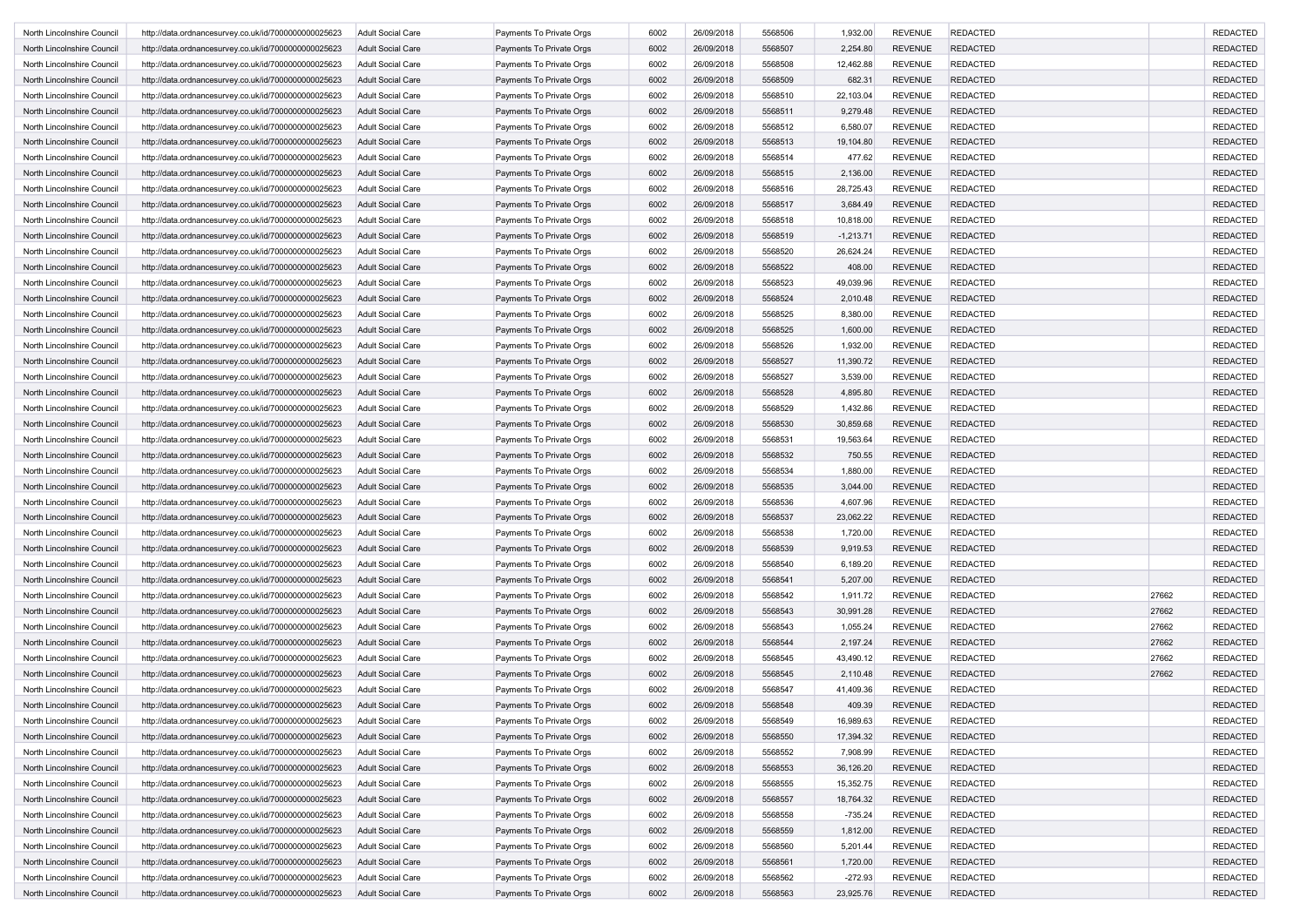| North Lincolnshire Council | http://data.ordnancesurvey.co.uk/id/7000000000025623 | <b>Adult Social Care</b>                             | Payments To Private Orgs | 6002 | 26/09/2018 | 5568564 | 471.88      | <b>REVENUE</b> | <b>REDACTED</b> |          | <b>REDACTED</b> |
|----------------------------|------------------------------------------------------|------------------------------------------------------|--------------------------|------|------------|---------|-------------|----------------|-----------------|----------|-----------------|
| North Lincolnshire Council | http://data.ordnancesurvey.co.uk/id/7000000000025623 | <b>Adult Social Care</b>                             | Payments To Private Orgs | 6002 | 26/09/2018 | 5568565 | 3,850.00    | <b>REVENUE</b> | <b>REDACTED</b> |          | <b>REDACTED</b> |
| North Lincolnshire Council | http://data.ordnancesurvey.co.uk/id/7000000000025623 | <b>Adult Social Care</b>                             | Payments To Private Orgs | 6002 | 26/09/2018 | 5568566 | 1,948.76    | <b>REVENUE</b> | <b>REDACTED</b> | 04676023 | <b>REDACTED</b> |
| North Lincolnshire Council | http://data.ordnancesurvey.co.uk/id/7000000000025623 | <b>Adult Social Care</b>                             | Payments To Private Orgs | 6002 | 26/09/2018 | 5568567 | 7,400.00    | <b>REVENUE</b> | <b>REDACTED</b> |          | <b>REDACTED</b> |
| North Lincolnshire Council | http://data.ordnancesurvey.co.uk/id/7000000000025623 | Adult Social Care                                    | Payments To Private Orgs | 6002 | 26/09/2018 | 5568568 | 3,188.00    | <b>REVENUE</b> | <b>REDACTED</b> |          | <b>REDACTED</b> |
| North Lincolnshire Council | http://data.ordnancesurvey.co.uk/id/7000000000025623 | <b>Adult Social Care</b>                             | Payments To Private Orgs | 6002 | 26/09/2018 | 5568569 | 1,600.00    | <b>REVENUE</b> | <b>REDACTED</b> |          | <b>REDACTED</b> |
| North Lincolnshire Council | http://data.ordnancesurvey.co.uk/id/7000000000025623 | <b>Adult Social Care</b>                             | Payments To Private Orgs | 6002 | 26/09/2018 | 5568570 | 5,798.44    | <b>REVENUE</b> | <b>REDACTED</b> |          | <b>REDACTED</b> |
| North Lincolnshire Council | http://data.ordnancesurvey.co.uk/id/7000000000025623 | <b>Adult Social Care</b>                             | Payments To Private Orgs | 6002 | 26/09/2018 | 5568570 | 17,513.76   | <b>REVENUE</b> | <b>REDACTED</b> |          | <b>REDACTED</b> |
| North Lincolnshire Council | http://data.ordnancesurvey.co.uk/id/7000000000025623 | <b>Adult Social Care</b>                             | Payments To Private Orgs | 6002 | 26/09/2018 | 5568571 | 19,304.80   | <b>REVENUE</b> | <b>REDACTED</b> |          | <b>REDACTED</b> |
| North Lincolnshire Council | http://data.ordnancesurvey.co.uk/id/7000000000025623 | <b>Adult Social Care</b>                             | Payments To Private Orgs | 6002 | 26/09/2018 | 5568571 | 1,910.48    | <b>REVENUE</b> | <b>REDACTED</b> |          | <b>REDACTED</b> |
| North Lincolnshire Council | http://data.ordnancesurvey.co.uk/id/7000000000025623 | <b>Adult Social Care</b>                             | Payments To Private Orgs | 6002 | 26/09/2018 | 5568572 | 7,641.92    | <b>REVENUE</b> | <b>REDACTED</b> |          | <b>REDACTED</b> |
| North Lincolnshire Council | http://data.ordnancesurvey.co.uk/id/7000000000025623 | <b>Adult Social Care</b>                             | Payments To Private Orgs | 6002 | 26/09/2018 | 5568573 | 31,113.53   | <b>REVENUE</b> | <b>REDACTED</b> |          | <b>REDACTED</b> |
| North Lincolnshire Council | http://data.ordnancesurvey.co.uk/id/7000000000025623 | <b>Adult Social Care</b>                             | Payments To Private Orgs | 6002 | 26/09/2018 | 5568574 | 272.92      | <b>REVENUE</b> | <b>REDACTED</b> |          | <b>REDACTED</b> |
| North Lincolnshire Council | http://data.ordnancesurvey.co.uk/id/7000000000025623 | <b>Adult Social Care</b>                             | Payments To Private Orgs | 6002 | 26/09/2018 | 5568575 | 6,191.84    | <b>REVENUE</b> | <b>REDACTED</b> | 5964145  | <b>REDACTED</b> |
|                            |                                                      |                                                      |                          |      | 26/09/2018 | 5568576 |             | <b>REVENUE</b> | <b>REDACTED</b> |          | <b>REDACTED</b> |
| North Lincolnshire Council | http://data.ordnancesurvey.co.uk/id/7000000000025623 | Adult Social Care                                    | Payments To Private Orgs | 6002 |            |         | 1,932.00    |                |                 |          |                 |
| North Lincolnshire Council | http://data.ordnancesurvey.co.uk/id/7000000000025623 | <b>Adult Social Care</b>                             | Payments To Private Orgs | 6002 | 26/09/2018 | 5568577 | $-409.39$   | <b>REVENUE</b> | <b>REDACTED</b> |          | <b>REDACTED</b> |
| North Lincolnshire Council | http://data.ordnancesurvey.co.uk/id/7000000000025623 | <b>Adult Social Care</b>                             | Payments To Private Orgs | 6002 | 26/09/2018 | 5568578 | 13,373.36   | <b>REVENUE</b> | <b>REDACTED</b> |          | <b>REDACTED</b> |
| North Lincolnshire Council | http://data.ordnancesurvey.co.uk/id/7000000000025623 | <b>Adult Social Care</b>                             | Payments To Private Orgs | 6002 | 26/09/2018 | 5568579 | 2,456.32    | <b>REVENUE</b> | <b>REDACTED</b> |          | <b>REDACTED</b> |
| North Lincolnshire Council | http://data.ordnancesurvey.co.uk/id/7000000000025623 | <b>Adult Social Care</b>                             | Payments To Private Orgs | 6002 | 26/09/2018 | 5568580 | 22,925.76   | <b>REVENUE</b> | <b>REDACTED</b> |          | <b>REDACTED</b> |
| North Lincolnshire Council | http://data.ordnancesurvey.co.uk/id/7000000000025623 | <b>Adult Social Care</b>                             | Payments To Private Orgs | 6002 | 26/09/2018 | 5568582 | 5,850.00    | <b>REVENUE</b> | <b>REDACTED</b> | 09597036 | <b>REDACTED</b> |
| North Lincolnshire Council | http://data.ordnancesurvey.co.uk/id/7000000000025623 | <b>Adult Social Care</b>                             | Payments To Private Orgs | 6002 | 26/09/2018 | 5568583 | 1,861.44    | <b>REVENUE</b> | <b>REDACTED</b> |          | <b>REDACTED</b> |
| North Lincolnshire Council | http://data.ordnancesurvey.co.uk/id/7000000000025623 | <b>Adult Social Care</b>                             | Payments To Private Orgs | 6002 | 26/09/2018 | 5568584 | 39,167.68   | <b>REVENUE</b> | <b>REDACTED</b> |          | <b>REDACTED</b> |
| North Lincolnshire Council | http://data.ordnancesurvey.co.uk/id/7000000000025623 | <b>Adult Social Care</b>                             | Payments To Private Orgs | 6002 | 26/09/2018 | 5568585 | 31,313.53   | <b>REVENUE</b> | <b>REDACTED</b> |          | <b>REDACTED</b> |
| North Lincolnshire Council | http://data.ordnancesurvey.co.uk/id/7000000000025623 | <b>Adult Social Care</b>                             | Payments To Private Orgs | 6002 | 26/09/2018 | 5568585 | 750.55      | <b>REVENUE</b> | <b>REDACTED</b> |          | <b>REDACTED</b> |
| North Lincolnshire Council | http://data.ordnancesurvey.co.uk/id/7000000000025623 | Adult Social Care                                    | Payments To Private Orgs | 6002 | 26/09/2018 | 5568586 | 1,600.00    | <b>REVENUE</b> | <b>REDACTED</b> |          | <b>REDACTED</b> |
| North Lincolnshire Council | http://data.ordnancesurvey.co.uk/id/7000000000025623 | <b>Adult Social Care</b>                             | Payments To Private Orgs | 6002 | 26/09/2018 | 5568587 | 1,600.00    | <b>REVENUE</b> | <b>REDACTED</b> |          | <b>REDACTED</b> |
| North Lincolnshire Council | http://data.ordnancesurvey.co.uk/id/7000000000025623 | <b>Adult Social Care</b>                             | Payments To Private Orgs | 6002 | 26/09/2018 | 5568588 | 6,848.00    | <b>REVENUE</b> | <b>REDACTED</b> |          | <b>REDACTED</b> |
| North Lincolnshire Council | http://data.ordnancesurvey.co.uk/id/7000000000025623 | <b>Adult Social Care</b>                             | Payments To Private Orgs | 6002 | 26/09/2018 | 5568592 | 11,462.88   | <b>REVENUE</b> | <b>REDACTED</b> | 02779611 | <b>REDACTED</b> |
| North Lincolnshire Council | http://data.ordnancesurvey.co.uk/id/7000000000025623 | <b>Adult Social Care</b>                             | Payments To Private Orgs | 6002 | 26/09/2018 | 5568593 | 7,641.92    | <b>REVENUE</b> | <b>REDACTED</b> | 02779611 | <b>REDACTED</b> |
| North Lincolnshire Council | http://data.ordnancesurvey.co.uk/id/7000000000025623 | <b>Adult Social Care</b>                             | Payments To Private Orgs | 6002 | 26/09/2018 | 5568594 | 8,448.40    | <b>REVENUE</b> | <b>REDACTED</b> | 0277961  | <b>REDACTED</b> |
| North Lincolnshire Council | http://data.ordnancesurvey.co.uk/id/7000000000025623 | <b>Adult Social Care</b>                             | Payments To Private Orgs | 6002 | 26/09/2018 | 5568594 | 1,910.48    | <b>REVENUE</b> | <b>REDACTED</b> | 02779611 | <b>REDACTED</b> |
| North Lincolnshire Council | http://data.ordnancesurvey.co.uk/id/7000000000025623 | <b>Adult Social Care</b>                             | Payments To Private Orgs | 6002 | 26/09/2018 | 5568595 | 22,209.60   | <b>REVENUE</b> | <b>REDACTED</b> | 02779611 | <b>REDACTED</b> |
| North Lincolnshire Council | http://data.ordnancesurvey.co.uk/id/7000000000025623 | Adult Social Care                                    | Payments To Private Orgs | 6002 | 26/09/2018 | 5568596 | 30,169.28   | <b>REVENUE</b> | <b>REDACTED</b> | 0277961  | <b>REDACTED</b> |
| North Lincolnshire Council | http://data.ordnancesurvey.co.uk/id/7000000000025623 | <b>Adult Social Care</b>                             | Payments To Private Orgs | 6002 | 26/09/2018 | 5568596 | 1,910.48    | <b>REVENUE</b> | <b>REDACTED</b> | 02779611 | <b>REDACTED</b> |
| North Lincolnshire Council | http://data.ordnancesurvey.co.uk/id/7000000000025623 | <b>Adult Social Care</b>                             | Payments To Private Orgs | 6002 | 26/09/2018 | 5568597 | 2,107.95    | <b>REVENUE</b> | <b>REDACTED</b> | 02779611 | <b>REDACTED</b> |
| North Lincolnshire Council | http://data.ordnancesurvey.co.uk/id/7000000000025623 | <b>Adult Social Care</b>                             | Payments To Private Orgs | 6002 | 26/09/2018 | 5568598 | 46,213.04   | <b>REVENUE</b> | <b>REDACTED</b> | 02779611 | <b>REDACTED</b> |
| North Lincolnshire Council | http://data.ordnancesurvey.co.uk/id/7000000000025623 | <b>Adult Social Care</b>                             | Payments To Private Orgs | 6002 | 26/09/2018 | 5568599 | 1,705.79    | <b>REVENUE</b> | <b>REDACTED</b> | 0277961  | <b>REDACTED</b> |
| North Lincolnshire Council |                                                      |                                                      |                          | 6002 | 26/09/2018 | 5568600 | 28,951.08   | <b>REVENUE</b> | <b>REDACTED</b> | 0277961  | <b>REDACTED</b> |
|                            | http://data.ordnancesurvey.co.uk/id/7000000000025623 | <b>Adult Social Care</b><br><b>Adult Social Care</b> | Payments To Private Orgs |      |            |         |             |                |                 |          |                 |
| North Lincolnshire Council | http://data.ordnancesurvey.co.uk/id/7000000000025623 |                                                      | Payments To Private Orgs | 6002 | 26/09/2018 | 5568601 | 400.00      | <b>REVENUE</b> | <b>REDACTED</b> | 02779611 | <b>REDACTED</b> |
| North Lincolnshire Council | http://data.ordnancesurvey.co.uk/id/7000000000025623 | <b>Adult Social Care</b>                             | Payments To Private Orgs | 6002 | 26/09/2018 | 5568602 | 13,426.00   | <b>REVENUE</b> | <b>REDACTED</b> | 02779611 | <b>REDACTED</b> |
| North Lincolnshire Council | http://data.ordnancesurvey.co.uk/id/7000000000025623 | Adult Social Care                                    | Payments To Private Orgs | 6002 | 26/09/2018 | 5568602 | 2,318.00    | <b>REVENUE</b> | <b>REDACTED</b> | 0277961  | <b>REDACTED</b> |
| North Lincolnshire Council | http://data.ordnancesurvey.co.uk/id/7000000000025623 | <b>Adult Social Care</b>                             | Payments To Private Orgs | 6002 | 26/09/2018 | 5568603 | $-4,160.00$ | <b>REVENUE</b> | <b>REDACTED</b> | 02779611 | <b>REDACTED</b> |
| North Lincolnshire Council | http://data.ordnancesurvey.co.uk/id/7000000000025623 | <b>Adult Social Care</b>                             | Payments To Private Orgs | 6002 | 26/09/2018 | 5568604 | 4,160.00    | <b>REVENUE</b> | <b>REDACTED</b> | 0277961  | <b>REDACTED</b> |
| North Lincolnshire Council | http://data.ordnancesurvey.co.uk/id/7000000000025623 | <b>Adult Social Care</b>                             | Payments To Private Orgs | 6002 | 26/09/2018 | 5568605 | 1,932.00    | <b>REVENUE</b> | <b>REDACTED</b> | 02779611 | <b>REDACTED</b> |
| North Lincolnshire Council | http://data.ordnancesurvey.co.uk/id/7000000000025623 | <b>Adult Social Care</b>                             | Payments To Private Orgs | 6002 | 26/09/2018 | 5568606 | 1,772.40    | REVENUE        | <b>REDACTED</b> |          | <b>REDACTED</b> |
| North Lincolnshire Council | http://data.ordnancesurvey.co.uk/id/7000000000025623 | <b>Adult Social Care</b>                             | Payments To Private Orgs | 6002 | 26/09/2018 | 5568607 | 1,600.00    | <b>REVENUE</b> | <b>REDACTED</b> |          | <b>REDACTED</b> |
| North Lincolnshire Council | http://data.ordnancesurvey.co.uk/id/7000000000025623 | <b>Adult Social Care</b>                             | Payments To Private Orgs | 6002 | 26/09/2018 | 5568608 | 21,219.97   | <b>REVENUE</b> | <b>REDACTED</b> | 06048328 | <b>REDACTED</b> |
| North Lincolnshire Council | http://data.ordnancesurvey.co.uk/id/7000000000025623 | <b>Adult Social Care</b>                             | Payments To Private Orgs | 6002 | 26/09/2018 | 5568609 | 1,423.11    | <b>REVENUE</b> | <b>REDACTED</b> | 06048328 | <b>REDACTED</b> |
| North Lincolnshire Council | http://data.ordnancesurvey.co.uk/id/7000000000025623 | <b>Adult Social Care</b>                             | Payments To Private Orgs | 6002 | 26/09/2018 | 5568610 | 160.00      | <b>REVENUE</b> | REDACTED        | 4738023  | <b>REDACTED</b> |
| North Lincolnshire Council | http://data.ordnancesurvey.co.uk/id/7000000000025623 | <b>Adult Social Care</b>                             | Payments To Private Orgs | 6002 | 26/09/2018 | 5568610 | 32,382.92   | <b>REVENUE</b> | REDACTED        | 4738023  | <b>REDACTED</b> |
| North Lincolnshire Council | http://data.ordnancesurvey.co.uk/id/7000000000025623 | <b>Adult Social Care</b>                             | Payments To Private Orgs | 6002 | 26/09/2018 | 5568611 | 16,485.48   | <b>REVENUE</b> | <b>REDACTED</b> | 04228353 | <b>REDACTED</b> |
| North Lincolnshire Council | http://data.ordnancesurvey.co.uk/id/7000000000025623 | <b>Adult Social Care</b>                             | Payments To Private Orgs | 6002 | 26/09/2018 | 5568612 | 1,824.00    | <b>REVENUE</b> | <b>REDACTED</b> |          | <b>REDACTED</b> |
| North Lincolnshire Council | http://data.ordnancesurvey.co.uk/id/7000000000025623 | <b>Adult Social Care</b>                             | Payments To Private Orgs | 6002 | 26/09/2018 | 5568613 | 1,894.00    | <b>REVENUE</b> | <b>REDACTED</b> |          | <b>REDACTED</b> |
| North Lincolnshire Council | http://data.ordnancesurvey.co.uk/id/7000000000025623 | <b>Adult Social Care</b>                             | Payments To Private Orgs | 6002 | 26/09/2018 | 5568614 | 2,616.00    | <b>REVENUE</b> | <b>REDACTED</b> |          | <b>REDACTED</b> |
| North Lincolnshire Council | http://data.ordnancesurvey.co.uk/id/7000000000025623 | <b>Adult Social Care</b>                             | Payments To Private Orgs | 6002 | 26/09/2018 | 5568615 | 13,702.50   | <b>REVENUE</b> | <b>REDACTED</b> |          | <b>REDACTED</b> |
| North Lincolnshire Council | http://data.ordnancesurvey.co.uk/id/7000000000025623 | <b>Adult Social Care</b>                             | Payments To Private Orgs | 6002 | 26/09/2018 | 5568616 | 750.55      | <b>REVENUE</b> | <b>REDACTED</b> |          | <b>REDACTED</b> |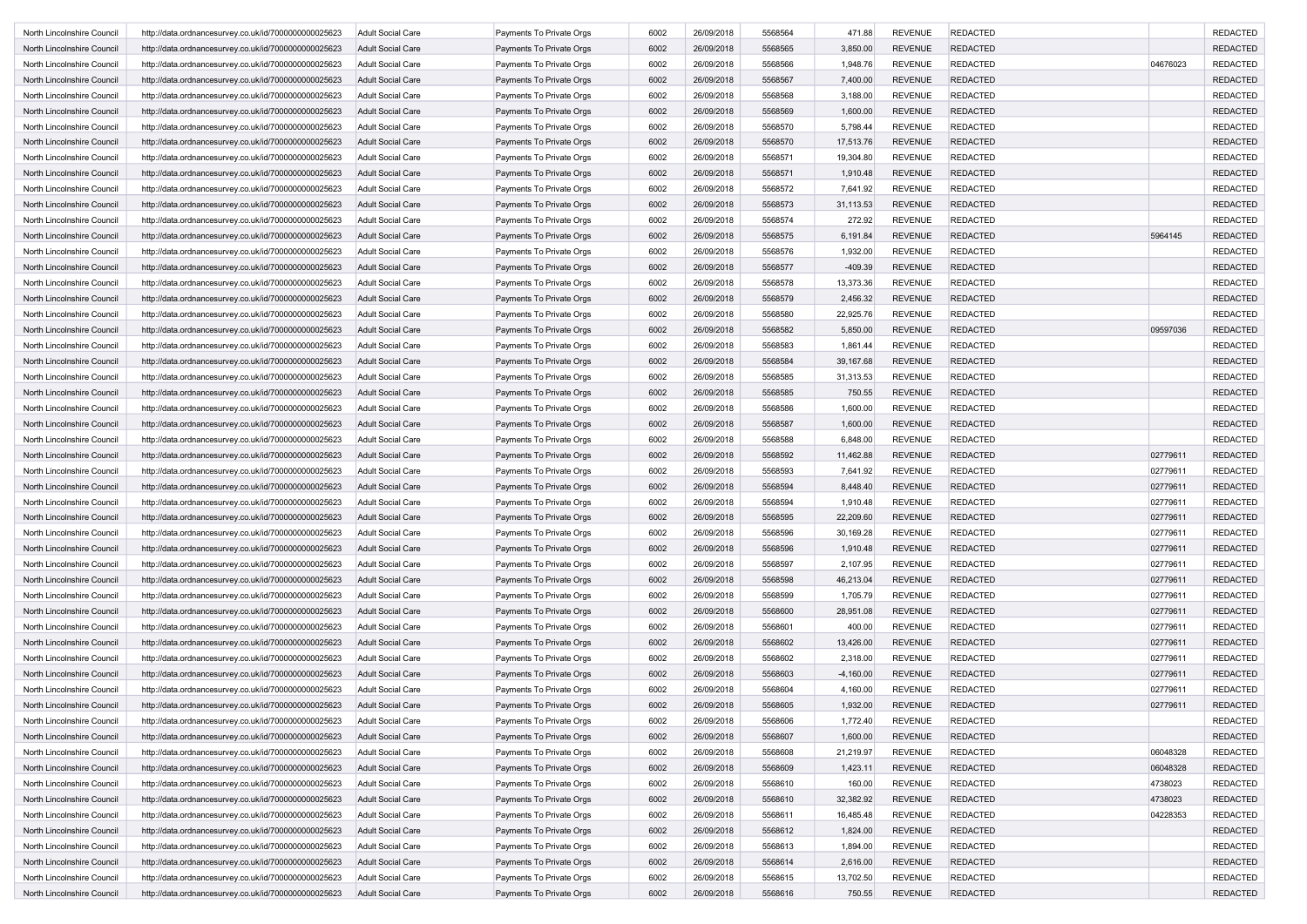| North Lincolnshire Council | http://data.ordnancesurvey.co.uk/id/7000000000025623 | <b>Adult Social Care</b> | Payments To Private Orgs       | 6002 | 26/09/2018 | 5568617 | 5,538.92     | <b>REVENUE</b> | <b>REDACTED</b> |          | <b>REDACTED</b> |
|----------------------------|------------------------------------------------------|--------------------------|--------------------------------|------|------------|---------|--------------|----------------|-----------------|----------|-----------------|
| North Lincolnshire Council | http://data.ordnancesurvey.co.uk/id/7000000000025623 | <b>Adult Social Care</b> | Payments To Private Orgs       | 6002 | 26/09/2018 | 5568618 | 2,770.56     | <b>REVENUE</b> | <b>REDACTED</b> |          | <b>REDACTED</b> |
| North Lincolnshire Council | http://data.ordnancesurvey.co.uk/id/7000000000025623 | <b>Adult Social Care</b> | Payments To Private Orgs       | 6002 | 26/09/2018 | 5568619 | 22,448.14    | <b>REVENUE</b> | <b>REDACTED</b> |          | <b>REDACTED</b> |
| North Lincolnshire Council | http://data.ordnancesurvey.co.uk/id/7000000000025623 | <b>Adult Social Care</b> | Payments To Private Orgs       | 6002 | 26/09/2018 | 5568620 | $-1,159.93$  | <b>REVENUE</b> | <b>REDACTED</b> |          | <b>REDACTED</b> |
| North Lincolnshire Council | http://data.ordnancesurvey.co.uk/id/7000000000025623 | Adult Social Care        | Payments To Private Orgs       | 6002 | 26/09/2018 | 5568621 | 4,024.00     | <b>REVENUE</b> | <b>REDACTED</b> |          | <b>REDACTED</b> |
| North Lincolnshire Council | http://data.ordnancesurvey.co.uk/id/7000000000025623 | <b>Adult Social Care</b> | Payments To Private Orgs       | 6002 | 26/09/2018 | 5568622 | 36,496.57    | <b>REVENUE</b> | <b>REDACTED</b> |          | <b>REDACTED</b> |
| North Lincolnshire Council | http://data.ordnancesurvey.co.uk/id/7000000000025623 | <b>Adult Social Care</b> | Payments To Private Orgs       | 6002 | 26/09/2018 | 5568623 | 2,319.87     | <b>REVENUE</b> | <b>REDACTED</b> |          | <b>REDACTED</b> |
| North Lincolnshire Council | http://data.ordnancesurvey.co.uk/id/7000000000025623 | <b>Adult Social Care</b> | Payments To Private Orgs       | 6002 | 26/09/2018 | 5568624 | 2,760.84     | <b>REVENUE</b> | <b>REDACTED</b> |          | <b>REDACTED</b> |
| North Lincolnshire Council | http://data.ordnancesurvey.co.uk/id/7000000000025623 | <b>Adult Social Care</b> | Payments To Private Orgs       | 6002 | 26/09/2018 | 5568625 | 17,622.00    | <b>REVENUE</b> | <b>REDACTED</b> |          | <b>REDACTED</b> |
| North Lincolnshire Council | http://data.ordnancesurvey.co.uk/id/7000000000025623 | <b>Adult Social Care</b> | Payments To Private Orgs       | 6002 | 26/09/2018 | 5568626 | 21,015.28    | <b>REVENUE</b> | <b>REDACTED</b> |          | <b>REDACTED</b> |
| North Lincolnshire Council | http://data.ordnancesurvey.co.uk/id/7000000000025623 | <b>Adult Social Care</b> | Payments To Private Orgs       | 6002 | 26/09/2018 | 5568627 | $-1,228.16$  | <b>REVENUE</b> | <b>REDACTED</b> |          | <b>REDACTED</b> |
| North Lincolnshire Council | http://data.ordnancesurvey.co.uk/id/7000000000025623 | <b>Adult Social Care</b> | Payments To Private Orgs       | 6002 | 26/09/2018 | 5568628 | 6,180.00     | <b>REVENUE</b> | <b>REDACTED</b> |          | <b>REDACTED</b> |
| North Lincolnshire Council | http://data.ordnancesurvey.co.uk/id/7000000000025623 | <b>Adult Social Care</b> | Payments To Private Orgs       | 6002 | 26/09/2018 | 5568629 | 2,257.80     | <b>REVENUE</b> | <b>REDACTED</b> |          | <b>REDACTED</b> |
|                            |                                                      |                          |                                |      |            |         |              |                |                 |          |                 |
| North Lincolnshire Council | http://data.ordnancesurvey.co.uk/id/7000000000025623 | <b>Adult Social Care</b> | Payments To Private Orgs       | 6002 | 26/09/2018 | 5568631 | 1,135.24     | <b>REVENUE</b> | <b>REDACTED</b> |          | <b>REDACTED</b> |
| North Lincolnshire Council | http://data.ordnancesurvey.co.uk/id/7000000000025623 | Adult Social Care        | Payments To Private Orgs       | 6002 | 26/09/2018 | 5568632 | 56,047.32    | <b>REVENUE</b> | <b>REDACTED</b> |          | <b>REDACTED</b> |
| North Lincolnshire Council | http://data.ordnancesurvey.co.uk/id/7000000000025623 | <b>Adult Social Care</b> | Payments To Private Orgs       | 6002 | 26/09/2018 | 5568633 | 23,462.22    | <b>REVENUE</b> | <b>REDACTED</b> |          | <b>REDACTED</b> |
| North Lincolnshire Council | http://data.ordnancesurvey.co.uk/id/7000000000025623 | <b>Adult Social Care</b> | Payments To Private Orgs       | 6002 | 26/09/2018 | 5568634 | 7,195.04     | <b>REVENUE</b> | <b>REDACTED</b> |          | <b>REDACTED</b> |
| North Lincolnshire Council | http://data.ordnancesurvey.co.uk/id/7000000000025623 | <b>Adult Social Care</b> | Payments To Private Orgs       | 6002 | 26/09/2018 | 5568636 | 3,584.00     | <b>REVENUE</b> | <b>REDACTED</b> | 02779611 | <b>REDACTED</b> |
| North Lincolnshire Council | http://data.ordnancesurvey.co.uk/id/7000000000025623 | Adult Social Care        | Payments To Private Orgs       | 6002 | 26/09/2018 | 5568637 | 26,260.08    | <b>REVENUE</b> | <b>REDACTED</b> |          | <b>REDACTED</b> |
| North Lincolnshire Council | http://data.ordnancesurvey.co.uk/id/7000000000025623 | <b>Adult Social Care</b> | Payments To Private Orgs       | 6002 | 26/09/2018 | 5568638 | 2,337.76     | <b>REVENUE</b> | <b>REDACTED</b> |          | <b>REDACTED</b> |
| North Lincolnshire Council | http://data.ordnancesurvey.co.uk/id/7000000000025623 | <b>Adult Social Care</b> | Payments To Private Orgs       | 6002 | 26/09/2018 | 5568639 | 26,005.76    | <b>REVENUE</b> | <b>REDACTED</b> |          | <b>REDACTED</b> |
| North Lincolnshire Council | http://data.ordnancesurvey.co.uk/id/7000000000025623 | <b>Adult Social Care</b> | Residential Care Income        | 9078 | 26/09/2018 | 5568487 | $-3,585.52$  | <b>REVENUE</b> | <b>REDACTED</b> |          | <b>REDACTED</b> |
| North Lincolnshire Council | http://data.ordnancesurvey.co.uk/id/7000000000025623 | <b>Adult Social Care</b> | Residential Care Income        | 9078 | 26/09/2018 | 5568489 | $-1,492.60$  | <b>REVENUE</b> | <b>REDACTED</b> |          | <b>REDACTED</b> |
| North Lincolnshire Council | http://data.ordnancesurvey.co.uk/id/7000000000025623 | <b>Adult Social Care</b> | Residential Care Income        | 9078 | 26/09/2018 | 5568491 | $-19,034.31$ | <b>REVENUE</b> | <b>REDACTED</b> |          | <b>REDACTED</b> |
| North Lincolnshire Council | http://data.ordnancesurvey.co.uk/id/7000000000025623 | Adult Social Care        | Residential Care Income        | 9078 | 26/09/2018 | 5568494 | $-13,185.62$ | <b>REVENUE</b> | <b>REDACTED</b> |          | <b>REDACTED</b> |
| North Lincolnshire Council | http://data.ordnancesurvey.co.uk/id/7000000000025623 | <b>Adult Social Care</b> | <b>Residential Care Income</b> | 9078 | 26/09/2018 | 5568496 | $-5,550.80$  | <b>REVENUE</b> | <b>REDACTED</b> |          | <b>REDACTED</b> |
| North Lincolnshire Council | http://data.ordnancesurvey.co.uk/id/7000000000025623 | <b>Adult Social Care</b> | Residential Care Income        | 9078 | 26/09/2018 | 5568499 | $-14,004.08$ | <b>REVENUE</b> | <b>REDACTED</b> | 01952719 | <b>REDACTED</b> |
| North Lincolnshire Council | http://data.ordnancesurvey.co.uk/id/7000000000025623 | <b>Adult Social Care</b> | Residential Care Income        | 9078 | 26/09/2018 | 5568500 | 66.51        | <b>REVENUE</b> | <b>REDACTED</b> | 01952719 | <b>REDACTED</b> |
| North Lincolnshire Council | http://data.ordnancesurvey.co.uk/id/7000000000025623 | <b>Adult Social Care</b> | Residential Care Income        | 9078 | 26/09/2018 | 5568504 | $-20,904.17$ | <b>REVENUE</b> | <b>REDACTED</b> |          | <b>REDACTED</b> |
| North Lincolnshire Council | http://data.ordnancesurvey.co.uk/id/7000000000025623 | <b>Adult Social Care</b> | <b>Residential Care Income</b> | 9078 | 26/09/2018 | 5568505 | 1,353.47     | <b>REVENUE</b> | <b>REDACTED</b> |          | <b>REDACTED</b> |
| North Lincolnshire Council | http://data.ordnancesurvey.co.uk/id/7000000000025623 | <b>Adult Social Care</b> | Residential Care Income        | 9078 | 26/09/2018 | 5568507 | $-409.00$    | <b>REVENUE</b> | <b>REDACTED</b> |          | <b>REDACTED</b> |
|                            |                                                      |                          |                                |      |            |         |              |                |                 |          |                 |
| North Lincolnshire Council | http://data.ordnancesurvey.co.uk/id/7000000000025623 | <b>Adult Social Care</b> | <b>Residential Care Income</b> | 9078 | 26/09/2018 | 5568508 | $-2,374.20$  | <b>REVENUE</b> | <b>REDACTED</b> |          | <b>REDACTED</b> |
| North Lincolnshire Council | http://data.ordnancesurvey.co.uk/id/7000000000025623 | Adult Social Care        | Residential Care Income        | 9078 | 26/09/2018 | 5568510 | $-5,395.76$  | <b>REVENUE</b> | <b>REDACTED</b> |          | <b>REDACTED</b> |
| North Lincolnshire Council | http://data.ordnancesurvey.co.uk/id/7000000000025623 | <b>Adult Social Care</b> | <b>Residential Care Income</b> | 9078 | 26/09/2018 | 5568513 | $-4,647.04$  | <b>REVENUE</b> | <b>REDACTED</b> |          | <b>REDACTED</b> |
| North Lincolnshire Council | http://data.ordnancesurvey.co.uk/id/7000000000025623 | <b>Adult Social Care</b> | Residential Care Income        | 9078 | 26/09/2018 | 5568515 | $-552.40$    | <b>REVENUE</b> | <b>REDACTED</b> |          | <b>REDACTED</b> |
| North Lincolnshire Council | http://data.ordnancesurvey.co.uk/id/7000000000025623 | <b>Adult Social Care</b> | Residential Care Income        | 9078 | 26/09/2018 | 5568516 | $-8,665.15$  | <b>REVENUE</b> | <b>REDACTED</b> |          | <b>REDACTED</b> |
| North Lincolnshire Council | http://data.ordnancesurvey.co.uk/id/7000000000025623 | <b>Adult Social Care</b> | Residential Care Income        | 9078 | 26/09/2018 | 5568520 | $-8,806.42$  | <b>REVENUE</b> | <b>REDACTED</b> |          | <b>REDACTED</b> |
| North Lincolnshire Council | http://data.ordnancesurvey.co.uk/id/7000000000025623 | <b>Adult Social Care</b> | Residential Care Income        | 9078 | 26/09/2018 | 5568523 | $-13,808.14$ | <b>REVENUE</b> | <b>REDACTED</b> |          | <b>REDACTED</b> |
| North Lincolnshire Council | http://data.ordnancesurvey.co.uk/id/7000000000025623 | <b>Adult Social Care</b> | Residential Care Income        | 9078 | 26/09/2018 | 5568526 | $-402.60$    | <b>REVENUE</b> | <b>REDACTED</b> |          | <b>REDACTED</b> |
| North Lincolnshire Council | http://data.ordnancesurvey.co.uk/id/7000000000025623 | <b>Adult Social Care</b> | <b>Residential Care Income</b> | 9078 | 26/09/2018 | 5568530 | $-10,317.64$ | <b>REVENUE</b> | <b>REDACTED</b> |          | <b>REDACTED</b> |
| North Lincolnshire Council | http://data.ordnancesurvey.co.uk/id/7000000000025623 | <b>Adult Social Care</b> | Residential Care Income        | 9078 | 26/09/2018 | 5568531 | $-7,432.86$  | <b>REVENUE</b> | <b>REDACTED</b> |          | <b>REDACTED</b> |
| North Lincolnshire Council | http://data.ordnancesurvey.co.uk/id/7000000000025623 | <b>Adult Social Care</b> | Residential Care Income        | 9078 | 26/09/2018 | 5568532 | 233.02       | <b>REVENUE</b> | <b>REDACTED</b> |          | <b>REDACTED</b> |
| North Lincolnshire Council | http://data.ordnancesurvey.co.uk/id/7000000000025623 | <b>Adult Social Care</b> | Residential Care Income        | 9078 | 26/09/2018 | 5568534 | $-557.72$    | <b>REVENUE</b> | <b>REDACTED</b> |          | <b>REDACTED</b> |
| North Lincolnshire Council | http://data.ordnancesurvey.co.uk/id/7000000000025623 | <b>Adult Social Care</b> | <b>Residential Care Income</b> | 9078 | 26/09/2018 | 5568537 | $-8,576.30$  | <b>REVENUE</b> | <b>REDACTED</b> |          | <b>REDACTED</b> |
| North Lincolnshire Council | http://data.ordnancesurvey.co.uk/id/7000000000025623 | <b>Adult Social Care</b> | Residential Care Income        | 9078 | 26/09/2018 | 5568543 | $-6,894.24$  | REVENUE        | <b>REDACTED</b> | 27662    | REDACTEL        |
| North Lincolnshire Council | http://data.ordnancesurvey.co.uk/id/7000000000025623 | <b>Adult Social Care</b> | Residential Care Income        | 9078 | 26/09/2018 | 5568543 | $-171.70$    | <b>REVENUE</b> | <b>REDACTED</b> | 27662    | <b>REDACTED</b> |
| North Lincolnshire Council | http://data.ordnancesurvey.co.uk/id/7000000000025623 | <b>Adult Social Care</b> | Residential Care Income        | 9078 | 26/09/2018 | 5568545 | $-7,302.96$  | <b>REVENUE</b> | <b>REDACTED</b> | 27662    | <b>REDACTED</b> |
| North Lincolnshire Council | http://data.ordnancesurvey.co.uk/id/7000000000025623 | <b>Adult Social Care</b> | Residential Care Income        | 9078 | 26/09/2018 | 5568545 | $-552.40$    | <b>REVENUE</b> | <b>REDACTED</b> | 27662    | <b>REDACTED</b> |
| North Lincolnshire Council | http://data.ordnancesurvey.co.uk/id/7000000000025623 | <b>Adult Social Care</b> | Residential Care Income        | 9078 | 26/09/2018 | 5568547 | $-1,769.80$  | <b>REVENUE</b> | REDACTED        |          | <b>REDACTED</b> |
| North Lincolnshire Council | http://data.ordnancesurvey.co.uk/id/7000000000025623 | <b>Adult Social Care</b> | Residential Care Income        | 9078 | 26/09/2018 | 5568549 | $-5,092.64$  | <b>REVENUE</b> | <b>REDACTED</b> |          | <b>REDACTED</b> |
| North Lincolnshire Council | http://data.ordnancesurvey.co.uk/id/7000000000025623 | <b>Adult Social Care</b> | Residential Care Income        | 9078 | 26/09/2018 | 5568550 | $-5,027.29$  | <b>REVENUE</b> | <b>REDACTED</b> |          | <b>REDACTED</b> |
|                            |                                                      |                          |                                |      |            |         |              |                |                 |          |                 |
| North Lincolnshire Council | http://data.ordnancesurvey.co.uk/id/7000000000025623 | <b>Adult Social Care</b> | Residential Care Income        | 9078 | 26/09/2018 | 5568552 | $-2,423.78$  | <b>REVENUE</b> | <b>REDACTED</b> |          | <b>REDACTED</b> |
| North Lincolnshire Council | http://data.ordnancesurvey.co.uk/id/7000000000025623 | <b>Adult Social Care</b> | Residential Care Income        | 9078 | 26/09/2018 | 5568553 | $-5,220.24$  | <b>REVENUE</b> | <b>REDACTED</b> |          | <b>REDACTED</b> |
| North Lincolnshire Council | http://data.ordnancesurvey.co.uk/id/7000000000025623 | <b>Adult Social Care</b> | Residential Care Income        | 9078 | 26/09/2018 | 5568555 | $-3,356.38$  | <b>REVENUE</b> | <b>REDACTED</b> |          | <b>REDACTED</b> |
| North Lincolnshire Council | http://data.ordnancesurvey.co.uk/id/7000000000025623 | <b>Adult Social Care</b> | Residential Care Income        | 9078 | 26/09/2018 | 5568557 | $-6,681.40$  | <b>REVENUE</b> | <b>REDACTED</b> |          | <b>REDACTED</b> |
| North Lincolnshire Council | http://data.ordnancesurvey.co.uk/id/7000000000025623 | <b>Adult Social Care</b> | Residential Care Income        | 9078 | 26/09/2018 | 5568558 | 276.20       | <b>REVENUE</b> | <b>REDACTED</b> |          | <b>REDACTED</b> |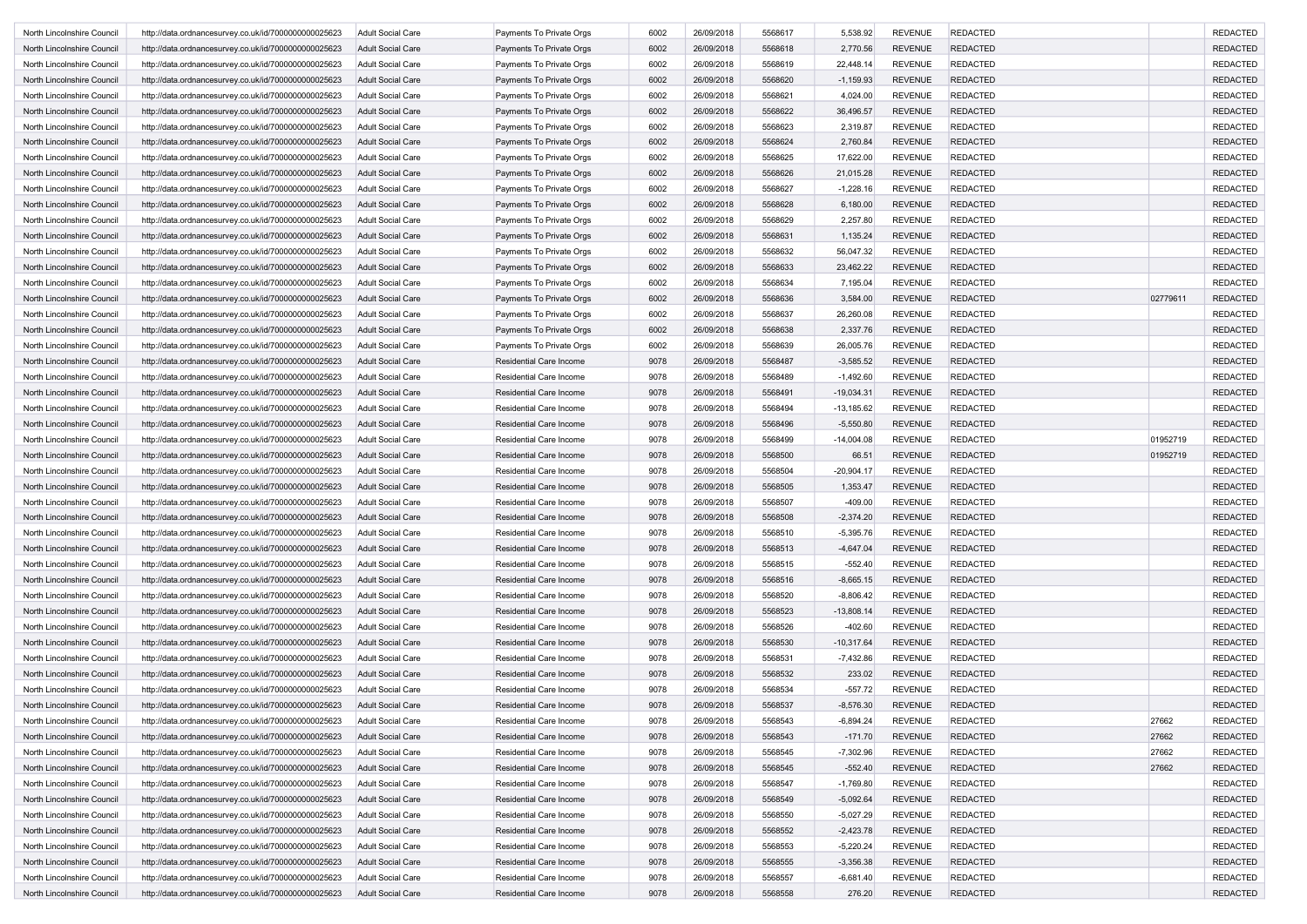| North Lincolnshire Council | http://data.ordnancesurvey.co.uk/id/7000000000025623                                                         | <b>Adult Social Care</b>                             | Residential Care Income        | 9078 | 26/09/2018               | 5568563            | $-7,349.19$            | <b>REVENUE</b>                   | <b>REDACTED</b> |          | <b>REDACTED</b> |
|----------------------------|--------------------------------------------------------------------------------------------------------------|------------------------------------------------------|--------------------------------|------|--------------------------|--------------------|------------------------|----------------------------------|-----------------|----------|-----------------|
| North Lincolnshire Council | http://data.ordnancesurvey.co.uk/id/7000000000025623                                                         | <b>Adult Social Care</b>                             | <b>Residential Care Income</b> | 9078 | 26/09/2018               | 5568567            | $-257.40$              | <b>REVENUE</b>                   | <b>REDACTED</b> |          | <b>REDACTED</b> |
| North Lincolnshire Council | http://data.ordnancesurvey.co.uk/id/7000000000025623                                                         | <b>Adult Social Care</b>                             | Residential Care Income        | 9078 | 26/09/2018               | 5568570            | $-364.60$              | <b>REVENUE</b>                   | <b>REDACTED</b> |          | <b>REDACTED</b> |
| North Lincolnshire Council | http://data.ordnancesurvey.co.uk/id/7000000000025623                                                         | <b>Adult Social Care</b>                             | Residential Care Income        | 9078 | 26/09/2018               | 5568570            | $-3,135.20$            | <b>REVENUE</b>                   | <b>REDACTED</b> |          | <b>REDACTED</b> |
| North Lincolnshire Council | http://data.ordnancesurvey.co.uk/id/7000000000025623                                                         | <b>Adult Social Care</b>                             | Residential Care Income        | 9078 | 26/09/2018               | 5568571            | $-4,099.44$            | <b>REVENUE</b>                   | <b>REDACTED</b> |          | <b>REDACTED</b> |
| North Lincolnshire Council | http://data.ordnancesurvey.co.uk/id/7000000000025623                                                         | <b>Adult Social Care</b>                             | <b>Residential Care Income</b> | 9078 | 26/09/2018               | 5568571            | $-935.28$              | <b>REVENUE</b>                   | <b>REDACTED</b> |          | <b>REDACTED</b> |
| North Lincolnshire Council | http://data.ordnancesurvey.co.uk/id/7000000000025623                                                         | <b>Adult Social Care</b>                             | Residential Care Income        | 9078 | 26/09/2018               | 5568572            | $-3,028.40$            | <b>REVENUE</b>                   | <b>REDACTED</b> |          | <b>REDACTED</b> |
| North Lincolnshire Council | http://data.ordnancesurvey.co.uk/id/7000000000025623                                                         | <b>Adult Social Care</b>                             | Residential Care Income        | 9078 | 26/09/2018               | 5568573            | $-11,632.81$           | <b>REVENUE</b>                   | <b>REDACTED</b> |          | <b>REDACTED</b> |
| North Lincolnshire Council | http://data.ordnancesurvey.co.uk/id/7000000000025623                                                         | <b>Adult Social Care</b>                             | Residential Care Income        | 9078 | 26/09/2018               | 5568574            | $\Omega$               | <b>REVENUE</b>                   | <b>REDACTED</b> |          | <b>REDACTED</b> |
| North Lincolnshire Council | http://data.ordnancesurvey.co.uk/id/7000000000025623                                                         | <b>Adult Social Care</b>                             | Residential Care Income        | 9078 | 26/09/2018               | 5568577            | 118.37                 | <b>REVENUE</b>                   | <b>REDACTED</b> |          | <b>REDACTED</b> |
|                            |                                                                                                              |                                                      |                                | 9078 | 26/09/2018               | 5568578            |                        | <b>REVENUE</b>                   | <b>REDACTED</b> |          | <b>REDACTED</b> |
| North Lincolnshire Council | http://data.ordnancesurvey.co.uk/id/7000000000025623                                                         | <b>Adult Social Care</b>                             | Residential Care Income        |      |                          |                    | $-4,876.56$            |                                  |                 |          |                 |
| North Lincolnshire Council | http://data.ordnancesurvey.co.uk/id/7000000000025623                                                         | <b>Adult Social Care</b>                             | Residential Care Income        | 9078 | 26/09/2018               | 5568580            | $-5,253.40$            | <b>REVENUE</b>                   | <b>REDACTED</b> |          | <b>REDACTED</b> |
| North Lincolnshire Council | http://data.ordnancesurvey.co.uk/id/7000000000025623                                                         | <b>Adult Social Care</b>                             | Residential Care Income        | 9078 | 26/09/2018               | 5568582            | $-409.00$              | <b>REVENUE</b>                   | <b>REDACTED</b> | 09597036 | <b>REDACTED</b> |
| North Lincolnshire Council | http://data.ordnancesurvey.co.uk/id/7000000000025623                                                         | <b>Adult Social Care</b>                             | Residential Care Income        | 9078 | 26/09/2018               | 5568584            | $-13,926.49$           | <b>REVENUE</b>                   | <b>REDACTED</b> |          | <b>REDACTED</b> |
| North Lincolnshire Council | http://data.ordnancesurvey.co.uk/id/7000000000025623                                                         | <b>Adult Social Care</b>                             | Residential Care Income        | 9078 | 26/09/2018               | 5568585            | $-11,520.56$           | <b>REVENUE</b>                   | <b>REDACTED</b> |          | <b>REDACTED</b> |
| North Lincolnshire Council | http://data.ordnancesurvey.co.uk/id/7000000000025623                                                         | <b>Adult Social Care</b>                             | Residential Care Income        | 9078 | 26/09/2018               | 5568592            | $-2,619.28$            | <b>REVENUE</b>                   | <b>REDACTED</b> | 02779611 | <b>REDACTED</b> |
| North Lincolnshire Council | http://data.ordnancesurvey.co.uk/id/7000000000025623                                                         | <b>Adult Social Care</b>                             | Residential Care Income        | 9078 | 26/09/2018               | 5568593            | $-1,679.60$            | <b>REVENUE</b>                   | <b>REDACTED</b> | 02779611 | <b>REDACTED</b> |
| North Lincolnshire Council | http://data.ordnancesurvey.co.uk/id/7000000000025623                                                         | <b>Adult Social Care</b>                             | <b>Residential Care Income</b> | 9078 | 26/09/2018               | 5568594            | $-818.00$              | <b>REVENUE</b>                   | <b>REDACTED</b> | 02779611 | <b>REDACTED</b> |
| North Lincolnshire Council | http://data.ordnancesurvey.co.uk/id/7000000000025623                                                         | <b>Adult Social Care</b>                             | Residential Care Income        | 9078 | 26/09/2018               | 5568594            | $-552.40$              | <b>REVENUE</b>                   | <b>REDACTED</b> | 0277961  | <b>REDACTED</b> |
| North Lincolnshire Council | http://data.ordnancesurvey.co.uk/id/7000000000025623                                                         | <b>Adult Social Care</b>                             | Residential Care Income        | 9078 | 26/09/2018               | 5568595            | $-3,626.36$            | <b>REVENUE</b>                   | <b>REDACTED</b> | 02779611 | <b>REDACTED</b> |
| North Lincolnshire Council | http://data.ordnancesurvey.co.uk/id/7000000000025623                                                         | <b>Adult Social Care</b>                             | Residential Care Income        | 9078 | 26/09/2018               | 5568596            | $-552.40$              | <b>REVENUE</b>                   | <b>REDACTED</b> | 02779611 | <b>REDACTED</b> |
| North Lincolnshire Council | http://data.ordnancesurvey.co.uk/id/7000000000025623                                                         | <b>Adult Social Care</b>                             | Residential Care Income        | 9078 | 26/09/2018               | 5568596            | $-6,750.40$            | <b>REVENUE</b>                   | <b>REDACTED</b> | 0277961  | <b>REDACTED</b> |
| North Lincolnshire Council | http://data.ordnancesurvey.co.uk/id/7000000000025623                                                         | <b>Adult Social Care</b>                             | Residential Care Income        | 9078 | 26/09/2018               | 5568598            | $-12,313.03$           | <b>REVENUE</b>                   | <b>REDACTED</b> | 02779611 | <b>REDACTED</b> |
| North Lincolnshire Council | http://data.ordnancesurvey.co.uk/id/7000000000025623                                                         | <b>Adult Social Care</b>                             | Residential Care Income        | 9078 | 26/09/2018               | 5568600            | $-5,374.24$            | <b>REVENUE</b>                   | <b>REDACTED</b> | 02779611 | <b>REDACTED</b> |
| North Lincolnshire Council | http://data.ordnancesurvey.co.uk/id/7000000000025623                                                         | <b>Adult Social Care</b>                             | Residential Care Income        | 9078 | 26/09/2018               | 5568602            | $-409.00$              | <b>REVENUE</b>                   | <b>REDACTED</b> | 0277961  | <b>REDACTED</b> |
| North Lincolnshire Council | http://data.ordnancesurvey.co.uk/id/7000000000025623                                                         | <b>Adult Social Care</b>                             | Residential Care Income        | 9078 | 26/09/2018               | 5568602            | $-752.80$              | <b>REVENUE</b>                   | <b>REDACTED</b> | 02779611 | <b>REDACTED</b> |
| North Lincolnshire Council | http://data.ordnancesurvey.co.uk/id/7000000000025623                                                         | <b>Adult Social Care</b>                             | Residential Care Income        | 9078 | 26/09/2018               | 5568608            | $-5,991.14$            | <b>REVENUE</b>                   | <b>REDACTED</b> | 06048328 | <b>REDACTED</b> |
| North Lincolnshire Council | http://data.ordnancesurvey.co.uk/id/7000000000025623                                                         | <b>Adult Social Care</b>                             | Residential Care Income        | 9078 | 26/09/2018               | 5568610            | $-8,365.60$            | <b>REVENUE</b>                   | <b>REDACTED</b> | 4738023  | <b>REDACTED</b> |
| North Lincolnshire Council | http://data.ordnancesurvey.co.uk/id/7000000000025623                                                         | <b>Adult Social Care</b>                             | Residential Care Income        | 9078 | 26/09/2018               | 5568611            | $-692.40$              | <b>REVENUE</b>                   | <b>REDACTED</b> | 04228353 | <b>REDACTED</b> |
| North Lincolnshire Council | http://data.ordnancesurvey.co.uk/id/7000000000025623                                                         | <b>Adult Social Care</b>                             | Residential Care Income        | 9078 | 26/09/2018               | 5568613            | $-563.80$              | <b>REVENUE</b>                   | <b>REDACTED</b> |          | <b>REDACTED</b> |
| North Lincolnshire Council | http://data.ordnancesurvey.co.uk/id/7000000000025623                                                         | <b>Adult Social Care</b>                             | Residential Care Income        | 9078 | 26/09/2018               | 5568615            | $-4,622.24$            | <b>REVENUE</b>                   | <b>REDACTED</b> |          | <b>REDACTED</b> |
| North Lincolnshire Council | http://data.ordnancesurvey.co.uk/id/7000000000025623                                                         | <b>Adult Social Care</b>                             | Residential Care Income        | 9078 | 26/09/2018               | 5568618            | $-409.00$              | <b>REVENUE</b>                   | <b>REDACTED</b> |          | <b>REDACTED</b> |
| North Lincolnshire Council | http://data.ordnancesurvey.co.uk/id/7000000000025623                                                         | <b>Adult Social Care</b>                             | Residential Care Income        | 9078 | 26/09/2018               | 5568619            | $-4,252.76$            | <b>REVENUE</b>                   | <b>REDACTED</b> |          | <b>REDACTED</b> |
| North Lincolnshire Council | http://data.ordnancesurvey.co.uk/id/7000000000025623                                                         | <b>Adult Social Care</b>                             | Residential Care Income        | 9078 | 26/09/2018               | 5568620            | 492.26                 | <b>REVENUE</b>                   | <b>REDACTED</b> |          | <b>REDACTED</b> |
| North Lincolnshire Council | http://data.ordnancesurvey.co.uk/id/7000000000025623                                                         | <b>Adult Social Care</b>                             | Residential Care Income        | 9078 | 26/09/2018               | 5568621            | $-409.00$              | <b>REVENUE</b>                   | <b>REDACTED</b> |          | <b>REDACTED</b> |
| North Lincolnshire Council | http://data.ordnancesurvey.co.uk/id/7000000000025623                                                         | <b>Adult Social Care</b>                             | Residential Care Income        | 9078 | 26/09/2018               | 5568622            | $-9,590.54$            | <b>REVENUE</b>                   | <b>REDACTED</b> |          | <b>REDACTED</b> |
| North Lincolnshire Council | http://data.ordnancesurvey.co.uk/id/7000000000025623                                                         | <b>Adult Social Care</b>                             | Residential Care Income        | 9078 | 26/09/2018               | 5568623            | 322.24                 | <b>REVENUE</b>                   | <b>REDACTED</b> |          | <b>REDACTED</b> |
| North Lincolnshire Council | http://data.ordnancesurvey.co.uk/id/7000000000025623                                                         | <b>Adult Social Care</b>                             | Residential Care Income        | 9078 | 26/09/2018               | 5568626            | $-7,784.52$            | <b>REVENUE</b>                   | <b>REDACTED</b> |          | <b>REDACTED</b> |
|                            |                                                                                                              |                                                      |                                | 9078 |                          |                    |                        |                                  | <b>REDACTED</b> |          | <b>REDACTED</b> |
| North Lincolnshire Council | http://data.ordnancesurvey.co.uk/id/7000000000025623<br>http://data.ordnancesurvey.co.uk/id/7000000000025623 | <b>Adult Social Care</b><br><b>Adult Social Care</b> | Residential Care Income        | 9078 | 26/09/2018<br>26/09/2018 | 5568627<br>5568632 | 473.49<br>$-18,053.45$ | <b>REVENUE</b><br><b>REVENUE</b> | <b>REDACTED</b> |          | <b>REDACTED</b> |
| North Lincolnshire Council |                                                                                                              |                                                      | <b>Residential Care Income</b> |      |                          |                    |                        |                                  |                 |          |                 |
| North Lincolnshire Council | http://data.ordnancesurvey.co.uk/id/7000000000025623                                                         | <b>Adult Social Care</b>                             | Residential Care Income        | 9078 | 26/09/2018               | 5568633            | $-8,221.87$            | <b>REVENUE</b>                   | <b>REDACTED</b> |          | <b>REDACTED</b> |
| North Lincolnshire Council | http://data.ordnancesurvey.co.uk/id/7000000000025623                                                         | <b>Adult Social Care</b>                             | Residential Care Income        | 9078 | 26/09/2018               | 5568637            | $-11,570.52$           | <b>REVENUE</b>                   | <b>REDACTED</b> |          | <b>REDACTED</b> |
| North Lincolnshire Council | http://data.ordnancesurvey.co.uk/id/7000000000025623                                                         | Adult Social Care                                    | Residential Care Income        | 9078 | 26/09/2018               | 5568639            | $-9,365.86$            | <b>REVENUE</b>                   | <b>REDACTED</b> |          | <b>REDACTED</b> |
| North Lincolnshire Council | http://data.ordnancesurvey.co.uk/id/7000000000025623                                                         | Childrens & Education                                | <b>B Out Basic Allowance</b>   | 5520 | 03/09/2018               | 5556595            | 685.60                 | <b>REVENUE</b>                   | <b>REDACTED</b> |          | <b>REDACTED</b> |
| North Lincolnshire Council | http://data.ordnancesurvey.co.uk/id/7000000000025623                                                         | Childrens & Education                                | <b>B Out Basic Allowance</b>   | 5520 | 03/09/2018               | 5556598            | 608.00                 | REVENUE                          | <b>REDACTED</b> |          | REDACTED        |
| North Lincolnshire Council | http://data.ordnancesurvey.co.uk/id/7000000000025623                                                         | Childrens & Education                                | <b>B Out Basic Allowance</b>   | 5520 | 03/09/2018               | 5556600            | 169.71                 | REVENUE                          | <b>REDACTED</b> |          | REDACTED        |
| North Lincolnshire Council | http://data.ordnancesurvey.co.uk/id/7000000000025623                                                         | Childrens & Education                                | <b>B Out Basic Allowance</b>   | 5520 | 03/09/2018               | 5556601            | 574.00                 | <b>REVENUE</b>                   | <b>REDACTED</b> |          | <b>REDACTED</b> |
| North Lincolnshire Council | http://data.ordnancesurvey.co.uk/id/7000000000025623                                                         | Childrens & Education                                | <b>B Out Basic Allowance</b>   | 5520 | 03/09/2018               | 5556602            | 266.56                 | <b>REVENUE</b>                   | <b>REDACTED</b> |          | <b>REDACTED</b> |
| North Lincolnshire Council | http://data.ordnancesurvey.co.uk/id/7000000000025623                                                         | Childrens & Education                                | <b>B Out Basic Allowance</b>   | 5520 | 03/09/2018               | 5556603            | 568.57                 | <b>REVENUE</b>                   | <b>REDACTED</b> |          | <b>REDACTED</b> |
| North Lincolnshire Council | http://data.ordnancesurvey.co.uk/id/7000000000025623                                                         | Childrens & Education                                | <b>B Out Basic Allowance</b>   | 5520 | 03/09/2018               | 5556604            | 615.38                 | <b>REVENUE</b>                   | <b>REDACTED</b> |          | <b>REDACTED</b> |
| North Lincolnshire Council | http://data.ordnancesurvey.co.uk/id/7000000000025623                                                         | Childrens & Education                                | <b>B Out Basic Allowance</b>   | 5520 | 03/09/2018               | 5556607            | 254.00                 | <b>REVENUE</b>                   | <b>REDACTED</b> |          | <b>REDACTED</b> |
| North Lincolnshire Council | http://data.ordnancesurvey.co.uk/id/7000000000025623                                                         | Childrens & Education                                | <b>B Out Basic Allowance</b>   | 5520 | 03/09/2018               | 5556610            | 254.00                 | <b>REVENUE</b>                   | <b>REDACTED</b> |          | <b>REDACTED</b> |
| North Lincolnshire Council | http://data.ordnancesurvey.co.uk/id/7000000000025623                                                         | Childrens & Education                                | <b>B Out Basic Allowance</b>   | 5520 | 03/09/2018               | 5556611            | 285.30                 | <b>REVENUE</b>                   | <b>REDACTED</b> |          | <b>REDACTED</b> |
| North Lincolnshire Council | http://data.ordnancesurvey.co.uk/id/7000000000025623                                                         | Childrens & Education                                | <b>B Out Basic Allowance</b>   | 5520 | 03/09/2018               | 5556612            | 546.00                 | <b>REVENUE</b>                   | <b>REDACTED</b> |          | <b>REDACTED</b> |
| North Lincolnshire Council | http://data.ordnancesurvey.co.uk/id/7000000000025623                                                         | Childrens & Education                                | B Out Basic Allowance          | 5520 | 03/09/2018               | 5556614            | 807.38                 | <b>REVENUE</b>                   | <b>REDACTED</b> |          | <b>REDACTED</b> |
| North Lincolnshire Council | http://data.ordnancesurvey.co.uk/id/7000000000025623                                                         | Childrens & Education                                | <b>B Out Basic Allowance</b>   | 5520 | 03/09/2018               | 5556620            | 758.00                 | REVENUE                          | REDACTED        |          | <b>REDACTED</b> |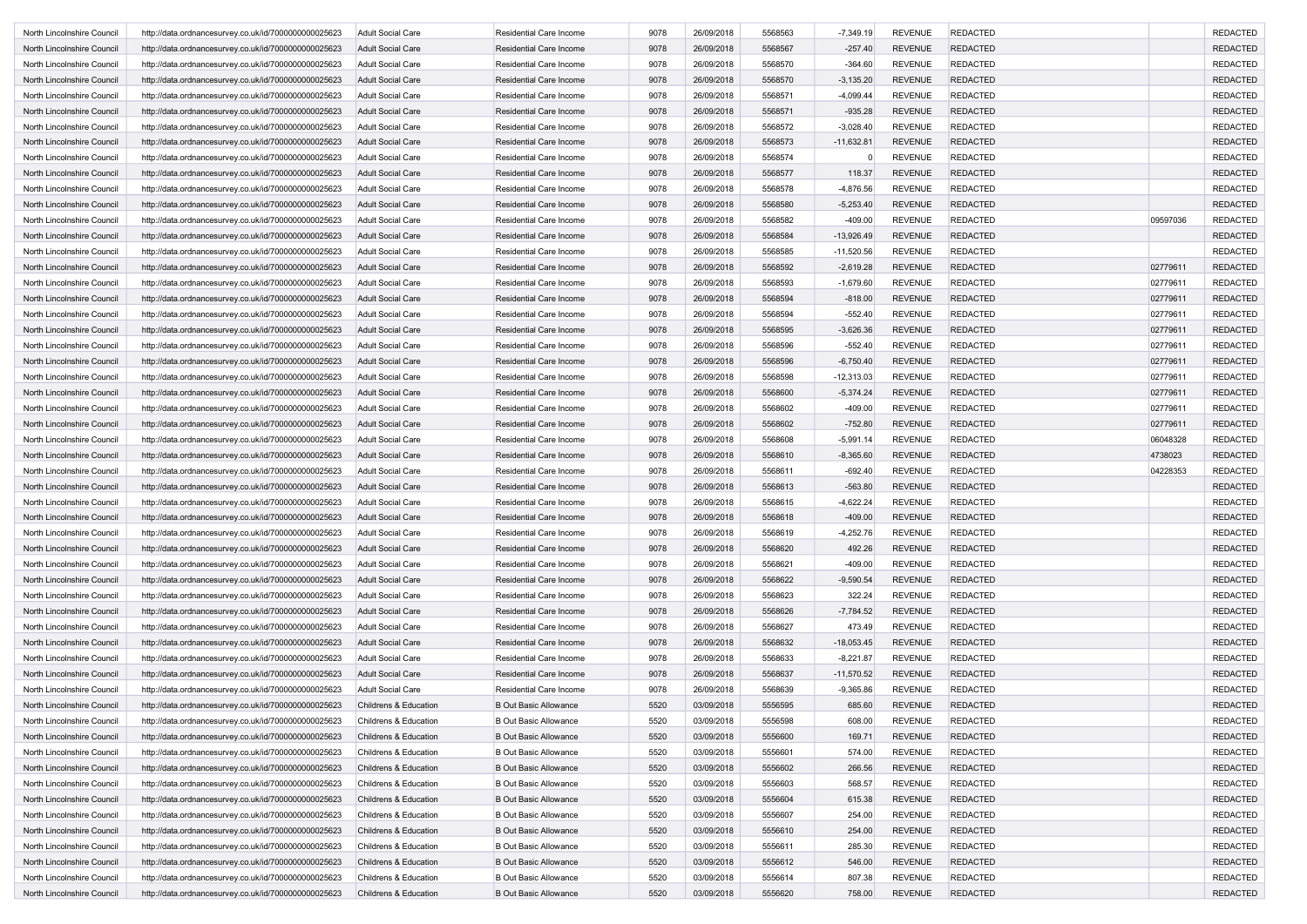| North Lincolnshire Council | http://data.ordnancesurvey.co.uk/id/7000000000025623 | Childrens & Education | <b>B Out Basic Allowance</b> | 5520 | 03/09/2018 | 5556625 | 527.23   | <b>REVENUE</b> | <b>REDACTED</b> | <b>REDACTED</b> |
|----------------------------|------------------------------------------------------|-----------------------|------------------------------|------|------------|---------|----------|----------------|-----------------|-----------------|
| North Lincolnshire Council | http://data.ordnancesurvey.co.uk/id/7000000000025623 | Childrens & Education | <b>B Out Basic Allowance</b> | 5520 | 03/09/2018 | 5556626 | 254.00   | <b>REVENUE</b> | <b>REDACTED</b> | <b>REDACTED</b> |
| North Lincolnshire Council | http://data.ordnancesurvey.co.uk/id/7000000000025623 | Childrens & Education | <b>B Out Basic Allowance</b> | 5520 | 03/09/2018 | 5556627 | 505.90   | <b>REVENUE</b> | <b>REDACTED</b> | <b>REDACTED</b> |
| North Lincolnshire Council | http://data.ordnancesurvey.co.uk/id/7000000000025623 | Childrens & Education | <b>B Out Basic Allowance</b> | 5520 | 03/09/2018 | 5556632 | 314.00   | <b>REVENUE</b> | <b>REDACTED</b> | <b>REDACTED</b> |
| North Lincolnshire Council | http://data.ordnancesurvey.co.uk/id/7000000000025623 | Childrens & Education | <b>B Out Basic Allowance</b> | 5520 | 03/09/2018 | 5556633 | 256.55   | <b>REVENUE</b> | <b>REDACTED</b> | <b>REDACTED</b> |
| North Lincolnshire Council | http://data.ordnancesurvey.co.uk/id/7000000000025623 | Childrens & Education | <b>B Out Basic Allowance</b> | 5520 | 03/09/2018 | 5556634 | 478.30   | <b>REVENUE</b> | <b>REDACTED</b> | <b>REDACTED</b> |
| North Lincolnshire Council | http://data.ordnancesurvey.co.uk/id/7000000000025623 | Childrens & Education | <b>B Out Basic Allowance</b> | 5520 | 03/09/2018 | 5556637 | 312.92   | <b>REVENUE</b> | <b>REDACTED</b> | <b>REDACTED</b> |
| North Lincolnshire Council | http://data.ordnancesurvey.co.uk/id/7000000000025623 | Childrens & Education | <b>B Out Basic Allowance</b> | 5520 | 03/09/2018 | 5556638 | 1,702.12 | <b>REVENUE</b> | <b>REDACTED</b> | <b>REDACTED</b> |
| North Lincolnshire Council | http://data.ordnancesurvey.co.uk/id/7000000000025623 | Childrens & Education | <b>B Out Basic Allowance</b> | 5520 | 03/09/2018 | 5556648 | 267.84   | <b>REVENUE</b> | <b>REDACTED</b> | <b>REDACTED</b> |
| North Lincolnshire Council | http://data.ordnancesurvey.co.uk/id/7000000000025623 | Childrens & Education | <b>B Out Basic Allowance</b> | 5520 | 03/09/2018 | 5556649 | 1,430.30 | <b>REVENUE</b> | <b>REDACTED</b> | <b>REDACTED</b> |
|                            |                                                      |                       | <b>B Out Basic Allowance</b> |      | 03/09/2018 | 5556651 |          | <b>REVENUE</b> | <b>REDACTED</b> |                 |
| North Lincolnshire Council | http://data.ordnancesurvey.co.uk/id/7000000000025623 | Childrens & Education |                              | 5520 |            |         | 298.00   |                |                 | <b>REDACTED</b> |
| North Lincolnshire Council | http://data.ordnancesurvey.co.uk/id/7000000000025623 | Childrens & Education | <b>B Out Basic Allowance</b> | 5520 | 03/09/2018 | 5556655 | 254.00   | <b>REVENUE</b> | <b>REDACTED</b> | <b>REDACTED</b> |
| North Lincolnshire Council | http://data.ordnancesurvey.co.uk/id/7000000000025623 | Childrens & Education | <b>B Out Basic Allowance</b> | 5520 | 03/09/2018 | 5556656 | 386.95   | <b>REVENUE</b> | <b>REDACTED</b> | <b>REDACTED</b> |
| North Lincolnshire Council | http://data.ordnancesurvey.co.uk/id/7000000000025623 | Childrens & Education | <b>B Out Basic Allowance</b> | 5520 | 03/09/2018 | 5556658 | 267.60   | <b>REVENUE</b> | <b>REDACTED</b> | <b>REDACTED</b> |
| North Lincolnshire Council | http://data.ordnancesurvey.co.uk/id/7000000000025623 | Childrens & Education | <b>B Out Basic Allowance</b> | 5520 | 03/09/2018 | 5556661 | 263.60   | <b>REVENUE</b> | <b>REDACTED</b> | <b>REDACTED</b> |
| North Lincolnshire Council | http://data.ordnancesurvey.co.uk/id/7000000000025623 | Childrens & Education | <b>B Out Basic Allowance</b> | 5520 | 03/09/2018 | 5556663 | 748.45   | <b>REVENUE</b> | <b>REDACTED</b> | <b>REDACTED</b> |
| North Lincolnshire Council | http://data.ordnancesurvey.co.uk/id/7000000000025623 | Childrens & Education | <b>B Out Basic Allowance</b> | 5520 | 03/09/2018 | 5556664 | 463.00   | <b>REVENUE</b> | <b>REDACTED</b> | <b>REDACTED</b> |
| North Lincolnshire Council | http://data.ordnancesurvey.co.uk/id/7000000000025623 | Childrens & Education | <b>B Out Basic Allowance</b> | 5520 | 03/09/2018 | 5556666 | 308.30   | <b>REVENUE</b> | <b>REDACTED</b> | <b>REDACTED</b> |
| North Lincolnshire Council | http://data.ordnancesurvey.co.uk/id/7000000000025623 | Childrens & Education | <b>B Out Basic Allowance</b> | 5520 | 03/09/2018 | 5556668 | 267.60   | <b>REVENUE</b> | <b>REDACTED</b> | <b>REDACTED</b> |
| North Lincolnshire Council | http://data.ordnancesurvey.co.uk/id/7000000000025623 | Childrens & Education | <b>B Out Basic Allowance</b> | 5520 | 03/09/2018 | 5556669 | 250.30   | <b>REVENUE</b> | <b>REDACTED</b> | <b>REDACTED</b> |
| North Lincolnshire Council | http://data.ordnancesurvey.co.uk/id/7000000000025623 | Childrens & Education | <b>B Out Basic Allowance</b> | 5520 | 03/09/2018 | 5556670 | 333.93   | <b>REVENUE</b> | <b>REDACTED</b> | <b>REDACTED</b> |
| North Lincolnshire Council | http://data.ordnancesurvey.co.uk/id/7000000000025623 | Childrens & Education | <b>B Out Basic Allowance</b> | 5520 | 03/09/2018 | 5556671 | 358.60   | <b>REVENUE</b> | <b>REDACTED</b> | <b>REDACTED</b> |
| North Lincolnshire Council | http://data.ordnancesurvey.co.uk/id/7000000000025623 | Childrens & Education | <b>B Out Basic Allowance</b> | 5520 | 03/09/2018 | 5556674 | 380.09   | <b>REVENUE</b> | <b>REDACTED</b> | <b>REDACTED</b> |
| North Lincolnshire Council | http://data.ordnancesurvey.co.uk/id/7000000000025623 | Childrens & Education | <b>B Out Basic Allowance</b> | 5520 | 03/09/2018 | 5556676 | 445.30   | <b>REVENUE</b> | <b>REDACTED</b> | <b>REDACTED</b> |
| North Lincolnshire Council | http://data.ordnancesurvey.co.uk/id/7000000000025623 | Childrens & Education | <b>B Out Basic Allowance</b> | 5520 | 03/09/2018 | 5556678 | 254.60   | <b>REVENUE</b> | <b>REDACTED</b> | <b>REDACTED</b> |
| North Lincolnshire Council | http://data.ordnancesurvey.co.uk/id/7000000000025623 | Childrens & Education | <b>B Out Basic Allowance</b> | 5520 | 03/09/2018 | 5556679 | 860.30   | <b>REVENUE</b> | <b>REDACTED</b> | <b>REDACTED</b> |
| North Lincolnshire Council | http://data.ordnancesurvey.co.uk/id/7000000000025623 | Childrens & Education | <b>B Out Basic Allowance</b> | 5520 | 03/09/2018 | 5556682 | 254.00   | <b>REVENUE</b> | <b>REDACTED</b> | <b>REDACTED</b> |
| North Lincolnshire Council | http://data.ordnancesurvey.co.uk/id/7000000000025623 | Childrens & Education | <b>B Out Basic Allowance</b> | 5520 | 03/09/2018 | 5556685 | 480.04   | <b>REVENUE</b> | <b>REDACTED</b> | <b>REDACTED</b> |
| North Lincolnshire Council | http://data.ordnancesurvey.co.uk/id/7000000000025623 | Childrens & Education | <b>B Out Basic Allowance</b> | 5520 | 03/09/2018 | 5556688 | 591.00   | <b>REVENUE</b> | <b>REDACTED</b> | <b>REDACTED</b> |
| North Lincolnshire Council | http://data.ordnancesurvey.co.uk/id/7000000000025623 | Childrens & Education | <b>B Out Basic Allowance</b> | 5520 | 03/09/2018 | 5556694 | 758.00   | <b>REVENUE</b> | <b>REDACTED</b> | <b>REDACTED</b> |
| North Lincolnshire Council | http://data.ordnancesurvey.co.uk/id/7000000000025623 | Childrens & Education | <b>B Out Basic Allowance</b> | 5520 | 03/09/2018 | 5556695 | 280.98   | <b>REVENUE</b> | <b>REDACTED</b> | <b>REDACTED</b> |
| North Lincolnshire Council |                                                      | Childrens & Education | <b>B Out Basic Allowance</b> | 5520 | 03/09/2018 | 5556696 | 571.00   | <b>REVENUE</b> | <b>REDACTED</b> | <b>REDACTED</b> |
|                            | http://data.ordnancesurvey.co.uk/id/7000000000025623 |                       |                              |      |            |         |          |                |                 |                 |
| North Lincolnshire Council | http://data.ordnancesurvey.co.uk/id/7000000000025623 | Childrens & Education | <b>B Out Basic Allowance</b> | 5520 | 03/09/2018 | 5556700 | 636.00   | <b>REVENUE</b> | <b>REDACTED</b> | <b>REDACTED</b> |
| North Lincolnshire Council | http://data.ordnancesurvey.co.uk/id/7000000000025623 | Childrens & Education | <b>B Out Basic Allowance</b> | 5520 | 03/09/2018 | 5556707 | 1,012.00 | <b>REVENUE</b> | <b>REDACTED</b> | <b>REDACTED</b> |
| North Lincolnshire Council | http://data.ordnancesurvey.co.uk/id/7000000000025623 | Childrens & Education | <b>B Out Basic Allowance</b> | 5520 | 03/09/2018 | 5556710 | 444.86   | <b>REVENUE</b> | <b>REDACTED</b> | <b>REDACTED</b> |
| North Lincolnshire Council | http://data.ordnancesurvey.co.uk/id/7000000000025623 | Childrens & Education | <b>B Out Basic Allowance</b> | 5520 | 03/09/2018 | 5556711 | 803.00   | <b>REVENUE</b> | <b>REDACTED</b> | <b>REDACTED</b> |
| North Lincolnshire Council | http://data.ordnancesurvey.co.uk/id/7000000000025623 | Childrens & Education | <b>B Out Basic Allowance</b> | 5520 | 03/09/2018 | 5556715 | 580.38   | <b>REVENUE</b> | <b>REDACTED</b> | <b>REDACTED</b> |
| North Lincolnshire Council | http://data.ordnancesurvey.co.uk/id/7000000000025623 | Childrens & Education | <b>B Out Basic Allowance</b> | 5520 | 03/09/2018 | 5556720 | 678.00   | <b>REVENUE</b> | <b>REDACTED</b> | <b>REDACTED</b> |
| North Lincolnshire Council | http://data.ordnancesurvey.co.uk/id/7000000000025623 | Childrens & Education | <b>B Out Basic Allowance</b> | 5520 | 03/09/2018 | 5556722 | 287.60   | <b>REVENUE</b> | <b>REDACTED</b> | <b>REDACTED</b> |
| North Lincolnshire Council | http://data.ordnancesurvey.co.uk/id/7000000000025623 | Childrens & Education | <b>B Out Basic Allowance</b> | 5520 | 03/09/2018 | 5556723 | 394.90   | <b>REVENUE</b> | <b>REDACTED</b> | <b>REDACTED</b> |
| North Lincolnshire Council | http://data.ordnancesurvey.co.uk/id/7000000000025623 | Childrens & Education | <b>B Out Basic Allowance</b> | 5520 | 03/09/2018 | 5556729 | 264.76   | <b>REVENUE</b> | <b>REDACTED</b> | <b>REDACTED</b> |
| North Lincolnshire Council | http://data.ordnancesurvey.co.uk/id/7000000000025623 | Childrens & Education | <b>B Out Basic Allowance</b> | 5520 | 03/09/2018 | 5556732 | 399.00   | <b>REVENUE</b> | <b>REDACTED</b> | <b>REDACTED</b> |
| North Lincolnshire Council | http://data.ordnancesurvey.co.uk/id/7000000000025623 | Childrens & Education | <b>B Out Basic Allowance</b> | 5520 | 03/09/2018 | 5556734 | 915.38   | <b>REVENUE</b> | <b>REDACTED</b> | <b>REDACTED</b> |
| North Lincolnshire Council | http://data.ordnancesurvey.co.uk/id/7000000000025623 | Childrens & Education | <b>B Out Basic Allowance</b> | 5520 | 03/09/2018 | 5556735 | 307.00   | <b>REVENUE</b> | <b>REDACTED</b> | <b>REDACTED</b> |
| North Lincolnshire Council | http://data.ordnancesurvey.co.uk/id/7000000000025623 | Childrens & Education | <b>B Out Basic Allowance</b> | 5520 | 03/09/2018 | 5556738 | 356.30   | REVENUE        | <b>REDACTED</b> | REDACTED        |
| North Lincolnshire Council | http://data.ordnancesurvey.co.uk/id/7000000000025623 | Childrens & Education | <b>B Out Basic Allowance</b> | 5520 | 03/09/2018 | 5556741 | 359.00   | <b>REVENUE</b> | <b>REDACTED</b> | REDACTED        |
| North Lincolnshire Council | http://data.ordnancesurvey.co.uk/id/7000000000025623 | Childrens & Education | <b>B Out Basic Allowance</b> | 5520 | 03/09/2018 | 5556747 | 498.14   | <b>REVENUE</b> | <b>REDACTED</b> | <b>REDACTED</b> |
| North Lincolnshire Council | http://data.ordnancesurvey.co.uk/id/7000000000025623 | Childrens & Education | <b>B Out Basic Allowance</b> | 5520 | 03/09/2018 | 5556748 | 212.00   | <b>REVENUE</b> | <b>REDACTED</b> | <b>REDACTED</b> |
| North Lincolnshire Council | http://data.ordnancesurvey.co.uk/id/7000000000025623 | Childrens & Education | <b>B Out Basic Allowance</b> | 5520 | 03/09/2018 | 5556751 | 322.00   | <b>REVENUE</b> | <b>REDACTED</b> | <b>REDACTED</b> |
| North Lincolnshire Council | http://data.ordnancesurvey.co.uk/id/7000000000025623 | Childrens & Education | <b>B Out Basic Allowance</b> | 5520 | 03/09/2018 | 5556753 | 843.13   | <b>REVENUE</b> | <b>REDACTED</b> | <b>REDACTED</b> |
| North Lincolnshire Council | http://data.ordnancesurvey.co.uk/id/7000000000025623 | Childrens & Education | <b>B Out Basic Allowance</b> | 5520 | 03/09/2018 | 5556754 | 381.71   | <b>REVENUE</b> | <b>REDACTED</b> | <b>REDACTED</b> |
| North Lincolnshire Council |                                                      | Childrens & Education | <b>B Out Basic Allowance</b> |      | 03/09/2018 | 5556758 |          | <b>REVENUE</b> | <b>REDACTED</b> | <b>REDACTED</b> |
|                            | http://data.ordnancesurvey.co.uk/id/7000000000025623 |                       |                              | 5520 |            |         | 506.00   |                |                 |                 |
| North Lincolnshire Council | http://data.ordnancesurvey.co.uk/id/7000000000025623 | Childrens & Education | <b>B Out Basic Allowance</b> | 5520 | 03/09/2018 | 5556759 | 314.00   | <b>REVENUE</b> | <b>REDACTED</b> | <b>REDACTED</b> |
| North Lincolnshire Council | http://data.ordnancesurvey.co.uk/id/7000000000025623 | Childrens & Education | <b>B Out Basic Allowance</b> | 5520 | 03/09/2018 | 5556770 | 267.60   | <b>REVENUE</b> | <b>REDACTED</b> | <b>REDACTED</b> |
| North Lincolnshire Council | http://data.ordnancesurvey.co.uk/id/7000000000025623 | Childrens & Education | <b>B Out Basic Allowance</b> | 5520 | 03/09/2018 | 5556772 | 340.48   | <b>REVENUE</b> | <b>REDACTED</b> | <b>REDACTED</b> |
| North Lincolnshire Council | http://data.ordnancesurvey.co.uk/id/7000000000025623 | Childrens & Education | <b>B Out Basic Allowance</b> | 5520 | 03/09/2018 | 5556775 | 437.00   | REVENUE        | <b>REDACTED</b> | <b>REDACTED</b> |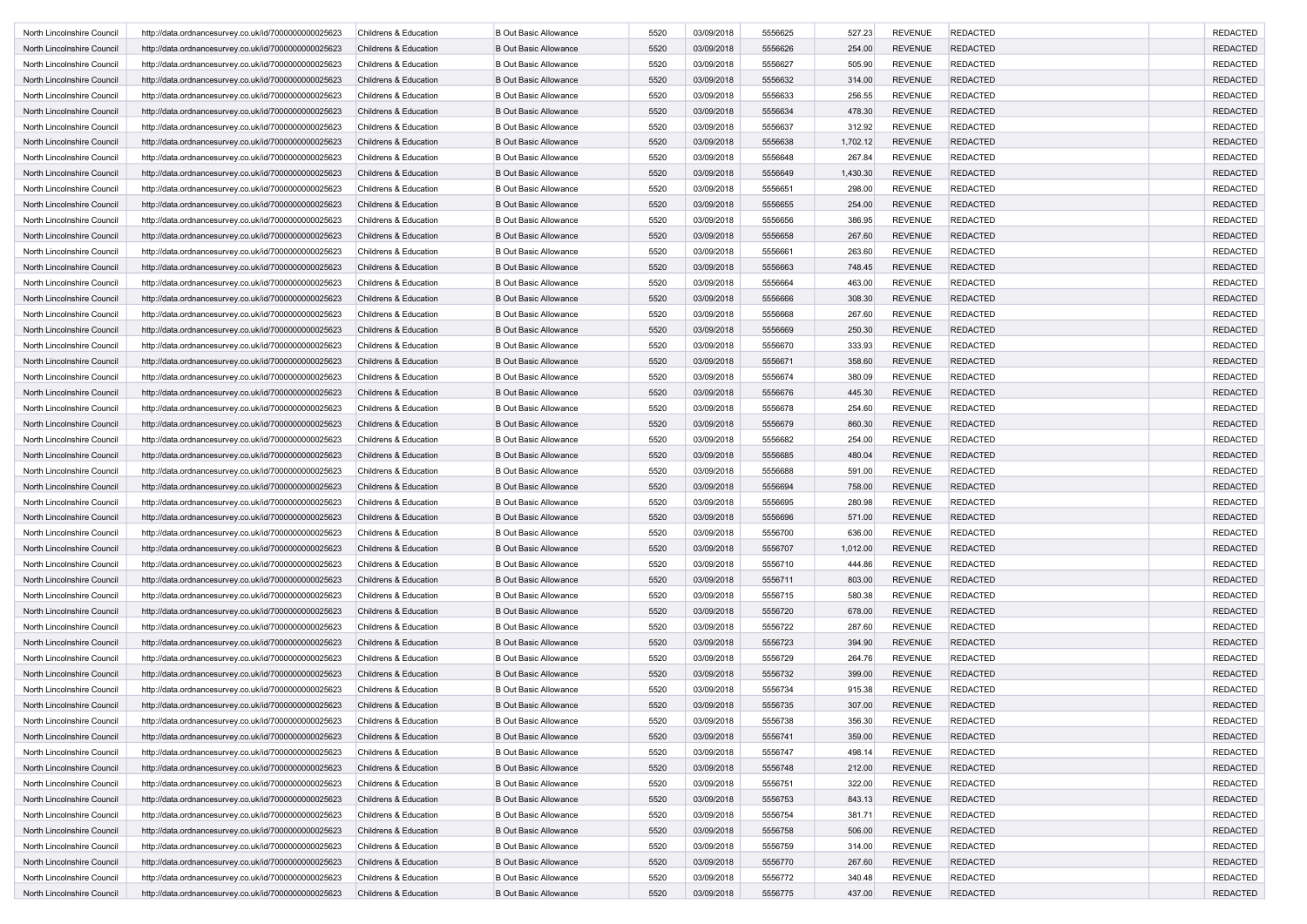| North Lincolnshire Council | http://data.ordnancesurvey.co.uk/id/7000000000025623                                                         | Childrens & Education | <b>B Out Basic Allowance</b>                                 | 5520         | 03/09/2018               | 5556778            | 273.00 | <b>REVENUE</b>                   | <b>REDACTED</b> | <b>REDACTED</b> |
|----------------------------|--------------------------------------------------------------------------------------------------------------|-----------------------|--------------------------------------------------------------|--------------|--------------------------|--------------------|--------|----------------------------------|-----------------|-----------------|
| North Lincolnshire Council | http://data.ordnancesurvey.co.uk/id/7000000000025623                                                         | Childrens & Education | <b>B Out Basic Allowance</b>                                 | 5520         | 03/09/2018               | 5556780            | 720.00 | <b>REVENUE</b>                   | <b>REDACTED</b> | <b>REDACTED</b> |
| North Lincolnshire Council | http://data.ordnancesurvey.co.uk/id/7000000000025623                                                         | Childrens & Education | <b>B Out Basic Allowance</b>                                 | 5520         | 03/09/2018               | 5556781            | 633.00 | <b>REVENUE</b>                   | <b>REDACTED</b> | <b>REDACTED</b> |
| North Lincolnshire Council | http://data.ordnancesurvey.co.uk/id/7000000000025623                                                         | Childrens & Education | <b>B Out Basic Allowance</b>                                 | 5520         | 03/09/2018               | 5556782            | 461.00 | <b>REVENUE</b>                   | <b>REDACTED</b> | <b>REDACTED</b> |
| North Lincolnshire Council | http://data.ordnancesurvey.co.uk/id/7000000000025623                                                         | Childrens & Education | <b>B Out Basic Allowance</b>                                 | 5520         | 03/09/2018               | 5556784            | 950.88 | <b>REVENUE</b>                   | <b>REDACTED</b> | <b>REDACTED</b> |
| North Lincolnshire Council | http://data.ordnancesurvey.co.uk/id/7000000000025623                                                         | Childrens & Education | <b>B Out Basic Allowance</b>                                 | 5520         | 03/09/2018               | 5556785            | 702.85 | <b>REVENUE</b>                   | <b>REDACTED</b> | <b>REDACTED</b> |
| North Lincolnshire Council | http://data.ordnancesurvey.co.uk/id/7000000000025623                                                         | Childrens & Education | <b>B Out Basic Allowance</b>                                 | 5520         | 03/09/2018               | 5556787            | 269.00 | <b>REVENUE</b>                   | <b>REDACTED</b> | <b>REDACTED</b> |
| North Lincolnshire Council | http://data.ordnancesurvey.co.uk/id/7000000000025623                                                         | Childrens & Education | <b>B Out Basic Allowance</b>                                 | 5520         | 03/09/2018               | 5556788            | 328.00 | <b>REVENUE</b>                   | <b>REDACTED</b> | <b>REDACTED</b> |
| North Lincolnshire Council | http://data.ordnancesurvey.co.uk/id/7000000000025623                                                         | Childrens & Education | <b>B Out Basic Allowance</b>                                 | 5520         | 03/09/2018               | 5556792            | 367.00 | <b>REVENUE</b>                   | <b>REDACTED</b> | <b>REDACTED</b> |
| North Lincolnshire Council | http://data.ordnancesurvey.co.uk/id/7000000000025623                                                         | Childrens & Education | <b>B Out Basic Allowance</b>                                 | 5520         | 03/09/2018               | 5556794            | 273.00 | <b>REVENUE</b>                   | <b>REDACTED</b> | <b>REDACTED</b> |
| North Lincolnshire Council | http://data.ordnancesurvey.co.uk/id/7000000000025623                                                         | Childrens & Education | <b>B Out Basic Allowance</b>                                 | 5520         | 03/09/2018               | 5556796            | 217.71 | <b>REVENUE</b>                   | <b>REDACTED</b> | <b>REDACTED</b> |
| North Lincolnshire Council |                                                                                                              |                       | <b>B Out Basic Allowance</b>                                 | 5520         | 03/09/2018               | 5556800            |        | <b>REVENUE</b>                   | <b>REDACTED</b> | <b>REDACTED</b> |
| North Lincolnshire Council | http://data.ordnancesurvey.co.uk/id/7000000000025623                                                         | Childrens & Education |                                                              |              | 03/09/2018               | 5556803            | 501.00 | <b>REVENUE</b>                   | <b>REDACTED</b> |                 |
|                            | http://data.ordnancesurvey.co.uk/id/7000000000025623                                                         | Childrens & Education | <b>B Out Basic Allowance</b>                                 | 5520         |                          |                    | 591.00 |                                  |                 | <b>REDACTED</b> |
| North Lincolnshire Council | http://data.ordnancesurvey.co.uk/id/7000000000025623                                                         | Childrens & Education | <b>B Out Basic Allowance</b>                                 | 5520         | 03/09/2018               | 5556805            | 666.00 | <b>REVENUE</b>                   | <b>REDACTED</b> | <b>REDACTED</b> |
| North Lincolnshire Council | http://data.ordnancesurvey.co.uk/id/7000000000025623                                                         | Childrens & Education | <b>B Out Basic Allowance</b>                                 | 5520         | 03/09/2018               | 5556806            | 212.00 | <b>REVENUE</b>                   | <b>REDACTED</b> | <b>REDACTED</b> |
| North Lincolnshire Council | http://data.ordnancesurvey.co.uk/id/7000000000025623                                                         | Childrens & Education | <b>B Out Basic Allowance</b>                                 | 5520         | 03/09/2018               | 5556808            | 212.00 | <b>REVENUE</b>                   | <b>REDACTED</b> | <b>REDACTED</b> |
| North Lincolnshire Council | http://data.ordnancesurvey.co.uk/id/7000000000025623                                                         | Childrens & Education | <b>B Out Basic Allowance</b>                                 | 5520         | 03/09/2018               | 5556809            | 376.00 | <b>REVENUE</b>                   | <b>REDACTED</b> | <b>REDACTED</b> |
| North Lincolnshire Council | http://data.ordnancesurvey.co.uk/id/7000000000025623                                                         | Childrens & Education | <b>B Out Basic Allowance</b>                                 | 5520         | 03/09/2018               | 5556811            | 663.38 | <b>REVENUE</b>                   | <b>REDACTED</b> | <b>REDACTED</b> |
| North Lincolnshire Council | http://data.ordnancesurvey.co.uk/id/7000000000025623                                                         | Childrens & Education | <b>B Out Basic Allowance</b>                                 | 5520         | 03/09/2018               | 5556813            | 416.00 | <b>REVENUE</b>                   | <b>REDACTED</b> | <b>REDACTED</b> |
| North Lincolnshire Council | http://data.ordnancesurvey.co.uk/id/7000000000025623                                                         | Childrens & Education | <b>B Out Basic Allowance</b>                                 | 5520         | 03/09/2018               | 5556816            | 259.72 | <b>REVENUE</b>                   | <b>REDACTED</b> | <b>REDACTED</b> |
| North Lincolnshire Council | http://data.ordnancesurvey.co.uk/id/7000000000025623                                                         | Childrens & Education | <b>B Out Basic Allowance</b>                                 | 5520         | 03/09/2018               | 5556817            | 267.60 | <b>REVENUE</b>                   | <b>REDACTED</b> | <b>REDACTED</b> |
| North Lincolnshire Council | http://data.ordnancesurvey.co.uk/id/7000000000025623                                                         | Childrens & Education | <b>B Out Basic Allowance</b>                                 | 5520         | 03/09/2018               | 5556818            | 212.00 | <b>REVENUE</b>                   | <b>REDACTED</b> | <b>REDACTED</b> |
| North Lincolnshire Council | http://data.ordnancesurvey.co.uk/id/7000000000025623                                                         | Childrens & Education | <b>B Out Basic Allowance</b>                                 | 5520         | 03/09/2018               | 5556820            | 489.20 | <b>REVENUE</b>                   | <b>REDACTED</b> | <b>REDACTED</b> |
| North Lincolnshire Council | http://data.ordnancesurvey.co.uk/id/7000000000025623                                                         | Childrens & Education | <b>B Out Basic Allowance</b>                                 | 5520         | 03/09/2018               | 5556822            | 254.00 | <b>REVENUE</b>                   | <b>REDACTED</b> | <b>REDACTED</b> |
| North Lincolnshire Council | http://data.ordnancesurvey.co.uk/id/7000000000025623                                                         | Childrens & Education | <b>B Out Basic Allowance</b>                                 | 5520         | 03/09/2018               | 5556824            | 307.00 | <b>REVENUE</b>                   | <b>REDACTED</b> | <b>REDACTED</b> |
| North Lincolnshire Council | http://data.ordnancesurvey.co.uk/id/7000000000025623                                                         | Childrens & Education | <b>B Out Basic Allowance</b>                                 | 5520         | 03/09/2018               | 5556834            | 260.00 | <b>REVENUE</b>                   | <b>REDACTED</b> | <b>REDACTED</b> |
| North Lincolnshire Council | http://data.ordnancesurvey.co.uk/id/7000000000025623                                                         | Childrens & Education | <b>B Out Basic Allowance</b>                                 | 5520         | 03/09/2018               | 5556838            | 450.00 | <b>REVENUE</b>                   | <b>REDACTED</b> | <b>REDACTED</b> |
| North Lincolnshire Council | http://data.ordnancesurvey.co.uk/id/7000000000025623                                                         | Childrens & Education | <b>B Out Basic Allowance</b>                                 | 5520         | 03/09/2018               | 5556839            | 390.00 | <b>REVENUE</b>                   | <b>REDACTED</b> | <b>REDACTED</b> |
| North Lincolnshire Council | http://data.ordnancesurvey.co.uk/id/7000000000025623                                                         | Childrens & Education | <b>B Out Basic Allowance</b>                                 | 5520         | 03/09/2018               | 5556841            | 671.10 | <b>REVENUE</b>                   | <b>REDACTED</b> | <b>REDACTED</b> |
| North Lincolnshire Council | http://data.ordnancesurvey.co.uk/id/7000000000025623                                                         | Childrens & Education | <b>B Out Basic Allowance</b>                                 | 5520         | 03/09/2018               | 5556842            | 403.00 | <b>REVENUE</b>                   | <b>REDACTED</b> | <b>REDACTED</b> |
| North Lincolnshire Council | http://data.ordnancesurvey.co.uk/id/7000000000025623                                                         | Childrens & Education | <b>B Out Basic Allowance</b>                                 | 5520         | 03/09/2018               | 5556843            | 260.00 | <b>REVENUE</b>                   | <b>REDACTED</b> | <b>REDACTED</b> |
| North Lincolnshire Council | http://data.ordnancesurvey.co.uk/id/7000000000025623                                                         | Childrens & Education | <b>B Out Basic Allowance</b>                                 | 5520         | 03/09/2018               | 5556844            | 668.58 | <b>REVENUE</b>                   | <b>REDACTED</b> | <b>REDACTED</b> |
| North Lincolnshire Council | http://data.ordnancesurvey.co.uk/id/7000000000025623                                                         | Childrens & Education | <b>B Out Basic Allowance</b>                                 | 5520         | 03/09/2018               | 5556847            | 644.13 | <b>REVENUE</b>                   | <b>REDACTED</b> | <b>REDACTED</b> |
| North Lincolnshire Council | http://data.ordnancesurvey.co.uk/id/7000000000025623                                                         | Childrens & Education | <b>B Out Basic Allowance</b>                                 | 5520         | 03/09/2018               | 5556853            | 385.62 | <b>REVENUE</b>                   | <b>REDACTED</b> | <b>REDACTED</b> |
| North Lincolnshire Council | http://data.ordnancesurvey.co.uk/id/7000000000025623                                                         | Childrens & Education | <b>B Out Basic Allowance</b>                                 | 5520         | 03/09/2018               | 5556854            | 318.14 | <b>REVENUE</b>                   | <b>REDACTED</b> | <b>REDACTED</b> |
| North Lincolnshire Council | http://data.ordnancesurvey.co.uk/id/7000000000025623                                                         | Childrens & Education | <b>B Out Basic Allowance</b>                                 | 5520         | 10/09/2018               | 5559214            | 685.60 | <b>REVENUE</b>                   | <b>REDACTED</b> | <b>REDACTED</b> |
| North Lincolnshire Council | http://data.ordnancesurvey.co.uk/id/7000000000025623                                                         | Childrens & Education | <b>B Out Basic Allowance</b>                                 | 5520         | 10/09/2018               | 5559217            | 775.00 | <b>REVENUE</b>                   | <b>REDACTED</b> | <b>REDACTED</b> |
| North Lincolnshire Council |                                                                                                              | Childrens & Education | <b>B Out Basic Allowance</b>                                 |              |                          | 5559219            |        | <b>REVENUE</b>                   | <b>REDACTED</b> | <b>REDACTED</b> |
| North Lincolnshire Council | http://data.ordnancesurvey.co.uk/id/7000000000025623<br>http://data.ordnancesurvey.co.uk/id/7000000000025623 |                       |                                                              | 5520<br>5520 | 10/09/2018               |                    | 574.00 |                                  | <b>REDACTED</b> | <b>REDACTED</b> |
|                            |                                                                                                              | Childrens & Education | <b>B Out Basic Allowance</b>                                 | 5520         | 10/09/2018<br>10/09/2018 | 5559220<br>5559221 | 266.56 | <b>REVENUE</b><br><b>REVENUE</b> | <b>REDACTED</b> | <b>REDACTED</b> |
| North Lincolnshire Council | http://data.ordnancesurvey.co.uk/id/7000000000025623                                                         | Childrens & Education | <b>B Out Basic Allowance</b><br><b>B Out Basic Allowance</b> |              |                          |                    | 508.00 |                                  |                 |                 |
| North Lincolnshire Council | http://data.ordnancesurvey.co.uk/id/7000000000025623                                                         | Childrens & Education |                                                              | 5520         | 10/09/2018               | 5559222            | 615.38 | <b>REVENUE</b>                   | <b>REDACTED</b> | <b>REDACTED</b> |
| North Lincolnshire Council | http://data.ordnancesurvey.co.uk/id/7000000000025623                                                         | Childrens & Education | <b>B Out Basic Allowance</b>                                 | 5520         | 10/09/2018               | 5559225            | 254.00 | <b>REVENUE</b>                   | <b>REDACTED</b> | <b>REDACTED</b> |
| North Lincolnshire Council | http://data.ordnancesurvey.co.uk/id/7000000000025623                                                         | Childrens & Education | <b>B Out Basic Allowance</b>                                 | 5520         | 10/09/2018               | 5559228            | 254.00 | <b>REVENUE</b>                   | <b>REDACTED</b> | <b>REDACTED</b> |
| North Lincolnshire Council | http://data.ordnancesurvey.co.uk/id/7000000000025623                                                         | Childrens & Education | <b>B Out Basic Allowance</b>                                 | 5520         | 10/09/2018               | 5559229            | 189.87 | <b>REVENUE</b>                   | <b>REDACTED</b> | <b>REDACTED</b> |
| North Lincolnshire Council | http://data.ordnancesurvey.co.uk/id/7000000000025623                                                         | Childrens & Education | <b>B Out Basic Allowance</b>                                 | 5520         | 10/09/2018               | 5559230            | 546.00 | REVENUE                          | <b>REDACTED</b> | REDACTED        |
| North Lincolnshire Council | http://data.ordnancesurvey.co.uk/id/7000000000025623                                                         | Childrens & Education | <b>B Out Basic Allowance</b>                                 | 5520         | 10/09/2018               | 5559232            | 807.38 | <b>REVENUE</b>                   | <b>REDACTED</b> | REDACTED        |
| North Lincolnshire Council | http://data.ordnancesurvey.co.uk/id/7000000000025623                                                         | Childrens & Education | <b>B Out Basic Allowance</b>                                 | 5520         | 10/09/2018               | 5559235            | 628.27 | <b>REVENUE</b>                   | <b>REDACTED</b> | <b>REDACTED</b> |
| North Lincolnshire Council | http://data.ordnancesurvey.co.uk/id/7000000000025623                                                         | Childrens & Education | <b>B Out Basic Allowance</b>                                 | 5520         | 10/09/2018               | 5559238            | 758.00 | <b>REVENUE</b>                   | <b>REDACTED</b> | <b>REDACTED</b> |
| North Lincolnshire Council | http://data.ordnancesurvey.co.uk/id/7000000000025623                                                         | Childrens & Education | <b>B Out Basic Allowance</b>                                 | 5520         | 10/09/2018               | 5559243            | 380.23 | <b>REVENUE</b>                   | <b>REDACTED</b> | <b>REDACTED</b> |
| North Lincolnshire Council | http://data.ordnancesurvey.co.uk/id/7000000000025623                                                         | Childrens & Education | <b>B Out Basic Allowance</b>                                 | 5520         | 10/09/2018               | 5559244            | 254.00 | <b>REVENUE</b>                   | <b>REDACTED</b> | <b>REDACTED</b> |
| North Lincolnshire Council | http://data.ordnancesurvey.co.uk/id/7000000000025623                                                         | Childrens & Education | <b>B Out Basic Allowance</b>                                 | 5520         | 10/09/2018               | 5559245            | 505.90 | <b>REVENUE</b>                   | <b>REDACTED</b> | <b>REDACTED</b> |
| North Lincolnshire Council | http://data.ordnancesurvey.co.uk/id/7000000000025623                                                         | Childrens & Education | <b>B Out Basic Allowance</b>                                 | 5520         | 10/09/2018               | 5559250            | 314.00 | <b>REVENUE</b>                   | <b>REDACTED</b> | <b>REDACTED</b> |
| North Lincolnshire Council | http://data.ordnancesurvey.co.uk/id/7000000000025623                                                         | Childrens & Education | <b>B Out Basic Allowance</b>                                 | 5520         | 10/09/2018               | 5559251            | 256.55 | <b>REVENUE</b>                   | <b>REDACTED</b> | <b>REDACTED</b> |
| North Lincolnshire Council | http://data.ordnancesurvey.co.uk/id/7000000000025623                                                         | Childrens & Education | <b>B Out Basic Allowance</b>                                 | 5520         | 10/09/2018               | 5559252            | 478.30 | <b>REVENUE</b>                   | <b>REDACTED</b> | <b>REDACTED</b> |
| North Lincolnshire Council | http://data.ordnancesurvey.co.uk/id/7000000000025623                                                         | Childrens & Education | <b>B Out Basic Allowance</b>                                 | 5520         | 10/09/2018               | 5559255            | 312.92 | <b>REVENUE</b>                   | <b>REDACTED</b> | <b>REDACTED</b> |
| North Lincolnshire Council | http://data.ordnancesurvey.co.uk/id/7000000000025623                                                         | Childrens & Education | <b>B Out Basic Allowance</b>                                 | 5520         | 10/09/2018               | 5559256            | 705.38 | REVENUE                          | <b>REDACTED</b> | <b>REDACTED</b> |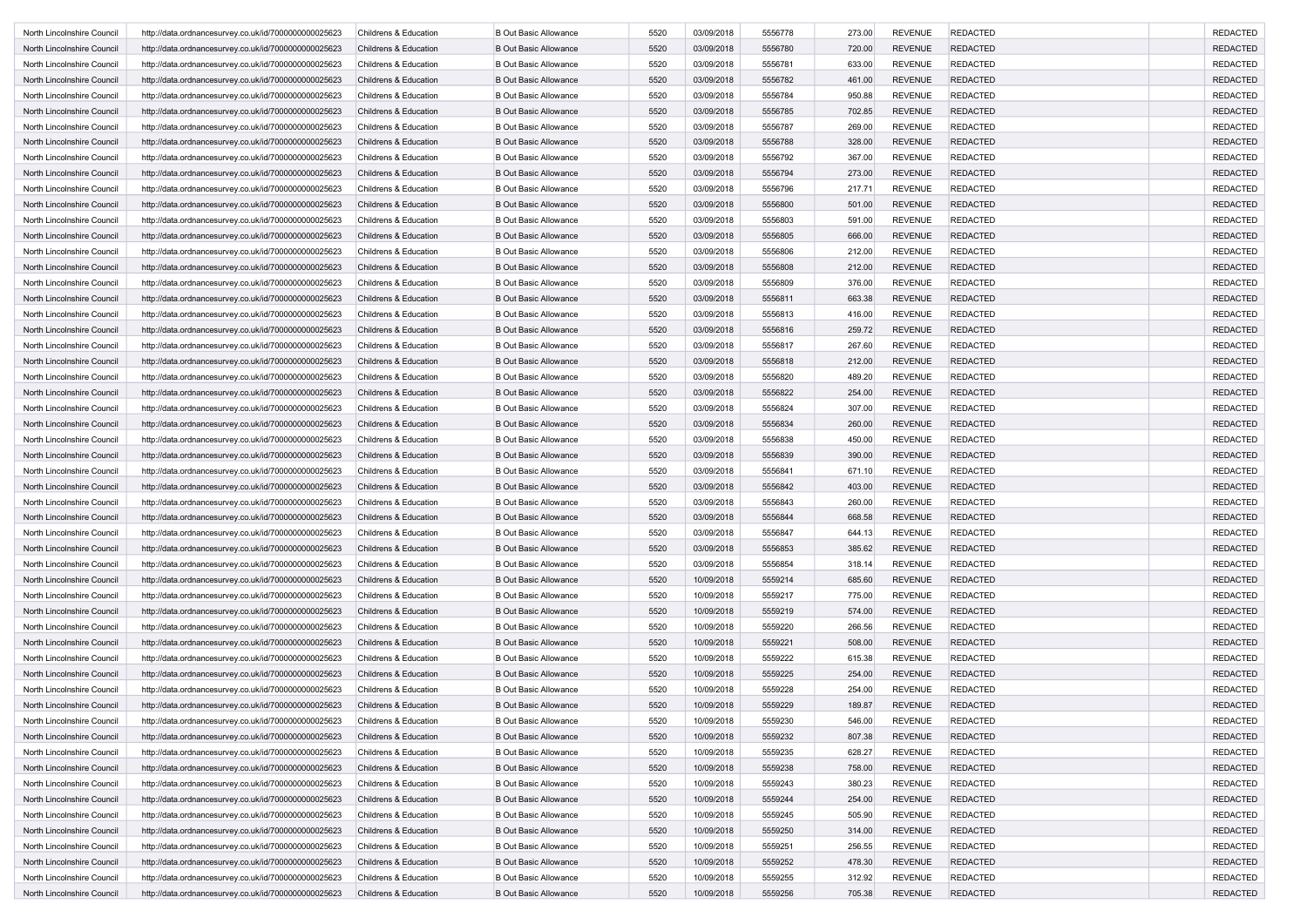| North Lincolnshire Council | http://data.ordnancesurvey.co.uk/id/7000000000025623 | Childrens & Education            | <b>B Out Basic Allowance</b> | 5520 | 10/09/2018 | 5559266 | 267.84   | <b>REVENUE</b> | <b>REDACTED</b> | <b>REDACTED</b> |
|----------------------------|------------------------------------------------------|----------------------------------|------------------------------|------|------------|---------|----------|----------------|-----------------|-----------------|
| North Lincolnshire Council | http://data.ordnancesurvey.co.uk/id/7000000000025623 | Childrens & Education            | <b>B Out Basic Allowance</b> | 5520 | 10/09/2018 | 5559267 | 830.30   | <b>REVENUE</b> | <b>REDACTED</b> | <b>REDACTED</b> |
| North Lincolnshire Council | http://data.ordnancesurvey.co.uk/id/7000000000025623 | Childrens & Education            | <b>B Out Basic Allowance</b> | 5520 | 10/09/2018 | 5559269 | 298.00   | <b>REVENUE</b> | <b>REDACTED</b> | <b>REDACTED</b> |
| North Lincolnshire Council | http://data.ordnancesurvey.co.uk/id/7000000000025623 | Childrens & Education            | <b>B Out Basic Allowance</b> | 5520 | 10/09/2018 | 5559273 | 254.00   | <b>REVENUE</b> | <b>REDACTED</b> | <b>REDACTED</b> |
| North Lincolnshire Council | http://data.ordnancesurvey.co.uk/id/7000000000025623 | Childrens & Education            | <b>B Out Basic Allowance</b> | 5520 | 10/09/2018 | 5559274 | 326.38   | <b>REVENUE</b> | <b>REDACTED</b> | <b>REDACTED</b> |
| North Lincolnshire Council | http://data.ordnancesurvey.co.uk/id/7000000000025623 | Childrens & Education            | <b>B Out Basic Allowance</b> | 5520 | 10/09/2018 | 5559276 | 284.74   | <b>REVENUE</b> | <b>REDACTED</b> | <b>REDACTED</b> |
| North Lincolnshire Council | http://data.ordnancesurvey.co.uk/id/7000000000025623 | Childrens & Education            | <b>B Out Basic Allowance</b> | 5520 | 10/09/2018 | 5559279 | 263.60   | <b>REVENUE</b> | <b>REDACTED</b> | <b>REDACTED</b> |
| North Lincolnshire Council | http://data.ordnancesurvey.co.uk/id/7000000000025623 | Childrens & Education            | <b>B Out Basic Allowance</b> | 5520 | 10/09/2018 | 5559281 | 712.17   | <b>REVENUE</b> | <b>REDACTED</b> | <b>REDACTED</b> |
| North Lincolnshire Council | http://data.ordnancesurvey.co.uk/id/7000000000025623 | Childrens & Education            | <b>B Out Basic Allowance</b> | 5520 | 10/09/2018 | 5559282 | 463.00   | <b>REVENUE</b> | <b>REDACTED</b> | <b>REDACTED</b> |
|                            |                                                      |                                  |                              |      |            |         |          |                |                 | <b>REDACTED</b> |
| North Lincolnshire Council | http://data.ordnancesurvey.co.uk/id/7000000000025623 | Childrens & Education            | <b>B Out Basic Allowance</b> | 5520 | 10/09/2018 | 5559286 | 267.60   | <b>REVENUE</b> | <b>REDACTED</b> |                 |
| North Lincolnshire Council | http://data.ordnancesurvey.co.uk/id/7000000000025623 | Childrens & Education            | <b>B Out Basic Allowance</b> | 5520 | 10/09/2018 | 5559287 | 250.30   | <b>REVENUE</b> | <b>REDACTED</b> | <b>REDACTED</b> |
| North Lincolnshire Council | http://data.ordnancesurvey.co.uk/id/7000000000025623 | Childrens & Education            | <b>B Out Basic Allowance</b> | 5520 | 10/09/2018 | 5559288 | 333.93   | <b>REVENUE</b> | <b>REDACTED</b> | <b>REDACTED</b> |
| North Lincolnshire Council | http://data.ordnancesurvey.co.uk/id/7000000000025623 | Childrens & Education            | <b>B Out Basic Allowance</b> | 5520 | 10/09/2018 | 5559289 | 358.60   | <b>REVENUE</b> | <b>REDACTED</b> | <b>REDACTED</b> |
| North Lincolnshire Council | http://data.ordnancesurvey.co.uk/id/7000000000025623 | Childrens & Education            | <b>B Out Basic Allowance</b> | 5520 | 10/09/2018 | 5559292 | 380.09   | <b>REVENUE</b> | <b>REDACTED</b> | <b>REDACTED</b> |
| North Lincolnshire Council | http://data.ordnancesurvey.co.uk/id/7000000000025623 | Childrens & Education            | <b>B Out Basic Allowance</b> | 5520 | 10/09/2018 | 5559293 | 356.92   | <b>REVENUE</b> | <b>REDACTED</b> | <b>REDACTED</b> |
| North Lincolnshire Council | http://data.ordnancesurvey.co.uk/id/7000000000025623 | Childrens & Education            | <b>B Out Basic Allowance</b> | 5520 | 10/09/2018 | 5559294 | 759.30   | <b>REVENUE</b> | <b>REDACTED</b> | <b>REDACTED</b> |
| North Lincolnshire Council | http://data.ordnancesurvey.co.uk/id/7000000000025623 | Childrens & Education            | <b>B Out Basic Allowance</b> | 5520 | 10/09/2018 | 5559296 | 254.60   | <b>REVENUE</b> | <b>REDACTED</b> | <b>REDACTED</b> |
| North Lincolnshire Council | http://data.ordnancesurvey.co.uk/id/7000000000025623 | Childrens & Education            | <b>B Out Basic Allowance</b> | 5520 | 10/09/2018 | 5559297 | 860.30   | <b>REVENUE</b> | <b>REDACTED</b> | <b>REDACTED</b> |
| North Lincolnshire Council | http://data.ordnancesurvey.co.uk/id/7000000000025623 | Childrens & Education            | <b>B Out Basic Allowance</b> | 5520 | 10/09/2018 | 5559300 | 254.00   | <b>REVENUE</b> | <b>REDACTED</b> | <b>REDACTED</b> |
| North Lincolnshire Council | http://data.ordnancesurvey.co.uk/id/7000000000025623 | Childrens & Education            | <b>B Out Basic Allowance</b> | 5520 | 10/09/2018 | 5559303 | 512.18   | <b>REVENUE</b> | <b>REDACTED</b> | <b>REDACTED</b> |
| North Lincolnshire Council | http://data.ordnancesurvey.co.uk/id/7000000000025623 | Childrens & Education            | <b>B Out Basic Allowance</b> | 5520 | 10/09/2018 | 5559305 | 424.00   | <b>REVENUE</b> | <b>REDACTED</b> | <b>REDACTED</b> |
| North Lincolnshire Council | http://data.ordnancesurvey.co.uk/id/7000000000025623 | Childrens & Education            | <b>B Out Basic Allowance</b> | 5520 | 10/09/2018 | 5559306 | 591.00   | <b>REVENUE</b> | <b>REDACTED</b> | <b>REDACTED</b> |
| North Lincolnshire Council | http://data.ordnancesurvey.co.uk/id/7000000000025623 | Childrens & Education            | <b>B Out Basic Allowance</b> | 5520 | 10/09/2018 | 5559312 | 758.00   | <b>REVENUE</b> | <b>REDACTED</b> | <b>REDACTED</b> |
| North Lincolnshire Council | http://data.ordnancesurvey.co.uk/id/7000000000025623 | Childrens & Education            | <b>B Out Basic Allowance</b> | 5520 | 10/09/2018 | 5559313 | 280.98   | <b>REVENUE</b> | <b>REDACTED</b> | <b>REDACTED</b> |
| North Lincolnshire Council | http://data.ordnancesurvey.co.uk/id/7000000000025623 | Childrens & Education            | <b>B Out Basic Allowance</b> | 5520 | 10/09/2018 | 5559314 | 571.00   | <b>REVENUE</b> | <b>REDACTED</b> | <b>REDACTED</b> |
| North Lincolnshire Council | http://data.ordnancesurvey.co.uk/id/7000000000025623 | Childrens & Education            | <b>B Out Basic Allowance</b> | 5520 | 10/09/2018 | 5559318 | 424.00   | <b>REVENUE</b> | <b>REDACTED</b> | <b>REDACTED</b> |
| North Lincolnshire Council | http://data.ordnancesurvey.co.uk/id/7000000000025623 | Childrens & Education            | <b>B Out Basic Allowance</b> | 5520 | 10/09/2018 | 5559325 | 471.35   | <b>REVENUE</b> | <b>REDACTED</b> | <b>REDACTED</b> |
| North Lincolnshire Council | http://data.ordnancesurvey.co.uk/id/7000000000025623 | Childrens & Education            | <b>B Out Basic Allowance</b> | 5520 | 10/09/2018 | 5559328 | 421.00   | <b>REVENUE</b> | <b>REDACTED</b> | <b>REDACTED</b> |
| North Lincolnshire Council | http://data.ordnancesurvey.co.uk/id/7000000000025623 | Childrens & Education            | <b>B Out Basic Allowance</b> | 5520 | 10/09/2018 | 5559329 | 591.00   | <b>REVENUE</b> | <b>REDACTED</b> | <b>REDACTED</b> |
|                            |                                                      |                                  |                              |      | 10/09/2018 | 5559333 | 580.38   | <b>REVENUE</b> | <b>REDACTED</b> | <b>REDACTED</b> |
| North Lincolnshire Council | http://data.ordnancesurvey.co.uk/id/7000000000025623 | Childrens & Education            | <b>B Out Basic Allowance</b> | 5520 |            |         |          |                |                 |                 |
| North Lincolnshire Council | http://data.ordnancesurvey.co.uk/id/7000000000025623 | Childrens & Education            | <b>B Out Basic Allowance</b> | 5520 | 10/09/2018 | 5559338 | 678.00   | <b>REVENUE</b> | <b>REDACTED</b> | <b>REDACTED</b> |
| North Lincolnshire Council | http://data.ordnancesurvey.co.uk/id/7000000000025623 | Childrens & Education            | <b>B Out Basic Allowance</b> | 5520 | 10/09/2018 | 5559340 | 448.60   | <b>REVENUE</b> | <b>REDACTED</b> | <b>REDACTED</b> |
| North Lincolnshire Council | http://data.ordnancesurvey.co.uk/id/7000000000025623 | Childrens & Education            | <b>B Out Basic Allowance</b> | 5520 | 10/09/2018 | 5559341 | 394.90   | <b>REVENUE</b> | <b>REDACTED</b> | <b>REDACTED</b> |
| North Lincolnshire Council | http://data.ordnancesurvey.co.uk/id/7000000000025623 | Childrens & Education            | <b>B Out Basic Allowance</b> | 5520 | 10/09/2018 | 5559347 | 264.76   | <b>REVENUE</b> | <b>REDACTED</b> | <b>REDACTED</b> |
| North Lincolnshire Council | http://data.ordnancesurvey.co.uk/id/7000000000025623 | Childrens & Education            | <b>B Out Basic Allowance</b> | 5520 | 10/09/2018 | 5559350 | 399.00   | <b>REVENUE</b> | <b>REDACTED</b> | <b>REDACTED</b> |
| North Lincolnshire Council | http://data.ordnancesurvey.co.uk/id/7000000000025623 | Childrens & Education            | <b>B Out Basic Allowance</b> | 5520 | 10/09/2018 | 5559352 | 1,162.38 | <b>REVENUE</b> | <b>REDACTED</b> | <b>REDACTED</b> |
| North Lincolnshire Council | http://data.ordnancesurvey.co.uk/id/7000000000025623 | Childrens & Education            | <b>B Out Basic Allowance</b> | 5520 | 10/09/2018 | 5559353 | 450.00   | <b>REVENUE</b> | <b>REDACTED</b> | <b>REDACTED</b> |
| North Lincolnshire Council | http://data.ordnancesurvey.co.uk/id/7000000000025623 | Childrens & Education            | <b>B Out Basic Allowance</b> | 5520 | 10/09/2018 | 5559356 | 356.30   | <b>REVENUE</b> | <b>REDACTED</b> | <b>REDACTED</b> |
| North Lincolnshire Council | http://data.ordnancesurvey.co.uk/id/7000000000025623 | Childrens & Education            | <b>B Out Basic Allowance</b> | 5520 | 10/09/2018 | 5559359 | 359.00   | <b>REVENUE</b> | <b>REDACTED</b> | <b>REDACTED</b> |
| North Lincolnshire Council | http://data.ordnancesurvey.co.uk/id/7000000000025623 | Childrens & Education            | <b>B Out Basic Allowance</b> | 5520 | 10/09/2018 | 5559365 | 279.41   | <b>REVENUE</b> | <b>REDACTED</b> | <b>REDACTED</b> |
| North Lincolnshire Council | http://data.ordnancesurvey.co.uk/id/7000000000025623 | Childrens & Education            | <b>B Out Basic Allowance</b> | 5520 | 10/09/2018 | 5559369 | 322.00   | <b>REVENUE</b> | <b>REDACTED</b> | <b>REDACTED</b> |
| North Lincolnshire Council | http://data.ordnancesurvey.co.uk/id/7000000000025623 | Childrens & Education            | <b>B Out Basic Allowance</b> | 5520 | 10/09/2018 | 5559376 | 506.00   | <b>REVENUE</b> | <b>REDACTED</b> | <b>REDACTED</b> |
| North Lincolnshire Council | http://data.ordnancesurvey.co.uk/id/7000000000025623 | <b>Childrens &amp; Education</b> | <b>B Out Basic Allowance</b> | 5520 | 10/09/2018 | 5559377 | 314.00   | <b>REVENUE</b> | <b>REDACTED</b> | <b>REDACTED</b> |
| North Lincolnshire Council | http://data.ordnancesurvey.co.uk/id/7000000000025623 | Childrens & Education            | <b>B Out Basic Allowance</b> | 5520 | 10/09/2018 | 5559388 | 267.60   | <b>REVENUE</b> | <b>REDACTED</b> | <b>REDACTED</b> |
| North Lincolnshire Council | http://data.ordnancesurvey.co.uk/id/7000000000025623 | Childrens & Education            | <b>B Out Basic Allowance</b> | 5520 | 10/09/2018 | 5559389 | 340.48   | REVENUE        | REDACTED        | REDACTEL        |
| North Lincolnshire Council | http://data.ordnancesurvey.co.uk/id/7000000000025623 | Childrens & Education            | <b>B Out Basic Allowance</b> | 5520 | 10/09/2018 | 5559392 | 448.14   | <b>REVENUE</b> | <b>REDACTED</b> | REDACTED        |
| North Lincolnshire Council | http://data.ordnancesurvey.co.uk/id/7000000000025623 | Childrens & Education            | <b>B Out Basic Allowance</b> | 5520 | 10/09/2018 | 5559395 | 416.00   | <b>REVENUE</b> | <b>REDACTED</b> | <b>REDACTED</b> |
| North Lincolnshire Council | http://data.ordnancesurvey.co.uk/id/7000000000025623 | Childrens & Education            | <b>B Out Basic Allowance</b> | 5520 | 10/09/2018 | 5559396 | 767.28   | <b>REVENUE</b> | <b>REDACTED</b> | <b>REDACTED</b> |
| North Lincolnshire Council | http://data.ordnancesurvey.co.uk/id/7000000000025623 | Childrens & Education            | <b>B Out Basic Allowance</b> | 5520 | 10/09/2018 | 5559397 | 720.00   | REVENUE        | REDACTED        | <b>REDACTED</b> |
| North Lincolnshire Council | http://data.ordnancesurvey.co.uk/id/7000000000025623 | Childrens & Education            | <b>B Out Basic Allowance</b> | 5520 | 10/09/2018 | 5559398 | 633.00   | <b>REVENUE</b> | <b>REDACTED</b> | <b>REDACTED</b> |
|                            |                                                      |                                  |                              |      |            |         |          |                |                 |                 |
| North Lincolnshire Council | http://data.ordnancesurvey.co.uk/id/7000000000025623 | Childrens & Education            | <b>B Out Basic Allowance</b> | 5520 | 10/09/2018 | 5559399 | 461.00   | <b>REVENUE</b> | <b>REDACTED</b> | <b>REDACTED</b> |
| North Lincolnshire Council | http://data.ordnancesurvey.co.uk/id/7000000000025623 | Childrens & Education            | <b>B Out Basic Allowance</b> | 5520 | 10/09/2018 | 5559401 | 950.88   | <b>REVENUE</b> | <b>REDACTED</b> | REDACTED        |
| North Lincolnshire Council | http://data.ordnancesurvey.co.uk/id/7000000000025623 | Childrens & Education            | <b>B Out Basic Allowance</b> | 5520 | 10/09/2018 | 5559402 | 347.00   | <b>REVENUE</b> | <b>REDACTED</b> | <b>REDACTED</b> |
| North Lincolnshire Council | http://data.ordnancesurvey.co.uk/id/7000000000025623 | Childrens & Education            | <b>B Out Basic Allowance</b> | 5520 | 10/09/2018 | 5559404 | 269.00   | <b>REVENUE</b> | <b>REDACTED</b> | <b>REDACTED</b> |
| North Lincolnshire Council | http://data.ordnancesurvey.co.uk/id/7000000000025623 | Childrens & Education            | <b>B Out Basic Allowance</b> | 5520 | 10/09/2018 | 5559405 | 489.00   | <b>REVENUE</b> | <b>REDACTED</b> | <b>REDACTED</b> |
| North Lincolnshire Council | http://data.ordnancesurvey.co.uk/id/7000000000025623 | Childrens & Education            | <b>B Out Basic Allowance</b> | 5520 | 10/09/2018 | 5559409 | 214.71   | <b>REVENUE</b> | <b>REDACTED</b> | <b>REDACTED</b> |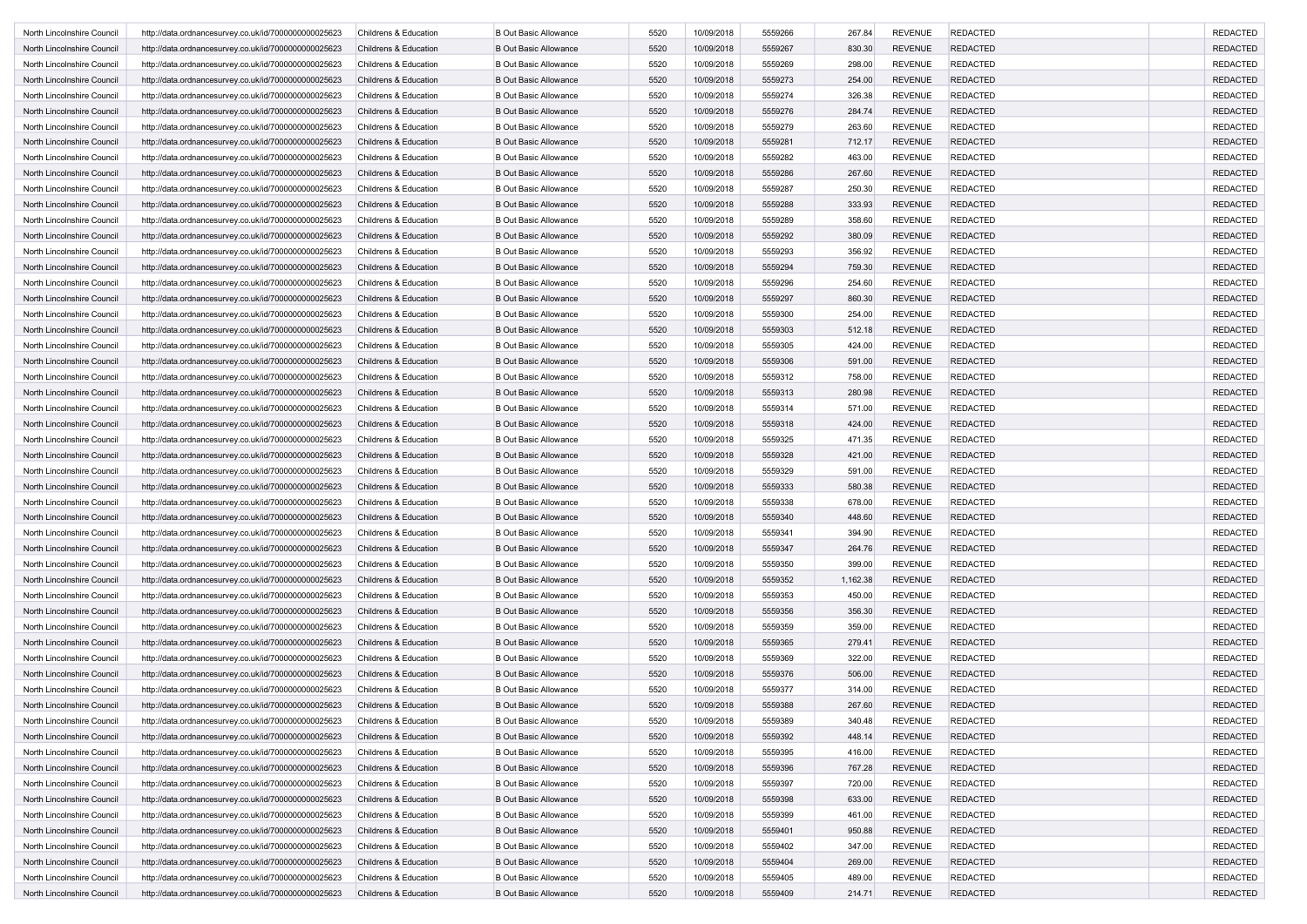| North Lincolnshire Council | http://data.ordnancesurvey.co.uk/id/7000000000025623 | Childrens & Education | <b>B Out Basic Allowance</b> | 5520 | 10/09/2018 | 5559410 | 367.00   | <b>REVENUE</b> | <b>REDACTED</b> | <b>REDACTED</b> |
|----------------------------|------------------------------------------------------|-----------------------|------------------------------|------|------------|---------|----------|----------------|-----------------|-----------------|
| North Lincolnshire Council | http://data.ordnancesurvey.co.uk/id/7000000000025623 | Childrens & Education | <b>B Out Basic Allowance</b> | 5520 | 10/09/2018 | 5559412 | 273.00   | <b>REVENUE</b> | <b>REDACTED</b> | <b>REDACTED</b> |
| North Lincolnshire Council | http://data.ordnancesurvey.co.uk/id/7000000000025623 | Childrens & Education | <b>B Out Basic Allowance</b> | 5520 | 10/09/2018 | 5559414 | 254.00   | <b>REVENUE</b> | <b>REDACTED</b> | <b>REDACTED</b> |
| North Lincolnshire Council | http://data.ordnancesurvey.co.uk/id/7000000000025623 | Childrens & Education | <b>B Out Basic Allowance</b> | 5520 | 10/09/2018 | 5559418 | 501.00   | <b>REVENUE</b> | <b>REDACTED</b> | <b>REDACTED</b> |
| North Lincolnshire Council | http://data.ordnancesurvey.co.uk/id/7000000000025623 | Childrens & Education | <b>B Out Basic Allowance</b> | 5520 | 10/09/2018 | 5559421 | 591.00   | <b>REVENUE</b> | <b>REDACTED</b> | <b>REDACTED</b> |
| North Lincolnshire Council | http://data.ordnancesurvey.co.uk/id/7000000000025623 | Childrens & Education | <b>B Out Basic Allowance</b> | 5520 | 10/09/2018 | 5559422 | 320.86   | <b>REVENUE</b> | <b>REDACTED</b> | <b>REDACTED</b> |
| North Lincolnshire Council | http://data.ordnancesurvey.co.uk/id/7000000000025623 | Childrens & Education | <b>B Out Basic Allowance</b> | 5520 | 10/09/2018 | 5559423 | 666.00   | <b>REVENUE</b> | <b>REDACTED</b> | <b>REDACTED</b> |
| North Lincolnshire Council | http://data.ordnancesurvey.co.uk/id/7000000000025623 | Childrens & Education | <b>B Out Basic Allowance</b> | 5520 | 10/09/2018 | 5559424 | 212.00   | <b>REVENUE</b> | <b>REDACTED</b> | <b>REDACTED</b> |
| North Lincolnshire Council | http://data.ordnancesurvey.co.uk/id/7000000000025623 | Childrens & Education | <b>B Out Basic Allowance</b> | 5520 | 10/09/2018 | 5559427 | 376.00   | <b>REVENUE</b> | <b>REDACTED</b> | <b>REDACTED</b> |
|                            |                                                      |                       |                              |      |            |         |          |                |                 |                 |
| North Lincolnshire Council | http://data.ordnancesurvey.co.uk/id/7000000000025623 | Childrens & Education | <b>B Out Basic Allowance</b> | 5520 | 10/09/2018 | 5559429 | 663.14   | <b>REVENUE</b> | <b>REDACTED</b> | <b>REDACTED</b> |
| North Lincolnshire Council | http://data.ordnancesurvey.co.uk/id/7000000000025623 | Childrens & Education | <b>B Out Basic Allowance</b> | 5520 | 10/09/2018 | 5559433 | 416.00   | <b>REVENUE</b> | <b>REDACTED</b> | <b>REDACTED</b> |
| North Lincolnshire Council | http://data.ordnancesurvey.co.uk/id/7000000000025623 | Childrens & Education | <b>B Out Basic Allowance</b> | 5520 | 10/09/2018 | 5559437 | 267.60   | <b>REVENUE</b> | <b>REDACTED</b> | <b>REDACTED</b> |
| North Lincolnshire Council | http://data.ordnancesurvey.co.uk/id/7000000000025623 | Childrens & Education | <b>B Out Basic Allowance</b> | 5520 | 10/09/2018 | 5559438 | 212.00   | <b>REVENUE</b> | <b>REDACTED</b> | <b>REDACTED</b> |
| North Lincolnshire Council | http://data.ordnancesurvey.co.uk/id/7000000000025623 | Childrens & Education | <b>B Out Basic Allowance</b> | 5520 | 10/09/2018 | 5559439 | 489.20   | <b>REVENUE</b> | <b>REDACTED</b> | <b>REDACTED</b> |
| North Lincolnshire Council | http://data.ordnancesurvey.co.uk/id/7000000000025623 | Childrens & Education | <b>B Out Basic Allowance</b> | 5520 | 10/09/2018 | 5559441 | 254.00   | <b>REVENUE</b> | <b>REDACTED</b> | <b>REDACTED</b> |
| North Lincolnshire Council | http://data.ordnancesurvey.co.uk/id/7000000000025623 | Childrens & Education | <b>B Out Basic Allowance</b> | 5520 | 10/09/2018 | 5559443 | 307.00   | <b>REVENUE</b> | <b>REDACTED</b> | <b>REDACTED</b> |
| North Lincolnshire Council | http://data.ordnancesurvey.co.uk/id/7000000000025623 | Childrens & Education | <b>B Out Basic Allowance</b> | 5520 | 10/09/2018 | 5559448 | 130.00   | <b>REVENUE</b> | <b>REDACTED</b> | <b>REDACTED</b> |
| North Lincolnshire Council | http://data.ordnancesurvey.co.uk/id/7000000000025623 | Childrens & Education | <b>B Out Basic Allowance</b> | 5520 | 10/09/2018 | 5559453 | 260.00   | <b>REVENUE</b> | <b>REDACTED</b> | <b>REDACTED</b> |
| North Lincolnshire Council | http://data.ordnancesurvey.co.uk/id/7000000000025623 | Childrens & Education | <b>B Out Basic Allowance</b> | 5520 | 10/09/2018 | 5559454 | 307.00   | <b>REVENUE</b> | <b>REDACTED</b> | <b>REDACTED</b> |
| North Lincolnshire Council | http://data.ordnancesurvey.co.uk/id/7000000000025623 | Childrens & Education | <b>B Out Basic Allowance</b> | 5520 | 10/09/2018 | 5559456 | 450.00   | <b>REVENUE</b> | <b>REDACTED</b> | <b>REDACTED</b> |
| North Lincolnshire Council | http://data.ordnancesurvey.co.uk/id/7000000000025623 | Childrens & Education | <b>B Out Basic Allowance</b> | 5520 | 10/09/2018 | 5559457 | 260.00   | <b>REVENUE</b> | <b>REDACTED</b> | <b>REDACTED</b> |
| North Lincolnshire Council | http://data.ordnancesurvey.co.uk/id/7000000000025623 | Childrens & Education | <b>B Out Basic Allowance</b> | 5520 | 10/09/2018 | 5559459 | 273.00   | <b>REVENUE</b> | <b>REDACTED</b> | <b>REDACTED</b> |
| North Lincolnshire Council | http://data.ordnancesurvey.co.uk/id/7000000000025623 | Childrens & Education | <b>B Out Basic Allowance</b> | 5520 | 10/09/2018 | 5559460 | 260.00   | <b>REVENUE</b> | <b>REDACTED</b> | <b>REDACTED</b> |
| North Lincolnshire Council | http://data.ordnancesurvey.co.uk/id/7000000000025623 | Childrens & Education | <b>B Out Basic Allowance</b> | 5520 | 10/09/2018 | 5559461 | 260.00   | <b>REVENUE</b> | <b>REDACTED</b> | <b>REDACTED</b> |
| North Lincolnshire Council | http://data.ordnancesurvey.co.uk/id/7000000000025623 | Childrens & Education | <b>B Out Basic Allowance</b> | 5520 | 10/09/2018 | 5559464 | 1,503.00 | <b>REVENUE</b> | <b>REDACTED</b> | <b>REDACTED</b> |
| North Lincolnshire Council | http://data.ordnancesurvey.co.uk/id/7000000000025623 | Childrens & Education | <b>B Out Basic Allowance</b> | 5520 | 10/09/2018 | 5559470 | 385.62   | <b>REVENUE</b> | <b>REDACTED</b> | <b>REDACTED</b> |
| North Lincolnshire Council | http://data.ordnancesurvey.co.uk/id/7000000000025623 | Childrens & Education | <b>B Out Basic Allowance</b> | 5520 | 10/09/2018 | 5559471 | 318.14   | <b>REVENUE</b> | <b>REDACTED</b> | <b>REDACTED</b> |
| North Lincolnshire Council | http://data.ordnancesurvey.co.uk/id/7000000000025623 | Childrens & Education | <b>B Out Basic Allowance</b> | 5520 | 17/09/2018 | 5562457 | 685.60   | <b>REVENUE</b> | <b>REDACTED</b> | <b>REDACTED</b> |
| North Lincolnshire Council | http://data.ordnancesurvey.co.uk/id/7000000000025623 | Childrens & Education | <b>B Out Basic Allowance</b> | 5520 | 17/09/2018 | 5562460 | 608.00   | <b>REVENUE</b> | <b>REDACTED</b> | <b>REDACTED</b> |
|                            |                                                      |                       |                              |      | 17/09/2018 |         |          | <b>REVENUE</b> |                 |                 |
| North Lincolnshire Council | http://data.ordnancesurvey.co.uk/id/7000000000025623 | Childrens & Education | <b>B Out Basic Allowance</b> | 5520 |            | 5562462 | 574.00   |                | <b>REDACTED</b> | <b>REDACTED</b> |
| North Lincolnshire Council | http://data.ordnancesurvey.co.uk/id/7000000000025623 | Childrens & Education | <b>B Out Basic Allowance</b> | 5520 | 17/09/2018 | 5562463 | 266.56   | <b>REVENUE</b> | <b>REDACTED</b> | <b>REDACTED</b> |
| North Lincolnshire Council | http://data.ordnancesurvey.co.uk/id/7000000000025623 | Childrens & Education | <b>B Out Basic Allowance</b> | 5520 | 17/09/2018 | 5562464 | 508.00   | <b>REVENUE</b> | <b>REDACTED</b> | <b>REDACTED</b> |
| North Lincolnshire Council | http://data.ordnancesurvey.co.uk/id/7000000000025623 | Childrens & Education | <b>B Out Basic Allowance</b> | 5520 | 17/09/2018 | 5562465 | 615.38   | <b>REVENUE</b> | <b>REDACTED</b> | <b>REDACTED</b> |
| North Lincolnshire Council | http://data.ordnancesurvey.co.uk/id/7000000000025623 | Childrens & Education | <b>B Out Basic Allowance</b> | 5520 | 17/09/2018 | 5562468 | 862.00   | <b>REVENUE</b> | <b>REDACTED</b> | <b>REDACTED</b> |
| North Lincolnshire Council | http://data.ordnancesurvey.co.uk/id/7000000000025623 | Childrens & Education | <b>B Out Basic Allowance</b> | 5520 | 17/09/2018 | 5562471 | 254.00   | <b>REVENUE</b> | <b>REDACTED</b> | <b>REDACTED</b> |
| North Lincolnshire Council | http://data.ordnancesurvey.co.uk/id/7000000000025623 | Childrens & Education | <b>B Out Basic Allowance</b> | 5520 | 17/09/2018 | 5562473 | 546.00   | <b>REVENUE</b> | <b>REDACTED</b> | <b>REDACTED</b> |
| North Lincolnshire Council | http://data.ordnancesurvey.co.uk/id/7000000000025623 | Childrens & Education | <b>B Out Basic Allowance</b> | 5520 | 17/09/2018 | 5562475 | 1,019.38 | <b>REVENUE</b> | <b>REDACTED</b> | <b>REDACTED</b> |
| North Lincolnshire Council | http://data.ordnancesurvey.co.uk/id/7000000000025623 | Childrens & Education | <b>B Out Basic Allowance</b> | 5520 | 17/09/2018 | 5562480 | 758.00   | <b>REVENUE</b> | <b>REDACTED</b> | <b>REDACTED</b> |
| North Lincolnshire Council | http://data.ordnancesurvey.co.uk/id/7000000000025623 | Childrens & Education | <b>B Out Basic Allowance</b> | 5520 | 17/09/2018 | 5562485 | 380.23   | <b>REVENUE</b> | <b>REDACTED</b> | <b>REDACTED</b> |
| North Lincolnshire Council | http://data.ordnancesurvey.co.uk/id/7000000000025623 | Childrens & Education | <b>B Out Basic Allowance</b> | 5520 | 17/09/2018 | 5562486 | 254.00   | <b>REVENUE</b> | <b>REDACTED</b> | <b>REDACTED</b> |
| North Lincolnshire Council | http://data.ordnancesurvey.co.uk/id/7000000000025623 | Childrens & Education | <b>B Out Basic Allowance</b> | 5520 | 17/09/2018 | 5562487 | 505.90   | <b>REVENUE</b> | <b>REDACTED</b> | <b>REDACTED</b> |
| North Lincolnshire Council | http://data.ordnancesurvey.co.uk/id/7000000000025623 | Childrens & Education | <b>B Out Basic Allowance</b> | 5520 | 17/09/2018 | 5562492 | 314.00   | <b>REVENUE</b> | <b>REDACTED</b> | <b>REDACTED</b> |
| North Lincolnshire Council | http://data.ordnancesurvey.co.uk/id/7000000000025623 | Childrens & Education | <b>B Out Basic Allowance</b> | 5520 | 17/09/2018 | 5562493 | 256.55   | <b>REVENUE</b> | <b>REDACTED</b> | <b>REDACTED</b> |
| North Lincolnshire Council | http://data.ordnancesurvey.co.uk/id/7000000000025623 | Childrens & Education | <b>B Out Basic Allowance</b> | 5520 | 17/09/2018 | 5562494 | 478.30   | <b>REVENUE</b> | <b>REDACTED</b> | <b>REDACTED</b> |
| North Lincolnshire Council | http://data.ordnancesurvey.co.uk/id/7000000000025623 | Childrens & Education | <b>B Out Basic Allowance</b> | 5520 | 17/09/2018 | 5562497 | 312.92   | REVENUE        | <b>REDACTED</b> | REDACTED        |
| North Lincolnshire Council | http://data.ordnancesurvey.co.uk/id/7000000000025623 | Childrens & Education | <b>B Out Basic Allowance</b> | 5520 | 17/09/2018 | 5562498 | 705.38   | <b>REVENUE</b> | <b>REDACTED</b> | REDACTED        |
| North Lincolnshire Council | http://data.ordnancesurvey.co.uk/id/7000000000025623 | Childrens & Education | <b>B Out Basic Allowance</b> | 5520 | 17/09/2018 | 5562508 | 267.84   | <b>REVENUE</b> | <b>REDACTED</b> | <b>REDACTED</b> |
| North Lincolnshire Council | http://data.ordnancesurvey.co.uk/id/7000000000025623 | Childrens & Education | <b>B Out Basic Allowance</b> | 5520 | 17/09/2018 | 5562509 | 830.30   | <b>REVENUE</b> | <b>REDACTED</b> | <b>REDACTED</b> |
| North Lincolnshire Council | http://data.ordnancesurvey.co.uk/id/7000000000025623 | Childrens & Education | <b>B Out Basic Allowance</b> | 5520 | 17/09/2018 | 5562511 | 298.00   | <b>REVENUE</b> | <b>REDACTED</b> | <b>REDACTED</b> |
|                            |                                                      |                       |                              |      |            |         |          |                | <b>REDACTED</b> | <b>REDACTED</b> |
| North Lincolnshire Council | http://data.ordnancesurvey.co.uk/id/7000000000025623 | Childrens & Education | <b>B Out Basic Allowance</b> | 5520 | 17/09/2018 | 5562515 | 254.00   | <b>REVENUE</b> |                 |                 |
| North Lincolnshire Council | http://data.ordnancesurvey.co.uk/id/7000000000025623 | Childrens & Education | <b>B Out Basic Allowance</b> | 5520 | 17/09/2018 | 5562518 | 287.60   | <b>REVENUE</b> | <b>REDACTED</b> | <b>REDACTED</b> |
| North Lincolnshire Council | http://data.ordnancesurvey.co.uk/id/7000000000025623 | Childrens & Education | <b>B Out Basic Allowance</b> | 5520 | 17/09/2018 | 5562521 | 263.60   | <b>REVENUE</b> | <b>REDACTED</b> | <b>REDACTED</b> |
| North Lincolnshire Council | http://data.ordnancesurvey.co.uk/id/7000000000025623 | Childrens & Education | <b>B Out Basic Allowance</b> | 5520 | 17/09/2018 | 5562523 | 675.88   | <b>REVENUE</b> | <b>REDACTED</b> | <b>REDACTED</b> |
| North Lincolnshire Council | http://data.ordnancesurvey.co.uk/id/7000000000025623 | Childrens & Education | <b>B Out Basic Allowance</b> | 5520 | 17/09/2018 | 5562524 | 463.00   | <b>REVENUE</b> | <b>REDACTED</b> | <b>REDACTED</b> |
| North Lincolnshire Council | http://data.ordnancesurvey.co.uk/id/7000000000025623 | Childrens & Education | <b>B Out Basic Allowance</b> | 5520 | 17/09/2018 | 5562528 | 267.60   | <b>REVENUE</b> | <b>REDACTED</b> | <b>REDACTED</b> |
| North Lincolnshire Council | http://data.ordnancesurvey.co.uk/id/7000000000025623 | Childrens & Education | <b>B Out Basic Allowance</b> | 5520 | 17/09/2018 | 5562529 | 250.30   | REVENUE        | <b>REDACTED</b> | <b>REDACTED</b> |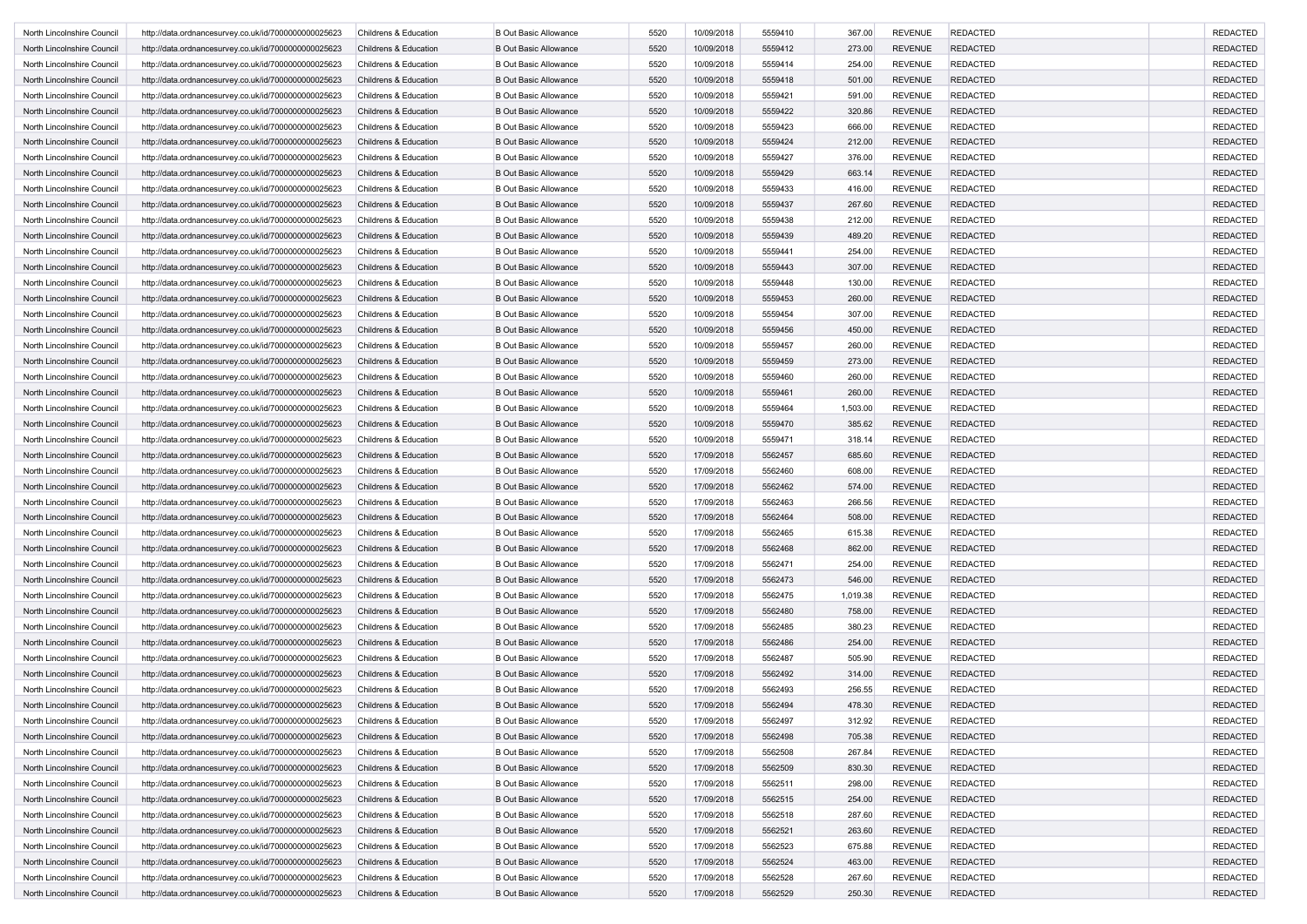| North Lincolnshire Council | http://data.ordnancesurvey.co.uk/id/7000000000025623 | Childrens & Education | <b>B Out Basic Allowance</b> | 5520 | 17/09/2018 | 5562530 | 333.93   | <b>REVENUE</b> | <b>REDACTED</b> | <b>REDACTED</b> |
|----------------------------|------------------------------------------------------|-----------------------|------------------------------|------|------------|---------|----------|----------------|-----------------|-----------------|
| North Lincolnshire Council | http://data.ordnancesurvey.co.uk/id/7000000000025623 | Childrens & Education | <b>B Out Basic Allowance</b> | 5520 | 17/09/2018 | 5562531 | 358.60   | <b>REVENUE</b> | <b>REDACTED</b> | <b>REDACTED</b> |
| North Lincolnshire Council | http://data.ordnancesurvey.co.uk/id/7000000000025623 | Childrens & Education | <b>B Out Basic Allowance</b> | 5520 | 17/09/2018 | 5562534 | 387.80   | <b>REVENUE</b> | <b>REDACTED</b> | <b>REDACTED</b> |
| North Lincolnshire Council | http://data.ordnancesurvey.co.uk/id/7000000000025623 | Childrens & Education | <b>B Out Basic Allowance</b> | 5520 | 17/09/2018 | 5562536 | 445.30   | <b>REVENUE</b> | <b>REDACTED</b> | <b>REDACTED</b> |
| North Lincolnshire Council | http://data.ordnancesurvey.co.uk/id/7000000000025623 | Childrens & Education | <b>B Out Basic Allowance</b> | 5520 | 17/09/2018 | 5562538 | 254.60   | <b>REVENUE</b> | <b>REDACTED</b> | <b>REDACTED</b> |
| North Lincolnshire Council | http://data.ordnancesurvey.co.uk/id/7000000000025623 | Childrens & Education | <b>B Out Basic Allowance</b> | 5520 | 17/09/2018 | 5562539 | 920.87   | <b>REVENUE</b> | <b>REDACTED</b> | <b>REDACTED</b> |
| North Lincolnshire Council | http://data.ordnancesurvey.co.uk/id/7000000000025623 | Childrens & Education | <b>B Out Basic Allowance</b> | 5520 | 17/09/2018 | 5562542 | 254.00   | <b>REVENUE</b> | <b>REDACTED</b> | <b>REDACTED</b> |
| North Lincolnshire Council | http://data.ordnancesurvey.co.uk/id/7000000000025623 | Childrens & Education | <b>B Out Basic Allowance</b> | 5520 | 17/09/2018 | 5562545 | 525.04   | <b>REVENUE</b> | <b>REDACTED</b> | <b>REDACTED</b> |
| North Lincolnshire Council | http://data.ordnancesurvey.co.uk/id/7000000000025623 | Childrens & Education | <b>B Out Basic Allowance</b> | 5520 | 17/09/2018 | 5562548 | 591.00   | <b>REVENUE</b> | <b>REDACTED</b> | <b>REDACTED</b> |
| North Lincolnshire Council | http://data.ordnancesurvey.co.uk/id/7000000000025623 | Childrens & Education | <b>B Out Basic Allowance</b> | 5520 | 17/09/2018 | 5562554 | 758.00   | <b>REVENUE</b> | <b>REDACTED</b> | <b>REDACTED</b> |
| North Lincolnshire Council | http://data.ordnancesurvey.co.uk/id/7000000000025623 | Childrens & Education | <b>B Out Basic Allowance</b> | 5520 | 17/09/2018 | 5562555 | 280.98   | <b>REVENUE</b> | <b>REDACTED</b> | <b>REDACTED</b> |
| North Lincolnshire Council | http://data.ordnancesurvey.co.uk/id/7000000000025623 | Childrens & Education | <b>B Out Basic Allowance</b> | 5520 | 17/09/2018 | 5562556 | 571.00   | <b>REVENUE</b> | <b>REDACTED</b> | <b>REDACTED</b> |
| North Lincolnshire Council | http://data.ordnancesurvey.co.uk/id/7000000000025623 | Childrens & Education | <b>B Out Basic Allowance</b> | 5520 | 17/09/2018 | 5562560 | 424.00   | <b>REVENUE</b> | <b>REDACTED</b> | <b>REDACTED</b> |
| North Lincolnshire Council | http://data.ordnancesurvey.co.uk/id/7000000000025623 | Childrens & Education | <b>B Out Basic Allowance</b> | 5520 | 17/09/2018 | 5562567 | 1,037.71 | <b>REVENUE</b> | <b>REDACTED</b> | <b>REDACTED</b> |
| North Lincolnshire Council | http://data.ordnancesurvey.co.uk/id/7000000000025623 | Childrens & Education | <b>B Out Basic Allowance</b> | 5520 | 17/09/2018 | 5562570 | 421.00   | <b>REVENUE</b> | <b>REDACTED</b> | <b>REDACTED</b> |
| North Lincolnshire Council | http://data.ordnancesurvey.co.uk/id/7000000000025623 | Childrens & Education | <b>B Out Basic Allowance</b> | 5520 | 17/09/2018 | 5562571 | 591.00   | <b>REVENUE</b> | <b>REDACTED</b> | <b>REDACTED</b> |
| North Lincolnshire Council | http://data.ordnancesurvey.co.uk/id/7000000000025623 | Childrens & Education | <b>B Out Basic Allowance</b> | 5520 | 17/09/2018 | 5562580 | 678.00   | <b>REVENUE</b> | <b>REDACTED</b> | <b>REDACTED</b> |
| North Lincolnshire Council | http://data.ordnancesurvey.co.uk/id/7000000000025623 | Childrens & Education | <b>B Out Basic Allowance</b> | 5520 | 17/09/2018 | 5562582 | 287.60   | <b>REVENUE</b> | <b>REDACTED</b> | <b>REDACTED</b> |
| North Lincolnshire Council | http://data.ordnancesurvey.co.uk/id/7000000000025623 | Childrens & Education | <b>B Out Basic Allowance</b> | 5520 | 17/09/2018 | 5562583 | 394.90   | <b>REVENUE</b> | <b>REDACTED</b> | <b>REDACTED</b> |
| North Lincolnshire Council | http://data.ordnancesurvey.co.uk/id/7000000000025623 | Childrens & Education | <b>B Out Basic Allowance</b> | 5520 | 17/09/2018 | 5562584 | 437.00   | <b>REVENUE</b> | <b>REDACTED</b> | <b>REDACTED</b> |
| North Lincolnshire Council | http://data.ordnancesurvey.co.uk/id/7000000000025623 | Childrens & Education | <b>B Out Basic Allowance</b> | 5520 | 17/09/2018 | 5562589 | 264.76   | <b>REVENUE</b> | <b>REDACTED</b> | <b>REDACTED</b> |
| North Lincolnshire Council | http://data.ordnancesurvey.co.uk/id/7000000000025623 | Childrens & Education | <b>B Out Basic Allowance</b> | 5520 | 17/09/2018 | 5562592 | 399.00   | <b>REVENUE</b> | <b>REDACTED</b> | <b>REDACTED</b> |
| North Lincolnshire Council | http://data.ordnancesurvey.co.uk/id/7000000000025623 | Childrens & Education | <b>B Out Basic Allowance</b> | 5520 | 17/09/2018 | 5562594 | 1,162.38 | <b>REVENUE</b> | <b>REDACTED</b> | <b>REDACTED</b> |
| North Lincolnshire Council | http://data.ordnancesurvey.co.uk/id/7000000000025623 | Childrens & Education | <b>B Out Basic Allowance</b> | 5520 | 17/09/2018 | 5562595 | 307.00   | <b>REVENUE</b> | <b>REDACTED</b> | <b>REDACTED</b> |
| North Lincolnshire Council | http://data.ordnancesurvey.co.uk/id/7000000000025623 | Childrens & Education | <b>B Out Basic Allowance</b> | 5520 | 17/09/2018 | 5562598 | 356.30   | <b>REVENUE</b> | <b>REDACTED</b> | <b>REDACTED</b> |
| North Lincolnshire Council | http://data.ordnancesurvey.co.uk/id/7000000000025623 | Childrens & Education | <b>B Out Basic Allowance</b> | 5520 | 17/09/2018 | 5562601 | 359.00   | <b>REVENUE</b> | <b>REDACTED</b> | <b>REDACTED</b> |
| North Lincolnshire Council | http://data.ordnancesurvey.co.uk/id/7000000000025623 | Childrens & Education | <b>B Out Basic Allowance</b> | 5520 | 17/09/2018 | 5562607 | 214.71   | <b>REVENUE</b> | <b>REDACTED</b> | <b>REDACTED</b> |
| North Lincolnshire Council | http://data.ordnancesurvey.co.uk/id/7000000000025623 | Childrens & Education | <b>B Out Basic Allowance</b> | 5520 | 17/09/2018 | 5562608 | 212.00   | <b>REVENUE</b> | <b>REDACTED</b> | <b>REDACTED</b> |
| North Lincolnshire Council | http://data.ordnancesurvey.co.uk/id/7000000000025623 | Childrens & Education | <b>B Out Basic Allowance</b> | 5520 | 17/09/2018 | 5562611 | 322.00   | <b>REVENUE</b> | <b>REDACTED</b> | <b>REDACTED</b> |
| North Lincolnshire Council | http://data.ordnancesurvey.co.uk/id/7000000000025623 | Childrens & Education | <b>B Out Basic Allowance</b> | 5520 | 17/09/2018 | 5562614 | 412.00   | <b>REVENUE</b> | <b>REDACTED</b> | <b>REDACTED</b> |
| North Lincolnshire Council | http://data.ordnancesurvey.co.uk/id/7000000000025623 | Childrens & Education | <b>B Out Basic Allowance</b> | 5520 | 17/09/2018 | 5562617 | 506.00   | <b>REVENUE</b> | <b>REDACTED</b> | <b>REDACTED</b> |
| North Lincolnshire Council | http://data.ordnancesurvey.co.uk/id/7000000000025623 | Childrens & Education | <b>B Out Basic Allowance</b> | 5520 | 17/09/2018 | 5562618 | 314.00   | <b>REVENUE</b> | <b>REDACTED</b> | <b>REDACTED</b> |
| North Lincolnshire Council | http://data.ordnancesurvey.co.uk/id/7000000000025623 | Childrens & Education | <b>B Out Basic Allowance</b> | 5520 | 17/09/2018 | 5562620 | 294.00   | <b>REVENUE</b> | <b>REDACTED</b> | <b>REDACTED</b> |
| North Lincolnshire Council | http://data.ordnancesurvey.co.uk/id/7000000000025623 | Childrens & Education | <b>B Out Basic Allowance</b> | 5520 | 17/09/2018 | 5562629 | 267.60   | <b>REVENUE</b> | <b>REDACTED</b> | <b>REDACTED</b> |
| North Lincolnshire Council | http://data.ordnancesurvey.co.uk/id/7000000000025623 | Childrens & Education | <b>B Out Basic Allowance</b> | 5520 | 17/09/2018 | 5562630 | 340.48   | <b>REVENUE</b> | <b>REDACTED</b> | <b>REDACTED</b> |
| North Lincolnshire Council | http://data.ordnancesurvey.co.uk/id/7000000000025623 | Childrens & Education | <b>B Out Basic Allowance</b> | 5520 | 17/09/2018 | 5562633 | 450.00   | <b>REVENUE</b> | <b>REDACTED</b> | <b>REDACTED</b> |
| North Lincolnshire Council | http://data.ordnancesurvey.co.uk/id/7000000000025623 | Childrens & Education | <b>B Out Basic Allowance</b> | 5520 | 17/09/2018 | 5562636 | 273.00   | <b>REVENUE</b> | <b>REDACTED</b> | <b>REDACTED</b> |
| North Lincolnshire Council | http://data.ordnancesurvey.co.uk/id/7000000000025623 | Childrens & Education | <b>B Out Basic Allowance</b> | 5520 | 17/09/2018 | 5562638 | 720.00   | <b>REVENUE</b> | <b>REDACTED</b> | <b>REDACTED</b> |
| North Lincolnshire Council | http://data.ordnancesurvey.co.uk/id/7000000000025623 | Childrens & Education | <b>B Out Basic Allowance</b> | 5520 | 17/09/2018 | 5562639 | 633.00   | <b>REVENUE</b> | <b>REDACTED</b> | <b>REDACTED</b> |
| North Lincolnshire Council | http://data.ordnancesurvey.co.uk/id/7000000000025623 | Childrens & Education | <b>B Out Basic Allowance</b> | 5520 | 17/09/2018 | 5562640 | 461.00   | <b>REVENUE</b> | <b>REDACTED</b> | <b>REDACTED</b> |
| North Lincolnshire Council | http://data.ordnancesurvey.co.uk/id/7000000000025623 | Childrens & Education | <b>B Out Basic Allowance</b> | 5520 | 17/09/2018 | 5562641 | 167.00   | <b>REVENUE</b> | <b>REDACTED</b> | <b>REDACTED</b> |
| North Lincolnshire Council | http://data.ordnancesurvey.co.uk/id/7000000000025623 | Childrens & Education | <b>B Out Basic Allowance</b> | 5520 | 17/09/2018 | 5562642 | 950.88   | <b>REVENUE</b> | <b>REDACTED</b> | <b>REDACTED</b> |
| North Lincolnshire Council | http://data.ordnancesurvey.co.uk/id/7000000000025623 | Childrens & Education | <b>B Out Basic Allowance</b> | 5520 | 17/09/2018 | 5562643 | 1,074.14 | <b>REVENUE</b> | <b>REDACTED</b> | <b>REDACTED</b> |
| North Lincolnshire Council | http://data.ordnancesurvey.co.uk/id/7000000000025623 | Childrens & Education | <b>B Out Basic Allowance</b> | 5520 | 17/09/2018 | 5562645 | 269.00   | <b>REVENUE</b> | <b>REDACTED</b> | <b>REDACTED</b> |
| North Lincolnshire Council | http://data.ordnancesurvey.co.uk/id/7000000000025623 | Childrens & Education | <b>B Out Basic Allowance</b> | 5520 | 17/09/2018 | 5562646 | 328.00   | REVENUE        | <b>REDACTED</b> | REDACTED        |
| North Lincolnshire Council | http://data.ordnancesurvey.co.uk/id/7000000000025623 | Childrens & Education | <b>B Out Basic Allowance</b> | 5520 | 17/09/2018 | 5562650 | 286.26   | <b>REVENUE</b> | <b>REDACTED</b> | REDACTED        |
| North Lincolnshire Council | http://data.ordnancesurvey.co.uk/id/7000000000025623 | Childrens & Education | <b>B Out Basic Allowance</b> | 5520 | 17/09/2018 | 5562651 | 367.00   | <b>REVENUE</b> | <b>REDACTED</b> | <b>REDACTED</b> |
| North Lincolnshire Council | http://data.ordnancesurvey.co.uk/id/7000000000025623 | Childrens & Education | <b>B Out Basic Allowance</b> | 5520 | 17/09/2018 | 5562653 | 273.00   | <b>REVENUE</b> | <b>REDACTED</b> | <b>REDACTED</b> |
| North Lincolnshire Council | http://data.ordnancesurvey.co.uk/id/7000000000025623 | Childrens & Education | <b>B Out Basic Allowance</b> | 5520 | 17/09/2018 | 5562655 | 254.00   | <b>REVENUE</b> | <b>REDACTED</b> | <b>REDACTED</b> |
| North Lincolnshire Council | http://data.ordnancesurvey.co.uk/id/7000000000025623 | Childrens & Education | <b>B Out Basic Allowance</b> | 5520 | 17/09/2018 | 5562659 | 835.00   | <b>REVENUE</b> | <b>REDACTED</b> | <b>REDACTED</b> |
| North Lincolnshire Council | http://data.ordnancesurvey.co.uk/id/7000000000025623 | Childrens & Education | <b>B Out Basic Allowance</b> | 5520 | 17/09/2018 | 5562662 | 591.00   | <b>REVENUE</b> | <b>REDACTED</b> | <b>REDACTED</b> |
| North Lincolnshire Council | http://data.ordnancesurvey.co.uk/id/7000000000025623 | Childrens & Education | <b>B Out Basic Allowance</b> | 5520 | 17/09/2018 | 5562663 | 320.86   | <b>REVENUE</b> | <b>REDACTED</b> | <b>REDACTED</b> |
| North Lincolnshire Council | http://data.ordnancesurvey.co.uk/id/7000000000025623 | Childrens & Education | <b>B Out Basic Allowance</b> | 5520 | 17/09/2018 | 5562664 | 666.00   | <b>REVENUE</b> | <b>REDACTED</b> | <b>REDACTED</b> |
| North Lincolnshire Council | http://data.ordnancesurvey.co.uk/id/7000000000025623 | Childrens & Education | <b>B Out Basic Allowance</b> | 5520 | 17/09/2018 | 5562665 | 212.00   | <b>REVENUE</b> | <b>REDACTED</b> | <b>REDACTED</b> |
| North Lincolnshire Council | http://data.ordnancesurvey.co.uk/id/7000000000025623 | Childrens & Education | <b>B Out Basic Allowance</b> | 5520 | 17/09/2018 | 5562667 | 376.00   | <b>REVENUE</b> | <b>REDACTED</b> | <b>REDACTED</b> |
| North Lincolnshire Council | http://data.ordnancesurvey.co.uk/id/7000000000025623 | Childrens & Education | <b>B Out Basic Allowance</b> | 5520 | 17/09/2018 | 5562669 | 708.00   | REVENUE        | <b>REDACTED</b> | <b>REDACTED</b> |
|                            |                                                      |                       |                              |      |            |         |          |                |                 |                 |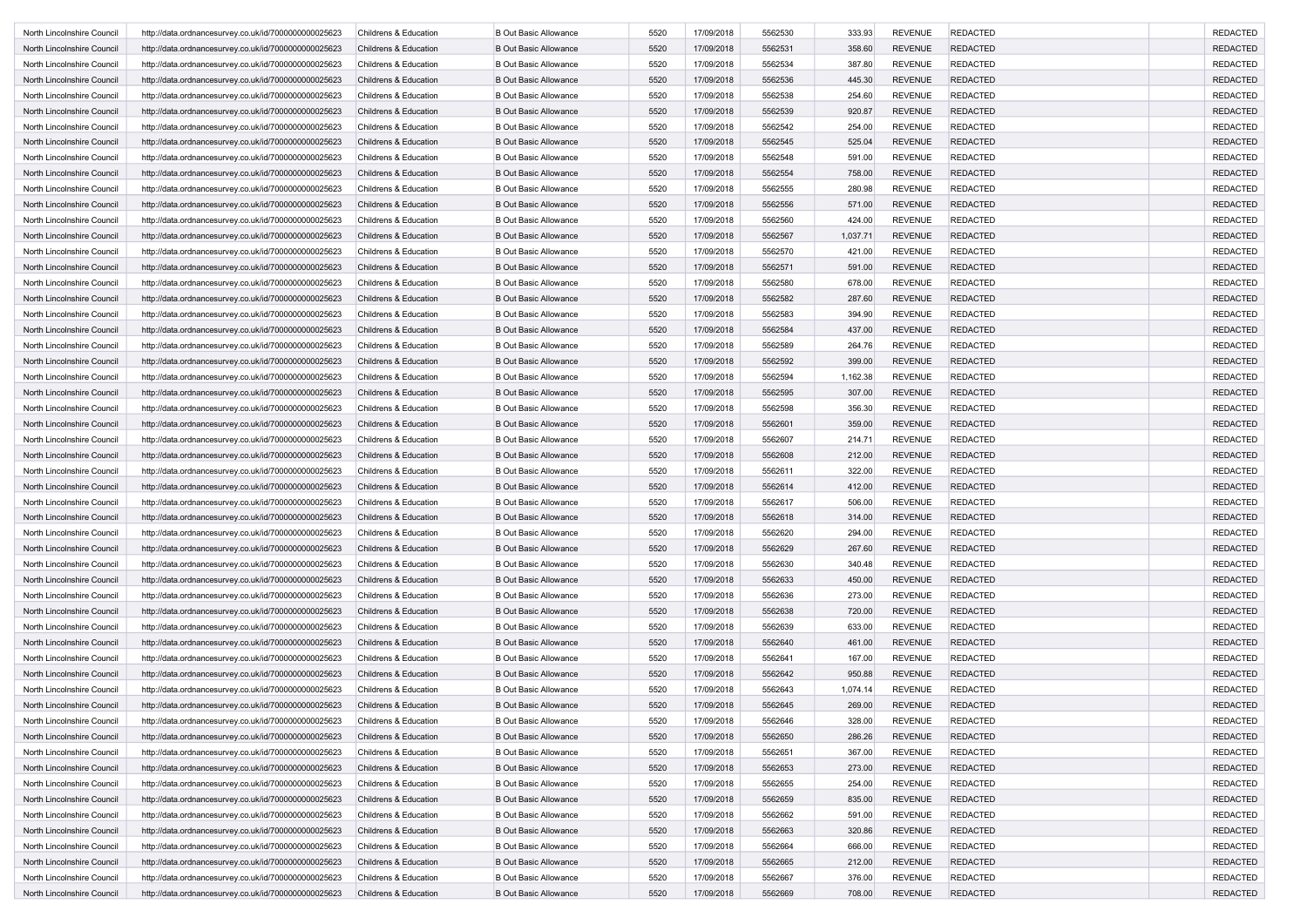| North Lincolnshire Council | http://data.ordnancesurvey.co.uk/id/7000000000025623 | Childrens & Education | <b>B Out Basic Allowance</b> | 5520 | 17/09/2018 | 5562673 | 416.00   | <b>REVENUE</b> | <b>REDACTED</b> | <b>REDACTED</b> |
|----------------------------|------------------------------------------------------|-----------------------|------------------------------|------|------------|---------|----------|----------------|-----------------|-----------------|
| North Lincolnshire Council | http://data.ordnancesurvey.co.uk/id/7000000000025623 | Childrens & Education | <b>B Out Basic Allowance</b> | 5520 | 17/09/2018 | 5562677 | 267.60   | <b>REVENUE</b> | <b>REDACTED</b> | <b>REDACTED</b> |
| North Lincolnshire Council | http://data.ordnancesurvey.co.uk/id/7000000000025623 | Childrens & Education | <b>B Out Basic Allowance</b> | 5520 | 17/09/2018 | 5562678 | 212.00   | <b>REVENUE</b> | <b>REDACTED</b> | <b>REDACTED</b> |
| North Lincolnshire Council | http://data.ordnancesurvey.co.uk/id/7000000000025623 | Childrens & Education | <b>B Out Basic Allowance</b> | 5520 | 17/09/2018 | 5562679 | 489.20   | <b>REVENUE</b> | <b>REDACTED</b> | <b>REDACTED</b> |
| North Lincolnshire Council | http://data.ordnancesurvey.co.uk/id/7000000000025623 | Childrens & Education | <b>B Out Basic Allowance</b> | 5520 | 17/09/2018 | 5562681 | 254.00   | <b>REVENUE</b> | <b>REDACTED</b> | <b>REDACTED</b> |
| North Lincolnshire Council | http://data.ordnancesurvey.co.uk/id/7000000000025623 | Childrens & Education | <b>B Out Basic Allowance</b> | 5520 | 17/09/2018 | 5562683 | 307.00   | <b>REVENUE</b> | <b>REDACTED</b> | <b>REDACTED</b> |
| North Lincolnshire Council | http://data.ordnancesurvey.co.uk/id/7000000000025623 | Childrens & Education | <b>B Out Basic Allowance</b> | 5520 | 17/09/2018 | 5562692 | 260.00   | <b>REVENUE</b> | <b>REDACTED</b> | <b>REDACTED</b> |
| North Lincolnshire Council | http://data.ordnancesurvey.co.uk/id/7000000000025623 | Childrens & Education | <b>B Out Basic Allowance</b> | 5520 | 17/09/2018 | 5562694 | 307.00   | <b>REVENUE</b> | <b>REDACTED</b> | <b>REDACTED</b> |
| North Lincolnshire Council | http://data.ordnancesurvey.co.uk/id/7000000000025623 | Childrens & Education | <b>B Out Basic Allowance</b> | 5520 | 17/09/2018 | 5562696 | 754.57   | <b>REVENUE</b> | <b>REDACTED</b> | <b>REDACTED</b> |
| North Lincolnshire Council | http://data.ordnancesurvey.co.uk/id/7000000000025623 | Childrens & Education | <b>B Out Basic Allowance</b> | 5520 | 17/09/2018 | 5562697 | 260.00   | <b>REVENUE</b> | <b>REDACTED</b> | <b>REDACTED</b> |
| North Lincolnshire Council | http://data.ordnancesurvey.co.uk/id/7000000000025623 | Childrens & Education | <b>B Out Basic Allowance</b> | 5520 | 17/09/2018 | 5562699 | 273.00   | <b>REVENUE</b> | <b>REDACTED</b> | <b>REDACTED</b> |
| North Lincolnshire Council |                                                      |                       | <b>B Out Basic Allowance</b> | 5520 | 17/09/2018 | 5562700 | 1,123.57 | <b>REVENUE</b> | <b>REDACTED</b> | <b>REDACTED</b> |
| North Lincolnshire Council | http://data.ordnancesurvey.co.uk/id/7000000000025623 | Childrens & Education | <b>B Out Basic Allowance</b> |      | 17/09/2018 | 5562701 |          | <b>REVENUE</b> | <b>REDACTED</b> |                 |
|                            | http://data.ordnancesurvey.co.uk/id/7000000000025623 | Childrens & Education |                              | 5520 |            |         | 260.00   |                |                 | <b>REDACTED</b> |
| North Lincolnshire Council | http://data.ordnancesurvey.co.uk/id/7000000000025623 | Childrens & Education | <b>B Out Basic Allowance</b> | 5520 | 17/09/2018 | 5562702 | 260.00   | <b>REVENUE</b> | <b>REDACTED</b> | <b>REDACTED</b> |
| North Lincolnshire Council | http://data.ordnancesurvey.co.uk/id/7000000000025623 | Childrens & Education | <b>B Out Basic Allowance</b> | 5520 | 17/09/2018 | 5562705 | 501.00   | <b>REVENUE</b> | <b>REDACTED</b> | <b>REDACTED</b> |
| North Lincolnshire Council | http://data.ordnancesurvey.co.uk/id/7000000000025623 | Childrens & Education | <b>B Out Basic Allowance</b> | 5520 | 17/09/2018 | 5562711 | 385.62   | <b>REVENUE</b> | <b>REDACTED</b> | <b>REDACTED</b> |
| North Lincolnshire Council | http://data.ordnancesurvey.co.uk/id/7000000000025623 | Childrens & Education | <b>B Out Basic Allowance</b> | 5520 | 17/09/2018 | 5562712 | 318.14   | <b>REVENUE</b> | <b>REDACTED</b> | <b>REDACTED</b> |
| North Lincolnshire Council | http://data.ordnancesurvey.co.uk/id/7000000000025623 | Childrens & Education | <b>B Out Basic Allowance</b> | 5520 | 24/09/2018 | 5566510 | 685.60   | <b>REVENUE</b> | <b>REDACTED</b> | <b>REDACTED</b> |
| North Lincolnshire Council | http://data.ordnancesurvey.co.uk/id/7000000000025623 | Childrens & Education | <b>B Out Basic Allowance</b> | 5520 | 24/09/2018 | 5566513 | 608.00   | <b>REVENUE</b> | <b>REDACTED</b> | <b>REDACTED</b> |
| North Lincolnshire Council | http://data.ordnancesurvey.co.uk/id/7000000000025623 | Childrens & Education | <b>B Out Basic Allowance</b> | 5520 | 24/09/2018 | 5566515 | 574.00   | <b>REVENUE</b> | <b>REDACTED</b> | <b>REDACTED</b> |
| North Lincolnshire Council | http://data.ordnancesurvey.co.uk/id/7000000000025623 | Childrens & Education | <b>B Out Basic Allowance</b> | 5520 | 24/09/2018 | 5566516 | 266.56   | <b>REVENUE</b> | <b>REDACTED</b> | <b>REDACTED</b> |
| North Lincolnshire Council | http://data.ordnancesurvey.co.uk/id/7000000000025623 | Childrens & Education | <b>B Out Basic Allowance</b> | 5520 | 24/09/2018 | 5566517 | 598.86   | <b>REVENUE</b> | <b>REDACTED</b> | <b>REDACTED</b> |
| North Lincolnshire Council | http://data.ordnancesurvey.co.uk/id/7000000000025623 | Childrens & Education | <b>B Out Basic Allowance</b> | 5520 | 24/09/2018 | 5566518 | 615.38   | <b>REVENUE</b> | <b>REDACTED</b> | <b>REDACTED</b> |
| North Lincolnshire Council | http://data.ordnancesurvey.co.uk/id/7000000000025623 | Childrens & Education | <b>B Out Basic Allowance</b> | 5520 | 24/09/2018 | 5566521 | 254.00   | <b>REVENUE</b> | <b>REDACTED</b> | <b>REDACTED</b> |
| North Lincolnshire Council | http://data.ordnancesurvey.co.uk/id/7000000000025623 | Childrens & Education | <b>B Out Basic Allowance</b> | 5520 | 24/09/2018 | 5566524 | 314.57   | <b>REVENUE</b> | <b>REDACTED</b> | <b>REDACTED</b> |
| North Lincolnshire Council | http://data.ordnancesurvey.co.uk/id/7000000000025623 | Childrens & Education | <b>B Out Basic Allowance</b> | 5520 | 24/09/2018 | 5566526 | 546.00   | <b>REVENUE</b> | <b>REDACTED</b> | <b>REDACTED</b> |
| North Lincolnshire Council | http://data.ordnancesurvey.co.uk/id/7000000000025623 | Childrens & Education | <b>B Out Basic Allowance</b> | 5520 | 24/09/2018 | 5566528 | 807.38   | <b>REVENUE</b> | <b>REDACTED</b> | <b>REDACTED</b> |
| North Lincolnshire Council | http://data.ordnancesurvey.co.uk/id/7000000000025623 | Childrens & Education | <b>B Out Basic Allowance</b> | 5520 | 24/09/2018 | 5566530 | 301.30   | <b>REVENUE</b> | <b>REDACTED</b> | <b>REDACTED</b> |
| North Lincolnshire Council | http://data.ordnancesurvey.co.uk/id/7000000000025623 | Childrens & Education | <b>B Out Basic Allowance</b> | 5520 | 24/09/2018 | 5566531 | 192.85   | <b>REVENUE</b> | <b>REDACTED</b> | <b>REDACTED</b> |
| North Lincolnshire Council | http://data.ordnancesurvey.co.uk/id/7000000000025623 | Childrens & Education | <b>B Out Basic Allowance</b> | 5520 | 24/09/2018 | 5566534 | 758.00   | <b>REVENUE</b> | <b>REDACTED</b> | <b>REDACTED</b> |
| North Lincolnshire Council | http://data.ordnancesurvey.co.uk/id/7000000000025623 | Childrens & Education | <b>B Out Basic Allowance</b> | 5520 | 24/09/2018 | 5566539 | 380.23   | <b>REVENUE</b> | <b>REDACTED</b> | <b>REDACTED</b> |
| North Lincolnshire Council | http://data.ordnancesurvey.co.uk/id/7000000000025623 | Childrens & Education | <b>B Out Basic Allowance</b> | 5520 | 24/09/2018 | 5566540 | 254.00   | <b>REVENUE</b> | <b>REDACTED</b> | <b>REDACTED</b> |
| North Lincolnshire Council | http://data.ordnancesurvey.co.uk/id/7000000000025623 | Childrens & Education | <b>B Out Basic Allowance</b> | 5520 | 24/09/2018 | 5566541 | 505.90   | <b>REVENUE</b> | <b>REDACTED</b> | <b>REDACTED</b> |
| North Lincolnshire Council | http://data.ordnancesurvey.co.uk/id/7000000000025623 | Childrens & Education | <b>B Out Basic Allowance</b> | 5520 | 24/09/2018 | 5566546 | 314.00   | <b>REVENUE</b> | <b>REDACTED</b> | <b>REDACTED</b> |
| North Lincolnshire Council | http://data.ordnancesurvey.co.uk/id/7000000000025623 | Childrens & Education | <b>B Out Basic Allowance</b> | 5520 | 24/09/2018 | 5566547 | 256.55   | <b>REVENUE</b> | <b>REDACTED</b> | <b>REDACTED</b> |
| North Lincolnshire Council | http://data.ordnancesurvey.co.uk/id/7000000000025623 | Childrens & Education | <b>B Out Basic Allowance</b> | 5520 | 24/09/2018 | 5566548 | 478.30   | <b>REVENUE</b> | <b>REDACTED</b> | <b>REDACTED</b> |
| North Lincolnshire Council | http://data.ordnancesurvey.co.uk/id/7000000000025623 | Childrens & Education | <b>B Out Basic Allowance</b> | 5520 | 24/09/2018 | 5566551 | 312.92   | <b>REVENUE</b> | <b>REDACTED</b> | <b>REDACTED</b> |
| North Lincolnshire Council |                                                      | Childrens & Education | <b>B Out Basic Allowance</b> |      | 24/09/2018 | 5566552 |          | <b>REVENUE</b> | <b>REDACTED</b> | <b>REDACTED</b> |
| North Lincolnshire Council | http://data.ordnancesurvey.co.uk/id/7000000000025623 |                       |                              | 5520 |            |         | 705.38   |                |                 |                 |
|                            | http://data.ordnancesurvey.co.uk/id/7000000000025623 | Childrens & Education | <b>B Out Basic Allowance</b> | 5520 | 24/09/2018 | 5566554 | 153.30   | <b>REVENUE</b> | <b>REDACTED</b> | <b>REDACTED</b> |
| North Lincolnshire Council | http://data.ordnancesurvey.co.uk/id/7000000000025623 | Childrens & Education | <b>B Out Basic Allowance</b> | 5520 | 24/09/2018 | 5566555 | 334.00   | <b>REVENUE</b> | <b>REDACTED</b> | <b>REDACTED</b> |
| North Lincolnshire Council | http://data.ordnancesurvey.co.uk/id/7000000000025623 | Childrens & Education | <b>B Out Basic Allowance</b> | 5520 | 24/09/2018 | 5566562 | 267.84   | <b>REVENUE</b> | <b>REDACTED</b> | <b>REDACTED</b> |
| North Lincolnshire Council | http://data.ordnancesurvey.co.uk/id/7000000000025623 | Childrens & Education | <b>B Out Basic Allowance</b> | 5520 | 24/09/2018 | 5566563 | 830.30   | <b>REVENUE</b> | <b>REDACTED</b> | <b>REDACTED</b> |
| North Lincolnshire Council | http://data.ordnancesurvey.co.uk/id/7000000000025623 | Childrens & Education | <b>B Out Basic Allowance</b> | 5520 | 24/09/2018 | 5566565 | 298.00   | <b>REVENUE</b> | <b>REDACTED</b> | <b>REDACTED</b> |
| North Lincolnshire Council | http://data.ordnancesurvey.co.uk/id/7000000000025623 | Childrens & Education | <b>B Out Basic Allowance</b> | 5520 | 24/09/2018 | 5566569 | 254.00   | <b>REVENUE</b> | <b>REDACTED</b> | <b>REDACTED</b> |
| North Lincolnshire Council | http://data.ordnancesurvey.co.uk/id/7000000000025623 | Childrens & Education | <b>B Out Basic Allowance</b> | 5520 | 24/09/2018 | 5566572 | 287.60   | REVENUE        | <b>REDACTED</b> | REDACTED        |
| North Lincolnshire Council | http://data.ordnancesurvey.co.uk/id/7000000000025623 | Childrens & Education | <b>B Out Basic Allowance</b> | 5520 | 24/09/2018 | 5566575 | 263.60   | <b>REVENUE</b> | <b>REDACTED</b> | REDACTED        |
| North Lincolnshire Council | http://data.ordnancesurvey.co.uk/id/7000000000025623 | Childrens & Education | <b>B Out Basic Allowance</b> | 5520 | 24/09/2018 | 5566577 | 675.88   | <b>REVENUE</b> | <b>REDACTED</b> | <b>REDACTED</b> |
| North Lincolnshire Council | http://data.ordnancesurvey.co.uk/id/7000000000025623 | Childrens & Education | <b>B Out Basic Allowance</b> | 5520 | 24/09/2018 | 5566578 | 463.00   | <b>REVENUE</b> | <b>REDACTED</b> | <b>REDACTED</b> |
| North Lincolnshire Council | http://data.ordnancesurvey.co.uk/id/7000000000025623 | Childrens & Education | <b>B Out Basic Allowance</b> | 5520 | 24/09/2018 | 5566582 | 267.60   | <b>REVENUE</b> | <b>REDACTED</b> | <b>REDACTED</b> |
| North Lincolnshire Council | http://data.ordnancesurvey.co.uk/id/7000000000025623 | Childrens & Education | <b>B Out Basic Allowance</b> | 5520 | 24/09/2018 | 5566583 | 250.30   | <b>REVENUE</b> | <b>REDACTED</b> | <b>REDACTED</b> |
| North Lincolnshire Council | http://data.ordnancesurvey.co.uk/id/7000000000025623 | Childrens & Education | <b>B Out Basic Allowance</b> | 5520 | 24/09/2018 | 5566584 | 333.93   | <b>REVENUE</b> | <b>REDACTED</b> | <b>REDACTED</b> |
| North Lincolnshire Council | http://data.ordnancesurvey.co.uk/id/7000000000025623 | Childrens & Education | <b>B Out Basic Allowance</b> | 5520 | 24/09/2018 | 5566585 | 358.60   | <b>REVENUE</b> | <b>REDACTED</b> | <b>REDACTED</b> |
| North Lincolnshire Council | http://data.ordnancesurvey.co.uk/id/7000000000025623 | Childrens & Education | <b>B Out Basic Allowance</b> | 5520 | 24/09/2018 | 5566588 | 398.09   | <b>REVENUE</b> | <b>REDACTED</b> | <b>REDACTED</b> |
| North Lincolnshire Council | http://data.ordnancesurvey.co.uk/id/7000000000025623 | Childrens & Education | <b>B Out Basic Allowance</b> | 5520 | 24/09/2018 | 5566590 | 445.30   | <b>REVENUE</b> | <b>REDACTED</b> | <b>REDACTED</b> |
| North Lincolnshire Council | http://data.ordnancesurvey.co.uk/id/7000000000025623 | Childrens & Education | <b>B Out Basic Allowance</b> | 5520 | 24/09/2018 | 5566592 | 254.60   | <b>REVENUE</b> | <b>REDACTED</b> | <b>REDACTED</b> |
| North Lincolnshire Council | http://data.ordnancesurvey.co.uk/id/7000000000025623 | Childrens & Education | <b>B Out Basic Allowance</b> | 5520 | 24/09/2018 | 5566593 | 860.30   | REVENUE        | <b>REDACTED</b> | <b>REDACTED</b> |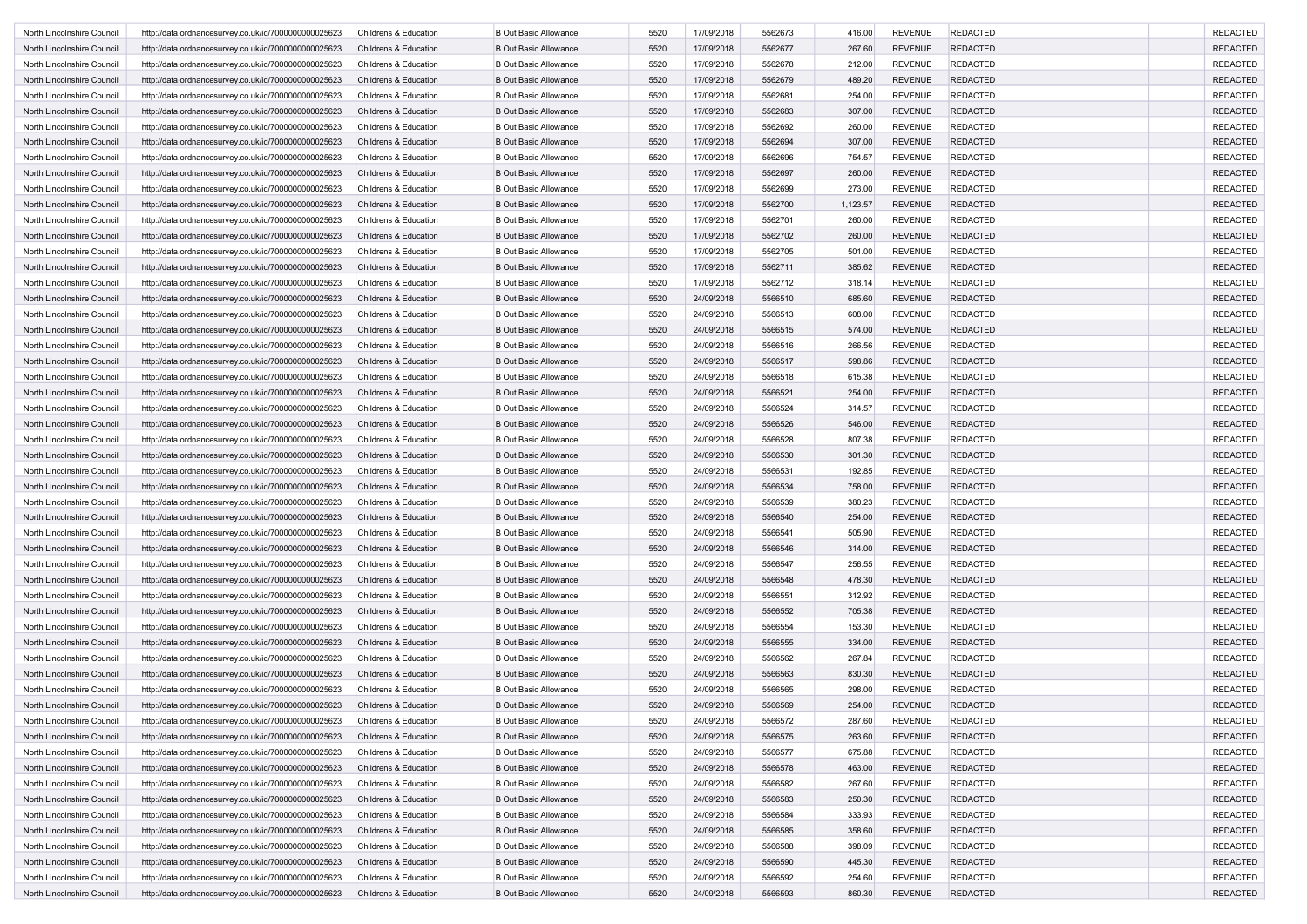| North Lincolnshire Council | http://data.ordnancesurvey.co.uk/id/7000000000025623 | Childrens & Education | <b>B Out Basic Allowance</b> | 5520 | 24/09/2018 | 5566596 | 254.00   | <b>REVENUE</b> | <b>REDACTED</b> | <b>REDACTED</b> |
|----------------------------|------------------------------------------------------|-----------------------|------------------------------|------|------------|---------|----------|----------------|-----------------|-----------------|
| North Lincolnshire Council | http://data.ordnancesurvey.co.uk/id/7000000000025623 | Childrens & Education | <b>B Out Basic Allowance</b> | 5520 | 24/09/2018 | 5566599 | 525.04   | <b>REVENUE</b> | <b>REDACTED</b> | <b>REDACTED</b> |
| North Lincolnshire Council | http://data.ordnancesurvey.co.uk/id/7000000000025623 | Childrens & Education | <b>B Out Basic Allowance</b> | 5520 | 24/09/2018 | 5566601 | 212.00   | <b>REVENUE</b> | <b>REDACTED</b> | <b>REDACTED</b> |
| North Lincolnshire Council | http://data.ordnancesurvey.co.uk/id/7000000000025623 | Childrens & Education | <b>B Out Basic Allowance</b> | 5520 | 24/09/2018 | 5566602 | 591.00   | <b>REVENUE</b> | <b>REDACTED</b> | <b>REDACTED</b> |
| North Lincolnshire Council | http://data.ordnancesurvey.co.uk/id/7000000000025623 | Childrens & Education | <b>B Out Basic Allowance</b> | 5520 | 24/09/2018 | 5566608 | 758.00   | <b>REVENUE</b> | <b>REDACTED</b> | <b>REDACTED</b> |
| North Lincolnshire Council | http://data.ordnancesurvey.co.uk/id/7000000000025623 | Childrens & Education | <b>B Out Basic Allowance</b> | 5520 | 24/09/2018 | 5566609 | 280.98   | <b>REVENUE</b> | <b>REDACTED</b> | <b>REDACTED</b> |
| North Lincolnshire Council | http://data.ordnancesurvey.co.uk/id/7000000000025623 | Childrens & Education | <b>B Out Basic Allowance</b> | 5520 | 24/09/2018 | 5566610 | 571.00   | <b>REVENUE</b> | <b>REDACTED</b> | <b>REDACTED</b> |
| North Lincolnshire Council | http://data.ordnancesurvey.co.uk/id/7000000000025623 | Childrens & Education | <b>B Out Basic Allowance</b> | 5520 | 24/09/2018 | 5566614 | 424.00   | <b>REVENUE</b> | <b>REDACTED</b> | <b>REDACTED</b> |
| North Lincolnshire Council | http://data.ordnancesurvey.co.uk/id/7000000000025623 | Childrens & Education | <b>B Out Basic Allowance</b> | 5520 | 24/09/2018 | 5566621 | 1,073.00 | <b>REVENUE</b> | <b>REDACTED</b> | <b>REDACTED</b> |
| North Lincolnshire Council | http://data.ordnancesurvey.co.uk/id/7000000000025623 | Childrens & Education | <b>B Out Basic Allowance</b> | 5520 | 24/09/2018 | 5566624 | 421.00   | <b>REVENUE</b> | <b>REDACTED</b> | <b>REDACTED</b> |
| North Lincolnshire Council | http://data.ordnancesurvey.co.uk/id/7000000000025623 | Childrens & Education | <b>B Out Basic Allowance</b> | 5520 | 24/09/2018 | 5566625 | 591.00   | <b>REVENUE</b> | <b>REDACTED</b> | <b>REDACTED</b> |
| North Lincolnshire Council |                                                      |                       | <b>B Out Basic Allowance</b> | 5520 | 24/09/2018 | 5566634 |          | <b>REVENUE</b> | <b>REDACTED</b> | <b>REDACTED</b> |
| North Lincolnshire Council | http://data.ordnancesurvey.co.uk/id/7000000000025623 | Childrens & Education |                              |      | 24/09/2018 | 5566636 | 678.00   | <b>REVENUE</b> | <b>REDACTED</b> |                 |
|                            | http://data.ordnancesurvey.co.uk/id/7000000000025623 | Childrens & Education | <b>B Out Basic Allowance</b> | 5520 |            |         | 287.60   |                |                 | <b>REDACTED</b> |
| North Lincolnshire Council | http://data.ordnancesurvey.co.uk/id/7000000000025623 | Childrens & Education | <b>B Out Basic Allowance</b> | 5520 | 24/09/2018 | 5566637 | 394.90   | <b>REVENUE</b> | <b>REDACTED</b> | <b>REDACTED</b> |
| North Lincolnshire Council | http://data.ordnancesurvey.co.uk/id/7000000000025623 | Childrens & Education | <b>B Out Basic Allowance</b> | 5520 | 24/09/2018 | 5566638 | 437.00   | <b>REVENUE</b> | <b>REDACTED</b> | <b>REDACTED</b> |
| North Lincolnshire Council | http://data.ordnancesurvey.co.uk/id/7000000000025623 | Childrens & Education | <b>B Out Basic Allowance</b> | 5520 | 24/09/2018 | 5566643 | 264.76   | <b>REVENUE</b> | <b>REDACTED</b> | <b>REDACTED</b> |
| North Lincolnshire Council | http://data.ordnancesurvey.co.uk/id/7000000000025623 | Childrens & Education | <b>B Out Basic Allowance</b> | 5520 | 24/09/2018 | 5566646 | 399.00   | <b>REVENUE</b> | <b>REDACTED</b> | <b>REDACTED</b> |
| North Lincolnshire Council | http://data.ordnancesurvey.co.uk/id/7000000000025623 | Childrens & Education | <b>B Out Basic Allowance</b> | 5520 | 24/09/2018 | 5566648 | 1,374.38 | <b>REVENUE</b> | <b>REDACTED</b> | <b>REDACTED</b> |
| North Lincolnshire Council | http://data.ordnancesurvey.co.uk/id/7000000000025623 | Childrens & Education | <b>B Out Basic Allowance</b> | 5520 | 24/09/2018 | 5566649 | 307.00   | <b>REVENUE</b> | <b>REDACTED</b> | <b>REDACTED</b> |
| North Lincolnshire Council | http://data.ordnancesurvey.co.uk/id/7000000000025623 | Childrens & Education | <b>B Out Basic Allowance</b> | 5520 | 24/09/2018 | 5566652 | 356.30   | <b>REVENUE</b> | <b>REDACTED</b> | <b>REDACTED</b> |
| North Lincolnshire Council | http://data.ordnancesurvey.co.uk/id/7000000000025623 | Childrens & Education | <b>B Out Basic Allowance</b> | 5520 | 24/09/2018 | 5566655 | 359.00   | <b>REVENUE</b> | <b>REDACTED</b> | <b>REDACTED</b> |
| North Lincolnshire Council | http://data.ordnancesurvey.co.uk/id/7000000000025623 | Childrens & Education | <b>B Out Basic Allowance</b> | 5520 | 24/09/2018 | 5566661 | 286.26   | <b>REVENUE</b> | <b>REDACTED</b> | <b>REDACTED</b> |
| North Lincolnshire Council | http://data.ordnancesurvey.co.uk/id/7000000000025623 | Childrens & Education | <b>B Out Basic Allowance</b> | 5520 | 24/09/2018 | 5566665 | 322.00   | <b>REVENUE</b> | <b>REDACTED</b> | <b>REDACTED</b> |
| North Lincolnshire Council | http://data.ordnancesurvey.co.uk/id/7000000000025623 | Childrens & Education | <b>B Out Basic Allowance</b> | 5520 | 24/09/2018 | 5566671 | 287.72   | <b>REVENUE</b> | <b>REDACTED</b> | <b>REDACTED</b> |
| North Lincolnshire Council | http://data.ordnancesurvey.co.uk/id/7000000000025623 | Childrens & Education | <b>B Out Basic Allowance</b> | 5520 | 24/09/2018 | 5566672 | 506.00   | <b>REVENUE</b> | <b>REDACTED</b> | <b>REDACTED</b> |
| North Lincolnshire Council | http://data.ordnancesurvey.co.uk/id/7000000000025623 | Childrens & Education | <b>B Out Basic Allowance</b> | 5520 | 24/09/2018 | 5566673 | 314.00   | <b>REVENUE</b> | <b>REDACTED</b> | <b>REDACTED</b> |
| North Lincolnshire Council | http://data.ordnancesurvey.co.uk/id/7000000000025623 | Childrens & Education | <b>B Out Basic Allowance</b> | 5520 | 24/09/2018 | 5566684 | 267.60   | <b>REVENUE</b> | <b>REDACTED</b> | <b>REDACTED</b> |
| North Lincolnshire Council | http://data.ordnancesurvey.co.uk/id/7000000000025623 | Childrens & Education | <b>B Out Basic Allowance</b> | 5520 | 24/09/2018 | 5566685 | 340.48   | <b>REVENUE</b> | <b>REDACTED</b> | <b>REDACTED</b> |
| North Lincolnshire Council | http://data.ordnancesurvey.co.uk/id/7000000000025623 | Childrens & Education | <b>B Out Basic Allowance</b> | 5520 | 24/09/2018 | 5566686 | 130.00   | <b>REVENUE</b> | <b>REDACTED</b> | <b>REDACTED</b> |
| North Lincolnshire Council | http://data.ordnancesurvey.co.uk/id/7000000000025623 | Childrens & Education | <b>B Out Basic Allowance</b> | 5520 | 24/09/2018 | 5566688 | 450.00   | <b>REVENUE</b> | <b>REDACTED</b> | <b>REDACTED</b> |
| North Lincolnshire Council | http://data.ordnancesurvey.co.uk/id/7000000000025623 | Childrens & Education | <b>B Out Basic Allowance</b> | 5520 | 24/09/2018 | 5566691 | 273.00   | <b>REVENUE</b> | <b>REDACTED</b> | <b>REDACTED</b> |
| North Lincolnshire Council | http://data.ordnancesurvey.co.uk/id/7000000000025623 | Childrens & Education | <b>B Out Basic Allowance</b> | 5520 | 24/09/2018 | 5566693 | 720.00   | <b>REVENUE</b> | <b>REDACTED</b> | <b>REDACTED</b> |
| North Lincolnshire Council | http://data.ordnancesurvey.co.uk/id/7000000000025623 | Childrens & Education | <b>B Out Basic Allowance</b> | 5520 | 24/09/2018 | 5566694 | 633.00   | <b>REVENUE</b> | <b>REDACTED</b> | <b>REDACTED</b> |
| North Lincolnshire Council | http://data.ordnancesurvey.co.uk/id/7000000000025623 | Childrens & Education | <b>B Out Basic Allowance</b> | 5520 | 24/09/2018 | 5566695 | 608.00   | <b>REVENUE</b> | <b>REDACTED</b> | <b>REDACTED</b> |
| North Lincolnshire Council | http://data.ordnancesurvey.co.uk/id/7000000000025623 | Childrens & Education | <b>B Out Basic Allowance</b> | 5520 | 24/09/2018 | 5566696 | 167.00   | <b>REVENUE</b> | <b>REDACTED</b> | <b>REDACTED</b> |
| North Lincolnshire Council | http://data.ordnancesurvey.co.uk/id/7000000000025623 | Childrens & Education | <b>B Out Basic Allowance</b> | 5520 | 24/09/2018 | 5566697 | 950.88   | <b>REVENUE</b> | <b>REDACTED</b> | <b>REDACTED</b> |
| North Lincolnshire Council | http://data.ordnancesurvey.co.uk/id/7000000000025623 | Childrens & Education | <b>B Out Basic Allowance</b> | 5520 | 24/09/2018 | 5566698 | 421.00   | <b>REVENUE</b> | <b>REDACTED</b> | <b>REDACTED</b> |
| North Lincolnshire Council | http://data.ordnancesurvey.co.uk/id/7000000000025623 | Childrens & Education | <b>B Out Basic Allowance</b> | 5520 | 24/09/2018 | 5566700 | 269.00   | <b>REVENUE</b> | <b>REDACTED</b> | <b>REDACTED</b> |
| North Lincolnshire Council | http://data.ordnancesurvey.co.uk/id/7000000000025623 | Childrens & Education | <b>B Out Basic Allowance</b> | 5520 | 24/09/2018 | 5566701 | 328.00   | <b>REVENUE</b> | <b>REDACTED</b> | <b>REDACTED</b> |
| North Lincolnshire Council | http://data.ordnancesurvey.co.uk/id/7000000000025623 | Childrens & Education | <b>B Out Basic Allowance</b> | 5520 | 24/09/2018 | 5566705 | 214.71   | <b>REVENUE</b> | <b>REDACTED</b> | <b>REDACTED</b> |
| North Lincolnshire Council | http://data.ordnancesurvey.co.uk/id/7000000000025623 | Childrens & Education | <b>B Out Basic Allowance</b> | 5520 | 24/09/2018 | 5566706 | 397.29   | <b>REVENUE</b> | <b>REDACTED</b> | <b>REDACTED</b> |
|                            |                                                      |                       |                              |      |            |         |          |                |                 |                 |
| North Lincolnshire Council | http://data.ordnancesurvey.co.uk/id/7000000000025623 | Childrens & Education | <b>B Out Basic Allowance</b> | 5520 | 24/09/2018 | 5566708 | 273.00   | <b>REVENUE</b> | <b>REDACTED</b> | <b>REDACTED</b> |
| North Lincolnshire Council | http://data.ordnancesurvey.co.uk/id/7000000000025623 | Childrens & Education | <b>B Out Basic Allowance</b> | 5520 | 24/09/2018 | 5566710 | 290.29   | <b>REVENUE</b> | <b>REDACTED</b> | <b>REDACTED</b> |
| North Lincolnshire Council | http://data.ordnancesurvey.co.uk/id/7000000000025623 | Childrens & Education | <b>B Out Basic Allowance</b> | 5520 | 24/09/2018 | 5566714 | 501.00   | <b>REVENUE</b> | <b>REDACTED</b> | <b>REDACTED</b> |
| North Lincolnshire Council | http://data.ordnancesurvey.co.uk/id/7000000000025623 | Childrens & Education | <b>B Out Basic Allowance</b> | 5520 | 24/09/2018 | 5566717 | 591.00   | REVENUE        | <b>REDACTED</b> | REDACTED        |
| North Lincolnshire Council | http://data.ordnancesurvey.co.uk/id/7000000000025623 | Childrens & Education | <b>B Out Basic Allowance</b> | 5520 | 24/09/2018 | 5566719 | 666.00   | <b>REVENUE</b> | <b>REDACTED</b> | REDACTED        |
| North Lincolnshire Council | http://data.ordnancesurvey.co.uk/id/7000000000025623 | Childrens & Education | <b>B Out Basic Allowance</b> | 5520 | 24/09/2018 | 5566720 | 212.00   | <b>REVENUE</b> | <b>REDACTED</b> | <b>REDACTED</b> |
| North Lincolnshire Council | http://data.ordnancesurvey.co.uk/id/7000000000025623 | Childrens & Education | <b>B Out Basic Allowance</b> | 5520 | 24/09/2018 | 5566722 | 376.00   | <b>REVENUE</b> | <b>REDACTED</b> | <b>REDACTED</b> |
| North Lincolnshire Council | http://data.ordnancesurvey.co.uk/id/7000000000025623 | Childrens & Education | <b>B Out Basic Allowance</b> | 5520 | 24/09/2018 | 5566724 | 708.00   | <b>REVENUE</b> | <b>REDACTED</b> | <b>REDACTED</b> |
| North Lincolnshire Council | http://data.ordnancesurvey.co.uk/id/7000000000025623 | Childrens & Education | <b>B Out Basic Allowance</b> | 5520 | 24/09/2018 | 5566727 | 416.00   | <b>REVENUE</b> | <b>REDACTED</b> | <b>REDACTED</b> |
| North Lincolnshire Council | http://data.ordnancesurvey.co.uk/id/7000000000025623 | Childrens & Education | <b>B Out Basic Allowance</b> | 5520 | 24/09/2018 | 5566731 | 267.60   | <b>REVENUE</b> | <b>REDACTED</b> | <b>REDACTED</b> |
| North Lincolnshire Council | http://data.ordnancesurvey.co.uk/id/7000000000025623 | Childrens & Education | <b>B Out Basic Allowance</b> | 5520 | 24/09/2018 | 5566732 | 212.00   | <b>REVENUE</b> | <b>REDACTED</b> | <b>REDACTED</b> |
| North Lincolnshire Council | http://data.ordnancesurvey.co.uk/id/7000000000025623 | Childrens & Education | <b>B Out Basic Allowance</b> | 5520 | 24/09/2018 | 5566733 | 489.20   | <b>REVENUE</b> | <b>REDACTED</b> | <b>REDACTED</b> |
| North Lincolnshire Council | http://data.ordnancesurvey.co.uk/id/7000000000025623 | Childrens & Education | <b>B Out Basic Allowance</b> | 5520 | 24/09/2018 | 5566735 | 254.00   | <b>REVENUE</b> | <b>REDACTED</b> | <b>REDACTED</b> |
| North Lincolnshire Council | http://data.ordnancesurvey.co.uk/id/7000000000025623 | Childrens & Education | <b>B Out Basic Allowance</b> | 5520 | 24/09/2018 | 5566737 | 307.00   | <b>REVENUE</b> | <b>REDACTED</b> | <b>REDACTED</b> |
| North Lincolnshire Council | http://data.ordnancesurvey.co.uk/id/7000000000025623 | Childrens & Education | <b>B Out Basic Allowance</b> | 5520 | 24/09/2018 | 5566739 | 356.60   | REVENUE        | <b>REDACTED</b> | <b>REDACTED</b> |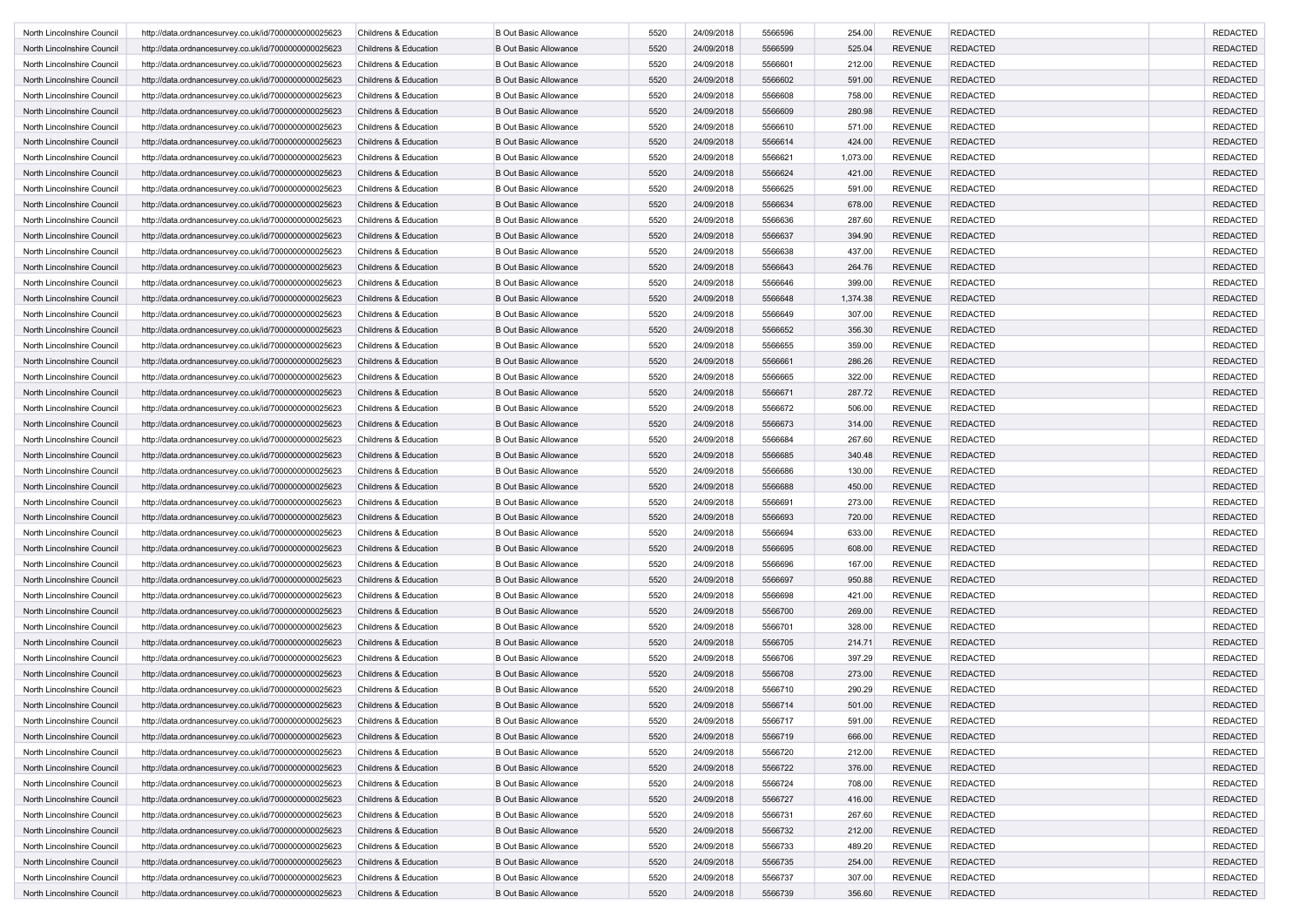| North Lincolnshire Council | http://data.ordnancesurvey.co.uk/id/7000000000025623                                                         | Childrens & Education            | <b>B Out Basic Allowance</b>                               | 5520         | 24/09/2018 | 5566746 | 260.00 | <b>REVENUE</b>                   | <b>REDACTED</b>                    | <b>REDACTED</b> |
|----------------------------|--------------------------------------------------------------------------------------------------------------|----------------------------------|------------------------------------------------------------|--------------|------------|---------|--------|----------------------------------|------------------------------------|-----------------|
| North Lincolnshire Council | http://data.ordnancesurvey.co.uk/id/7000000000025623                                                         | Childrens & Education            | <b>B Out Basic Allowance</b>                               | 5520         | 24/09/2018 | 5566747 | 307.00 | <b>REVENUE</b>                   | <b>REDACTED</b>                    | <b>REDACTED</b> |
| North Lincolnshire Council | http://data.ordnancesurvey.co.uk/id/7000000000025623                                                         | Childrens & Education            | <b>B Out Basic Allowance</b>                               | 5520         | 24/09/2018 | 5566749 | 614.00 | <b>REVENUE</b>                   | <b>REDACTED</b>                    | <b>REDACTED</b> |
| North Lincolnshire Council | http://data.ordnancesurvey.co.uk/id/7000000000025623                                                         | Childrens & Education            | <b>B Out Basic Allowance</b>                               | 5520         | 24/09/2018 | 5566750 | 260.00 | <b>REVENUE</b>                   | <b>REDACTED</b>                    | <b>REDACTED</b> |
| North Lincolnshire Council | http://data.ordnancesurvey.co.uk/id/7000000000025623                                                         | Childrens & Education            | <b>B Out Basic Allowance</b>                               | 5520         | 24/09/2018 | 5566752 | 273.00 | <b>REVENUE</b>                   | <b>REDACTED</b>                    | <b>REDACTED</b> |
| North Lincolnshire Council | http://data.ordnancesurvey.co.uk/id/7000000000025623                                                         | Childrens & Education            | <b>B Out Basic Allowance</b>                               | 5520         | 24/09/2018 | 5566753 | 273.00 | <b>REVENUE</b>                   | <b>REDACTED</b>                    | <b>REDACTED</b> |
| North Lincolnshire Council | http://data.ordnancesurvey.co.uk/id/7000000000025623                                                         | Childrens & Education            | <b>B Out Basic Allowance</b>                               | 5520         | 24/09/2018 | 5566754 | 260.00 | <b>REVENUE</b>                   | <b>REDACTED</b>                    | <b>REDACTED</b> |
| North Lincolnshire Council | http://data.ordnancesurvey.co.uk/id/7000000000025623                                                         | Childrens & Education            | <b>B Out Basic Allowance</b>                               | 5520         | 24/09/2018 | 5566755 | 260.00 | <b>REVENUE</b>                   | <b>REDACTED</b>                    | <b>REDACTED</b> |
| North Lincolnshire Council | http://data.ordnancesurvey.co.uk/id/7000000000025623                                                         | Childrens & Education            | <b>B Out Basic Allowance</b>                               | 5520         | 24/09/2018 | 5566757 | 267.71 | <b>REVENUE</b>                   | <b>REDACTED</b>                    | <b>REDACTED</b> |
| North Lincolnshire Council | http://data.ordnancesurvey.co.uk/id/7000000000025623                                                         | Childrens & Education            | <b>B Out Basic Allowance</b>                               | 5520         | 24/09/2018 | 5566758 | 666.95 | <b>REVENUE</b>                   | <b>REDACTED</b>                    | <b>REDACTED</b> |
| North Lincolnshire Council | http://data.ordnancesurvey.co.uk/id/7000000000025623                                                         | <b>Childrens &amp; Education</b> | <b>B Out Basic Allowance</b>                               | 5520         | 24/09/2018 | 5566764 | 385.62 | <b>REVENUE</b>                   | <b>REDACTED</b>                    | <b>REDACTED</b> |
| North Lincolnshire Council | http://data.ordnancesurvey.co.uk/id/7000000000025623                                                         | Childrens & Education            | <b>B Out Basic Allowance</b>                               | 5520         | 24/09/2018 | 5566765 | 318.14 | <b>REVENUE</b>                   | <b>REDACTED</b>                    | <b>REDACTED</b> |
| North Lincolnshire Council | http://data.ordnancesurvey.co.uk/id/7000000000025623                                                         | Childrens & Education            | <b>Client Related Costs</b>                                | 5534         | 03/09/2018 | 5556595 | 22.31  | <b>REVENUE</b>                   | <b>REDACTED</b>                    | <b>REDACTED</b> |
| North Lincolnshire Council | http://data.ordnancesurvey.co.uk/id/7000000000025623                                                         | Childrens & Education            | <b>Client Related Costs</b>                                | 5534         | 03/09/2018 | 5556598 | 100.00 | <b>REVENUE</b>                   | <b>REDACTED</b>                    | <b>REDACTED</b> |
| North Lincolnshire Council | http://data.ordnancesurvey.co.uk/id/7000000000025623                                                         | Childrens & Education            | <b>Client Related Costs</b>                                | 5534         | 03/09/2018 | 5556600 | 310.00 | <b>REVENUE</b>                   | <b>REDACTED</b>                    | <b>REDACTED</b> |
| North Lincolnshire Council | http://data.ordnancesurvey.co.uk/id/7000000000025623                                                         | Childrens & Education            | <b>Client Related Costs</b>                                | 5534         | 03/09/2018 | 5556601 | 172.31 | <b>REVENUE</b>                   | <b>REDACTED</b>                    | <b>REDACTED</b> |
| North Lincolnshire Council | http://data.ordnancesurvey.co.uk/id/7000000000025623                                                         | Childrens & Education            | <b>Client Related Costs</b>                                | 5534         | 03/09/2018 | 5556603 | 65.17  | <b>REVENUE</b>                   | <b>REDACTED</b>                    | <b>REDACTED</b> |
| North Lincolnshire Council | http://data.ordnancesurvey.co.uk/id/7000000000025623                                                         | Childrens & Education            | <b>Client Related Costs</b>                                | 5534         | 03/09/2018 | 5556604 | 12.31  | <b>REVENUE</b>                   | <b>REDACTED</b>                    | <b>REDACTED</b> |
| North Lincolnshire Council | http://data.ordnancesurvey.co.uk/id/7000000000025623                                                         | Childrens & Education            | <b>Client Related Costs</b>                                | 5534         | 03/09/2018 | 5556611 | 120.00 | <b>REVENUE</b>                   | <b>REDACTED</b>                    | <b>REDACTED</b> |
| North Lincolnshire Council | http://data.ordnancesurvey.co.uk/id/7000000000025623                                                         | Childrens & Education            | <b>Client Related Costs</b>                                | 5534         | 03/09/2018 | 5556612 | 190.00 | <b>REVENUE</b>                   | <b>REDACTED</b>                    | <b>REDACTED</b> |
| North Lincolnshire Council | http://data.ordnancesurvey.co.uk/id/7000000000025623                                                         | Childrens & Education            | <b>Client Related Costs</b>                                | 5534         | 03/09/2018 | 5556614 | 105.17 | <b>REVENUE</b>                   | <b>REDACTED</b>                    | <b>REDACTED</b> |
| North Lincolnshire Council | http://data.ordnancesurvey.co.uk/id/7000000000025623                                                         | Childrens & Education            | <b>Client Related Costs</b>                                | 5534         | 03/09/2018 | 5556620 | 262.31 | <b>REVENUE</b>                   | <b>REDACTED</b>                    | <b>REDACTED</b> |
| North Lincolnshire Council | http://data.ordnancesurvey.co.uk/id/7000000000025623                                                         | Childrens & Education            | <b>Client Related Costs</b>                                | 5534         | 03/09/2018 | 5556626 | 20.00  | <b>REVENUE</b>                   | <b>REDACTED</b>                    | <b>REDACTED</b> |
| North Lincolnshire Council | http://data.ordnancesurvey.co.uk/id/7000000000025623                                                         | Childrens & Education            | <b>Client Related Costs</b>                                | 5534         | 03/09/2018 | 5556632 | 22.31  | <b>REVENUE</b>                   | <b>REDACTED</b>                    | <b>REDACTED</b> |
| North Lincolnshire Council |                                                                                                              | Childrens & Education            | <b>Client Related Costs</b>                                | 5534         | 03/09/2018 | 5556634 | 60.00  | <b>REVENUE</b>                   | <b>REDACTED</b>                    | <b>REDACTED</b> |
| North Lincolnshire Council | http://data.ordnancesurvey.co.uk/id/7000000000025623<br>http://data.ordnancesurvey.co.uk/id/7000000000025623 | Childrens & Education            | <b>Client Related Costs</b>                                | 5534         | 03/09/2018 | 5556638 | 50.00  | <b>REVENUE</b>                   | <b>REDACTED</b>                    | <b>REDACTED</b> |
| North Lincolnshire Council |                                                                                                              |                                  | <b>Client Related Costs</b>                                | 5534         | 03/09/2018 | 5556649 |        | <b>REVENUE</b>                   | <b>REDACTED</b>                    | <b>REDACTED</b> |
| North Lincolnshire Council | http://data.ordnancesurvey.co.uk/id/7000000000025623                                                         | Childrens & Education            |                                                            | 5534         |            |         | 208.52 |                                  |                                    | <b>REDACTED</b> |
|                            | http://data.ordnancesurvey.co.uk/id/7000000000025623                                                         | Childrens & Education            | <b>Client Related Costs</b><br><b>Client Related Costs</b> |              | 03/09/2018 | 5556656 | 99.45  | <b>REVENUE</b><br><b>REVENUE</b> | <b>REDACTED</b><br><b>REDACTED</b> |                 |
| North Lincolnshire Council | http://data.ordnancesurvey.co.uk/id/7000000000025623                                                         | Childrens & Education            |                                                            | 5534         | 03/09/2018 | 5556663 | 21.43  |                                  |                                    | <b>REDACTED</b> |
| North Lincolnshire Council | http://data.ordnancesurvey.co.uk/id/7000000000025623                                                         | Childrens & Education            | <b>Client Related Costs</b>                                | 5534<br>5534 | 03/09/2018 | 5556679 | 17.14  | <b>REVENUE</b>                   | <b>REDACTED</b>                    | <b>REDACTED</b> |
| North Lincolnshire Council | http://data.ordnancesurvey.co.uk/id/7000000000025623                                                         | Childrens & Education            | <b>Client Related Costs</b>                                | 5534         | 03/09/2018 | 5556688 | 50.00  | <b>REVENUE</b>                   | <b>REDACTED</b>                    | <b>REDACTED</b> |
| North Lincolnshire Council | http://data.ordnancesurvey.co.uk/id/7000000000025623                                                         | Childrens & Education            | <b>Client Related Costs</b>                                |              | 03/09/2018 | 5556694 | 120.00 | <b>REVENUE</b>                   | <b>REDACTED</b>                    | <b>REDACTED</b> |
| North Lincolnshire Council | http://data.ordnancesurvey.co.uk/id/7000000000025623                                                         | Childrens & Education            | <b>Client Related Costs</b>                                | 5534         | 03/09/2018 | 5556696 | 130.00 | <b>REVENUE</b>                   | <b>REDACTED</b>                    | <b>REDACTED</b> |
| North Lincolnshire Council | http://data.ordnancesurvey.co.uk/id/7000000000025623                                                         | Childrens & Education            | <b>Client Related Costs</b>                                | 5534         | 03/09/2018 | 5556700 | 80.00  | <b>REVENUE</b>                   | <b>REDACTED</b>                    | <b>REDACTED</b> |
| North Lincolnshire Council | http://data.ordnancesurvey.co.uk/id/7000000000025623                                                         | Childrens & Education            | <b>Client Related Costs</b>                                | 5534         | 03/09/2018 | 5556707 | 120.00 | <b>REVENUE</b>                   | <b>REDACTED</b>                    | <b>REDACTED</b> |
| North Lincolnshire Council | http://data.ordnancesurvey.co.uk/id/7000000000025623                                                         | Childrens & Education            | <b>Client Related Costs</b>                                | 5534         | 03/09/2018 | 5556710 | 20.00  | <b>REVENUE</b>                   | <b>REDACTED</b>                    | <b>REDACTED</b> |
| North Lincolnshire Council | http://data.ordnancesurvey.co.uk/id/7000000000025623                                                         | Childrens & Education            | <b>Client Related Costs</b>                                | 5534         | 03/09/2018 | 5556711 | 61.43  | <b>REVENUE</b>                   | <b>REDACTED</b>                    | <b>REDACTED</b> |
| North Lincolnshire Council | http://data.ordnancesurvey.co.uk/id/7000000000025623                                                         | Childrens & Education            | <b>Client Related Costs</b>                                | 5534         | 03/09/2018 | 5556720 | 50.00  | <b>REVENUE</b>                   | <b>REDACTED</b>                    | <b>REDACTED</b> |
| North Lincolnshire Council | http://data.ordnancesurvey.co.uk/id/7000000000025623                                                         | Childrens & Education            | <b>Client Related Costs</b>                                | 5534         | 03/09/2018 | 5556734 | 80.00  | <b>REVENUE</b>                   | <b>REDACTED</b>                    | <b>REDACTED</b> |
| North Lincolnshire Council | http://data.ordnancesurvey.co.uk/id/7000000000025623                                                         | Childrens & Education            | <b>Client Related Costs</b>                                | 5534         | 03/09/2018 | 5556741 | 40.00  | <b>REVENUE</b>                   | <b>REDACTED</b>                    | <b>REDACTED</b> |
| North Lincolnshire Council | http://data.ordnancesurvey.co.uk/id/7000000000025623                                                         | Childrens & Education            | <b>Client Related Costs</b>                                | 5534         | 03/09/2018 | 5556747 | 90.00  | <b>REVENUE</b>                   | <b>REDACTED</b>                    | <b>REDACTED</b> |
| North Lincolnshire Council | http://data.ordnancesurvey.co.uk/id/7000000000025623                                                         | Childrens & Education            | <b>Client Related Costs</b>                                | 5534         | 03/09/2018 | 5556748 | 95.00  | <b>REVENUE</b>                   | <b>REDACTED</b>                    | <b>REDACTED</b> |
| North Lincolnshire Council | http://data.ordnancesurvey.co.uk/id/7000000000025623                                                         | Childrens & Education            | <b>Client Related Costs</b>                                | 5534         | 03/09/2018 | 5556753 | 20.00  | <b>REVENUE</b>                   | <b>REDACTED</b>                    | <b>REDACTED</b> |
| North Lincolnshire Council | http://data.ordnancesurvey.co.uk/id/7000000000025623                                                         | Childrens & Education            | <b>Client Related Costs</b>                                | 5534         | 03/09/2018 | 5556758 | 10.00  | <b>REVENUE</b>                   | <b>REDACTED</b>                    | <b>REDACTED</b> |
| North Lincolnshire Council | http://data.ordnancesurvey.co.uk/id/7000000000025623                                                         | Childrens & Education            | <b>Client Related Costs</b>                                | 5534         | 03/09/2018 | 5556759 | 80.00  | REVENUE                          | <b>REDACTED</b>                    | REDACTED        |
| North Lincolnshire Council | http://data.ordnancesurvey.co.uk/id/7000000000025623                                                         | Childrens & Education            | <b>Client Related Costs</b>                                | 5534         | 03/09/2018 | 5556780 | 152.31 | <b>REVENUE</b>                   | <b>REDACTED</b>                    | <b>REDACTED</b> |
| North Lincolnshire Council | http://data.ordnancesurvey.co.uk/id/7000000000025623                                                         | Childrens & Education            | <b>Client Related Costs</b>                                | 5534         | 03/09/2018 | 5556781 | 152.31 | <b>REVENUE</b>                   | <b>REDACTED</b>                    | <b>REDACTED</b> |
| North Lincolnshire Council | http://data.ordnancesurvey.co.uk/id/7000000000025623                                                         | Childrens & Education            | <b>Client Related Costs</b>                                | 5534         | 03/09/2018 | 5556782 | 12.31  | <b>REVENUE</b>                   | <b>REDACTED</b>                    | <b>REDACTED</b> |
| North Lincolnshire Council | http://data.ordnancesurvey.co.uk/id/7000000000025623                                                         | Childrens & Education            | <b>Client Related Costs</b>                                | 5534         | 03/09/2018 | 5556784 | 112.31 | <b>REVENUE</b>                   | <b>REDACTED</b>                    | <b>REDACTED</b> |
| North Lincolnshire Council | http://data.ordnancesurvey.co.uk/id/7000000000025623                                                         | Childrens & Education            | <b>Client Related Costs</b>                                | 5534         | 03/09/2018 | 5556785 | 171.43 | <b>REVENUE</b>                   | <b>REDACTED</b>                    | <b>REDACTED</b> |
| North Lincolnshire Council | http://data.ordnancesurvey.co.uk/id/7000000000025623                                                         | Childrens & Education            | <b>Client Related Costs</b>                                | 5534         | 03/09/2018 | 5556796 | 34.28  | <b>REVENUE</b>                   | <b>REDACTED</b>                    | <b>REDACTED</b> |
| North Lincolnshire Council | http://data.ordnancesurvey.co.uk/id/7000000000025623                                                         | Childrens & Education            | <b>Client Related Costs</b>                                | 5534         | 03/09/2018 | 5556800 | 170.00 | <b>REVENUE</b>                   | <b>REDACTED</b>                    | <b>REDACTED</b> |
| North Lincolnshire Council | http://data.ordnancesurvey.co.uk/id/7000000000025623                                                         | Childrens & Education            | <b>Client Related Costs</b>                                | 5534         | 03/09/2018 | 5556803 | 50.00  | <b>REVENUE</b>                   | <b>REDACTED</b>                    | <b>REDACTED</b> |
| North Lincolnshire Council | http://data.ordnancesurvey.co.uk/id/7000000000025623                                                         | Childrens & Education            | <b>Client Related Costs</b>                                | 5534         | 03/09/2018 | 5556805 | 200.00 | <b>REVENUE</b>                   | <b>REDACTED</b>                    | <b>REDACTED</b> |
| North Lincolnshire Council | http://data.ordnancesurvey.co.uk/id/7000000000025623                                                         | Childrens & Education            | <b>Client Related Costs</b>                                | 5534         | 03/09/2018 | 5556806 | 40.00  | <b>REVENUE</b>                   | <b>REDACTED</b>                    | <b>REDACTED</b> |
| North Lincolnshire Council | http://data.ordnancesurvey.co.uk/id/7000000000025623                                                         | Childrens & Education            | <b>Client Related Costs</b>                                | 5534         | 03/09/2018 | 5556808 | 60.00  | REVENUE                          | <b>REDACTED</b>                    | <b>REDACTED</b> |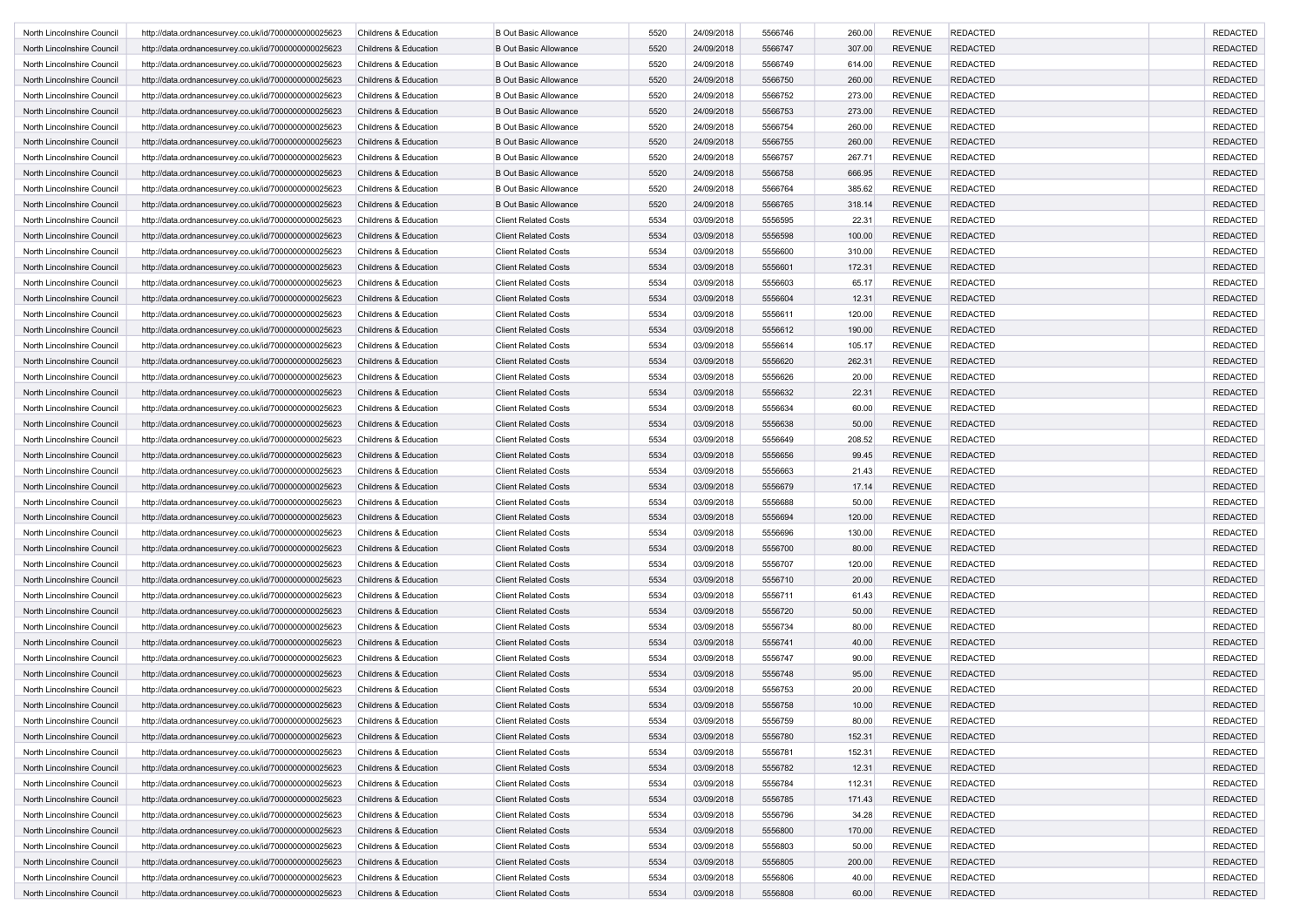| North Lincolnshire Council | http://data.ordnancesurvey.co.uk/id/7000000000025623                                                         | Childrens & Education            | <b>Client Related Costs</b> | 5534 | 03/09/2018 | 5556809 | 40.00  | <b>REVENUE</b> | <b>REDACTED</b> | <b>REDACTED</b> |
|----------------------------|--------------------------------------------------------------------------------------------------------------|----------------------------------|-----------------------------|------|------------|---------|--------|----------------|-----------------|-----------------|
| North Lincolnshire Council | http://data.ordnancesurvey.co.uk/id/7000000000025623                                                         | Childrens & Education            | <b>Client Related Costs</b> | 5534 | 03/09/2018 | 5556811 | 40.00  | <b>REVENUE</b> | <b>REDACTED</b> | <b>REDACTED</b> |
| North Lincolnshire Council | http://data.ordnancesurvey.co.uk/id/7000000000025623                                                         | Childrens & Education            | <b>Client Related Costs</b> | 5534 | 03/09/2018 | 5556816 | 17.14  | <b>REVENUE</b> | <b>REDACTED</b> | <b>REDACTED</b> |
| North Lincolnshire Council | http://data.ordnancesurvey.co.uk/id/7000000000025623                                                         | Childrens & Education            | <b>Client Related Costs</b> | 5534 | 03/09/2018 | 5556818 | 40.00  | <b>REVENUE</b> | <b>REDACTED</b> | <b>REDACTED</b> |
| North Lincolnshire Council | http://data.ordnancesurvey.co.uk/id/7000000000025623                                                         | Childrens & Education            | <b>Client Related Costs</b> | 5534 | 03/09/2018 | 5556822 | 60.00  | <b>REVENUE</b> | <b>REDACTED</b> | <b>REDACTED</b> |
| North Lincolnshire Council | http://data.ordnancesurvey.co.uk/id/7000000000025623                                                         | Childrens & Education            | <b>Client Related Costs</b> | 5534 | 03/09/2018 | 5556838 | 538.19 | <b>REVENUE</b> | <b>REDACTED</b> | <b>REDACTED</b> |
| North Lincolnshire Council | http://data.ordnancesurvey.co.uk/id/7000000000025623                                                         | Childrens & Education            | <b>Client Related Costs</b> | 5534 | 03/09/2018 | 5556847 | 484.02 | <b>REVENUE</b> | <b>REDACTED</b> | <b>REDACTED</b> |
| North Lincolnshire Council | http://data.ordnancesurvey.co.uk/id/7000000000025623                                                         | Childrens & Education            | <b>Client Related Costs</b> | 5534 | 05/09/2018 | 5557221 | 363.92 | <b>REVENUE</b> | <b>REDACTED</b> | <b>REDACTED</b> |
| North Lincolnshire Council | http://data.ordnancesurvey.co.uk/id/7000000000025623                                                         | Childrens & Education            | <b>Client Related Costs</b> | 5534 | 10/09/2018 | 5559214 | 22.31  | <b>REVENUE</b> | <b>REDACTED</b> | <b>REDACTED</b> |
| North Lincolnshire Council | http://data.ordnancesurvey.co.uk/id/7000000000025623                                                         | Childrens & Education            | <b>Client Related Costs</b> | 5534 | 10/09/2018 | 5559217 | 100.00 | <b>REVENUE</b> | <b>REDACTED</b> | <b>REDACTED</b> |
| North Lincolnshire Council | http://data.ordnancesurvey.co.uk/id/7000000000025623                                                         | Childrens & Education            | <b>Client Related Costs</b> | 5534 | 10/09/2018 | 5559219 | 251.10 | <b>REVENUE</b> | <b>REDACTED</b> | <b>REDACTED</b> |
| North Lincolnshire Council | http://data.ordnancesurvey.co.uk/id/7000000000025623                                                         | Childrens & Education            | <b>Client Related Costs</b> | 5534 | 10/09/2018 | 5559221 | 62.31  | <b>REVENUE</b> | <b>REDACTED</b> | <b>REDACTED</b> |
| North Lincolnshire Council | http://data.ordnancesurvey.co.uk/id/7000000000025623                                                         | Childrens & Education            | <b>Client Related Costs</b> | 5534 | 10/09/2018 | 5559222 | 12.31  | <b>REVENUE</b> | <b>REDACTED</b> | <b>REDACTED</b> |
| North Lincolnshire Council | http://data.ordnancesurvey.co.uk/id/7000000000025623                                                         | Childrens & Education            | <b>Client Related Costs</b> | 5534 | 10/09/2018 | 5559229 | 62.86  | <b>REVENUE</b> | <b>REDACTED</b> | <b>REDACTED</b> |
| North Lincolnshire Council | http://data.ordnancesurvey.co.uk/id/7000000000025623                                                         | Childrens & Education            | <b>Client Related Costs</b> | 5534 | 10/09/2018 | 5559230 | 190.00 | <b>REVENUE</b> | <b>REDACTED</b> | <b>REDACTED</b> |
| North Lincolnshire Council | http://data.ordnancesurvey.co.uk/id/7000000000025623                                                         | Childrens & Education            | <b>Client Related Costs</b> | 5534 | 10/09/2018 | 5559232 | 323.67 | <b>REVENUE</b> | <b>REDACTED</b> | <b>REDACTED</b> |
| North Lincolnshire Council | http://data.ordnancesurvey.co.uk/id/7000000000025623                                                         | Childrens & Education            | <b>Client Related Costs</b> | 5534 | 10/09/2018 | 5559235 | 271.45 | <b>REVENUE</b> | <b>REDACTED</b> | <b>REDACTED</b> |
| North Lincolnshire Council | http://data.ordnancesurvey.co.uk/id/7000000000025623                                                         | Childrens & Education            | <b>Client Related Costs</b> | 5534 | 10/09/2018 | 5559238 | 262.31 | <b>REVENUE</b> | <b>REDACTED</b> | <b>REDACTED</b> |
| North Lincolnshire Council | http://data.ordnancesurvey.co.uk/id/7000000000025623                                                         | Childrens & Education            | <b>Client Related Costs</b> | 5534 | 10/09/2018 | 5559244 | 20.00  | <b>REVENUE</b> | <b>REDACTED</b> | <b>REDACTED</b> |
| North Lincolnshire Council | http://data.ordnancesurvey.co.uk/id/7000000000025623                                                         | Childrens & Education            | <b>Client Related Costs</b> | 5534 | 10/09/2018 | 5559250 | 2.31   | <b>REVENUE</b> | <b>REDACTED</b> | <b>REDACTED</b> |
| North Lincolnshire Council | http://data.ordnancesurvey.co.uk/id/7000000000025623                                                         | Childrens & Education            | <b>Client Related Costs</b> | 5534 | 10/09/2018 | 5559252 | 60.00  | <b>REVENUE</b> | <b>REDACTED</b> | <b>REDACTED</b> |
| North Lincolnshire Council | http://data.ordnancesurvey.co.uk/id/7000000000025623                                                         | Childrens & Education            | <b>Client Related Costs</b> | 5534 | 10/09/2018 | 5559256 | 50.00  | <b>REVENUE</b> | <b>REDACTED</b> | <b>REDACTED</b> |
| North Lincolnshire Council | http://data.ordnancesurvey.co.uk/id/7000000000025623                                                         | Childrens & Education            | <b>Client Related Costs</b> | 5534 | 10/09/2018 | 5559267 | 120.00 | <b>REVENUE</b> | <b>REDACTED</b> | <b>REDACTED</b> |
| North Lincolnshire Council | http://data.ordnancesurvey.co.uk/id/7000000000025623                                                         | Childrens & Education            | <b>Client Related Costs</b> | 5534 | 10/09/2018 | 5559274 | 62.31  | <b>REVENUE</b> | <b>REDACTED</b> | <b>REDACTED</b> |
| North Lincolnshire Council | http://data.ordnancesurvey.co.uk/id/7000000000025623                                                         | Childrens & Education            | <b>Client Related Costs</b> | 5534 | 10/09/2018 | 5559281 | 15.71  | <b>REVENUE</b> | <b>REDACTED</b> | <b>REDACTED</b> |
| North Lincolnshire Council | http://data.ordnancesurvey.co.uk/id/7000000000025623                                                         | Childrens & Education            | <b>Client Related Costs</b> | 5534 | 10/09/2018 | 5559306 | 50.00  | <b>REVENUE</b> | <b>REDACTED</b> | <b>REDACTED</b> |
| North Lincolnshire Council | http://data.ordnancesurvey.co.uk/id/7000000000025623                                                         | Childrens & Education            | <b>Client Related Costs</b> | 5534 | 10/09/2018 | 5559312 | 120.00 | <b>REVENUE</b> | <b>REDACTED</b> | <b>REDACTED</b> |
| North Lincolnshire Council | http://data.ordnancesurvey.co.uk/id/7000000000025623                                                         | Childrens & Education            | <b>Client Related Costs</b> | 5534 | 10/09/2018 | 5559314 | 130.00 | <b>REVENUE</b> | <b>REDACTED</b> | <b>REDACTED</b> |
| North Lincolnshire Council | http://data.ordnancesurvey.co.uk/id/7000000000025623                                                         | Childrens & Education            | <b>Client Related Costs</b> | 5534 | 10/09/2018 | 5559318 | 80.50  | <b>REVENUE</b> | <b>REDACTED</b> | <b>REDACTED</b> |
| North Lincolnshire Council | http://data.ordnancesurvey.co.uk/id/7000000000025623                                                         | Childrens & Education            | <b>Client Related Costs</b> | 5534 | 10/09/2018 | 5559325 | 120.00 | <b>REVENUE</b> | <b>REDACTED</b> | <b>REDACTED</b> |
| North Lincolnshire Council | http://data.ordnancesurvey.co.uk/id/7000000000025623                                                         | Childrens & Education            | <b>Client Related Costs</b> | 5534 | 10/09/2018 | 5559328 | 20.00  | <b>REVENUE</b> | <b>REDACTED</b> | <b>REDACTED</b> |
| North Lincolnshire Council | http://data.ordnancesurvey.co.uk/id/7000000000025623                                                         | Childrens & Education            | <b>Client Related Costs</b> | 5534 | 10/09/2018 | 5559329 | 318.57 | <b>REVENUE</b> | <b>REDACTED</b> | <b>REDACTED</b> |
| North Lincolnshire Council | http://data.ordnancesurvey.co.uk/id/7000000000025623                                                         | Childrens & Education            | <b>Client Related Costs</b> | 5534 | 10/09/2018 | 5559338 | 50.00  | <b>REVENUE</b> | <b>REDACTED</b> | <b>REDACTED</b> |
| North Lincolnshire Council | http://data.ordnancesurvey.co.uk/id/7000000000025623                                                         | Childrens & Education            | <b>Client Related Costs</b> | 5534 | 10/09/2018 | 5559352 | 80.00  | <b>REVENUE</b> | <b>REDACTED</b> | <b>REDACTED</b> |
| North Lincolnshire Council | http://data.ordnancesurvey.co.uk/id/7000000000025623                                                         | Childrens & Education            | <b>Client Related Costs</b> | 5534 | 10/09/2018 | 5559359 | 40.00  | <b>REVENUE</b> | <b>REDACTED</b> | <b>REDACTED</b> |
| North Lincolnshire Council | http://data.ordnancesurvey.co.uk/id/7000000000025623                                                         | <b>Childrens &amp; Education</b> | <b>Client Related Costs</b> | 5534 | 10/09/2018 | 5559365 | 62.86  | <b>REVENUE</b> | <b>REDACTED</b> | <b>REDACTED</b> |
| North Lincolnshire Council | http://data.ordnancesurvey.co.uk/id/7000000000025623                                                         | Childrens & Education            | <b>Client Related Costs</b> | 5534 | 10/09/2018 | 5559376 | 10.00  | <b>REVENUE</b> | <b>REDACTED</b> | <b>REDACTED</b> |
| North Lincolnshire Council | http://data.ordnancesurvey.co.uk/id/7000000000025623                                                         | Childrens & Education            | <b>Client Related Costs</b> | 5534 | 10/09/2018 | 5559377 | 80.00  | <b>REVENUE</b> | <b>REDACTED</b> | <b>REDACTED</b> |
| North Lincolnshire Council | http://data.ordnancesurvey.co.uk/id/7000000000025623                                                         | Childrens & Education            | <b>Client Related Costs</b> | 5534 | 10/09/2018 | 5559396 | 49.44  | <b>REVENUE</b> | <b>REDACTED</b> | <b>REDACTED</b> |
| North Lincolnshire Council | http://data.ordnancesurvey.co.uk/id/7000000000025623                                                         | Childrens & Education            | <b>Client Related Costs</b> | 5534 | 10/09/2018 | 5559397 | 660.31 | <b>REVENUE</b> | <b>REDACTED</b> | <b>REDACTED</b> |
| North Lincolnshire Council | http://data.ordnancesurvey.co.uk/id/7000000000025623                                                         | Childrens & Education            | <b>Client Related Costs</b> | 5534 | 10/09/2018 | 5559398 | 152.31 | <b>REVENUE</b> | <b>REDACTED</b> | <b>REDACTED</b> |
| North Lincolnshire Council | http://data.ordnancesurvey.co.uk/id/7000000000025623                                                         | Childrens & Education            | <b>Client Related Costs</b> | 5534 | 10/09/2018 | 5559399 | 12.31  | <b>REVENUE</b> | <b>REDACTED</b> | <b>REDACTED</b> |
| North Lincolnshire Council | http://data.ordnancesurvey.co.uk/id/7000000000025623                                                         | Childrens & Education            | <b>Client Related Costs</b> | 5534 | 10/09/2018 | 5559401 | 152.59 | <b>REVENUE</b> | <b>REDACTED</b> | <b>REDACTED</b> |
| North Lincolnshire Council | http://data.ordnancesurvey.co.uk/id/7000000000025623                                                         | Childrens & Education            | <b>Client Related Costs</b> | 5534 | 10/09/2018 | 5559402 | 74.00  | <b>REVENUE</b> | <b>REDACTED</b> | <b>REDACTED</b> |
| North Lincolnshire Council | http://data.ordnancesurvey.co.uk/id/7000000000025623                                                         | Childrens & Education            | <b>Client Related Costs</b> | 5534 | 10/09/2018 | 5559409 | 47.14  | REVENUE        | <b>REDACTED</b> | REDACTED        |
| North Lincolnshire Council | http://data.ordnancesurvey.co.uk/id/7000000000025623                                                         | Childrens & Education            | <b>Client Related Costs</b> | 5534 | 10/09/2018 | 5559414 | 40.00  | REVENUE        | <b>REDACTED</b> | <b>REDACTED</b> |
| North Lincolnshire Council | http://data.ordnancesurvey.co.uk/id/7000000000025623                                                         | Childrens & Education            | <b>Client Related Costs</b> | 5534 | 10/09/2018 | 5559418 | 170.00 | <b>REVENUE</b> | <b>REDACTED</b> | <b>REDACTED</b> |
| North Lincolnshire Council | http://data.ordnancesurvey.co.uk/id/7000000000025623                                                         | Childrens & Education            | <b>Client Related Costs</b> | 5534 | 10/09/2018 | 5559421 | 70.00  | <b>REVENUE</b> | <b>REDACTED</b> | <b>REDACTED</b> |
| North Lincolnshire Council | http://data.ordnancesurvey.co.uk/id/7000000000025623                                                         | Childrens & Education            | <b>Client Related Costs</b> | 5534 | 10/09/2018 | 5559422 | 85.71  | <b>REVENUE</b> | <b>REDACTED</b> | <b>REDACTED</b> |
| North Lincolnshire Council | http://data.ordnancesurvey.co.uk/id/7000000000025623                                                         | Childrens & Education            | <b>Client Related Costs</b> | 5534 | 10/09/2018 | 5559423 | 200.00 | <b>REVENUE</b> | <b>REDACTED</b> | <b>REDACTED</b> |
| North Lincolnshire Council | http://data.ordnancesurvey.co.uk/id/7000000000025623                                                         | Childrens & Education            | <b>Client Related Costs</b> | 5534 | 10/09/2018 | 5559424 | 40.00  | <b>REVENUE</b> | <b>REDACTED</b> | <b>REDACTED</b> |
| North Lincolnshire Council | http://data.ordnancesurvey.co.uk/id/7000000000025623                                                         | Childrens & Education            | <b>Client Related Costs</b> | 5534 | 10/09/2018 | 5559427 | 40.00  | <b>REVENUE</b> | <b>REDACTED</b> | <b>REDACTED</b> |
| North Lincolnshire Council | http://data.ordnancesurvey.co.uk/id/7000000000025623                                                         | Childrens & Education            | <b>Client Related Costs</b> | 5534 | 10/09/2018 | 5559429 | 156.70 | <b>REVENUE</b> | <b>REDACTED</b> | <b>REDACTED</b> |
| North Lincolnshire Council | http://data.ordnancesurvey.co.uk/id/7000000000025623                                                         | Childrens & Education            | <b>Client Related Costs</b> | 5534 | 10/09/2018 | 5559438 | 40.00  | <b>REVENUE</b> | <b>REDACTED</b> | <b>REDACTED</b> |
| North Lincolnshire Council |                                                                                                              | Childrens & Education            | <b>Client Related Costs</b> | 5534 | 10/09/2018 | 5559441 | 60.00  | <b>REVENUE</b> | <b>REDACTED</b> | <b>REDACTED</b> |
| North Lincolnshire Council | http://data.ordnancesurvey.co.uk/id/7000000000025623<br>http://data.ordnancesurvey.co.uk/id/7000000000025623 | Childrens & Education            | <b>Client Related Costs</b> | 5534 | 10/09/2018 | 5559448 | 60.00  | REVENUE        | REDACTED        | <b>REDACTED</b> |
|                            |                                                                                                              |                                  |                             |      |            |         |        |                |                 |                 |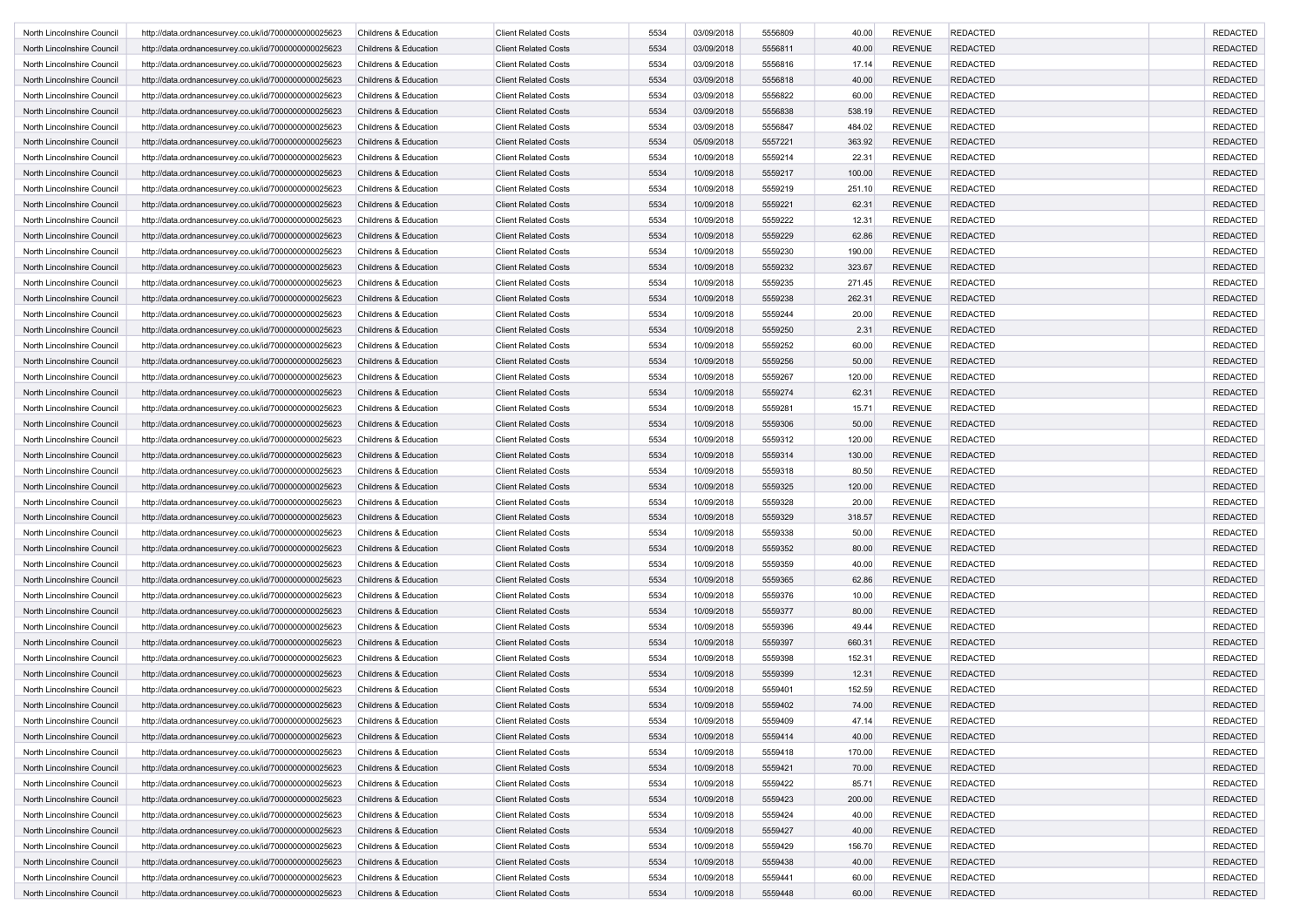| North Lincolnshire Council | http://data.ordnancesurvey.co.uk/id/7000000000025623 | Childrens & Education            | <b>Client Related Costs</b>                                | 5534 | 10/09/2018               | 5559454            | 113.09             | <b>REVENUE</b>                   | <b>REDACTED</b> |          | <b>REDACTED</b> |
|----------------------------|------------------------------------------------------|----------------------------------|------------------------------------------------------------|------|--------------------------|--------------------|--------------------|----------------------------------|-----------------|----------|-----------------|
| North Lincolnshire Council | http://data.ordnancesurvey.co.uk/id/7000000000025623 | Childrens & Education            | <b>Client Related Costs</b>                                | 5534 | 10/09/2018               | 5559464            | 325.88             | <b>REVENUE</b>                   | <b>REDACTED</b> |          | <b>REDACTED</b> |
| North Lincolnshire Council | http://data.ordnancesurvey.co.uk/id/7000000000025623 | Childrens & Education            | <b>Client Related Costs</b>                                | 5534 | 12/09/2018               | 5558592            | 310.45             | <b>REVENUE</b>                   | <b>REDACTED</b> | 07128156 | <b>REDACTED</b> |
| North Lincolnshire Council | http://data.ordnancesurvey.co.uk/id/7000000000025623 | Childrens & Education            | <b>Client Related Costs</b>                                | 5534 | 12/09/2018               | 5560501            | 363.92             | <b>REVENUE</b>                   | <b>REDACTED</b> |          | <b>REDACTED</b> |
| North Lincolnshire Council | http://data.ordnancesurvey.co.uk/id/7000000000025623 | Childrens & Education            | <b>Client Related Costs</b>                                | 5534 | 17/09/2018               | 5562457            | 22.31              | <b>REVENUE</b>                   | <b>REDACTED</b> |          | <b>REDACTED</b> |
| North Lincolnshire Council | http://data.ordnancesurvey.co.uk/id/7000000000025623 | Childrens & Education            | <b>Client Related Costs</b>                                | 5534 | 17/09/2018               | 5562460            | 100.00             | <b>REVENUE</b>                   | <b>REDACTED</b> |          | <b>REDACTED</b> |
| North Lincolnshire Council | http://data.ordnancesurvey.co.uk/id/7000000000025623 | Childrens & Education            | <b>Client Related Costs</b>                                | 5534 | 17/09/2018               | 5562462            | 172.31             | <b>REVENUE</b>                   | <b>REDACTED</b> |          | <b>REDACTED</b> |
| North Lincolnshire Council | http://data.ordnancesurvey.co.uk/id/7000000000025623 | Childrens & Education            | <b>Client Related Costs</b>                                | 5534 | 17/09/2018               | 5562464            | 62.31              | <b>REVENUE</b>                   | <b>REDACTED</b> |          | <b>REDACTED</b> |
| North Lincolnshire Council | http://data.ordnancesurvey.co.uk/id/7000000000025623 | Childrens & Education            | <b>Client Related Costs</b>                                | 5534 | 17/09/2018               | 5562465            | 12.31              | <b>REVENUE</b>                   | <b>REDACTED</b> |          | <b>REDACTED</b> |
| North Lincolnshire Council | http://data.ordnancesurvey.co.uk/id/7000000000025623 | Childrens & Education            | <b>Client Related Costs</b>                                | 5534 | 17/09/2018               | 5562468            | 528.57             | <b>REVENUE</b>                   | <b>REDACTED</b> |          | <b>REDACTED</b> |
| North Lincolnshire Council | http://data.ordnancesurvey.co.uk/id/7000000000025623 | Childrens & Education            | <b>Client Related Costs</b>                                | 5534 | 17/09/2018               | 5562473            | 190.00             | <b>REVENUE</b>                   | <b>REDACTED</b> |          | <b>REDACTED</b> |
| North Lincolnshire Council |                                                      | Childrens & Education            | <b>Client Related Costs</b>                                | 5534 | 17/09/2018               | 5562475            | 122.31             | <b>REVENUE</b>                   | <b>REDACTED</b> |          | <b>REDACTED</b> |
|                            | http://data.ordnancesurvey.co.uk/id/7000000000025623 |                                  | <b>Client Related Costs</b>                                | 5534 | 17/09/2018               | 5562480            |                    | <b>REVENUE</b>                   | <b>REDACTED</b> |          | <b>REDACTED</b> |
| North Lincolnshire Council | http://data.ordnancesurvey.co.uk/id/7000000000025623 | Childrens & Education            |                                                            |      |                          |                    | 262.31             |                                  |                 |          |                 |
| North Lincolnshire Council | http://data.ordnancesurvey.co.uk/id/7000000000025623 | Childrens & Education            | <b>Client Related Costs</b>                                | 5534 | 17/09/2018               | 5562486            | 20.00              | <b>REVENUE</b>                   | <b>REDACTED</b> |          | <b>REDACTED</b> |
| North Lincolnshire Council | http://data.ordnancesurvey.co.uk/id/7000000000025623 | Childrens & Education            | <b>Client Related Costs</b>                                | 5534 | 17/09/2018               | 5562492            | 2.31               | <b>REVENUE</b>                   | <b>REDACTED</b> |          | <b>REDACTED</b> |
| North Lincolnshire Council | http://data.ordnancesurvey.co.uk/id/7000000000025623 | Childrens & Education            | <b>Client Related Costs</b>                                | 5534 | 17/09/2018               | 5562494            | 60.00              | <b>REVENUE</b>                   | <b>REDACTED</b> |          | <b>REDACTED</b> |
| North Lincolnshire Council | http://data.ordnancesurvey.co.uk/id/7000000000025623 | Childrens & Education            | <b>Client Related Costs</b>                                | 5534 | 17/09/2018               | 5562498            | 50.00              | <b>REVENUE</b>                   | <b>REDACTED</b> |          | <b>REDACTED</b> |
| North Lincolnshire Council | http://data.ordnancesurvey.co.uk/id/7000000000025623 | Childrens & Education            | <b>Client Related Costs</b>                                | 5534 | 17/09/2018               | 5562509            | 85.71              | <b>REVENUE</b>                   | <b>REDACTED</b> |          | <b>REDACTED</b> |
| North Lincolnshire Council | http://data.ordnancesurvey.co.uk/id/7000000000025623 | Childrens & Education            | <b>Client Related Costs</b>                                | 5534 | 17/09/2018               | 5562523            | 10.00              | <b>REVENUE</b>                   | <b>REDACTED</b> |          | <b>REDACTED</b> |
| North Lincolnshire Council | http://data.ordnancesurvey.co.uk/id/7000000000025623 | Childrens & Education            | <b>Client Related Costs</b>                                | 5534 | 17/09/2018               | 5562539            | 5.71               | <b>REVENUE</b>                   | <b>REDACTED</b> |          | <b>REDACTED</b> |
| North Lincolnshire Council | http://data.ordnancesurvey.co.uk/id/7000000000025623 | Childrens & Education            | <b>Client Related Costs</b>                                | 5534 | 17/09/2018               | 5562545            | 270.79             | <b>REVENUE</b>                   | <b>REDACTED</b> |          | <b>REDACTED</b> |
| North Lincolnshire Council | http://data.ordnancesurvey.co.uk/id/7000000000025623 | Childrens & Education            | <b>Client Related Costs</b>                                | 5534 | 17/09/2018               | 5562548            | 50.00              | <b>REVENUE</b>                   | <b>REDACTED</b> |          | <b>REDACTED</b> |
| North Lincolnshire Council | http://data.ordnancesurvey.co.uk/id/7000000000025623 | Childrens & Education            | <b>Client Related Costs</b>                                | 5534 | 17/09/2018               | 5562554            | 120.00             | <b>REVENUE</b>                   | <b>REDACTED</b> |          | <b>REDACTED</b> |
| North Lincolnshire Council | http://data.ordnancesurvey.co.uk/id/7000000000025623 | Childrens & Education            | <b>Client Related Costs</b>                                | 5534 | 17/09/2018               | 5562556            | 130.00             | <b>REVENUE</b>                   | <b>REDACTED</b> |          | <b>REDACTED</b> |
| North Lincolnshire Council | http://data.ordnancesurvey.co.uk/id/7000000000025623 | Childrens & Education            | <b>Client Related Costs</b>                                | 5534 | 17/09/2018               | 5562560            | 40.00              | <b>REVENUE</b>                   | <b>REDACTED</b> |          | <b>REDACTED</b> |
| North Lincolnshire Council | http://data.ordnancesurvey.co.uk/id/7000000000025623 | Childrens & Education            | <b>Client Related Costs</b>                                | 5534 | 17/09/2018               | 5562567            | 120.00             | <b>REVENUE</b>                   | <b>REDACTED</b> |          | <b>REDACTED</b> |
| North Lincolnshire Council | http://data.ordnancesurvey.co.uk/id/7000000000025623 | Childrens & Education            | <b>Client Related Costs</b>                                | 5534 | 17/09/2018               | 5562570            | 20.00              | <b>REVENUE</b>                   | <b>REDACTED</b> |          | <b>REDACTED</b> |
| North Lincolnshire Council | http://data.ordnancesurvey.co.uk/id/7000000000025623 | Childrens & Education            | <b>Client Related Costs</b>                                | 5534 | 17/09/2018               | 5562571            | 190.00             | <b>REVENUE</b>                   | <b>REDACTED</b> |          | <b>REDACTED</b> |
| North Lincolnshire Council | http://data.ordnancesurvey.co.uk/id/7000000000025623 | Childrens & Education            | <b>Client Related Costs</b>                                | 5534 | 17/09/2018               | 5562580            | 50.00              | <b>REVENUE</b>                   | <b>REDACTED</b> |          | <b>REDACTED</b> |
| North Lincolnshire Council | http://data.ordnancesurvey.co.uk/id/7000000000025623 | Childrens & Education            | <b>Client Related Costs</b>                                | 5534 | 17/09/2018               | 5562594            | 80.00              | <b>REVENUE</b>                   | <b>REDACTED</b> |          | <b>REDACTED</b> |
| North Lincolnshire Council | http://data.ordnancesurvey.co.uk/id/7000000000025623 | Childrens & Education            | <b>Client Related Costs</b>                                | 5534 | 17/09/2018               | 5562601            | 40.00              | <b>REVENUE</b>                   | <b>REDACTED</b> |          | <b>REDACTED</b> |
| North Lincolnshire Council | http://data.ordnancesurvey.co.uk/id/7000000000025623 | Childrens & Education            | <b>Client Related Costs</b>                                | 5534 | 17/09/2018               | 5562607            | 142.62             | <b>REVENUE</b>                   | <b>REDACTED</b> |          | <b>REDACTED</b> |
| North Lincolnshire Council | http://data.ordnancesurvey.co.uk/id/7000000000025623 | Childrens & Education            | <b>Client Related Costs</b>                                | 5534 | 17/09/2018               | 5562608            | 20.00              | <b>REVENUE</b>                   | <b>REDACTED</b> |          | <b>REDACTED</b> |
| North Lincolnshire Council | http://data.ordnancesurvey.co.uk/id/7000000000025623 | Childrens & Education            | <b>Client Related Costs</b>                                | 5534 | 17/09/2018               | 5562617            | 10.00              | <b>REVENUE</b>                   | <b>REDACTED</b> |          | <b>REDACTED</b> |
| North Lincolnshire Council | http://data.ordnancesurvey.co.uk/id/7000000000025623 | Childrens & Education            | <b>Client Related Costs</b>                                | 5534 | 17/09/2018               | 5562618            | 80.00              | <b>REVENUE</b>                   | <b>REDACTED</b> |          | <b>REDACTED</b> |
| North Lincolnshire Council | http://data.ordnancesurvey.co.uk/id/7000000000025623 | <b>Childrens &amp; Education</b> | <b>Client Related Costs</b>                                | 5534 | 17/09/2018               | 5562638            | 152.31             | <b>REVENUE</b>                   | <b>REDACTED</b> |          | <b>REDACTED</b> |
| North Lincolnshire Council | http://data.ordnancesurvey.co.uk/id/7000000000025623 | Childrens & Education            | <b>Client Related Costs</b>                                | 5534 | 17/09/2018               | 5562639            | 152.31             | <b>REVENUE</b>                   | <b>REDACTED</b> |          | <b>REDACTED</b> |
| North Lincolnshire Council |                                                      | Childrens & Education            | <b>Client Related Costs</b>                                | 5534 | 17/09/2018               | 5562640            |                    | <b>REVENUE</b>                   | <b>REDACTED</b> |          | <b>REDACTED</b> |
| North Lincolnshire Council | http://data.ordnancesurvey.co.uk/id/7000000000025623 | Childrens & Education            |                                                            | 5534 |                          |                    | 12.31              |                                  | <b>REDACTED</b> |          | <b>REDACTED</b> |
|                            | http://data.ordnancesurvey.co.uk/id/7000000000025623 |                                  | <b>Client Related Costs</b><br><b>Client Related Costs</b> | 5534 | 17/09/2018<br>17/09/2018 | 5562641<br>5562642 | 193.74<br>1,177.18 | <b>REVENUE</b><br><b>REVENUE</b> | <b>REDACTED</b> |          | <b>REDACTED</b> |
| North Lincolnshire Council | http://data.ordnancesurvey.co.uk/id/7000000000025623 | Childrens & Education            |                                                            |      |                          |                    |                    |                                  |                 |          |                 |
| North Lincolnshire Council | http://data.ordnancesurvey.co.uk/id/7000000000025623 | Childrens & Education            | <b>Client Related Costs</b>                                | 5534 | 17/09/2018               | 5562643            | 86.00              | <b>REVENUE</b>                   | <b>REDACTED</b> |          | <b>REDACTED</b> |
| North Lincolnshire Council | http://data.ordnancesurvey.co.uk/id/7000000000025623 | Childrens & Education            | <b>Client Related Costs</b>                                | 5534 | 17/09/2018               | 5562650            | 62.86              | <b>REVENUE</b>                   | <b>REDACTED</b> |          | <b>REDACTED</b> |
| North Lincolnshire Council | http://data.ordnancesurvey.co.uk/id/7000000000025623 | Childrens & Education            | <b>Client Related Costs</b>                                | 5534 | 17/09/2018               | 5562655            | 40.00              | <b>REVENUE</b>                   | <b>REDACTED</b> |          | <b>REDACTED</b> |
| North Lincolnshire Council | http://data.ordnancesurvey.co.uk/id/7000000000025623 | Childrens & Education            | <b>Client Related Costs</b>                                | 5534 | 17/09/2018               | 5562659            | 170.00             | <b>REVENUE</b>                   | <b>REDACTED</b> |          | <b>REDACTED</b> |
| North Lincolnshire Council | http://data.ordnancesurvey.co.uk/id/7000000000025623 | Childrens & Education            | <b>Client Related Costs</b>                                | 5534 | 17/09/2018               | 5562662            | 50.00              | REVENUE                          | <b>REDACTED</b> |          | REDACTED        |
| North Lincolnshire Council | http://data.ordnancesurvey.co.uk/id/7000000000025623 | Childrens & Education            | <b>Client Related Costs</b>                                | 5534 | 17/09/2018               | 5562663            | 85.71              | REVENUE                          | <b>REDACTED</b> |          | <b>REDACTED</b> |
| North Lincolnshire Council | http://data.ordnancesurvey.co.uk/id/7000000000025623 | Childrens & Education            | <b>Client Related Costs</b>                                | 5534 | 17/09/2018               | 5562664            | 200.00             | <b>REVENUE</b>                   | <b>REDACTED</b> |          | <b>REDACTED</b> |
| North Lincolnshire Council | http://data.ordnancesurvey.co.uk/id/7000000000025623 | Childrens & Education            | <b>Client Related Costs</b>                                | 5534 | 17/09/2018               | 5562665            | 40.00              | <b>REVENUE</b>                   | <b>REDACTED</b> |          | <b>REDACTED</b> |
| North Lincolnshire Council | http://data.ordnancesurvey.co.uk/id/7000000000025623 | Childrens & Education            | <b>Client Related Costs</b>                                | 5534 | 17/09/2018               | 5562667            | 40.00              | <b>REVENUE</b>                   | <b>REDACTED</b> |          | <b>REDACTED</b> |
| North Lincolnshire Council | http://data.ordnancesurvey.co.uk/id/7000000000025623 | Childrens & Education            | <b>Client Related Costs</b>                                | 5534 | 17/09/2018               | 5562669            | 311.87             | <b>REVENUE</b>                   | <b>REDACTED</b> |          | <b>REDACTED</b> |
| North Lincolnshire Council | http://data.ordnancesurvey.co.uk/id/7000000000025623 | Childrens & Education            | <b>Client Related Costs</b>                                | 5534 | 17/09/2018               | 5562678            | 40.00              | <b>REVENUE</b>                   | <b>REDACTED</b> |          | <b>REDACTED</b> |
| North Lincolnshire Council | http://data.ordnancesurvey.co.uk/id/7000000000025623 | Childrens & Education            | <b>Client Related Costs</b>                                | 5534 | 17/09/2018               | 5562681            | 60.00              | <b>REVENUE</b>                   | <b>REDACTED</b> |          | <b>REDACTED</b> |
| North Lincolnshire Council | http://data.ordnancesurvey.co.uk/id/7000000000025623 | Childrens & Education            | <b>Client Related Costs</b>                                | 5534 | 17/09/2018               | 5562696            | 37.14              | <b>REVENUE</b>                   | <b>REDACTED</b> |          | <b>REDACTED</b> |
| North Lincolnshire Council | http://data.ordnancesurvey.co.uk/id/7000000000025623 | Childrens & Education            | <b>Client Related Costs</b>                                | 5534 | 17/09/2018               | 5562705            | 65.71              | <b>REVENUE</b>                   | <b>REDACTED</b> |          | <b>REDACTED</b> |
| North Lincolnshire Council | http://data.ordnancesurvey.co.uk/id/7000000000025623 | Childrens & Education            | <b>Client Related Costs</b>                                | 5534 | 19/09/2018               | 5563720            | 363.92             | <b>REVENUE</b>                   | <b>REDACTED</b> |          | <b>REDACTED</b> |
| North Lincolnshire Council | http://data.ordnancesurvey.co.uk/id/7000000000025623 | Childrens & Education            | <b>Client Related Costs</b>                                | 5534 | 24/09/2018               | 5566510            | 22.31              | REVENUE                          | REDACTED        |          | <b>REDACTED</b> |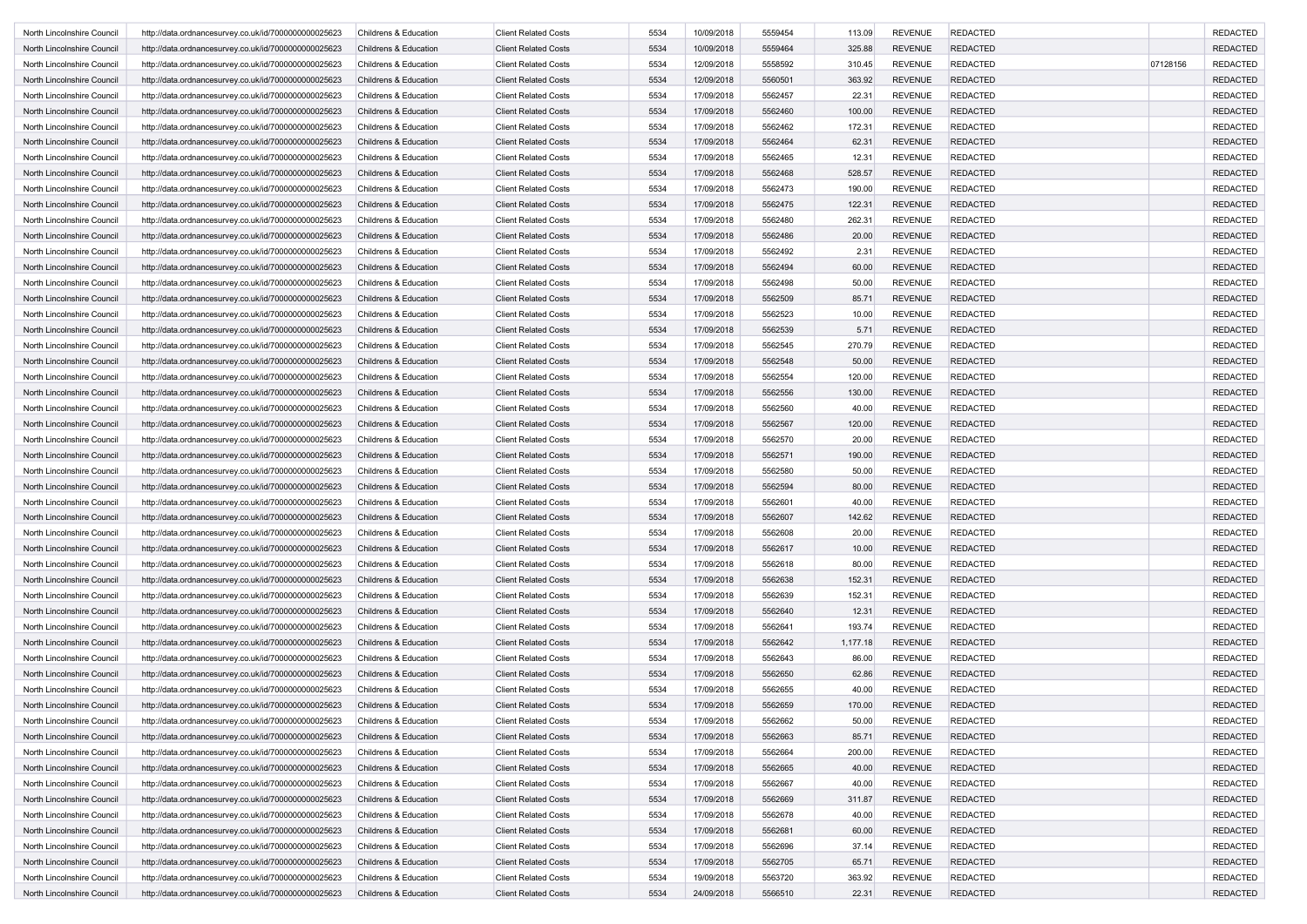| North Lincolnshire Council | http://data.ordnancesurvey.co.uk/id/7000000000025623 | Childrens & Education            | <b>Client Related Costs</b>   | 5534 | 24/09/2018 | 5566513 | 100.00   | <b>REVENUE</b> | <b>REDACTED</b> | <b>REDACTED</b> |
|----------------------------|------------------------------------------------------|----------------------------------|-------------------------------|------|------------|---------|----------|----------------|-----------------|-----------------|
| North Lincolnshire Council | http://data.ordnancesurvey.co.uk/id/7000000000025623 | Childrens & Education            | <b>Client Related Costs</b>   | 5534 | 24/09/2018 | 5566515 | 172.31   | <b>REVENUE</b> | <b>REDACTED</b> | <b>REDACTED</b> |
| North Lincolnshire Council | http://data.ordnancesurvey.co.uk/id/7000000000025623 | Childrens & Education            | <b>Client Related Costs</b>   | 5534 | 24/09/2018 | 5566517 | 62.31    | <b>REVENUE</b> | <b>REDACTED</b> | <b>REDACTED</b> |
| North Lincolnshire Council | http://data.ordnancesurvey.co.uk/id/7000000000025623 | Childrens & Education            | <b>Client Related Costs</b>   | 5534 | 24/09/2018 | 5566518 | 12.31    | <b>REVENUE</b> | <b>REDACTED</b> | <b>REDACTED</b> |
| North Lincolnshire Council | http://data.ordnancesurvey.co.uk/id/7000000000025623 | Childrens & Education            | <b>Client Related Costs</b>   | 5534 | 24/09/2018 | 5566521 | 100.00   | <b>REVENUE</b> | <b>REDACTED</b> | <b>REDACTED</b> |
| North Lincolnshire Council | http://data.ordnancesurvey.co.uk/id/7000000000025623 | Childrens & Education            | <b>Client Related Costs</b>   | 5534 | 24/09/2018 | 5566526 | 190.00   | <b>REVENUE</b> | <b>REDACTED</b> | <b>REDACTED</b> |
| North Lincolnshire Council | http://data.ordnancesurvey.co.uk/id/7000000000025623 | Childrens & Education            | <b>Client Related Costs</b>   | 5534 | 24/09/2018 | 5566528 | 122.31   | <b>REVENUE</b> | <b>REDACTED</b> | <b>REDACTED</b> |
| North Lincolnshire Council | http://data.ordnancesurvey.co.uk/id/7000000000025623 | Childrens & Education            | <b>Client Related Costs</b>   | 5534 | 24/09/2018 | 5566531 | 194.29   | <b>REVENUE</b> | <b>REDACTED</b> | <b>REDACTED</b> |
| North Lincolnshire Council | http://data.ordnancesurvey.co.uk/id/7000000000025623 | Childrens & Education            | <b>Client Related Costs</b>   | 5534 | 24/09/2018 | 5566534 | 262.31   | <b>REVENUE</b> | <b>REDACTED</b> | <b>REDACTED</b> |
| North Lincolnshire Council |                                                      | Childrens & Education            | <b>Client Related Costs</b>   | 5534 | 24/09/2018 | 5566540 |          | <b>REVENUE</b> | <b>REDACTED</b> | <b>REDACTED</b> |
|                            | http://data.ordnancesurvey.co.uk/id/7000000000025623 |                                  |                               |      |            |         | 20.00    |                |                 |                 |
| North Lincolnshire Council | http://data.ordnancesurvey.co.uk/id/7000000000025623 | Childrens & Education            | <b>Client Related Costs</b>   | 5534 | 24/09/2018 | 5566546 | 2.31     | <b>REVENUE</b> | <b>REDACTED</b> | <b>REDACTED</b> |
| North Lincolnshire Council | http://data.ordnancesurvey.co.uk/id/7000000000025623 | Childrens & Education            | <b>Client Related Costs</b>   | 5534 | 24/09/2018 | 5566548 | 60.00    | <b>REVENUE</b> | <b>REDACTED</b> | <b>REDACTED</b> |
| North Lincolnshire Council | http://data.ordnancesurvey.co.uk/id/7000000000025623 | Childrens & Education            | <b>Client Related Costs</b>   | 5534 | 24/09/2018 | 5566552 | 50.00    | <b>REVENUE</b> | <b>REDACTED</b> | <b>REDACTED</b> |
| North Lincolnshire Council | http://data.ordnancesurvey.co.uk/id/7000000000025623 | Childrens & Education            | <b>Client Related Costs</b>   | 5534 | 24/09/2018 | 5566554 | 582.00   | <b>REVENUE</b> | <b>REDACTED</b> | <b>REDACTED</b> |
| North Lincolnshire Council | http://data.ordnancesurvey.co.uk/id/7000000000025623 | Childrens & Education            | <b>Client Related Costs</b>   | 5534 | 24/09/2018 | 5566563 | 82.52    | <b>REVENUE</b> | <b>REDACTED</b> | <b>REDACTED</b> |
| North Lincolnshire Council | http://data.ordnancesurvey.co.uk/id/7000000000025623 | Childrens & Education            | <b>Client Related Costs</b>   | 5534 | 24/09/2018 | 5566577 | 264.00   | <b>REVENUE</b> | <b>REDACTED</b> | <b>REDACTED</b> |
| North Lincolnshire Council | http://data.ordnancesurvey.co.uk/id/7000000000025623 | Childrens & Education            | <b>Client Related Costs</b>   | 5534 | 24/09/2018 | 5566590 | 314.00   | <b>REVENUE</b> | <b>REDACTED</b> | <b>REDACTED</b> |
| North Lincolnshire Council | http://data.ordnancesurvey.co.uk/id/7000000000025623 | Childrens & Education            | <b>Client Related Costs</b>   | 5534 | 24/09/2018 | 5566601 | 424.00   | <b>REVENUE</b> | <b>REDACTED</b> | <b>REDACTED</b> |
| North Lincolnshire Council | http://data.ordnancesurvey.co.uk/id/7000000000025623 | Childrens & Education            | <b>Client Related Costs</b>   | 5534 | 24/09/2018 | 5566602 | 100.00   | <b>REVENUE</b> | <b>REDACTED</b> | <b>REDACTED</b> |
| North Lincolnshire Council | http://data.ordnancesurvey.co.uk/id/7000000000025623 | Childrens & Education            | <b>Client Related Costs</b>   | 5534 | 24/09/2018 | 5566608 | 120.00   | <b>REVENUE</b> | <b>REDACTED</b> | <b>REDACTED</b> |
| North Lincolnshire Council | http://data.ordnancesurvey.co.uk/id/7000000000025623 | Childrens & Education            | <b>Client Related Costs</b>   | 5534 | 24/09/2018 | 5566610 | 130.00   | <b>REVENUE</b> | <b>REDACTED</b> | <b>REDACTED</b> |
| North Lincolnshire Council | http://data.ordnancesurvey.co.uk/id/7000000000025623 | Childrens & Education            | <b>Client Related Costs</b>   | 5534 | 24/09/2018 | 5566614 | 279.03   | <b>REVENUE</b> | <b>REDACTED</b> | <b>REDACTED</b> |
| North Lincolnshire Council | http://data.ordnancesurvey.co.uk/id/7000000000025623 | Childrens & Education            | <b>Client Related Costs</b>   | 5534 | 24/09/2018 | 5566621 | 20.00    | <b>REVENUE</b> | <b>REDACTED</b> | <b>REDACTED</b> |
| North Lincolnshire Council | http://data.ordnancesurvey.co.uk/id/7000000000025623 | Childrens & Education            | <b>Client Related Costs</b>   | 5534 | 24/09/2018 | 5566624 | 20.00    | <b>REVENUE</b> | <b>REDACTED</b> | <b>REDACTED</b> |
| North Lincolnshire Council | http://data.ordnancesurvey.co.uk/id/7000000000025623 | Childrens & Education            | <b>Client Related Costs</b>   | 5534 | 24/09/2018 | 5566625 | 190.00   | <b>REVENUE</b> | <b>REDACTED</b> | <b>REDACTED</b> |
|                            |                                                      |                                  | <b>Client Related Costs</b>   | 5534 | 24/09/2018 | 5566634 |          | <b>REVENUE</b> | <b>REDACTED</b> |                 |
| North Lincolnshire Council | http://data.ordnancesurvey.co.uk/id/7000000000025623 | Childrens & Education            |                               |      |            |         | 50.00    |                |                 | <b>REDACTED</b> |
| North Lincolnshire Council | http://data.ordnancesurvey.co.uk/id/7000000000025623 | Childrens & Education            | <b>Client Related Costs</b>   | 5534 | 24/09/2018 | 5566648 | 80.00    | <b>REVENUE</b> | <b>REDACTED</b> | <b>REDACTED</b> |
| North Lincolnshire Council | http://data.ordnancesurvey.co.uk/id/7000000000025623 | Childrens & Education            | <b>Client Related Costs</b>   | 5534 | 24/09/2018 | 5566655 | 40.00    | <b>REVENUE</b> | <b>REDACTED</b> | <b>REDACTED</b> |
| North Lincolnshire Council | http://data.ordnancesurvey.co.uk/id/7000000000025623 | Childrens & Education            | <b>Client Related Costs</b>   | 5534 | 24/09/2018 | 5566661 | 62.86    | <b>REVENUE</b> | <b>REDACTED</b> | <b>REDACTED</b> |
| North Lincolnshire Council | http://data.ordnancesurvey.co.uk/id/7000000000025623 | Childrens & Education            | <b>Client Related Costs</b>   | 5534 | 24/09/2018 | 5566672 | 10.00    | <b>REVENUE</b> | <b>REDACTED</b> | <b>REDACTED</b> |
| North Lincolnshire Council | http://data.ordnancesurvey.co.uk/id/7000000000025623 | Childrens & Education            | <b>Client Related Costs</b>   | 5534 | 24/09/2018 | 5566673 | 80.00    | <b>REVENUE</b> | <b>REDACTED</b> | <b>REDACTED</b> |
| North Lincolnshire Council | http://data.ordnancesurvey.co.uk/id/7000000000025623 | Childrens & Education            | <b>Client Related Costs</b>   | 5534 | 24/09/2018 | 5566686 | 260.00   | <b>REVENUE</b> | <b>REDACTED</b> | <b>REDACTED</b> |
| North Lincolnshire Council | http://data.ordnancesurvey.co.uk/id/7000000000025623 | Childrens & Education            | <b>Client Related Costs</b>   | 5534 | 24/09/2018 | 5566688 | 130.00   | <b>REVENUE</b> | <b>REDACTED</b> | <b>REDACTED</b> |
| North Lincolnshire Council | http://data.ordnancesurvey.co.uk/id/7000000000025623 | Childrens & Education            | <b>Client Related Costs</b>   | 5534 | 24/09/2018 | 5566693 | 152.31   | <b>REVENUE</b> | <b>REDACTED</b> | <b>REDACTED</b> |
| North Lincolnshire Council | http://data.ordnancesurvey.co.uk/id/7000000000025623 | Childrens & Education            | <b>Client Related Costs</b>   | 5534 | 24/09/2018 | 5566694 | 152.31   | <b>REVENUE</b> | <b>REDACTED</b> | <b>REDACTED</b> |
| North Lincolnshire Council | http://data.ordnancesurvey.co.uk/id/7000000000025623 | Childrens & Education            | <b>Client Related Costs</b>   | 5534 | 24/09/2018 | 5566695 | 12.31    | <b>REVENUE</b> | <b>REDACTED</b> | <b>REDACTED</b> |
| North Lincolnshire Council | http://data.ordnancesurvey.co.uk/id/7000000000025623 | Childrens & Education            | <b>Client Related Costs</b>   | 5534 | 24/09/2018 | 5566696 | 122.31   | <b>REVENUE</b> | <b>REDACTED</b> | <b>REDACTED</b> |
| North Lincolnshire Council | http://data.ordnancesurvey.co.uk/id/7000000000025623 | Childrens & Education            | <b>Client Related Costs</b>   | 5534 | 24/09/2018 | 5566697 | 153.73   | <b>REVENUE</b> | <b>REDACTED</b> | <b>REDACTED</b> |
| North Lincolnshire Council | http://data.ordnancesurvey.co.uk/id/7000000000025623 | Childrens & Education            | <b>Client Related Costs</b>   | 5534 | 24/09/2018 | 5566698 | 100.00   | <b>REVENUE</b> | <b>REDACTED</b> | <b>REDACTED</b> |
| North Lincolnshire Council | http://data.ordnancesurvey.co.uk/id/7000000000025623 | Childrens & Education            | <b>Client Related Costs</b>   | 5534 | 24/09/2018 | 5566705 | 47.14    | <b>REVENUE</b> | <b>REDACTED</b> | <b>REDACTED</b> |
| North Lincolnshire Council | http://data.ordnancesurvey.co.uk/id/7000000000025623 | Childrens & Education            | <b>Client Related Costs</b>   | 5534 | 24/09/2018 | 5566710 | 70.00    | <b>REVENUE</b> | <b>REDACTED</b> | <b>REDACTED</b> |
| North Lincolnshire Council | http://data.ordnancesurvey.co.uk/id/7000000000025623 | Childrens & Education            | <b>Client Related Costs</b>   | 5534 | 24/09/2018 | 5566714 | 170.00   | <b>REVENUE</b> | <b>REDACTED</b> | <b>REDACTED</b> |
| North Lincolnshire Council | http://data.ordnancesurvey.co.uk/id/7000000000025623 | <b>Childrens &amp; Education</b> | <b>Client Related Costs</b>   | 5534 | 24/09/2018 | 5566717 | 1,666.19 | <b>REVENUE</b> | <b>REDACTED</b> | <b>REDACTED</b> |
|                            |                                                      |                                  |                               | 5534 | 24/09/2018 | 5566719 | 200.00   | <b>REVENUE</b> | <b>REDACTED</b> | <b>REDACTED</b> |
| North Lincolnshire Council | http://data.ordnancesurvey.co.uk/id/7000000000025623 | Childrens & Education            | <b>Client Related Costs</b>   |      |            |         |          |                |                 |                 |
| North Lincolnshire Council | http://data.ordnancesurvey.co.uk/id/7000000000025623 | Childrens & Education            | <b>Client Related Costs</b>   | 5534 | 24/09/2018 | 5566720 | 40.00    | REVENUE        | <b>REDACTED</b> | REDACTEL        |
| North Lincolnshire Council | http://data.ordnancesurvey.co.uk/id/7000000000025623 | Childrens & Education            | <b>Client Related Costs</b>   | 5534 | 24/09/2018 | 5566722 | 40.00    | <b>REVENUE</b> | <b>REDACTED</b> | REDACTED        |
| North Lincolnshire Council | http://data.ordnancesurvey.co.uk/id/7000000000025623 | Childrens & Education            | <b>Client Related Costs</b>   | 5534 | 24/09/2018 | 5566724 | 40.00    | <b>REVENUE</b> | <b>REDACTED</b> | <b>REDACTED</b> |
| North Lincolnshire Council | http://data.ordnancesurvey.co.uk/id/7000000000025623 | Childrens & Education            | <b>Client Related Costs</b>   | 5534 | 24/09/2018 | 5566732 | 179.94   | <b>REVENUE</b> | <b>REDACTED</b> | REDACTED        |
| North Lincolnshire Council | http://data.ordnancesurvey.co.uk/id/7000000000025623 | Childrens & Education            | <b>Client Related Costs</b>   | 5534 | 24/09/2018 | 5566735 | 60.00    | <b>REVENUE</b> | REDACTED        | <b>REDACTED</b> |
| North Lincolnshire Council | http://data.ordnancesurvey.co.uk/id/7000000000025623 | Childrens & Education            | <b>Client Related Costs</b>   | 5534 | 24/09/2018 | 5566749 | 168.43   | <b>REVENUE</b> | <b>REDACTED</b> | <b>REDACTED</b> |
| North Lincolnshire Council | http://data.ordnancesurvey.co.uk/id/7000000000025623 | Childrens & Education            | <b>Client Related Costs</b>   | 5534 | 24/09/2018 | 5566753 | 130.00   | <b>REVENUE</b> | <b>REDACTED</b> | <b>REDACTED</b> |
| North Lincolnshire Council | http://data.ordnancesurvey.co.uk/id/7000000000025623 | Childrens & Education            | <b>Client Related Costs</b>   | 5534 | 24/09/2018 | 5566757 | 20.00    | <b>REVENUE</b> | <b>REDACTED</b> | <b>REDACTED</b> |
| North Lincolnshire Council | http://data.ordnancesurvey.co.uk/id/7000000000025623 | Childrens & Education            | <b>Client Related Costs</b>   | 5534 | 24/09/2018 | 5566758 | 20.00    | <b>REVENUE</b> | <b>REDACTED</b> | <b>REDACTED</b> |
| North Lincolnshire Council | http://data.ordnancesurvey.co.uk/id/7000000000025623 | Childrens & Education            | <b>Client Related Costs</b>   | 5534 | 26/09/2018 | 5567816 | 363.92   | <b>REVENUE</b> | <b>REDACTED</b> | <b>REDACTED</b> |
| North Lincolnshire Council | http://data.ordnancesurvey.co.uk/id/7000000000025623 | Childrens & Education            | <b>Client Transport Costs</b> | 6092 | 03/09/2018 | 5556700 | 30.00    | <b>REVENUE</b> | <b>REDACTED</b> | <b>REDACTED</b> |
| North Lincolnshire Council | http://data.ordnancesurvey.co.uk/id/7000000000025623 | Childrens & Education            | <b>Client Transport Costs</b> | 6092 | 03/09/2018 | 5556782 | 274.84   | <b>REVENUE</b> | <b>REDACTED</b> | <b>REDACTED</b> |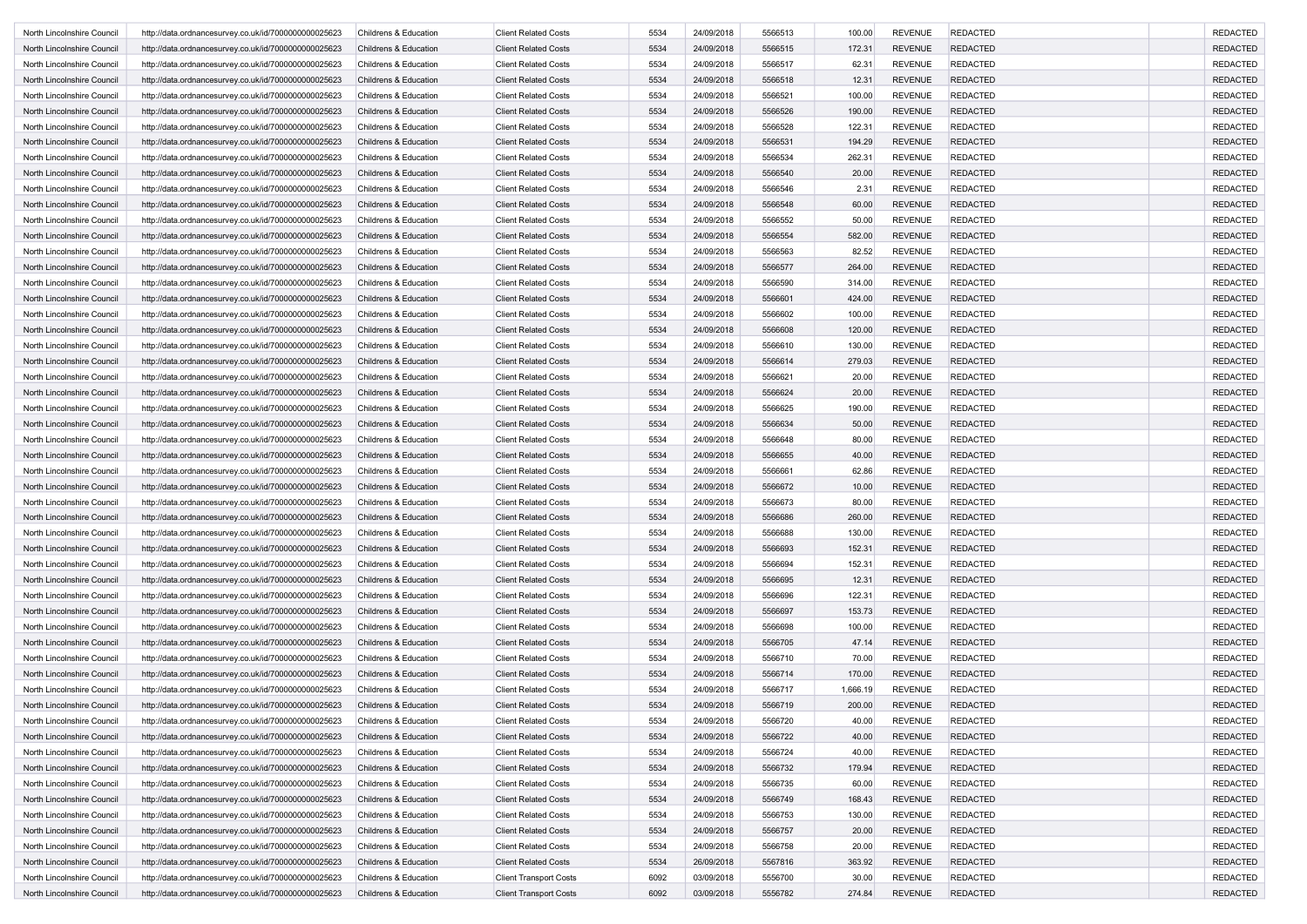| North Lincolnshire Council | http://data.ordnancesurvey.co.uk/id/7000000000025623 | Childrens & Education | <b>Client Transport Costs</b> | 6092 | 03/09/2018 | 5556838 | 139.47    | <b>REVENUE</b> | <b>REDACTED</b> |          | <b>REDACTED</b> |
|----------------------------|------------------------------------------------------|-----------------------|-------------------------------|------|------------|---------|-----------|----------------|-----------------|----------|-----------------|
| North Lincolnshire Council | http://data.ordnancesurvey.co.uk/id/7000000000025623 | Childrens & Education | <b>Client Transport Costs</b> | 6092 | 10/09/2018 | 5559232 | 449.71    | <b>REVENUE</b> | <b>REDACTED</b> |          | <b>REDACTED</b> |
| North Lincolnshire Council | http://data.ordnancesurvey.co.uk/id/7000000000025623 | Childrens & Education | <b>Client Transport Costs</b> | 6092 | 10/09/2018 | 5559318 | 170.14    | <b>REVENUE</b> | <b>REDACTED</b> |          | <b>REDACTED</b> |
| North Lincolnshire Council | http://data.ordnancesurvey.co.uk/id/7000000000025623 | Childrens & Education | <b>Client Transport Costs</b> | 6092 | 10/09/2018 | 5559328 | 490.53    | <b>REVENUE</b> | <b>REDACTED</b> |          | <b>REDACTED</b> |
| North Lincolnshire Council | http://data.ordnancesurvey.co.uk/id/7000000000025623 | Childrens & Education | <b>Client Transport Costs</b> | 6092 | 10/09/2018 | 5559329 | 1,596.33  | <b>REVENUE</b> | <b>REDACTED</b> |          | <b>REDACTED</b> |
| North Lincolnshire Council | http://data.ordnancesurvey.co.uk/id/7000000000025623 | Childrens & Education | <b>Client Transport Costs</b> | 6092 | 10/09/2018 | 5559365 | 245.97    | <b>REVENUE</b> | <b>REDACTED</b> |          | <b>REDACTED</b> |
| North Lincolnshire Council | http://data.ordnancesurvey.co.uk/id/7000000000025623 | Childrens & Education | <b>Client Transport Costs</b> | 6092 | 10/09/2018 | 5559376 | 153.78    | <b>REVENUE</b> | <b>REDACTED</b> |          | <b>REDACTED</b> |
| North Lincolnshire Council | http://data.ordnancesurvey.co.uk/id/7000000000025623 | Childrens & Education | <b>Client Transport Costs</b> | 6092 | 10/09/2018 | 5559396 | 461.68    | <b>REVENUE</b> | <b>REDACTED</b> |          | <b>REDACTED</b> |
| North Lincolnshire Council | http://data.ordnancesurvey.co.uk/id/7000000000025623 | Childrens & Education | <b>Client Transport Costs</b> | 6092 | 10/09/2018 | 5559448 | 653.58    | <b>REVENUE</b> | <b>REDACTED</b> |          | <b>REDACTED</b> |
| North Lincolnshire Council | http://data.ordnancesurvey.co.uk/id/7000000000025623 | Childrens & Education | <b>Client Transport Costs</b> | 6092 | 17/09/2018 | 5562545 | 484.25    | <b>REVENUE</b> | <b>REDACTED</b> |          | <b>REDACTED</b> |
| North Lincolnshire Council | http://data.ordnancesurvey.co.uk/id/7000000000025623 | Childrens & Education | <b>Client Transport Costs</b> | 6092 | 17/09/2018 | 5562584 | 98.16     | <b>REVENUE</b> | <b>REDACTED</b> |          | <b>REDACTED</b> |
| North Lincolnshire Council |                                                      | Childrens & Education |                               | 6092 | 17/09/2018 | 5562607 | 522.54    | <b>REVENUE</b> | <b>REDACTED</b> |          | <b>REDACTED</b> |
|                            | http://data.ordnancesurvey.co.uk/id/7000000000025623 |                       | <b>Client Transport Costs</b> | 6092 | 17/09/2018 | 5562608 |           | <b>REVENUE</b> | <b>REDACTED</b> |          |                 |
| North Lincolnshire Council | http://data.ordnancesurvey.co.uk/id/7000000000025623 | Childrens & Education | <b>Client Transport Costs</b> |      |            |         | 62.17     |                |                 |          | <b>REDACTED</b> |
| North Lincolnshire Council | http://data.ordnancesurvey.co.uk/id/7000000000025623 | Childrens & Education | <b>Client Transport Costs</b> | 6092 | 17/09/2018 | 5562614 | 152.15    | <b>REVENUE</b> | <b>REDACTED</b> |          | <b>REDACTED</b> |
| North Lincolnshire Council | http://data.ordnancesurvey.co.uk/id/7000000000025623 | Childrens & Education | <b>Client Transport Costs</b> | 6092 | 17/09/2018 | 5562620 | 1,918.62  | <b>REVENUE</b> | <b>REDACTED</b> |          | <b>REDACTED</b> |
| North Lincolnshire Council | http://data.ordnancesurvey.co.uk/id/7000000000025623 | Childrens & Education | <b>Client Transport Costs</b> | 6092 | 17/09/2018 | 5562663 | 116.70    | <b>REVENUE</b> | <b>REDACTED</b> |          | <b>REDACTED</b> |
| North Lincolnshire Council | http://data.ordnancesurvey.co.uk/id/7000000000025623 | Childrens & Education | <b>Client Transport Costs</b> | 6092 | 17/09/2018 | 5562665 | 292.02    | <b>REVENUE</b> | <b>REDACTED</b> |          | <b>REDACTED</b> |
| North Lincolnshire Council | http://data.ordnancesurvey.co.uk/id/7000000000025623 | Childrens & Education | <b>Client Transport Costs</b> | 6092 | 17/09/2018 | 5562681 | 197.87    | <b>REVENUE</b> | <b>REDACTED</b> |          | <b>REDACTED</b> |
| North Lincolnshire Council | http://data.ordnancesurvey.co.uk/id/7000000000025623 | Childrens & Education | <b>Client Transport Costs</b> | 6092 | 19/09/2018 | 5564218 | 469.35    | <b>REVENUE</b> | <b>REDACTED</b> |          | <b>REDACTED</b> |
| North Lincolnshire Council | http://data.ordnancesurvey.co.uk/id/7000000000025623 | Childrens & Education | <b>Client Transport Costs</b> | 6092 | 19/09/2018 | 5564225 | 378.00    | <b>REVENUE</b> | <b>REDACTED</b> |          | <b>REDACTED</b> |
| North Lincolnshire Council | http://data.ordnancesurvey.co.uk/id/7000000000025623 | Childrens & Education | <b>Client Transport Costs</b> | 6092 | 19/09/2018 | 5564226 | 552.50    | <b>REVENUE</b> | <b>REDACTED</b> |          | <b>REDACTED</b> |
| North Lincolnshire Council | http://data.ordnancesurvey.co.uk/id/7000000000025623 | Childrens & Education | <b>Client Transport Costs</b> | 6092 | 19/09/2018 | 5564406 | 369.59    | <b>REVENUE</b> | <b>REDACTED</b> |          | <b>REDACTED</b> |
| North Lincolnshire Council | http://data.ordnancesurvey.co.uk/id/7000000000025623 | Childrens & Education | <b>Client Transport Costs</b> | 6092 | 19/09/2018 | 5564408 | 658.95    | <b>REVENUE</b> | <b>REDACTED</b> |          | <b>REDACTED</b> |
| North Lincolnshire Council | http://data.ordnancesurvey.co.uk/id/7000000000025623 | Childrens & Education | <b>Client Transport Costs</b> | 6092 | 19/09/2018 | 5564411 | 277.24    | <b>REVENUE</b> | <b>REDACTED</b> |          | <b>REDACTED</b> |
| North Lincolnshire Council | http://data.ordnancesurvey.co.uk/id/7000000000025623 | Childrens & Education | <b>Client Transport Costs</b> | 6092 | 24/09/2018 | 5566602 | 125.01    | <b>REVENUE</b> | <b>REDACTED</b> |          | <b>REDACTED</b> |
| North Lincolnshire Council | http://data.ordnancesurvey.co.uk/id/7000000000025623 | Childrens & Education | <b>Client Transport Costs</b> | 6092 | 24/09/2018 | 5566625 | 520.66    | <b>REVENUE</b> | <b>REDACTED</b> |          | <b>REDACTED</b> |
| North Lincolnshire Council | http://data.ordnancesurvey.co.uk/id/7000000000025623 | Childrens & Education | <b>Client Transport Costs</b> | 6092 | 24/09/2018 | 5566655 | 81.80     | <b>REVENUE</b> | <b>REDACTED</b> |          | <b>REDACTED</b> |
| North Lincolnshire Council | http://data.ordnancesurvey.co.uk/id/7000000000025623 | Childrens & Education | <b>Client Transport Costs</b> | 6092 | 24/09/2018 | 5566661 | 193.87    | <b>REVENUE</b> | <b>REDACTED</b> |          | <b>REDACTED</b> |
| North Lincolnshire Council | http://data.ordnancesurvey.co.uk/id/7000000000025623 | Childrens & Education | <b>Client Transport Costs</b> | 6092 | 24/09/2018 | 5566710 | 30.43     | <b>REVENUE</b> | <b>REDACTED</b> |          | <b>REDACTED</b> |
| North Lincolnshire Council | http://data.ordnancesurvey.co.uk/id/7000000000025623 | Childrens & Education | <b>Client Transport Costs</b> | 6092 | 24/09/2018 | 5566732 | 2.00      | <b>REVENUE</b> | <b>REDACTED</b> |          | <b>REDACTED</b> |
| North Lincolnshire Council | http://data.ordnancesurvey.co.uk/id/7000000000025623 | Childrens & Education | <b>Client Transport Costs</b> | 6092 | 24/09/2018 | 5566735 | 266.26    | <b>REVENUE</b> | <b>REDACTED</b> |          | <b>REDACTED</b> |
| North Lincolnshire Council | http://data.ordnancesurvey.co.uk/id/7000000000025623 | Childrens & Education | <b>Client Transport Costs</b> | 6092 | 24/09/2018 | 5566749 | 65.44     | <b>REVENUE</b> | <b>REDACTED</b> |          | <b>REDACTED</b> |
| North Lincolnshire Council | http://data.ordnancesurvey.co.uk/id/7000000000025623 | Childrens & Education | Direct Payments To Clients    | 6012 | 19/09/2018 | 5563163 | 324.00    | <b>REVENUE</b> | <b>REDACTED</b> |          | <b>REDACTED</b> |
| North Lincolnshire Council | http://data.ordnancesurvey.co.uk/id/7000000000025623 | Childrens & Education | Direct Payments To Clients    | 6012 | 19/09/2018 | 5563639 | 756.00    | <b>REVENUE</b> | <b>REDACTED</b> |          | <b>REDACTED</b> |
| North Lincolnshire Council | http://data.ordnancesurvey.co.uk/id/7000000000025623 | Childrens & Education | Direct Payments To Clients    | 6012 | 19/09/2018 | 5563640 | 288.00    | <b>REVENUE</b> | <b>REDACTED</b> |          | <b>REDACTED</b> |
|                            |                                                      | Childrens & Education | Direct Payments To Clients    | 6012 | 19/09/2018 | 5563642 | 414.00    | <b>REVENUE</b> | <b>REDACTED</b> |          | <b>REDACTED</b> |
| North Lincolnshire Council | http://data.ordnancesurvey.co.uk/id/7000000000025623 |                       |                               |      |            |         |           | <b>REVENUE</b> |                 |          |                 |
| North Lincolnshire Council | http://data.ordnancesurvey.co.uk/id/7000000000025623 | Childrens & Education | Direct Payments To Clients    | 6012 | 19/09/2018 | 5563643 | 414.00    |                | <b>REDACTED</b> |          | <b>REDACTED</b> |
| North Lincolnshire Council | http://data.ordnancesurvey.co.uk/id/7000000000025623 | Childrens & Education | Direct Payments To Clients    | 6012 | 19/09/2018 | 5563644 | 252.00    | <b>REVENUE</b> | <b>REDACTED</b> |          | <b>REDACTED</b> |
| North Lincolnshire Council | http://data.ordnancesurvey.co.uk/id/7000000000025623 | Childrens & Education | Direct Payments To Clients    | 6012 | 19/09/2018 | 5563650 | 360.00    | <b>REVENUE</b> | <b>REDACTED</b> |          | <b>REDACTED</b> |
| North Lincolnshire Council | http://data.ordnancesurvey.co.uk/id/7000000000025623 | Childrens & Education | Direct Payments To Clients    | 6012 | 19/09/2018 | 5563651 | 265.60    | <b>REVENUE</b> | <b>REDACTED</b> |          | <b>REDACTED</b> |
| North Lincolnshire Council | http://data.ordnancesurvey.co.uk/id/7000000000025623 | Childrens & Education | Direct Payments To Clients    | 6012 | 14/10/2018 | 5563654 | 605.76    | <b>REVENUE</b> | <b>REDACTED</b> |          | <b>REDACTED</b> |
| North Lincolnshire Council | http://data.ordnancesurvey.co.uk/id/7000000000025623 | Childrens & Education | Direct Payments To Clients    | 6012 | 14/10/2018 | 5563656 | 605.76    | <b>REVENUE</b> | <b>REDACTED</b> |          | <b>REDACTED</b> |
| North Lincolnshire Council | http://data.ordnancesurvey.co.uk/id/7000000000025623 | Childrens & Education | Payments To Private Orgs      | 6002 | 05/09/2018 | 5556497 | 1,955.10  | <b>REVENUE</b> | <b>REDACTED</b> |          | <b>REDACTED</b> |
| North Lincolnshire Council | http://data.ordnancesurvey.co.uk/id/7000000000025623 | Childrens & Education | Payments To Private Orgs      | 6002 | 05/09/2018 | 5556513 | 7,601.37  | <b>REVENUE</b> | <b>REDACTED</b> |          | <b>REDACTED</b> |
| North Lincolnshire Council | http://data.ordnancesurvey.co.uk/id/7000000000025623 | Childrens & Education | Payments To Private Orgs      | 6002 | 05/09/2018 | 5556546 | 4,674.60  | REVENUE        | <b>REDACTED</b> |          | REDACTED        |
| North Lincolnshire Council | http://data.ordnancesurvey.co.uk/id/7000000000025623 | Childrens & Education | Payments To Private Orgs      | 6002 | 05/09/2018 | 5556547 | 595.35    | REVENUE        | <b>REDACTED</b> |          | <b>REDACTED</b> |
| North Lincolnshire Council | http://data.ordnancesurvey.co.uk/id/7000000000025623 | Childrens & Education | Payments To Private Orgs      | 6002 | 05/09/2018 | 5556549 | 3,780.84  | <b>REVENUE</b> | <b>REDACTED</b> |          | <b>REDACTED</b> |
| North Lincolnshire Council | http://data.ordnancesurvey.co.uk/id/7000000000025623 | Childrens & Education | Payments To Private Orgs      | 6002 | 05/09/2018 | 5556552 | 1,190.70  | <b>REVENUE</b> | <b>REDACTED</b> |          | <b>REDACTED</b> |
| North Lincolnshire Council | http://data.ordnancesurvey.co.uk/id/7000000000025623 | Childrens & Education | Payments To Private Orgs      | 6002 | 05/09/2018 | 5556562 | 2,629.83  | <b>REVENUE</b> | <b>REDACTED</b> |          | <b>REDACTED</b> |
| North Lincolnshire Council | http://data.ordnancesurvey.co.uk/id/7000000000025623 | Childrens & Education | Payments To Private Orgs      | 6002 | 12/09/2018 | 5560085 | 63,890.25 | <b>REVENUE</b> | <b>REDACTED</b> | 3630117  | <b>REDACTED</b> |
| North Lincolnshire Council | http://data.ordnancesurvey.co.uk/id/7000000000025623 | Childrens & Education | Payments To Private Orgs      | 6002 | 12/09/2018 | 5560388 | 316.44    | <b>REVENUE</b> | <b>REDACTED</b> | 07128156 | <b>REDACTED</b> |
| North Lincolnshire Council | http://data.ordnancesurvey.co.uk/id/7000000000025623 | Childrens & Education | Payments To Private Orgs      | 6002 | 12/09/2018 | 5560390 | 298.48    | <b>REVENUE</b> | <b>REDACTED</b> | 07128156 | <b>REDACTED</b> |
| North Lincolnshire Council | http://data.ordnancesurvey.co.uk/id/7000000000025623 | Childrens & Education | Payments To Private Orgs      | 6002 | 12/09/2018 | 5560399 | 3,835.38  | <b>REVENUE</b> | <b>REDACTED</b> | 07128156 | <b>REDACTED</b> |
| North Lincolnshire Council | http://data.ordnancesurvey.co.uk/id/7000000000025623 | Childrens & Education | Payments To Private Orgs      | 6002 | 12/09/2018 | 5560486 | 764.40    | <b>REVENUE</b> | <b>REDACTED</b> |          | <b>REDACTED</b> |
| North Lincolnshire Council | http://data.ordnancesurvey.co.uk/id/7000000000025623 | Childrens & Education | Payments To Private Orgs      | 6002 | 28/09/2018 | 5568020 | 1,500.00  | <b>REVENUE</b> | <b>REDACTED</b> |          | <b>REDACTED</b> |
| North Lincolnshire Council | http://data.ordnancesurvey.co.uk/id/7000000000025623 | Childrens & Education | Payments To Private Orgs      | 6002 | 28/09/2018 | 5568021 | 2,600.00  | REVENUE        | REDACTED        |          | <b>REDACTED</b> |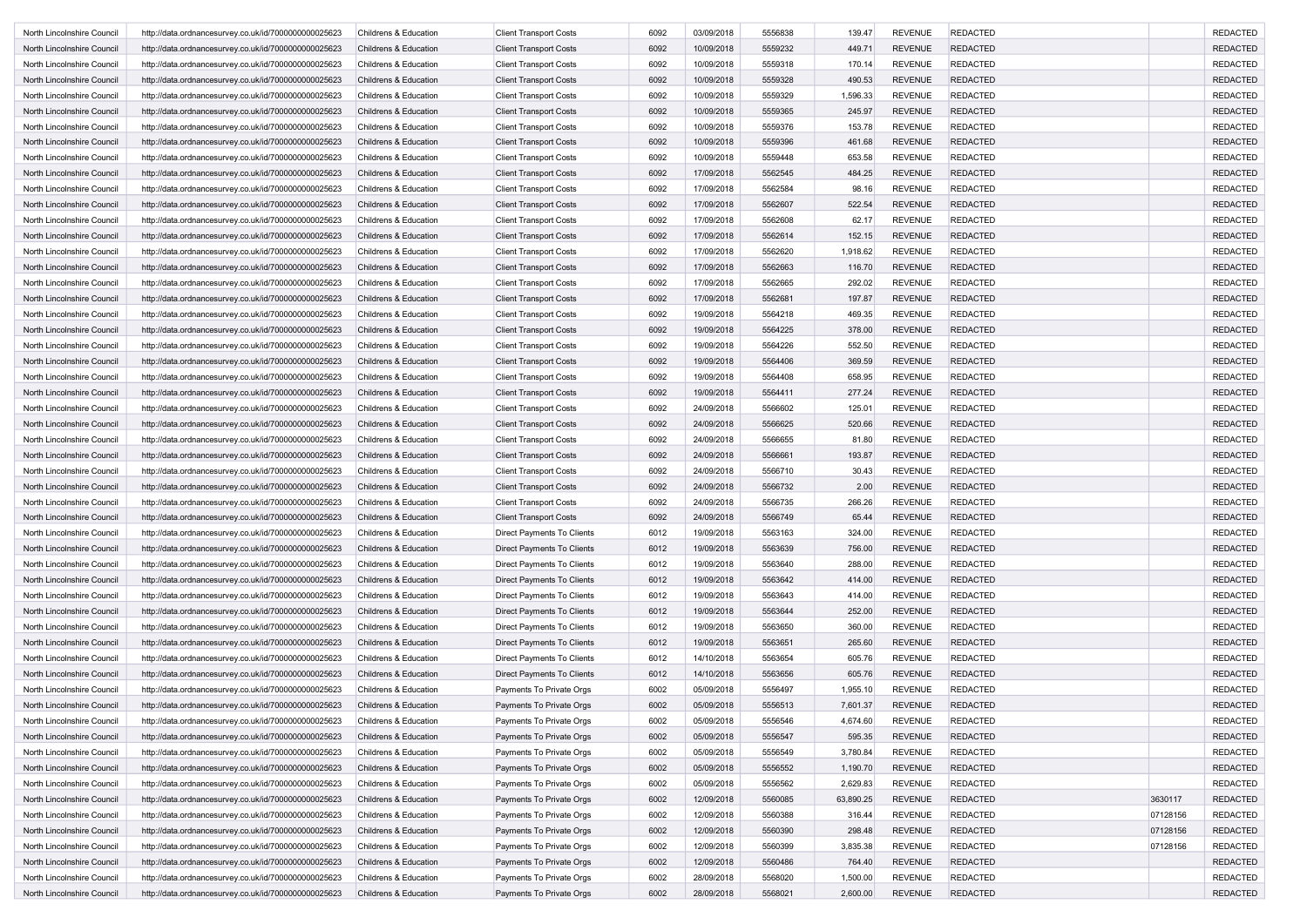| North Lincolnshire Council | http://data.ordnancesurvey.co.uk/id/7000000000025623 | Childrens & Education             | Payments To Private Orgs | 6002          | 28/09/2018 | 5568023 | 2,000.00  | <b>REVENUE</b> | <b>REDACTED</b> | <b>REDACTED</b> |
|----------------------------|------------------------------------------------------|-----------------------------------|--------------------------|---------------|------------|---------|-----------|----------------|-----------------|-----------------|
| North Lincolnshire Council | http://data.ordnancesurvey.co.uk/id/7000000000025623 | Childrens & Education             | Payments To Private Orgs | 6002          | 28/09/2018 | 5568027 | 2,250.00  | <b>REVENUE</b> | <b>REDACTED</b> | <b>REDACTED</b> |
| North Lincolnshire Council | http://data.ordnancesurvey.co.uk/id/7000000000025623 | Council Tax Payers Account        | Refunds                  | REFUND        | 03/09/2018 | 5557127 | 561.95    |                | <b>REDACTED</b> | <b>REDACTED</b> |
| North Lincolnshire Council | http://data.ordnancesurvey.co.uk/id/7000000000025623 | Council Tax Payers Account        | Refunds                  | <b>REFUND</b> | 03/09/2018 | 5557128 | 769.68    |                | <b>REDACTED</b> | <b>REDACTED</b> |
| North Lincolnshire Council | http://data.ordnancesurvey.co.uk/id/7000000000025623 | Council Tax Payers Account        | Refunds                  | <b>REFUND</b> | 03/09/2018 | 5557130 | 264.87    |                | <b>REDACTED</b> | <b>REDACTED</b> |
| North Lincolnshire Council | http://data.ordnancesurvey.co.uk/id/7000000000025623 | Council Tax Payers Account        | Refunds                  | <b>REFUND</b> | 03/09/2018 | 5557137 | 264.80    |                | <b>REDACTED</b> | <b>REDACTED</b> |
| North Lincolnshire Council | http://data.ordnancesurvey.co.uk/id/7000000000025623 | Council Tax Payers Account        | Refunds                  | <b>REFUND</b> | 03/09/2018 | 5557138 | 346.54    |                | <b>REDACTED</b> | <b>REDACTED</b> |
| North Lincolnshire Council | http://data.ordnancesurvey.co.uk/id/7000000000025623 | Council Tax Payers Account        | Refunds                  | <b>REFUND</b> | 03/09/2018 | 5557141 | 489.91    |                | <b>REDACTED</b> | <b>REDACTED</b> |
| North Lincolnshire Council | http://data.ordnancesurvey.co.uk/id/7000000000025623 | Council Tax Payers Account        | Refunds                  | <b>REFUND</b> | 03/09/2018 | 5557149 | 291.01    |                | <b>REDACTED</b> | <b>REDACTED</b> |
| North Lincolnshire Council | http://data.ordnancesurvey.co.uk/id/7000000000025623 | Council Tax Payers Account        | Refunds                  | <b>REFUND</b> | 06/09/2018 | 5558398 | 252.96    |                | <b>REDACTED</b> | <b>REDACTED</b> |
| North Lincolnshire Council | http://data.ordnancesurvey.co.uk/id/7000000000025623 | Council Tax Payers Account        | Refunds                  | REFUND        | 06/09/2018 | 5558415 | 333.69    |                | <b>REDACTED</b> | <b>REDACTED</b> |
| North Lincolnshire Council | http://data.ordnancesurvey.co.uk/id/7000000000025623 | Council Tax Payers Account        | Refunds                  | <b>REFUND</b> | 06/09/2018 | 5558417 | 263.09    |                | <b>REDACTED</b> | <b>REDACTED</b> |
| North Lincolnshire Council | http://data.ordnancesurvey.co.uk/id/7000000000025623 | Council Tax Payers Account        | Refunds                  | REFUND        | 06/09/2018 | 5558420 | 325.49    |                | <b>REDACTED</b> | <b>REDACTED</b> |
| North Lincolnshire Council | http://data.ordnancesurvey.co.uk/id/7000000000025623 | Council Tax Payers Account        | Refunds                  | <b>REFUND</b> | 06/09/2018 | 5558421 | 477.08    |                | <b>REDACTED</b> | <b>REDACTED</b> |
| North Lincolnshire Council | http://data.ordnancesurvey.co.uk/id/7000000000025623 | Council Tax Payers Account        | Refunds                  | <b>REFUND</b> | 06/09/2018 | 5558427 | 366.25    |                | <b>REDACTED</b> | <b>REDACTED</b> |
| North Lincolnshire Council | http://data.ordnancesurvey.co.uk/id/7000000000025623 | Council Tax Payers Account        | Refunds                  | <b>REFUND</b> | 06/09/2018 | 5558437 | 351.15    |                | <b>REDACTED</b> | <b>REDACTED</b> |
| North Lincolnshire Council | http://data.ordnancesurvey.co.uk/id/7000000000025623 | Council Tax Payers Account        | Refunds                  | REFUND        | 06/09/2018 | 5558438 | 708.85    |                | <b>REDACTED</b> | <b>REDACTED</b> |
| North Lincolnshire Council | http://data.ordnancesurvey.co.uk/id/7000000000025623 | Council Tax Payers Account        | Refunds                  | <b>REFUND</b> | 06/09/2018 | 5558442 | 423.94    |                | <b>REDACTED</b> | <b>REDACTED</b> |
|                            |                                                      |                                   | Refunds                  |               |            | 5558444 | 499.36    |                | <b>REDACTED</b> | <b>REDACTED</b> |
| North Lincolnshire Council | http://data.ordnancesurvey.co.uk/id/7000000000025623 | Council Tax Payers Account        |                          | REFUND        | 06/09/2018 |         |           |                |                 |                 |
| North Lincolnshire Council | http://data.ordnancesurvey.co.uk/id/7000000000025623 | Council Tax Payers Account        | Refunds                  | <b>REFUND</b> | 06/09/2018 | 5558449 | 261.05    |                | <b>REDACTED</b> | <b>REDACTED</b> |
| North Lincolnshire Council | http://data.ordnancesurvey.co.uk/id/7000000000025623 | Council Tax Payers Account        | Refunds                  | REFUND        | 06/09/2018 | 5558450 | 301.11    |                | <b>REDACTED</b> | <b>REDACTED</b> |
| North Lincolnshire Council | http://data.ordnancesurvey.co.uk/id/7000000000025623 | Council Tax Payers Account        | Refunds                  | <b>REFUND</b> | 06/09/2018 | 5558454 | 458.89    |                | <b>REDACTED</b> | <b>REDACTED</b> |
| North Lincolnshire Council | http://data.ordnancesurvey.co.uk/id/7000000000025623 | Council Tax Payers Account        | Refunds                  | <b>REFUND</b> | 06/09/2018 | 5558458 | 672.12    |                | <b>REDACTED</b> | <b>REDACTED</b> |
| North Lincolnshire Council | http://data.ordnancesurvey.co.uk/id/7000000000025623 | Council Tax Payers Account        | Refunds                  | <b>REFUND</b> | 06/09/2018 | 5558459 | 651.83    |                | <b>REDACTED</b> | <b>REDACTED</b> |
| North Lincolnshire Council | http://data.ordnancesurvey.co.uk/id/7000000000025623 | Council Tax Payers Account        | Refunds                  | REFUND        | 06/09/2018 | 5558463 | 471.84    |                | <b>REDACTED</b> | <b>REDACTED</b> |
| North Lincolnshire Council | http://data.ordnancesurvey.co.uk/id/7000000000025623 | Council Tax Payers Account        | Refunds                  | <b>REFUND</b> | 06/09/2018 | 5558464 | 1,021.16  |                | <b>REDACTED</b> | <b>REDACTED</b> |
| North Lincolnshire Council | http://data.ordnancesurvey.co.uk/id/7000000000025623 | Council Tax Payers Account        | Refunds                  | <b>REFUND</b> | 10/09/2018 | 5559737 | 260.44    |                | <b>REDACTED</b> | <b>REDACTED</b> |
| North Lincolnshire Council | http://data.ordnancesurvey.co.uk/id/7000000000025623 | Council Tax Payers Account        | Refunds                  | <b>REFUND</b> | 10/09/2018 | 5559739 | 2,149.17  |                | <b>REDACTED</b> | <b>REDACTED</b> |
| North Lincolnshire Council | http://data.ordnancesurvey.co.uk/id/7000000000025623 | Council Tax Payers Account        | Refunds                  | REFUND        | 10/09/2018 | 5559743 | 411.06    |                | <b>REDACTED</b> | <b>REDACTED</b> |
| North Lincolnshire Council | http://data.ordnancesurvey.co.uk/id/7000000000025623 | Council Tax Payers Account        | Refunds                  | <b>REFUND</b> | 10/09/2018 | 5559744 | 256.22    |                | <b>REDACTED</b> | <b>REDACTED</b> |
| North Lincolnshire Council | http://data.ordnancesurvey.co.uk/id/7000000000025623 | Council Tax Payers Account        | Refunds                  | REFUND        | 10/09/2018 | 5559747 | 546.61    |                | <b>REDACTED</b> | <b>REDACTED</b> |
| North Lincolnshire Council | http://data.ordnancesurvey.co.uk/id/7000000000025623 | Council Tax Payers Account        | Refunds                  | <b>REFUND</b> | 10/09/2018 | 5559749 | 313.57    |                | <b>REDACTED</b> | <b>REDACTED</b> |
| North Lincolnshire Council | http://data.ordnancesurvey.co.uk/id/7000000000025623 | Council Tax Payers Account        | Refunds                  | <b>REFUND</b> | 10/09/2018 | 5559750 | 270.84    |                | <b>REDACTED</b> | <b>REDACTED</b> |
| North Lincolnshire Council | http://data.ordnancesurvey.co.uk/id/7000000000025623 | Council Tax Payers Account        | Refunds                  | <b>REFUND</b> | 10/09/2018 | 5559752 | 334.00    |                | <b>REDACTED</b> | <b>REDACTED</b> |
| North Lincolnshire Council | http://data.ordnancesurvey.co.uk/id/7000000000025623 | Council Tax Payers Account        | Refunds                  | REFUND        | 10/09/2018 | 5559757 | 267.79    |                | <b>REDACTED</b> | <b>REDACTED</b> |
| North Lincolnshire Council | http://data.ordnancesurvey.co.uk/id/7000000000025623 | Council Tax Payers Account        | Refunds                  | <b>REFUND</b> | 10/09/2018 | 5559763 | 322.77    |                | <b>REDACTED</b> | <b>REDACTED</b> |
| North Lincolnshire Council | http://data.ordnancesurvey.co.uk/id/7000000000025623 | Council Tax Payers Account        | Refunds                  | REFUND        | 10/09/2018 | 5559764 | 336.44    |                | <b>REDACTED</b> | <b>REDACTED</b> |
| North Lincolnshire Council | http://data.ordnancesurvey.co.uk/id/7000000000025623 | Council Tax Payers Account        | Refunds                  | <b>REFUND</b> | 10/09/2018 | 5559768 | 693.67    |                | <b>REDACTED</b> | <b>REDACTED</b> |
| North Lincolnshire Council | http://data.ordnancesurvey.co.uk/id/7000000000025623 | Council Tax Payers Account        | Refunds                  | <b>REFUND</b> | 10/09/2018 | 5559774 | 781.23    |                | <b>REDACTED</b> | <b>REDACTED</b> |
| North Lincolnshire Council | http://data.ordnancesurvey.co.uk/id/7000000000025623 | <b>Council Tax Payers Account</b> | Refunds                  | REFUND        | 10/09/2018 | 5559780 | 1,086.35  |                | <b>REDACTED</b> | <b>REDACTED</b> |
| North Lincolnshire Council | http://data.ordnancesurvey.co.uk/id/7000000000025623 | Council Tax Payers Account        | Refunds                  | <b>REFUND</b> | 10/09/2018 | 5559782 | 365.40    |                | <b>REDACTED</b> | <b>REDACTED</b> |
| North Lincolnshire Council | http://data.ordnancesurvey.co.uk/id/7000000000025623 | Council Tax Payers Account        | Refunds                  | REFUND        | 10/09/2018 | 5559784 | 709.51    |                | <b>REDACTED</b> | <b>REDACTED</b> |
| North Lincolnshire Council |                                                      | Council Tax Payers Account        | Refunds                  | <b>REFUND</b> | 12/09/2018 | 5561116 | $-569.34$ |                | <b>REDACTED</b> | <b>REDACTED</b> |
|                            | http://data.ordnancesurvey.co.uk/id/7000000000025623 |                                   |                          | <b>REFUND</b> |            |         |           |                |                 | <b>REDACTED</b> |
| North Lincolnshire Council | http://data.ordnancesurvey.co.uk/id/7000000000025623 | <b>Council Tax Payers Account</b> | Refunds                  |               | 12/09/2018 | 5561118 | $-400.50$ |                | <b>REDACTED</b> |                 |
| North Lincolnshire Counci  | http://data.ordnancesurvey.co.uk/id/7000000000025623 | Council Tax Payers Account        | Refunds                  | REFUND        | 13/09/2018 | 5561524 | 316.76    |                | REDACTED        | REDACTEL        |
| North Lincolnshire Council | http://data.ordnancesurvey.co.uk/id/7000000000025623 | Council Tax Payers Account        | Refunds                  | <b>REFUND</b> | 13/09/2018 | 5561525 | 746.68    |                | <b>REDACTED</b> | <b>REDACTED</b> |
| North Lincolnshire Council | http://data.ordnancesurvey.co.uk/id/7000000000025623 | Council Tax Payers Account        | Refunds                  | <b>REFUND</b> | 13/09/2018 | 5561526 | 263.03    |                | <b>REDACTED</b> | <b>REDACTED</b> |
| North Lincolnshire Council | http://data.ordnancesurvey.co.uk/id/7000000000025623 | Council Tax Payers Account        | Refunds                  | <b>REFUND</b> | 13/09/2018 | 5561529 | 289.96    |                | <b>REDACTED</b> | <b>REDACTED</b> |
| North Lincolnshire Council | http://data.ordnancesurvey.co.uk/id/7000000000025623 | Council Tax Payers Account        | Refunds                  | REFUND        | 13/09/2018 | 5561531 | 261.88    |                | REDACTED        | <b>REDACTED</b> |
| North Lincolnshire Council | http://data.ordnancesurvey.co.uk/id/7000000000025623 | Council Tax Payers Account        | Refunds                  | <b>REFUND</b> | 13/09/2018 | 5561542 | 1,306.29  |                | <b>REDACTED</b> | <b>REDACTED</b> |
| North Lincolnshire Council | http://data.ordnancesurvey.co.uk/id/7000000000025623 | Council Tax Payers Account        | Refunds                  | REFUND        | 13/09/2018 | 5561548 | 263.71    |                | <b>REDACTED</b> | <b>REDACTED</b> |
| North Lincolnshire Council | http://data.ordnancesurvey.co.uk/id/7000000000025623 | Council Tax Payers Account        | Refunds                  | <b>REFUND</b> | 13/09/2018 | 5561550 | 593.38    |                | <b>REDACTED</b> | <b>REDACTED</b> |
| North Lincolnshire Council | http://data.ordnancesurvey.co.uk/id/7000000000025623 | Council Tax Payers Account        | Refunds                  | <b>REFUND</b> | 13/09/2018 | 5561552 | 357.96    |                | <b>REDACTED</b> | <b>REDACTED</b> |
| North Lincolnshire Council | http://data.ordnancesurvey.co.uk/id/7000000000025623 | Council Tax Payers Account        | Refunds                  | <b>REFUND</b> | 13/09/2018 | 5561555 | 351.54    |                | <b>REDACTED</b> | <b>REDACTED</b> |
| North Lincolnshire Council | http://data.ordnancesurvey.co.uk/id/7000000000025623 | Council Tax Payers Account        | Refunds                  | <b>REFUND</b> | 13/09/2018 | 5561558 | 475.34    |                | <b>REDACTED</b> | <b>REDACTED</b> |
| North Lincolnshire Council | http://data.ordnancesurvey.co.uk/id/7000000000025623 | Council Tax Payers Account        | Refunds                  | <b>REFUND</b> | 13/09/2018 | 5561561 | 598.54    |                | <b>REDACTED</b> | <b>REDACTED</b> |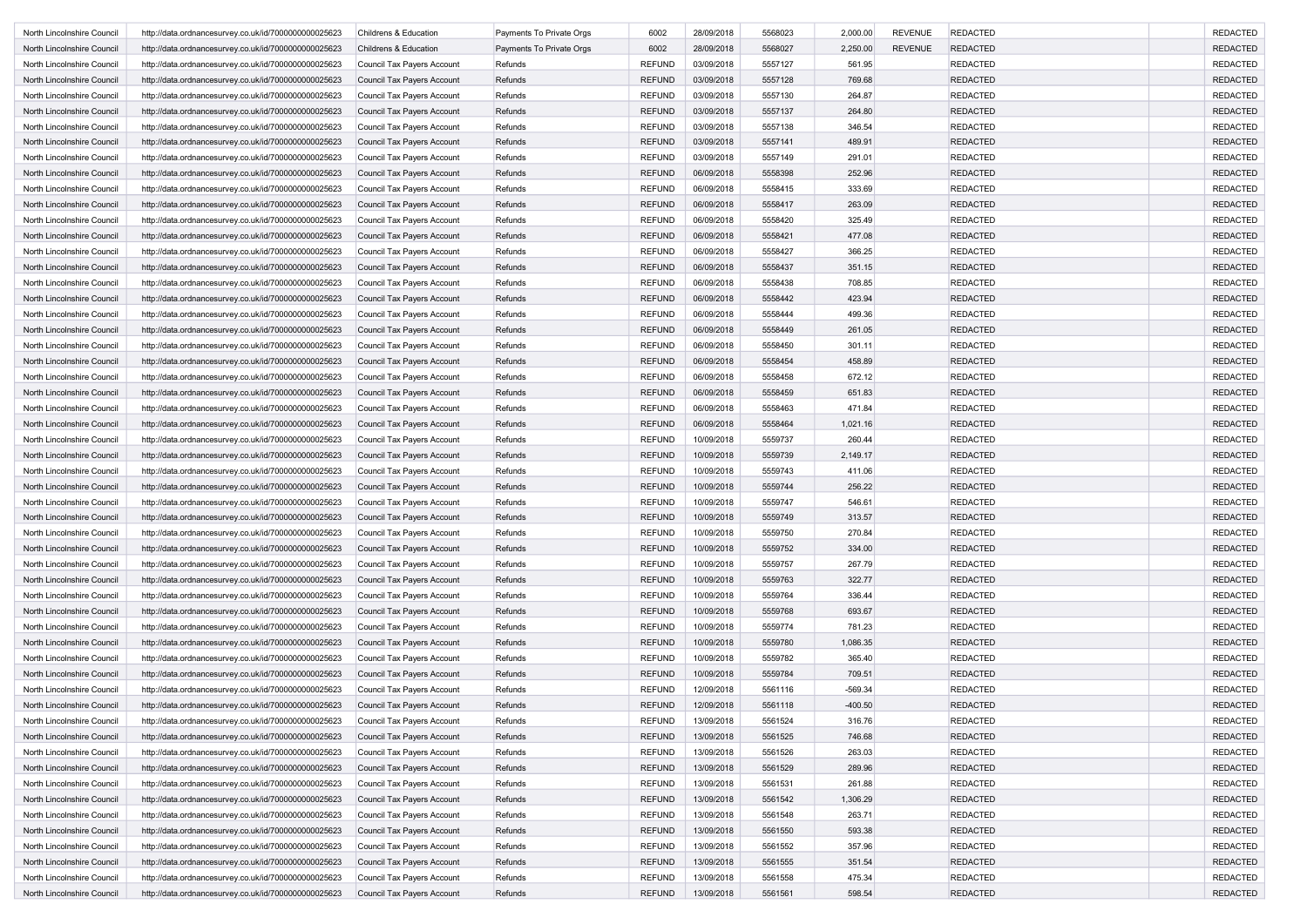| North Lincolnshire Council                               | http://data.ordnancesurvey.co.uk/id/7000000000025623                                                         | Council Tax Payers Account            | Refunds                        | <b>REFUND</b> | 13/09/2018 | 5561565 | 256.69   |                                  | <b>REDACTED</b>                    | <b>REDACTED</b>                    |
|----------------------------------------------------------|--------------------------------------------------------------------------------------------------------------|---------------------------------------|--------------------------------|---------------|------------|---------|----------|----------------------------------|------------------------------------|------------------------------------|
| North Lincolnshire Council                               | http://data.ordnancesurvey.co.uk/id/7000000000025623                                                         | Council Tax Payers Account            | Refunds                        | <b>REFUND</b> | 13/09/2018 | 5561569 | 528.13   |                                  | <b>REDACTED</b>                    | <b>REDACTED</b>                    |
| North Lincolnshire Council                               | http://data.ordnancesurvey.co.uk/id/7000000000025623                                                         | Council Tax Payers Account            | Refunds                        | <b>REFUND</b> | 13/09/2018 | 5561574 | 375.04   |                                  | <b>REDACTED</b>                    | <b>REDACTED</b>                    |
| North Lincolnshire Council                               | http://data.ordnancesurvey.co.uk/id/7000000000025623                                                         | Council Tax Payers Account            | Refunds                        | <b>REFUND</b> | 13/09/2018 | 5561578 | 389.42   |                                  | <b>REDACTED</b>                    | <b>REDACTED</b>                    |
| North Lincolnshire Council                               | http://data.ordnancesurvey.co.uk/id/7000000000025623                                                         | Council Tax Payers Account            | Refunds                        | REFUND        | 17/09/2018 | 5562997 | 405.86   |                                  | <b>REDACTED</b>                    | <b>REDACTED</b>                    |
| North Lincolnshire Council                               | http://data.ordnancesurvey.co.uk/id/7000000000025623                                                         | Council Tax Payers Account            | Refunds                        | <b>REFUND</b> | 17/09/2018 | 5563004 | 266.64   |                                  | <b>REDACTED</b>                    | <b>REDACTED</b>                    |
| North Lincolnshire Council                               | http://data.ordnancesurvey.co.uk/id/7000000000025623                                                         | Council Tax Payers Account            | Refunds                        | <b>REFUND</b> | 17/09/2018 | 5563005 | 495.22   |                                  | <b>REDACTED</b>                    | <b>REDACTED</b>                    |
| North Lincolnshire Council                               | http://data.ordnancesurvey.co.uk/id/7000000000025623                                                         | Council Tax Payers Account            | Refunds                        | <b>REFUND</b> | 17/09/2018 | 5563011 | 327.50   |                                  | <b>REDACTED</b>                    | <b>REDACTED</b>                    |
| North Lincolnshire Council                               | http://data.ordnancesurvey.co.uk/id/7000000000025623                                                         | Council Tax Payers Account            | Refunds                        | <b>REFUND</b> | 17/09/2018 | 5563013 | 329.85   |                                  | <b>REDACTED</b>                    | <b>REDACTED</b>                    |
| North Lincolnshire Council                               | http://data.ordnancesurvey.co.uk/id/7000000000025623                                                         | Council Tax Payers Account            | Refunds                        | <b>REFUND</b> | 17/09/2018 | 5563030 | 288.10   |                                  | <b>REDACTED</b>                    | <b>REDACTED</b>                    |
| North Lincolnshire Council                               | http://data.ordnancesurvey.co.uk/id/7000000000025623                                                         | Council Tax Payers Account            | Refunds                        | <b>REFUND</b> | 17/09/2018 | 5563032 | 384.99   |                                  | <b>REDACTED</b>                    | <b>REDACTED</b>                    |
| North Lincolnshire Council                               | http://data.ordnancesurvey.co.uk/id/7000000000025623                                                         | Council Tax Payers Account            | Refunds                        | <b>REFUND</b> | 17/09/2018 | 5563033 | 396.01   |                                  | <b>REDACTED</b>                    | <b>REDACTED</b>                    |
| North Lincolnshire Council                               | http://data.ordnancesurvey.co.uk/id/7000000000025623                                                         | Council Tax Payers Account            | Refunds                        | <b>REFUND</b> | 17/09/2018 | 5563034 | 675.00   |                                  | <b>REDACTED</b>                    | <b>REDACTED</b>                    |
| North Lincolnshire Council                               | http://data.ordnancesurvey.co.uk/id/7000000000025623                                                         | Council Tax Payers Account            | Refunds                        | <b>REFUND</b> | 17/09/2018 | 5563035 | 255.01   |                                  | <b>REDACTED</b>                    | <b>REDACTED</b>                    |
| North Lincolnshire Council                               | http://data.ordnancesurvey.co.uk/id/7000000000025623                                                         | Council Tax Payers Account            | Refunds                        | <b>REFUND</b> | 17/09/2018 | 5563039 | 996.63   |                                  | <b>REDACTED</b>                    | <b>REDACTED</b>                    |
| North Lincolnshire Council                               |                                                                                                              |                                       | Refunds                        |               | 17/09/2018 | 5563041 | 319.58   |                                  | <b>REDACTED</b>                    | <b>REDACTED</b>                    |
|                                                          | http://data.ordnancesurvey.co.uk/id/7000000000025623                                                         | Council Tax Payers Account            |                                | <b>REFUND</b> |            |         |          |                                  |                                    |                                    |
| North Lincolnshire Council                               | http://data.ordnancesurvey.co.uk/id/7000000000025623                                                         | Council Tax Payers Account            | Refunds                        | <b>REFUND</b> | 17/09/2018 | 5563048 | 338.22   |                                  | <b>REDACTED</b>                    | <b>REDACTED</b>                    |
| North Lincolnshire Council                               | http://data.ordnancesurvey.co.uk/id/7000000000025623                                                         | Council Tax Payers Account            | Refunds                        | <b>REFUND</b> | 20/09/2018 | 5565739 | 285.81   |                                  | <b>REDACTED</b>                    | <b>REDACTED</b>                    |
| North Lincolnshire Council                               | http://data.ordnancesurvey.co.uk/id/7000000000025623                                                         | Council Tax Payers Account            | Refunds                        | <b>REFUND</b> | 20/09/2018 | 5565740 | 331.80   |                                  | <b>REDACTED</b>                    | <b>REDACTED</b>                    |
| North Lincolnshire Council                               | http://data.ordnancesurvey.co.uk/id/7000000000025623                                                         | Council Tax Payers Account            | Refunds                        | <b>REFUND</b> | 20/09/2018 | 5565747 | 256.19   |                                  | <b>REDACTED</b>                    | <b>REDACTED</b>                    |
| North Lincolnshire Council                               | http://data.ordnancesurvey.co.uk/id/7000000000025623                                                         | Council Tax Payers Account            | Refunds                        | <b>REFUND</b> | 20/09/2018 | 5565749 | 316.74   |                                  | <b>REDACTED</b>                    | <b>REDACTED</b>                    |
| North Lincolnshire Council                               | http://data.ordnancesurvey.co.uk/id/7000000000025623                                                         | Council Tax Payers Account            | Refunds                        | <b>REFUND</b> | 20/09/2018 | 5565751 | 324.69   |                                  | <b>REDACTED</b>                    | <b>REDACTED</b>                    |
| North Lincolnshire Council                               | http://data.ordnancesurvey.co.uk/id/7000000000025623                                                         | Council Tax Payers Account            | Refunds                        | REFUND        | 20/09/2018 | 5565756 | 397.76   |                                  | <b>REDACTED</b>                    | <b>REDACTED</b>                    |
| North Lincolnshire Council                               | http://data.ordnancesurvey.co.uk/id/7000000000025623                                                         | Council Tax Payers Account            | Refunds                        | <b>REFUND</b> | 20/09/2018 | 5565768 | 399.88   |                                  | <b>REDACTED</b>                    | <b>REDACTED</b>                    |
| North Lincolnshire Council                               | http://data.ordnancesurvey.co.uk/id/7000000000025623                                                         | Council Tax Payers Account            | Refunds                        | <b>REFUND</b> | 20/09/2018 | 5565769 | 277.16   |                                  | <b>REDACTED</b>                    | <b>REDACTED</b>                    |
| North Lincolnshire Council                               | http://data.ordnancesurvey.co.uk/id/7000000000025623                                                         | Council Tax Payers Account            | Refunds                        | <b>REFUND</b> | 20/09/2018 | 5565777 | 279.31   |                                  | <b>REDACTED</b>                    | <b>REDACTED</b>                    |
| North Lincolnshire Council                               | http://data.ordnancesurvey.co.uk/id/7000000000025623                                                         | Council Tax Payers Account            | Refunds                        | REFUND        | 20/09/2018 | 5565778 | 350.98   |                                  | <b>REDACTED</b>                    | <b>REDACTED</b>                    |
| North Lincolnshire Council                               | http://data.ordnancesurvey.co.uk/id/7000000000025623                                                         | Council Tax Payers Account            | Refunds                        | <b>REFUND</b> | 20/09/2018 | 5565781 | 380.57   |                                  | <b>REDACTED</b>                    | <b>REDACTED</b>                    |
| North Lincolnshire Council                               | http://data.ordnancesurvey.co.uk/id/7000000000025623                                                         | Council Tax Payers Account            | Refunds                        | <b>REFUND</b> | 20/09/2018 | 5565782 | 958.67   |                                  | <b>REDACTED</b>                    | <b>REDACTED</b>                    |
| North Lincolnshire Council                               | http://data.ordnancesurvey.co.uk/id/7000000000025623                                                         | Council Tax Payers Account            | Refunds                        | <b>REFUND</b> | 20/09/2018 | 5565784 | 293.82   |                                  | <b>REDACTED</b>                    | <b>REDACTED</b>                    |
| North Lincolnshire Council                               | http://data.ordnancesurvey.co.uk/id/7000000000025623                                                         | Council Tax Payers Account            | Refunds                        | <b>REFUND</b> | 24/09/2018 | 5567070 | 1,238.04 |                                  | <b>REDACTED</b>                    | <b>REDACTED</b>                    |
| North Lincolnshire Council                               | http://data.ordnancesurvey.co.uk/id/7000000000025623                                                         | Council Tax Payers Account            | Refunds                        | <b>REFUND</b> | 24/09/2018 | 5567078 | 596.71   |                                  | <b>REDACTED</b>                    | <b>REDACTED</b>                    |
| North Lincolnshire Council                               | http://data.ordnancesurvey.co.uk/id/7000000000025623                                                         | Council Tax Payers Account            | Refunds                        | REFUND        | 24/09/2018 | 5567080 | 597.64   |                                  | <b>REDACTED</b>                    | <b>REDACTED</b>                    |
| North Lincolnshire Council                               | http://data.ordnancesurvey.co.uk/id/7000000000025623                                                         | Council Tax Payers Account            | Refunds                        | <b>REFUND</b> | 24/09/2018 | 5567082 | 266.16   |                                  | <b>REDACTED</b>                    | <b>REDACTED</b>                    |
| North Lincolnshire Council                               | http://data.ordnancesurvey.co.uk/id/7000000000025623                                                         | Council Tax Payers Account            | Refunds                        | <b>REFUND</b> | 24/09/2018 | 5567084 | 521.07   |                                  | <b>REDACTED</b>                    | <b>REDACTED</b>                    |
| North Lincolnshire Council                               | http://data.ordnancesurvey.co.uk/id/7000000000025623                                                         | Council Tax Payers Account            | Refunds                        | <b>REFUND</b> | 24/09/2018 | 5567089 | 1,115.49 |                                  | <b>REDACTED</b>                    | <b>REDACTED</b>                    |
| North Lincolnshire Council                               | http://data.ordnancesurvey.co.uk/id/7000000000025623                                                         | Council Tax Payers Account            | Refunds                        | <b>REFUND</b> | 27/09/2018 | 5568853 | 279.58   |                                  | <b>REDACTED</b>                    | <b>REDACTED</b>                    |
| North Lincolnshire Council                               | http://data.ordnancesurvey.co.uk/id/7000000000025623                                                         | Council Tax Payers Account            | Refunds                        | <b>REFUND</b> | 27/09/2018 | 5568856 | 4,559.89 |                                  | <b>REDACTED</b>                    | <b>REDACTED</b>                    |
| North Lincolnshire Council                               | http://data.ordnancesurvey.co.uk/id/7000000000025623                                                         | Council Tax Payers Account            | Refunds                        | <b>REFUND</b> | 27/09/2018 | 5568857 | 441.60   |                                  | <b>REDACTED</b>                    | <b>REDACTED</b>                    |
| North Lincolnshire Council                               | http://data.ordnancesurvey.co.uk/id/7000000000025623                                                         | Council Tax Payers Account            | Refunds                        | <b>REFUND</b> | 27/09/2018 | 5568861 | 691.11   |                                  | <b>REDACTED</b>                    | <b>REDACTED</b>                    |
| North Lincolnshire Council                               | http://data.ordnancesurvey.co.uk/id/7000000000025623                                                         | Council Tax Payers Account            | Refunds                        | REFUND        | 27/09/2018 | 5568869 | 427.38   |                                  | <b>REDACTED</b>                    | <b>REDACTED</b>                    |
| North Lincolnshire Council                               | http://data.ordnancesurvey.co.uk/id/7000000000025623                                                         | Council Tax Payers Account            | Refunds                        | <b>REFUND</b> | 27/09/2018 | 5568870 | 291.69   |                                  | <b>REDACTED</b>                    | <b>REDACTED</b>                    |
| North Lincolnshire Council                               | http://data.ordnancesurvey.co.uk/id/7000000000025623                                                         | Council Tax Payers Account            | Refunds                        | <b>REFUND</b> | 27/09/2018 | 5568871 | 671.57   |                                  | <b>REDACTED</b>                    | <b>REDACTED</b>                    |
| North Lincolnshire Council                               | http://data.ordnancesurvey.co.uk/id/7000000000025623                                                         | Council Tax Payers Account            | Refunds                        | <b>REFUND</b> | 27/09/2018 | 5568874 | 669.06   |                                  | <b>REDACTED</b>                    | <b>REDACTED</b>                    |
| North Lincoinshire Council                               | http://data.ordnancesurvey.co.uk/id/7000000000025623                                                         | Council Tax Payers Account            | Refunds                        | <b>REFUND</b> | 27/09/2018 | 5568882 | 284.89   |                                  | REDACTED                           | REDACTED                           |
| North Lincolnshire Council                               | http://data.ordnancesurvey.co.uk/id/7000000000025623                                                         | Council Tax Payers Account            | Refunds                        | <b>REFUND</b> | 27/09/2018 | 5568899 | 323.76   |                                  | <b>REDACTED</b>                    | <b>REDACTED</b>                    |
| North Lincolnshire Council                               | http://data.ordnancesurvey.co.uk/id/7000000000025623                                                         | Council Tax Payers Account            | Refunds                        | <b>REFUND</b> | 28/09/2018 | 5559767 | 1,138.36 |                                  | <b>REDACTED</b>                    | <b>REDACTED</b>                    |
|                                                          |                                                                                                              |                                       |                                |               |            |         |          |                                  |                                    |                                    |
| North Lincolnshire Council<br>North Lincolnshire Council | http://data.ordnancesurvey.co.uk/id/7000000000025623<br>http://data.ordnancesurvey.co.uk/id/7000000000025623 | <b>Culture &amp; Related Services</b> | Other Professional Fees        | 5829          | 19/09/2018 | 5561810 | 414.00   | <b>REVENUE</b><br><b>REVENUE</b> | <b>REDACTED</b><br><b>REDACTED</b> | <b>REDACTED</b><br><b>REDACTED</b> |
|                                                          |                                                                                                              | Environmental & Regulatory Svs        | Subsistence & Expenses (Staff) | 5720          | 05/09/2018 | 5557861 | 459.30   |                                  |                                    |                                    |
| North Lincolnshire Council                               | http://data.ordnancesurvey.co.uk/id/7000000000025623                                                         | <b>Housing Services</b>               | Gen Office Exp (Incl Postage)  | 5603          | 12/09/2018 | 5561148 | 628.56   | <b>REVENUE</b>                   | <b>REDACTED</b>                    | <b>REDACTED</b>                    |
| North Lincolnshire Council                               | http://data.ordnancesurvey.co.uk/id/7000000000025623                                                         | <b>Housing Services</b>               | Gen Office Exp (Incl Postage)  | 5603          | 19/09/2018 | 5564792 | 500.00   | <b>REVENUE</b>                   | <b>REDACTED</b>                    | <b>REDACTED</b>                    |
| North Lincolnshire Council                               | http://data.ordnancesurvey.co.uk/id/7000000000025623                                                         | <b>Housing Services</b>               | Gen Office Exp (Incl Postage)  | 5603          | 21/09/2018 | 5565694 | 762.75   | <b>REVENUE</b>                   | <b>REDACTED</b>                    | <b>REDACTED</b>                    |
| North Lincolnshire Council                               | http://data.ordnancesurvey.co.uk/id/7000000000025623                                                         | N Lincs Gf Balance Sheet              | Hsg Bens Debtors System        | A57D          | 28/09/2018 | 5569388 | 363.70   | CAPITAL                          | <b>REDACTED</b>                    | <b>REDACTED</b>                    |
| North Lincolnshire Council                               | http://data.ordnancesurvey.co.uk/id/7000000000025623                                                         | <b>Nndr Payers Account</b>            | Refunds                        | <b>REFUND</b> | 07/09/2018 | 5558682 | 1,979.00 |                                  | <b>REDACTED</b>                    | <b>REDACTED</b>                    |
| North Lincolnshire Council                               | http://data.ordnancesurvey.co.uk/id/7000000000025623                                                         | Nndr Payers Account                   | Refunds                        | REFUND        | 07/09/2018 | 5558683 | 1,014.76 |                                  | <b>REDACTED</b>                    | <b>REDACTED</b>                    |
| North Lincolnshire Council                               | http://data.ordnancesurvey.co.uk/id/7000000000025623                                                         | Nndr Payers Account                   | Refunds                        | <b>REFUND</b> | 07/09/2018 | 5558684 | 462.00   |                                  | <b>REDACTED</b>                    | <b>REDACTED</b>                    |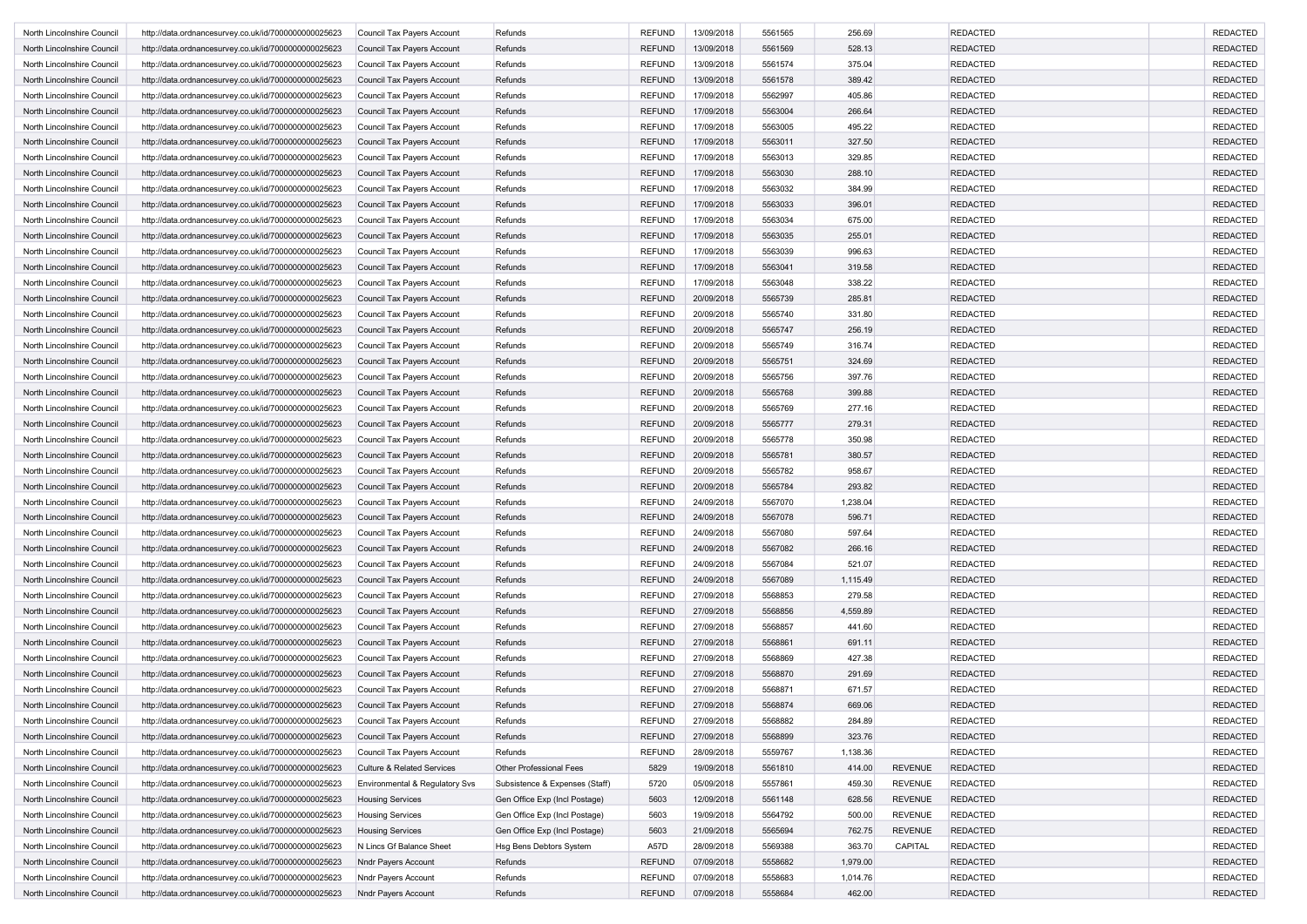| North Lincolnshire Council | http://data.ordnancesurvey.co.uk/id/7000000000025623 | Nndr Payers Account                   | Refunds                     | <b>REFUND</b> | 07/09/2018 | 5558685 | 619.19    |                | <b>REDACTED</b>                   |          | <b>REDACTED</b> |
|----------------------------|------------------------------------------------------|---------------------------------------|-----------------------------|---------------|------------|---------|-----------|----------------|-----------------------------------|----------|-----------------|
| North Lincolnshire Council | http://data.ordnancesurvey.co.uk/id/7000000000025623 | <b>Nndr Payers Account</b>            | Refunds                     | <b>REFUND</b> | 07/09/2018 | 5558686 | 513.12    |                | <b>REDACTED</b>                   |          | <b>REDACTED</b> |
| North Lincolnshire Council | http://data.ordnancesurvey.co.uk/id/7000000000025623 | Nndr Payers Account                   | Refunds                     | <b>REFUND</b> | 07/09/2018 | 5558688 | 337.09    |                | <b>REDACTED</b>                   |          | <b>REDACTED</b> |
| North Lincolnshire Council | http://data.ordnancesurvey.co.uk/id/7000000000025623 | <b>Nndr Payers Account</b>            | Refunds                     | <b>REFUND</b> | 07/09/2018 | 5558689 | 3,001.03  |                | <b>REDACTED</b>                   |          | <b>REDACTED</b> |
| North Lincolnshire Council | http://data.ordnancesurvey.co.uk/id/7000000000025623 | Nndr Payers Account                   | Refunds                     | REFUND        | 07/09/2018 | 5558691 | 468.35    |                | <b>REDACTED</b>                   |          | <b>REDACTED</b> |
| North Lincolnshire Council | http://data.ordnancesurvey.co.uk/id/7000000000025623 | <b>Nndr Payers Account</b>            | Refunds                     | <b>REFUND</b> | 07/09/2018 | 5558695 | 848.22    |                | <b>REDACTED</b>                   |          | <b>REDACTED</b> |
| North Lincolnshire Council | http://data.ordnancesurvey.co.uk/id/7000000000025623 | Nndr Payers Account                   | Refunds                     | <b>REFUND</b> | 11/09/2018 | 5560148 | $-443.27$ |                | <b>REDACTED</b>                   |          | <b>REDACTED</b> |
| North Lincolnshire Council | http://data.ordnancesurvey.co.uk/id/7000000000025623 | <b>Nndr Payers Account</b>            | Refunds                     | <b>REFUND</b> | 14/09/2018 | 5561988 | 24,701.73 |                | <b>REDACTED</b>                   |          | <b>REDACTED</b> |
| North Lincolnshire Council | http://data.ordnancesurvey.co.uk/id/7000000000025623 | Nndr Payers Account                   | Refunds                     | <b>REFUND</b> | 14/09/2018 | 5561989 | 887.17    |                | <b>REDACTED</b>                   |          | <b>REDACTED</b> |
| North Lincolnshire Council | http://data.ordnancesurvey.co.uk/id/7000000000025623 | <b>Nndr Payers Account</b>            | Refunds                     | <b>REFUND</b> | 14/09/2018 | 5561990 | 7,606.43  |                | <b>REDACTED</b>                   |          | <b>REDACTED</b> |
|                            |                                                      |                                       |                             |               | 14/09/2018 |         | 3,777.47  |                |                                   |          | <b>REDACTED</b> |
| North Lincolnshire Council | http://data.ordnancesurvey.co.uk/id/7000000000025623 | Nndr Payers Account                   | Refunds                     | <b>REFUND</b> |            | 5561991 |           |                | <b>REDACTED</b>                   |          |                 |
| North Lincolnshire Council | http://data.ordnancesurvey.co.uk/id/7000000000025623 | <b>Nndr Payers Account</b>            | Refunds                     | <b>REFUND</b> | 14/09/2018 | 5561992 | 17,272.30 |                | <b>REDACTED</b>                   |          | <b>REDACTED</b> |
| North Lincolnshire Council | http://data.ordnancesurvey.co.uk/id/7000000000025623 | Nndr Payers Account                   | Refunds                     | <b>REFUND</b> | 14/09/2018 | 5561993 | 17,963.52 |                | <b>REDACTED</b>                   |          | <b>REDACTED</b> |
| North Lincolnshire Council | http://data.ordnancesurvey.co.uk/id/7000000000025623 | <b>Nndr Payers Account</b>            | Refunds                     | <b>REFUND</b> | 14/09/2018 | 5561994 | 4,734.25  |                | <b>REDACTED</b>                   |          | <b>REDACTED</b> |
| North Lincolnshire Council | http://data.ordnancesurvey.co.uk/id/7000000000025623 | Nndr Payers Account                   | Refunds                     | <b>REFUND</b> | 14/09/2018 | 5561995 | 29,140.21 |                | <b>REDACTED</b>                   |          | <b>REDACTED</b> |
| North Lincolnshire Council | http://data.ordnancesurvey.co.uk/id/7000000000025623 | <b>Nndr Payers Account</b>            | Refunds                     | <b>REFUND</b> | 14/09/2018 | 5561996 | 8,095.56  |                | <b>REDACTED</b>                   |          | <b>REDACTED</b> |
| North Lincolnshire Council | http://data.ordnancesurvey.co.uk/id/7000000000025623 | Nndr Payers Account                   | Refunds                     | REFUND        | 14/09/2018 | 5561997 | 1,019.84  |                | <b>REDACTED</b>                   |          | <b>REDACTED</b> |
| North Lincolnshire Council | http://data.ordnancesurvey.co.uk/id/7000000000025623 | Nndr Payers Account                   | Refunds                     | <b>REFUND</b> | 14/09/2018 | 5561998 | 1,268.80  |                | <b>REDACTED</b>                   |          | <b>REDACTED</b> |
| North Lincolnshire Council | http://data.ordnancesurvey.co.uk/id/7000000000025623 | Nndr Payers Account                   | Refunds                     | <b>REFUND</b> | 14/09/2018 | 5561999 | 1,066.33  |                | <b>REDACTED</b>                   |          | <b>REDACTED</b> |
| North Lincolnshire Council | http://data.ordnancesurvey.co.uk/id/7000000000025623 | <b>Nndr Payers Account</b>            | Refunds                     | <b>REFUND</b> | 14/09/2018 | 5562000 | 10,844.00 |                | <b>REDACTED</b>                   |          | <b>REDACTED</b> |
| North Lincolnshire Council | http://data.ordnancesurvey.co.uk/id/7000000000025623 | Nndr Payers Account                   | Refunds                     | <b>REFUND</b> | 14/09/2018 | 5562001 | 446.63    |                | <b>REDACTED</b>                   |          | <b>REDACTED</b> |
| North Lincolnshire Council | http://data.ordnancesurvey.co.uk/id/7000000000025623 | Nndr Payers Account                   | Refunds                     | <b>REFUND</b> | 14/09/2018 | 5562002 | 5,210.77  |                | <b>REDACTED</b>                   |          | <b>REDACTED</b> |
| North Lincolnshire Council | http://data.ordnancesurvey.co.uk/id/7000000000025623 | Nndr Payers Account                   | Refunds                     | REFUND        | 21/09/2018 | 5566078 | 2,260.00  |                | <b>REDACTED</b>                   |          | <b>REDACTED</b> |
| North Lincolnshire Council | http://data.ordnancesurvey.co.uk/id/7000000000025623 | <b>Nndr Payers Account</b>            | Refunds                     | <b>REFUND</b> | 21/09/2018 | 5566079 | 847.81    |                | <b>REDACTED</b>                   |          | <b>REDACTED</b> |
| North Lincolnshire Council | http://data.ordnancesurvey.co.uk/id/7000000000025623 | Nndr Payers Account                   | Refunds                     | <b>REFUND</b> | 28/09/2018 | 5569510 | 2,990.12  |                | <b>REDACTED</b>                   |          | <b>REDACTED</b> |
| North Lincolnshire Council | http://data.ordnancesurvey.co.uk/id/7000000000025623 | <b>Nndr Payers Account</b>            | Refunds                     | <b>REFUND</b> | 28/09/2018 | 5569511 | 2,389.48  |                | <b>REDACTED</b>                   |          | <b>REDACTED</b> |
| North Lincolnshire Council | http://data.ordnancesurvey.co.uk/id/7000000000025623 | Nndr Payers Account                   | Refunds                     | REFUND        | 28/09/2018 | 5569512 | 1,347.01  |                | <b>REDACTED</b>                   |          | <b>REDACTED</b> |
| North Lincolnshire Council | http://data.ordnancesurvey.co.uk/id/7000000000025623 | Nndr Payers Account                   | Refunds                     | <b>REFUND</b> | 28/09/2018 | 5569513 | 3,763.78  |                | <b>REDACTED</b>                   |          | <b>REDACTED</b> |
| North Lincolnshire Council | http://data.ordnancesurvey.co.uk/id/7000000000025623 | Nndr Payers Account                   | Refunds                     | <b>REFUND</b> | 28/09/2018 | 5569514 | 617.71    |                | <b>REDACTED</b>                   |          | <b>REDACTED</b> |
| North Lincolnshire Council | http://data.ordnancesurvey.co.uk/id/7000000000025623 | Nndr Payers Account                   | Refunds                     | <b>REFUND</b> | 28/09/2018 | 5569515 | 4,697.67  |                | <b>REDACTED</b>                   |          | <b>REDACTED</b> |
| North Lincolnshire Council | http://data.ordnancesurvey.co.uk/id/7000000000025623 | Nndr Payers Account                   | Refunds                     | <b>REFUND</b> | 28/09/2018 | 5569516 | 786.94    |                | <b>REDACTED</b>                   |          | <b>REDACTED</b> |
| North Lincolnshire Council | http://data.ordnancesurvey.co.uk/id/7000000000025623 | Environmental & Regulatory Svs        | Other Supplies & Services   | 5799          | 12/09/2018 | 5558885 | 2,320.00  | <b>REVENUE</b> | Redbourne Parish Council          |          | <b>RED0001D</b> |
|                            |                                                      |                                       |                             |               | 26/09/2018 | 5557838 |           | <b>REVENUE</b> |                                   |          |                 |
| North Lincolnshire Council | http://data.ordnancesurvey.co.uk/id/7000000000025623 | Childrens & Education                 | Payments To Private Orgs    | 6002          |            |         | 7,500.00  |                | Redkite Innovations Limited       |          | <b>RED0045D</b> |
| North Lincolnshire Council | http://data.ordnancesurvey.co.uk/id/7000000000025623 | <b>Adult Social Care</b>              | Pay - Agency                | 0131          | 07/09/2018 | 5558254 | 2,375.00  | <b>REVENUE</b> | <b>Red Sector Recruitment Ltd</b> | 10910439 | <b>RED0126D</b> |
| North Lincolnshire Council | http://data.ordnancesurvey.co.uk/id/7000000000025623 | <b>Adult Social Care</b>              | Pay - Agency                | 0131          | 14/09/2018 | 5558253 | 2,375.00  | <b>REVENUE</b> | Red Sector Recruitment Ltd        | 10910439 | <b>RED0126D</b> |
| North Lincolnshire Council | http://data.ordnancesurvey.co.uk/id/7000000000025623 | <b>Adult Social Care</b>              | Pay - Agency                | 0131          | 21/09/2018 | 5558252 | 2,375.00  | <b>REVENUE</b> | Red Sector Recruitment Ltd        | 10910439 | RED0126D        |
| North Lincolnshire Council | http://data.ordnancesurvey.co.uk/id/7000000000025623 | Childrens & Education                 | <b>Agency Costs</b>         | 6005          | 28/09/2018 | 5559147 | 292.60    | <b>REVENUE</b> | <b>Reed Employment Ltd</b>        | 06903140 | <b>REE0192E</b> |
| North Lincolnshire Council | http://data.ordnancesurvey.co.uk/id/7000000000025623 | Childrens & Education                 | <b>Agency Costs</b>         | 6005          | 12/10/2018 | 5563778 | 1,295.75  | <b>REVENUE</b> | <b>Reed Employment Ltd</b>        | 06903140 | <b>REE0192E</b> |
| North Lincolnshire Council | http://data.ordnancesurvey.co.uk/id/7000000000025623 | Corporate And Democratic Core         | <b>Legal Fees</b>           | 5823          | 26/09/2018 | 5565668 | 1,246.63  | <b>REVENUE</b> | Reflective Mind Ltd               |          | REF0174F        |
| North Lincolnshire Council | http://data.ordnancesurvey.co.uk/id/7000000000025623 | Corporate And Democratic Core         | <b>Legal Fees</b>           | 5823          | 26/09/2018 | 5565673 | 886.95    | <b>REVENUE</b> | Reflective Mind Ltd               |          | <b>REF0174F</b> |
| North Lincolnshire Council | http://data.ordnancesurvey.co.uk/id/7000000000025623 | Environmental & Regulatory Svs        | Payments To Private Orgs    | 6002          | 19/09/2018 | 5561880 | 2,160.00  | <b>REVENUE</b> | Refood Uk Ltd                     | 06561170 | <b>REF0100F</b> |
| North Lincolnshire Council | http://data.ordnancesurvey.co.uk/id/7000000000025623 | <b>Culture &amp; Related Services</b> | Provisions                  | 5201          | 14/09/2018 | 5555454 | 667.03    | <b>REVENUE</b> | Refreshment Systems Ltd           | 1826322  | <b>DRI0037I</b> |
| North Lincolnshire Council | http://data.ordnancesurvey.co.uk/id/7000000000025623 | <b>Culture &amp; Related Services</b> | Provisions                  | 5201          | 28/09/2018 | 5558349 | 389.56    | <b>REVENUE</b> | Refreshment Systems Ltd           | 1826322  | <b>DRI00371</b> |
| North Lincolnshire Council | http://data.ordnancesurvey.co.uk/id/7000000000025623 | <b>Culture &amp; Related Services</b> | Provisions                  | 5201          | 17/10/2018 | 5565953 | 523.45    | <b>REVENUE</b> | Refreshment Systems Ltd           | 1826322  | <b>DRI00371</b> |
| North Lincolnshire Counci  | http://data.ordnancesurvey.co.uk/id/7000000000025623 | Childrens & Education                 | Payments To Private Orgs    | 6002          | 26/09/2018 | 5565908 | 3,341.49  | REVENUE        | Regional Foster Placements        | 4217642  | <b>REG0076G</b> |
| North Lincolnshire Council | http://data.ordnancesurvey.co.uk/id/7000000000025623 | Environmental & Regulatory Svs        | <b>Equipment Purchase</b>   | 5001          | 18/10/2018 | 5568775 | 636.18    | REVENUE        | Remembered Trading Limited        | 11033404 | <b>REM0012M</b> |
| North Lincolnshire Council | http://data.ordnancesurvey.co.uk/id/7000000000025623 | Culture & Related Services            | Other Supplies & Services   | 5799          | 12/09/2018 | 5559857 | 355.00    | <b>REVENUE</b> | R Fenwick                         |          | <b>FEN0037N</b> |
| North Lincolnshire Council | http://data.ordnancesurvey.co.uk/id/7000000000025623 | Environmental & Regulatory Svs        | Repair & Maintenance Costs  | 3000          | 12/10/2018 | 5562041 | 365.00    | <b>REVENUE</b> | Rhodar Limited                    | 01269463 | RHO0006O        |
| North Lincolnshire Council | http://data.ordnancesurvey.co.uk/id/7000000000025623 | Environmental & Regulatory Svs        | Repair & Maintenance Costs  | 3000          | 12/10/2018 | 5562042 | 365.00    | <b>REVENUE</b> | Rhodar Limited                    | 01269463 | RHO0006O        |
| North Lincolnshire Council | http://data.ordnancesurvey.co.uk/id/7000000000025623 | Environmental & Regulatory Svs        | Repair & Maintenance Costs  | 3000          | 12/10/2018 | 5562043 | 1,133.00  | <b>REVENUE</b> | Rhodar Limited                    | 01269463 | RHO0006O        |
| North Lincolnshire Council | http://data.ordnancesurvey.co.uk/id/7000000000025623 | Environmental & Regulatory Svs        | Repair & Maintenance Costs  | 3000          | 21/10/2018 | 5567968 | 365.00    | <b>REVENUE</b> | Rhodar Limited                    | 01269463 | RHO0006O        |
| North Lincolnshire Council | http://data.ordnancesurvey.co.uk/id/7000000000025623 | Culture & Related Services            | Grounds Maintenance         | 3010          | 19/09/2018 | 5561716 | 740.00    | <b>REVENUE</b> | Rick'S Grass & Tree Care          |          | <b>RIC0090C</b> |
| North Lincolnshire Council | http://data.ordnancesurvey.co.uk/id/7000000000025623 | <b>Culture &amp; Related Services</b> | Grounds Maintenance         | 3010          | 21/09/2018 | 5564173 | 740.00    | <b>REVENUE</b> | Rick'S Grass & Tree Care          |          | <b>RIC0090C</b> |
| North Lincolnshire Council | http://data.ordnancesurvey.co.uk/id/7000000000025623 | <b>Culture &amp; Related Services</b> | Grounds Maintenance         |               | 21/10/2018 | 5567917 |           | <b>REVENUE</b> | Rick'S Grass & Tree Care          |          | <b>RIC0090C</b> |
|                            |                                                      |                                       |                             | 3010          |            |         | 740.00    |                |                                   |          |                 |
| North Lincolnshire Council | http://data.ordnancesurvey.co.uk/id/7000000000025623 | Corporate And Democratic Core         | Subscriptions & Memberships | 5510          | 07/09/2018 | 5558640 | 450.00    | <b>REVENUE</b> | <b>Rightmove Group Limited</b>    |          | RIG0015G        |
| North Lincolnshire Council | http://data.ordnancesurvey.co.uk/id/7000000000025623 | Corporate And Democratic Core         | Subscriptions & Memberships | 5510          | 14/09/2018 | 5558646 | 450.00    | <b>REVENUE</b> | Rightmove Group Limited           |          | <b>RIG0015G</b> |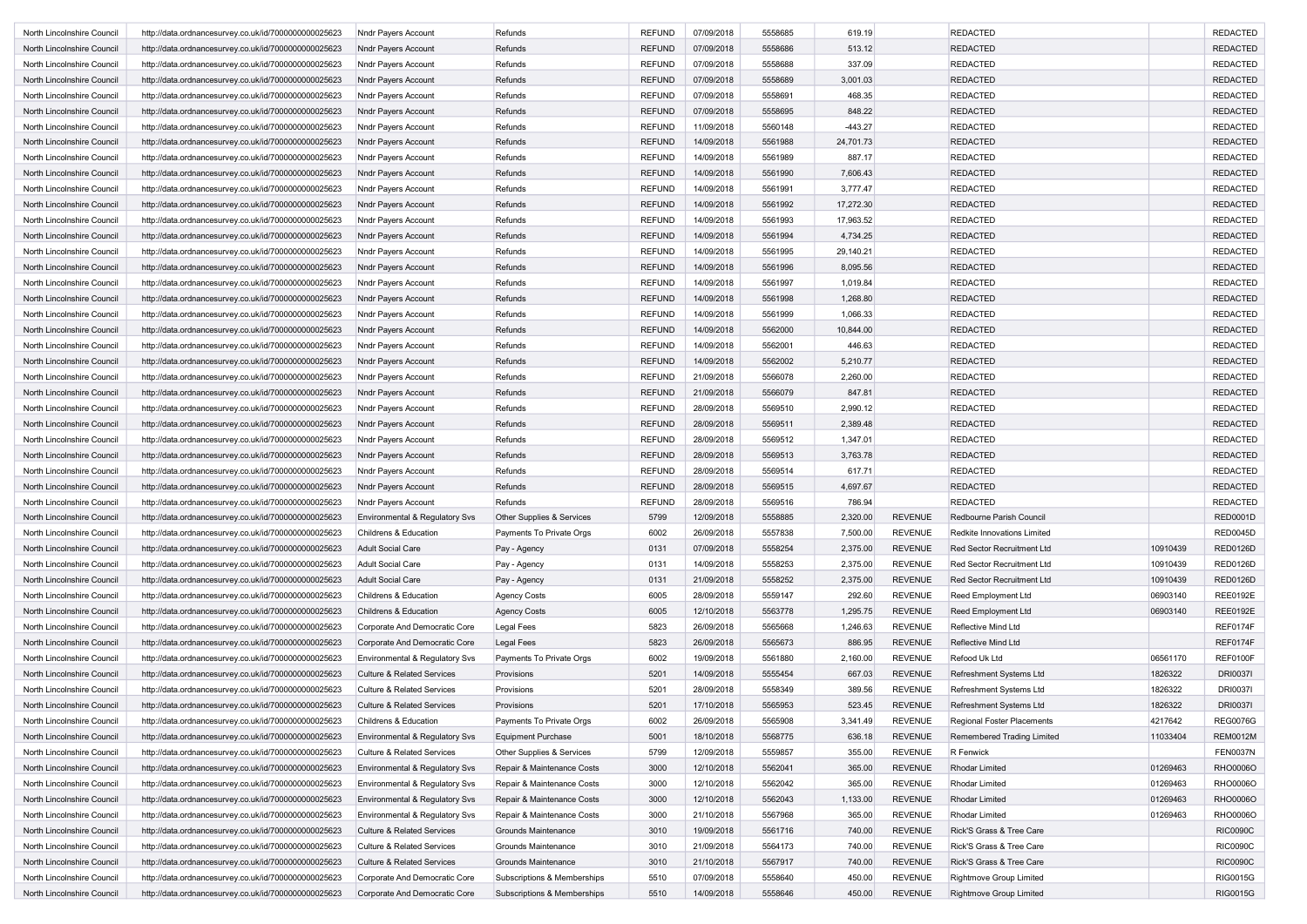| North Lincolnshire Council | http://data.ordnancesurvey.co.uk/id/7000000000025623 | <b>Culture &amp; Related Services</b>     | Provisions                     | 5201 | 21/09/2018 | 5564282 | 321.32      | <b>REVENUE</b> | Rijo Ingredients Ltd                       |          | RIJ0032J        |
|----------------------------|------------------------------------------------------|-------------------------------------------|--------------------------------|------|------------|---------|-------------|----------------|--------------------------------------------|----------|-----------------|
| North Lincolnshire Council | http://data.ordnancesurvey.co.uk/id/7000000000025623 | <b>Adult Social Care</b>                  | Payments To Health Providers   | 6019 | 12/09/2018 | 5560038 | 1,032.78    | <b>REVENUE</b> | Riverside Surgery                          |          | PRO0009O        |
| North Lincolnshire Council | http://data.ordnancesurvey.co.uk/id/7000000000025623 | <b>Adult Social Care</b>                  | Payments To Health Providers   | 6019 | 26/09/2018 | 5567336 | 887.22      | <b>REVENUE</b> | <b>Riverside Surgery</b>                   |          | PRO0009O        |
| North Lincolnshire Council | http://data.ordnancesurvey.co.uk/id/7000000000025623 | <b>Adult Social Care</b>                  | Payments To Health Providers   | 6019 | 26/09/2018 | 5567340 | 442.54      | <b>REVENUE</b> | <b>Riverside Surgery</b>                   |          | PRO0009O        |
| North Lincolnshire Council | http://data.ordnancesurvey.co.uk/id/7000000000025623 | Adult Social Care                         | Payments To Health Providers   | 6019 | 26/09/2018 | 5567847 | 817.39      | <b>REVENUE</b> | Riverside Surgery                          |          | PRO0009O        |
| North Lincolnshire Council | http://data.ordnancesurvey.co.uk/id/7000000000025623 | <b>Public Health</b>                      | Payments To Health Providers   | 6019 | 12/09/2018 | 5560038 | 540.00      | <b>REVENUE</b> | <b>Riverside Surgery</b>                   |          | PRO0009O        |
| North Lincolnshire Council | http://data.ordnancesurvey.co.uk/id/7000000000025623 | Public Health                             | Payments To Health Providers   | 6019 | 26/09/2018 | 5567336 | 200.00      | <b>REVENUE</b> | <b>Riverside Surgery</b>                   |          | PRO0009O        |
| North Lincolnshire Council | http://data.ordnancesurvey.co.uk/id/7000000000025623 | Public Health                             | Payments To Health Providers   | 6019 | 26/09/2018 | 5567340 | 640.00      | <b>REVENUE</b> | Riverside Surgery                          |          | PRO0009O        |
| North Lincolnshire Council | http://data.ordnancesurvey.co.uk/id/7000000000025623 | Public Health                             | Payments To Health Providers   | 6019 | 26/09/2018 | 5567847 | 380.00      | <b>REVENUE</b> | <b>Riverside Surgery</b>                   |          | PRO0009O        |
| North Lincolnshire Council | http://data.ordnancesurvey.co.uk/id/7000000000025623 | Fin&Inv I&E                               | Materials                      | 5004 | 17/10/2018 | 5569406 | 583.34      | <b>REVENUE</b> | Roanza Ltd                                 | 08865644 | ENZ0001Z        |
| North Lincolnshire Council | http://data.ordnancesurvey.co.uk/id/7000000000025623 | <b>Housing Services</b>                   | Fees & Charges Income          | 9002 | 28/09/2018 | 5567964 | $-700.00$   | <b>REVENUE</b> | Ron Gale & Sons Ltd                        |          | <b>GAL0062L</b> |
| North Lincolnshire Council | http://data.ordnancesurvey.co.uk/id/7000000000025623 | Childrens & Education                     | Payments To Private Orgs       | 6002 | 28/09/2018 | 5568025 | 1,500.00    | <b>REVENUE</b> | Ross Cunliffe                              |          | <b>CUN0007N</b> |
| North Lincolnshire Council | http://data.ordnancesurvey.co.uk/id/7000000000025623 | Corporate And Democratic Core             | Other Professional Fees        | 5829 | 05/09/2018 | 5557246 | $\Omega$    | <b>REVENUE</b> | Rossendales Ltd                            | 1501584  | <b>ROS0089S</b> |
| North Lincolnshire Council | http://data.ordnancesurvey.co.uk/id/7000000000025623 | Corporate And Democratic Core             | Other Professional Fees        | 5829 | 21/09/2018 | 5565528 | $\mathbf 0$ | <b>REVENUE</b> | Rossendales Ltd                            | 1501584  | <b>ROS0089S</b> |
| North Lincolnshire Council | http://data.ordnancesurvey.co.uk/id/7000000000025623 | Corporate And Democratic Core             | <b>Other Professional Fees</b> | 5829 | 21/09/2018 | 5565536 | $\Omega$    | <b>REVENUE</b> | Rossendales Ltd                            | 1501584  | <b>ROS0089S</b> |
| North Lincolnshire Council | http://data.ordnancesurvey.co.uk/id/7000000000025623 | Corporate And Democratic Core             | Other Professional Fees        | 5829 | 21/09/2018 | 5565539 | $\Omega$    | <b>REVENUE</b> | Rossendales Ltd                            | 1501584  | <b>ROS0089S</b> |
| North Lincolnshire Council | http://data.ordnancesurvey.co.uk/id/7000000000025623 | Corporate And Democratic Core             | Other Professional Fees        | 5829 | 28/09/2018 | 5569365 | $\Omega$    | <b>REVENUE</b> | Rossendales Ltd                            | 1501584  | <b>ROS0089S</b> |
| North Lincolnshire Council | http://data.ordnancesurvey.co.uk/id/7000000000025623 | Corporate And Democratic Core             | Other Professional Fees        | 5829 | 28/09/2018 | 5569369 |             | <b>REVENUE</b> | Rossendales Ltd                            | 1501584  | <b>ROS0089S</b> |
| North Lincolnshire Council | http://data.ordnancesurvey.co.uk/id/7000000000025623 | Adult Social Care                         | Gen Office Exp (Incl Postage)  | 5603 | 05/09/2018 | 5556204 | 269.83      | <b>REVENUE</b> | Royal Mail Group Plc                       | 4138203  | ROY0021Y        |
| North Lincolnshire Council | http://data.ordnancesurvey.co.uk/id/7000000000025623 | Central Services To Public                | Gen Office Exp (Incl Postage)  | 5603 | 12/09/2018 | 5557192 | 4,890.20    | <b>REVENUE</b> | Royal Mail Group Plc                       | 4138203  | ROY0021Y        |
| North Lincolnshire Council | http://data.ordnancesurvey.co.uk/id/7000000000025623 | Central Services To Public                | Gen Office Exp (Incl Postage)  | 5603 | 19/09/2018 | 5558224 | 1,634.85    | <b>REVENUE</b> | Royal Mail Group Plc                       | 4138203  | ROY0021Y        |
|                            |                                                      |                                           |                                |      | 26/09/2018 | 5561763 |             | <b>REVENUE</b> |                                            | 4138203  |                 |
| North Lincolnshire Council | http://data.ordnancesurvey.co.uk/id/7000000000025623 | Central Services To Public                | Gen Office Exp (Incl Postage)  | 5603 |            |         | 150.40      |                | Royal Mail Group Plc                       |          | ROY0021Y        |
| North Lincolnshire Council | http://data.ordnancesurvey.co.uk/id/7000000000025623 | Central Services To Public                | Gen Office Exp (Incl Postage)  | 5603 | 07/10/2018 | 5566179 | 154.00      | <b>REVENUE</b> | Royal Mail Group Plc                       | 4138203  | ROY0021Y        |
| North Lincolnshire Council | http://data.ordnancesurvey.co.uk/id/7000000000025623 | Central Services To Public                | Gen Office Exp (Incl Postage)  | 5603 | 07/10/2018 | 5567398 | 1,474.57    | <b>REVENUE</b> | Royal Mail Group Plc                       | 4138203  | ROY0021Y        |
| North Lincolnshire Council | http://data.ordnancesurvey.co.uk/id/7000000000025623 | Central Services To Public                | Gen Office Exp (Incl Postage)  | 5603 | 14/10/2018 | 5568914 | 1,012.00    | <b>REVENUE</b> | Royal Mail Group Plc                       | 4138203  | ROY0021Y        |
| North Lincolnshire Council | http://data.ordnancesurvey.co.uk/id/7000000000025623 | <b>Childrens &amp; Education</b>          | Gen Office Exp (Incl Postage)  | 5603 | 26/09/2018 | 5561763 | 757.45      | <b>REVENUE</b> | Royal Mail Group Plc                       | 4138203  | ROY0021Y        |
| North Lincolnshire Council | http://data.ordnancesurvey.co.uk/id/7000000000025623 | Corporate And Democratic Core             | Gen Office Exp (Incl Postage)  | 5603 | 07/09/2018 | 5557253 | 1,364.00    | <b>REVENUE</b> | Royal Mail Group Plc                       | 4138203  | ROY0021Y        |
| North Lincolnshire Council | http://data.ordnancesurvey.co.uk/id/7000000000025623 | Corporate And Democratic Core             | Gen Office Exp (Incl Postage)  | 5603 | 21/09/2018 | 5565517 | 1,144.80    | <b>REVENUE</b> | Royal Mail Group Plc                       | 4138203  | ROY0021Y        |
| North Lincolnshire Council | http://data.ordnancesurvey.co.uk/id/7000000000025623 | Corporate And Democratic Core             | Gen Office Exp (Incl Postage)  | 5603 | 26/09/2018 | 5561763 | 244.80      | <b>REVENUE</b> | Royal Mail Group Plc                       | 4138203  | ROY0021Y        |
| North Lincolnshire Council | http://data.ordnancesurvey.co.uk/id/7000000000025623 | Corporate And Democratic Core             | Gen Office Exp (Incl Postage)  | 5603 | 26/09/2018 | 5561763 | 1,544.43    | <b>REVENUE</b> | Royal Mail Group Plc                       | 4138203  | ROY0021Y        |
| North Lincolnshire Council | http://data.ordnancesurvey.co.uk/id/7000000000025623 | Corporate And Democratic Core             | Gen Office Exp (Incl Postage)  | 5603 | 07/10/2018 | 5566179 | 72.00       | <b>REVENUE</b> | Royal Mail Group Plc                       | 4138203  | ROY0021Y        |
| North Lincolnshire Council | http://data.ordnancesurvey.co.uk/id/7000000000025623 | Corporate And Democratic Core             | Gen Office Exp (Incl Postage)  | 5603 | 07/10/2018 | 5566179 | 1,036.38    | <b>REVENUE</b> | Royal Mail Group Plc                       | 4138203  | ROY0021Y        |
| North Lincolnshire Council | http://data.ordnancesurvey.co.uk/id/7000000000025623 | Corporate And Democratic Core             | Gen Office Exp (Incl Postage)  | 5603 | 10/10/2018 | 5569350 | 1,510.80    | <b>REVENUE</b> | Royal Mail Group Plc                       | 4138203  | ROY0021Y        |
| North Lincolnshire Council | http://data.ordnancesurvey.co.uk/id/7000000000025623 | Environmental & Regulatory Svs            | <b>Public Health Funerals</b>  | 5740 | 07/10/2018 | 5559732 | 784.00      | <b>REVENUE</b> | R Wallace & Son Ltd                        |          | <b>WAL0210L</b> |
| North Lincolnshire Council | http://data.ordnancesurvey.co.uk/id/7000000000025623 | Environmental & Regulatory Svs            | Payments To Private Orgs       | 6002 | 07/09/2018 | 5557264 | 2,165.10    | <b>REVENUE</b> | S A Greenfield                             |          | <b>GRA0228A</b> |
| North Lincolnshire Council | http://data.ordnancesurvey.co.uk/id/7000000000025623 | Childrens & Education                     | <b>Client Related Costs</b>    | 5534 | 12/09/2018 | 5557295 | 418.37      | <b>REVENUE</b> | Sainsbury'S Argos Ltd                      | 03234511 | ARG0003G        |
| North Lincolnshire Council | http://data.ordnancesurvey.co.uk/id/7000000000025623 | Childrens & Education                     | <b>Client Related Costs</b>    | 5534 | 19/09/2018 | 5557332 | 924.94      | <b>REVENUE</b> | Sainsbury'S Argos Ltd                      | 03234511 | ARG0003G        |
| North Lincolnshire Council | http://data.ordnancesurvey.co.uk/id/7000000000025623 | Childrens & Education                     | Gen Office Exp (Incl Postage)  | 5603 | 19/09/2018 | 5557332 | 67.27       | <b>REVENUE</b> | Sainsbury'S Argos Ltd                      | 03234511 | ARG0003G        |
| North Lincolnshire Council | http://data.ordnancesurvey.co.uk/id/7000000000025623 | Childrens & Education                     | Payments To Private Orgs       | 6002 | 05/09/2018 | 5556551 | 3,616.02    | <b>REVENUE</b> | Sarah Scott Childminding                   |          | SCO0130O        |
| North Lincolnshire Council | http://data.ordnancesurvey.co.uk/id/7000000000025623 | Culture, Env, Reg & Planning Cap          | <b>Other Costs</b>             | A085 | 12/09/2018 | 5560290 | 1,255.34    | <b>CAPITAL</b> | Saxby All Saints Parochial Church Council  |          | SAX0010X        |
| North Lincolnshire Council | http://data.ordnancesurvey.co.uk/id/7000000000025623 | Environmental & Regulatory Svs            | Course Fees/Training           | 2002 | 28/09/2018 | 5567855 | 880.00      | <b>REVENUE</b> | Scj Training Limited                       |          | <b>SCJ0001J</b> |
| North Lincolnshire Council | http://data.ordnancesurvey.co.uk/id/7000000000025623 | <b>Environmental &amp; Regulatory Svs</b> | Course Fees/Training           | 2002 | 28/09/2018 | 5567857 | 270.00      | <b>REVENUE</b> | Scj Training Limited                       |          | <b>SCJ0001J</b> |
| North Lincolnshire Council | http://data.ordnancesurvey.co.uk/id/7000000000025623 | Corporate And Democratic Core             | It Software-Maintenance        | 5053 | 28/09/2018 | 5563747 | 3,600.00    | <b>REVENUE</b> | <b>Scoped Solutions Limited</b>            |          | SCO0189O        |
|                            |                                                      |                                           |                                | 4101 | 26/09/2018 | 5562450 |             | <b>REVENUE</b> |                                            | 1425565  | <b>THR0027R</b> |
| North Lincolnshire Council | http://data.ordnancesurvey.co.uk/id/7000000000025623 | Childrens & Education                     | Vehicle Hire                   |      |            |         | 1,143.72    |                | Scot Group T/A Thrifty Car & Van Rental    |          |                 |
| North Lincolnshire Council | http://data.ordnancesurvey.co.uk/id/7000000000025623 | Childrens & Education                     | Payments To Private Orgs       | 6002 | 21/09/2018 | 5563669 | 1,220.00    | REVENUE        | Scunthorpe C Of E Primary School"Main A/C  |          | <b>SCU0232U</b> |
| North Lincolnshire Council | http://data.ordnancesurvey.co.uk/id/7000000000025623 | Childrens & Education                     | Payments To Private Orgs       | 6002 | 21/09/2018 | 5563670 | 980.00      | <b>REVENUE</b> | Scunthorpe C Of E Primary School"Main A/C" |          | <b>SCU0232U</b> |
| North Lincolnshire Council | http://data.ordnancesurvey.co.uk/id/7000000000025623 | Childrens & Education                     | Payments To Private Orgs       | 6002 | 21/09/2018 | 5563672 | 860.00      | <b>REVENUE</b> | Scunthorpe C Of E Primary School"Main A/C" |          | <b>SCU0232U</b> |
| North Lincolnshire Council | http://data.ordnancesurvey.co.uk/id/7000000000025623 | Environmental & Regulatory Svs            | Other Premises Costs           | 3390 | 19/10/2018 | 5565992 | 390.00      | <b>REVENUE</b> | Second Element                             | 4578427  | <b>SEC0045C</b> |
| North Lincolnshire Council | http://data.ordnancesurvey.co.uk/id/7000000000025623 | Childrens & Education                     | Payments To Private Orgs       | 6002 | 12/09/2018 | 5560487 | 1,398.13    | <b>REVENUE</b> | Secret Garden Childrens Centre             |          | <b>SEC0056C</b> |
| North Lincolnshire Council | http://data.ordnancesurvey.co.uk/id/7000000000025623 | Corporate And Democratic Core             | Other Professional Fees        | 5829 | 19/09/2018 | 5563767 | 211.31      | <b>REVENUE</b> | Security Plus Limited                      | 1325489  | <b>SEC0017C</b> |
| North Lincolnshire Council | http://data.ordnancesurvey.co.uk/id/7000000000025623 | Corporate And Democratic Core             | Other Professional Fees        | 5829 | 26/09/2018 | 5558655 | 862.50      | <b>REVENUE</b> | <b>Security Plus Limited</b>               | 1325489  | <b>SEC0017C</b> |
| North Lincolnshire Council | http://data.ordnancesurvey.co.uk/id/7000000000025623 | Corporate And Democratic Core             | Other Professional Fees        | 5829 | 28/09/2018 | 5556593 | 300.00      | <b>REVENUE</b> | Security Plus Limited                      | 1325489  | <b>SEC0017C</b> |
| North Lincolnshire Council | http://data.ordnancesurvey.co.uk/id/7000000000025623 | <b>Culture &amp; Related Services</b>     | Stock Purchases & Adjustments  | 5030 | 05/09/2018 | 5555455 | 860.00      | <b>REVENUE</b> | Security Plus Ltd                          |          | <b>PLU0165U</b> |
| North Lincolnshire Council | http://data.ordnancesurvey.co.uk/id/7000000000025623 | <b>Culture &amp; Related Services</b>     | Stock Purchases & Adjustments  | 5030 | 12/09/2018 | 5558389 | 630.00      | <b>REVENUE</b> | Security Plus Ltd                          |          | <b>PLU0165U</b> |
| North Lincolnshire Council | http://data.ordnancesurvey.co.uk/id/7000000000025623 | <b>Adult Social Care</b>                  | Payments To Health Providers   | 6019 | 21/09/2018 | 5565917 | 384.00      | <b>REVENUE</b> | Sheffield Teaching Hospitals Nhsf Trust    |          | <b>SHE0230E</b> |
| North Lincolnshire Council | http://data.ordnancesurvey.co.uk/id/7000000000025623 | <b>Adult Social Care</b>                  | Payments To Health Providers   | 6019 | 11/10/2018 | 5565918 | 393.00      | <b>REVENUE</b> | Sheffield Teaching Hospitals Nhsf Trust    |          | SHE0230E        |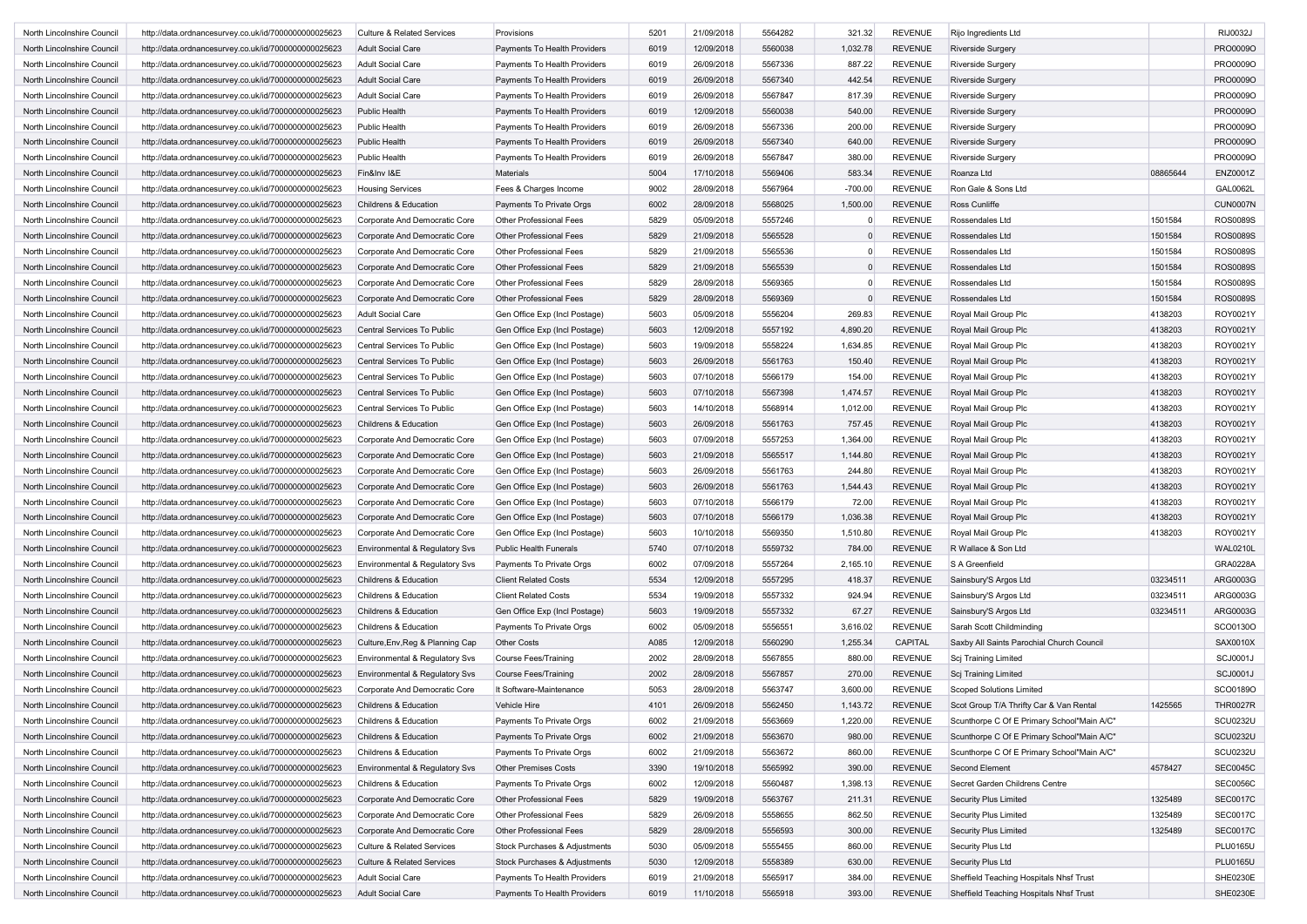| North Lincolnshire Council | http://data.ordnancesurvey.co.uk/id/7000000000025623 | Childrens & Education                 | Home To School Transport      | 4201 | 07/09/2018 | 5558233            | 297.15    | <b>REVENUE</b>            | Sherwood Travel                               |                    | SHE0170E                    |
|----------------------------|------------------------------------------------------|---------------------------------------|-------------------------------|------|------------|--------------------|-----------|---------------------------|-----------------------------------------------|--------------------|-----------------------------|
| North Lincolnshire Council | http://data.ordnancesurvey.co.uk/id/7000000000025623 | Childrens & Education                 | Home To School Transport      | 4201 | 07/09/2018 | 5558234            | 297.15    | <b>REVENUE</b>            | Sherwood Travel                               |                    | <b>SHE0170E</b>             |
| North Lincolnshire Council | http://data.ordnancesurvey.co.uk/id/7000000000025623 | Childrens & Education                 | Home To School Transport      | 4201 | 07/09/2018 | 5558236            | 297.15    | <b>REVENUE</b>            | Sherwood Travel                               |                    | <b>SHE0170E</b>             |
| North Lincolnshire Council | http://data.ordnancesurvey.co.uk/id/7000000000025623 | Childrens & Education                 | Home To School Transport      | 4201 | 07/09/2018 | 5558238            | 297.15    | <b>REVENUE</b>            | Sherwood Travel                               |                    | <b>SHE0170E</b>             |
| North Lincolnshire Council | http://data.ordnancesurvey.co.uk/id/7000000000025623 | Environmental & Regulatory Svs        | Other Supplies & Services     | 5799 | 28/09/2018 | 5568768            | 2,122.07  | <b>REVENUE</b>            | Shield Security Services (Yorkshire)Ltd       | 4464684            | SHI0015I                    |
| North Lincolnshire Council | http://data.ordnancesurvey.co.uk/id/7000000000025623 | Corporate And Democratic Core         | Other Supplies & Services     | 5799 | 14/09/2018 | 5559865            | 1,615.75  | <b>REVENUE</b>            | Shield Security (Yorkshire) Ltd               | 4464684            | SHI0151I                    |
| North Lincolnshire Council | http://data.ordnancesurvey.co.uk/id/7000000000025623 | <b>Culture &amp; Related Services</b> | Other Supplies & Services     | 5799 | 26/09/2018 | 5558204            | 2,754.00  | <b>REVENUE</b>            | Shield Security (Yorkshire) Ltd               | 4464684            | SHI0151I                    |
| North Lincolnshire Council | http://data.ordnancesurvey.co.uk/id/7000000000025623 | Childrens & Education                 | Payments To Private Orgs      | 6002 | 05/09/2018 | 5556535            | 22,112.53 | <b>REVENUE</b>            | Shining Little Stars T/A                      |                    | <b>LIT0060T</b>             |
| North Lincolnshire Council | http://data.ordnancesurvey.co.uk/id/7000000000025623 | Environmental & Regulatory Svs        | Payments To Private Orgs      | 6002 | 26/09/2018 | 5565973            | 339.50    | <b>REVENUE</b>            | Shredall (East Midlands) Ltd                  | 03317730           | SHR0005R                    |
| North Lincolnshire Council | http://data.ordnancesurvey.co.uk/id/7000000000025623 | Environmental & Regulatory Svs        | Payments To Private Orgs      | 6002 | 26/09/2018 | 5565974            | 671.70    | <b>REVENUE</b>            | Shredall (East Midlands) Ltd                  | 03317730           | <b>SHR0005R</b>             |
| North Lincolnshire Council | http://data.ordnancesurvey.co.uk/id/7000000000025623 | Highways & Transport                  | Stock Purchases & Adjustments | 5030 | 26/09/2018 | 5557197            | 979.50    | <b>REVENUE</b>            | <b>Signpost Solutions Ltd</b>                 |                    | SIG0057G                    |
|                            | http://data.ordnancesurvey.co.uk/id/7000000000025623 |                                       |                               |      |            |                    |           |                           |                                               |                    |                             |
| North Lincolnshire Council |                                                      | Corporate And Democratic Core         | Gen Office Exp (Incl Postage) | 5603 | 21/09/2018 | 5565693<br>5560398 | 268.80    | <b>REVENUE</b><br>CAPITAL | Signs Express (N & Ne Lincs)                  | 3597240<br>4350939 | <b>SIG0007G</b><br>SIL0034L |
| North Lincolnshire Council | http://data.ordnancesurvey.co.uk/id/7000000000025623 | Adult Social Care Capital             | Other Costs                   | A085 | 06/10/2018 |                    | 698.50    |                           | Silvalea Ltd                                  |                    |                             |
| North Lincolnshire Council | http://data.ordnancesurvey.co.uk/id/7000000000025623 | <b>Adult Social Care Capital</b>      | Other Costs                   | A085 | 21/09/2018 | 5559205            | 1,000.00  | CAPITAL                   | Simply Med                                    |                    | <b>SIM0082M</b>             |
| North Lincolnshire Council | http://data.ordnancesurvey.co.uk/id/7000000000025623 | Adult Social Care Capital             | <b>Other Costs</b>            | A085 | 06/10/2018 | 5560381            | 537.00    | CAPITAL                   | Simply Med                                    |                    | <b>SIM0082M</b>             |
| North Lincolnshire Council | http://data.ordnancesurvey.co.uk/id/7000000000025623 | Environmental & Regulatory Svs        | <b>Other Premises Costs</b>   | 3390 | 26/09/2018 | 5565968            | 2,212.86  | <b>REVENUE</b>            | Sita North Lincolnshire Ltd                   | 02291198           | <b>NOR0206R</b>             |
| North Lincolnshire Council | http://data.ordnancesurvey.co.uk/id/7000000000025623 | Environmental & Regulatory Svs        | Payments To Private Orgs      | 6002 | 12/09/2018 | 5558560            | 26,343.94 | <b>REVENUE</b>            | Sita North Lincolnshire Ltd                   | 02291198           | <b>NOR0206R</b>             |
| North Lincolnshire Council | http://data.ordnancesurvey.co.uk/id/7000000000025623 | Environmental & Regulatory Svs        | Payments To Private Orgs      | 6002 | 12/09/2018 | 5558561            | 16,856.65 | <b>REVENUE</b>            | Sita North Lincolnshire Ltd                   | 02291198           | <b>NOR0206R</b>             |
| North Lincolnshire Council | http://data.ordnancesurvey.co.uk/id/7000000000025623 | Environmental & Regulatory Svs        | Payments To Private Orgs      | 6002 | 26/09/2018 | 5565959            | $-306.60$ | <b>REVENUE</b>            | Sita North Lincolnshire Ltd                   | 02291198           | <b>NOR0206R</b>             |
| North Lincolnshire Council | http://data.ordnancesurvey.co.uk/id/7000000000025623 | Environmental & Regulatory Svs        | Payments To Private Orgs      | 6002 | 11/10/2018 | 5561872            | 54,762.61 | <b>REVENUE</b>            | Sita North Lincolnshire Ltd                   | 02291198           | <b>NOR0206R</b>             |
| North Lincolnshire Council | http://data.ordnancesurvey.co.uk/id/7000000000025623 | Highways & Transport                  | <b>Course Fees/Training</b>   | 2002 | 19/09/2018 | 5557200            | 29,115.00 | <b>REVENUE</b>            | <b>Skills Training Centre Ltd</b>             |                    | <b>SKI0087I</b>             |
| North Lincolnshire Council | http://data.ordnancesurvey.co.uk/id/7000000000025623 | Corporate And Democratic Core         | Other Supplies & Services     | 5799 | 21/09/2018 | 5565481            | 825.00    | <b>REVENUE</b>            | Smg (Uk) Ltd                                  | 821116             | <b>SMG0022G</b>             |
| North Lincolnshire Council | http://data.ordnancesurvey.co.uk/id/7000000000025623 | <b>Planning Services</b>              | <b>Exhibitions/Events</b>     | 5709 | 26/09/2018 | 5567598            | 732.50    | <b>REVENUE</b>            | Smg (Uk) Ltd                                  | 821116             | SMG0001G                    |
| North Lincolnshire Council | http://data.ordnancesurvey.co.uk/id/7000000000025623 | Corporate And Democratic Core         | Clothing, Uniforms & Laundry  | 5301 | 11/10/2018 | 5562052            | 478.77    | <b>REVENUE</b>            | Smi Group                                     | 07644080           | <b>SMI0960I</b>             |
| North Lincolnshire Council | http://data.ordnancesurvey.co.uk/id/7000000000025623 | Environmental & Regulatory Svs        | Clothing, Uniforms & Laundry  | 5301 | 19/09/2018 | 5561870            | 365.54    | <b>REVENUE</b>            | Smi Group                                     | 07644080           | <b>SMI0960I</b>             |
| North Lincolnshire Council | http://data.ordnancesurvey.co.uk/id/7000000000025623 | Environmental & Regulatory Svs        | Clothing, Uniforms & Laundry  | 5301 | 28/09/2018 | 5561879            | 696.35    | <b>REVENUE</b>            | Smi Group                                     | 07644080           | <b>SMI0960I</b>             |
| North Lincolnshire Council | http://data.ordnancesurvey.co.uk/id/7000000000025623 | Environmental & Regulatory Svs        | Clothing, Uniforms & Laundry  | 5301 | 07/10/2018 | 5561875            | 246.39    | <b>REVENUE</b>            | Smi Group                                     | 07644080           | <b>SMI0960I</b>             |
| North Lincolnshire Council | http://data.ordnancesurvey.co.uk/id/7000000000025623 | Fin&Inv I&E                           | Grounds Maintenance           | 3010 | 19/09/2018 | 5562359            | 910.58    | <b>REVENUE</b>            | Socotek Uk Limited                            |                    | <b>SCI0046I</b>             |
| North Lincolnshire Council | http://data.ordnancesurvey.co.uk/id/7000000000025623 | Corporate And Democratic Core         | Other Supplies & Services     | 5799 | 14/09/2018 | 5561799            | 768.42    | <b>REVENUE</b>            | Sodexo Motivation Solutions Ltd               |                    | P&M0002M                    |
| North Lincolnshire Council | http://data.ordnancesurvey.co.uk/id/7000000000025623 | <b>Adult Social Care</b>              | Payments To Health Providers  | 6019 | 26/09/2018 | 5567400            | 307.96    | <b>REVENUE</b>            | Solent Nhs Trust                              |                    | SOL0064L                    |
| North Lincolnshire Council | http://data.ordnancesurvey.co.uk/id/7000000000025623 | Public Health                         | <b>Equipment Purchase</b>     | 5001 | 14/09/2018 | 5556271            | 339.80    | <b>REVENUE</b>            | Solon Security Ltd                            | 03065075           | SOL0070L                    |
| North Lincolnshire Council | http://data.ordnancesurvey.co.uk/id/7000000000025623 | Public Health                         | <b>Equipment Purchase</b>     | 5001 | 14/09/2018 | 5556272            | 459.80    | <b>REVENUE</b>            | Solon Security Ltd                            | 03065075           | <b>SOL0070L</b>             |
| North Lincolnshire Council | http://data.ordnancesurvey.co.uk/id/7000000000025623 | Public Health                         | <b>Equipment Purchase</b>     | 5001 | 14/09/2018 | 5556273            | $-339.80$ | <b>REVENUE</b>            | Solon Security Ltd                            | 03065075           | <b>SOL0070L</b>             |
| North Lincolnshire Council | http://data.ordnancesurvey.co.uk/id/7000000000025623 | Childrens & Education                 | Payments To Private Orgs      | 6002 | 05/09/2018 | 5556498            | 4,773.09  | <b>REVENUE</b>            | Sophie Brownless                              |                    | BRO0218O                    |
|                            |                                                      |                                       |                               |      | 21/09/2018 | 5563673            |           | <b>REVENUE</b>            |                                               |                    | SOU0071U                    |
| North Lincolnshire Council | http://data.ordnancesurvey.co.uk/id/7000000000025623 | Childrens & Education                 | Payments To Private Orgs      | 6002 |            |                    | 1,220.00  |                           | South Axholme Academy                         | 07814150           |                             |
| North Lincolnshire Council | http://data.ordnancesurvey.co.uk/id/7000000000025623 | Childrens & Education                 | Payments To Private Orgs      | 6002 | 21/09/2018 | 5563675            | 980.00    | <b>REVENUE</b>            | South Axholme Academy                         | 07814150           | SOU0071U                    |
| North Lincolnshire Council | http://data.ordnancesurvey.co.uk/id/7000000000025623 | Childrens & Education                 | Payments To Private Orgs      | 6002 | 21/09/2018 | 5563676            | 860.00    | <b>REVENUE</b>            | South Axholme Academy                         | 07814150           | SOU0071U                    |
| North Lincolnshire Council | http://data.ordnancesurvey.co.uk/id/7000000000025623 | <b>Adult Social Care</b>              | Payments To Health Providers  | 6019 | 07/09/2018 | 5558255            | 452.52    | <b>REVENUE</b>            | South Axholme Practice                        |                    | SOU0151U                    |
| North Lincolnshire Council | http://data.ordnancesurvey.co.uk/id/7000000000025623 | <b>Culture &amp; Related Services</b> | <b>Exhibitions/Events</b>     | 5709 | 12/09/2018 | 5559187            | 2,514.33  | <b>REVENUE</b>            | South Bank Centre                             |                    | SBC0002C                    |
| North Lincolnshire Council | http://data.ordnancesurvey.co.uk/id/7000000000025623 | Childrens & Education                 | Payments To Private Orgs      | 6002 | 05/09/2018 | 5556553            | 7,117.80  | <b>REVENUE</b>            | Southfield Nursery                            |                    | SOU0007U                    |
| North Lincolnshire Council | http://data.ordnancesurvey.co.uk/id/7000000000025623 | Childrens & Education                 | Payments To Private Orgs      | 6002 | 05/09/2018 | 5556563            | 764.40    | <b>REVENUE</b>            | <b>Stacey White</b>                           |                    | WHI0511I                    |
| North Lincolnshire Council | http://data.ordnancesurvey.co.uk/id/7000000000025623 | <b>Adult Social Care</b>              | <b>Agency Costs</b>           | 6005 | 05/09/2018 | 5556249            | 250.88    | <b>REVENUE</b>            | Staff Call Uk Ltd                             |                    | <b>STA0548A</b>             |
| North Lincolnshire Council | http://data.ordnancesurvey.co.uk/id/7000000000025623 | <b>Adult Social Care</b>              | <b>Agency Costs</b>           | 6005 | 19/09/2018 | 5560880            | 453.76    | <b>REVENUE</b>            | Staff Call Uk Ltd                             |                    | <b>STA0548A</b>             |
| North Lincolnshire Council | http://data.ordnancesurvey.co.uk/id/7000000000025623 | Highways & Transport                  | <b>Concessionary Fares</b>    | 6010 | 01/10/2018 | 5567936            | 84,025.00 | <b>REVENUE</b>            | <b>Stagecoach Services Limited</b>            | 2818654            | <b>LIN0118N</b>             |
| North Lincolnshire Council | http://data.ordnancesurvey.co.uk/id/7000000000025623 | Childrens & Education                 | Payments To Private Orgs      | 6002 | 21/09/2018 | 5563679            | 920.00    | <b>REVENUE</b>            | St Augustine Webster Cath. Prim. Vol. Academy |                    | STA0465A                    |
| North Lincolnshire Council | http://data.ordnancesurvey.co.uk/id/7000000000025623 | Childrens & Education                 | Payments To Voluntary Orgs    | 6001 | 05/09/2018 | 5556550            | 19,115.59 | <b>REVENUE</b>            | Stepping Stones Of Scawby                     |                    | <b>SCA0139A</b>             |
| North Lincolnshire Council | http://data.ordnancesurvey.co.uk/id/7000000000025623 | Corporate And Democratic Core         | <b>Bank Charges</b>           | 5821 | 21/09/2018 | 5565732            | 1,008.22  | <b>REVENUE</b>            | Sterling International Brokers                |                    | STE0147E                    |
| North Lincolnshire Council | http://data.ordnancesurvey.co.uk/id/7000000000025623 | Childrens & Education                 | Repair & Maintenance Costs    | 3000 | 19/09/2018 | 5561789            | 1,750.00  | <b>REVENUE</b>            | Steve Ball Joinery Ltd                        | 3682402            | <b>BAL0025L</b>             |
| North Lincolnshire Council | http://data.ordnancesurvey.co.uk/id/7000000000025623 | Corporate And Democratic Core         | Repair & Maintenance Costs    | 3000 | 19/09/2018 | 5561789            | 434.22    | <b>REVENUE</b>            | Steve Ball Joinery Ltd                        | 3682402            | <b>BAL0025L</b>             |
| North Lincolnshire Council | http://data.ordnancesurvey.co.uk/id/7000000000025623 | Culture & Related Services            | Repair & Maintenance Costs    | 3000 | 07/09/2018 | 5557344            | 1,886.74  | <b>REVENUE</b>            | Steve Ball Joinery Ltd                        | 3682402            | <b>BAL0025L</b>             |
| North Lincolnshire Council | http://data.ordnancesurvey.co.uk/id/7000000000025623 | Fin&Inv I&E                           | Repair & Maintenance Costs    | 3000 | 19/09/2018 | 5561789            | 1,180.00  | <b>REVENUE</b>            | Steve Ball Joinery Ltd                        | 3682402            | <b>BAL0025L</b>             |
| North Lincolnshire Council | http://data.ordnancesurvey.co.uk/id/7000000000025623 | Highways & Transport                  | Repair & Maintenance Costs    | 3000 | 19/09/2018 | 5561789            | 102.05    | <b>REVENUE</b>            | Steve Ball Joinery Ltd                        | 3682402            | <b>BAL0025L</b>             |
| North Lincolnshire Council | http://data.ordnancesurvey.co.uk/id/7000000000025623 | Childrens & Education                 | Payments To Private Orgs      | 6002 | 21/09/2018 | 5563677            | 430.00    | <b>REVENUE</b>            | St Lawrence Academy                           |                    | STL0003L                    |
| North Lincolnshire Council | http://data.ordnancesurvey.co.uk/id/7000000000025623 | Childrens & Education                 | Payments To Private Orgs      | 6002 | 21/09/2018 | 5563680            | 920.00    | <b>REVENUE</b>            | St. Mary'S Catholic Primary Vol. Academy      |                    | <b>STM0020M</b>             |
| North Lincolnshire Council | http://data.ordnancesurvey.co.uk/id/7000000000025623 | <b>Planning Services</b>              | Payments To Voluntary Orgs    | 6001 | 19/09/2018 | 5560102            | 1,000.00  | <b>REVENUE</b>            | St Norbert'S Catholic Primary Vol Academy     |                    | <b>STN0005N</b>             |
| North Lincolnshire Council | http://data.ordnancesurvey.co.uk/id/7000000000025623 | <b>Planning Services</b>              | Payments To Voluntary Orgs    | 6001 | 19/09/2018 | 5560103            | 8,360.00  | REVENUE                   | St Norbert'S Catholic Primary Vol Academy     |                    | <b>STN0005N</b>             |
|                            |                                                      |                                       |                               |      |            |                    |           |                           |                                               |                    |                             |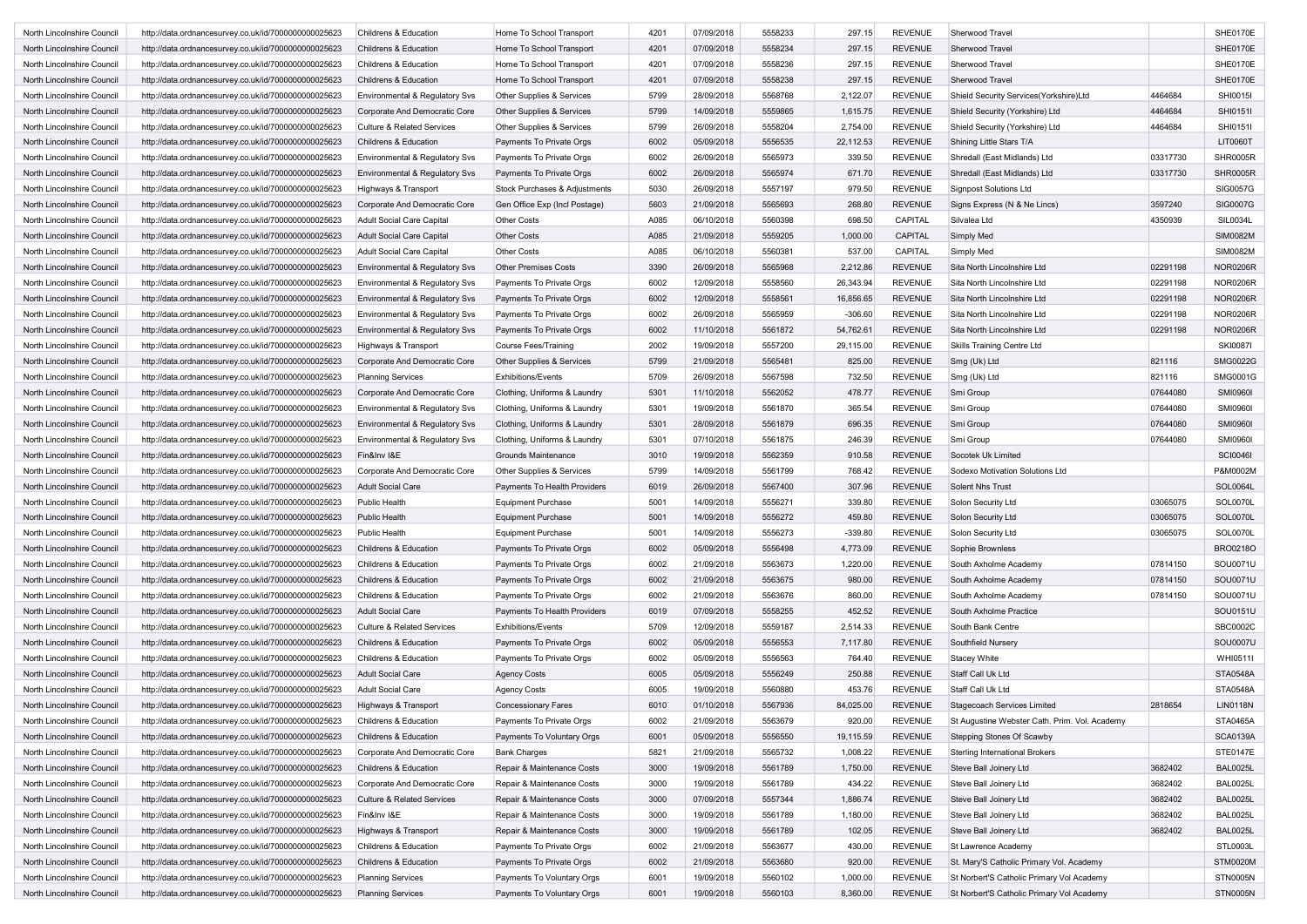| North Lincolnshire Council | http://data.ordnancesurvey.co.uk/id/7000000000025623                                                         | Corporate And Democratic Core         | <b>Legal Fees</b>                | 5823 | 20/10/2018 | 5567402 | 244.93    | <b>REVENUE</b> | <b>Stockport Psychology Services</b>  | 04917703 | STO0632O        |
|----------------------------|--------------------------------------------------------------------------------------------------------------|---------------------------------------|----------------------------------|------|------------|---------|-----------|----------------|---------------------------------------|----------|-----------------|
| North Lincolnshire Council | http://data.ordnancesurvey.co.uk/id/7000000000025623                                                         | Corporate And Democratic Core         | Subscriptions & Memberships      | 5510 | 28/09/2018 | 5566508 | 2,500.00  | <b>REVENUE</b> | <b>Stonewall Equality Ltd</b>         |          | STO0196O        |
| North Lincolnshire Council | http://data.ordnancesurvey.co.uk/id/7000000000025623                                                         | Childrens & Education                 | Payments To Voluntary Orgs       | 6001 | 05/09/2018 | 5556556 | 4,918.94  | <b>REVENUE</b> | St Pauls Pre-School                   |          | STP0001P        |
| North Lincolnshire Council | http://data.ordnancesurvey.co.uk/id/7000000000025623                                                         | Childrens & Education                 | Payments To Private Orgs         | 6002 | 14/09/2018 | 5558300 | 510.00    | <b>REVENUE</b> | Street Beat Dance Academy             |          | STR0143R        |
| North Lincolnshire Council | http://data.ordnancesurvey.co.uk/id/7000000000025623                                                         | <b>Culture &amp; Related Services</b> | Stock Purchases & Adjustments    | 5030 | 28/09/2018 | 5569368 | 1,915.10  | <b>REVENUE</b> | Swimrite Supplies Ltd                 | 02716914 | SW10031I        |
| North Lincolnshire Council | http://data.ordnancesurvey.co.uk/id/7000000000025623                                                         | <b>Culture &amp; Related Services</b> | Stock Purchases & Adjustments    | 5030 | 06/10/2018 | 5561833 | 308.44    | <b>REVENUE</b> | Swimrite Supplies Ltd                 | 02716914 | SW100311        |
| North Lincolnshire Council | http://data.ordnancesurvey.co.uk/id/7000000000025623                                                         | Corporate And Democratic Core         | Legal Fees                       | 5823 | 05/09/2018 | 5556590 | 630.20    | <b>REVENUE</b> | Symes Bains Broomer                   |          | <b>SYM0007M</b> |
| North Lincolnshire Council | http://data.ordnancesurvey.co.uk/id/7000000000025623                                                         | Corporate And Democratic Core         | <b>Legal Fees</b>                | 5823 | 05/09/2018 | 5556591 | 392.64    | <b>REVENUE</b> | Symes Bains Broomer                   |          | <b>SYM0007M</b> |
| North Lincolnshire Council | http://data.ordnancesurvey.co.uk/id/7000000000025623                                                         | Environmental & Regulatory Svs        | Payments To Private Orgs         | 6002 | 26/09/2018 | 5558559 | 2,289.50  | <b>REVENUE</b> | Synergy Recycling                     | 04264601 | SYN0005N        |
| North Lincolnshire Council | http://data.ordnancesurvey.co.uk/id/7000000000025623                                                         | Environmental & Regulatory Svs        | <b>Cleaning Costs/ Materials</b> | 3301 | 05/09/2018 | 5557802 | 544.94    | <b>REVENUE</b> | <b>Syr Limited</b>                    | 2631112  | <b>YOU0046U</b> |
| North Lincolnshire Council | http://data.ordnancesurvey.co.uk/id/7000000000025623                                                         | Highways & Transport                  | Materials                        | 5004 | 26/09/2018 | 5548982 | 249.89    | <b>REVENUE</b> | <b>Tarmac Trading Ltd</b>             | 453791   | TOP0002P        |
| North Lincolnshire Council |                                                                                                              |                                       | Materials                        | 5004 | 26/09/2018 | 5550572 | 266.99    | <b>REVENUE</b> | <b>Tarmac Trading Ltd</b>             | 453791   | TOP0002P        |
| North Lincolnshire Council | http://data.ordnancesurvey.co.uk/id/7000000000025623<br>http://data.ordnancesurvey.co.uk/id/7000000000025623 | Highways & Transport                  | Materials                        | 5004 | 26/09/2018 | 5550584 | 215.69    | <b>REVENUE</b> | <b>Tarmac Trading Ltd</b>             | 453791   | TOP0002P        |
|                            |                                                                                                              | Highways & Transport                  |                                  |      |            |         |           |                |                                       |          |                 |
| North Lincolnshire Council | http://data.ordnancesurvey.co.uk/id/7000000000025623                                                         | Highways & Transport                  | Materials                        | 5004 | 26/09/2018 | 5550942 | 0         | <b>REVENUE</b> | <b>Tarmac Trading Ltd</b>             | 453791   | TOP0002P        |
| North Lincolnshire Council | http://data.ordnancesurvey.co.uk/id/7000000000025623                                                         | Highways & Transport                  | Materials                        | 5004 | 26/09/2018 | 5552820 | n         | <b>REVENUE</b> | <b>Tarmac Trading Ltd</b>             | 453791   | TOP0002P        |
| North Lincolnshire Council | http://data.ordnancesurvey.co.uk/id/7000000000025623                                                         | Highways & Transport                  | <b>Materials</b>                 | 5004 | 26/09/2018 | 5554589 | $\Omega$  | <b>REVENUE</b> | <b>Tarmac Trading Ltd</b>             | 453791   | TOP0002P        |
| North Lincolnshire Council | http://data.ordnancesurvey.co.uk/id/7000000000025623                                                         | Highways & Transport                  | Materials                        | 5004 | 26/09/2018 | 5555266 | $\Omega$  | <b>REVENUE</b> | <b>Tarmac Trading Ltd</b>             | 453791   | TOP0002P        |
| North Lincolnshire Council | http://data.ordnancesurvey.co.uk/id/7000000000025623                                                         | Highways & Transport                  | Materials                        | 5004 | 26/09/2018 | 5555270 | $\Omega$  | <b>REVENUE</b> | <b>Tarmac Trading Ltd</b>             | 453791   | TOP0002P        |
| North Lincolnshire Council | http://data.ordnancesurvey.co.uk/id/7000000000025623                                                         | Highways & Transport                  | Materials                        | 5004 | 26/09/2018 | 5558366 | $\Omega$  | <b>REVENUE</b> | <b>Tarmac Trading Ltd</b>             | 453791   | TOP0002P        |
| North Lincolnshire Council | http://data.ordnancesurvey.co.uk/id/7000000000025623                                                         | Highways & Transport                  | <b>Materials</b>                 | 5004 | 26/09/2018 | 5558391 | $\Omega$  | <b>REVENUE</b> | <b>Tarmac Trading Ltd</b>             | 453791   | TOP0002P        |
| North Lincolnshire Council | http://data.ordnancesurvey.co.uk/id/7000000000025623                                                         | Highways & Transport                  | Materials                        | 5004 | 26/09/2018 | 5558539 | $-220.95$ | <b>REVENUE</b> | Tarmac Trading Ltd                    | 453791   | TOP0002P        |
| North Lincolnshire Council | http://data.ordnancesurvey.co.uk/id/7000000000025623                                                         | Highways & Transport                  | Materials                        | 5004 | 26/09/2018 | 5558539 | 220.95    | <b>REVENUE</b> | <b>Tarmac Trading Ltd</b>             | 453791   | TOP0002P        |
| North Lincolnshire Council | http://data.ordnancesurvey.co.uk/id/7000000000025623                                                         | Highways & Transport                  | <b>Materials</b>                 | 5004 | 26/09/2018 | 5558540 | $\Omega$  | <b>REVENUE</b> | <b>Tarmac Trading Ltd</b>             | 453791   | TOP0002P        |
| North Lincolnshire Council | http://data.ordnancesurvey.co.uk/id/7000000000025623                                                         | Highways & Transport                  | Materials                        | 5004 | 26/09/2018 | 5560304 |           | <b>REVENUE</b> | <b>Tarmac Trading Ltd</b>             | 453791   | <b>TOP0002P</b> |
| North Lincolnshire Council | http://data.ordnancesurvey.co.uk/id/7000000000025623                                                         | Highways & Transport                  | Materials                        | 5004 | 30/10/2018 | 5563706 | 0         | <b>REVENUE</b> | <b>Tarmac Trading Ltd</b>             | 453791   | TOP0002P        |
| North Lincolnshire Council | http://data.ordnancesurvey.co.uk/id/7000000000025623                                                         | Childrens & Education                 | Provisions                       | 5201 | 21/09/2018 | 5564190 | 281.00    | <b>REVENUE</b> | <b>Taylors Family Butchers</b>        |          | <b>TAY0250Y</b> |
| North Lincolnshire Council | http://data.ordnancesurvey.co.uk/id/7000000000025623                                                         | Childrens & Education                 | Payments To Private Orgs         | 6002 | 19/09/2018 | 5561861 | 1,555.04  | <b>REVENUE</b> | <b>Teachers' Pensions</b>             |          | <b>TEA0600A</b> |
| North Lincolnshire Council | http://data.ordnancesurvey.co.uk/id/7000000000025623                                                         | Childrens & Education                 | It Software-Maintenance          | 5053 | 21/09/2018 | 5563662 | 540.00    | <b>REVENUE</b> | <b>Teachers' Pocketbooks</b>          |          | <b>TEA0053A</b> |
| North Lincolnshire Council | http://data.ordnancesurvey.co.uk/id/7000000000025623                                                         | Childrens & Education                 | Pay - Agency                     | 0131 | 14/09/2018 | 5559935 | 470.70    | <b>REVENUE</b> | <b>Teaching Personnel Ltd</b>         | 3225158  | <b>BAR0135R</b> |
| North Lincolnshire Council | http://data.ordnancesurvey.co.uk/id/7000000000025623                                                         | Childrens & Education                 | Other Supplies & Services        | 5799 | 07/10/2018 | 5563730 | 835.90    | <b>REVENUE</b> | Technology Teaching Systems Group Ltd | 4373761  | <b>TEC0003C</b> |
| North Lincolnshire Council | http://data.ordnancesurvey.co.uk/id/7000000000025623                                                         | <b>Culture &amp; Related Services</b> | Books (Libraries+Schools Only)   | 5005 | 26/09/2018 | 5560023 | 258.36    | <b>REVENUE</b> |                                       |          | <b>TEL0017L</b> |
|                            |                                                                                                              |                                       |                                  |      | 26/09/2018 | 5565731 | 258.36    | <b>REVENUE</b> | <b>Telegraph News Shop</b>            |          |                 |
| North Lincolnshire Council | http://data.ordnancesurvey.co.uk/id/7000000000025623                                                         | <b>Culture &amp; Related Services</b> | Books (Libraries+Schools Only)   | 5005 |            |         |           |                | <b>Telegraph News Shop</b>            |          | <b>TEL0017L</b> |
| North Lincolnshire Council | http://data.ordnancesurvey.co.uk/id/7000000000025623                                                         | Fin&Inv I&E                           | Materials                        | 5004 | 14/10/2018 | 5564786 | 463.32    | <b>REVENUE</b> | Terberg Matec Uk Ltd                  | 3404297  | <b>TER0017R</b> |
| North Lincolnshire Council | http://data.ordnancesurvey.co.uk/id/7000000000025623                                                         | Childrens & Education                 | <b>Client Related Costs</b>      | 5534 | 14/09/2018 | 5560439 | 449.53    | <b>REVENUE</b> | The Ap Group                          | 5561706  | APP0147P        |
| North Lincolnshire Council | http://data.ordnancesurvey.co.uk/id/7000000000025623                                                         | Childrens & Education                 | Payments To Private Orgs         | 6002 | 05/09/2018 | 5556488 | 26,870.87 | <b>REVENUE</b> | The Ark Family Centre                 |          | <b>ARK0120K</b> |
| North Lincolnshire Council | http://data.ordnancesurvey.co.uk/id/7000000000025623                                                         | <b>Childrens &amp; Education</b>      | Payments To Private Orgs         | 6002 | 07/09/2018 | 5556489 | 3,483.90  | <b>REVENUE</b> | The Ark Pre-School                    |          | <b>ARK0200K</b> |
| North Lincolnshire Council | http://data.ordnancesurvey.co.uk/id/7000000000025623                                                         | <b>Culture &amp; Related Services</b> | Other Supplies & Services        | 5799 | 12/09/2018 | 5559143 | 325.00    | <b>REVENUE</b> | The Audience Agency                   | 8117915  | AUD0003D        |
| North Lincolnshire Council | http://data.ordnancesurvey.co.uk/id/7000000000025623                                                         | <b>Adult Social Care</b>              | Payments To Health Providers     | 6019 | 12/09/2018 | 5560006 | 676.74    | <b>REVENUE</b> | The Birches Medical Practice          |          | <b>BIR0224R</b> |
| North Lincolnshire Council | http://data.ordnancesurvey.co.uk/id/7000000000025623                                                         | <b>Adult Social Care</b>              | Payments To Health Providers     | 6019 | 26/09/2018 | 5567270 | 823.45    | <b>REVENUE</b> | The Birches Medical Practice          |          | <b>BIR0224R</b> |
| North Lincolnshire Council | http://data.ordnancesurvey.co.uk/id/7000000000025623                                                         | Public Health                         | Payments To Health Providers     | 6019 | 12/09/2018 | 5560006 | 140.00    | <b>REVENUE</b> | The Birches Medical Practice          |          | <b>BIR0224R</b> |
| North Lincolnshire Council | http://data.ordnancesurvey.co.uk/id/7000000000025623                                                         | Public Health                         | Payments To Health Providers     | 6019 | 26/09/2018 | 5567270 | 260.00    | <b>REVENUE</b> | The Birches Medical Practice          |          | <b>BIR0224R</b> |
| North Lincolnshire Council | http://data.ordnancesurvey.co.uk/id/7000000000025623                                                         | <b>Housing Services</b>               | Other Supplies & Services        | 5799 | 07/09/2018 | 5550277 | 297.50    | <b>REVENUE</b> | The Cocked Hat Hotel                  |          | COC0002C        |
| North Lincolnshire Council | http://data.ordnancesurvey.co.uk/id/7000000000025623                                                         | <b>Housing Services</b>               | Other Supplies & Services        | 5799 | 07/09/2018 | 5550278 | 227.50    | <b>REVENUE</b> | The Cocked Hat Hotel                  |          | COC0002C        |
| North Lincolnshire Council | http://data.ordnancesurvey.co.uk/id/7000000000025623                                                         | <b>Housing Services</b>               | Other Supplies & Services        | 5799 | 07/09/2018 | 5550279 | 227.50    | <b>REVENUE</b> | The Cocked Hat Hotel                  |          | COC0002C        |
| North Lincolnshire Council | http://data.ordnancesurvey.co.uk/id/7000000000025623                                                         | <b>Housing Services</b>               | Other Supplies & Services        | 5799 | 07/09/2018 | 5550280 | 227.50    | REVENUE        | The Cocked Hat Hotel                  |          | COC0002C        |
| North Lincolnshire Council | http://data.ordnancesurvey.co.uk/id/7000000000025623                                                         | <b>Housing Services</b>               | Other Supplies & Services        | 5799 | 07/09/2018 | 5550281 | 227.50    | REVENUE        | The Cocked Hat Hotel                  |          | COC0002C        |
| North Lincolnshire Council | http://data.ordnancesurvey.co.uk/id/7000000000025623                                                         | <b>Housing Services</b>               | Other Supplies & Services        | 5799 | 07/09/2018 | 5550282 | 297.50    | <b>REVENUE</b> | The Cocked Hat Hotel                  |          | COC0002C        |
| North Lincolnshire Council | http://data.ordnancesurvey.co.uk/id/7000000000025623                                                         | <b>Housing Services</b>               | Other Supplies & Services        | 5799 | 07/09/2018 | 5557635 | 297.50    | <b>REVENUE</b> | The Cocked Hat Hotel                  |          | COC0002C        |
| North Lincolnshire Council | http://data.ordnancesurvey.co.uk/id/7000000000025623                                                         | <b>Housing Services</b>               | Other Supplies & Services        | 5799 | 07/09/2018 | 5557636 | 227.50    | <b>REVENUE</b> | The Cocked Hat Hotel                  |          | COC0002C        |
| North Lincolnshire Council | http://data.ordnancesurvey.co.uk/id/7000000000025623                                                         | <b>Housing Services</b>               | Other Supplies & Services        | 5799 | 07/09/2018 | 5557637 | 227.50    | <b>REVENUE</b> | The Cocked Hat Hotel                  |          | COC0002C        |
| North Lincolnshire Council | http://data.ordnancesurvey.co.uk/id/7000000000025623                                                         | <b>Housing Services</b>               | Other Supplies & Services        | 5799 | 07/09/2018 | 5557638 | 227.50    | <b>REVENUE</b> | The Cocked Hat Hotel                  |          | COC0002C        |
| North Lincolnshire Council | http://data.ordnancesurvey.co.uk/id/7000000000025623                                                         | <b>Housing Services</b>               | Other Supplies & Services        | 5799 | 07/09/2018 | 5557639 | 227.50    | <b>REVENUE</b> | The Cocked Hat Hotel                  |          | COC0002C        |
|                            |                                                                                                              |                                       |                                  |      |            |         |           |                |                                       |          | COC0002C        |
| North Lincolnshire Council | http://data.ordnancesurvey.co.uk/id/7000000000025623                                                         | <b>Housing Services</b>               | Other Supplies & Services        | 5799 | 07/09/2018 | 5557640 | 297.50    | <b>REVENUE</b> | The Cocked Hat Hotel                  |          |                 |
| North Lincolnshire Council | http://data.ordnancesurvey.co.uk/id/7000000000025623                                                         | <b>Housing Services</b>               | Other Supplies & Services        | 5799 | 12/09/2018 | 5550283 | 385.00    | <b>REVENUE</b> | The Cocked Hat Hotel                  |          | COC0002C        |
| North Lincolnshire Council | http://data.ordnancesurvey.co.uk/id/7000000000025623                                                         | <b>Housing Services</b>               | Other Supplies & Services        | 5799 | 12/09/2018 | 5550284 | 227.50    | <b>REVENUE</b> | The Cocked Hat Hotel                  |          | COC0002C        |
| North Lincolnshire Council | http://data.ordnancesurvey.co.uk/id/7000000000025623                                                         | <b>Housing Services</b>               | Other Supplies & Services        | 5799 | 12/09/2018 | 5557631 | 297.50    | REVENUE        | The Cocked Hat Hotel                  |          | COC0002C        |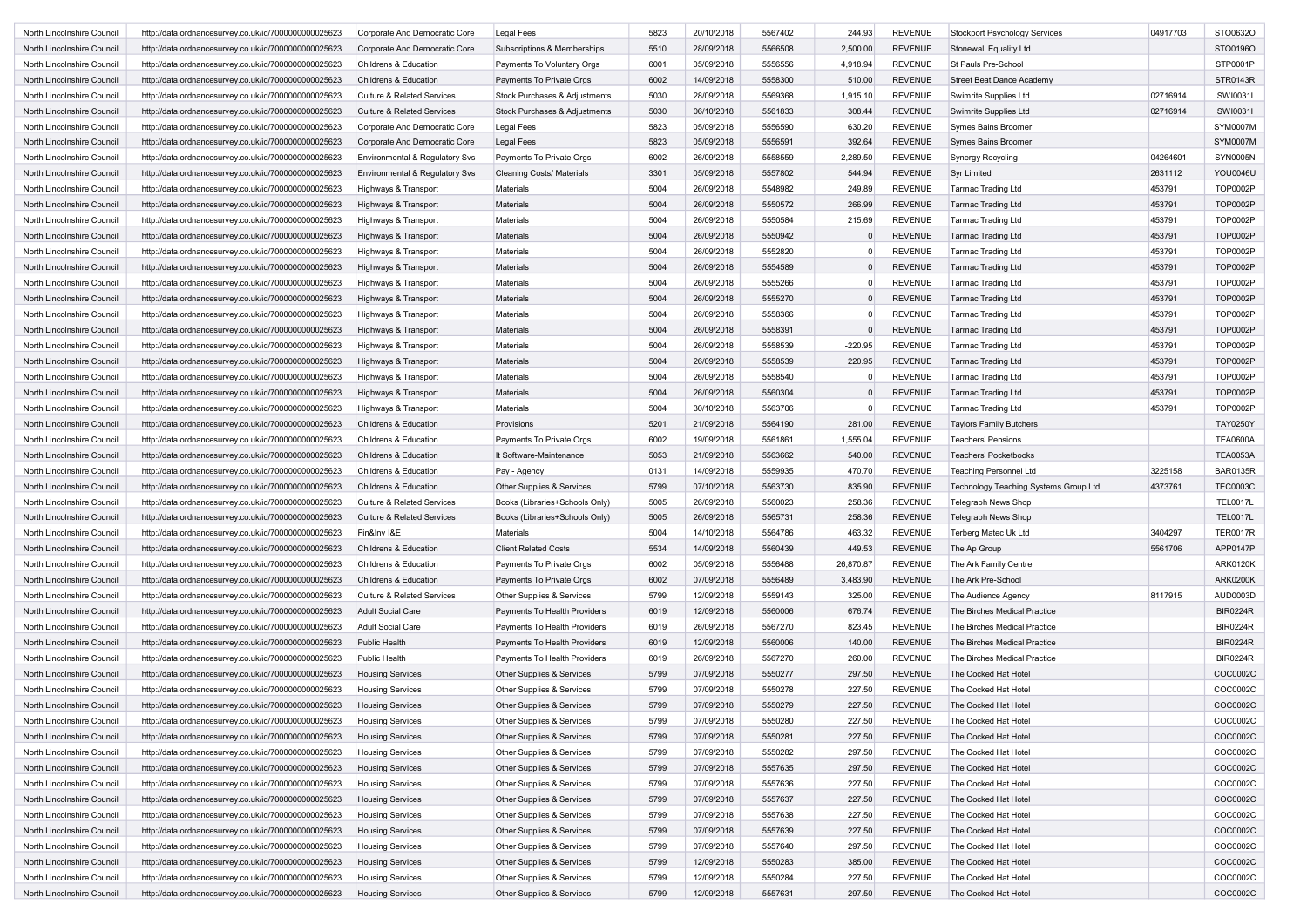| North Lincolnshire Council | http://data.ordnancesurvey.co.uk/id/7000000000025623 | <b>Housing Services</b>               | Other Supplies & Services     | 5799 | 12/09/2018 | 5557632 | 227.50    | <b>REVENUE</b> | The Cocked Hat Hotel                     |          | COC0002C        |
|----------------------------|------------------------------------------------------|---------------------------------------|-------------------------------|------|------------|---------|-----------|----------------|------------------------------------------|----------|-----------------|
| North Lincolnshire Council | http://data.ordnancesurvey.co.uk/id/7000000000025623 | <b>Housing Services</b>               | Other Supplies & Services     | 5799 | 12/09/2018 | 5557633 | 385.00    | <b>REVENUE</b> | The Cocked Hat Hotel                     |          | COC0002C        |
| North Lincolnshire Council | http://data.ordnancesurvey.co.uk/id/7000000000025623 | <b>Housing Services</b>               | Other Supplies & Services     | 5799 | 14/09/2018 | 5557602 | 297.50    | <b>REVENUE</b> | The Cocked Hat Hotel                     |          | COC0002C        |
| North Lincolnshire Council | http://data.ordnancesurvey.co.uk/id/7000000000025623 | <b>Housing Services</b>               | Other Supplies & Services     | 5799 | 14/09/2018 | 5557604 | 297.50    | <b>REVENUE</b> | The Cocked Hat Hotel                     |          | COC0002C        |
| North Lincolnshire Council | http://data.ordnancesurvey.co.uk/id/7000000000025623 | <b>Housing Services</b>               | Other Supplies & Services     | 5799 | 14/09/2018 | 5557605 | 297.50    | <b>REVENUE</b> | The Cocked Hat Hotel                     |          | COC0002C        |
| North Lincolnshire Council | http://data.ordnancesurvey.co.uk/id/7000000000025623 | <b>Housing Services</b>               | Other Supplies & Services     | 5799 | 14/09/2018 | 5557606 | 227.50    | <b>REVENUE</b> | The Cocked Hat Hotel                     |          | COC0002C        |
| North Lincolnshire Council | http://data.ordnancesurvey.co.uk/id/7000000000025623 | Housing Services                      | Other Supplies & Services     | 5799 | 14/09/2018 | 5557609 | 227.50    | <b>REVENUE</b> | The Cocked Hat Hotel                     |          | COC0002C        |
| North Lincolnshire Council | http://data.ordnancesurvey.co.uk/id/7000000000025623 | <b>Housing Services</b>               | Other Supplies & Services     | 5799 | 14/09/2018 | 5557611 | 227.50    | <b>REVENUE</b> | The Cocked Hat Hotel                     |          | COC0002C        |
| North Lincolnshire Council | http://data.ordnancesurvey.co.uk/id/7000000000025623 | <b>Housing Services</b>               | Other Supplies & Services     | 5799 | 14/09/2018 | 5557612 | 227.50    | <b>REVENUE</b> | The Cocked Hat Hotel                     |          | COC0002C        |
| North Lincolnshire Council | http://data.ordnancesurvey.co.uk/id/7000000000025623 | <b>Housing Services</b>               | Other Supplies & Services     | 5799 | 14/09/2018 | 5557616 | 297.50    | <b>REVENUE</b> | The Cocked Hat Hotel                     |          | COC0002C        |
| North Lincolnshire Council | http://data.ordnancesurvey.co.uk/id/7000000000025623 | <b>Housing Services</b>               | Other Supplies & Services     | 5799 | 14/09/2018 | 5557617 | 297.50    | <b>REVENUE</b> | The Cocked Hat Hotel                     |          | COC0002C        |
| North Lincolnshire Council | http://data.ordnancesurvey.co.uk/id/7000000000025623 | <b>Housing Services</b>               | Other Supplies & Services     | 5799 | 14/09/2018 | 5557618 | 227.50    | <b>REVENUE</b> | The Cocked Hat Hotel                     |          | COC0002C        |
| North Lincolnshire Council | http://data.ordnancesurvey.co.uk/id/7000000000025623 | Housing Services                      | Other Supplies & Services     | 5799 | 14/09/2018 | 5557619 | 227.50    | <b>REVENUE</b> | The Cocked Hat Hotel                     |          | COC0002C        |
| North Lincolnshire Council | http://data.ordnancesurvey.co.uk/id/7000000000025623 | <b>Housing Services</b>               | Other Supplies & Services     | 5799 | 14/09/2018 | 5557620 | 227.50    | <b>REVENUE</b> | The Cocked Hat Hotel                     |          | COC0002C        |
| North Lincolnshire Council | http://data.ordnancesurvey.co.uk/id/7000000000025623 | <b>Housing Services</b>               | Other Supplies & Services     | 5799 | 26/09/2018 | 5565615 | 297.50    | <b>REVENUE</b> | The Cocked Hat Hotel                     |          | COC0002C        |
| North Lincolnshire Council | http://data.ordnancesurvey.co.uk/id/7000000000025623 | <b>Housing Services</b>               | Other Supplies & Services     | 5799 | 26/09/2018 | 5565616 | 297.50    | <b>REVENUE</b> | The Cocked Hat Hotel                     |          | COC0002C        |
| North Lincolnshire Council | http://data.ordnancesurvey.co.uk/id/7000000000025623 | <b>Housing Services</b>               | Other Supplies & Services     | 5799 | 26/09/2018 | 5565617 | 297.50    | <b>REVENUE</b> | The Cocked Hat Hotel                     |          | COC0002C        |
| North Lincolnshire Council |                                                      | <b>Housing Services</b>               | Other Supplies & Services     | 5799 | 26/09/2018 | 5565618 | 227.50    | <b>REVENUE</b> | The Cocked Hat Hotel                     |          | COC0002C        |
|                            | http://data.ordnancesurvey.co.uk/id/7000000000025623 |                                       |                               |      | 26/09/2018 | 5565619 |           | <b>REVENUE</b> |                                          |          |                 |
| North Lincolnshire Council | http://data.ordnancesurvey.co.uk/id/7000000000025623 | Housing Services                      | Other Supplies & Services     | 5799 |            |         | 227.50    |                | The Cocked Hat Hotel                     |          | COC0002C        |
| North Lincolnshire Council | http://data.ordnancesurvey.co.uk/id/7000000000025623 | <b>Housing Services</b>               | Other Supplies & Services     | 5799 | 26/09/2018 | 5565622 | 297.50    | <b>REVENUE</b> | The Cocked Hat Hotel                     |          | COC0002C        |
| North Lincolnshire Council | http://data.ordnancesurvey.co.uk/id/7000000000025623 | <b>Housing Services</b>               | Other Supplies & Services     | 5799 | 26/09/2018 | 5565624 | 297.50    | <b>REVENUE</b> | The Cocked Hat Hotel                     |          | COC0002C        |
| North Lincolnshire Council | http://data.ordnancesurvey.co.uk/id/7000000000025623 | <b>Housing Services</b>               | Other Supplies & Services     | 5799 | 26/09/2018 | 5565625 | 227.50    | <b>REVENUE</b> | The Cocked Hat Hotel                     |          | COC0002C        |
| North Lincolnshire Council | http://data.ordnancesurvey.co.uk/id/7000000000025623 | <b>Housing Services</b>               | Other Supplies & Services     | 5799 | 26/09/2018 | 5565658 | 297.50    | <b>REVENUE</b> | The Cocked Hat Hotel                     |          | COC0002C        |
| North Lincolnshire Council | http://data.ordnancesurvey.co.uk/id/7000000000025623 | Environmental & Regulatory Svs        | Other Professional Fees       | 5829 | 07/09/2018 | 5557185 | 518.50    | <b>REVENUE</b> | The Columbaria Company                   | 890557   | COL0332L        |
| North Lincolnshire Council | http://data.ordnancesurvey.co.uk/id/7000000000025623 | Environmental & Regulatory Svs        | Other Professional Fees       | 5829 | 26/09/2018 | 5560335 | 940.00    | <b>REVENUE</b> | The Columbaria Company                   | 890557   | COL0332L        |
| North Lincolnshire Council | http://data.ordnancesurvey.co.uk/id/7000000000025623 | Childrens & Education                 | Materials                     | 5004 | 26/09/2018 | 5558576 | 16,838.80 | <b>REVENUE</b> | The Dollywood Foundation Of The Uk       |          | DOL0032L        |
| North Lincolnshire Council | http://data.ordnancesurvey.co.uk/id/7000000000025623 | Fin&Inv I&E                           | Gen Office Exp (Incl Postage) | 5603 | 07/09/2018 | 5557885 | 4,191.13  | <b>REVENUE</b> | The Essential Partnership Ltd            |          | ESS0130S        |
| North Lincolnshire Council | http://data.ordnancesurvey.co.uk/id/7000000000025623 | Childrens & Education                 | Payments To Private Orgs      | 6002 | 07/09/2018 | 5557813 | 18,081.15 | <b>REVENUE</b> | The Hesley Group                         |          | <b>HES0021S</b> |
| North Lincolnshire Council | http://data.ordnancesurvey.co.uk/id/7000000000025623 | Fin&Inv I&E                           | Rents                         | 3201 | 07/09/2018 | 5558830 | 3,087.50  | <b>REVENUE</b> | The Hunt Group Ltd                       |          | <b>HUN0080N</b> |
| North Lincolnshire Council | http://data.ordnancesurvey.co.uk/id/7000000000025623 | <b>Housing Services</b>               | Other Supplies & Services     | 5799 | 14/09/2018 | 5560489 | 1,464.46  | <b>REVENUE</b> | The Lord Nelson Hotel & Hardy'S Cafe Bar |          | <b>LOR0006R</b> |
| North Lincolnshire Council | http://data.ordnancesurvey.co.uk/id/7000000000025623 | Fin&Inv I&E                           | <b>Equipment Purchase</b>     | 5001 | 26/09/2018 | 5567784 | 387.68    | <b>REVENUE</b> | The Ostrich Feather Duster Company Ltd   | 5434694  | OST0003T        |
| North Lincolnshire Council | http://data.ordnancesurvey.co.uk/id/7000000000025623 | <b>Adult Social Care</b>              | Payments To Health Providers  | 6019 | 12/09/2018 | 5560037 | 382.06    | <b>REVENUE</b> | The Oswald Road Medical Centre           |          | OSW0002W        |
| North Lincolnshire Council | http://data.ordnancesurvey.co.uk/id/7000000000025623 | <b>Adult Social Care</b>              | Payments To Health Providers  | 6019 | 26/09/2018 | 5567849 | 371.94    | <b>REVENUE</b> | The Oswald Road Medical Centre           |          | OSW0002W        |
| North Lincolnshire Council | http://data.ordnancesurvey.co.uk/id/7000000000025623 | Public Health                         | Payments To Health Providers  | 6019 | 12/09/2018 | 5560037 | 140.00    | <b>REVENUE</b> | The Oswald Road Medical Centre           |          | OSW0002W        |
| North Lincolnshire Council | http://data.ordnancesurvey.co.uk/id/7000000000025623 | Public Health                         | Payments To Health Providers  | 6019 | 26/09/2018 | 5567849 | 140.00    | <b>REVENUE</b> | The Oswald Road Medical Centre           |          | OSW0002W        |
| North Lincolnshire Council | http://data.ordnancesurvey.co.uk/id/7000000000025623 | Childrens & Education                 | Payments To Private Orgs      | 6002 | 14/09/2018 | 5561864 | 863.89    | <b>REVENUE</b> | The Practice Services Ltd                | 05555460 | PRA0141A        |
| North Lincolnshire Council | http://data.ordnancesurvey.co.uk/id/7000000000025623 | <b>Culture &amp; Related Services</b> | <b>Course Fees/Training</b>   | 2002 | 14/09/2018 | 5561841 | 370.00    | <b>REVENUE</b> | The Swimming Teachers Association        |          | SW10003I        |
| North Lincolnshire Council | http://data.ordnancesurvey.co.uk/id/7000000000025623 | <b>Culture &amp; Related Services</b> | Provisions                    | 5201 | 26/09/2018 | 5566152 | 957.33    | <b>REVENUE</b> | The Wortley House Hotel                  | 4792332  | WOR0009R        |
| North Lincolnshire Council | http://data.ordnancesurvey.co.uk/id/7000000000025623 | <b>Culture &amp; Related Services</b> | Provisions                    | 5201 | 26/09/2018 | 5566155 | 3,087.85  | <b>REVENUE</b> | The Wortley House Hotel                  | 4792332  | <b>WOR0009R</b> |
| North Lincolnshire Council | http://data.ordnancesurvey.co.uk/id/7000000000025623 | <b>Culture &amp; Related Services</b> | Provisions                    | 5201 | 26/09/2018 | 5566156 | 2,171.47  | <b>REVENUE</b> | The Wortley House Hotel                  | 4792332  | WOR0009R        |
| North Lincolnshire Council | http://data.ordnancesurvey.co.uk/id/7000000000025623 | Corporate And Democratic Core         | Subscriptions & Memberships   | 5510 | 26/09/2018 | 5565873 | 14,912.45 | <b>REVENUE</b> | <b>Thomson Reuters</b>                   | 1679046  | THO0222O        |
| North Lincolnshire Council | http://data.ordnancesurvey.co.uk/id/7000000000025623 | Childrens & Education                 | Payments To Private Orgs      | 6002 | 05/09/2018 | 5556568 | 3,344.25  | <b>REVENUE</b> | <b>Tiddly Peeps</b>                      |          | WOO0052O        |
| North Lincolnshire Council | http://data.ordnancesurvey.co.uk/id/7000000000025623 | Childrens & Education                 | Payments To Private Orgs      | 6002 | 07/09/2018 | 5558257 | 21,257.01 | <b>REVENUE</b> | Time Out Childrens Homes Ltd             |          | <b>TIM0165M</b> |
| North Lincolnshire Council | http://data.ordnancesurvey.co.uk/id/7000000000025623 | Fin&Inv I&E                           | Other Professional Fees       | 5829 | 26/09/2018 | 5561015 | 2,224.65  | <b>REVENUE</b> | Tjc Heritage Ltd                         | 9505554  | <b>TJC0004C</b> |
| North Lincolnshire Council | http://data.ordnancesurvey.co.uk/id/7000000000025623 | Adult Social Care                     | Vehicle Hire                  | 4101 | 26/09/2018 | 5558842 | 837.00    | REVENUE        | Tjs Hire Co (Humberside) Ltd             | 1364047  | TJS0001S        |
| North Lincolnshire Council | http://data.ordnancesurvey.co.uk/id/7000000000025623 | Fin&Inv I&E                           | Vehicle Hire                  | 4101 | 26/09/2018 | 5558843 | 575.71    | <b>REVENUE</b> | Tjs Hire Co (Humberside) Ltd             | 1364047  | <b>TJS0001S</b> |
| North Lincolnshire Council | http://data.ordnancesurvey.co.uk/id/7000000000025623 | Culture, Env, Reg & Planning Cap      | Building/Construction         | A082 | 14/09/2018 | 5561486 | 44,725.58 | CAPITAL        | <b>Topcon Construction Ltd</b>           |          | TOP0048P        |
|                            |                                                      |                                       |                               |      |            |         |           |                |                                          |          |                 |
| North Lincolnshire Council | http://data.ordnancesurvey.co.uk/id/7000000000025623 | Culture, Env, Reg & Planning Cap      | Building/Construction         | A082 | 26/09/2018 | 5561496 | 32,513.24 | CAPITAL        | <b>Topcon Construction Ltd</b>           |          | TOP0048P        |
| North Lincolnshire Council | http://data.ordnancesurvey.co.uk/id/7000000000025623 | Environmental & Regulatory Svs        | <b>Equipment Purchase</b>     | 5001 | 14/09/2018 | 5557239 | 1,845.84  | REVENUE        | Torne Valley                             | 1057235  | <b>TOR0063R</b> |
| North Lincolnshire Council | http://data.ordnancesurvey.co.uk/id/7000000000025623 | Fin&Inv I&E                           | Electricity                   | 3102 | 12/09/2018 | 5558678 | 1,564.06  | <b>REVENUE</b> | Total Gas & Power Ltd                    |          | <b>ELF0001F</b> |
| North Lincolnshire Council | http://data.ordnancesurvey.co.uk/id/7000000000025623 | Childrens & Education                 | Repair & Maintenance Costs    | 3000 | 19/09/2018 | 5562053 | 156.84    | <b>REVENUE</b> | Townsend Elec. Serv. - Mechanical        |          | <b>TOW0600W</b> |
| North Lincolnshire Council | http://data.ordnancesurvey.co.uk/id/7000000000025623 | Corporate And Democratic Core         | Repair & Maintenance Costs    | 3000 | 19/09/2018 | 5562053 | 3,427.62  | <b>REVENUE</b> | Townsend Elec. Serv. - Mechanical        |          | <b>TOW0600W</b> |
| North Lincolnshire Council | http://data.ordnancesurvey.co.uk/id/7000000000025623 | Corporate And Democratic Core         | Repair & Maintenance Costs    | 3000 | 28/09/2018 | 5568005 | 1,728.51  | REVENUE        | Townsend Elec. Serv. - Mechanical        |          | <b>TOW0600W</b> |
| North Lincolnshire Council | http://data.ordnancesurvey.co.uk/id/7000000000025623 | <b>Culture &amp; Related Services</b> | Equipment Maint.& Repair      | 5003 | 19/09/2018 | 5562053 | 132.79    | <b>REVENUE</b> | Townsend Elec. Serv. - Mechanical        |          | <b>TOW0600W</b> |
| North Lincolnshire Council | http://data.ordnancesurvey.co.uk/id/7000000000025623 | Culture & Related Services            | Repair & Maintenance Costs    | 3000 | 19/09/2018 | 5562053 | 378.81    | <b>REVENUE</b> | Townsend Elec. Serv. - Mechanical        |          | <b>TOW0600W</b> |
| North Lincolnshire Council | http://data.ordnancesurvey.co.uk/id/7000000000025623 | Fin&Inv I&E                           | Repair & Maintenance Costs    | 3000 | 19/09/2018 | 5562053 | 40.41     | REVENUE        | Townsend Elec. Serv. - Mechanical        |          | TOW0600W        |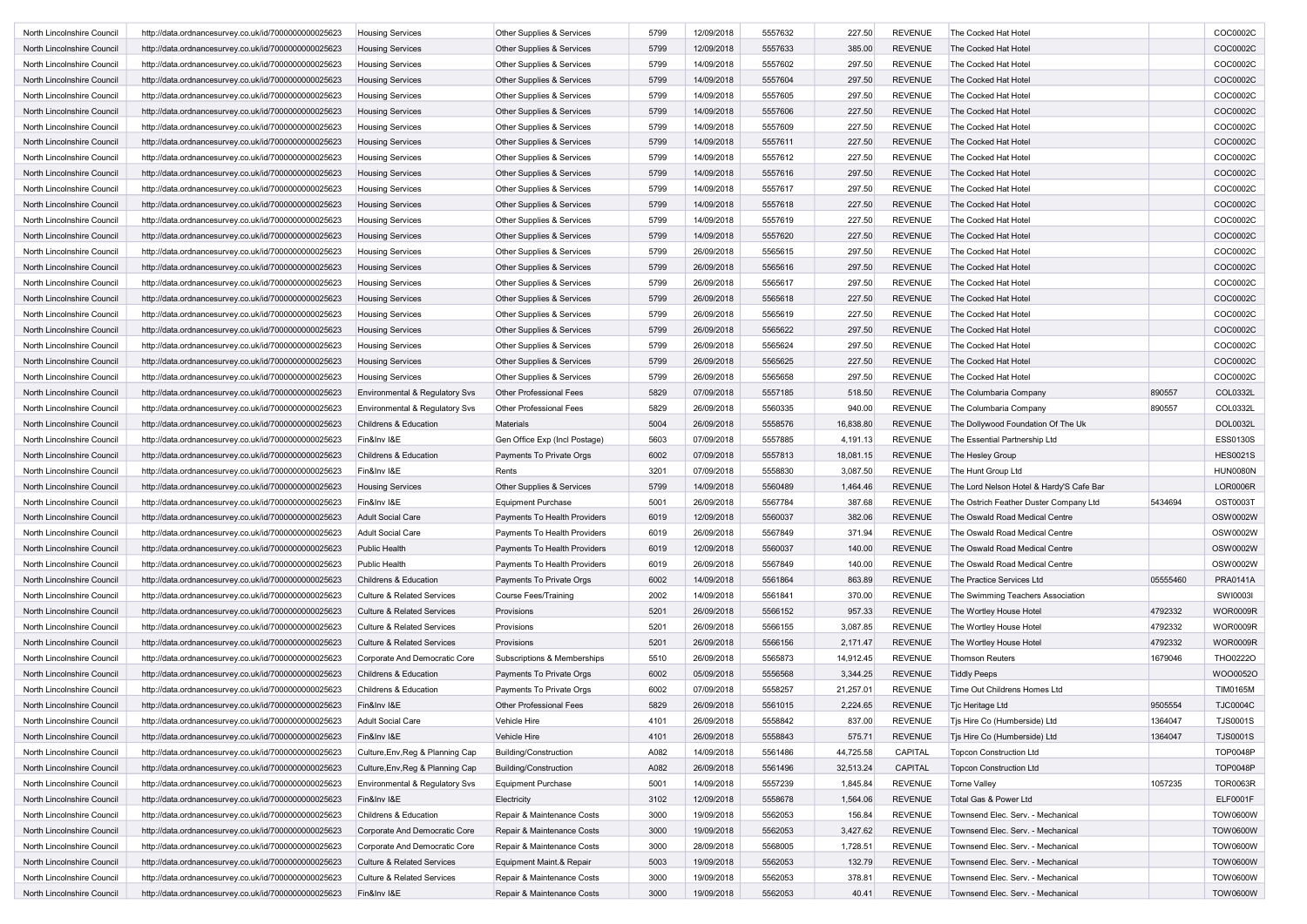| North Lincolnshire Council | http://data.ordnancesurvey.co.uk/id/7000000000025623 | Childrens & Education                 | Repair & Maintenance Costs   | 3000 | 19/09/2018 | 5562056 | 150.72      | <b>REVENUE</b> | <b>Townsend Electrical Services</b><br><b>Townsend Electrical Services</b> |          | <b>TOW0097W</b><br><b>TOW0097W</b> |
|----------------------------|------------------------------------------------------|---------------------------------------|------------------------------|------|------------|---------|-------------|----------------|----------------------------------------------------------------------------|----------|------------------------------------|
| North Lincolnshire Council | http://data.ordnancesurvey.co.uk/id/7000000000025623 | Corporate And Democratic Core         | Repair & Maintenance Costs   | 3000 | 19/09/2018 | 5562056 | 1,622.67    | <b>REVENUE</b> |                                                                            |          |                                    |
| North Lincolnshire Council | http://data.ordnancesurvey.co.uk/id/7000000000025623 | Culture & Related Services            | Repair & Maintenance Costs   | 3000 | 19/09/2018 | 5562056 | 695.84      | <b>REVENUE</b> | <b>Townsend Electrical Services</b>                                        |          | <b>TOW0097W</b>                    |
| North Lincolnshire Council | http://data.ordnancesurvey.co.uk/id/7000000000025623 | Fin&Inv I&E                           | Repair & Maintenance Costs   | 3000 | 19/09/2018 | 5562056 | 102.11      | <b>REVENUE</b> | <b>Townsend Electrical Services</b>                                        |          | <b>TOW0097W</b>                    |
| North Lincolnshire Council | http://data.ordnancesurvey.co.uk/id/7000000000025623 | Highways & Transport                  | Repair & Maintenance Costs   | 3000 | 19/09/2018 | 5562056 | 2,630.32    | <b>REVENUE</b> | <b>Townsend Electrical Services</b>                                        |          | <b>TOW0097W</b>                    |
| North Lincolnshire Council | http://data.ordnancesurvey.co.uk/id/7000000000025623 | Childrens & Education                 | Repair & Maintenance Costs   | 3000 | 19/09/2018 | 5562055 | 555.79      | <b>REVENUE</b> | Townsend Elect.Serv - Building Division                                    |          | <b>TOW0100W</b>                    |
| North Lincolnshire Council | http://data.ordnancesurvey.co.uk/id/7000000000025623 | Childrens & Education                 | Repair & Maintenance Costs   | 3000 | 19/09/2018 | 5562055 | 51.18       | REVENUE        | Townsend Elect.Serv - Building Division                                    |          | <b>TOW0100W</b>                    |
| North Lincolnshire Council | http://data.ordnancesurvey.co.uk/id/7000000000025623 | Corporate And Democratic Core         | Repair & Maintenance Costs   | 3000 | 19/09/2018 | 5562055 | 157.86      | <b>REVENUE</b> | Townsend Elect.Serv - Building Division                                    |          | <b>TOW0100W</b>                    |
| North Lincolnshire Council | http://data.ordnancesurvey.co.uk/id/7000000000025623 | Childrens & Education                 | Payments To Private Orgs     | 6002 | 05/09/2018 | 5556558 | 17,501.82   | <b>REVENUE</b> | <b>Toy Box Nursery</b>                                                     |          | <b>TOY0009Y</b>                    |
| North Lincolnshire Council | http://data.ordnancesurvey.co.uk/id/7000000000025623 | Fin&Inv I&E                           | <b>Other Vehicle Costs</b>   | 4005 | 07/09/2018 | 5558845 | 572.49      | REVENUE        | Tracker Network (Uk) Ltd                                                   | 2632771  | <b>TRA0013A</b>                    |
| North Lincolnshire Council | http://data.ordnancesurvey.co.uk/id/7000000000025623 | Fin&Inv I&E                           | <b>Other Vehicle Costs</b>   | 4005 | 07/09/2018 | 5558846 | 381.66      | <b>REVENUE</b> | Tracker Network (Uk) Ltd                                                   | 2632771  | <b>TRA0013A</b>                    |
| North Lincolnshire Council | http://data.ordnancesurvey.co.uk/id/7000000000025623 | Fin&Inv I&E                           | Equipment Maint.& Repair     | 5003 | 19/09/2018 | 5564787 | 415.00      | <b>REVENUE</b> | Transtec Garage Equipment Services Ltd                                     |          | <b>TRA0207A</b>                    |
| North Lincolnshire Council | http://data.ordnancesurvey.co.uk/id/7000000000025623 | Culture & Related Services            | Payments To Private Orgs     | 6002 | 19/09/2018 | 5561984 | 1,290.00    | <b>REVENUE</b> | <b>Traveling Treasury</b>                                                  |          | <b>TRA0173A</b>                    |
| North Lincolnshire Council | http://data.ordnancesurvey.co.uk/id/7000000000025623 | Childrens & Education                 | Payments To Private Orgs     | 6002 | 07/09/2018 | 5558264 | 3,414.96    | <b>REVENUE</b> | Tree House Care Fostering Solutions Ltd                                    |          | <b>TRE0079E</b>                    |
| North Lincolnshire Council | http://data.ordnancesurvey.co.uk/id/7000000000025623 | Childrens & Education                 | Payments To Private Orgs     | 6002 | 07/09/2018 | 5558265 | 3,520.67    | <b>REVENUE</b> | Tree House Care Fostering Solutions Ltd                                    |          | <b>TRE0079E</b>                    |
| North Lincolnshire Council | http://data.ordnancesurvey.co.uk/id/7000000000025623 | Childrens & Education                 | Payments To Private Orgs     | 6002 | 07/09/2018 | 5558258 | 486.00      | <b>REVENUE</b> | Treehouse Care Ltd                                                         |          | <b>TRE0066E</b>                    |
| North Lincolnshire Council | http://data.ordnancesurvey.co.uk/id/7000000000025623 | Childrens & Education                 | Payments To Private Orgs     | 6002 | 07/09/2018 | 5558262 | 21,248.33   | <b>REVENUE</b> | Treehouse Care Ltd                                                         |          | <b>TRE0066E</b>                    |
| North Lincolnshire Council | http://data.ordnancesurvey.co.uk/id/7000000000025623 | Childrens & Education                 | Payments To Private Orgs     | 6002 | 07/09/2018 | 5558266 | 18,986.57   | <b>REVENUE</b> | Treehouse Care Ltd                                                         |          | <b>TRE0066E</b>                    |
| North Lincolnshire Council | http://data.ordnancesurvey.co.uk/id/7000000000025623 | Childrens & Education                 | Payments To Private Orgs     | 6002 | 21/09/2018 | 5565921 | 1,008.00    | <b>REVENUE</b> | Treehouse Care Ltd                                                         |          | <b>TRE0066E</b>                    |
|                            | http://data.ordnancesurvey.co.uk/id/7000000000025623 | Childrens & Education                 | Payments To Private Orgs     | 6002 | 21/09/2018 | 5565925 | $-360.00$   | <b>REVENUE</b> | Treehouse Care Ltd                                                         |          | <b>TRE0066E</b>                    |
| North Lincolnshire Council |                                                      |                                       |                              |      |            |         |             |                |                                                                            |          |                                    |
| North Lincolnshire Council | http://data.ordnancesurvey.co.uk/id/7000000000025623 | Corporate And Democratic Core         | Repair & Maintenance Costs   | 3000 | 28/09/2018 | 5565858 | 230.00      | <b>REVENUE</b> | <b>Trent Valley Refrigeration Ltd</b>                                      | 04394681 | <b>TRE0071E</b>                    |
| North Lincolnshire Council | http://data.ordnancesurvey.co.uk/id/7000000000025623 | Corporate And Democratic Core         | Repair & Maintenance Costs   | 3000 | 13/10/2018 | 5567979 | 794.85      | <b>REVENUE</b> | <b>Trent Valley Refrigeration Ltd</b>                                      | 04394681 | <b>TRE0071E</b>                    |
| North Lincolnshire Council | http://data.ordnancesurvey.co.uk/id/7000000000025623 | Corporate And Democratic Core         | Repair & Maintenance Costs   | 3000 | 14/10/2018 | 5567988 | $\mathbf 0$ | <b>REVENUE</b> | <b>Trent Valley Refrigeration Ltd</b>                                      | 04394681 | <b>TRE0071E</b>                    |
| North Lincolnshire Council | http://data.ordnancesurvey.co.uk/id/7000000000025623 | Environmental & Regulatory Svs        | Repair & Maintenance Costs   | 3000 | 21/09/2018 | 5560066 | 220.00      | <b>REVENUE</b> | <b>Trent Valley Refrigeration Ltd</b>                                      | 04394681 | <b>TRE0071E</b>                    |
| North Lincolnshire Council | http://data.ordnancesurvey.co.uk/id/7000000000025623 | <b>Adult Social Care</b>              | Payments To Health Providers | 6019 | 07/09/2018 | 5558267 | 349.25      | REVENUE        | <b>Trent View Medical Practice</b>                                         |          | <b>TRE0056E</b>                    |
| North Lincolnshire Council | http://data.ordnancesurvey.co.uk/id/7000000000025623 | <b>Adult Social Care</b>              | Payments To Health Providers | 6019 | 26/09/2018 | 5567342 | 633.38      | <b>REVENUE</b> | <b>Trent View Medical Practice</b>                                         |          | <b>TRE0056E</b>                    |
| North Lincolnshire Council | http://data.ordnancesurvey.co.uk/id/7000000000025623 | <b>Culture &amp; Related Services</b> | <b>Materials</b>             | 5004 | 14/09/2018 | 5555456 | 209.66      | <b>REVENUE</b> | Tudor (Uk) Ltd                                                             | 08693251 | <b>TUD0080D</b>                    |
| North Lincolnshire Council | http://data.ordnancesurvey.co.uk/id/7000000000025623 | Environmental & Regulatory Svs        | Equipment Purchase           | 5001 | 05/09/2018 | 5556576 | 1,326.30    | <b>REVENUE</b> | Tunstall Healthcare (Uk) Ltd                                               | 1332249  | <b>TUN0021N</b>                    |
| North Lincolnshire Council | http://data.ordnancesurvey.co.uk/id/7000000000025623 | Environmental & Regulatory Svs        | <b>Equipment Purchase</b>    | 5001 | 12/09/2018 | 5556577 | 950.00      | REVENUE        | Tunstall Healthcare (Uk) Ltd                                               | 1332249  | <b>TUN0021N</b>                    |
| North Lincolnshire Council | http://data.ordnancesurvey.co.uk/id/7000000000025623 | <b>Adult Social Care</b>              | Provisions                   | 5201 | 12/09/2018 | 5556240 | 378.13      | <b>REVENUE</b> | <b>Turner Price Ltd</b>                                                    | 02732141 | <b>TUR0245R</b>                    |
| North Lincolnshire Council | http://data.ordnancesurvey.co.uk/id/7000000000025623 | <b>Adult Social Care</b>              | Provisions                   | 5201 | 12/09/2018 | 5558648 | 461.94      | <b>REVENUE</b> | <b>Turner Price Ltd</b>                                                    | 02732141 | <b>TUR0245R</b>                    |
| North Lincolnshire Council | http://data.ordnancesurvey.co.uk/id/7000000000025623 | <b>Adult Social Care</b>              | Provisions                   | 5201 | 15/10/2018 | 5560883 | 377.07      | REVENUE        | <b>Turner Price Ltd</b>                                                    | 02732141 | <b>TUR0245R</b>                    |
| North Lincolnshire Council | http://data.ordnancesurvey.co.uk/id/7000000000025623 | <b>Adult Social Care</b>              | Provisions                   | 5201 | 15/10/2018 | 5566102 | 522.34      | <b>REVENUE</b> | <b>Turner Price Ltd</b>                                                    | 02732141 | <b>TUR0245R</b>                    |
| North Lincolnshire Council | http://data.ordnancesurvey.co.uk/id/7000000000025623 | <b>Adult Social Care</b>              | Provisions                   | 5201 | 15/10/2018 | 5566105 | 351.85      | <b>REVENUE</b> | <b>Turner Price Ltd</b>                                                    | 02732141 | <b>TUR0245R</b>                    |
| North Lincolnshire Council | http://data.ordnancesurvey.co.uk/id/7000000000025623 | Culture & Related Services            | Provisions                   | 5201 | 12/09/2018 | 5555459 | 635.39      | <b>REVENUE</b> | <b>Turner Price Ltd</b>                                                    | 02732141 | <b>TUR0245R</b>                    |
| North Lincolnshire Council | http://data.ordnancesurvey.co.uk/id/7000000000025623 | <b>Culture &amp; Related Services</b> | Provisions                   | 5201 | 12/09/2018 | 5555461 | 1,186.59    | REVENUE        | <b>Turner Price Ltd</b>                                                    | 02732141 | <b>TUR0245R</b>                    |
| North Lincolnshire Council | http://data.ordnancesurvey.co.uk/id/7000000000025623 | Culture & Related Services            | Provisions                   | 5201 | 12/09/2018 | 5557533 | 598.20      | <b>REVENUE</b> | <b>Turner Price Ltd</b>                                                    | 02732141 | <b>TUR0245R</b>                    |
| North Lincolnshire Council | http://data.ordnancesurvey.co.uk/id/7000000000025623 | <b>Culture &amp; Related Services</b> | Provisions                   | 5201 | 12/09/2018 | 5557579 | 538.24      | <b>REVENUE</b> | <b>Turner Price Ltd</b>                                                    | 02732141 | <b>TUR0245R</b>                    |
| North Lincolnshire Council | http://data.ordnancesurvey.co.uk/id/7000000000025623 | <b>Culture &amp; Related Services</b> | Provisions                   | 5201 | 19/09/2018 | 5561862 | 806.41      | <b>REVENUE</b> | <b>Turner Price Ltd</b>                                                    | 02732141 | <b>TUR0245R</b>                    |
| North Lincolnshire Council | http://data.ordnancesurvey.co.uk/id/7000000000025623 | <b>Culture &amp; Related Services</b> | Provisions                   | 5201 | 19/09/2018 | 5561865 | 1,082.37    | <b>REVENUE</b> | <b>Turner Price Ltd</b>                                                    | 02732141 | <b>TUR0245R</b>                    |
| North Lincolnshire Council |                                                      |                                       | Provisions                   | 5201 | 21/09/2018 | 5564287 | 492.21      | <b>REVENUE</b> | Turner Price Ltd                                                           | 02732141 | <b>TUR0245R</b>                    |
|                            | http://data.ordnancesurvey.co.uk/id/7000000000025623 | Culture & Related Services            |                              |      |            |         |             |                | <b>Turner Price Ltd</b>                                                    |          |                                    |
| North Lincolnshire Council | http://data.ordnancesurvey.co.uk/id/7000000000025623 | <b>Culture &amp; Related Services</b> | Provisions                   | 5201 | 21/09/2018 | 5565475 | 608.60      | REVENUE        |                                                                            | 02732141 | <b>TUR0245R</b>                    |
| North Lincolnshire Council | http://data.ordnancesurvey.co.uk/id/7000000000025623 | <b>Culture &amp; Related Services</b> | Provisions                   | 5201 | 15/10/2018 | 5561728 | 280.46      | REVENUE        | <b>Turner Price Ltd</b>                                                    | 02732141 | <b>TUR0245R</b>                    |
| North Lincolnshire Council | http://data.ordnancesurvey.co.uk/id/7000000000025623 | <b>Culture &amp; Related Services</b> | Provisions                   | 5201 | 15/10/2018 | 5564176 | 292.97      | <b>REVENUE</b> | Turner Price Ltd                                                           | 02732141 | <b>TUR0245R</b>                    |
| North Lincolnshire Council | http://data.ordnancesurvey.co.uk/id/7000000000025623 |                                       | Provisions                   | 5201 | 15/10/2018 | 5565476 | 390.03      | REVENUE        | Turner Price Ltd                                                           | 02732141 | <b>TUR0245R</b>                    |
| North Lincolnshire Council | http://data.ordnancesurvey.co.uk/id/7000000000025623 | <b>Culture &amp; Related Services</b> | Provisions                   | 5201 | 15/10/2018 | 5566126 | 348.70      | <b>REVENUE</b> | Turner Price Ltd                                                           | 02732141 | <b>TUR0245R</b>                    |
| North Lincolnshire Council | http://data.ordnancesurvey.co.uk/id/7000000000025623 | Fin&Inv I&E                           | Provisions                   | 5201 | 05/09/2018 | 5557762 | 1,202.69    | <b>REVENUE</b> | <b>Turner Price Ltd</b>                                                    | 02732141 | <b>TUR0245R</b>                    |
| North Lincolnshire Council | http://data.ordnancesurvey.co.uk/id/7000000000025623 | Fin&Inv I&E                           | Provisions                   | 5201 | 05/09/2018 | 5557763 | 289.68      | <b>REVENUE</b> | <b>Turner Price Ltd</b>                                                    | 02732141 | <b>TUR0245R</b>                    |
| North Lincolnshire Council | http://data.ordnancesurvey.co.uk/id/7000000000025623 | Fin&Inv I&E                           | Provisions                   | 5201 | 12/09/2018 | 5560727 | 296.13      | <b>REVENUE</b> | Turner Price Ltd                                                           | 02732141 | <b>TUR0245R</b>                    |
| North Lincolnshire Council | http://data.ordnancesurvey.co.uk/id/7000000000025623 | Fin&Inv I&E                           | Provisions                   | 5201 | 12/09/2018 | 5560752 | 347.45      | <b>REVENUE</b> | <b>Turner Price Ltd</b>                                                    | 02732141 | <b>TUR0245R</b>                    |
| North Lincolnshire Council | http://data.ordnancesurvey.co.uk/id/7000000000025623 | Fin&Inv I&E                           | Provisions                   | 5201 | 12/09/2018 | 5560753 | 380.49      | <b>REVENUE</b> | <b>Turner Price Ltd</b>                                                    | 02732141 | <b>TUR0245R</b>                    |
| North Lincolnshire Council | http://data.ordnancesurvey.co.uk/id/7000000000025623 | Fin&Inv I&E                           | Provisions                   | 5201 | 12/09/2018 | 5560756 | 277.55      | <b>REVENUE</b> | <b>Turner Price Ltd</b>                                                    | 02732141 | <b>TUR0245R</b>                    |
| North Lincolnshire Council | http://data.ordnancesurvey.co.uk/id/7000000000025623 | Fin&Inv I&E                           | Provisions                   | 5201 | 12/09/2018 | 5560757 | 372.02      | <b>REVENUE</b> | <b>Turner Price Ltd</b>                                                    | 02732141 | <b>TUR0245R</b>                    |
| North Lincolnshire Council | http://data.ordnancesurvey.co.uk/id/7000000000025623 | Fin&Inv I&E                           | Provisions                   | 5201 | 12/09/2018 | 5560758 | 263.16      | <b>REVENUE</b> | <b>Turner Price Ltd</b>                                                    | 02732141 | <b>TUR0245R</b>                    |
| North Lincolnshire Council | http://data.ordnancesurvey.co.uk/id/7000000000025623 | Fin&Inv I&E                           | Provisions                   | 5201 | 12/09/2018 | 5560761 | 435.82      | <b>REVENUE</b> | <b>Turner Price Ltd</b>                                                    | 02732141 | <b>TUR0245R</b>                    |
| North Lincolnshire Council | http://data.ordnancesurvey.co.uk/id/7000000000025623 | Fin&Inv I&E                           | Provisions                   | 5201 | 12/09/2018 | 5560766 | 1,238.68    | REVENUE        | Turner Price Ltd                                                           | 02732141 | <b>TUR0245R</b>                    |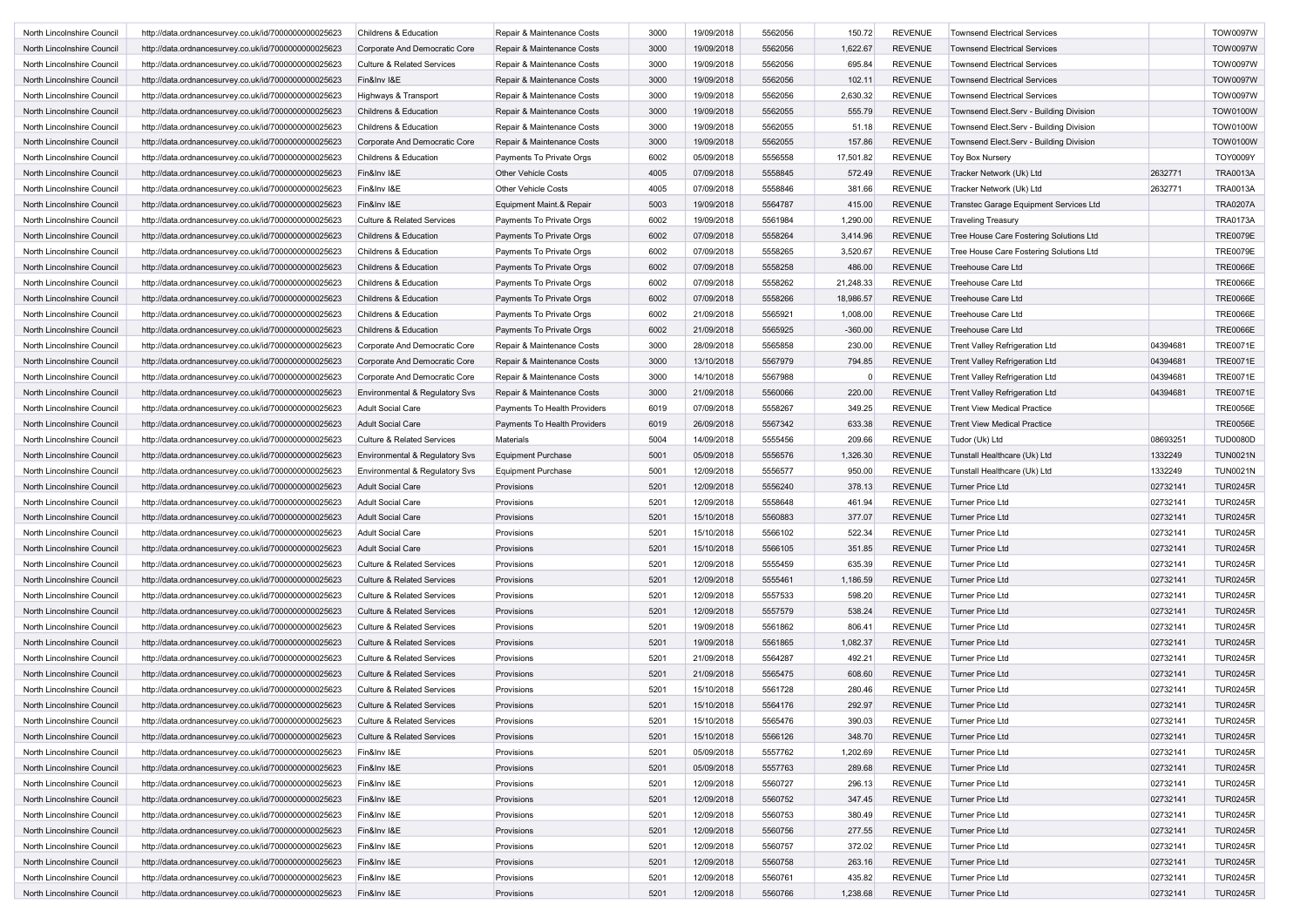| North Lincolnshire Council | http://data.ordnancesurvey.co.uk/id/7000000000025623 | Fin&Inv I&E                           | Provisions                     | 5201 | 12/09/2018 | 5560772 | 253.54    | <b>REVENUE</b> | <b>Turner Price Ltd</b>           | 02732141 | <b>TUR0245R</b> |
|----------------------------|------------------------------------------------------|---------------------------------------|--------------------------------|------|------------|---------|-----------|----------------|-----------------------------------|----------|-----------------|
| North Lincolnshire Council | http://data.ordnancesurvey.co.uk/id/7000000000025623 | Fin&Inv I&E                           | Provisions                     | 5201 | 12/09/2018 | 5560773 | 442.34    | <b>REVENUE</b> | <b>Turner Price Ltd</b>           | 02732141 | <b>TUR0245R</b> |
| North Lincolnshire Council | http://data.ordnancesurvey.co.uk/id/7000000000025623 | Fin&Inv I&E                           | Provisions                     | 5201 | 12/09/2018 | 5560778 | 354.00    | <b>REVENUE</b> | <b>Turner Price Ltd</b>           | 02732141 | <b>TUR0245R</b> |
| North Lincolnshire Council |                                                      | Fin&Inv I&E                           | Provisions                     | 5201 | 12/09/2018 | 5560786 | 380.11    | <b>REVENUE</b> | <b>Turner Price Ltd</b>           | 02732141 | <b>TUR0245R</b> |
|                            | http://data.ordnancesurvey.co.uk/id/7000000000025623 |                                       |                                |      | 12/09/2018 |         |           | <b>REVENUE</b> |                                   |          |                 |
| North Lincolnshire Council | http://data.ordnancesurvey.co.uk/id/7000000000025623 | Fin&Inv I&E                           | Provisions                     | 5201 |            | 5560788 | 858.59    |                | <b>Turner Price Ltd</b>           | 02732141 | <b>TUR0245R</b> |
| North Lincolnshire Council | http://data.ordnancesurvey.co.uk/id/7000000000025623 | Fin&Inv I&E                           | Provisions                     | 5201 | 12/09/2018 | 5560801 | 275.86    | <b>REVENUE</b> | <b>Turner Price Ltd</b>           | 02732141 | <b>TUR0245R</b> |
| North Lincolnshire Council | http://data.ordnancesurvey.co.uk/id/7000000000025623 | Fin&Inv I&E                           | Provisions                     | 5201 | 12/09/2018 | 5560822 | $-409.80$ | <b>REVENUE</b> | <b>Turner Price Ltd</b>           | 02732141 | <b>TUR0245R</b> |
| North Lincolnshire Council | http://data.ordnancesurvey.co.uk/id/7000000000025623 | Fin&Inv I&E                           | Provisions                     | 5201 | 12/09/2018 | 5560823 | $-396.18$ | <b>REVENUE</b> | <b>Turner Price Ltd</b>           | 02732141 | <b>TUR0245R</b> |
| North Lincolnshire Council | http://data.ordnancesurvey.co.uk/id/7000000000025623 | Fin&Inv I&E                           | Provisions                     | 5201 | 12/09/2018 | 5560824 | $-339.76$ | <b>REVENUE</b> | <b>Turner Price Ltd</b>           | 02732141 | <b>TUR0245R</b> |
| North Lincolnshire Council | http://data.ordnancesurvey.co.uk/id/7000000000025623 | Fin&Inv I&E                           | Provisions                     | 5201 | 12/09/2018 | 5560857 | 490.53    | <b>REVENUE</b> | Turner Price Ltd                  | 02732141 | <b>TUR0245R</b> |
| North Lincolnshire Council | http://data.ordnancesurvey.co.uk/id/7000000000025623 | Fin&Inv I&E                           | Provisions                     | 5201 | 12/09/2018 | 5560858 | 353.18    | REVENUE        | <b>Turner Price Ltd</b>           | 02732141 | <b>TUR0245R</b> |
| North Lincolnshire Council | http://data.ordnancesurvey.co.uk/id/7000000000025623 | Fin&Inv I&E                           | Provisions                     | 5201 | 12/09/2018 | 5560859 | 454.79    | <b>REVENUE</b> | <b>Turner Price Ltd</b>           | 02732141 | <b>TUR0245R</b> |
| North Lincolnshire Council | http://data.ordnancesurvey.co.uk/id/7000000000025623 | Fin&Inv I&E                           | Provisions                     | 5201 | 12/09/2018 | 5560860 | 304.43    | <b>REVENUE</b> | <b>Turner Price Ltd</b>           | 02732141 | <b>TUR0245R</b> |
| North Lincolnshire Council | http://data.ordnancesurvey.co.uk/id/7000000000025623 | Fin&Inv I&E                           | Provisions                     | 5201 | 12/09/2018 | 5560862 | 252.05    | <b>REVENUE</b> | <b>Turner Price Ltd</b>           | 02732141 | <b>TUR0245R</b> |
| North Lincolnshire Council | http://data.ordnancesurvey.co.uk/id/7000000000025623 | Fin&Inv I&E                           | Provisions                     | 5201 | 12/09/2018 | 5560864 | 1,667.65  | <b>REVENUE</b> | <b>Turner Price Ltd</b>           | 02732141 | <b>TUR0245R</b> |
| North Lincolnshire Council | http://data.ordnancesurvey.co.uk/id/7000000000025623 | Fin&Inv I&E                           | Provisions                     | 5201 | 12/09/2018 | 5560867 | 442.95    | <b>REVENUE</b> | <b>Turner Price Ltd</b>           | 02732141 | <b>TUR0245R</b> |
| North Lincolnshire Council | http://data.ordnancesurvey.co.uk/id/7000000000025623 | Fin&Inv I&E                           | Provisions                     | 5201 | 12/09/2018 | 5560869 | 796.16    | <b>REVENUE</b> | <b>Turner Price Ltd</b>           | 02732141 | <b>TUR0245R</b> |
| North Lincolnshire Council | http://data.ordnancesurvey.co.uk/id/7000000000025623 | Fin&Inv I&E                           | Provisions                     | 5201 | 12/09/2018 | 5560871 | 293.53    | <b>REVENUE</b> | <b>Turner Price Ltd</b>           | 02732141 | <b>TUR0245R</b> |
| North Lincolnshire Council | http://data.ordnancesurvey.co.uk/id/7000000000025623 | Fin&Inv I&E                           | Provisions                     | 5201 | 12/09/2018 | 5560872 | 283.60    | <b>REVENUE</b> | Turner Price Ltd                  | 02732141 | <b>TUR0245R</b> |
| North Lincolnshire Council | http://data.ordnancesurvey.co.uk/id/7000000000025623 | Fin&Inv I&E                           | Provisions                     | 5201 | 12/09/2018 | 5560875 | 877.54    | <b>REVENUE</b> | Turner Price Ltd                  | 02732141 | <b>TUR0245R</b> |
| North Lincolnshire Council | http://data.ordnancesurvey.co.uk/id/7000000000025623 | Fin&Inv I&E                           | Provisions                     | 5201 | 12/09/2018 | 5560877 | 465.15    | <b>REVENUE</b> | <b>Turner Price Ltd</b>           | 02732141 | <b>TUR0245R</b> |
| North Lincolnshire Council | http://data.ordnancesurvey.co.uk/id/7000000000025623 | Fin&Inv I&E                           | Provisions                     | 5201 | 19/09/2018 | 5563998 | 274.84    | <b>REVENUE</b> | <b>Turner Price Ltd</b>           | 02732141 | <b>TUR0245R</b> |
|                            | http://data.ordnancesurvey.co.uk/id/7000000000025623 |                                       |                                |      | 19/09/2018 | 5564016 |           | <b>REVENUE</b> | <b>Turner Price Ltd</b>           |          |                 |
| North Lincolnshire Council |                                                      | Fin&Inv I&E                           | Provisions                     | 5201 |            |         | 285.79    |                |                                   | 02732141 | <b>TUR0245R</b> |
| North Lincolnshire Council | http://data.ordnancesurvey.co.uk/id/7000000000025623 | Fin&Inv I&E                           | Provisions                     | 5201 | 19/09/2018 | 5564023 | 259.11    | <b>REVENUE</b> | <b>Turner Price Ltd</b>           | 02732141 | <b>TUR0245R</b> |
| North Lincolnshire Council | http://data.ordnancesurvey.co.uk/id/7000000000025623 | Fin&Inv I&E                           | Provisions                     | 5201 | 19/09/2018 | 5564034 | 894.09    | <b>REVENUE</b> | <b>Turner Price Ltd</b>           | 02732141 | <b>TUR0245R</b> |
| North Lincolnshire Council | http://data.ordnancesurvey.co.uk/id/7000000000025623 | Fin&Inv I&E                           | Provisions                     | 5201 | 19/09/2018 | 5564055 | 1,842.74  | <b>REVENUE</b> | <b>Turner Price Ltd</b>           | 02732141 | <b>TUR0245R</b> |
| North Lincolnshire Council | http://data.ordnancesurvey.co.uk/id/7000000000025623 | Fin&Inv I&E                           | Provisions                     | 5201 | 19/09/2018 | 5564058 | 703.02    | <b>REVENUE</b> | <b>Turner Price Ltd</b>           | 02732141 | <b>TUR0245R</b> |
| North Lincolnshire Council | http://data.ordnancesurvey.co.uk/id/7000000000025623 | Fin&Inv I&E                           | Provisions                     | 5201 | 19/09/2018 | 5564062 | 760.92    | <b>REVENUE</b> | <b>Turner Price Ltd</b>           | 02732141 | <b>TUR0245R</b> |
| North Lincolnshire Council | http://data.ordnancesurvey.co.uk/id/7000000000025623 | Fin&Inv I&E                           | Provisions                     | 5201 | 19/09/2018 | 5564063 | 334.38    | <b>REVENUE</b> | <b>Turner Price Ltd</b>           | 02732141 | <b>TUR0245R</b> |
| North Lincolnshire Council | http://data.ordnancesurvey.co.uk/id/7000000000025623 | Fin&Inv I&E                           | Provisions                     | 5201 | 19/09/2018 | 5564073 | 281.82    | <b>REVENUE</b> | <b>Turner Price Ltd</b>           | 02732141 | <b>TUR0245R</b> |
| North Lincolnshire Council | http://data.ordnancesurvey.co.uk/id/7000000000025623 | Fin&Inv I&E                           | Provisions                     | 5201 | 19/09/2018 | 5564075 | 287.79    | <b>REVENUE</b> | <b>Turner Price Ltd</b>           | 02732141 | <b>TUR0245R</b> |
| North Lincolnshire Council | http://data.ordnancesurvey.co.uk/id/7000000000025623 | Fin&Inv I&E                           | Provisions                     | 5201 | 19/09/2018 | 5564076 | 274.04    | <b>REVENUE</b> | <b>Turner Price Ltd</b>           | 02732141 | <b>TUR0245R</b> |
| North Lincolnshire Council | http://data.ordnancesurvey.co.uk/id/7000000000025623 | Fin&Inv I&E                           | Provisions                     | 5201 | 19/09/2018 | 5564079 | 254.62    | <b>REVENUE</b> | <b>Turner Price Ltd</b>           | 02732141 | <b>TUR0245R</b> |
| North Lincolnshire Council | http://data.ordnancesurvey.co.uk/id/7000000000025623 | Fin&Inv I&E                           | Provisions                     | 5201 | 19/09/2018 | 5564082 | 427.79    | <b>REVENUE</b> | <b>Turner Price Ltd</b>           | 02732141 | <b>TUR0245R</b> |
| North Lincolnshire Council | http://data.ordnancesurvey.co.uk/id/7000000000025623 | Fin&Inv I&E                           | Provisions                     | 5201 | 19/09/2018 | 5564088 | 249.76    | <b>REVENUE</b> | <b>Turner Price Ltd</b>           | 02732141 | <b>TUR0245R</b> |
| North Lincolnshire Council | http://data.ordnancesurvey.co.uk/id/7000000000025623 | Fin&Inv I&E                           | Provisions                     | 5201 | 19/09/2018 | 5564091 | 421.55    | <b>REVENUE</b> | <b>Turner Price Ltd</b>           | 02732141 | <b>TUR0245R</b> |
| North Lincolnshire Council | http://data.ordnancesurvey.co.uk/id/7000000000025623 | Fin&Inv I&E                           | Provisions                     | 5201 | 19/09/2018 | 5564092 | 369.12    | <b>REVENUE</b> | <b>Turner Price Ltd</b>           | 02732141 | <b>TUR0245R</b> |
| North Lincolnshire Council | http://data.ordnancesurvey.co.uk/id/7000000000025623 | Fin&Inv I&E                           | Provisions                     | 5201 | 19/09/2018 | 5564096 | 426.85    | <b>REVENUE</b> | <b>Turner Price Ltd</b>           | 02732141 | <b>TUR0245R</b> |
| North Lincolnshire Council | http://data.ordnancesurvey.co.uk/id/7000000000025623 | Fin&Inv I&E                           | Provisions                     | 5201 | 19/09/2018 | 5564101 | 368.43    | <b>REVENUE</b> | Turner Price Ltd                  | 02732141 | <b>TUR0245R</b> |
| North Lincolnshire Council | http://data.ordnancesurvey.co.uk/id/7000000000025623 | Fin&Inv I&E                           | Provisions                     | 5201 | 19/09/2018 | 5564106 | 294.40    | <b>REVENUE</b> | <b>Turner Price Ltd</b>           | 02732141 | <b>TUR0245R</b> |
| North Lincolnshire Council | http://data.ordnancesurvey.co.uk/id/7000000000025623 | Fin&Inv I&E                           | Provisions                     | 5201 | 19/09/2018 | 5564108 | 950.13    | <b>REVENUE</b> | <b>Turner Price Ltd</b>           | 02732141 | <b>TUR0245R</b> |
| North Lincolnshire Council | http://data.ordnancesurvey.co.uk/id/7000000000025623 | Public Health                         | Equipment Maint.& Repair       | 5003 | 13/10/2018 | 5563608 | 302.95    | <b>REVENUE</b> | Turnkey Instruments Ltd           |          | <b>TUR0062R</b> |
|                            |                                                      |                                       |                                |      |            |         |           |                |                                   |          |                 |
| North Lincolnshire Council | http://data.ordnancesurvey.co.uk/id/7000000000025623 | <b>Housing Services</b>               | Other Supplies & Services      | 5799 | 14/09/2018 | 5560472 | 958.41    | REVENUE        | <b>Tvt Investments Limited</b>    |          | <b>LAN0021N</b> |
| North Lincolnshire Council | http://data.ordnancesurvey.co.uk/id/7000000000025623 | <b>Housing Services</b>               | Other Supplies & Services      | 5799 | 14/09/2018 | 5560477 | 705.02    | <b>REVENUE</b> | Tvt Investments Limited           |          | <b>LAN0021N</b> |
| North Lincolnshire Counci  | http://data.ordnancesurvey.co.uk/id/7000000000025623 | Housing Services                      | Other Supplies & Services      | 5799 | 21/09/2018 | 5564569 | 583.15    | REVENUE        | <b>Tvt Investments Limited</b>    |          | LAN0021N        |
| North Lincolnshire Council | http://data.ordnancesurvey.co.uk/id/7000000000025623 | <b>Housing Services</b>               | Other Supplies & Services      | 5799 | 26/09/2018 | 5565656 | 1,490.00  | <b>REVENUE</b> | <b>Tvt Investments Limited</b>    |          | <b>LAN0021N</b> |
| North Lincolnshire Council | http://data.ordnancesurvey.co.uk/id/7000000000025623 | <b>Housing Services</b>               | Other Supplies & Services      | 5799 | 26/09/2018 | 5565995 | 1,880.00  | <b>REVENUE</b> | <b>Tvt Investments Limited</b>    |          | LAN0021N        |
| North Lincolnshire Council | http://data.ordnancesurvey.co.uk/id/7000000000025623 | Highways & Transport                  | Clothing, Uniforms & Laundry   | 5301 | 21/10/2018 | 5567910 | 524.93    | <b>REVENUE</b> | Uk Forces Direct Dotcom Ltd       |          | <b>UKF0010F</b> |
| North Lincolnshire Council | http://data.ordnancesurvey.co.uk/id/7000000000025623 | <b>Culture &amp; Related Services</b> | Fuel                           | 4001 | 21/09/2018 | 5558545 | 156.59    | <b>REVENUE</b> | Uk Fuels Ltd                      | 2212080  | <b>UKF0001F</b> |
| North Lincolnshire Council | http://data.ordnancesurvey.co.uk/id/7000000000025623 | Highways & Transport                  | Fuel                           | 4001 | 21/09/2018 | 5558545 | 120.93    | <b>REVENUE</b> | Uk Fuels Ltd                      | 2212080  | <b>UKF0001F</b> |
| North Lincolnshire Council | http://data.ordnancesurvey.co.uk/id/7000000000025623 | Childrens & Education                 | Payments To Voluntary Orgs     | 6001 | 05/09/2018 | 5556559 | 8,246.70  | <b>REVENUE</b> | Ulceby Pre-School Playgroup       |          | <b>ULC0009C</b> |
| North Lincolnshire Council | http://data.ordnancesurvey.co.uk/id/7000000000025623 | <b>Culture &amp; Related Services</b> | Books (Libraries+Schools Only) | 5005 | 19/09/2018 | 5561512 | 330.48    | <b>REVENUE</b> | Ulverscroft Large Print Books Ltd | 1068776  | ULV0001V        |
| North Lincolnshire Council | http://data.ordnancesurvey.co.uk/id/7000000000025623 | <b>Culture &amp; Related Services</b> | Books (Libraries+Schools Only) | 5005 | 26/09/2018 | 5561788 | 324.72    | <b>REVENUE</b> | Ulverscroft Large Print Books Ltd | 1068776  | <b>ULV0001V</b> |
| North Lincolnshire Council | http://data.ordnancesurvey.co.uk/id/7000000000025623 | Childrens & Education                 | Equipment Maint.& Repair       | 5003 | 14/09/2018 | 5561158 | 206.91    | <b>REVENUE</b> | United Carlton Office Systems Ltd | 2118025  | <b>UNI0052I</b> |
| North Lincolnshire Council | http://data.ordnancesurvey.co.uk/id/7000000000025623 | Childrens & Education                 | Equipment Maint.& Repair       | 5003 | 14/09/2018 | 5561160 | 206.91    | <b>REVENUE</b> | United Carlton Office Systems Ltd | 2118025  | <b>UNI0052I</b> |
| North Lincolnshire Council | http://data.ordnancesurvey.co.uk/id/7000000000025623 | Childrens & Education                 | Equipment Maint.& Repair       | 5003 | 14/09/2018 | 5561162 | 206.91    | <b>REVENUE</b> | United Carlton Office Systems Ltd | 2118025  | <b>UNI0052I</b> |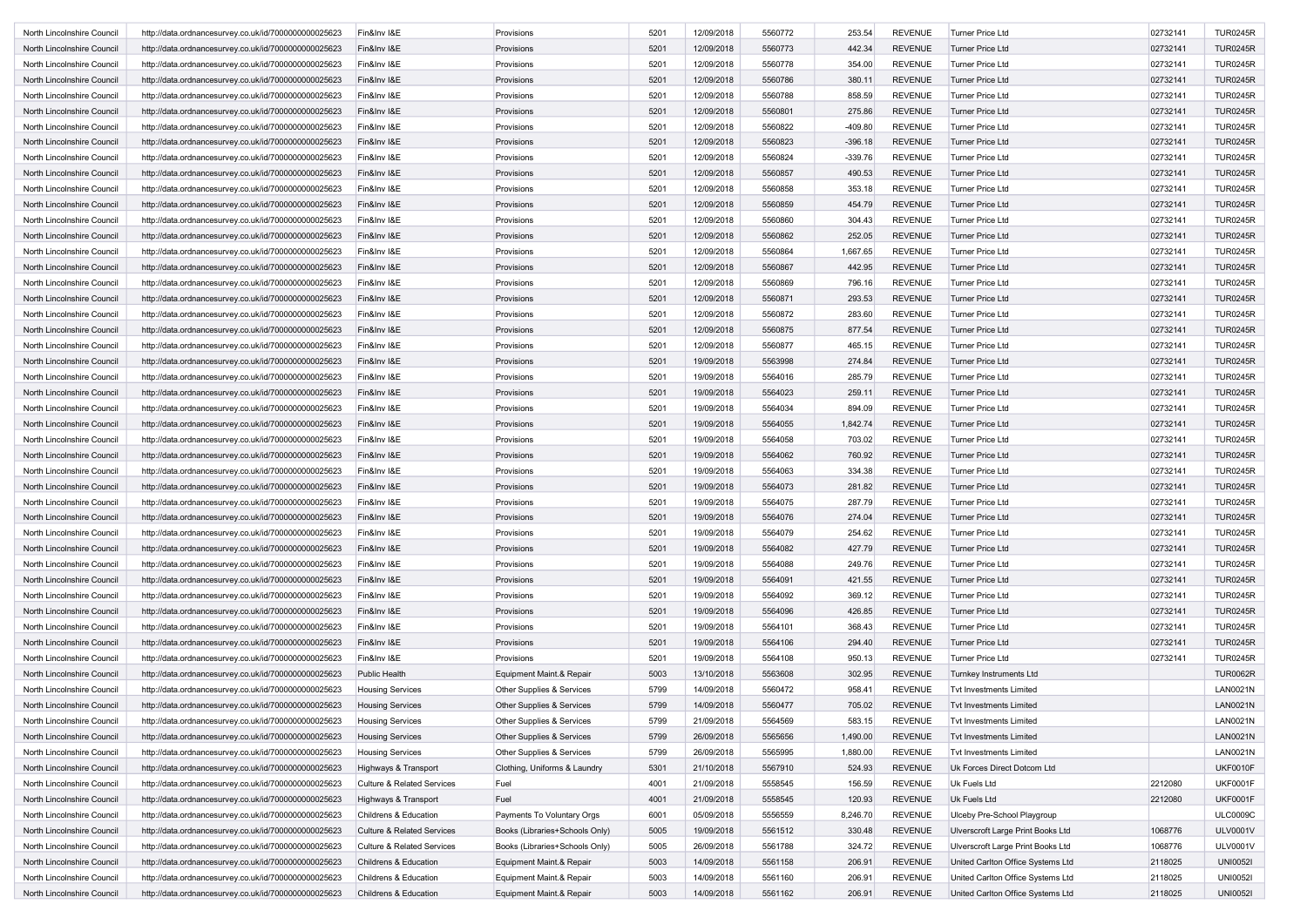| North Lincolnshire Council | http://data.ordnancesurvey.co.uk/id/7000000000025623                                                         | Childrens & Education                 | Gen Office Exp (Incl Postage)      | 5603 | 14/09/2018 | 5561158 | 47.82      | <b>REVENUE</b> | United Carlton Office Systems Ltd      | 2118025  | <b>UNI0052I</b> |
|----------------------------|--------------------------------------------------------------------------------------------------------------|---------------------------------------|------------------------------------|------|------------|---------|------------|----------------|----------------------------------------|----------|-----------------|
| North Lincolnshire Council | http://data.ordnancesurvey.co.uk/id/7000000000025623                                                         | Childrens & Education                 | Gen Office Exp (Incl Postage)      | 5603 | 14/09/2018 | 5561160 | 260.12     | <b>REVENUE</b> | United Carlton Office Systems Ltd      | 2118025  | <b>UNI0052I</b> |
| North Lincolnshire Council | http://data.ordnancesurvey.co.uk/id/7000000000025623                                                         | Childrens & Education                 | Gen Office Exp (Incl Postage)      | 5603 | 14/09/2018 | 5561162 | 183.22     | <b>REVENUE</b> | United Carlton Office Systems Ltd      | 2118025  | <b>UNI0052I</b> |
| North Lincolnshire Council | http://data.ordnancesurvey.co.uk/id/7000000000025623                                                         | Childrens & Education                 | Gen Office Exp (Incl Postage)      | 5603 | 26/09/2018 | 5564430 | 245.31     | <b>REVENUE</b> | United Carlton Office Systems Ltd      | 2118025  | <b>UNI0052I</b> |
| North Lincolnshire Council | http://data.ordnancesurvey.co.uk/id/7000000000025623                                                         | Corporate And Democratic Core         | Equipment Hire/Rent                | 5002 | 21/09/2018 | 5562451 | 8,921.60   | <b>REVENUE</b> | United Carlton Office Systems Ltd      | 2118025  | <b>UNI0052I</b> |
| North Lincolnshire Council | http://data.ordnancesurvey.co.uk/id/7000000000025623                                                         | Corporate And Democratic Core         | Equipment Hire/Rent                | 5002 | 26/09/2018 | 5562352 | 764.21     | <b>REVENUE</b> | United Carlton Office Systems Ltd      | 2118025  | <b>UNI0052I</b> |
| North Lincolnshire Council | http://data.ordnancesurvey.co.uk/id/7000000000025623                                                         | Corporate And Democratic Core         | Gen Office Exp (Incl Postage)      | 5603 | 21/09/2018 | 5562451 | 8,601.01   | <b>REVENUE</b> | United Carlton Office Systems Ltd      | 2118025  | <b>UNI0052I</b> |
| North Lincolnshire Council | http://data.ordnancesurvey.co.uk/id/7000000000025623                                                         | <b>Support Servs Capital</b>          | It Equipment                       | A098 | 26/09/2018 | 5560364 | 3,338.00   | CAPITAL        | United Carlton Office Systems Ltd      | 2118025  | <b>UNI0052I</b> |
| North Lincolnshire Council | http://data.ordnancesurvey.co.uk/id/7000000000025623                                                         | Childrens & Education                 | Payments To Private Orgs           | 6002 | 21/09/2018 | 5558269 | 4,744.86   | <b>REVENUE</b> | Unity Foster Care Limited              | 09792053 | <b>UNI05021</b> |
| North Lincolnshire Council | http://data.ordnancesurvey.co.uk/id/7000000000025623                                                         | <b>Culture &amp; Related Services</b> | <b>Cleaning Costs/ Materials</b>   | 3301 | 21/09/2018 | 5565479 | 673.70     | <b>REVENUE</b> | <b>Univar Limited</b>                  | 24134696 | UNI0291         |
| North Lincolnshire Council | http://data.ordnancesurvey.co.uk/id/7000000000025623                                                         | Fin&Inv I&E                           | <b>Materials</b>                   | 5004 | 14/10/2018 | 5564788 | 220.25     | <b>REVENUE</b> | Universal Hose Ltd T/A Hydraquip       | 4937556  | <b>UNI0098I</b> |
| North Lincolnshire Council | http://data.ordnancesurvey.co.uk/id/7000000000025623                                                         | Culture, Env, Reg & Planning Cap      | Building/Construction              | A082 | 07/09/2018 | 5557803 | 425,326.19 | CAPITAL        | Vba Joint Venture Ltd                  | 3998767  | <b>VBA0001A</b> |
| North Lincolnshire Council | http://data.ordnancesurvey.co.uk/id/7000000000025623                                                         | Culture, Env, Reg & Planning Cap      | Planning & Build.Cntrl             | A086 | 21/09/2018 | 5564510 | 328,495.72 | CAPITAL        | Vba Joint Venture Ltd                  | 3998767  | <b>VBA0001A</b> |
| North Lincolnshire Council | http://data.ordnancesurvey.co.uk/id/7000000000025623                                                         | <b>Culture &amp; Related Services</b> | <b>Heating Fuels</b>               | 3104 | 07/09/2018 | 5557534 | 1,670.69   | <b>REVENUE</b> | Verdenergy (Yorkshire) Ltd             | 09563853 | <b>VER0165R</b> |
| North Lincolnshire Council | http://data.ordnancesurvey.co.uk/id/7000000000025623                                                         | <b>Culture &amp; Related Services</b> | <b>Heating Fuels</b>               | 3104 | 12/09/2018 | 5559861 | 2,155.86   | <b>REVENUE</b> | Verdenergy (Yorkshire) Ltd             | 09563853 | <b>VER0165R</b> |
| North Lincolnshire Council | http://data.ordnancesurvey.co.uk/id/7000000000025623                                                         | <b>Culture &amp; Related Services</b> | <b>Heating Fuels</b>               | 3104 | 21/09/2018 | 5565899 | 2,854.18   | <b>REVENUE</b> | Verdenergy (Yorkshire) Ltd             | 09563853 | <b>VER0165R</b> |
| North Lincolnshire Council | http://data.ordnancesurvey.co.uk/id/7000000000025623                                                         | <b>Culture &amp; Related Services</b> | Equipment Hire/Rent                | 5002 | 15/10/2018 | 5565905 | 458.50     | <b>REVENUE</b> | Verifone Services Uk & Ireland Ltd     | 2747866  | <b>VER0006R</b> |
| North Lincolnshire Council | http://data.ordnancesurvey.co.uk/id/7000000000025623                                                         | <b>Childrens &amp; Education</b>      | Payments To Private Orgs           | 6002 | 05/09/2018 | 5556539 | 1,190.70   | <b>REVENUE</b> | <b>Vicky Lee</b>                       |          | OWE0036E        |
| North Lincolnshire Council | http://data.ordnancesurvey.co.uk/id/7000000000025623                                                         | Childrens & Education                 | Payments To Private Orgs           | 6002 | 28/09/2018 | 5568026 | 2,000.00   | <b>REVENUE</b> | Victoria Witting                       |          | <b>WIT0005T</b> |
| North Lincolnshire Council | http://data.ordnancesurvey.co.uk/id/7000000000025623                                                         | <b>Adult Social Care</b>              | Payments To Health Providers       | 6019 | 07/09/2018 | 5558271 | 75,691.84  | <b>REVENUE</b> | Virgin Care Services                   | 07557877 | <b>VIR0064R</b> |
| North Lincolnshire Council | http://data.ordnancesurvey.co.uk/id/7000000000025623                                                         | <b>Adult Social Care</b>              | Payments To Health Providers       | 6019 | 26/09/2018 | 5567516 | 752.94     | <b>REVENUE</b> | Virgin Care Services                   | 07557877 | <b>VIR0064R</b> |
| North Lincolnshire Council | http://data.ordnancesurvey.co.uk/id/7000000000025623                                                         | <b>Adult Social Care</b>              | Payments To Health Providers       | 6019 | 26/09/2018 | 5567519 | 75,691.84  | <b>REVENUE</b> | Virgin Care Services                   | 07557877 | <b>VIR0064R</b> |
| North Lincolnshire Council | http://data.ordnancesurvey.co.uk/id/7000000000025623                                                         | Childrens & Education                 | <b>Telephone Rent/Calls</b>        | 5403 | 14/09/2018 | 5561166 | 217.89     | <b>REVENUE</b> | Virgin Media Payments Ltd              | 06024812 | <b>NTL0002L</b> |
| North Lincolnshire Council | http://data.ordnancesurvey.co.uk/id/7000000000025623                                                         | <b>Adult Social Care</b>              | Pay - Agency                       | 0131 | 22/10/2018 | 5567842 | 669.08     | <b>REVENUE</b> | Vision Rehabilitation                  | 9144893  | <b>VIS0163S</b> |
| North Lincolnshire Council | http://data.ordnancesurvey.co.uk/id/7000000000025623                                                         | <b>Adult Social Care</b>              | Payments To Private Orgs           | 6002 | 26/09/2018 | 5561974 | 548.49     | <b>REVENUE</b> | Vision Rehabilitation                  | 9144893  | <b>VIS0163S</b> |
|                            |                                                                                                              | <b>Adult Social Care</b>              |                                    | 6002 | 28/09/2018 | 5567841 | 764.51     | <b>REVENUE</b> | Vision Rehabilitation                  | 9144893  | <b>VIS0163S</b> |
| North Lincolnshire Council | http://data.ordnancesurvey.co.uk/id/7000000000025623<br>http://data.ordnancesurvey.co.uk/id/7000000000025623 |                                       | Payments To Private Orgs           |      | 28/09/2018 | 5567845 |            | <b>REVENUE</b> | Vision Rehabilitation                  | 9144893  |                 |
| North Lincolnshire Council |                                                                                                              | <b>Adult Social Care</b>              | Payments To Private Orgs           | 6002 |            |         | 809.61     |                |                                        |          | <b>VIS0163S</b> |
| North Lincolnshire Council | http://data.ordnancesurvey.co.uk/id/7000000000025623                                                         | <b>Adult Social Care</b>              | Payments To Private Orgs           | 6002 | 28/09/2018 | 5567846 | 807.86     | <b>REVENUE</b> | <b>Vision Rehabilitation</b>           | 9144893  | <b>VIS0163S</b> |
| North Lincolnshire Council | http://data.ordnancesurvey.co.uk/id/7000000000025623                                                         | <b>Adult Social Care</b>              | Payments To Private Orgs           | 6002 | 08/10/2018 | 5561971 | 537.30     | <b>REVENUE</b> | Vision Rehabilitation                  | 9144893  | <b>VIS0163S</b> |
| North Lincolnshire Council | http://data.ordnancesurvey.co.uk/id/7000000000025623                                                         | <b>Adult Social Care</b>              | Payments To Private Orgs           | 6002 | 15/10/2018 | 5567843 | 750.89     | <b>REVENUE</b> | Vision Rehabilitation                  | 9144893  | <b>VIS0163S</b> |
| North Lincolnshire Council | http://data.ordnancesurvey.co.uk/id/7000000000025623                                                         | <b>Culture &amp; Related Services</b> | <b>Advertising &amp; Publicity</b> | 5610 | 21/09/2018 | 5563606 | 443.04     | <b>REVENUE</b> | Visit Lincoln Community Interest Co    | 11178036 | <b>VIS0130S</b> |
| North Lincolnshire Council | http://data.ordnancesurvey.co.uk/id/7000000000025623                                                         | Corporate And Democratic Core         | It Software-Maintenance            | 5053 | 26/09/2018 | 5567141 | 2,279.79   | <b>REVENUE</b> | Vodafone Ltd                           |          | VOD0002D        |
| North Lincolnshire Council | http://data.ordnancesurvey.co.uk/id/7000000000025623                                                         | Corporate And Democratic Core         | <b>Telephone Rent/Calls</b>        | 5403 | 21/09/2018 | 5562343 | 875.03     | <b>REVENUE</b> | Vodafone Uk                            | 1471587  | VOD0016D        |
| North Lincolnshire Council | http://data.ordnancesurvey.co.uk/id/7000000000025623                                                         | Highways & Transport                  | Water (Meter/Rate) & Sewerage      | 3221 | 14/09/2018 | 5561008 | 625.74     | <b>REVENUE</b> | <b>Water Plus</b>                      |          | <b>SEV0001V</b> |
| North Lincolnshire Council | http://data.ordnancesurvey.co.uk/id/7000000000025623                                                         | Highways & Transport                  | Water (Meter/Rate) & Sewerage      | 3221 | 19/09/2018 | 5562054 | 897.33     | <b>REVENUE</b> | <b>Water Plus</b>                      |          | SEV0001V        |
| North Lincolnshire Council | http://data.ordnancesurvey.co.uk/id/7000000000025623                                                         | Corporate And Democratic Core         | Skips/Sanitary Collections, Etc    | 3321 | 14/09/2018 | 5560995 | $\Omega$   | <b>REVENUE</b> | Wave - Anglian Water Business          | 2366656  | ANG0001G        |
| North Lincolnshire Council | http://data.ordnancesurvey.co.uk/id/7000000000025623                                                         | Corporate And Democratic Core         | Water (Meter/Rate) & Sewerage      | 3221 | 14/09/2018 | 5560995 | 1,031.15   | <b>REVENUE</b> | Wave - Anglian Water Business          | 2366656  | ANG0001G        |
| North Lincolnshire Council | http://data.ordnancesurvey.co.uk/id/7000000000025623                                                         | <b>Culture &amp; Related Services</b> | Water (Meter/Rate) & Sewerage      | 3221 | 14/09/2018 | 5560995 | 709.40     | <b>REVENUE</b> | Wave - Anglian Water Business          | 2366656  | ANG0001G        |
| North Lincolnshire Council | http://data.ordnancesurvey.co.uk/id/7000000000025623                                                         | <b>Culture &amp; Related Services</b> | Water (Meter/Rate) & Sewerage      | 3221 | 26/09/2018 | 5567540 | 674.83     | <b>REVENUE</b> | Wave - Anglian Water Business          | 2366656  | ANG0001G        |
| North Lincolnshire Council | http://data.ordnancesurvey.co.uk/id/7000000000025623                                                         | Environmental & Regulatory Svs        | Water (Meter/Rate) & Sewerage      | 3221 | 05/09/2018 | 5557721 | 1,699.87   | <b>REVENUE</b> | Wave - Anglian Water Business          | 2366656  | ANG0001G        |
| North Lincolnshire Council | http://data.ordnancesurvey.co.uk/id/7000000000025623                                                         | Fin&Inv I&E                           | Water (Meter/Rate) & Sewerage      | 3221 | 12/09/2018 | 5559897 | 3,022.49   | <b>REVENUE</b> | Wave - Anglian Water Business          | 2366656  | ANG0001G        |
| North Lincolnshire Council | http://data.ordnancesurvey.co.uk/id/7000000000025623                                                         | Fin&Inv I&E                           | Water (Meter/Rate) & Sewerage      | 3221 | 14/09/2018 | 5560995 | 2,595.64   | <b>REVENUE</b> | Wave - Anglian Water Business          | 2366656  | ANG0001G        |
| North Lincolnshire Council | http://data.ordnancesurvey.co.uk/id/7000000000025623                                                         | Fin&Inv I&E                           | Water (Meter/Rate) & Sewerage      | 3221 | 19/09/2018 | 5561502 | 7,358.68   | <b>REVENUE</b> | Wave - Anglian Water Business          | 2366656  | ANG0001G        |
| North Lincolnshire Council | http://data.ordnancesurvey.co.uk/id/7000000000025623                                                         | Fin&Inv I&E                           | Water (Meter/Rate) & Sewerage      | 3221 | 28/09/2018 | 5569016 | 270.09     | <b>REVENUE</b> | Wave - Anglian Water Business          | 2366656  | ANG0001G        |
| North Lincolnshire Council | http://data.ordnancesurvey.co.uk/id/7000000000025623                                                         | Culture, Env, Reg & Planning Cap      | <b>Building/Construction</b>       | A082 | 28/09/2018 | 5567911 | 1,325.00   | CAPITAL        | Wel Medical Ltd                        | 5714397  | WEL0100L        |
| North Lincolnshire Council | http://data.ordnancesurvey.co.uk/id/7000000000025623                                                         | Childrens & Education                 | Payments To Private Orgs           | 6002 | 07/10/2018 | 5558228 | 570.00     | REVENUE        | <b>Westcliff Community Association</b> | 510288   | <b>WES0246S</b> |
| North Lincolnshire Council | http://data.ordnancesurvey.co.uk/id/7000000000025623                                                         | Non Distributed Costs                 | Retirement Additional Costs        | 2007 | 19/09/2018 | 5563556 | 376.00     | <b>REVENUE</b> | West Yorkshire Pension Fund            |          | <b>WES0045S</b> |
| North Lincolnshire Council | http://data.ordnancesurvey.co.uk/id/7000000000025623                                                         | <b>Culture &amp; Related Services</b> | Books (Libraries+Schools Only)     | 5005 | 07/09/2018 | 5557565 | 239.76     | <b>REVENUE</b> | W F Howes Ltd                          | 366219   | <b>WFH0001H</b> |
| North Lincolnshire Council | http://data.ordnancesurvey.co.uk/id/7000000000025623                                                         | <b>Culture &amp; Related Services</b> | Books (Libraries+Schools Only)     | 5005 | 07/09/2018 | 5557573 | 303.20     | <b>REVENUE</b> | W F Howes Ltd                          | 366219   | <b>WFH0001H</b> |
| North Lincolnshire Council | http://data.ordnancesurvey.co.uk/id/7000000000025623                                                         | <b>Culture &amp; Related Services</b> | Books (Libraries+Schools Only)     | 5005 | 07/09/2018 | 5557584 | 243.90     | <b>REVENUE</b> | W F Howes Ltd                          | 366219   | <b>WFH0001H</b> |
| North Lincolnshire Council | http://data.ordnancesurvey.co.uk/id/7000000000025623                                                         | <b>Culture &amp; Related Services</b> | Books (Libraries+Schools Only)     | 5005 | 07/09/2018 | 5557585 | 252.52     | <b>REVENUE</b> | W F Howes Ltd                          | 366219   | <b>WFH0001H</b> |
| North Lincolnshire Council | http://data.ordnancesurvey.co.uk/id/7000000000025623                                                         | <b>Culture &amp; Related Services</b> | Books (Libraries+Schools Only)     | 5005 | 19/09/2018 | 5561768 | 273.32     | <b>REVENUE</b> | W F Howes Ltd                          | 366219   | <b>WFH0001H</b> |
| North Lincolnshire Council | http://data.ordnancesurvey.co.uk/id/7000000000025623                                                         | <b>Culture &amp; Related Services</b> | Books (Libraries+Schools Only)     | 5005 | 21/09/2018 | 5563577 | 237.64     | <b>REVENUE</b> | W F Howes Ltd                          | 366219   | <b>WFH0001H</b> |
|                            | http://data.ordnancesurvey.co.uk/id/7000000000025623                                                         | <b>Culture &amp; Related Services</b> | Books (Libraries+Schools Only)     | 5005 | 21/09/2018 | 5563578 |            | <b>REVENUE</b> | W F Howes Ltd                          | 366219   | WFH0001H        |
| North Lincolnshire Council |                                                                                                              |                                       |                                    |      |            |         | 295.20     |                |                                        |          |                 |
| North Lincolnshire Council | http://data.ordnancesurvey.co.uk/id/7000000000025623                                                         | <b>Culture &amp; Related Services</b> | Books (Libraries+Schools Only)     | 5005 | 21/09/2018 | 5563584 | 320.80     | <b>REVENUE</b> | W F Howes Ltd                          | 366219   | <b>WFH0001H</b> |
| North Lincolnshire Council | http://data.ordnancesurvey.co.uk/id/7000000000025623                                                         | <b>Culture &amp; Related Services</b> | Books (Libraries+Schools Only)     | 5005 | 28/09/2018 | 5561688 | 705.34     | REVENUE        | W F Howes Ltd                          | 366219   | <b>WFH0001H</b> |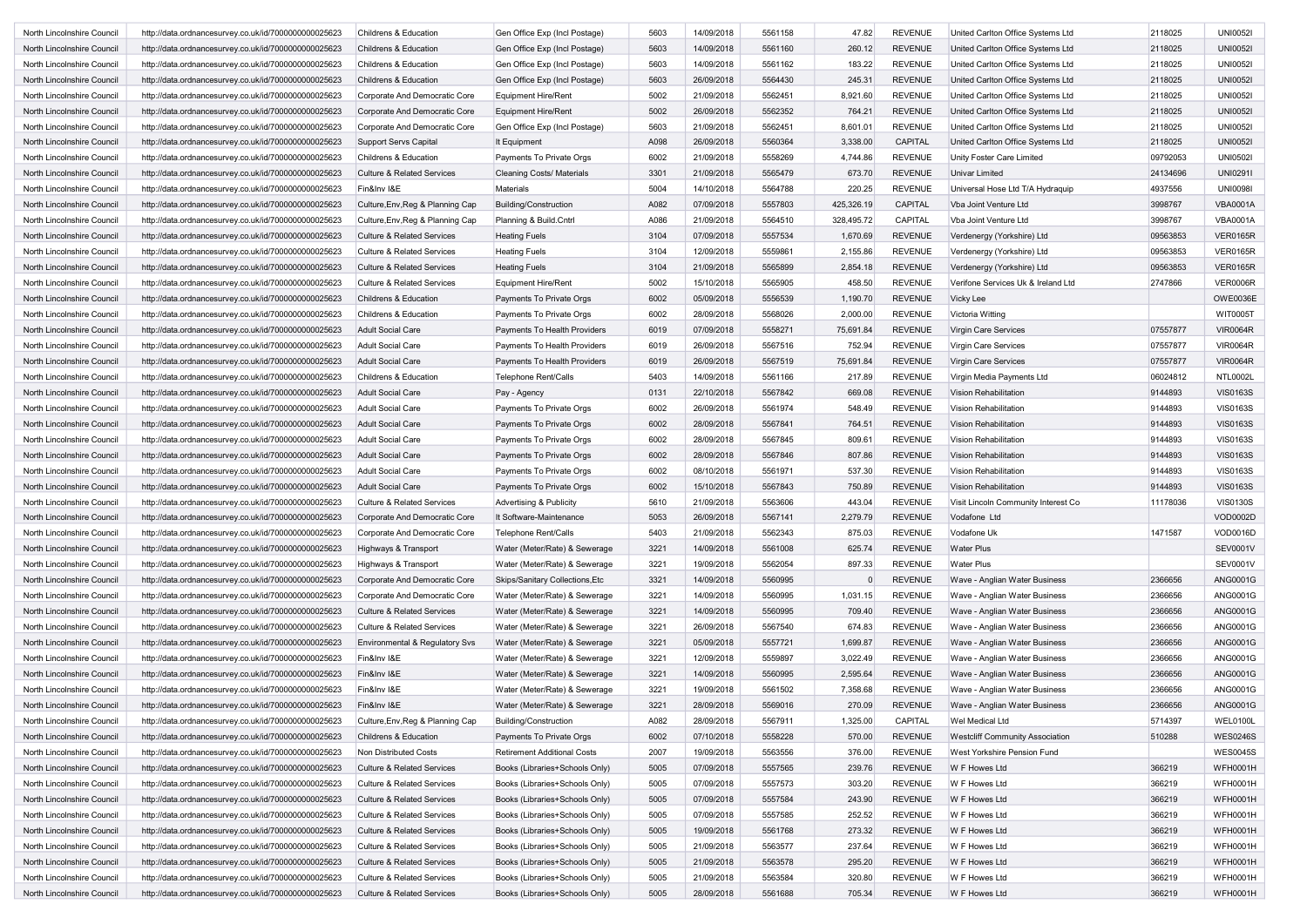| North Lincolnshire Council | http://data.ordnancesurvey.co.uk/id/7000000000025623 | Culture & Related Services            | Books (Libraries+Schools Only)                    | 5005 | 28/09/2018 | 5563580 | 336.00    | <b>REVENUE</b> | W F Howes Ltd                            | 366219   | <b>WFH0001H</b> |
|----------------------------|------------------------------------------------------|---------------------------------------|---------------------------------------------------|------|------------|---------|-----------|----------------|------------------------------------------|----------|-----------------|
| North Lincolnshire Council | http://data.ordnancesurvey.co.uk/id/7000000000025623 | <b>Adult Social Care</b>              | <b>Agency Costs</b>                               | 6005 | 14/09/2018 | 5556246 | 2,238.75  | <b>REVENUE</b> | Wilberforce Healthcare                   |          | WIL0352L        |
| North Lincolnshire Council | http://data.ordnancesurvey.co.uk/id/7000000000025623 | <b>Adult Social Care</b>              | Agency Costs                                      | 6005 | 21/09/2018 | 5560882 | 3,077.25  | <b>REVENUE</b> | Wilberforce Healthcare                   |          | <b>WIL0352L</b> |
| North Lincolnshire Council | http://data.ordnancesurvey.co.uk/id/7000000000025623 | <b>Adult Social Care</b>              | <b>Agency Costs</b>                               | 6005 | 28/09/2018 | 5560881 | 3,213.03  | <b>REVENUE</b> | Wilberforce Healthcare                   |          | WIL0352L        |
| North Lincolnshire Council | http://data.ordnancesurvey.co.uk/id/7000000000025623 | Fin&Inv I&E                           | <b>Equipment Purchase</b>                         | 5001 | 19/09/2018 | 5564111 | 899.20    | <b>REVENUE</b> | Wilkes Catering Supplies Ltd             | 03538699 | WIL0984L        |
| North Lincolnshire Council | http://data.ordnancesurvey.co.uk/id/7000000000025623 | Corporate And Democratic Core         | Other Professional Fees                           | 5829 | 05/09/2018 | 5557254 | 2,377.25  | <b>REVENUE</b> | Wilkin Chapman Llp (Solicitors)          | OC343261 | <b>WIL0688L</b> |
| North Lincolnshire Council | http://data.ordnancesurvey.co.uk/id/7000000000025623 | Corporate And Democratic Core         | Other Professional Fees                           | 5829 | 21/09/2018 | 5565522 | 4,402.30  | <b>REVENUE</b> | Wilkin Chapman Llp (Solicitors)          | OC343261 | <b>WIL0688L</b> |
| North Lincolnshire Council | http://data.ordnancesurvey.co.uk/id/7000000000025623 | Childrens & Education                 | Payments To Private Orgs                          | 6002 | 14/09/2018 | 5560500 | 539.50    | <b>REVENUE</b> | Willoughby Road Primary Academy          |          | <b>WIL0410L</b> |
| North Lincolnshire Council | http://data.ordnancesurvey.co.uk/id/7000000000025623 | <b>Adult Social Care</b>              | Payments To Private Orgs                          | 6002 | 20/09/2018 | 5565570 | 2,363.77  | <b>REVENUE</b> | Willow Homecare & Support Services Ltd   |          | <b>ISF0011F</b> |
| North Lincolnshire Council | http://data.ordnancesurvey.co.uk/id/7000000000025623 | <b>Adult Social Care</b>              | Payments To Private Orgs                          | 6002 | 20/09/2018 | 5565570 | 17,403.49 | <b>REVENUE</b> | Willow Homecare & Support Services Ltd   |          | <b>ISF0011F</b> |
| North Lincolnshire Council | http://data.ordnancesurvey.co.uk/id/7000000000025623 | <b>Adult Social Care</b>              | Payments To Private Orgs                          | 6002 | 21/09/2018 | 5565587 | 566.00    | <b>REVENUE</b> | Willow Homecare & Support Services Ltd   | 4779959  | <b>WIL0855L</b> |
| North Lincolnshire Council | http://data.ordnancesurvey.co.uk/id/7000000000025623 | <b>Adult Social Care</b>              | Payments To Private Orgs                          | 6002 | 21/09/2018 | 5565587 | 38,793.67 | <b>REVENUE</b> | Willow Homecare & Support Services Ltd   | 4779959  | <b>WIL0855L</b> |
| North Lincolnshire Council | http://data.ordnancesurvey.co.uk/id/7000000000025623 | Childrens & Education                 | Payments To Voluntary Orgs                        | 6001 | 05/09/2018 | 5556564 | 3,026.73  | <b>REVENUE</b> | Winteringham Under Fives                 |          | <b>WIN0036N</b> |
| North Lincolnshire Council | http://data.ordnancesurvey.co.uk/id/7000000000025623 | <b>Adult Social Care</b>              | Payments To Health Providers                      | 6019 | 12/09/2018 | 5560032 | 542.96    | <b>REVENUE</b> | <b>Winterton Medical Practice</b>        |          | <b>WIN0022N</b> |
|                            |                                                      |                                       |                                                   | 6019 | 26/09/2018 | 5567345 | 39.38     | <b>REVENUE</b> |                                          |          | WIN0022N        |
| North Lincolnshire Council | http://data.ordnancesurvey.co.uk/id/7000000000025623 | <b>Adult Social Care</b>              | Payments To Health Providers                      |      |            |         |           |                | Winterton Medical Practice               |          |                 |
| North Lincolnshire Council | http://data.ordnancesurvey.co.uk/id/7000000000025623 | Public Health                         | Payments To Health Providers                      | 6019 | 12/09/2018 | 5560032 | 750.00    | <b>REVENUE</b> | <b>Winterton Medical Practice</b>        |          | <b>WIN0022N</b> |
| North Lincolnshire Council | http://data.ordnancesurvey.co.uk/id/7000000000025623 | Public Health                         | Payments To Health Providers                      | 6019 | 26/09/2018 | 5567345 | 760.00    | <b>REVENUE</b> | Winterton Medical Practice               |          | WIN0022N        |
| North Lincolnshire Council | http://data.ordnancesurvey.co.uk/id/7000000000025623 | Childrens & Education                 | Payments To Private Orgs                          | 6002 | 05/09/2018 | 5556567 | 9,603.26  | <b>REVENUE</b> | Wise Owl Farm Nursery                    |          | WIS0032S        |
| North Lincolnshire Council | http://data.ordnancesurvey.co.uk/id/7000000000025623 | Childrens & Education                 | Payments To Private Orgs                          | 6002 | 12/09/2018 | 5560196 | 258.00    | <b>REVENUE</b> | Wise Owl Farm Nursery                    |          | WIS0032S        |
| North Lincolnshire Council | http://data.ordnancesurvey.co.uk/id/7000000000025623 | Childrens & Education                 | Payments To Private Orgs                          | 6002 | 12/09/2018 | 5560197 | 344.00    | <b>REVENUE</b> | Wise Owl Farm Nursery                    |          | WIS0032S        |
| North Lincolnshire Council | http://data.ordnancesurvey.co.uk/id/7000000000025623 | Childrens & Education                 | Payments To Private Orgs                          | 6002 | 12/09/2018 | 5560199 | 576.00    | <b>REVENUE</b> | Wise Owl Farm Nursery                    |          | WIS0032S        |
| North Lincolnshire Council | http://data.ordnancesurvey.co.uk/id/7000000000025623 | Childrens & Education                 | Payments To Private Orgs                          | 6002 | 12/09/2018 | 5560201 | 576.00    | <b>REVENUE</b> | Wise Owl Farm Nursery                    |          | WIS0032S        |
| North Lincolnshire Council | http://data.ordnancesurvey.co.uk/id/7000000000025623 | Childrens & Education                 | Payments To Private Orgs                          | 6002 | 12/09/2018 | 5560204 | 420.00    | <b>REVENUE</b> | Wise Owl Farm Nursery                    |          | WIS0032S        |
| North Lincolnshire Council | http://data.ordnancesurvey.co.uk/id/7000000000025623 | <b>Childrens &amp; Education</b>      | Payments To Private Orgs                          | 6002 | 05/09/2018 | 5556566 | 28,333.54 | <b>REVENUE</b> | Wise Owl Private Dav Nurseries Ltd       |          | <b>WIS0028S</b> |
| North Lincolnshire Council | http://data.ordnancesurvey.co.uk/id/7000000000025623 | Childrens & Education                 | Payments To Private Orgs                          | 6002 | 12/09/2018 | 5560188 | 810.00    | <b>REVENUE</b> | Wise Owl Private Day Nurseries Ltd       |          | WIS0028S        |
| North Lincolnshire Council | http://data.ordnancesurvey.co.uk/id/7000000000025623 | Childrens & Education                 | Payments To Private Orgs                          | 6002 | 12/09/2018 | 5560189 | 408.00    | <b>REVENUE</b> | Wise Owl Private Day Nurseries Ltd       |          | <b>WIS0028S</b> |
| North Lincolnshire Council | http://data.ordnancesurvey.co.uk/id/7000000000025623 | Childrens & Education                 | Payments To Private Orgs                          | 6002 | 12/09/2018 | 5560194 | 270.00    | <b>REVENUE</b> | Wise Owl Private Day Nurseries Ltd       |          | WIS0028S        |
| North Lincolnshire Council | http://data.ordnancesurvey.co.uk/id/7000000000025623 | Culture, Env, Reg & Planning Cap      | Other Costs                                       | A085 | 19/09/2018 | 5562026 | 1,900.00  | CAPITAL        | <b>Worlaby Parish Council</b>            |          | <b>WOR0065R</b> |
| North Lincolnshire Council | http://data.ordnancesurvey.co.uk/id/7000000000025623 | Culture & Related Services            | Payments To Voluntary Orgs                        | 6001 | 19/09/2018 | 5562023 | 250.00    | <b>REVENUE</b> | Worlaby Parish Council                   |          | <b>WOR0065R</b> |
| North Lincolnshire Council | http://data.ordnancesurvey.co.uk/id/7000000000025623 | Childrens & Education                 | Payments To Voluntary Orgs                        | 6001 | 05/09/2018 | 5556569 | 10,139.50 | <b>REVENUE</b> | Wrawby Under Fives Association           |          | <b>WRA0037A</b> |
| North Lincolnshire Council | http://data.ordnancesurvey.co.uk/id/7000000000025623 | Fin&Inv I&E                           | <b>Other Vehicle Costs</b>                        | 4005 | 14/09/2018 | 5557524 | 304.58    | <b>REVENUE</b> | Wr Material Handling Ltd                 | 4618528  | <b>WRM0032M</b> |
| North Lincolnshire Council | http://data.ordnancesurvey.co.uk/id/7000000000025623 | Fin&Inv I&E                           | <b>Other Vehicle Costs</b>                        | 4005 | 14/09/2018 | 5557525 | 598.80    | <b>REVENUE</b> | Wr Material Handling Ltd                 | 4618528  | <b>WRM0032M</b> |
| North Lincolnshire Council | http://data.ordnancesurvey.co.uk/id/7000000000025623 | Fin&Inv I&E                           | Other Vehicle Costs                               | 4005 | 28/09/2018 | 5569480 | 590.78    | <b>REVENUE</b> | Wr Material Handling Ltd                 | 4618528  | <b>WRM0032M</b> |
| North Lincolnshire Council | http://data.ordnancesurvey.co.uk/id/7000000000025623 | Culture, Env, Reg & Planning Cap      | <b>Other Costs</b>                                | A085 | 21/09/2018 | 5559174 | 2,650.00  | <b>CAPITAL</b> | Wsp Uk Ltd                               | 01383511 | <b>WPS0165S</b> |
| North Lincolnshire Council | http://data.ordnancesurvey.co.uk/id/7000000000025623 | Corporate And Democratic Core         | It Hardware -Purchase                             | 5050 | 28/09/2018 | 5559967 | 1,249.85  | <b>REVENUE</b> | X M A Limited                            | 02051703 | <b>XMA0001A</b> |
| North Lincolnshire Council | http://data.ordnancesurvey.co.uk/id/7000000000025623 | <b>Support Servs Capital</b>          | It Equipment                                      | A098 | 28/09/2018 | 5559988 | 17,842.00 | CAPITAL        | X M A Limited                            | 02051703 | <b>XMA0001A</b> |
| North Lincolnshire Council | http://data.ordnancesurvey.co.uk/id/7000000000025623 | <b>Support Servs Capital</b>          | It Equipment                                      | A098 | 14/10/2018 | 5566472 | 1,077.10  | CAPITAL        | X M A Limited                            | 02051703 | <b>XMA0001A</b> |
| North Lincolnshire Council |                                                      |                                       |                                                   | A098 | 14/10/2018 | 5567167 | 36,232.92 | CAPITAL        | X M A Limited                            |          | <b>XMA0001A</b> |
|                            | http://data.ordnancesurvey.co.uk/id/7000000000025623 | <b>Support Servs Capital</b>          | It Equipment                                      | 5052 | 28/09/2018 |         |           | <b>REVENUE</b> |                                          | 02051703 | <b>XNL0001L</b> |
| North Lincolnshire Council | http://data.ordnancesurvey.co.uk/id/7000000000025623 | <b>Culture &amp; Related Services</b> | It Hardware-Maintenance<br>It Hardware - Purchase | 5050 | 07/10/2018 | 5564199 | 7,193.75  | <b>REVENUE</b> | Xn Leisure Systems Ltd                   |          | <b>XNL0001L</b> |
| North Lincolnshire Council | http://data.ordnancesurvey.co.uk/id/7000000000025623 | <b>Culture &amp; Related Services</b> |                                                   |      |            | 5561845 | 350.00    |                | Xn Leisure Systems Ltd                   |          |                 |
| North Lincolnshire Council | http://data.ordnancesurvey.co.uk/id/7000000000025623 | <b>Culture &amp; Related Services</b> | It Software-Maintenance                           | 5053 | 28/09/2018 | 5564199 | 25,042.58 | <b>REVENUE</b> | Xn Leisure Systems Ltd                   |          | <b>XNL0001L</b> |
| North Lincolnshire Council | http://data.ordnancesurvey.co.uk/id/7000000000025623 | Childrens & Education                 | Payments To Voluntary Orgs                        | 6001 | 05/09/2018 | 5556570 | 15,978.20 | <b>REVENUE</b> | Yaddlethorpe Pre-School                  |          | YAD0002D        |
| North Lincolnshire Council | http://data.ordnancesurvey.co.uk/id/7000000000025623 | <b>Culture &amp; Related Services</b> | Other Supplies & Services                         | 5799 | 12/09/2018 | 5557297 | 2,320.00  | <b>REVENUE</b> | Yards Apart                              | 07229623 | <b>YAR0018R</b> |
| North Lincolnshire Council | http://data.ordnancesurvey.co.uk/id/7000000000025623 | <b>Culture &amp; Related Services</b> | Other Supplies & Services                         | 5799 | 19/09/2018 | 5555408 | 1,291.77  | <b>REVENUE</b> | Yards Apart                              | 07229623 | <b>YAR0018R</b> |
| North Lincolnshire Council | http://data.ordnancesurvey.co.uk/id/7000000000025623 | <b>Culture &amp; Related Services</b> | Other Supplies & Services                         | 5799 | 19/09/2018 | 5555410 | 7,662.02  | REVENUE        | Yards Apart                              | 07229623 | <b>YAR0018R</b> |
| North Lincolnshire Council | http://data.ordnancesurvey.co.uk/id/7000000000025623 | <b>Culture &amp; Related Services</b> | Other Supplies & Services                         | 5799 | 19/09/2018 | 5557298 | 1,280.00  | REVENUE        | Yards Apart                              | 07229623 | <b>YAR0018R</b> |
| North Lincolnshire Council | http://data.ordnancesurvey.co.uk/id/7000000000025623 | Culture & Related Services            | Other Supplies & Services                         | 5799 | 26/09/2018 | 5557594 | 2,100.00  | <b>REVENUE</b> | Yards Apart                              | 07229623 | <b>YAR0018R</b> |
| North Lincolnshire Council | http://data.ordnancesurvey.co.uk/id/7000000000025623 | Culture & Related Services            | Other Supplies & Services                         | 5799 | 26/09/2018 | 5557595 | 2,191.57  | <b>REVENUE</b> | Yards Apart                              | 07229623 | <b>YAR0018R</b> |
| North Lincolnshire Council | http://data.ordnancesurvey.co.uk/id/7000000000025623 | <b>Culture &amp; Related Services</b> | Other Supplies & Services                         | 5799 | 26/09/2018 | 5559908 | 1,680.00  | <b>REVENUE</b> | Yards Apart                              | 07229623 | <b>YAR0018R</b> |
| North Lincolnshire Council | http://data.ordnancesurvey.co.uk/id/7000000000025623 | Culture & Related Services            | Other Supplies & Services                         | 5799 | 28/09/2018 | 5569372 | 640.00    | <b>REVENUE</b> | Yards Apart                              | 07229623 | <b>YAR0018R</b> |
| North Lincolnshire Council | http://data.ordnancesurvey.co.uk/id/7000000000025623 | Culture & Related Services            | Other Supplies & Services                         | 5799 | 28/09/2018 | 5569375 | 400.00    | <b>REVENUE</b> | Yards Apart                              | 07229623 | <b>YAR0018R</b> |
| North Lincolnshire Council | http://data.ordnancesurvey.co.uk/id/7000000000025623 | <b>Culture &amp; Related Services</b> | Other Supplies & Services                         | 5799 | 07/10/2018 | 5561847 | 1,280.00  | <b>REVENUE</b> | Yards Apart                              | 07229623 | <b>YAR0018R</b> |
| North Lincolnshire Council | http://data.ordnancesurvey.co.uk/id/7000000000025623 | <b>Culture &amp; Related Services</b> | Other Supplies & Services                         | 5799 | 14/10/2018 | 5569377 | 1,920.00  | <b>REVENUE</b> | Yards Apart                              | 07229623 | <b>YAR0018R</b> |
| North Lincolnshire Council | http://data.ordnancesurvey.co.uk/id/7000000000025623 | Corporate And Democratic Core         | Subscriptions & Memberships                       | 5510 | 28/09/2018 | 5565845 | 3,160.00  | <b>REVENUE</b> | Yorkshire & Humber Employers Association |          | <b>YOR0132R</b> |
| North Lincolnshire Council | http://data.ordnancesurvey.co.uk/id/7000000000025623 | Environmental & Regulatory Svs        | Equipment Maint.& Repair                          | 5003 | 05/09/2018 | 5556572 | 2,000.00  | <b>REVENUE</b> | Yorkshire Water                          | 2366682  | <b>YOR0084R</b> |
| North Lincolnshire Council | http://data.ordnancesurvey.co.uk/id/7000000000025623 | Environmental & Regulatory Svs        | Water (Meter/Rate) & Sewerage                     | 3221 | 14/09/2018 | 5560993 | 973.10    | REVENUE        | Yorkshire Water                          | 2366682  | <b>YOR0084R</b> |